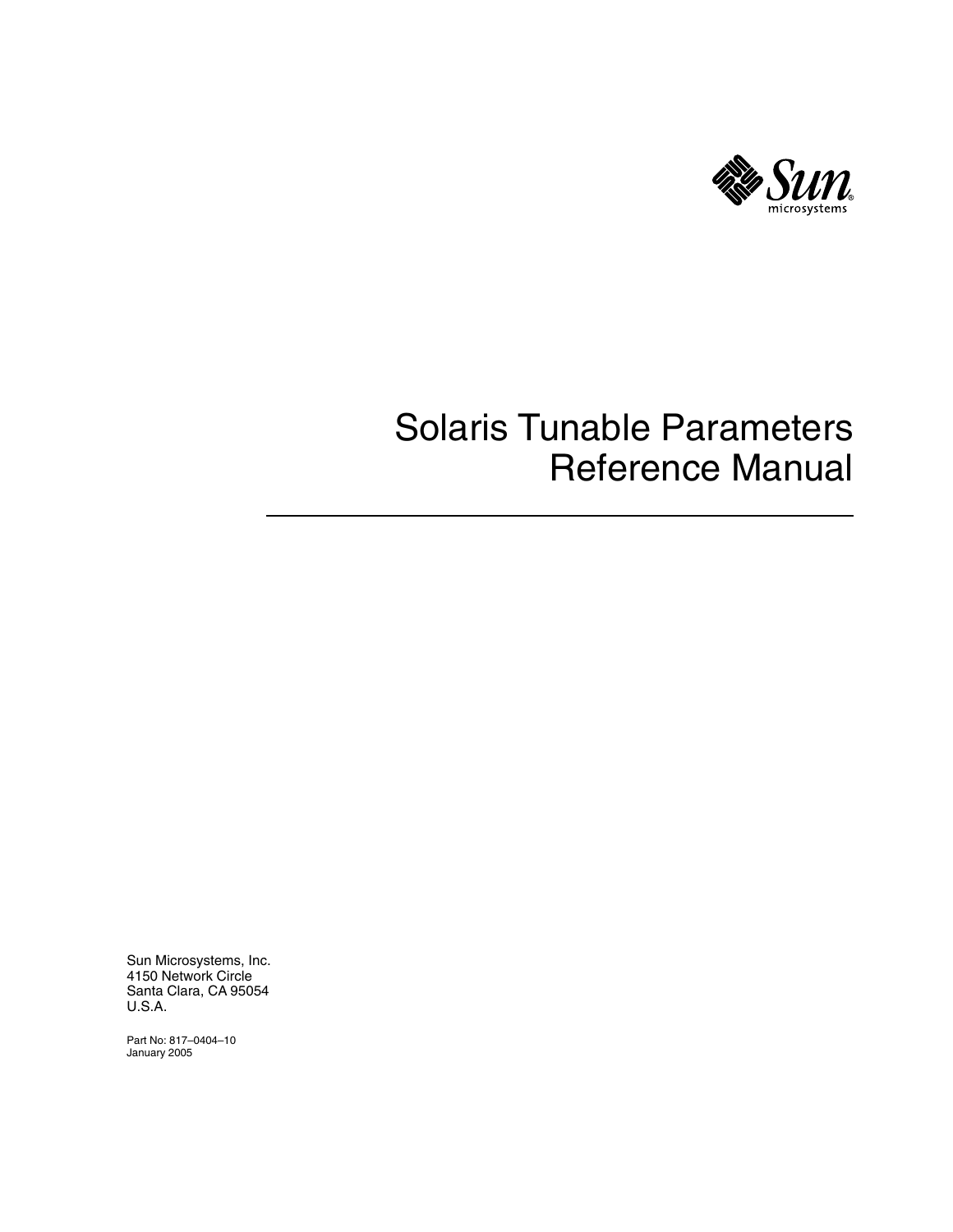Copyright 2005 Sun Microsystems, Inc. 4150 Network Circle, Santa Clara, CA 95054 U.S.A. All rights reserved.

This product or document is protected by copyright and distributed under licenses restricting its use, copying, distribution, and decompilation. No part of this product or document may be reproduced in any form by any means without prior written authorization of Sun and its licensors, if any.<br>Third-party software, including font technology, is copyrighted and licensed

Parts of the product may be derived from Berkeley BSD systems, licensed from the University of California. UNIX is a registered trademark in the U.S. and other countries, exclusively licensed through X/Open Company, Ltd.

Sun, Sun Microsystems, the Sun logo, docs.sun.com, AnswerBook, AnswerBook2, NFS, SunOS, UNIX, Ultra, UltraSPARC and Solaris are trademarks,<br>registered trademarks, or service marks of Sun Microsystems, Inc. in the U.S. and upon an architecture developed by Sun Microsystems, Inc.

The OPEN LOOK and Sun™ Graphical User Interface was developed by Sun Microsystems, Inc. for its users and licensees. Sun acknowledges the pioneering efforts of Xerox in researching and developing the concept of visual or graphical user interfaces for the computer industry. Sun holds a<br>non-exclusive license from Xerox to the Xerox Graphical User Interface, wh and otherwise comply with Sun's written license agreements.

U.S. Government Rights – Commercial software. Government users are subject to the Sun Microsystems, Inc. standard license agreement and applicable provisions of the FAR and its supplements.

DOCUMENTATION IS PROVIDED "AS IS" AND ALL EXPRESS OR IMPLIED CONDITIONS, REPRESENTATIONS AND WARRANTIES,<br>INCLUDING ANY IMPLIED WARRANTY OF MERCHANTABILITY, FITNESS FOR A PARTICULAR PURPOSE OR NON-INFRINGEMENT, ARE<br>DISCLAIM

Copyright 2005 Sun Microsystems, Inc. 4150 Network Circle, Santa Clara, CA 95054 U.S.A. Tous droits réservés.

Ce produit ou document est protégé par un copyright et distribué avec des licences qui en restreignent l'utilisation, la copie, la distribution, et la décompilation. Aucune partie de ce produit ou document ne peut être reproduite sous aucune forme, par quelque moyen que ce soit, sans<br>l'autorisation préalable et écrite de Sun et de ses bailleurs de licence, s'il y en a. L

Des parties de ce produit pourront être dérivées du système Berkeley BSD licenciés par l'Université de Californie. UNIX est une marque déposée aux Etats-Unis et dans d'autres pays et licenciée exclusivement par X/Open Company, Ltd.

Sun, Sun Microsystems, le logo Sun, docs.sun.com, AnswerBook, AnswerBook2, NFS, Solaris, SunOS, UNIX et Solaris sont des marques de fabrique ou des marques déposées, ou marques de service, de Sun Microsystems, Inc. aux Etats-Unis et dans d'autres pays. Toutes les marques SPARC sont utilisées sous licence et sont des marques de fabrique ou des marques déposées de SPARC International, Inc. aux Etats-Unis et dans d'autres pays. Les produits portant les marques SPARC sont basés sur une architecture développée par Sun Microsystems, Inc.

L'interface d'utilisation graphique OPEN LOOK et Sun™a été développée par Sun Microsystems, Inc. pour ses utilisateurs et licenciés. Sun reconnaît<br>les efforts de pionniers de Xerox pour la recherche et le développement du de l'informatique. Sun détient une licence non exclusive de Xerox sur l'interface d'utilisation graphique Xerox, cette licence couvrant également les<br>licenciés de Sun qui mettent en place l'interface d'utilisation graphiqu

CETTE PUBLICATION EST FOURNIE "EN L'ETAT" ET AUCUNE GARANTIE, EXPRESSE OU IMPLICITE, N'EST ACCORDEE, Y COMPRIS DES GARANTIES CONCERNANT LA VALEUR MARCHANDE, L'APTITUDE DE LA PUBLICATION A REPONDRE A UNE UTILISATION<br>PARTICULIERE, OU LE FAIT QU'ELLE NE SOIT PAS CONTREFAISANTE DE PRODUIT DE TIERS. CE DENI DE GARANTIE NE<br>S'APPLIQUERAIT PAS





041005@9495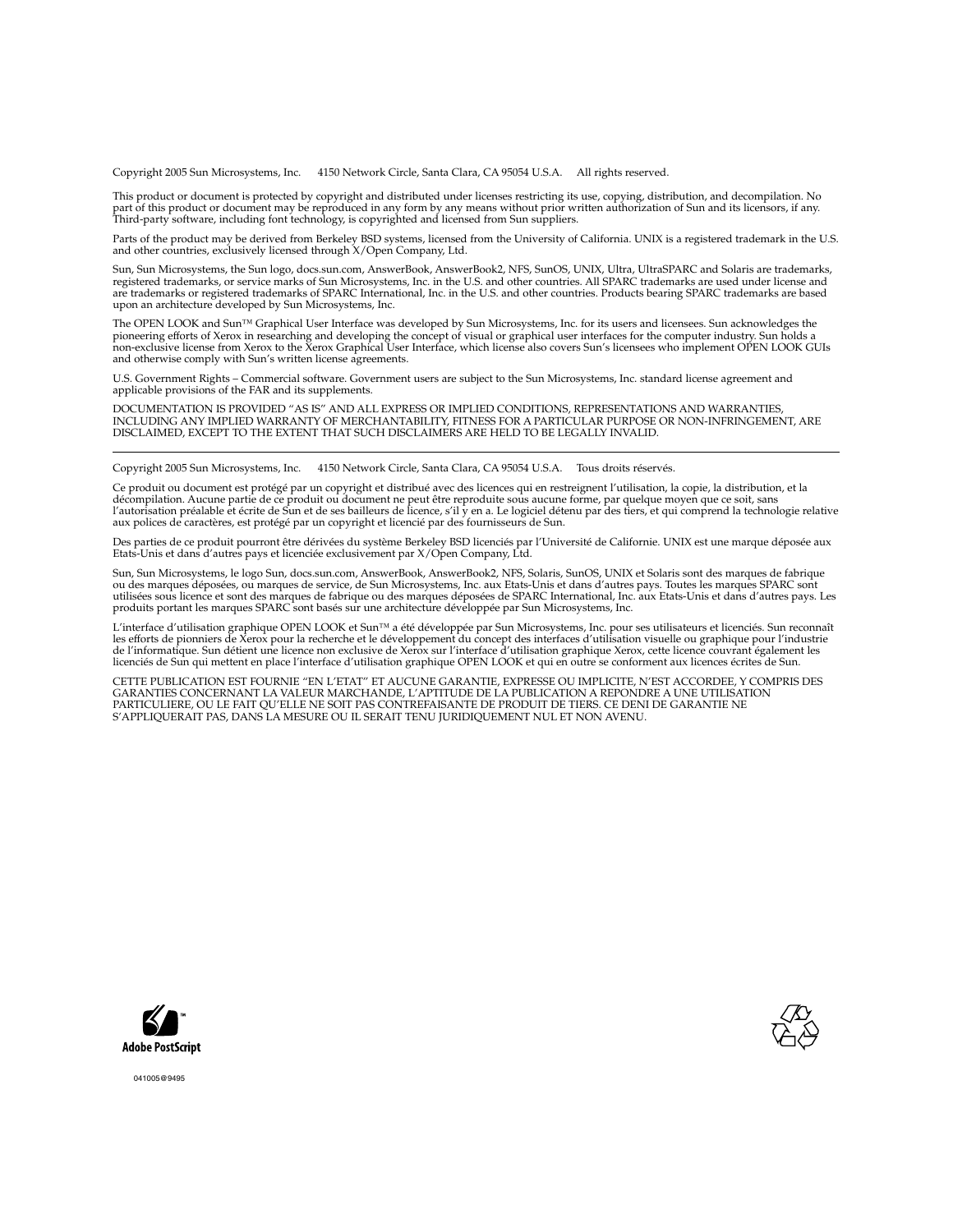# **Contents**

#### **[Preface 13](#page-12-0)**

| 1 | <b>Overview of Solaris System Tuning</b><br>17           |
|---|----------------------------------------------------------|
|   | What's New in Solaris System Tuning?<br>17               |
|   | Default Stack Size<br>17                                 |
|   | System V IPC Configuration<br>17                         |
|   | NFSv4 Parameters<br>19                                   |
|   | New and Changed TCP/IP Parameters<br>19                  |
|   | SPARC: Translation Storage Buffer (TSB) Parameters<br>21 |
|   | <b>SCTP Tunable Parameters</b><br>21                     |
|   | Tuning a Solaris System 22                               |
|   | Tuning Format of Tunable Parameters Descriptions<br>22   |
|   | Tuning the Solaris Kernel 24                             |
|   | /etc/system File 24                                      |
|   | kmdb Command 26                                          |
|   | mdb Command 26                                           |
|   | Special Solaris tune and var Structures<br>27            |
|   | Viewing Solaris System Configuration Information<br>27   |
|   | sysdef Command 28                                        |
|   | kstat Utility 28                                         |
|   |                                                          |
|   |                                                          |
| 2 | Solaris Kernel Tunable Parameters<br>29                  |
|   | Whore to Find Tupphle Perspector Information             |

[Where to Find Tunable Parameter Information 30](#page-29-0) [General Kernel and Memory Parameters 30](#page-29-0) [physmem](#page-29-0) 30 default stksize 31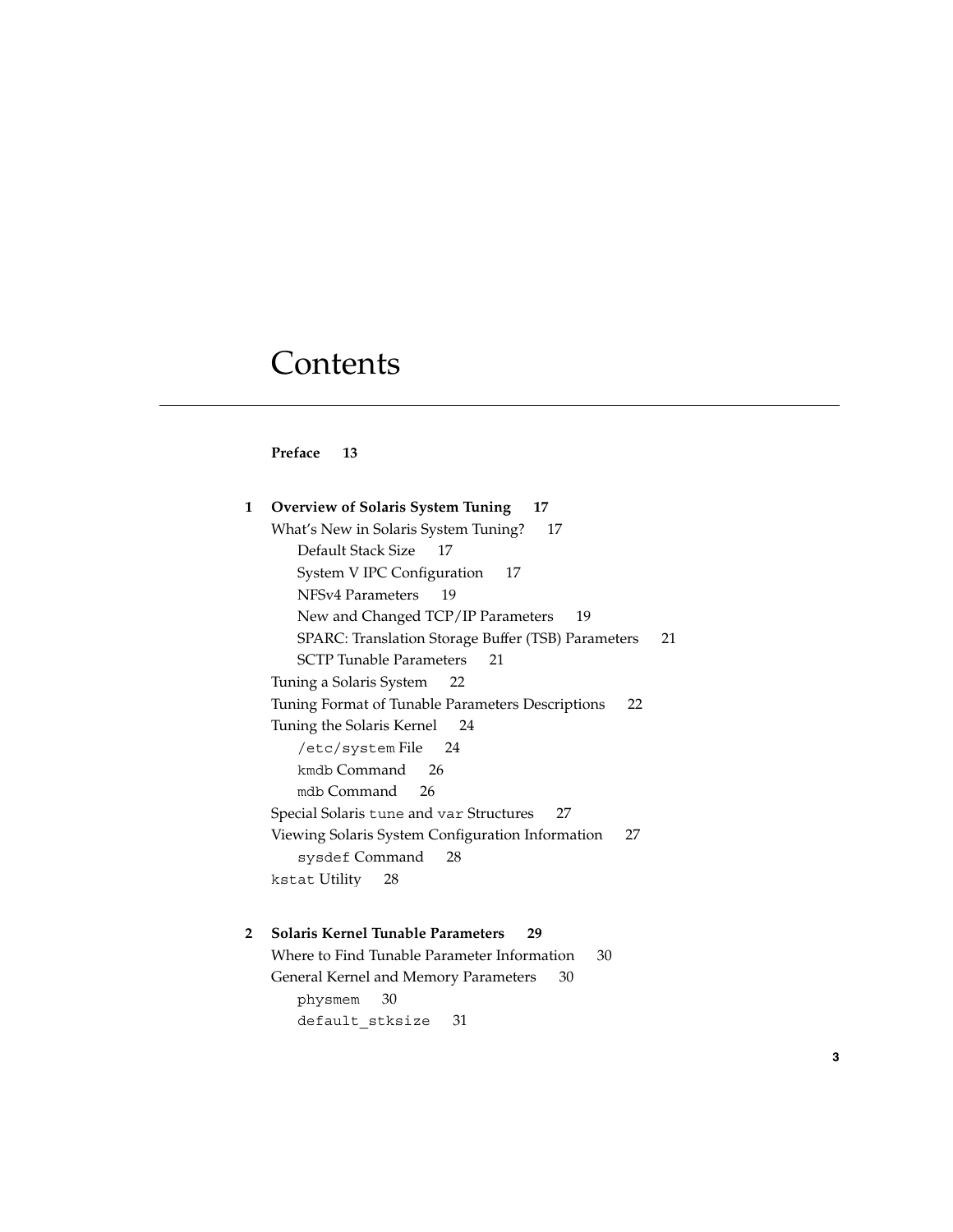[lwp\\_default\\_stksize](#page-31-0) 32 logevent max q sz 33 [segkpsize](#page-33-0) 34 [noexec\\_user\\_stack](#page-33-0) 34 fsflush [and Related Parameters 35](#page-34-0) [fsflush](#page-34-0) 35 tune t fsflushr 36 [autoup](#page-36-0) 37 [dopageflush](#page-37-0) 38 [doiflush](#page-37-0) 38 [Process-Sizing Parameters 39](#page-38-0) [maxusers](#page-38-0) 39 [reserved\\_procs](#page-39-0) 40 [pidmax](#page-40-0) 41 [max\\_nprocs](#page-41-0) 42 [maxuprc](#page-41-0) 42 [Paging-Related Parameters 43](#page-42-0) [lotsfree](#page-43-0) 44 [desfree](#page-44-0) 45 [minfree](#page-46-0) 47 [throttlefree](#page-46-0) 47 [pageout\\_reserve](#page-47-0) 48 [pages\\_pp\\_maximum](#page-48-0) 49 [tune\\_t\\_minarmem](#page-49-0) 50 [fastscan](#page-50-0) 51 [slowscan](#page-50-0) 51 min percent cpu 52 [handspreadpages](#page-51-0) 52 [pages\\_before\\_pager](#page-52-0) 53 [maxpgio](#page-53-0) 54 [Swapping-Related Parameters 54](#page-53-0) [swapfs\\_reserve](#page-53-0) 54 swapfs minfree 55 [Kernel Memory Allocator 56](#page-55-0) kmem flags 56 [General Driver Parameter 58](#page-57-0) [moddebug](#page-57-0) 58 [General I/O Parameters 60](#page-59-0)

**4** Solaris Tunable Parameters Reference Manual • January 2005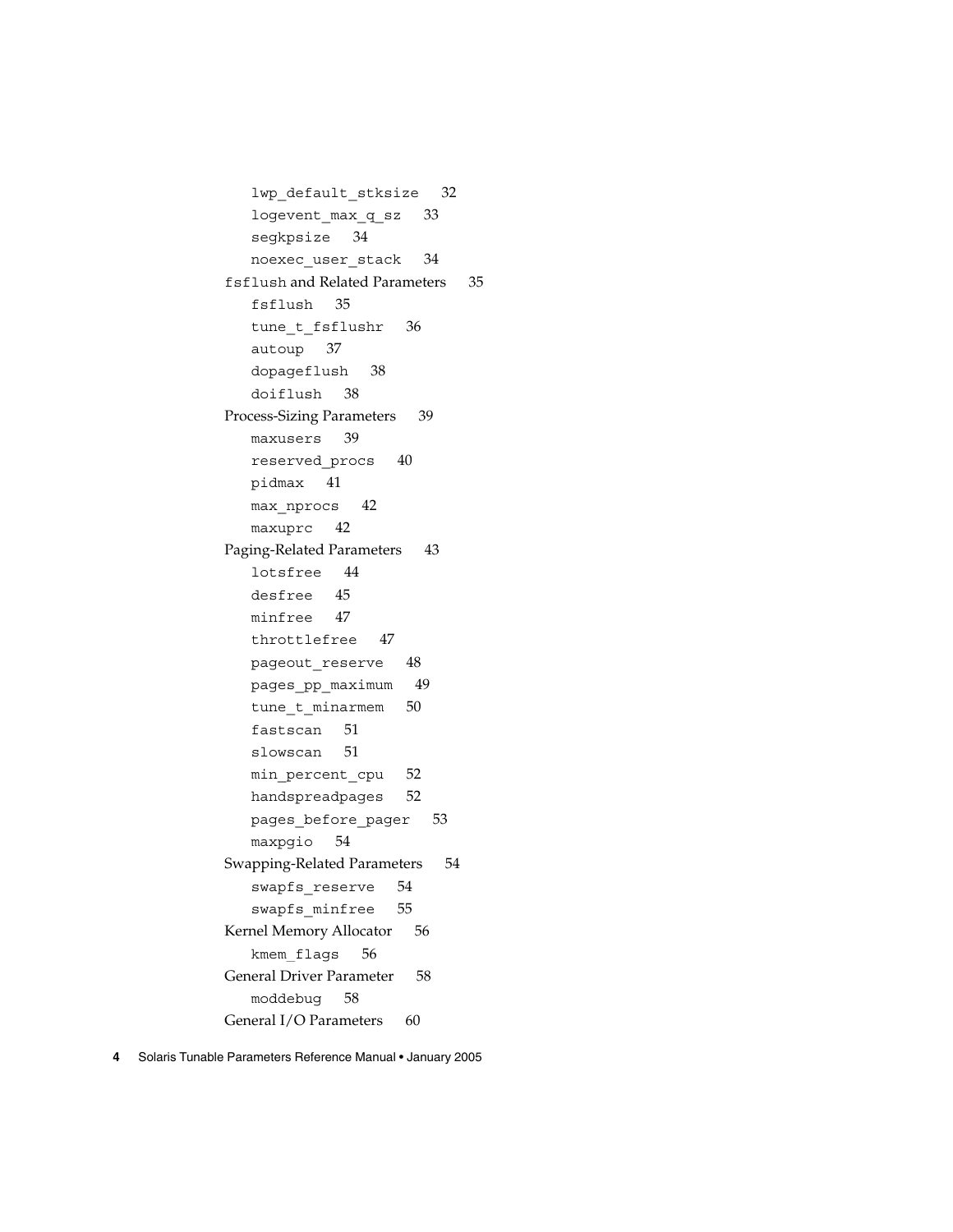[maxphys](#page-59-0) 60 [rlim\\_fd\\_max](#page-60-0) 61 [rlim\\_fd\\_cur](#page-60-0) 61 [General File System Parameters 62](#page-61-0) [ncsize](#page-61-0) 62 [rstchown](#page-62-0) 63 dnlc dir enable 64 [dnlc\\_dir\\_min\\_size](#page-63-0) 64 dnlc dir max size 65 segmap percent 66 [UFS Parameters 66](#page-65-0) bufhwm and [bufhwm\\_pct](#page-65-0) 66 [ndquot](#page-67-0) 68 [ufs\\_ninode](#page-68-0) 69 [ufs\\_WRITES](#page-70-0) 71 [ufs\\_LW](#page-70-0) and ufs\_HW 71 [freebehind](#page-71-0) 72 [smallfile](#page-72-0) 73 [TMPFS Parameters 73](#page-72-0) [tmpfs:tmpfs\\_maxkmem](#page-72-0) 73 [tmpfs:tmpfs\\_minfree](#page-73-0) 74 [Pseudo Terminals 75](#page-74-0) [pt\\_cnt](#page-75-0) 76 [pt\\_pctofmem](#page-75-0) 76 [pt\\_max\\_pty](#page-76-0) 77 [STREAMS Parameters 77](#page-76-0) [nstrpush](#page-76-0) 77 [strmsgsz](#page-77-0) 78 [strctlsz](#page-77-0) 78 [System V Message Queues 79](#page-78-0) [System V Semaphores 79](#page-78-0) [semsys:seminfo\\_semmni](#page-79-0) 80 semsys: seminfo semmsl 80 [semsys:seminfo\\_semopm](#page-80-0) 81 [System V Shared Memory 82](#page-81-0) segspt minfree 82 [Scheduling 83](#page-82-0) [rechoose\\_interval](#page-82-0) 83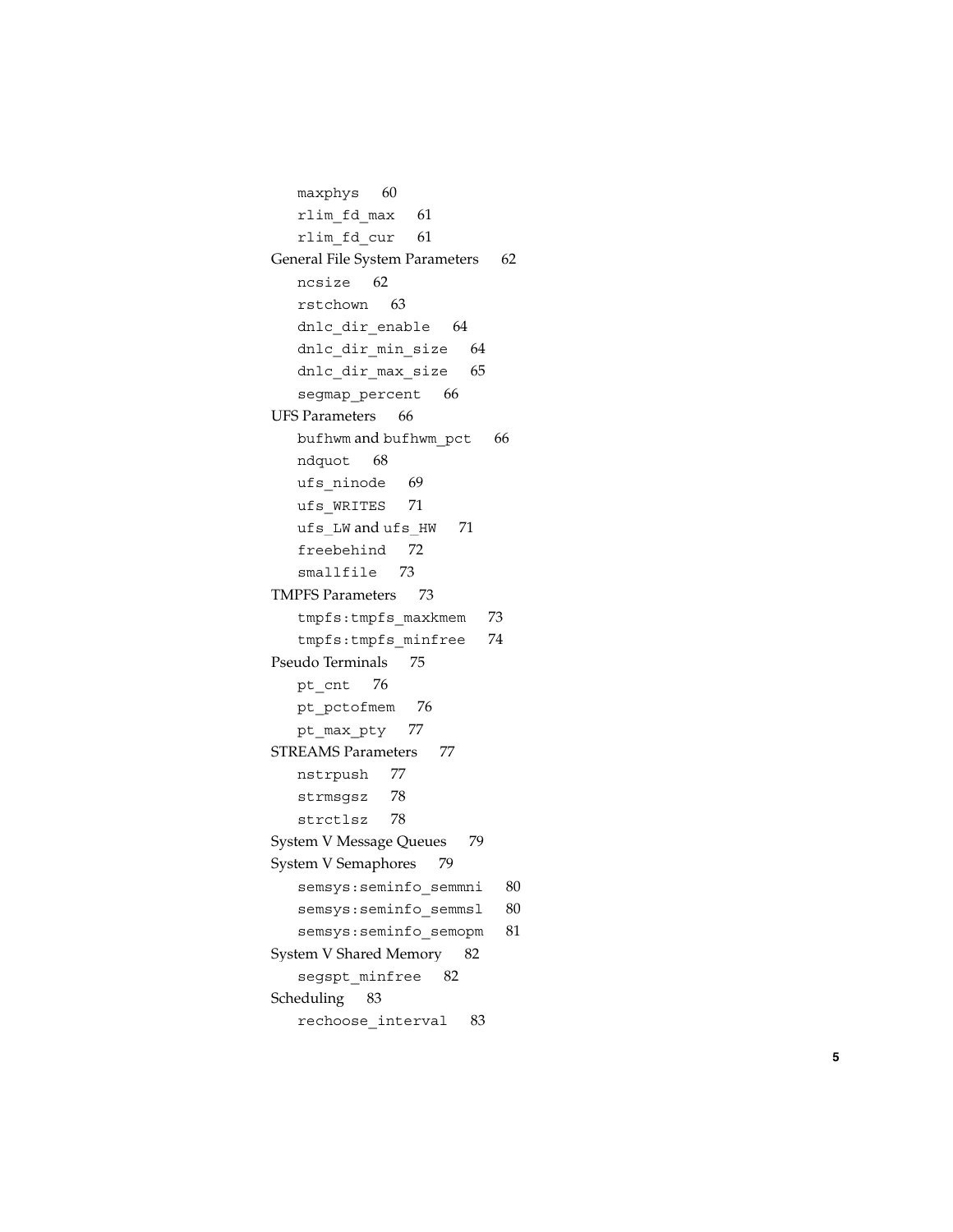[Timers 84](#page-83-0) hires tick 84 timer max 84 [Sun-4u Specific Parameters 85](#page-84-0) [consistent\\_coloring](#page-84-0) 85 tsb alloc hiwater factor 86 default tsb size 87 enable tsb rss sizing 87 tsb rss factor 88 [Solaris Volume Manager Parameters 88](#page-87-0) [md\\_mirror:md\\_resync\\_bufsz](#page-87-0) 88 [md:mirrored\\_root\\_flag](#page-88-0) 89 [Network Driver Parameters 90](#page-89-0) intr blank time and intr blank packets 90

#### **[3 NFS Tunable Parameters 93](#page-92-0)**

[Where to Find Tunable Parameter Information 93](#page-92-0) [Tuning the NFS Environment 93](#page-92-0) [NFS Module Parameters 94](#page-93-0) [nfs:nfs3\\_pathconf\\_disable\\_cache](#page-93-0) 94 [nfs:nfs4\\_pathconf\\_disable\\_cache](#page-93-0) 94 [nfs:nfs\\_allow\\_preepoch\\_time](#page-94-0) 95 [nfs:nfs\\_cots\\_timeo](#page-95-0) 96 [nfs:nfs3\\_cots\\_timeo](#page-95-0) 96 [nfs:nfs4\\_cots\\_timeo](#page-96-0) 97 [nfs:nfs\\_do\\_symlink\\_cache](#page-97-0) 98 [nfs:nfs3\\_do\\_symlink\\_cache](#page-97-0) 98 [nfs:nfs4\\_do\\_symlink\\_cache](#page-98-0) 99 [nfs:nfs\\_dynamic](#page-99-0) 100 [nfs:nfs3\\_dynamic](#page-99-0) 100 [nfs:nfs4\\_dynamic](#page-100-0) 101 [nfs:nfs\\_lookup\\_neg\\_cache](#page-100-0) 101 [nfs:nfs3\\_lookup\\_neg\\_cache](#page-101-0) 102 [nfs:nfs4\\_lookup\\_neg\\_cache](#page-102-0) 103 [nfs:nfs\\_max\\_threads](#page-103-0) 104 [nfs:nfs3\\_max\\_threads](#page-103-0) 104 [nfs:nfs4\\_max\\_threads](#page-104-0) 105 [nfs:nfs\\_nra](#page-105-0) 106

**6** Solaris Tunable Parameters Reference Manual • January 2005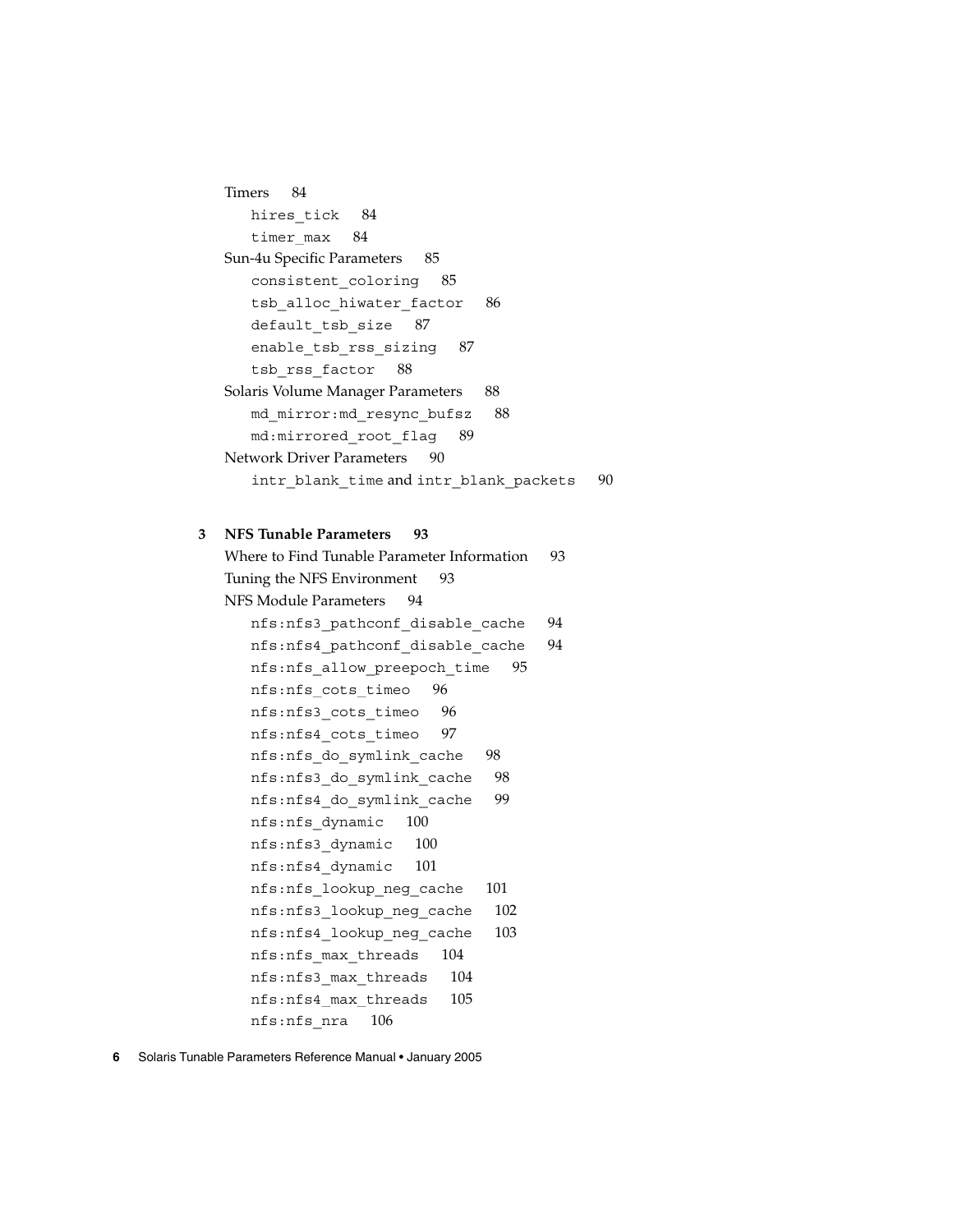[nfs:nfs3\\_nra](#page-106-0) 107 [nfs:nfs4\\_nra](#page-106-0) 107 [nfs:nrnode](#page-107-0) 108 [nfs:nfs\\_shrinkreaddir](#page-108-0) 109 [nfs:nfs3\\_shrinkreaddir](#page-109-0) 110 [nfs:nfs4\\_shrinkreaddir](#page-110-0) 111 [nfs:nfs\\_write\\_error\\_interval](#page-110-0) 111 nfs:nfs write error to cons only 112 [nfs:nfs\\_disable\\_rddir\\_cache](#page-112-0) 113 [nfs:nfs\\_bsize](#page-112-0) 113 [nfs:nfs3\\_bsize](#page-113-0) 114 [nfs:nfs4\\_bsize](#page-114-0) 115 [nfs:nfs\\_async\\_clusters](#page-115-0) 116 [nfs:nfs3\\_async\\_clusters](#page-115-0) 116 [nfs:nfs4\\_async\\_clusters](#page-116-0) 117 [nfs:nfs\\_async\\_timeout](#page-117-0) 118 [nfs:nacache](#page-118-0) 119 [nfs:nfs3\\_jukebox\\_delay](#page-119-0) 120 [nfs:nfs3\\_max\\_transfer\\_size](#page-120-0) 121 [nfs:nfs4\\_max\\_transfer\\_size](#page-121-0) 122 [nfs:nfs3\\_max\\_transfer\\_size\\_clts](#page-122-0) 123 [nfs:nfs3\\_max\\_transfer\\_size\\_cots](#page-122-0) 123 nfssrv [Module Parameters 124](#page-123-0) [nfssrv:nfs\\_portmon](#page-123-0) 124 [nfssrv:rfs\\_write\\_async](#page-124-0) 125 [nfssrv:nfsauth\\_ch\\_cache\\_max](#page-124-0) 125 [nfssrv:exi\\_cache\\_time](#page-125-0) 126 rpcmod [Module Parameters 127](#page-126-0) [rpcmod:clnt\\_max\\_conns](#page-126-0) 127 [rpcmod:clnt\\_idle\\_timeout](#page-126-0) 127 [rpcmod:svc\\_idle\\_timeout](#page-127-0) 128 [rpcmod:svc\\_default\\_stksize](#page-127-0) 128 [rpcmod:svc\\_default\\_max\\_same\\_xprt](#page-128-0) 129 [rpcmod:maxdupreqs](#page-129-0) 130 [rpcmod:cotsmaxdupreqs](#page-130-0) 131

**[4 Internet Protocol Suite Tunable Parameters 133](#page-132-0)** [Where to Find Tunable Parameter Information 133](#page-132-0)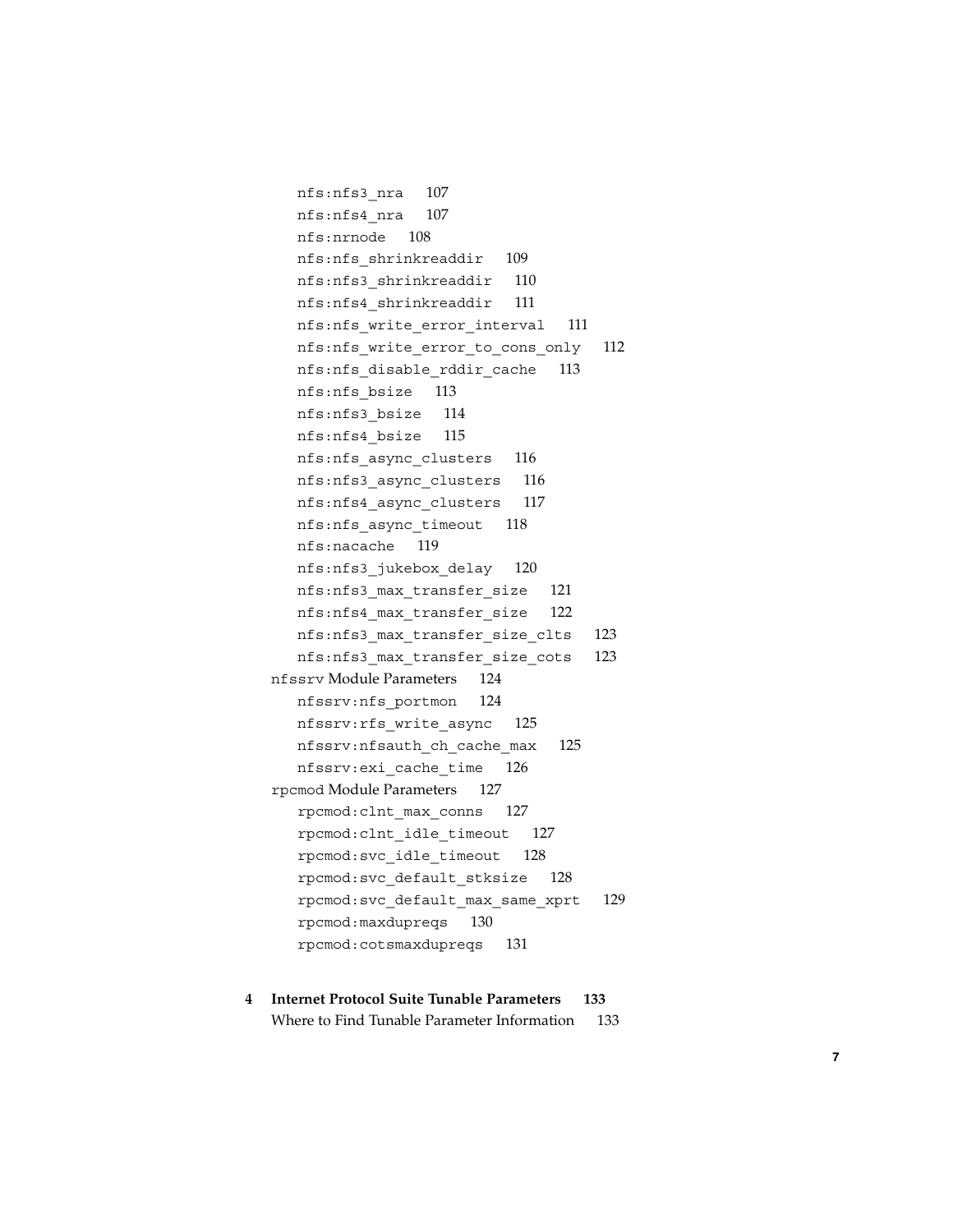```
Overview of Tuning IP Suite Parameters 134
   IP Suite Parameter Validation 134
   Internet Request for Comments (RFCs) 134
IP Tunable Parameters 135
   ip_icmp_err_interval and ip_icmp_err_burst 135
   ip respond to echo broadcast and
   ip6 respond to echo multicast 135
   ip send redirects and ip6 send redirects 136
   ip forward src routed and ip6 forward src routed 136
   ip_addrs_per_if 136
   ip_strict_dst_multihoming and ip6_strict_dst_multihoming 137
   ip multidata outbound 137
   ip squeue worker wait 138
   ip_squeue_write 138
   ip squeue fanout 139
   IP Tunable Parameters With Additional Cautions 139
TCP Tunable Parameters 140
   tcp deferred ack interval 140
   tcp_local_dack_interval 141
   tcp_deferred_acks_max 141
   tcp local dacks max 142
   tcp wscale always 142
   tcp_tstamp_always 143
   tcp_xmit_hiwat 143
   tcp recv hiwat 144
   tcp_max_buf 144
   tcp_cwnd_max 144
   tcp slow start initial 145
   tcp_slow_start_after_idle 145
   tcp sack permitted 146
   tcp_rev_src_routes 146
   tcp time wait interval 146
   tcp ecn permitted 147
   tcp conn req max q 148
   tcp conn req max q0 149
   tcp conn req min 149
   tcp rst sent rate enabled 150
   tcp_rst_sent_rate 150
   TCP/IP Parameters Set in the /etc/system File 151
```
**8** Solaris Tunable Parameters Reference Manual • January 2005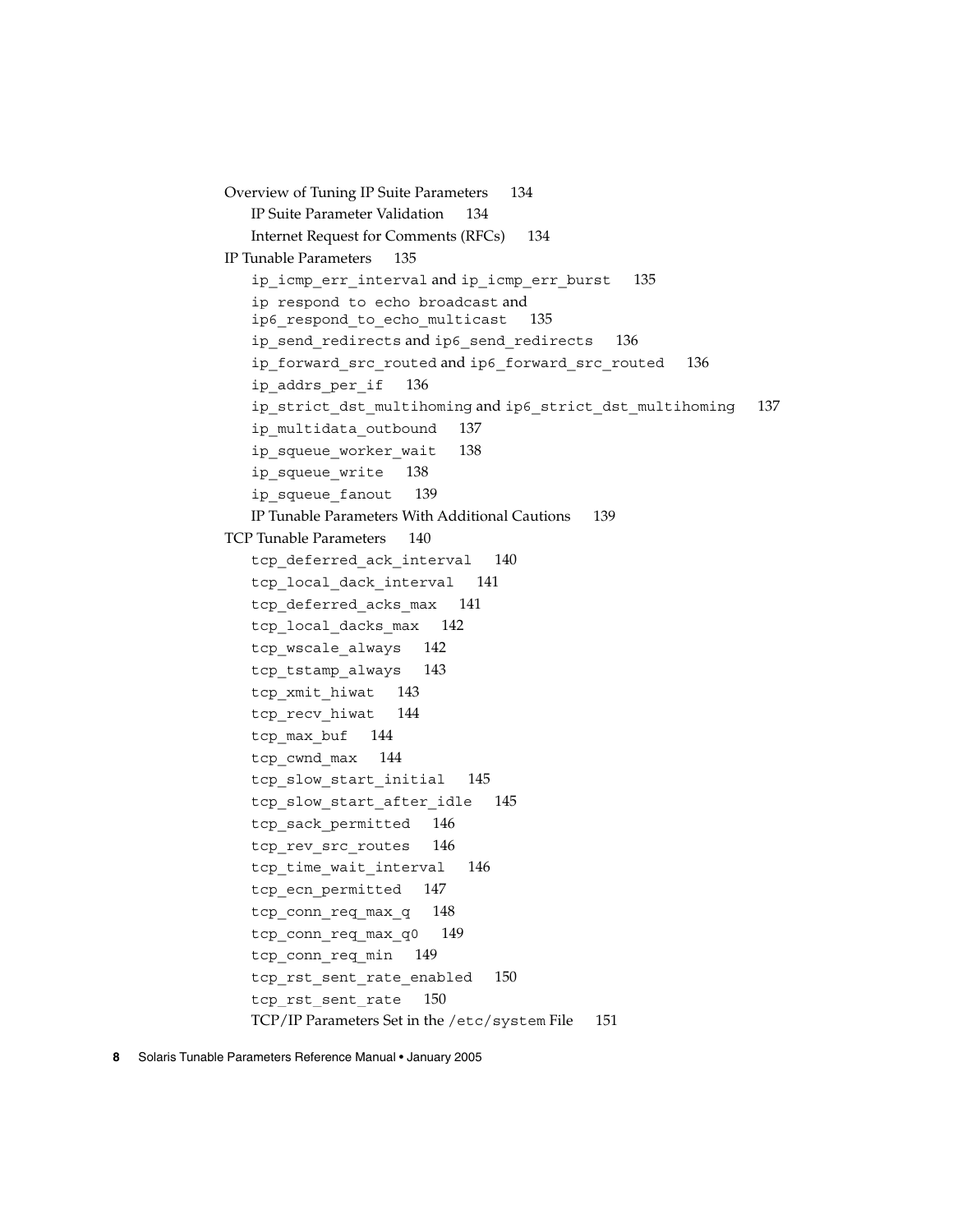[TCP Parameters With Additional Cautions 152](#page-151-0) [UDP Tunable Parameters 155](#page-154-0) udp xmit hiwat 155 [udp\\_recv\\_hiwat](#page-154-0) 155 [UDP Parameters With Additional Cautions 156](#page-155-0) [IPQoS Tunable Parameter 156](#page-155-0) [ip\\_policy\\_mask](#page-155-0) 156 [SCTP Tunable Parameters 157](#page-156-0) sctp max init retr 157 [sctp\\_pa\\_max\\_retr](#page-156-0) 157 sctp pp max retr 158 [sctp\\_cwnd\\_max](#page-157-0) 158 sctp ipv4 ttl 159 sctp heartbeat interval 159 sctp new secret interval 159 sctp initial mtu 160 sctp deferred ack interval 160 sctp ignore path mtu 160 [sctp\\_initial\\_ssthresh](#page-160-0) 161 [sctp\\_xmit\\_hiwat](#page-160-0) 161 sctp xmit lowat 161 [sctp\\_recv\\_hiwat](#page-161-0) 162 sctp max buf 162 [sctp\\_ipv6\\_hoplimit](#page-161-0) 162 [sctp\\_rto\\_min](#page-162-0) 163 sctp rto max 163 [sctp\\_rto\\_initial](#page-162-0) 163 sctp cookie life 163 sctp max in streams 164 [sctp\\_initial\\_out\\_streams](#page-163-0) 164 sctp shutack wait bound 164 sctp maxburst 165 sctp addip enabled 165 sctp prsctp enabled 165 [Per-Route Metrics 166](#page-165-0)

**[5 Network Cache and Accelerator Tunable Parameters 167](#page-166-0)** [Where to Find Tunable Parameters Information 167](#page-166-0)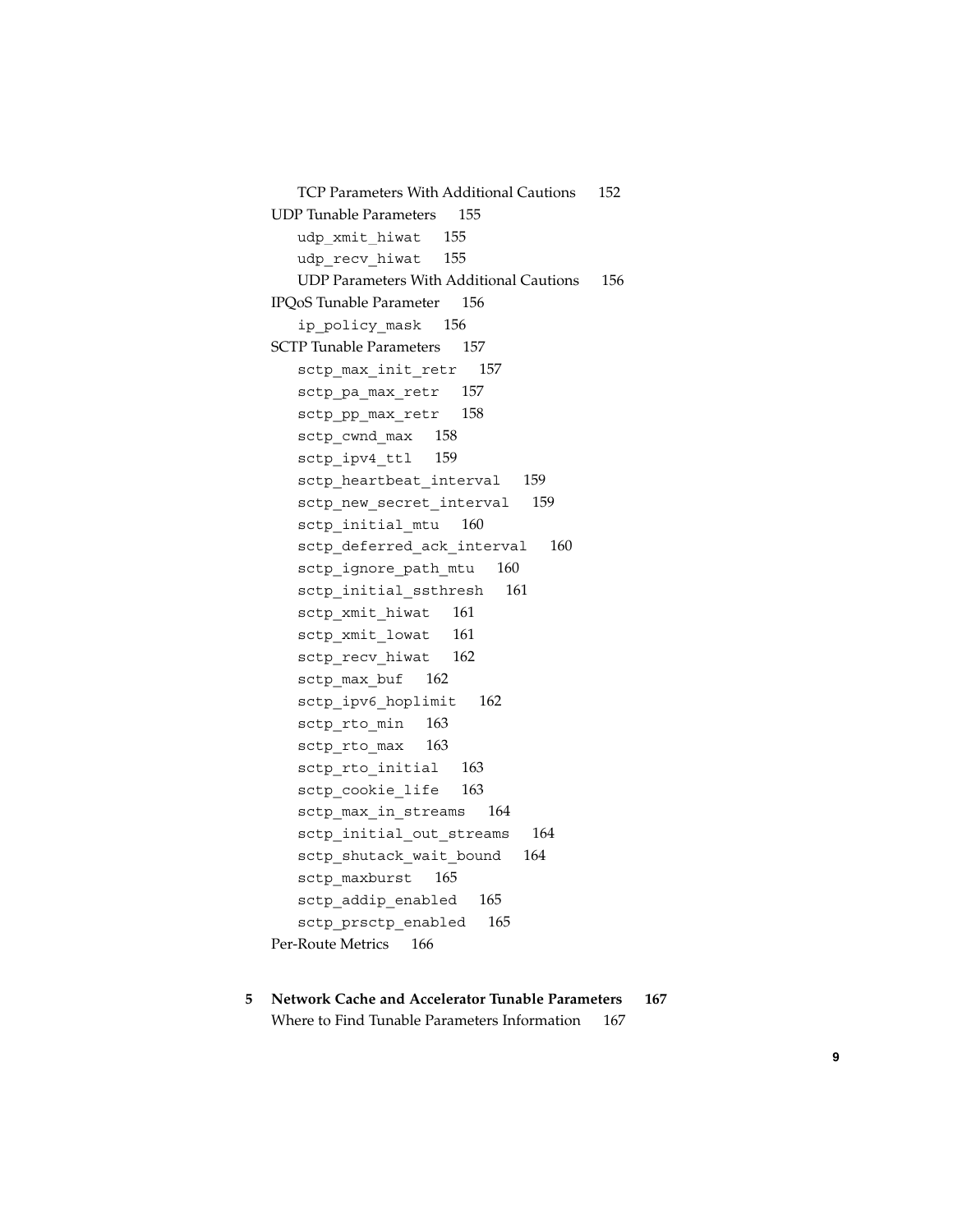#### [Tuning NCA Parameters 168](#page-167-0) nca:nca conn hash size 168 [nca:nca\\_conn\\_req\\_max\\_q](#page-167-0) 168 [nca:nca\\_conn\\_req\\_max\\_q0](#page-168-0) 169 [nca:nca\\_ppmax](#page-168-0) 169 [nca:nca\\_vpmax](#page-169-0) 170 [General System Tuning for the NCA 170](#page-169-0) [sq\\_max\\_size](#page-170-0) 171 [ge:ge\\_intr\\_mode](#page-170-0) 171

#### **[6 System Facility Parameters 173](#page-172-0)**

[System Default Parameters 174](#page-173-0) [autofs](#page-173-0) 174 [cron](#page-173-0) 174 [devfsadm](#page-173-0) 174 [dhcpagent](#page-173-0) 174 fs [174](#page-173-0) [ftp](#page-173-0) 174 [inetinit](#page-174-0) 175 [init](#page-174-0) 175 [keyserv](#page-174-0) 175 [kbd](#page-174-0) 175 [login](#page-174-0) 175 [mpathd](#page-174-0) 175 [nfs](#page-174-0) 175 [nfslogd](#page-175-0) 176 [nss](#page-175-0) 176 [passwd](#page-175-0) 176 [power](#page-175-0) 176 [rpc.nisd](#page-175-0) 176 su [176](#page-175-0) [syslog](#page-175-0) 176 [sys-suspend](#page-175-0) 176 [tar](#page-176-0) 177 [utmpd](#page-176-0) 177 [yppasswdd](#page-176-0) 177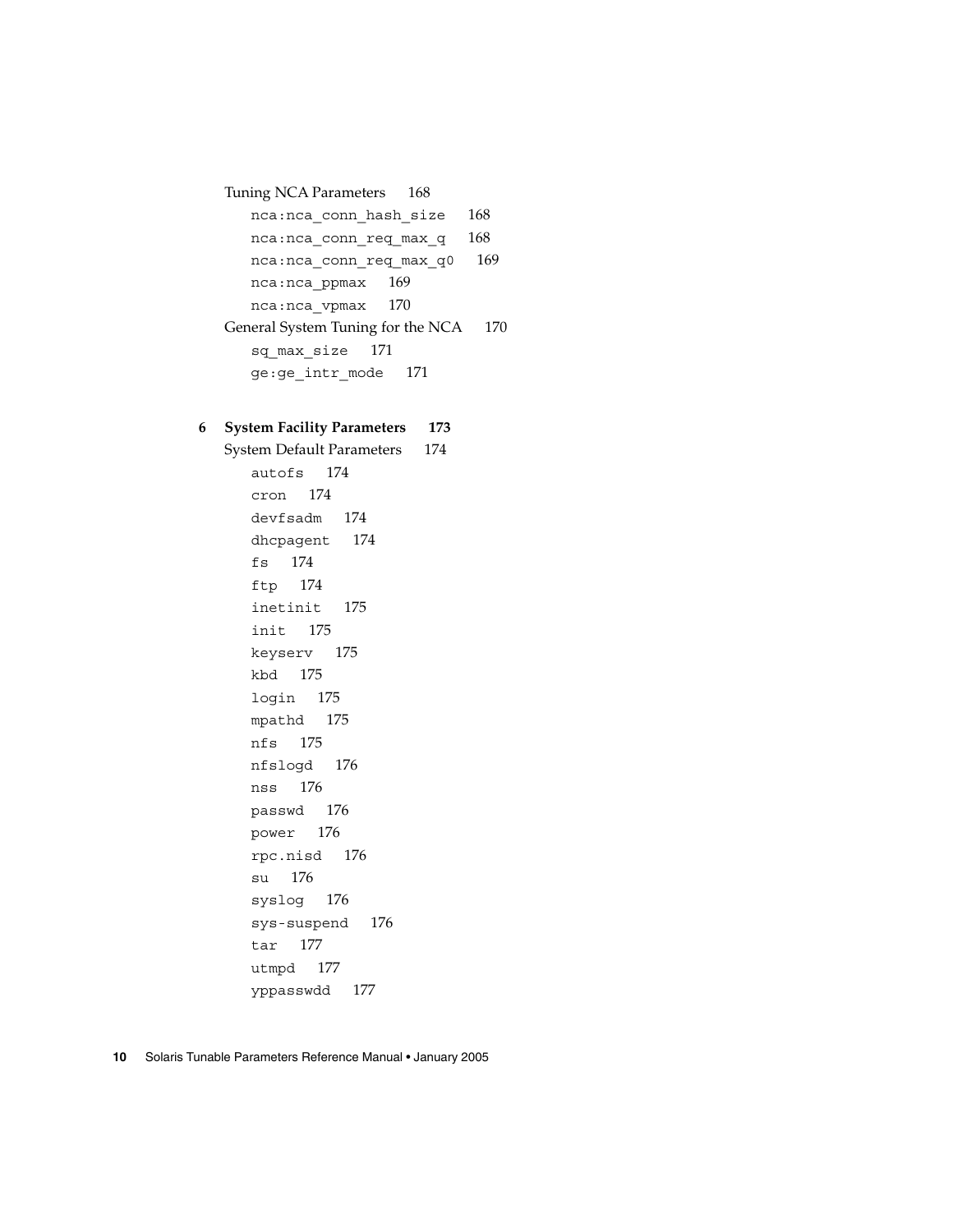**[A Tunable Parameters Change History 179](#page-178-0)** [Kernel Parameters 179](#page-178-0) [Process-Sizing Tunables 179](#page-178-0) [General I/O 179](#page-178-0) [General Kernel and Memory Parameters 180](#page-179-0) [Paging-Related Tunables 180](#page-179-0) [General File System 181](#page-180-0) [UFS 181](#page-180-0) [NFS Parameters 183](#page-182-0) nfs:nrnode [\(Solaris 9 8/03\) 183](#page-182-0) nfs:nfs write error interval (Solaris 9 8/03) 183 [nfs:nfs\\_write\\_error\\_to\\_cons\\_only](#page-182-0) (Solaris 9 8/03) 183 [nfs:nfs\\_disable\\_rddir\\_cache](#page-182-0) (Solaris 9 8/03) 183 [nfs:nfs3\\_max\\_transfer\\_size](#page-182-0) (Solaris 9 8/03) 183 [TCP/IP Tunable Parameters 184](#page-183-0) ip multidata outbound (Solaris 9 8/03) 184 tcp\_conn\_hash\_size [\(Solaris 9 Releases\) 185](#page-184-0) ipc tcp conn hash size (Solaris 9 Releases) 185 tcp compression enabled (Solaris 9 Releases) 186 ip forwarding and ip6 forwarding [\(Solaris 9 Releases\) 186](#page-185-0) *xxx*:ip\_forwarding [\(Solaris 9 Releases\) 187](#page-186-0) [tcp\\_conn\\_req\\_max\\_q0](#page-186-0) (Solaris 8 Release) 187 [Network Cache and Accelerator \(NCA\) Tunable Parameters 188](#page-187-0) sq\_max\_size [\(Solaris 9 12/02 Release\) 188](#page-187-0) [Parameters That Are Obsolete or Have Been Removed 189](#page-188-0) [Paging-Related Tunables 189](#page-188-0) [System V Message Parameters 190](#page-189-0) [System V Semaphore Parameters 194](#page-193-0) [System V Shared Memory 197](#page-196-0) [NFS Module Parameters 198](#page-197-0) **[B Revision History for This Manual 199](#page-198-0)** [Current Version: Solaris 10 Release 199](#page-198-0) [New or Changed Parameters in the Solaris 10 Release 199](#page-198-0) [Solaris Kernel Tunable Parameters 199](#page-198-0) [TSB Parameters 201](#page-200-0) [NFS Parameters 201](#page-200-0) [TCP/IP Parameters 202](#page-201-0)

**11**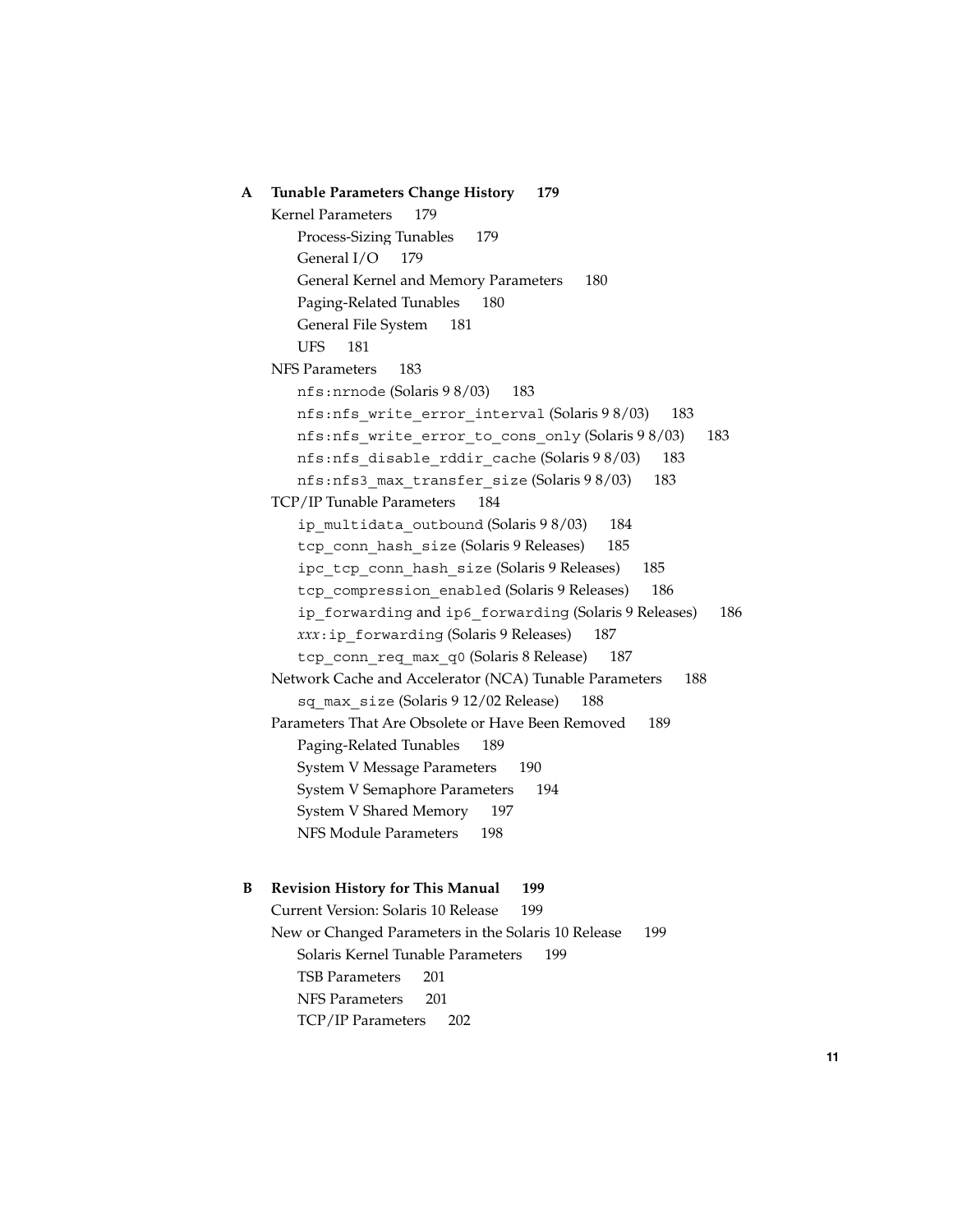[SCTP Tunable Parameters 202](#page-201-0) [System Facility Parameters 203](#page-202-0) [Removal of sun4m Support 203](#page-202-0) [New or Changed Parameters in the Solaris 9 Releases 203](#page-202-0) [ip\\_policy\\_mask](#page-202-0) 203 [Removal of sun4d Support 204](#page-203-0) [Unsupported or Obsolete Parameters 204](#page-203-0) [New Parameters in the Solaris 8 Release 205](#page-204-0) [logevent\\_max\\_q\\_sz](#page-204-0) 205

**[Index 207](#page-206-0)**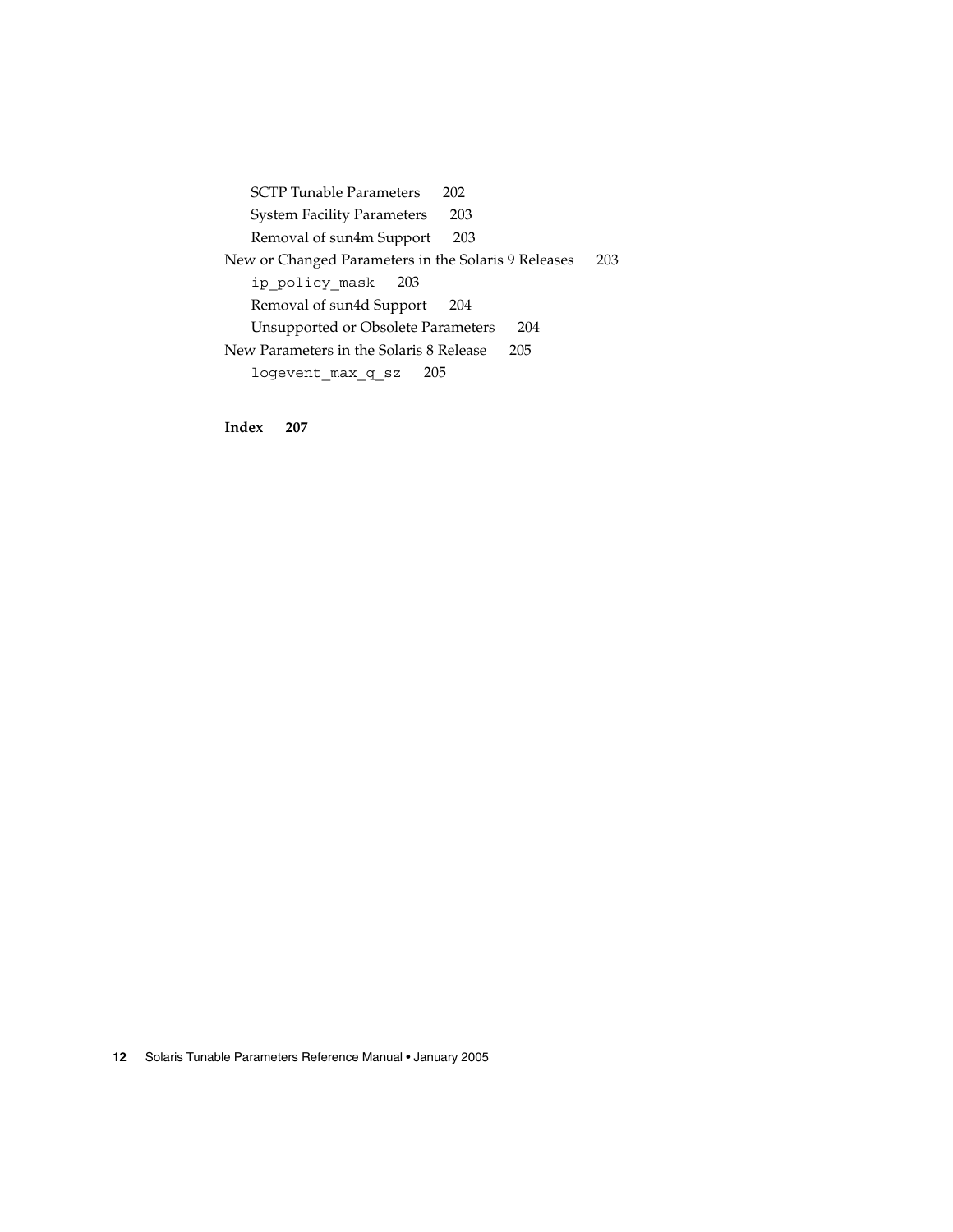## <span id="page-12-0"></span>Preface

The *Solaris Tunable Parameters Reference Manual* provides reference information about Solaris™ OS kernel and network tunable parameters. This manual does not provide tunable parameter information about the CDE, GNOME, or Java™ environments.

This manual contains information for both SPARC® based and x86 based systems.

**Note –** This Solaris release supports systems that use the SPARC and x86 families of processor architectures: UltraSPARC®, SPARC64, AMD64, Pentium, and Xeon EM64T. The supported systems appear in the *Solaris 10 Hardware Compatibility List* at [http://www.sun.com/bigadmin/hcl.](http://www.sun.com/bigadmin/hcl) This document cites any implementation differences between the platform types.

In this document the term "x86" refers to 64-bit and 32-bit systems manufactured using processors compatible with the AMD64 or Intel Xeon/Pentium product families. For supported systems, see the *Solaris 10 Hardware Compatibility List*.

## Who Should Use This Book

This book is intended for experienced Solaris system administrators who might need to change kernel tunable parameters in certain situations. For guidelines on changing Solaris tunable parameters, refer to ["Tuning a Solaris System"](#page-21-0) on page 22.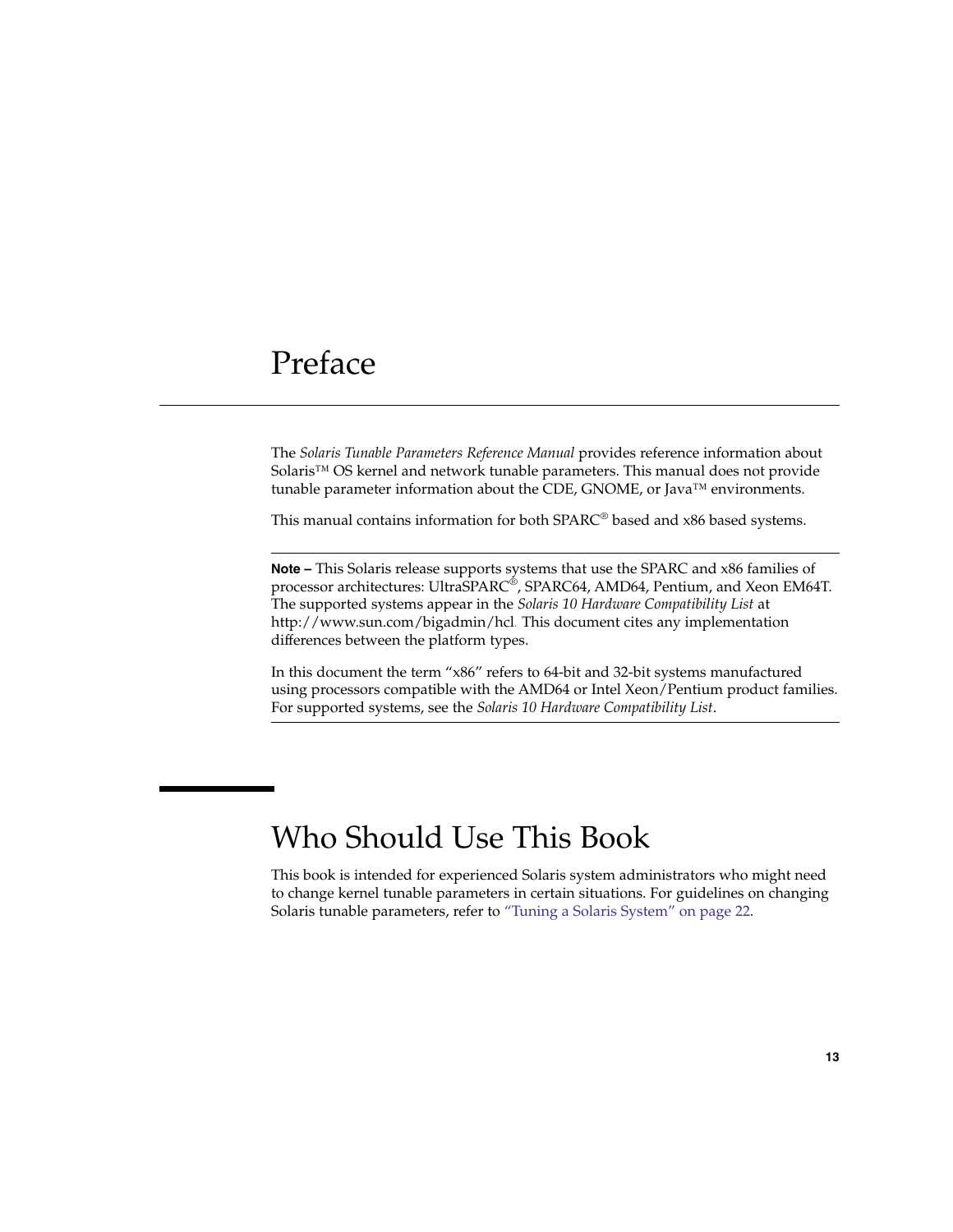# How This Book Is Organized

The following table describes the chapters and appendixes in this book.

| Chapter    | <b>Description</b>                                                                                                                                            |
|------------|---------------------------------------------------------------------------------------------------------------------------------------------------------------|
| Chapter 1  | An overview of tuning a Solaris system. Also provides a<br>description of the format used in the book to describe the<br>kernel tunables.                     |
| Chapter 2  | A description of Solaris kernel tunables such as kernel<br>memory, file system, process size, and paging parameters.                                          |
| Chapter 3  | A description of NFS tunables such as caching symbolic<br>links, dynamic retransmission, and RPC security<br>parameters.                                      |
| Chapter 4  | A description of TCP/IP tunables such as IP forwarding,<br>source routing, and buffer-sizing parameters.                                                      |
| Chapter 5  | A description of tunable parameters for the Network Cache<br>and Accelerator (NCA).                                                                           |
| Chapter 6  | A description of parameters used to set default values of<br>certain system facilities. Changes are made by modifying<br>files in the /etc/default directory. |
| Appendix A | A history of parameters that have changed or are now<br>obsolete.                                                                                             |
| Appendix B | A history of this manual's revisions including the current<br>Solaris release.                                                                                |

## Related Books

The following books provide background material that might be useful when you tune Solaris systems.

- *Configuration and Capacity Planning for Solaris Servers* by Brian L. Wong, Sun Microsystems Press, ISBN 0-13-349952–9
- *NFS Illustrated* by Brent Callaghan, Addison Wesley, ISBN 0-201-32570-5
- *Resource Management* by Richard McDougall, Adrian Cockcroft, Evert Hoogendoorn, Enrique Vargas, Tom Bialaski, Sun Microsystems Press, ISBN 0-13-025855-5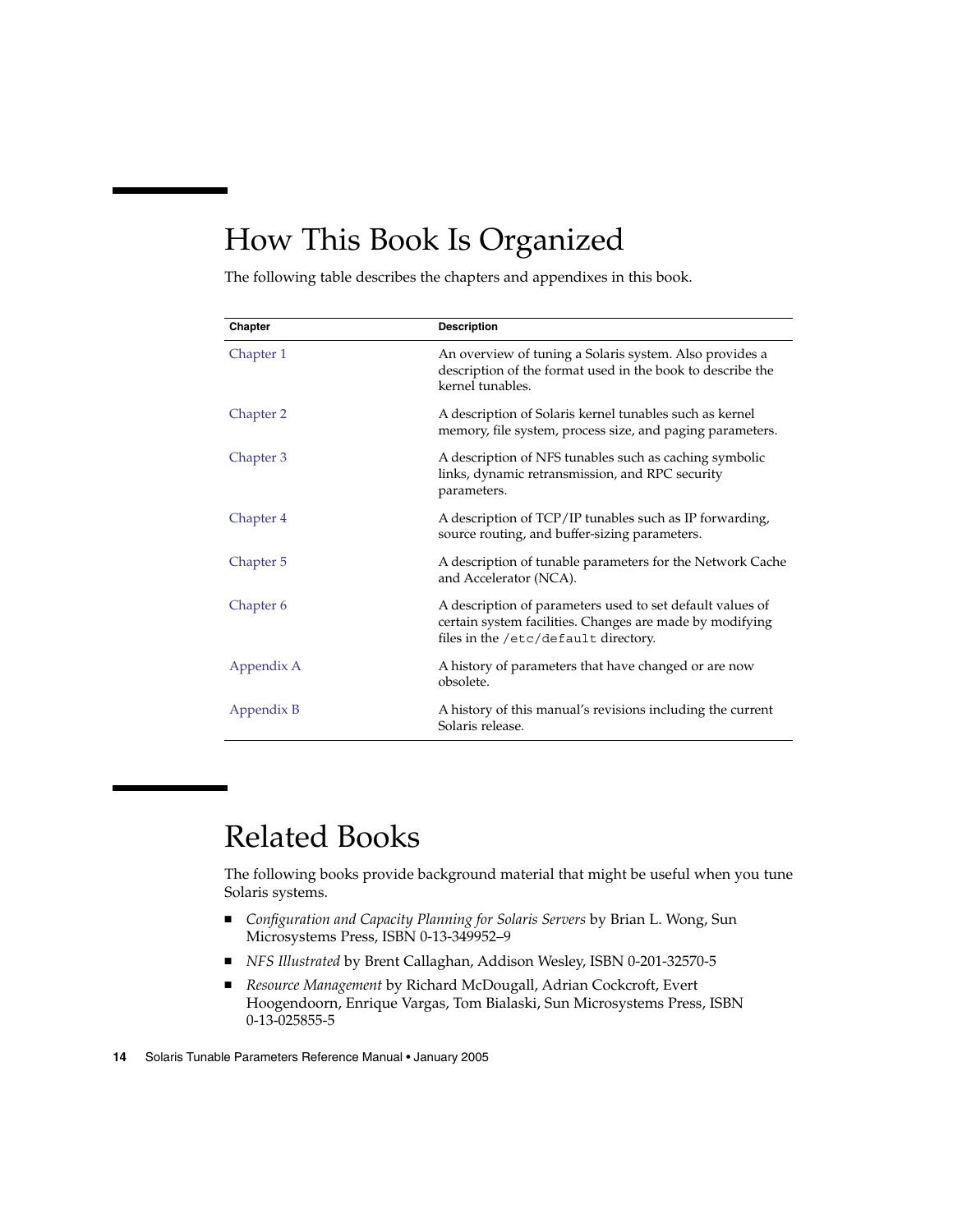■ *Sun Performance and Tuning: SPARC and Solaris* by Adrian Cockcroft, Sun Microsystems Press/PRT Prentice Hall, ISBN 0-13-149642-3

## Other Resources for Solaris Tuning Information

This table describes other resources for Solaris tuning information.

| <b>Tuning Resource</b>                                                    | <b>For More Information</b>                         |
|---------------------------------------------------------------------------|-----------------------------------------------------|
| Performance tuning classes                                                | http://suned.sun.com                                |
| Online performance tuning<br>information                                  | http://www.sun.com/sun-on-net/performance           |
| Ordering performance tuning<br>documentation by Sun Microsystems<br>Press | http://www.sun.com/books/blueprints.<br>series.html |

# Typographic Conventions

The following table describes the typographic changes that are used in this book.

**TABLE P–1** Typographic Conventions

| <b>Typeface or Symbol</b> | Meaning                                                                 | <b>Example</b>                                            |
|---------------------------|-------------------------------------------------------------------------|-----------------------------------------------------------|
| AaBbCc123                 | The names of commands, files, and<br>directories, and onscreen computer | Edit your . login file.<br>Use $1s$ -a to list all files. |
|                           | output                                                                  | machine name% you have<br>mail.                           |
| AaBbCc123                 | What you type, contrasted with onscreen                                 | machine name% su                                          |
|                           | computer output                                                         | Password:                                                 |
| AaBbCc123                 | Command-line placeholder: replace with<br>a real name or value          | To delete a file, type <b>rm</b><br>filename.             |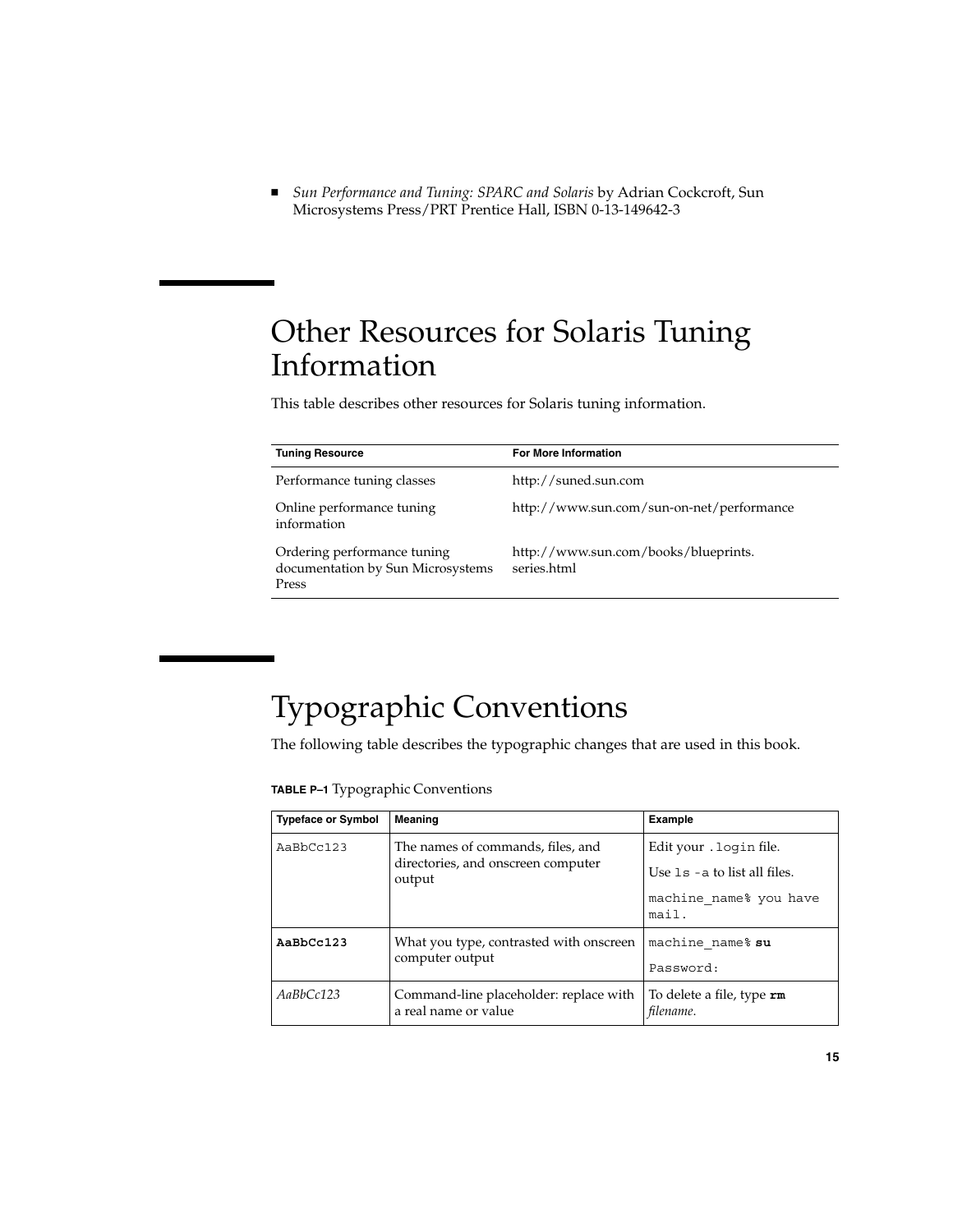#### **TABLE P–1** Typographic Conventions *(Continued)*

| <b>Typeface or Symbol</b> | Meaning                                              | <b>Example</b>                         |
|---------------------------|------------------------------------------------------|----------------------------------------|
| AaBbCc123                 | Book titles, new terms, or terms to be<br>emphasized | Read Chapter 6 in User's Guide.        |
|                           |                                                      | These are called <i>class</i> options. |
|                           |                                                      | You must be <i>root</i> to do this.    |

# Shell Prompts in Command Examples

The following table shows the default system prompt and superuser prompt for the C shell, Bourne shell, and Korn shell.

#### **TABLE P–2** Shell Prompts

| <b>Shell</b>                                     | Prompt        |
|--------------------------------------------------|---------------|
| C shell prompt                                   | machine name% |
| C shell superuser prompt                         | machine name# |
| Bourne shell and Korn shell prompt               |               |
| Bourne shell and Korn shell superuser prompt   # |               |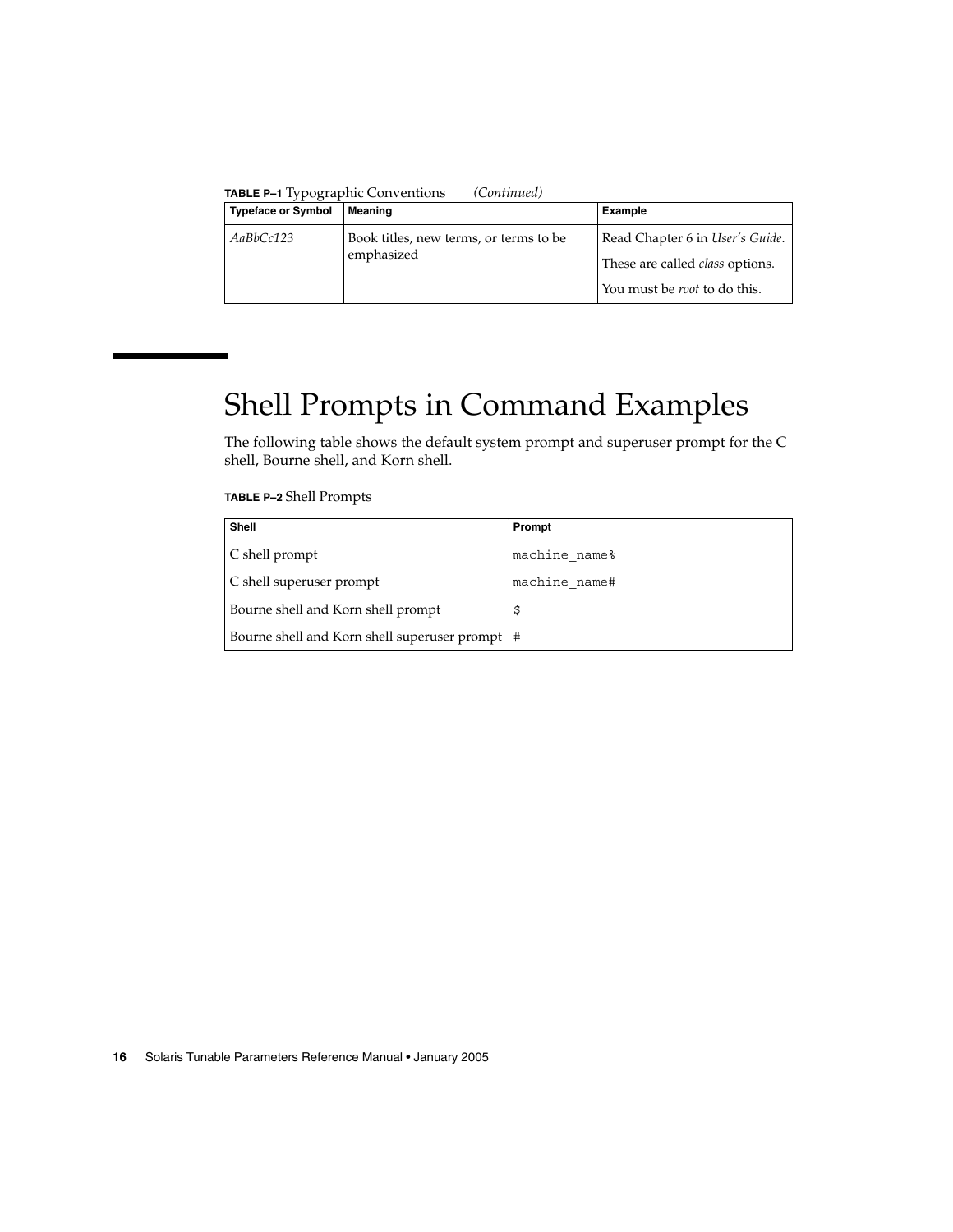#### <span id="page-16-0"></span>CHAPTER **1**

## Overview of Solaris System Tuning

This section provides overview information about the format of the tuning information in this manual. This section also describes the different ways to tune a Solaris system.

- "What's New in Solaris System Tuning?" on page 17
- *["Tuning a Solaris System"](#page-21-0)* on page 22
- ["Tuning Format of Tunable Parameters Descriptions"](#page-21-0) on page 22
- *["Tuning the Solaris Kernel"](#page-23-0)* on page 24
- ["Special Solaris](#page-26-0) tune and var Structures" on page 27
- ["Viewing Solaris System Configuration Information"](#page-26-0) on page 27
- "kstat Utility" [on page 28](#page-27-0)

## What's New in Solaris System Tuning?

### Default Stack Size

A new parameter, default stksize, specifies the default stack size of all threads, kernel or user. The lwp\_default\_stksize parameter is still available, but it does not affect all kernel stacks. If default\_stksize is set, it overrides lwp\_default\_stksize. For more information, see "[default\\_stksize](#page-30-0)" on page [31.](#page-30-0)

## System V IPC Configuration

In this Solaris release, all System V IPC facilities are either automatically configured or can be controlled by resource controls. Facilities that can be shared are memory, message queues, and semaphores.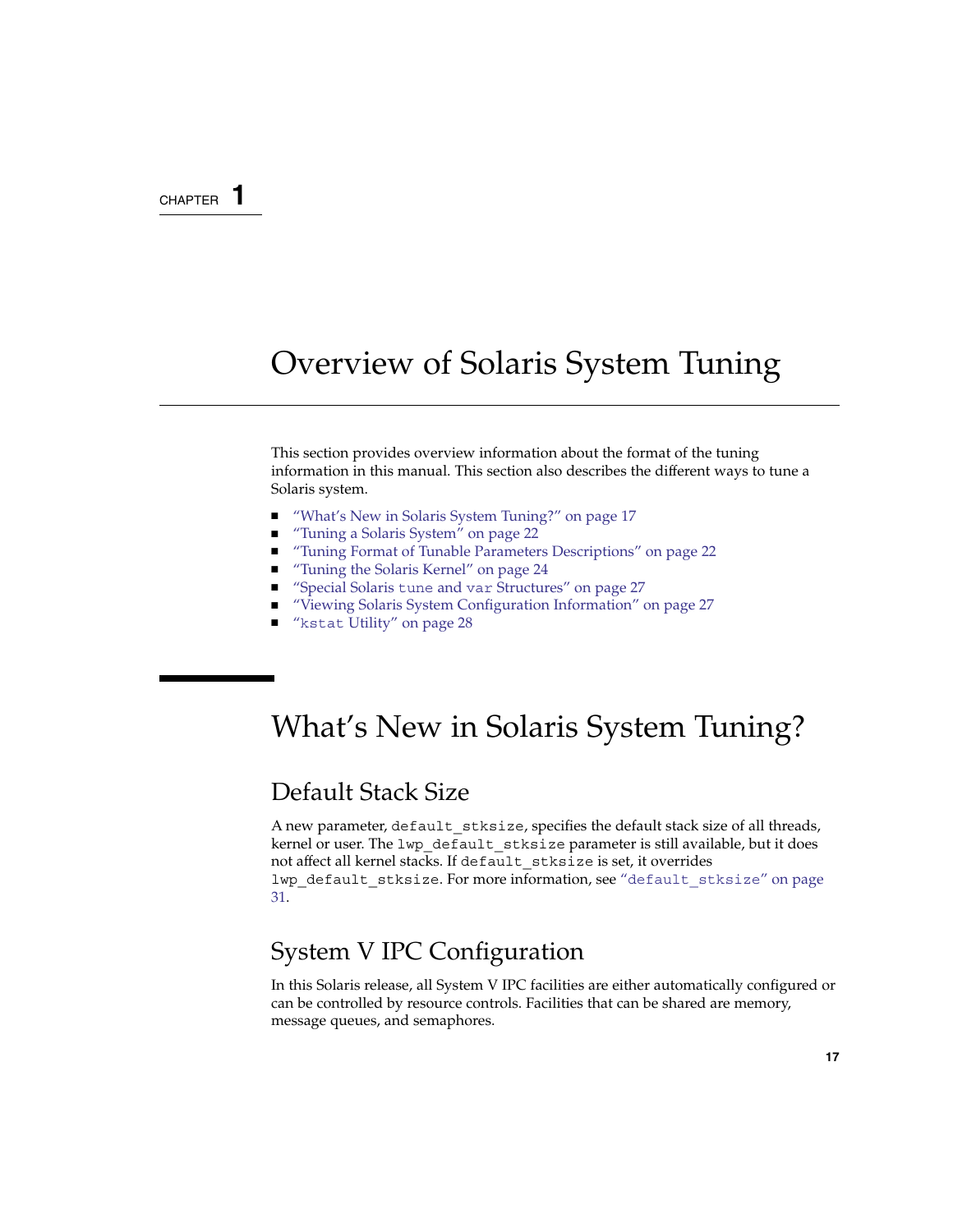Resource controls allow IPC settings to be made on a per-project or per-user basis on the local system or in a name service environment.

In previous Solaris releases, IPC facilities were controlled by kernel tunables. You had to modify the /etc/system file and reboot the system to change the default values for these facilities.

Because the IPC facilities are now controlled by resource controls, their configuration can be modified while the system is running.

Many applications that previously required system tuning to function might now run without tuning because of increased defaults and the automatic allocation of resources.

The following table identifies the now obsolete IPC tunables and their replacement resource controls.

| <b>Resource Control</b>                 | <b>Obsolete Tunable</b> | Old Default<br>Value | Maximum<br>Value    | New<br><b>Default</b><br>Value |
|-----------------------------------------|-------------------------|----------------------|---------------------|--------------------------------|
| process.max-msq-qbytes                  | msqinfo msqmnb          | 4096                 | ULONG MAX           | 65536                          |
| process.max-msq-messages msqinfo msqtql |                         | 40                   | UINT MAX            | 8192                           |
| process.max-sem-ops                     | seminfo semopm          | 10                   | INT MAX             | 512                            |
| process.max-sem-nsems                   | seminfo semmsl          | 25                   | SHRT MAX            | 512                            |
| project.max-shm-memory                  | shminfo shmmax          | 0x800000             | UINT64 MAX $1/4$ of | physical<br>memory             |
| project.max-shm-ids                     | shminfo shmmni          | 100                  | $2^{24}$            | 128                            |
| project.max-msq-ids                     | msginfo msgmni          | 50                   | $2^{24}$            | 128                            |
| project.max-sem-ids                     | seminfo semmni          | 10                   | $2^{24}$            | 128                            |

Obsolete parameters can still be included in the  $/etc/system$  file on a Solaris system. If so, the parameters are used to initialize the default resource control values as in previous Solaris releases. For more information, see ["Parameters That Are](#page-188-0) [Obsolete or Have Been Removed"](#page-188-0) on page 189. However, using the obsolete parameters is not recommended.

The following related parameters have been removed. If these parameters are included in the /etc/system file on a Solaris system, the parameters are commented out.

semsys: seminfo\_semmns semsys: seminfo\_semvmx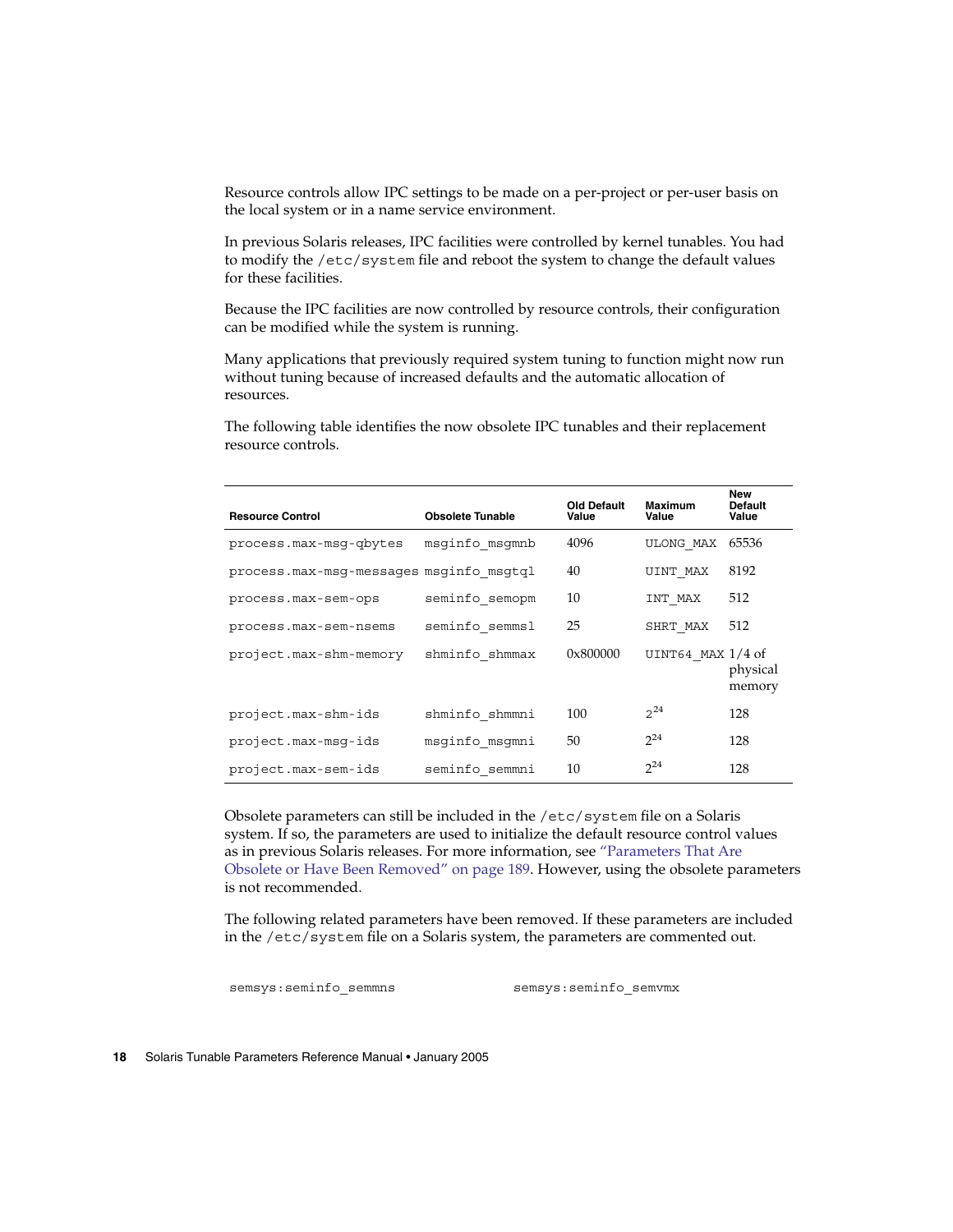<span id="page-18-0"></span>

| semsys: seminfo semmnu | semsys: seminfo semaem |
|------------------------|------------------------|
| semsys: seminfo semume | semsys:seminfo_semusz  |
| semsys: seminfo semmap | shmsys: shminfo shmseg |
| shmsys: shminfo shmmin | msgsys: msginfo msgmap |
| msgsys: msginfo msgseg | msgsys: msginfo msgssz |
| msgsys: msginfo msgmax |                        |

For the current list of available resource controls, see rctladm(1M). For information about configuring resource controls, see project(4).

### NFSv4 Parameters

The following parameters for the NFSv4 protocol are included in this release:

- "[nfs:nfs4\\_pathconf\\_disable\\_cache](#page-93-0)" on page 94
- "[nfs:nfs4\\_cots\\_timeo](#page-96-0)" on page 97
- "[nfs:nfs4\\_do\\_symlink\\_cache](#page-98-0)" on page 99
- "[nfs:nfs4\\_dynamic](#page-100-0)" on page 101
- "[nfs:nfs4\\_lookup\\_neg\\_cache](#page-102-0)" on page 103
- "nfs:nfs4 max threads" on page 105
- "[nfs:nfs4\\_nra](#page-106-0)" on page 107
- "[nfs:nfs4\\_shrinkreaddir](#page-110-0)" on page 111
- "nfs:nfs4 bsize" on page 115
- "[nfs:nfs4\\_async\\_clusters](#page-116-0)" on page 117
- "[nfs:nfs4\\_max\\_transfer\\_size](#page-121-0)" on page 122

For information about NFSv4 parameters, see ["NFS Module Parameters"](#page-93-0) on page 94.

## New and Changed TCP/IP Parameters

The following IP parameters have been added in this Solaris release:

- "[ip\\_squeue\\_worker\\_wait](#page-137-0)" on page 138
- "[ip\\_squeue\\_write](#page-137-0)" on page 138
- "[ip\\_squeue\\_fanout](#page-138-0)" on page 139
- "[ipcl\\_conn\\_hash\\_size](#page-150-0)" on page 151

The following TCP parameters are new in this Solaris release:

- "[tcp\\_rst\\_sent\\_rate\\_enabled](#page-149-0)" on page 150
- "[tcp\\_rst\\_sent\\_rate](#page-149-0)" on page 150
- "[tcp\\_mdt\\_max\\_pbufs](#page-150-0)" on page 151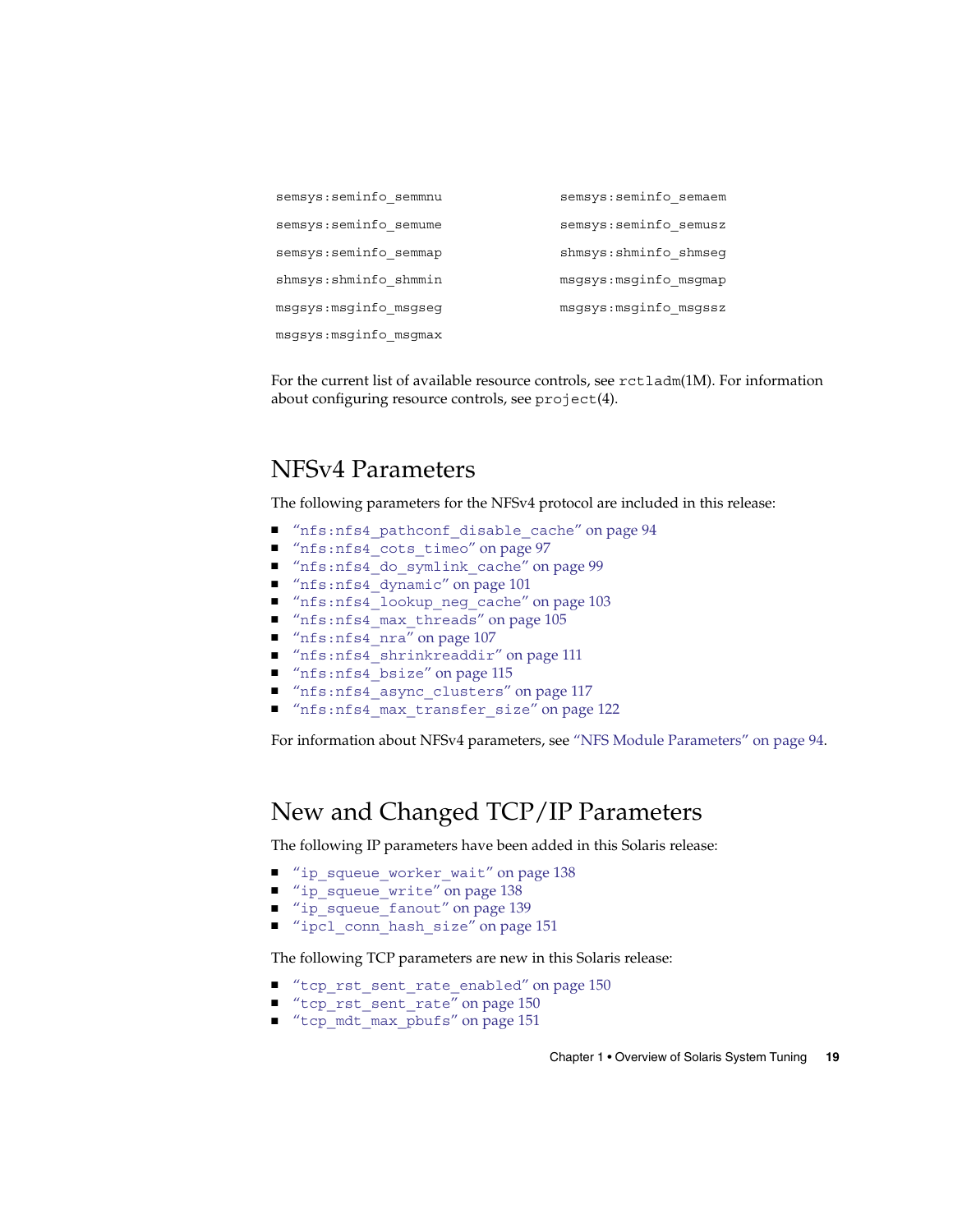The following TCP/IP parameters are obsolete in this Solaris release.

- ipc\_tcp\_conn\_hash\_size
- tcp\_compression\_enabled
- tcp\_conn\_hash\_size
- ip forwarding
- ip6 forwarding
- xxx forwarding

#### IP Forwarding Changes

In this Solaris release, IP forwarding is enabled or disabled by using the routeadm command or the ifconfig commands instead of setting the following tunable parameters with the ndd command:

- ip\_forwarding
- ip6 forwarding
- xxx forwarding

Using the routeadm command and the ifconfig command instead of the ndd command to set IP forwarding provides the following advantages:

- All settings are persistent across reboots
- The new ifconfig router and -router commands can be placed in the /etc/hostname.*interface* files, along with other ifconfig commands that are run when the interface is initially configured.

To enable IPv4 or IPv6 packet forwarding on all interfaces of a system, you would use the following commands:

```
# routeadm -e ipv4-forwarding
```
# **routeadm -e ipv6-forwarding**

To disable IPv4 or IPv6 packet forwarding on all interfaces of a system, you would use the following commands:

```
# routeadm -d ipv4-forwarding
```
# **routeadm -d ipv6-forwarding**

In previous Solaris releases, you would enable IPv4 or IPv6 packet forwarding on all interfaces of a system as follows:

```
# ndd -set /dev/ip ip_forwarding 1
```

```
# ndd -set /dev/ip ip6_forwarding 1
```
In previous Solaris releases, you would disable IPv4 or IPv6 packet forwarding on all interfaces of a system as follows:

# **ndd -set /dev/ip ip\_forwarding 0**

**20** Solaris Tunable Parameters Reference Manual • January 2005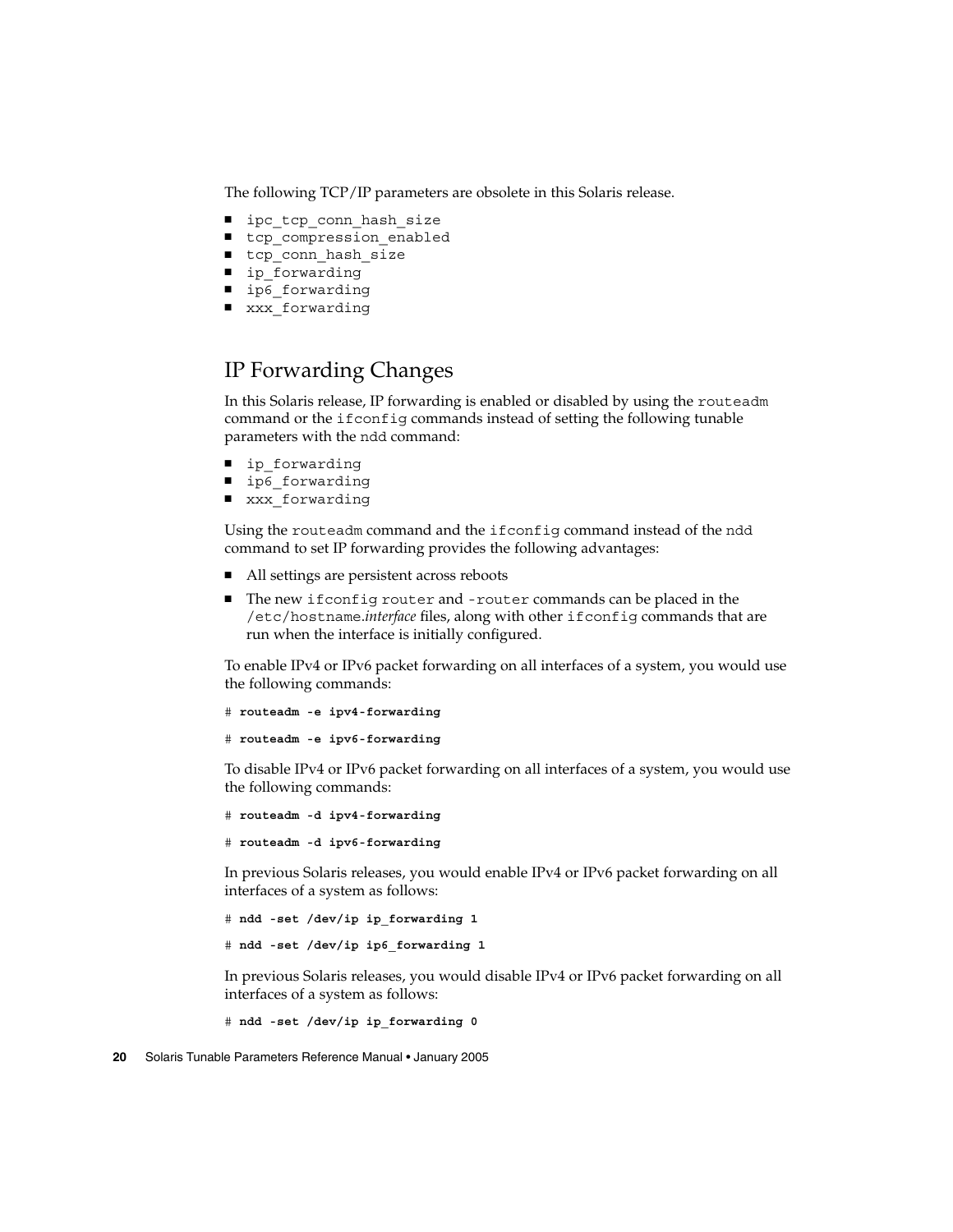<span id="page-20-0"></span># **ndd -set /dev/ip ip6\_forwarding 0**

If you want to enable IP forwarding on a specific IPv4 interface or IPv6 interface, you would use syntax similar to the following for your interface. The bge0 interface is used an as example.

```
# ifconfig bge0 router
```

```
# ifconfig bge0 inet6 router
```
If you want to disable IP forwarding on a specific IPv4 interface or IPv6 interface, you would use syntax similar to the following for your interface. The bge0 interface is used an as example.

```
# ifconfig bge0 -router
```

```
# ifconfig bge0 inet6 -router
```
Previously, IP forwarding was enabled on a specific interface as follows:

```
# ndd -set /dev/ip bge0:ip_forwarding 1
```
# **ndd -set /dev/ip bge0:ip\_forwarding 1**

Previously, IP forwarding on a specific interface was disabled as follows:

```
# ndd -set /dev/ip ip_forwarding 0
```

```
# ndd -set /dev/ip ip6_forwarding 0
```
If you want any of the preceding routeadm settings to take effect on the running system, use the following command:

```
# routeadm -u
```
For more information, see routeadm(1M) and ifconfig(1M).

## SPARC: Translation Storage Buffer (TSB) Parameters

New parameters for tuning Translation Storage Buffer (TSB) are included in this release. For information about TSB parameters, see ["Sun-4u Specific Parameters"](#page-84-0) [on page 85.](#page-84-0)

### SCTP Tunable Parameters

Stream Control Transmission Protocol (SCTP), a reliable transport protocol that provides services similar to the services provided by TCP, is provided in this Solaris release. For more information about SCTP tunable parameters, see ["SCTP Tunable](#page-156-0) [Parameters"](#page-156-0) on page 157.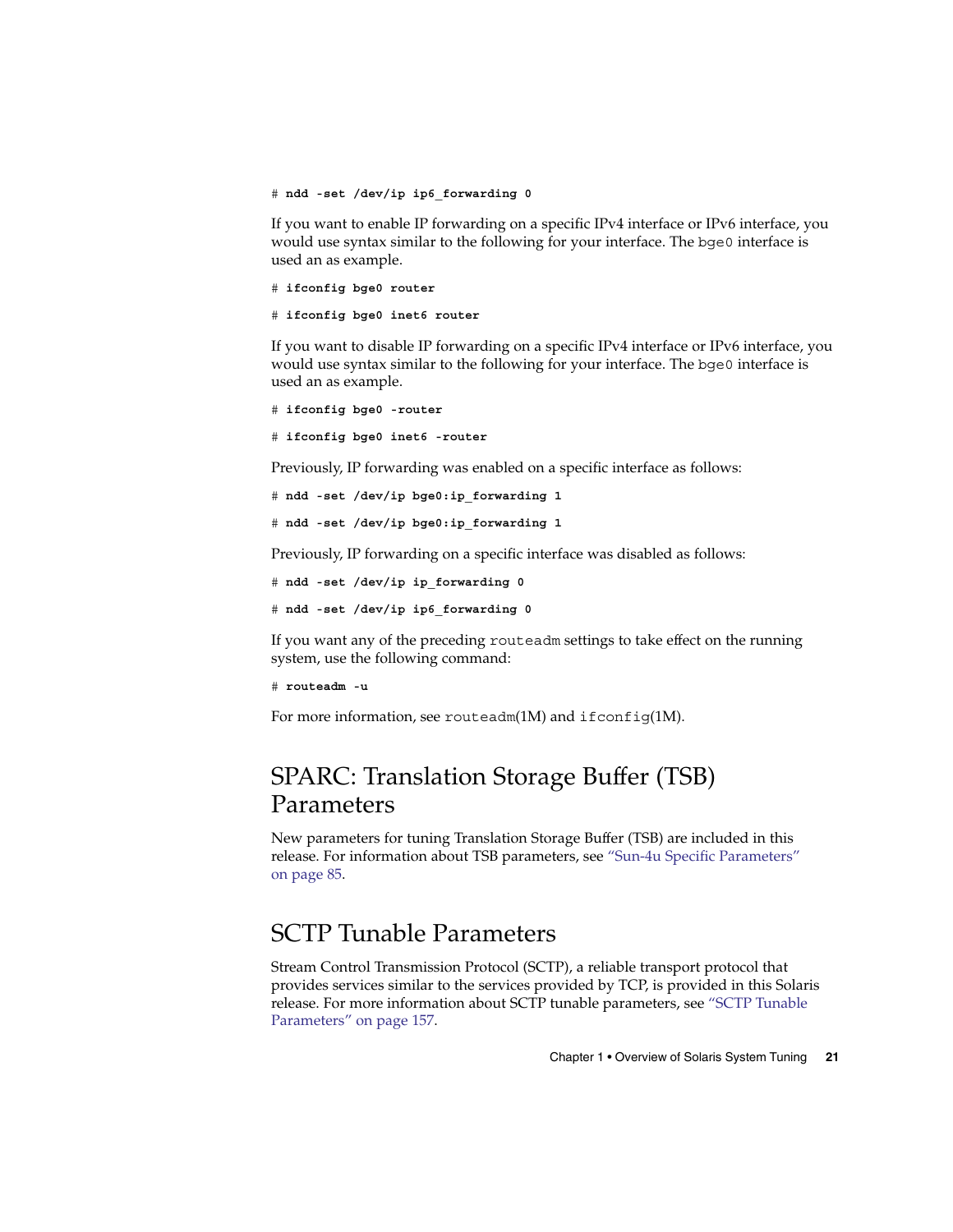## <span id="page-21-0"></span>Tuning a Solaris System

The Solaris OS is a multi-threaded, scalable UNIX® operating system that runs on SPARC and x86 processors. It is self-adjusting to system load and demands minimal tuning. In some cases, however, tuning is necessary. This book provides details about the officially supported kernel tuning options available for the Solaris OS.

The Solaris kernel is composed of a core portion, which is always loaded, and a number of loadable modules that are loaded as references are made to them. Many variables referred to in the kernel portion of this guide are in the core portion. However, a few variables are located in loadable modules.

A key consideration in system tuning is that setting system parameters (or system variables) is often the least effective action that can be done to improve performance. Changing the behavior of the application is generally the most effective tuning aid available. Adding more physical memory and balancing disk I/O patterns are also useful. In a few rare cases, changing one of the variables described in this guide will have a substantial effect on system performance.

Remember that one system's /etc/system settings might not be applicable, either wholly or in part, to another system's environment. Carefully consider the values in the file with respect to the environment in which they will be applied. Make sure that you understand the behavior of a system before attempting to apply changes to the system variables that are described here.



**Caution –** The tunable parameters described in this book can and do change from release to release. A release is either a Solaris Update release or a new release such as Solaris 10. Publication of these tunable parameters does not preclude changes to the tunable parameters and their descriptions without notice.

## Tuning Format of Tunable Parameters **Descriptions**

The format for the description of each tunable parameter is as follows:

- Parameter Name
- **Description**
- Data Type
- Default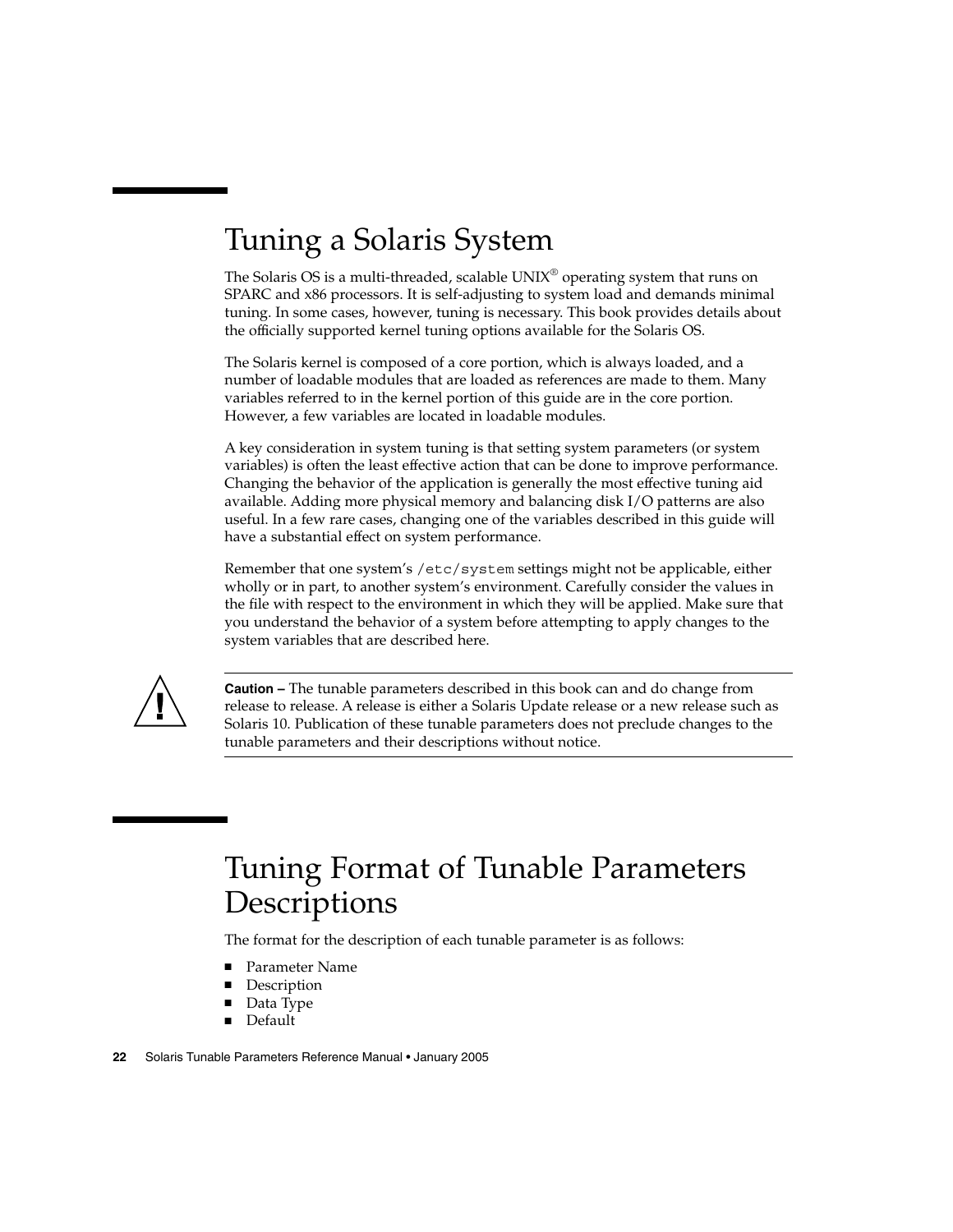- Range
- Units
- Dynamic?
- Validation
- Implicit
- When to Change
- Commitment Level
- Change History

| Parameter Name | Is the exact name that is typed in the /etc/system file, or<br>found in the /etc/default/facility file.                                                                                                                                                                                                                                                                                                                               |
|----------------|---------------------------------------------------------------------------------------------------------------------------------------------------------------------------------------------------------------------------------------------------------------------------------------------------------------------------------------------------------------------------------------------------------------------------------------|
|                | Most parameters names are of the form <i>parameter</i> where the<br>parameter name does not contain a colon $(:).$ These names<br>refer to variables in the core portion of the kernel. If the name<br>does contain a colon, the characters to the left of the colon<br>reference the name of a loadable module. The name of the<br>parameter within the module consists of the characters to the<br>right of the colon. For example: |
|                | module_name:variable                                                                                                                                                                                                                                                                                                                                                                                                                  |
| Description    | Briefly describes what the parameter does or controls.                                                                                                                                                                                                                                                                                                                                                                                |
| Data Type      | Indicates the signed or unsigned short integer or long integer<br>with the following distinctions:                                                                                                                                                                                                                                                                                                                                    |
|                | On a system that runs a 32-bit kernel, a long integer is the<br>ш<br>same size as an integer.<br>On a system that runs a 64-bit kernel, a long integer is<br>п<br>twice the width in bits as an integer. For example, an<br>unsigned integer = $32$ bits, an unsigned long integer = $64$<br>bits.                                                                                                                                    |
| Units          | (Optional) Describes the unit type.                                                                                                                                                                                                                                                                                                                                                                                                   |
| Default        | What the system uses as the default value.                                                                                                                                                                                                                                                                                                                                                                                            |
| Range          | Specifies the possible range allowed by system validation or<br>the bounds of the data type.                                                                                                                                                                                                                                                                                                                                          |
|                | MAXINT - A shorthand description for the maximum<br>■<br>value of a signed integer (2,147,483,647)<br>MAXUINT - A shorthand description for the maximum<br>п<br>value of an unsigned integer (4,294,967,295)                                                                                                                                                                                                                          |
| Dynamic?       | Yes, if the parameter can be changed on a running system with<br>the mdb or kmdb debugger. No, if the parameter is a boot time<br>initialization only.                                                                                                                                                                                                                                                                                |
| Validation     | Checks that the system applies to the value of the variable<br>either as specified in the /etc/system file or the default<br>value, as well as when the validation is applied.                                                                                                                                                                                                                                                        |

Chapter 1 • Overview of Solaris System Tuning **23**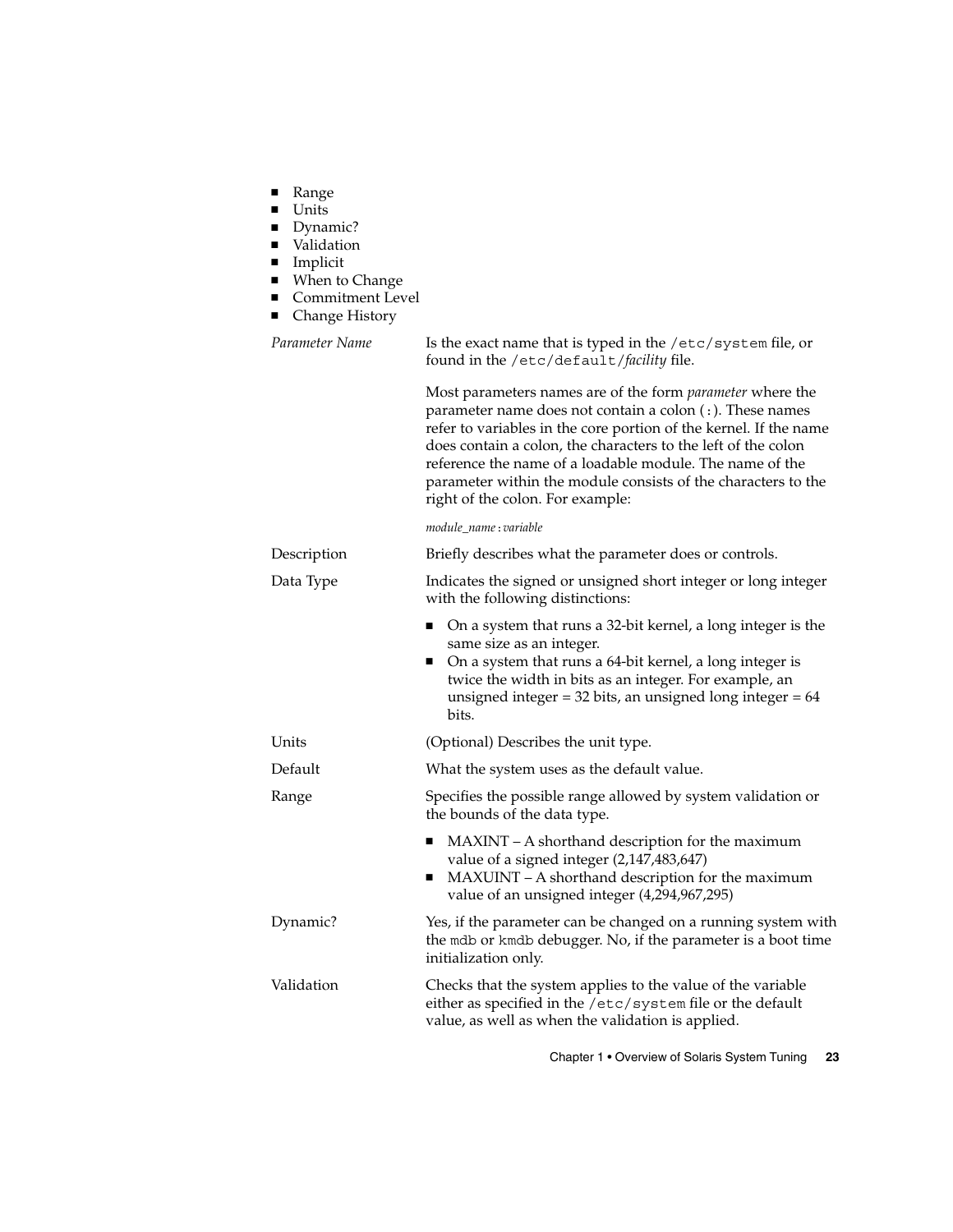<span id="page-23-0"></span>

| Implicit         | (Optional) Provides unstated constraints that might exist on<br>the parameter, especially in relation to other parameters.                                                         |
|------------------|------------------------------------------------------------------------------------------------------------------------------------------------------------------------------------|
| When to Change   | Explains why someone might want to change this value.<br>Includes error messages or return codes.                                                                                  |
| Commitment Level | Identifies the stability of the interface. Many of the parameters<br>in this manual are still evolving and are classified as unstable.<br>For more information, see attributes(5). |
| Change History   | (Optional) Contains a link to the Change History appendix, if<br>applicable.                                                                                                       |

## Tuning the Solaris Kernel

The following table describes the different ways tunable parameters can be applied.

| Apply Tunable Parameters in These Ways          | <b>For More Information</b>                                     |
|-------------------------------------------------|-----------------------------------------------------------------|
| Modify the /etc/system file                     | $^{\prime\prime}/$ etc/system File $^{\prime\prime}$ on page 24 |
| Use the kernel debugger (kmdb)                  | "kmdb Command" on page 26                                       |
| Use the modular debugger (mdb)                  | "mdb Command" on page 26                                        |
| Use the ndd command to set TCP/IP<br>parameters | Chapter 4                                                       |
| Modify the /etc/default files                   | "Tuning NCA Parameters" on page 168                             |

## /etc/system File

The /etc/system file provides a static mechanism for adjusting the values of kernel parameters. Values specified in this file are read at boot time and are applied. Any changes that are made to the file are not applied to the operating system until the system is rebooted.

Prior to the Solaris 8 release, /etc/system entries that set the values of parameters were applied in two phases:

- The first phase obtains various bootstrap parameters (for example, maxusers) to initialize key system parameters.
- The second phase calculates the base configuration by using the bootstrap parameters, and all values specified in the /etc/system file are applied. In the case of the bootstrap parameters, reapplied values replace the values that are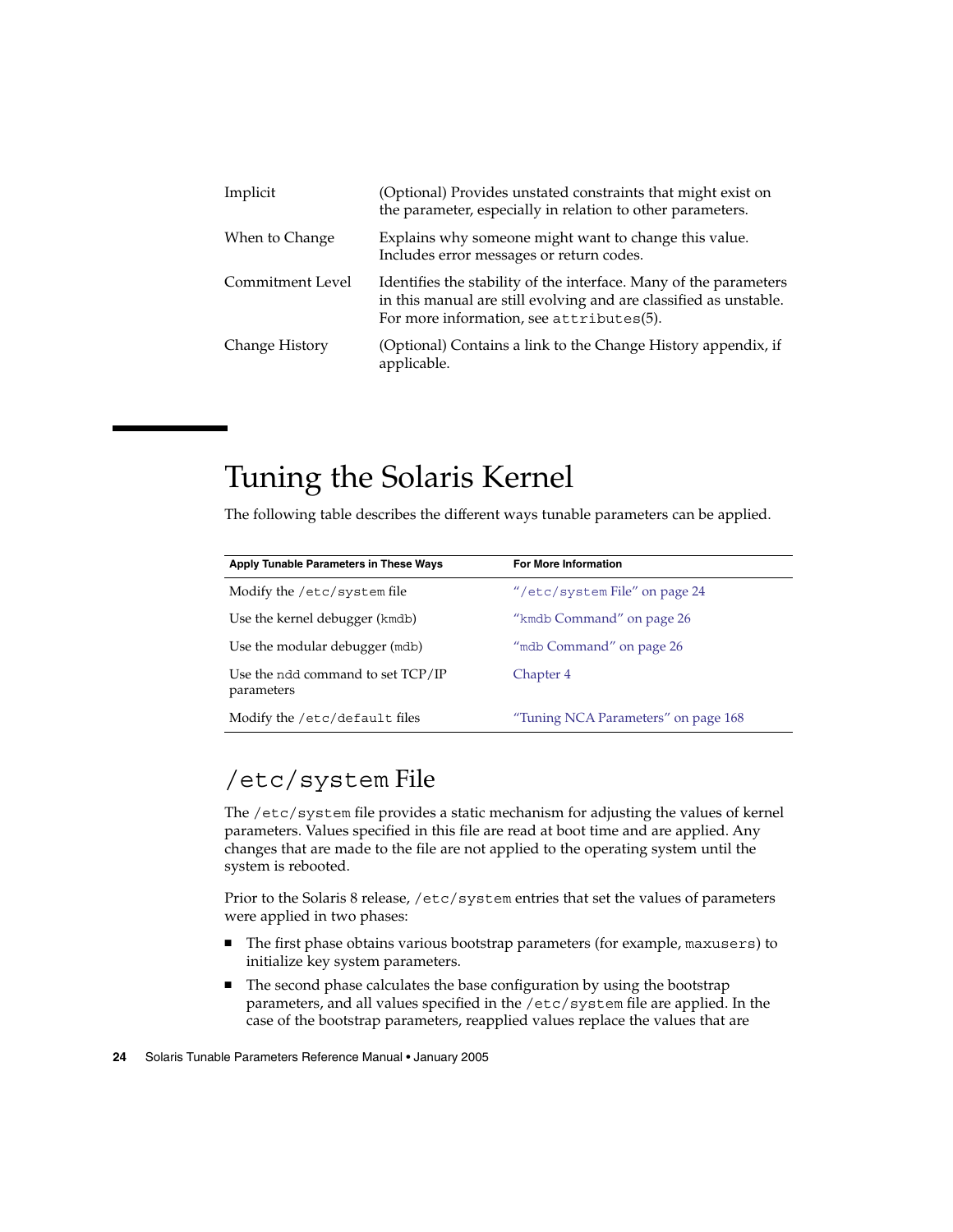calculated or reset in the initialization phase.

The second phase sometimes caused confusion to users and administrators by setting parameters to values that seem to be impermissible or by assigning values to parameters (for example, max\_nprocs) that have a value overridden during the initial configuration.

Starting in the Solaris 8 release, one pass is made to set all the values before the configuration parameters are calculated.

#### Example—Setting a Parameter in /etc/system

The following /etc/system entry sets the number of read-ahead blocks that are read for file systems mounted using NFS version 2 software.

**set nfs:nfs\_nra=4**

#### Recovering From an Incorrect Value

Make a copy of the /etc/system file before modifying it so that you can easily recover from incorrect value. For example:

```
# cp /etc/system /etc/system.good
```
If a value specified in the  $/etc/system$  file causes the system to become unbootable, you can recover with the following command:

ok **boot -a**

This command causes the system to ask for the name of various files used in the boot process. Press the Return key to accept the default values until the name of the /etc/system file is requested. When the Name of system file [/etc/system]: prompt is displayed, type the name of

the good /etc/system file or /dev/null:

Name of system file [/etc/system]: **/etc/system.good**

If /dev/null is specified, this path causes the system to attempt to read from /dev/null for its configuration information. Because this file is empty, the system uses the default values. After the system is booted, the /etc/system file can be corrected.

For more information on system recovery, see *System Administration Guide: Basic Administration*.

Chapter 1 • Overview of Solaris System Tuning **25**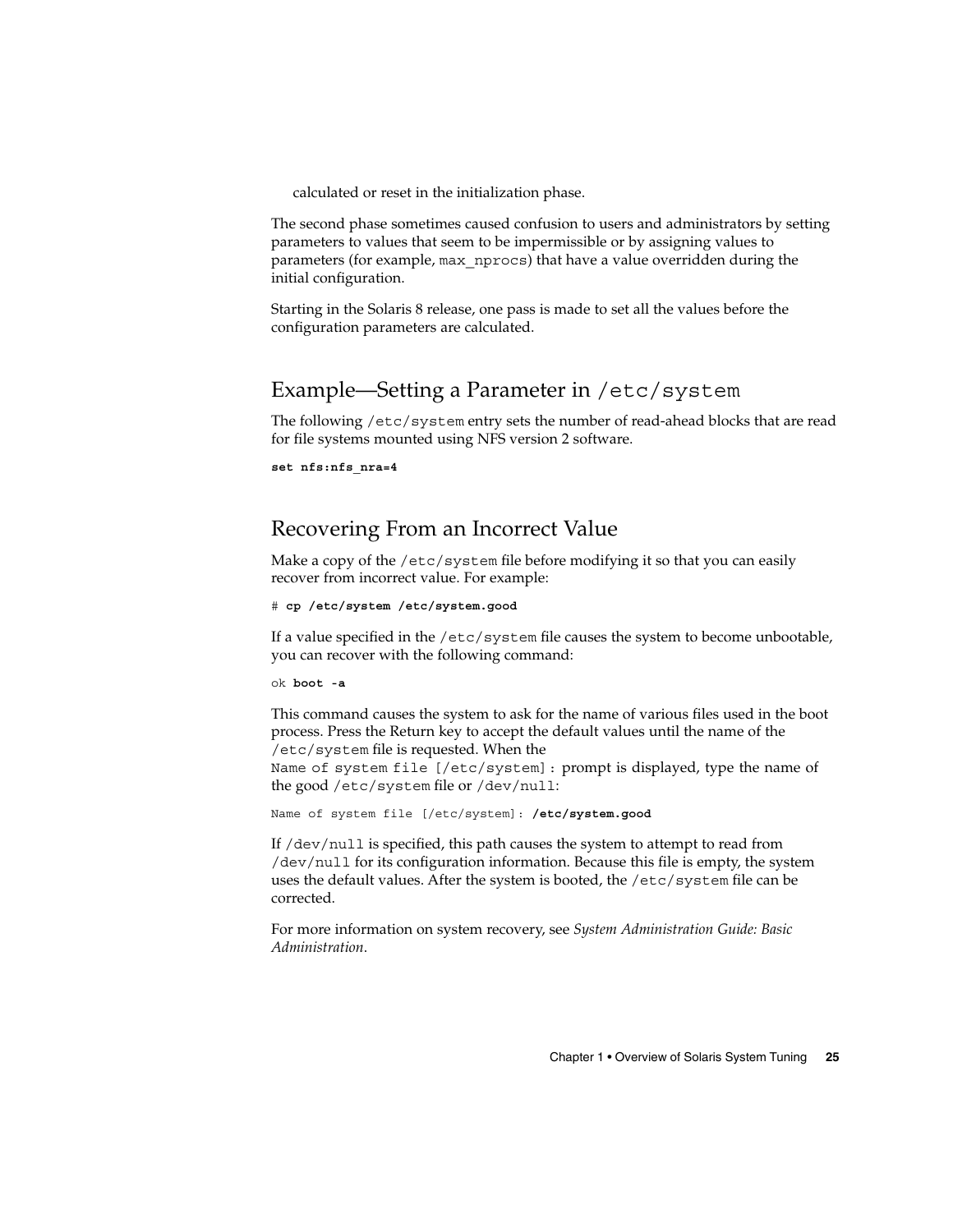### <span id="page-25-0"></span>kmdb Command

kmdb is a interactive kernel debugger with the same general syntax as mdb. An advantage of interactive kernel debugger is that you can set breakpoints. When a breakpoint is reached, you can examine data or step through the execution of kernel code.

kmdb can be loaded and unloaded on demand. You do not have to reboot the system to perform interactive kernel debugging, as was the case with kadb.

For more information, see kmdb(1).

#### mdb Command

Starting with the Solaris 8 release is the modular debugger, mdb, is unique among Solaris debuggers because it is easily extensible. A programming API is available that allows compilation of modules to perform desired tasks within the context of the debugger.

mdb also includes a number of desirable usability features, including command-line editing, command history, built-in output pager, syntax checking, and command pipelining. mdb is the recommended post-mortem debugger for the kernel.

For more information, see mdb(1).

#### Example—Using mdb to Change a Value

To change the value of the integer parameter maxusers from 495 to 512, do the following:

```
# mdb -kw
Loading modules: [ unix krtld genunix ip logindmux ptm nfs ipc lofs ]
> maxusers/D
maxusers:
maxusers: 495
> maxusers/W 200
maxusers: 0x1ef = 0x200> $q
```
Replace maxusers with the actual address of the item to be changed, as well as the value the parameter is to be set to.

For more information on using the modular debugger, see the *Solaris Modular Debugger Guide*.

When using either kmdb or mdb debugger, the module name prefix is not required. After a module is loaded, its symbols form a common name space with the core kernel symbols and any other previously loaded module symbols.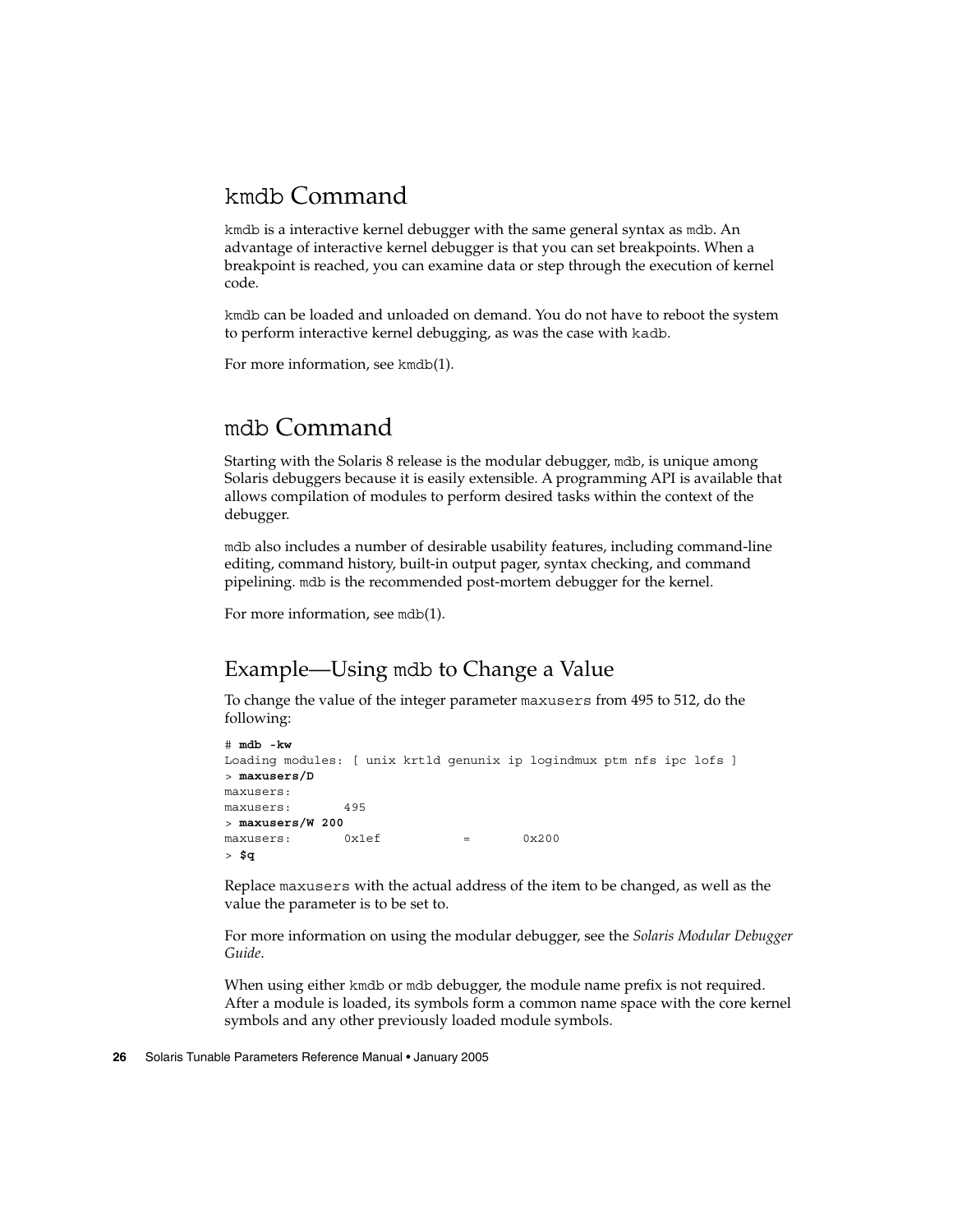<span id="page-26-0"></span>For example,  $ufs:ufs$  WRITES would be accessed as ufs WRITES in each debugger (assuming the UFS module is loaded). The ufs: prefix is required when set in the /etc/system file.

## Special Solaris tune and var Structures

Solaris tunable parameters come in a variety of forms. The tune structure defined in the/usr/include/sys/tuneable.h file is the runtime representation of tune t fsflushr, tune t minarmem, and tune t flkrec. After the kernel is initialized, all references to these variables are found in the appropriate field of the tune structure.

Various documents (for example, previous versions of *Solaris System Administration Guide, Volume 2*) have stated that the proper way to set parameters in the tune structure is to use the syntax, tune:*field-name* where *field-name* is replaced by the actual parameter name listed above. This process silently fails. The proper way to set parameters for this structure at boot time is to initialize the special parameter that corresponds to the desired field name. The system initialization process then loads these values into the tune structure.

A second structure into which various tunable parameters are placed is the var structure named v. You can find the definition of a var structure in the /usr/include/sys/var.h file. The runtime representation of variables such as autoup and bufhwm is stored here.

Do not change either the tune or v structure on a running system. Changing any field in these structures on a running system might cause the system to panic.

## Viewing Solaris System Configuration Information

Several tools are available to examine system configuration information. Some tools require superuser privilege. Other tools can be run by a non-privileged user. Every structure and data item can be examined with the kernel debugger by using mdb on a running system or by booting under kmdb.

For more information, see mdb(1) or kadb(1M).

Chapter 1 • Overview of Solaris System Tuning **27**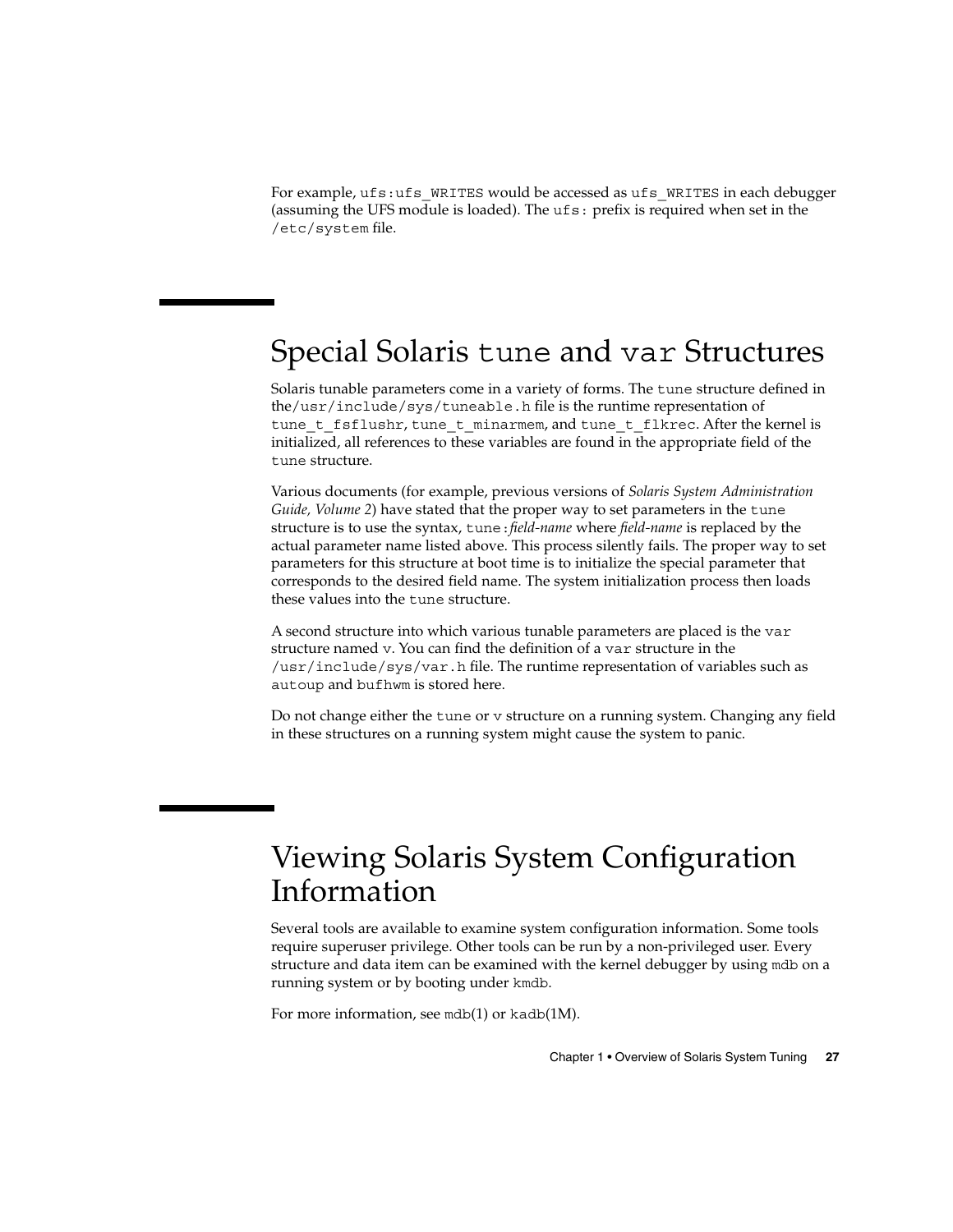#### <span id="page-27-0"></span>sysdef Command

The sysdef command provides the values of System V IPC settings, STREAMS tunables, process resource limits, and portions of the tune and v structures. For example, the sysdef "Tunable Parameters" section from on a 512-Mbyte Sun™ Ultra™ 80 system is as follows:

| 10387456 | maximum memory allowed in buffer cache (bufhwm)          |
|----------|----------------------------------------------------------|
| 7930     | maximum number of processes (v.v proc)                   |
| 99       | maximum qlobal priority in sys class (MAXCLSYSPRI)       |
| 7925     | maximum processes per user id (v.v maxup)                |
| 30       | auto update time limit in seconds (NAUTOUP)              |
| 25       | page stealing low water mark (GPGSLO)                    |
| 5        | fsflush run rate (FSFLUSHR)                              |
| 25       | minimum resident memory for avoiding deadlock (MINARMEM) |
| 25       | minimum swapable memory for avoiding deadlock (MINASMEM) |
|          |                                                          |

For more information, see sysdef(1M).

## kstat Utility

kstats are data structures maintained by various kernel subsystems and drivers. They provide a mechanism for exporting data from the kernel to user programs without requiring that the program read kernel memory or have superuser privilege. For more information, see kstat(1M) or kstat(3KSTAT).

Starting in the Solaris 8 release, the kstat command is available to enable the selection and display of kstats with a command-line interface. A Perl module, Kstat(3PERL), is also available to process kstat information.

**Note –** kstat data structures with system\_pages name in the unix module do not report statistics for cachefree. cachefree is not supported, starting in the Solaris 9 release.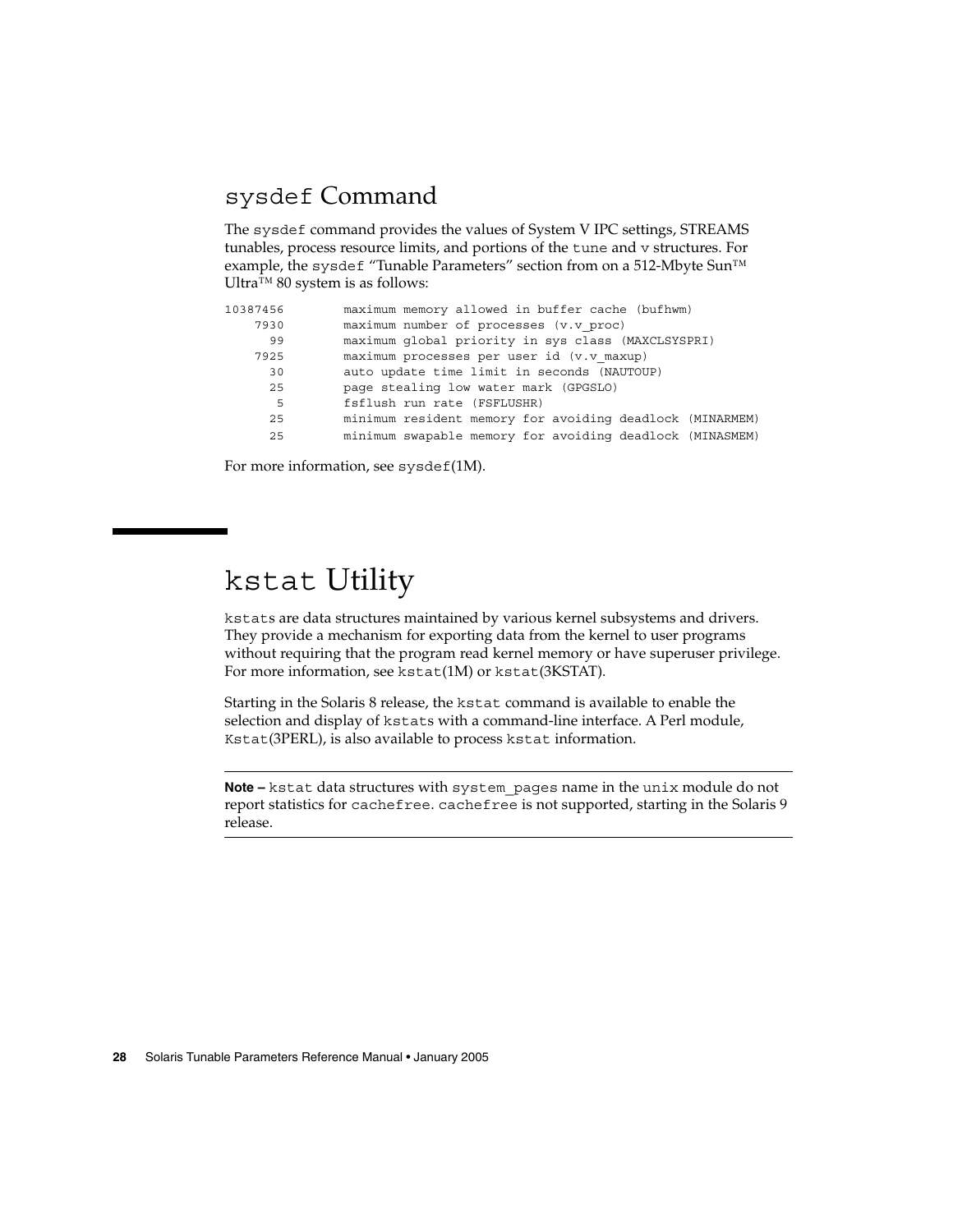### <span id="page-28-0"></span>CHAPTER **2**

# Solaris Kernel Tunable Parameters

This chapter describes most of the Solaris kernel tunable parameters.

- ["General Kernel and Memory Parameters"](#page-29-0) on page 30
- "fsflush [and Related Parameters"](#page-34-0) on page 35
- ["Process-Sizing Parameters"](#page-38-0) on page 39
- ["Paging-Related Parameters"](#page-42-0) on page 43
- ["Swapping-Related Parameters"](#page-53-0) on page 54
- ["Kernel Memory Allocator"](#page-55-0) on page 56
- ["General Driver Parameter"](#page-57-0) on page 58
- ["General I/O Parameters"](#page-59-0) on page 60
- ["General File System Parameters"](#page-61-0) on page 62
- ["UFS Parameters"](#page-65-0) on page 66
- ["TMPFS Parameters"](#page-72-0) on page 73
- ["Pseudo Terminals"](#page-74-0) on page 75
- ["STREAMS Parameters"](#page-76-0) on page 77
- ["System V Message Queues"](#page-78-0) on page 79
- ["System V Semaphores"](#page-78-0) on page 79
- ["System V Shared Memory"](#page-81-0) on page 82
- ["Scheduling"](#page-82-0) on page 83
- "Timers" [on page 84](#page-83-0)
- ["Sun-4u Specific Parameters"](#page-84-0) on page 85
- ["Solaris Volume Manager Parameters"](#page-87-0) on page 88
- ["Network Driver Parameters"](#page-89-0) on page 90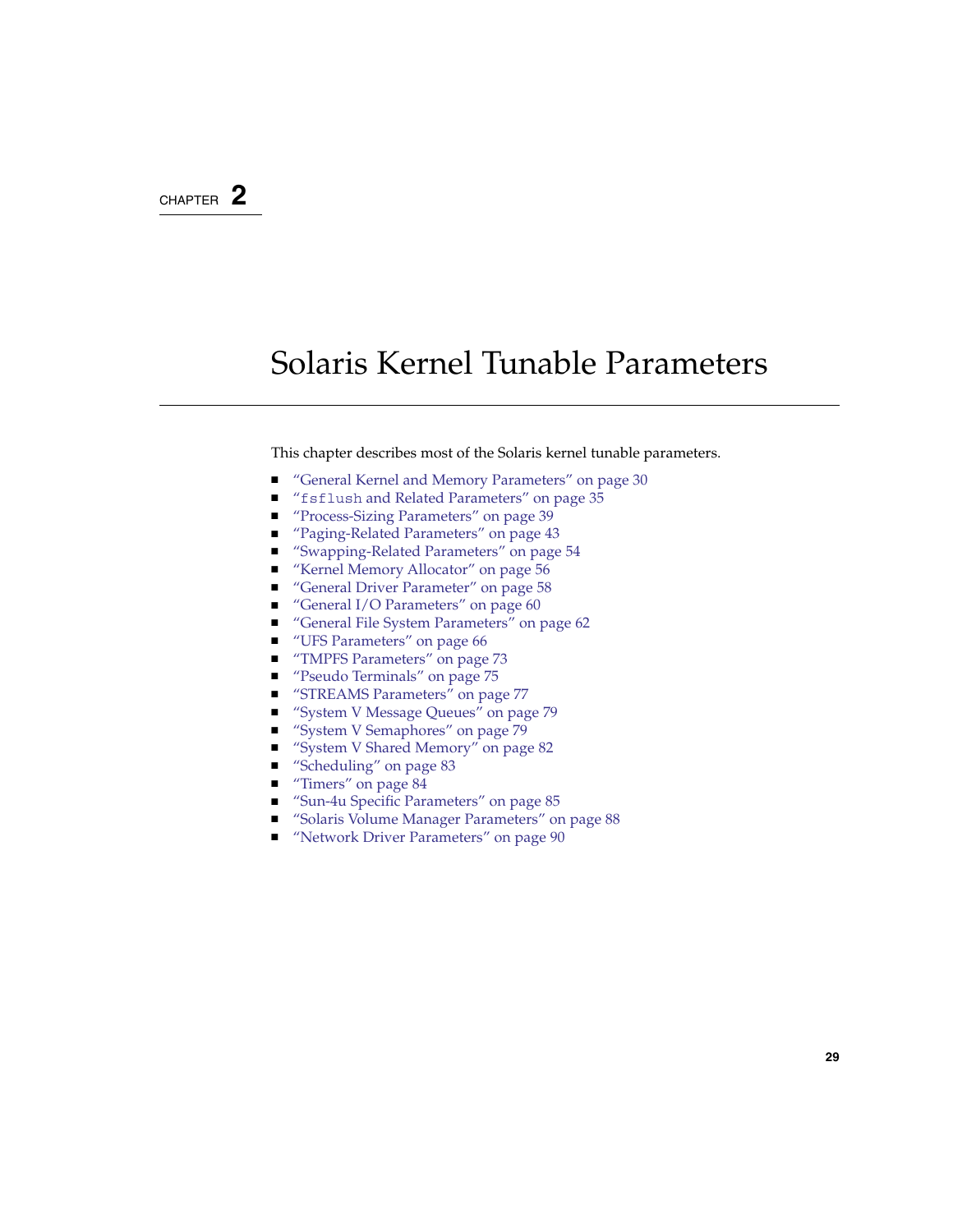## <span id="page-29-0"></span>Where to Find Tunable Parameter Information

| <b>Tunable Parameter</b>                                  | For Information |
|-----------------------------------------------------------|-----------------|
| NFS tunable parameters                                    | Chapter 3       |
| Internet Protocol Suite tunable parameters                | Chapter 4       |
| Network Cache and Accelerator (NCA)<br>tunable parameters | Chapter 5       |

# General Kernel and Memory Parameters

This section describes general kernel parameters that are related to physical memory and stack configuration.

### physmem

| Description    | Modifies the system's configuration of the number of physical<br>pages of memory after the Solaris OS and firmware are<br>accounted for.                                                                                                                  |
|----------------|-----------------------------------------------------------------------------------------------------------------------------------------------------------------------------------------------------------------------------------------------------------|
| Data Type      | Unsigned long                                                                                                                                                                                                                                             |
| Default        | Number of usable pages of physical memory available on the<br>system, not counting the memory where the core kernel and<br>data are stored                                                                                                                |
| Range          | 1 to amount of physical memory on system                                                                                                                                                                                                                  |
| Units          | Pages                                                                                                                                                                                                                                                     |
| Dynamic?       | No.                                                                                                                                                                                                                                                       |
| Validation     | None                                                                                                                                                                                                                                                      |
| When to Change | Whenever you want to test the effect of running the system<br>with less physical memory. Because this parameter does not<br>take into account the memory used by the core kernel and<br>data, as well as various other data structures allocated early in |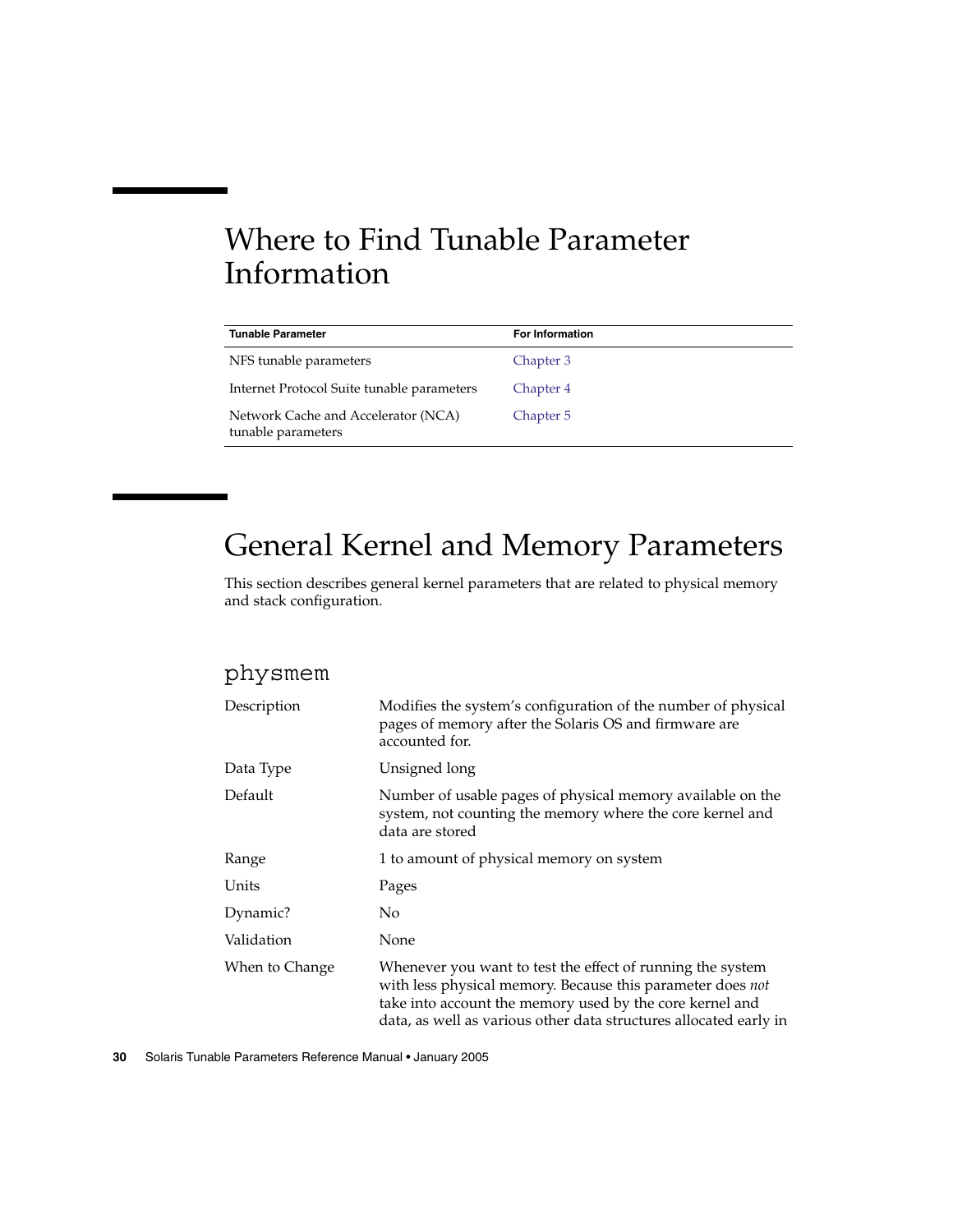the startup process, the value of physmem should be less than the actual number of pages that represent the smaller amount of memory.

<span id="page-30-0"></span>Commitment Level Unstable

## default\_stksize

| Description    | Specifies the default stack size of all threads. No thread can be<br>created with a stack size smaller than default stksize. If<br>default stksize is set, it overrides<br>lwp default stksize. See also<br>"lwp default stksize" on page 32. |
|----------------|-----------------------------------------------------------------------------------------------------------------------------------------------------------------------------------------------------------------------------------------------|
| Data Type      | Integer                                                                                                                                                                                                                                       |
| Default        |                                                                                                                                                                                                                                               |
|                | 3 x PAGESIZE on SPARC systems<br>2 x PAGESIZE on x86 systems<br>$\blacksquare$<br>5 x PAGESIZE on AMD64 systems<br>$\blacksquare$                                                                                                             |
| Range          | Minimum is the default values:                                                                                                                                                                                                                |
|                | 3 x PAGESIZE on SPARC systems<br>2 x PAGESIZE on x86 systems<br>5 x PAGESIZE on AMD64 systems<br>п                                                                                                                                            |
|                | Maximum is 32 times the default value.                                                                                                                                                                                                        |
| Units          | Bytes in multiples of the value returned by the get pagesize<br>parameter. For more information, see getpagesize(3C).                                                                                                                         |
| Dynamic?       | Yes. Affects threads created after the variable is changed.                                                                                                                                                                                   |
| Validation     | Must be greater than or equal to 8192 and less than or equal to<br>$262,144$ (256 x 1024). Also must be a multiple of the system<br>page size. If these conditions are not met, the following<br>message is displayed:                        |
|                | Illegal stack size, Using N                                                                                                                                                                                                                   |
|                | The value of $N$ is the default value of default stksize.                                                                                                                                                                                     |
| When to Change | When the system panics because it has run out of stack space.<br>The best solution for this problem is to determine why the<br>system is running out of space and then make a correction.                                                     |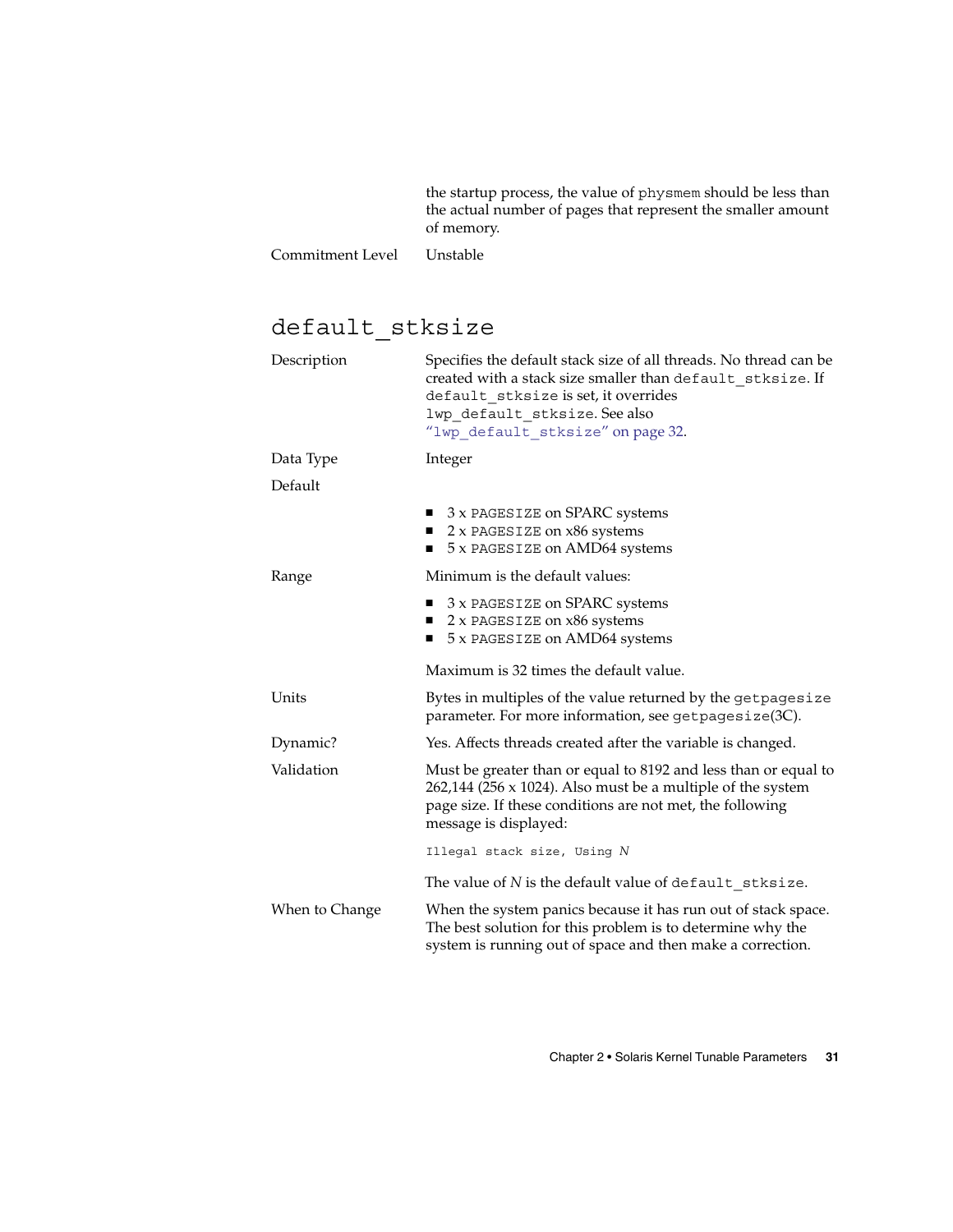<span id="page-31-0"></span>Increasing the default stack size means that almost every kernel thread will have a larger stack, resulting in increased kernel memory consumption for no good reason. Generally, that space will be unused. The increased consumption means other resources that are competing for the same pool of memory will have the amount of space available to them reduced, possibly decreasing the system's ability to perform work. Among the side effects is a reduction in the number of threads that the kernel can create. This solution should be treated as no more than an interim workaround until the root cause is remedied.

Commitment Level Unstable

## lwp default stksize

| Description | Specifies the default value of the stack size to be used when a<br>kernel thread is created, and when the calling routine does not<br>provide an explicit size to be used.                                             |
|-------------|------------------------------------------------------------------------------------------------------------------------------------------------------------------------------------------------------------------------|
| Data Type   | Integer                                                                                                                                                                                                                |
| Default     |                                                                                                                                                                                                                        |
|             | 8192 for x86 platforms<br>16,384 for SPARC platforms<br>20,480 for AMD64 platforms                                                                                                                                     |
| Range       | Minimum is the default values:                                                                                                                                                                                         |
|             | 3 x PAGESIZE on SPARC systems<br>п<br>2 x PAGESIZE on x86 systems<br>5 x PAGESIZE on AMD64 systems<br>п                                                                                                                |
|             | Maximum is 32 times the default value.                                                                                                                                                                                 |
| Units       | Bytes in multiples of the value returned by the get pagesize<br>parameter. For more information, see getpagesize(3C).                                                                                                  |
| Dynamic?    | Yes. Affects threads created after the variable is changed.                                                                                                                                                            |
| Validation  | Must be greater than or equal to 8192 and less than or equal to<br>$262,144$ (256 x 1024). Also must be a multiple of the system<br>page size. If these conditions are not met, the following<br>message is displayed: |
|             | Illegal stack size, Using N                                                                                                                                                                                            |
|             | The value of $N$ is the default value of<br>lwp default stksize.                                                                                                                                                       |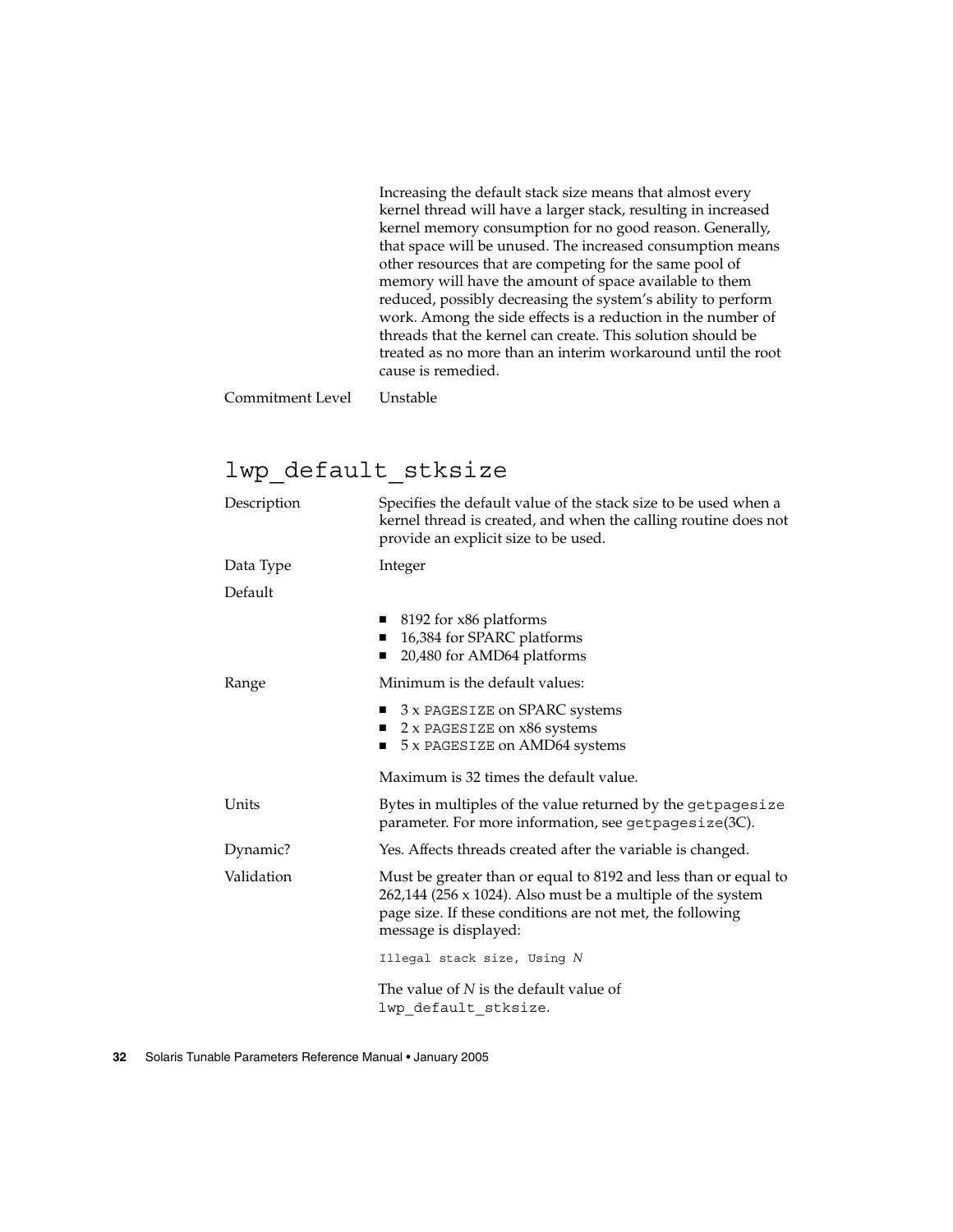<span id="page-32-0"></span>

| When to Change   | When the system panics because it has run out of stack space.<br>The best solution for this problem is to determine why the<br>system is running out of space and then make a correction.                                                                                                                                                                                                                                                                                                                                                                                                                                                                       |
|------------------|-----------------------------------------------------------------------------------------------------------------------------------------------------------------------------------------------------------------------------------------------------------------------------------------------------------------------------------------------------------------------------------------------------------------------------------------------------------------------------------------------------------------------------------------------------------------------------------------------------------------------------------------------------------------|
|                  | Increasing the default stack size means that almost every<br>kernel thread will have a larger stack, resulting in increased<br>kernel memory consumption for no good reason. Generally,<br>that space will be unused. The increased consumption means<br>other resources that are competing for the same pool of<br>memory will have the amount of space available to them<br>reduced, possibly decreasing the system's ability to perform<br>work. Among the side effects is a reduction in the number of<br>threads that the kernel can create. This solution should be<br>treated as no more than an interim workaround until the root<br>cause is remedied. |
| Commitment Level | Unstable                                                                                                                                                                                                                                                                                                                                                                                                                                                                                                                                                                                                                                                        |

## logevent\_max\_q\_sz

| Description      | Maximum number of system events allowed to be queued and<br>waiting for delivery to the syseventd daemon. Once the size<br>of the system event queue reaches this limit, no other system<br>events are allowed on the queue. |
|------------------|------------------------------------------------------------------------------------------------------------------------------------------------------------------------------------------------------------------------------|
| Data Type        | Integer                                                                                                                                                                                                                      |
| Default          | 2000                                                                                                                                                                                                                         |
| Range            | 0 to MAXINT                                                                                                                                                                                                                  |
| Units            | System events                                                                                                                                                                                                                |
| Dynamic?         | Yes                                                                                                                                                                                                                          |
| Validation       | The system event framework checks this value every time a<br>system event is generated by ddi log sysevent and<br>sysevent post event.                                                                                       |
|                  | For more information, see ddi log sysevent (9F) and<br>sysevent post event (3SYSEVENT).                                                                                                                                      |
| When to Change   | When error log messages indicate that a system event failed to<br>be logged, generated, or posted.                                                                                                                           |
| Commitment Level | Unstable                                                                                                                                                                                                                     |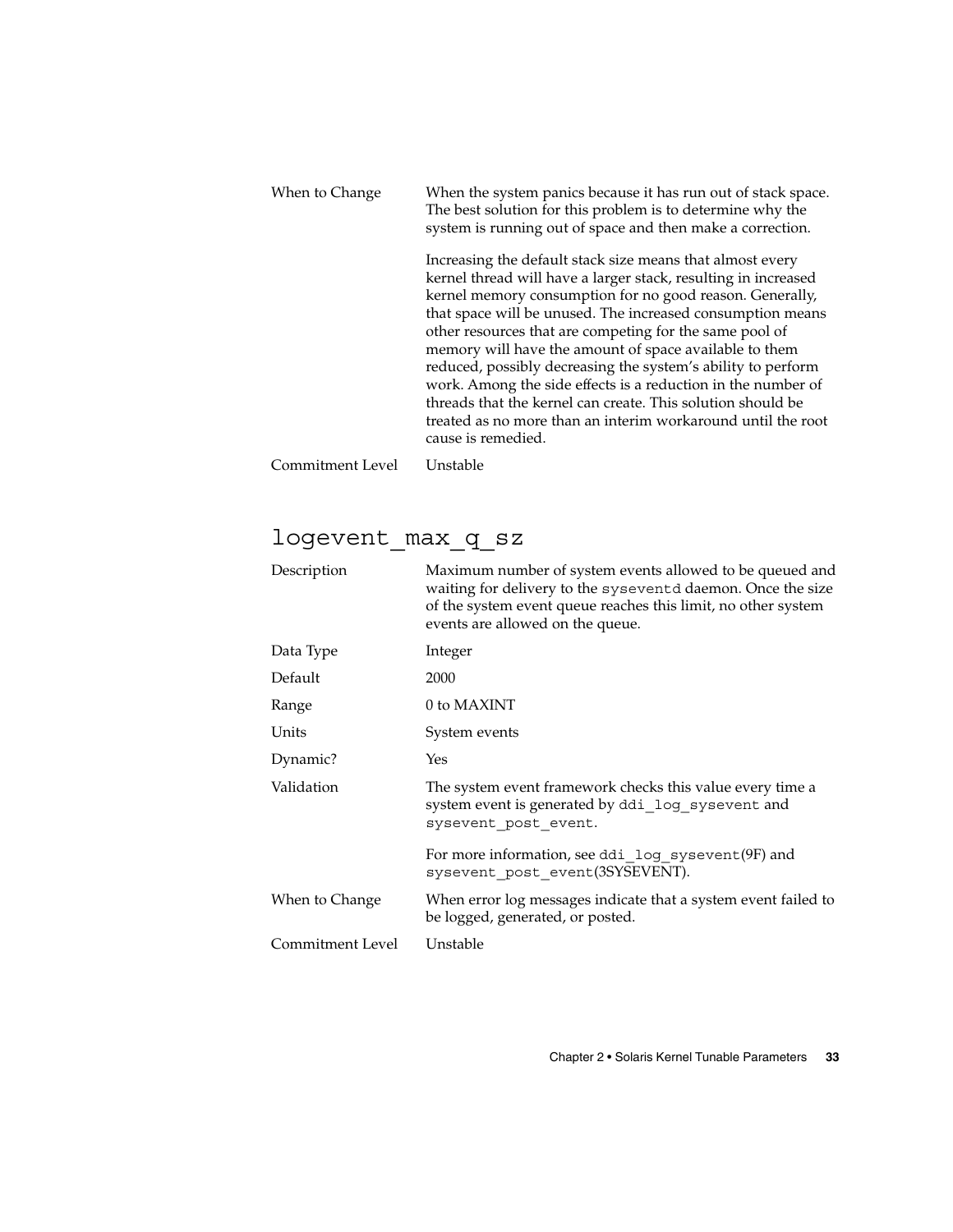## <span id="page-33-0"></span>segkpsize

| Description      | Specifies the amount of kernel pageable memory available.<br>This memory is used primarily for kernel thread stacks.<br>Increasing this number allows either larger stacks for the same<br>number of threads or more threads. This parameter can only<br>be set on a system running a 64-bit kernel. A system running a<br>64-bit kernel uses a default stack size of 24 Kbytes.                                                                                                               |
|------------------|------------------------------------------------------------------------------------------------------------------------------------------------------------------------------------------------------------------------------------------------------------------------------------------------------------------------------------------------------------------------------------------------------------------------------------------------------------------------------------------------|
| Data Type        | Unsigned long                                                                                                                                                                                                                                                                                                                                                                                                                                                                                  |
| Default          | 64-bit kernels, 2 Gbytes                                                                                                                                                                                                                                                                                                                                                                                                                                                                       |
|                  | 32-bit kernels, 512 Mbytes                                                                                                                                                                                                                                                                                                                                                                                                                                                                     |
| Range            | 64-bit kernels, 512 Mbytes to 24 Gbytes                                                                                                                                                                                                                                                                                                                                                                                                                                                        |
| Units            | 8-Kbyte pages                                                                                                                                                                                                                                                                                                                                                                                                                                                                                  |
| Dynamic?         | No                                                                                                                                                                                                                                                                                                                                                                                                                                                                                             |
| Validation       | Value is compared to minimum and maximum sizes (512<br>Mbytes and 24 Gbytes for 64-bit systems). If smaller than the<br>minimum or larger than the maximum, it is reset to 2 Gbytes.<br>A message to that effect is displayed.                                                                                                                                                                                                                                                                 |
|                  | The actual size used in creation of the cache is the lesser of the<br>value specified in segkpsize after the validation checking or<br>50 percent of physical memory.                                                                                                                                                                                                                                                                                                                          |
| When to Change   | Required to support large numbers of processes on a system.<br>The default size of 2 Gbytes, assuming at least 1 Gbyte of<br>physical memory is present. This default size allows creation<br>of 24-Kbyte stacks for more than 87,000 kernel threads. The<br>size of a stack in a 64-bit kernel is the same, whether the<br>process is a 32-bit process or a 64-bit process. If more than this<br>number is needed, segkpsize can be increased, assuming<br>sufficient physical memory exists. |
| Commitment Level | Unstable                                                                                                                                                                                                                                                                                                                                                                                                                                                                                       |
| Change History   | For information, see "segkpsize (Solaris 9 12/02 Release)"<br>on page 180.                                                                                                                                                                                                                                                                                                                                                                                                                     |

## noexec\_user\_stack

Description Enables the stack to be marked as nonexecutable, which helps make buffer-overflow attacks more difficult.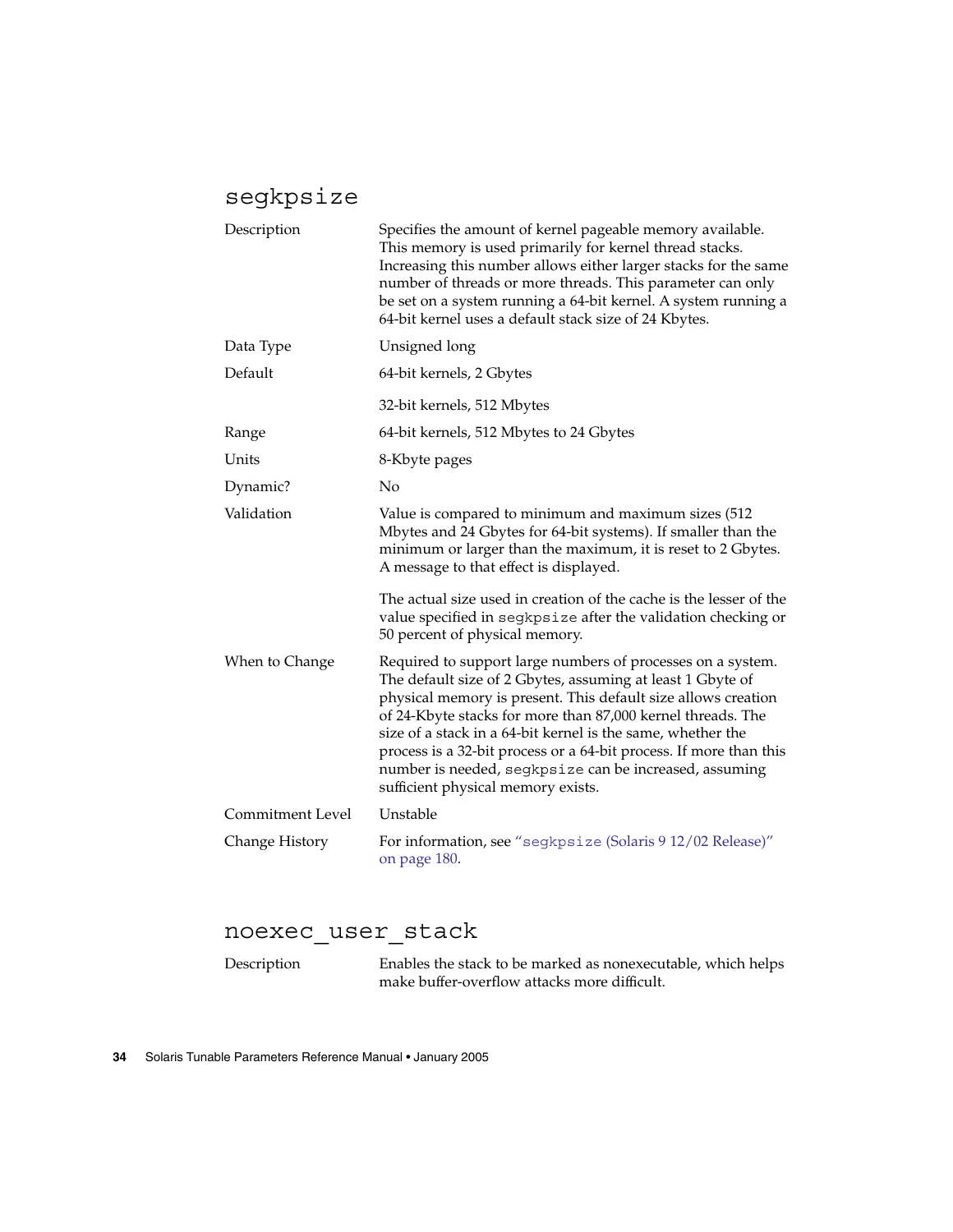<span id="page-34-0"></span>A Solaris system running a 64-bit kernel makes the stacks of all 64-bit applications nonexecutable by default. Setting this parameter is necessary to make 32-bit applications nonexecutable on systems running 64-bit or 32-bit kernels.

**Note –** This parameter exists on all systems running the Solaris 2.6, 7, 8, 9, or 10 releases, but it is only effective on 64–bit SPARC and AMD64 architectures.

| Data Type        | Signed integer                                                                                                                                                                                                |
|------------------|---------------------------------------------------------------------------------------------------------------------------------------------------------------------------------------------------------------|
| Default          | 0 (disabled)                                                                                                                                                                                                  |
| Range            | 0 (disabled) or 1 (enabled)                                                                                                                                                                                   |
| Units            | Toggle $(on/off)$                                                                                                                                                                                             |
| Dynamic?         | Yes. Does not affect currently running processes, only<br>processes created after the value is set.                                                                                                           |
| Validation       | None                                                                                                                                                                                                          |
| When to Change   | Should be enabled at all times unless applications are<br>deliberately placing executable code on the stack without<br>using mprotect to make the stack executable. For more<br>information, see mprotect(2). |
| Commitment Level | Unstable                                                                                                                                                                                                      |
| Change History   | For information, see "noexec user stack (Solaris 9<br>Releases)" on page 180.                                                                                                                                 |

## fsflush and Related Parameters

This section describes fsflush and related tunables.

#### fsflush

The system daemon, fsflush, runs periodically to do three main tasks:

1. On every invocation, fsflush flushes dirty file system pages over a certain age to disk.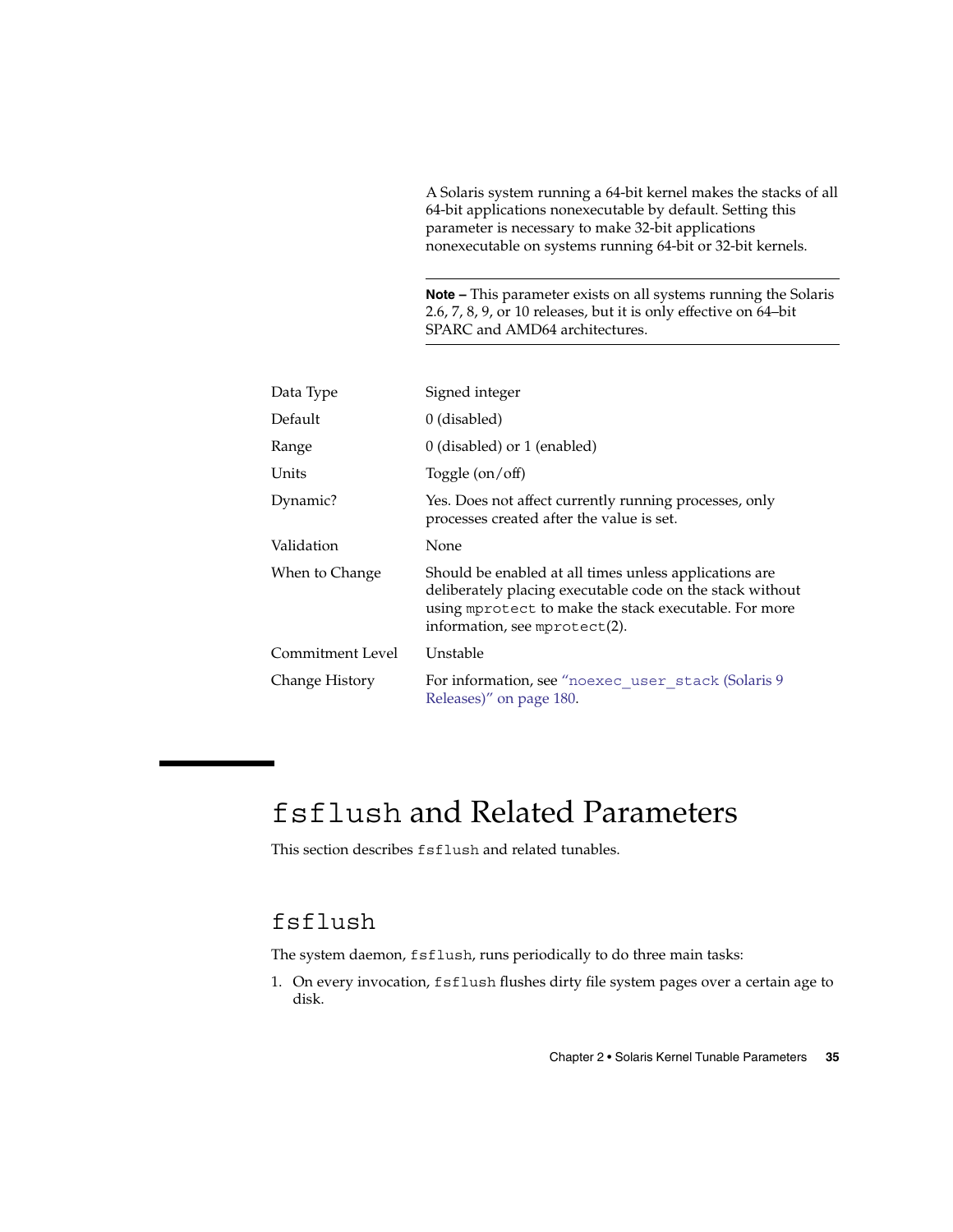- <span id="page-35-0"></span>2. On every invocation, fsflush examines a portion of memory and causes modified pages to be written to their backing store. Pages are written if they are modified and if they do not meet one of the following conditions:
	- Pages are kernel page
	- Pages are free
	- Pages are locked
	- Pages are associated with a swap device
	- Pages are currently involved in an I/O operation

The net effect is to flush pages from files that are mapped with mmap with write permission and that have actually been changed.

Pages are flushed to backing store but left attached to the process using them. This will simplify page reclamation when the system runs low on memory by avoiding delay for writing the page to backing store before claiming it, if the page has not been modified since the flush.

3. fsflush writes file system metadata to disk. This write is done every *n*th invocation, where *n* is computed from various configuration variables. See "tune\_t\_fsflushr" on page 36 and "autoup" [on page 37](#page-36-0) for details.

The following features are configurable:

- Frequency of invocation (tune t fsflushr)
- Whether memory scanning is executed (dopageflush)
- Whether file system data flushing occurs (doiflush)
- The frequency with which file system data flushing occurs (autoup)

For most systems, memory scanning and file system metadata synchronizing are the dominant activities for fsflush. Depending on system usage, memory scanning can be of little use or consume too much CPU time.

#### tune t fsflushr

| Description | Specifies the number of seconds between $f$ sflush invocations                                                                                      |
|-------------|-----------------------------------------------------------------------------------------------------------------------------------------------------|
| Data Type   | Signed integer                                                                                                                                      |
| Default     |                                                                                                                                                     |
| Range       | 1 to MAXINT                                                                                                                                         |
| Units       | <b>Seconds</b>                                                                                                                                      |
| Dynamic?    | No.                                                                                                                                                 |
| Validation  | If the value is less than or equal to zero, the value is reset to 1<br>and a warning message is displayed. This check is done only<br>at boot time. |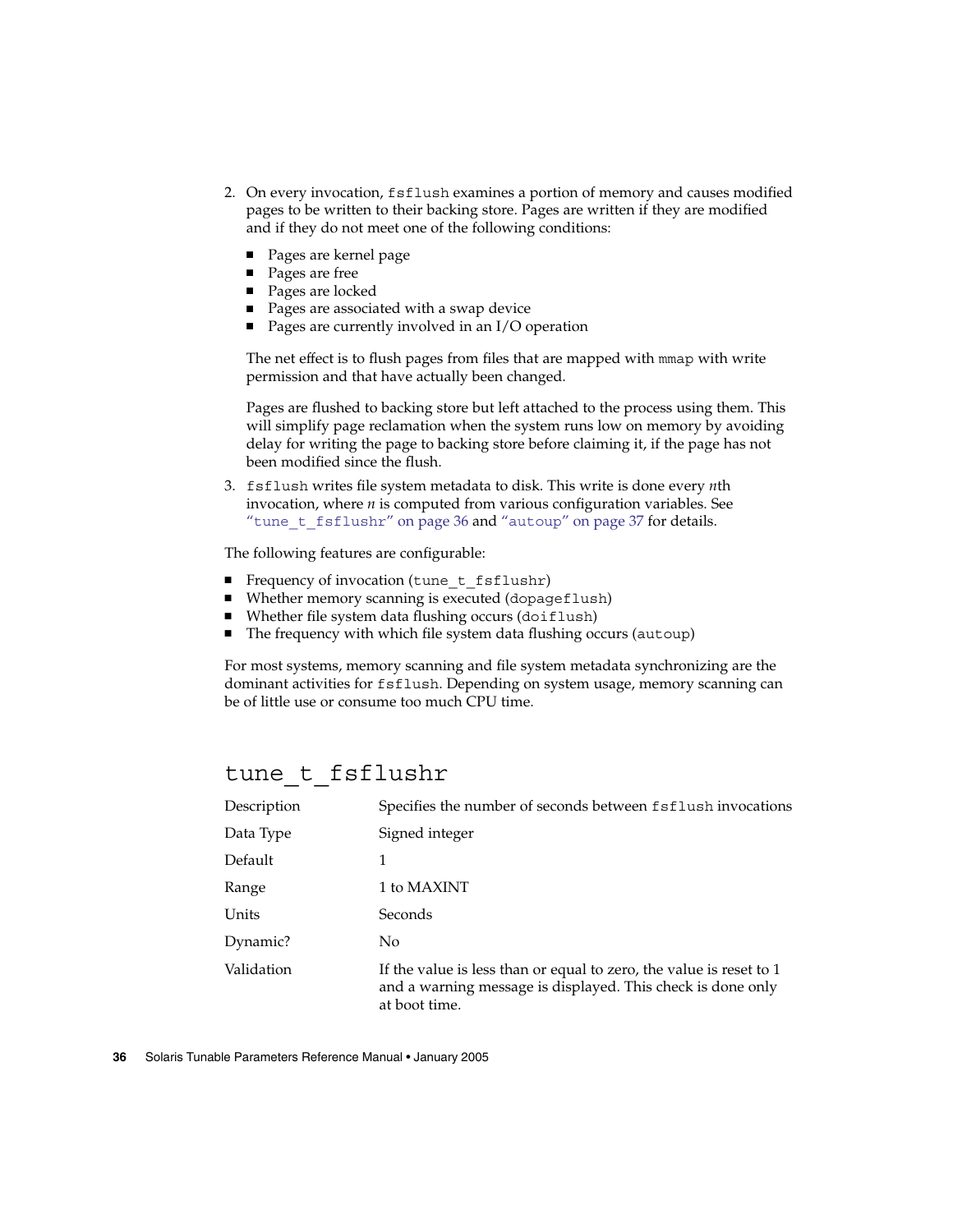| When to Change   | See the autoup parameter. |
|------------------|---------------------------|
| Commitment Level | Unstable                  |

#### autoup

| Description    | Along with tune_t_flushr, autoup controls the amount of<br>memory examined for dirty pages in each invocation and<br>frequency of file system synchronizing operations.                                                                                                                                                                                                                    |
|----------------|--------------------------------------------------------------------------------------------------------------------------------------------------------------------------------------------------------------------------------------------------------------------------------------------------------------------------------------------------------------------------------------------|
|                | The value of autoup is also used to control whether a buffer is<br>written out from the free list. Buffers marked with the<br>B_DELWRI flag (which identifies file content pages that have<br>changed) are written out whenever the buffer has been on the<br>list for longer than <i>autoup</i> seconds. Increasing the value of<br>autoup keeps the buffers in memory for a longer time. |
| Data Type      | Signed integer                                                                                                                                                                                                                                                                                                                                                                             |
| Default        | 30                                                                                                                                                                                                                                                                                                                                                                                         |
| Range          | 1 to MAXINT                                                                                                                                                                                                                                                                                                                                                                                |
| Units          | Seconds                                                                                                                                                                                                                                                                                                                                                                                    |
| Dynamic?       | No                                                                                                                                                                                                                                                                                                                                                                                         |
| Validation     | If autoup is less than or equal to zero, it is reset to 30 and a<br>warning message is displayed. This check is done only at boot<br>time.                                                                                                                                                                                                                                                 |
| Implicit       | autoup should be an integer multiple of tune t fsflushr.<br>At a minimum, autoup should be at least 6 times the value of<br>tune t fsflushr. If not, excessive amounts of memory are<br>scanned each time fsflush is invoked.                                                                                                                                                              |
|                | The total system pages multiplied by tune_t_fsflushr<br>should be greater than or equal to autoup to cause memory to<br>be checked if dopageflush is non-zero.                                                                                                                                                                                                                             |
| When to Change | Here are several potential situations for changing autoup,<br>tune t fsflushr, or both:                                                                                                                                                                                                                                                                                                    |
|                | Systems with large amounts of memory – In this case,<br>increasing autoup reduces the amount of memory scanned<br>in each invocation of fsflush.<br>Systems with minimal memory demand - Increasing both<br>ш<br>autoup and tune t fsflushr reduces the number of<br>scans made. autoup should be increased also to maintain<br>the current ratio of autoup / tune t fsflushr.             |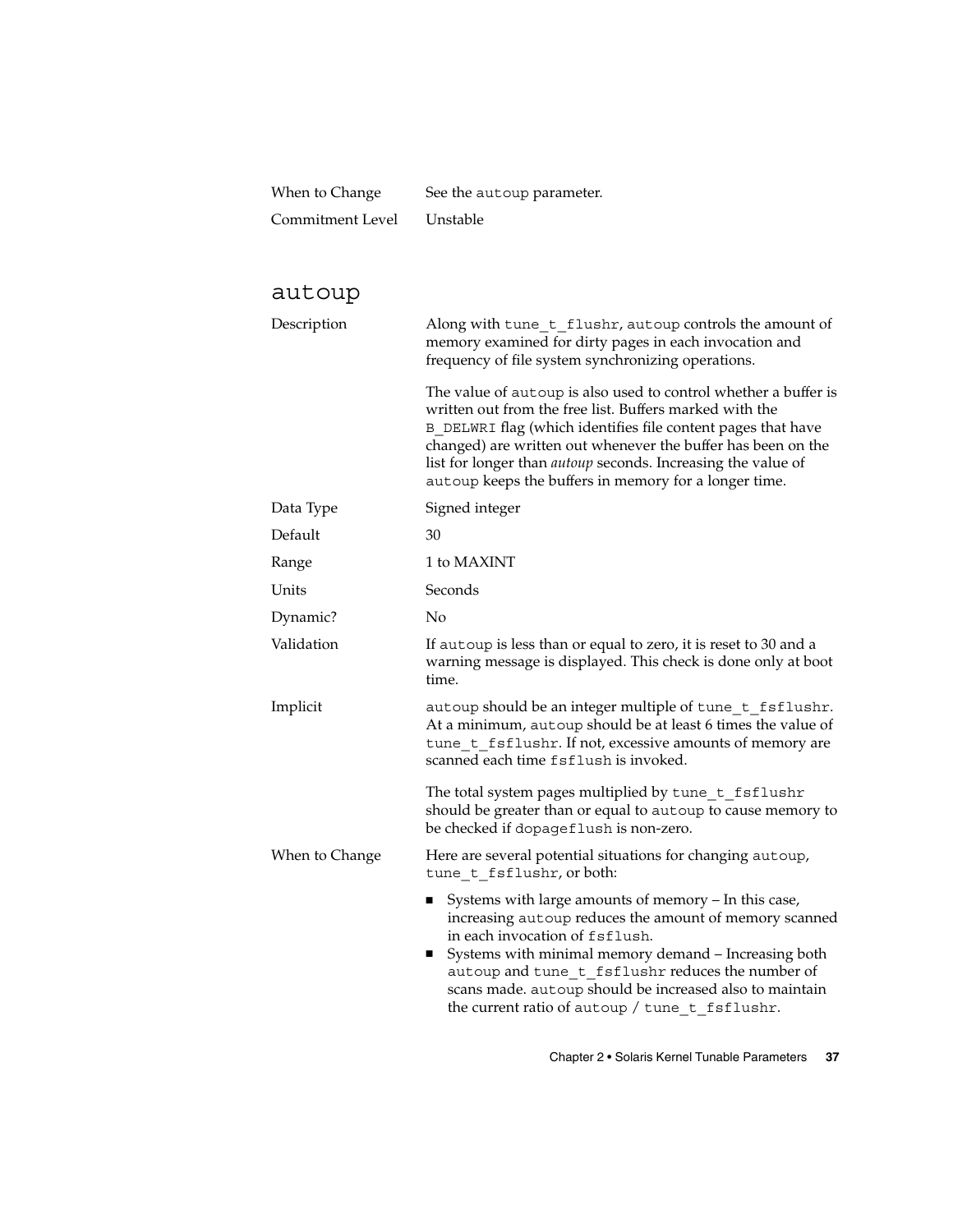■ Systems with large numbers of transient files (for example, mail servers or software build machines) – If large numbers of files are created and then deleted, fsflush might unnecessarily write data pages for those files to disk.

Commitment Level Unstable

#### dopageflush

| Description      | Controls whether memory is examined for modified pages<br>during fsflush invocations. In each invocation of fsflush,<br>the number of memory pages in the system is determined.<br>This number might have changed because of a dynamic<br>reconfiguration operation. Each invocation scans by using this<br>algorithm: total number of pages x tune t fsflushr /<br>autoup pages |
|------------------|----------------------------------------------------------------------------------------------------------------------------------------------------------------------------------------------------------------------------------------------------------------------------------------------------------------------------------------------------------------------------------|
| Data Type        | Signed integer                                                                                                                                                                                                                                                                                                                                                                   |
| Default          | 1 (enabled)                                                                                                                                                                                                                                                                                                                                                                      |
| Range            | 0 (disabled) or 1 (enabled)                                                                                                                                                                                                                                                                                                                                                      |
| Units            | Toggle $($ on $/$ off $)$                                                                                                                                                                                                                                                                                                                                                        |
| Dynamic?         | Yes                                                                                                                                                                                                                                                                                                                                                                              |
| Validation       | None                                                                                                                                                                                                                                                                                                                                                                             |
| When to Change   | If the system page scanner rarely runs, which is indicated by a<br>value of 0 in the sr column of vmstat output.                                                                                                                                                                                                                                                                 |
| Commitment Level | Unstable                                                                                                                                                                                                                                                                                                                                                                         |

#### doiflush

Description Controls whether file system metadata syncs will be executed during fsflush invocations. This synchronization is done every *N*th invocation of fsflush where *N*= (autoup / tune t fsflushr). Because this algorithm is integer division, if tune\_t\_fsflushr is greater than autoup, a synchronization is done on every invocation of fsflush because the code checks to see if its iteration counter is greater than or equal to *N*. Note that *N* is computed once on invocation of fsflush. Later changes to tune\_t\_fsflushr or autoup have no effect on the frequency of synchronization operations.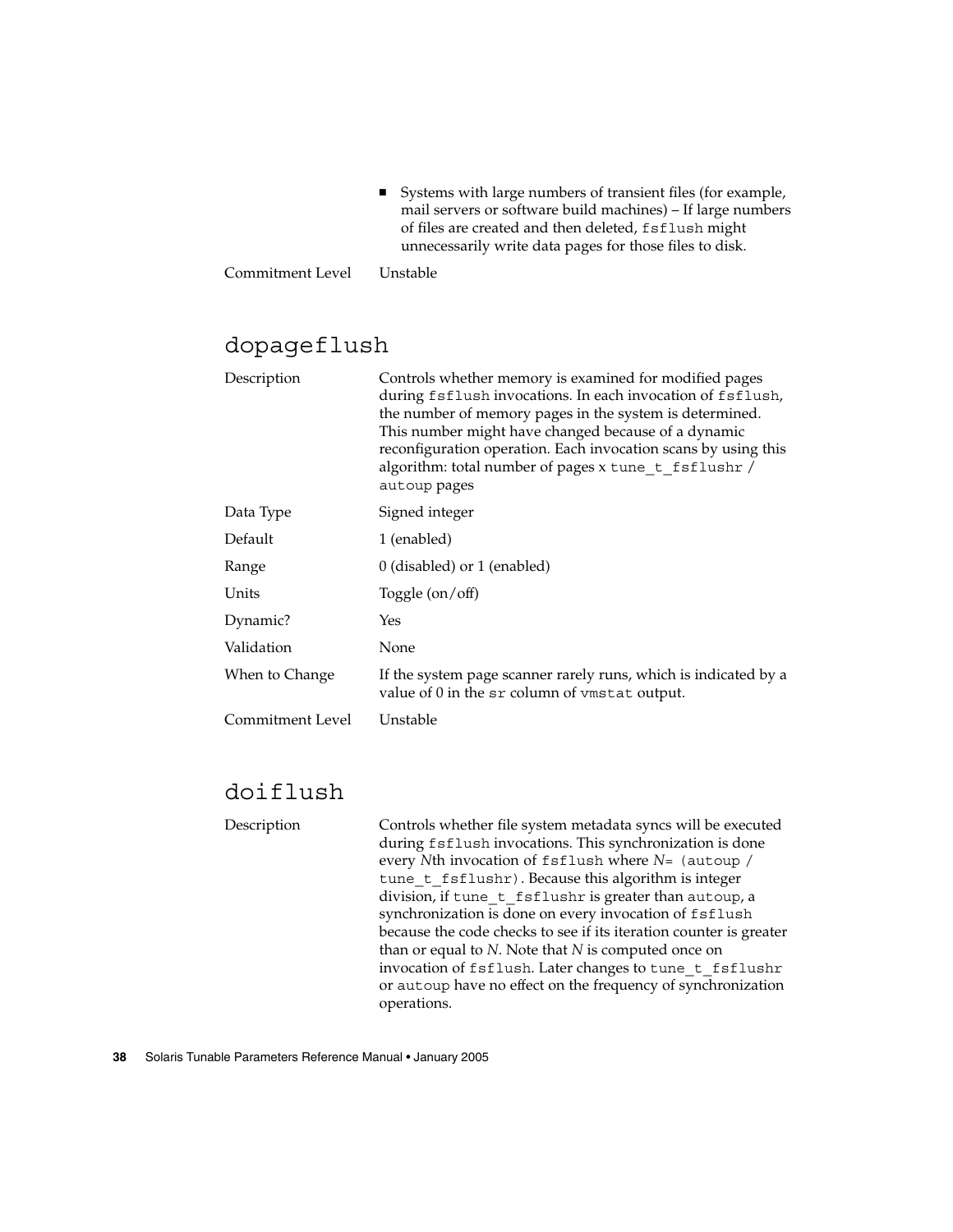| Data Type        | Signed integer                                                                                                                                                                                                                                                                                                                                              |
|------------------|-------------------------------------------------------------------------------------------------------------------------------------------------------------------------------------------------------------------------------------------------------------------------------------------------------------------------------------------------------------|
| Default          | 1 (enabled)                                                                                                                                                                                                                                                                                                                                                 |
| Range            | 0 (disabled) or 1 (enabled)                                                                                                                                                                                                                                                                                                                                 |
| Units            | Toggle $(on/off)$                                                                                                                                                                                                                                                                                                                                           |
| Dynamic?         | Yes                                                                                                                                                                                                                                                                                                                                                         |
| Validation       | None                                                                                                                                                                                                                                                                                                                                                        |
| When to Change   | When files are frequently modified over a period of time and<br>the load caused by the flushing perturbs system behavior.                                                                                                                                                                                                                                   |
|                  | Files whose existence, and therefore consistency of state, does<br>not matter if the system reboots are better kept in a TMPFS file<br>system (for example, /tmp). Inode traffic can be reduced on<br>systems, starting in the Solaris 7 release, by using the mount<br>-noatime option. This option eliminates inode updates when<br>the file is accessed. |
|                  | For a system engaged in realtime processing, you might want<br>to disable this option and use explicit application file<br>synchronizing to achieve consistency.                                                                                                                                                                                            |
| Commitment Level | Unstable                                                                                                                                                                                                                                                                                                                                                    |

## Process-Sizing Parameters

Several parameters (or variables) are used to control the number of processes that are available on the system and the number of processes that an individual user can create. The foundation parameter is maxusers. This parameter drives the values assigned to max\_nprocs and maxuprc.

#### maxusers

```
Description Originally, maxusers defined the number of logged in users
          the system could support. When a kernel was generated,
          various tables were sized based on this setting. Current Solaris
          releases do much of its sizing based on the amount of memory
          on the system. Thus, much of the past use of maxusers has
          changed. A number of subsystems that are still derived from
          maxusers:
```
Chapter 2 • Solaris Kernel Tunable Parameters **39**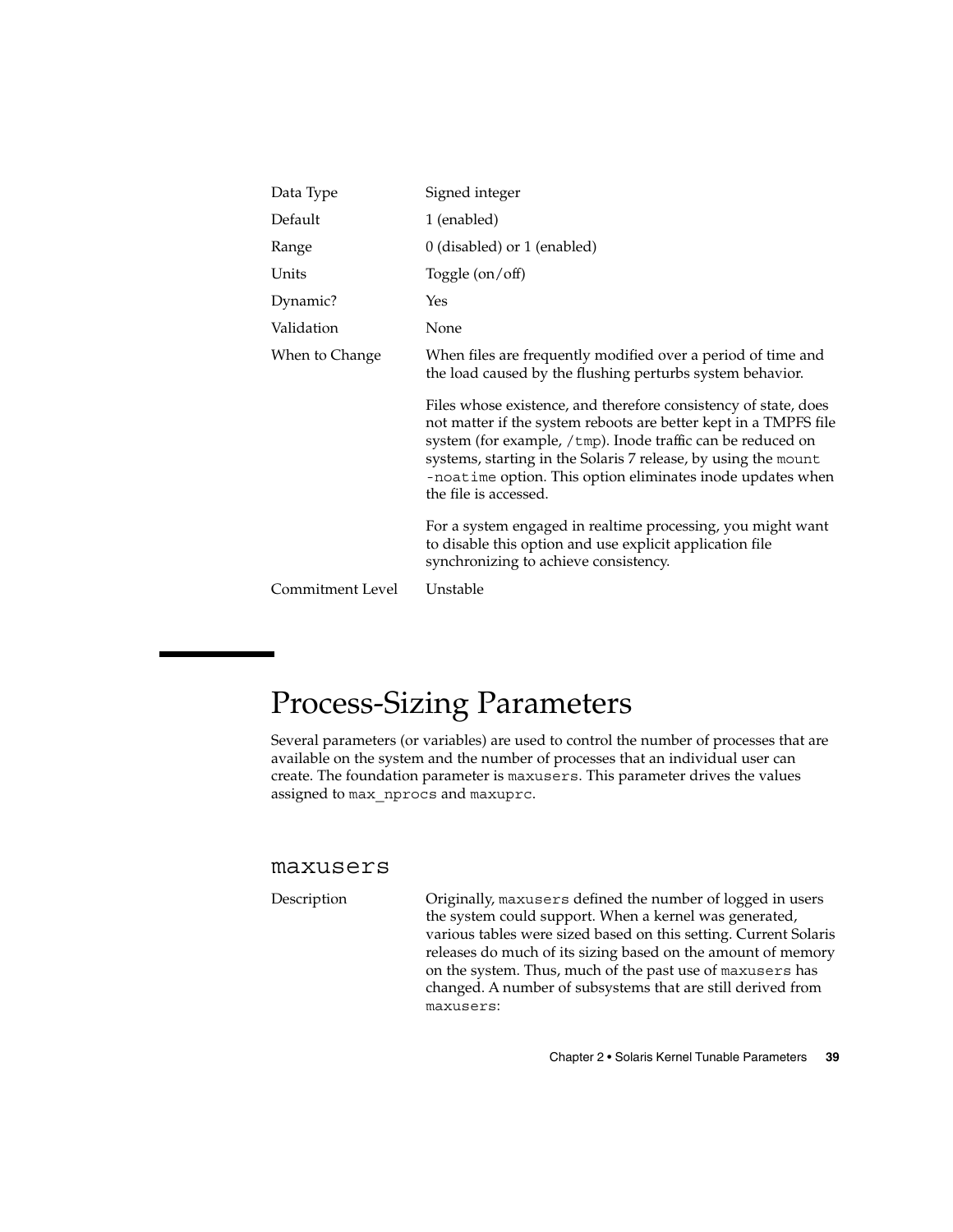|                  | The maximum number of processes on the system<br>п<br>The number of quota structures held in the system<br>■<br>The size of the directory name look-up cache (DNLC)<br>■                                                                                                                                                                                                                                                                                                              |
|------------------|---------------------------------------------------------------------------------------------------------------------------------------------------------------------------------------------------------------------------------------------------------------------------------------------------------------------------------------------------------------------------------------------------------------------------------------------------------------------------------------|
| Data Type        | Signed integer                                                                                                                                                                                                                                                                                                                                                                                                                                                                        |
| Default          | Lesser of the amount of memory in Mbytes or 2048                                                                                                                                                                                                                                                                                                                                                                                                                                      |
| Range            | 1 to 2048, based on physical memory if not set in the<br>/etc/system file                                                                                                                                                                                                                                                                                                                                                                                                             |
|                  | 1 to 4096, if set in the /etc/system file                                                                                                                                                                                                                                                                                                                                                                                                                                             |
| Units            | <b>Users</b>                                                                                                                                                                                                                                                                                                                                                                                                                                                                          |
| Dynamic?         | No. After computation of dependent parameters is done,<br>maxusers is never referenced again.                                                                                                                                                                                                                                                                                                                                                                                         |
| Validation       | None                                                                                                                                                                                                                                                                                                                                                                                                                                                                                  |
| When to Change   | When the default number of user processes derived by the<br>system is too low. This situation is evident when the following<br>message displays on the system console:                                                                                                                                                                                                                                                                                                                |
|                  | out of processes                                                                                                                                                                                                                                                                                                                                                                                                                                                                      |
|                  | You might also change this parameter when the default<br>number of processes is too high, as in these situations:                                                                                                                                                                                                                                                                                                                                                                     |
|                  | Database servers that have a lot of memory and relatively<br>ш<br>few running processes can save system memory when the<br>default value of maxusers is reduced.<br>If file servers have a lot of memory and few running<br>$\blacksquare$<br>processes, you might reduce this value. However, you<br>should explicitly set the size of the DNLC. See "ncsize"<br>on page 62.<br>■ If compute servers have a lot of memory and few running<br>processes, you might reduce this value. |
| Commitment Level | Unstable                                                                                                                                                                                                                                                                                                                                                                                                                                                                              |
|                  |                                                                                                                                                                                                                                                                                                                                                                                                                                                                                       |

### reserved\_procs

| Specifies the number of system process slots to be reserved in<br>the process table for processes with a UID of root (0). For<br>example, fsflush has a UID of root (0). |
|--------------------------------------------------------------------------------------------------------------------------------------------------------------------------|
| Signed integer                                                                                                                                                           |
|                                                                                                                                                                          |
| 5 to MAXINT                                                                                                                                                              |
|                                                                                                                                                                          |

**40** Solaris Tunable Parameters Reference Manual • January 2005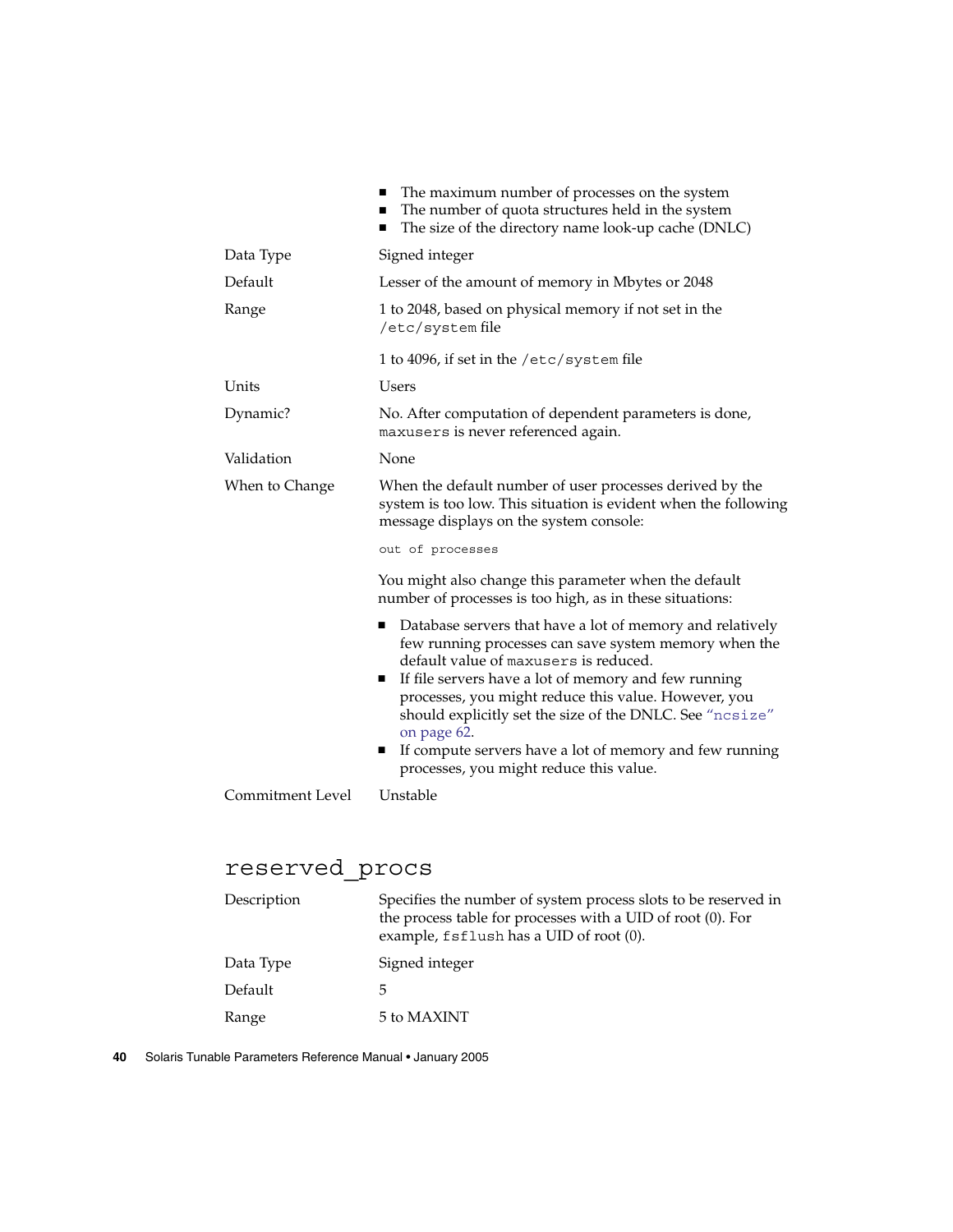| Units            | Processes                                                                                                                                                                                                                                          |
|------------------|----------------------------------------------------------------------------------------------------------------------------------------------------------------------------------------------------------------------------------------------------|
| Dynamic?         | No. Not used after the initial parameter computation.                                                                                                                                                                                              |
| Validation       | Starting in the Solaris 8 release, any /etc/system setting is<br>honored.                                                                                                                                                                          |
| Commitment Level | Unstable                                                                                                                                                                                                                                           |
| When to Change   | Consider increasing to $10 +$ the normal number of UID 0 (root)<br>processes on system. This setting provides some cushion<br>should it be necessary to obtain a root shell when the system is<br>otherwise unable to create user-level processes. |

### pidmax

| Description      | Specifies the value of the largest possible process ID. Valid for<br>Solaris 8 and later releases.                                                                                                     |
|------------------|--------------------------------------------------------------------------------------------------------------------------------------------------------------------------------------------------------|
|                  | pidmax sets the value for the maxpid variable. Once maxpid<br>is set, pidmax is ignored. maxpid is used elsewhere in the<br>kernel to determine the maximum process ID and for<br>validation checking. |
|                  | Any attempts to set maxpid by adding an entry to the<br>/etc/system file have no effect.                                                                                                               |
| Data Type        | Signed integer                                                                                                                                                                                         |
| Default          | 30,000                                                                                                                                                                                                 |
| Range            | 266 to 999,999                                                                                                                                                                                         |
| Units            | Processes                                                                                                                                                                                              |
| Dynamic?         | No. Used only at boot time to set the value of pidmax.                                                                                                                                                 |
| Validation       | Yes. Value is compared to the value of reserved procs and<br>999,999. If less than reserved procs or greater than 999,999,<br>the value is set to 999,999.                                             |
| Implicit         | max nprocs range checking ensures that max nprocs is<br>always less than or equal to this value.                                                                                                       |
| When to Change   | Required to enable support for more than 30,000 processes on<br>a system.                                                                                                                              |
| Commitment Level | Unstable                                                                                                                                                                                               |
|                  |                                                                                                                                                                                                        |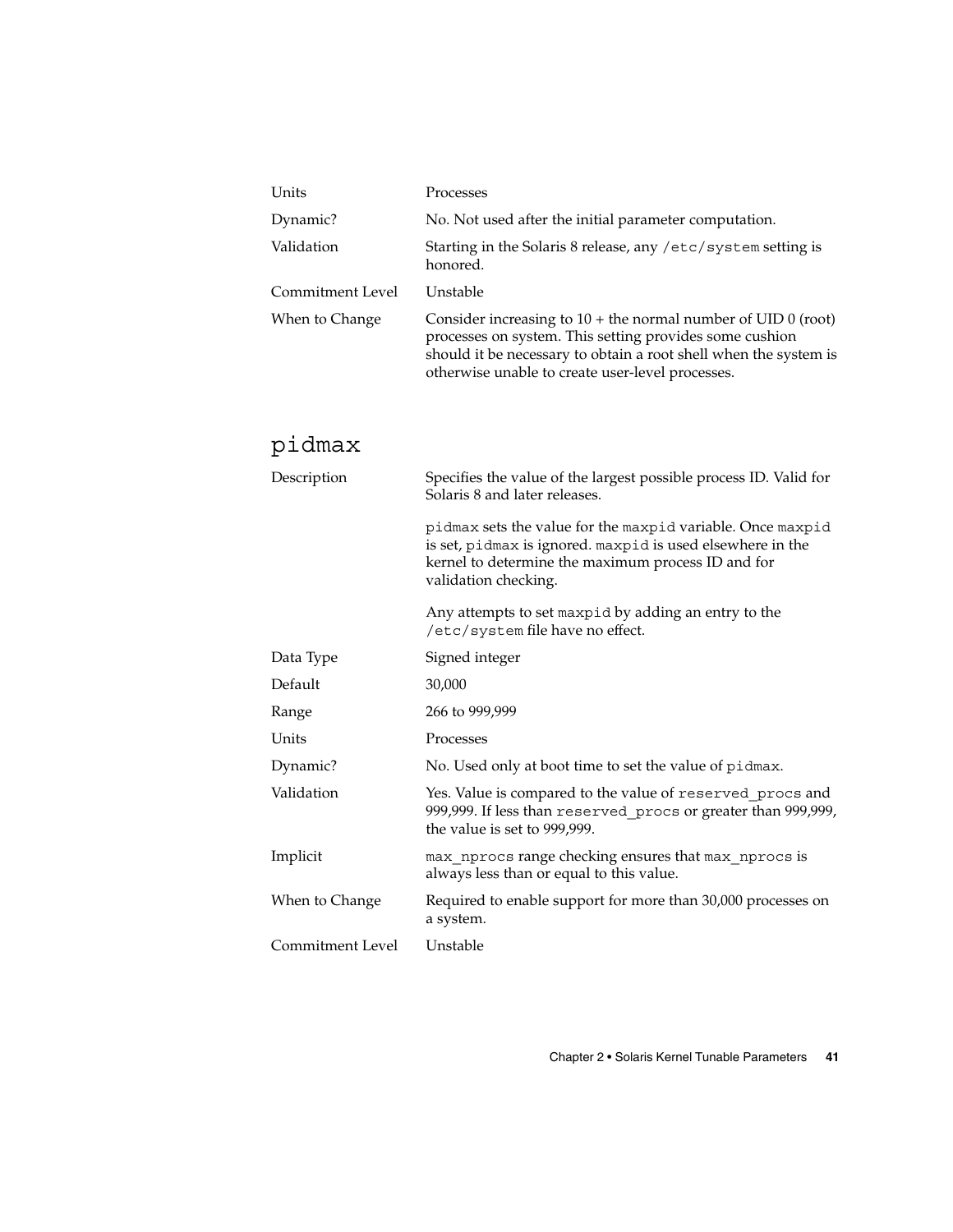#### max\_nprocs

| Description      | Specifies the maximum number of processes that can be<br>created on a system. Includes system processes and user<br>processes. Any value specified in /etc/system is used in the<br>computation of maxuprc.                                                                                                                                                                   |
|------------------|-------------------------------------------------------------------------------------------------------------------------------------------------------------------------------------------------------------------------------------------------------------------------------------------------------------------------------------------------------------------------------|
|                  | This value is also used in determining the size of several other<br>system data structures. Other data structures where this<br>parameter plays a role are as follows:                                                                                                                                                                                                        |
|                  | Determining the size of the directory name lookup cache (if<br>ncsize is not specified)<br>Allocating disk quota structures for UFS (if ndquot is not<br>п<br>specified)<br>Verifying that the amount of memory used by configured<br>п<br>system V semaphores does not exceed system limits<br>Configuring Hardware Address Translation resources for<br>ш<br>x86 platforms. |
| Data Type        | Signed integer                                                                                                                                                                                                                                                                                                                                                                |
| Default          | $10 + (16 \times$ maxusers)                                                                                                                                                                                                                                                                                                                                                   |
| Range            | 266 to value of maxpid                                                                                                                                                                                                                                                                                                                                                        |
| Dynamic?         | No                                                                                                                                                                                                                                                                                                                                                                            |
| Validation       | Yes. The value is compared to maxpid and set to maxpid if it<br>is larger. On x86 platforms, an additional check is made<br>against a platform-specific value. max_nprocs is set to the<br>smallest value in the triplet (max_nprocs, maxpid, platform<br>value). Both SPARC and x86 platforms use 65,534 as the<br>platform value.                                           |
| When to Change   | Changing this parameter is one of the steps necessary to<br>enable support for more than 30,000 processes on a system.                                                                                                                                                                                                                                                        |
| Commitment Level | Unstable                                                                                                                                                                                                                                                                                                                                                                      |
| Change History   | For information, see "max nprocs (Solaris 9 Releases)"<br>on page 179.                                                                                                                                                                                                                                                                                                        |
|                  |                                                                                                                                                                                                                                                                                                                                                                               |
| maxuprc          |                                                                                                                                                                                                                                                                                                                                                                               |
| Description      | Specifies the maximum number of processes that can be<br>created on a system by any one user.                                                                                                                                                                                                                                                                                 |
| Data Type        | Signed integer                                                                                                                                                                                                                                                                                                                                                                |

**42** Solaris Tunable Parameters Reference Manual • January 2005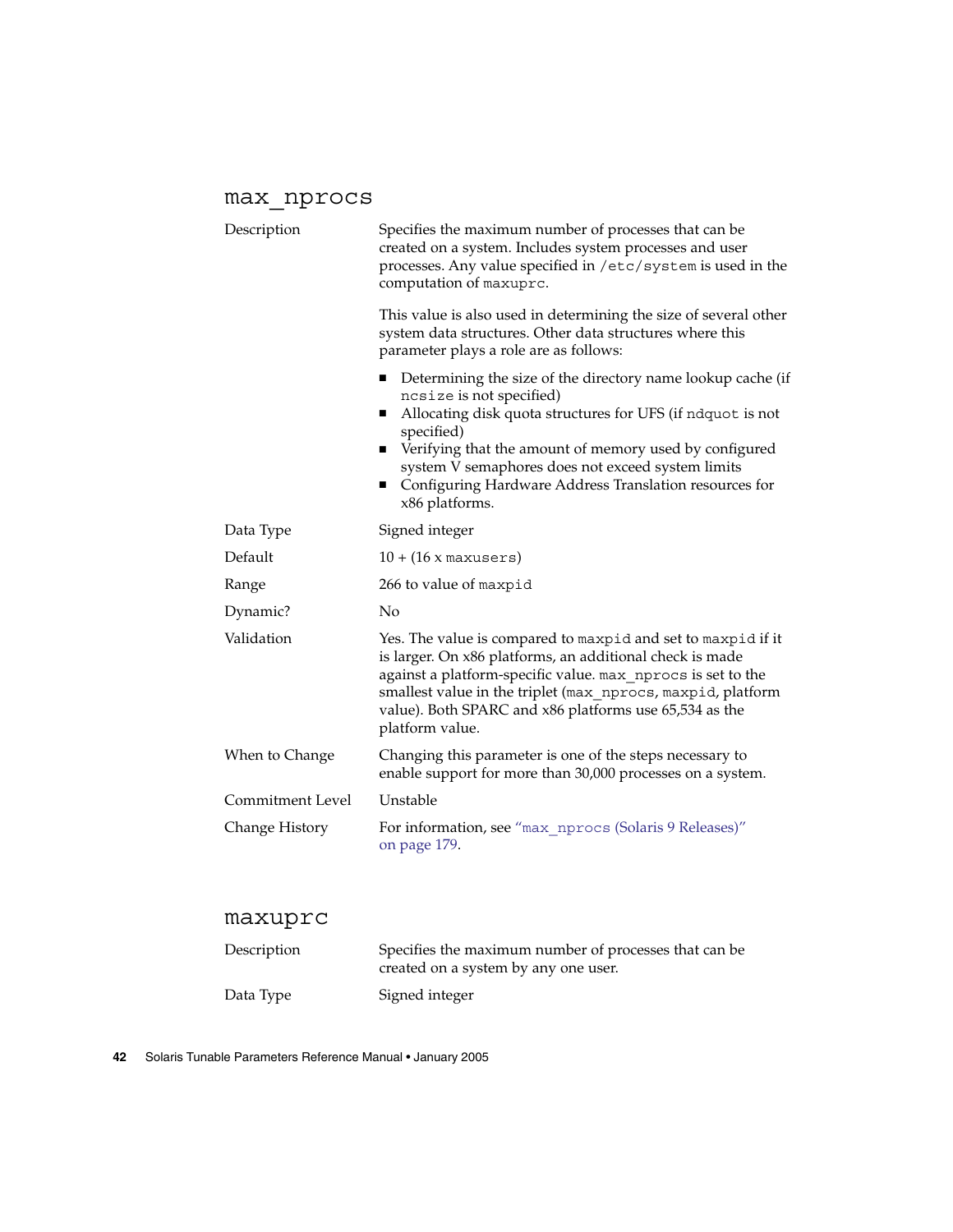| Default          | max nprocs-reserved procs                                                                                                                                                                                                                                                                             |
|------------------|-------------------------------------------------------------------------------------------------------------------------------------------------------------------------------------------------------------------------------------------------------------------------------------------------------|
| Range            | 1 to max nprocs - reserved procs                                                                                                                                                                                                                                                                      |
| Units            | Processes                                                                                                                                                                                                                                                                                             |
| Dynamic?         | No.                                                                                                                                                                                                                                                                                                   |
| Validation       | Yes. This value is compared to max nprocs -<br>reserved procs and set to the smaller of the two values.                                                                                                                                                                                               |
| When to Change   | When you want to specify a hard limit for the number of<br>processes a user can create that is less than the default value of<br>however many processes the system can create. Attempting to<br>exceed this limit generates the following warning messages on<br>the console or in the messages file: |
|                  | out of per-user processes for uid N                                                                                                                                                                                                                                                                   |
| Commitment Level | Unstable                                                                                                                                                                                                                                                                                              |

# Paging-Related Parameters

The Solaris OS uses a demand paged virtual memory system. As the system runs, pages are brought into memory as needed. When memory becomes occupied above a certain threshold and demand for memory continues, paging begins. Paging goes through several levels that are controlled by certain parameters.

The general paging algorithm is as follows:

- A memory deficit is noticed. The page scanner thread runs and begins to walk through memory. A two-step algorithm is employed:
	- 1. A page is marked as unused.
	- 2. If still unused after a time interval, the page is viewed as a subject for reclaim.

If the page has been modified, a request is made to the pageout thread to schedule the page for I/O. Also, the page scanner continues looking at memory. Pageout causes the page to be written to the page's backing store and placed on the free list. When the page scanner scans memory, no distinction is made as to the origin of the page. The page might have come from a data file, or it might represent a page from an executable's text, data, or stack.

As memory pressure on the system increases, the algorithm becomes more aggressive in the pages it will consider as candidates for reclamation and in how frequently the paging algorithm runs. (For more information, see "[fastscan](#page-50-0)" [on page 51](#page-50-0) and "slowscan" [on page 51.](#page-50-0)) As available memory falls between the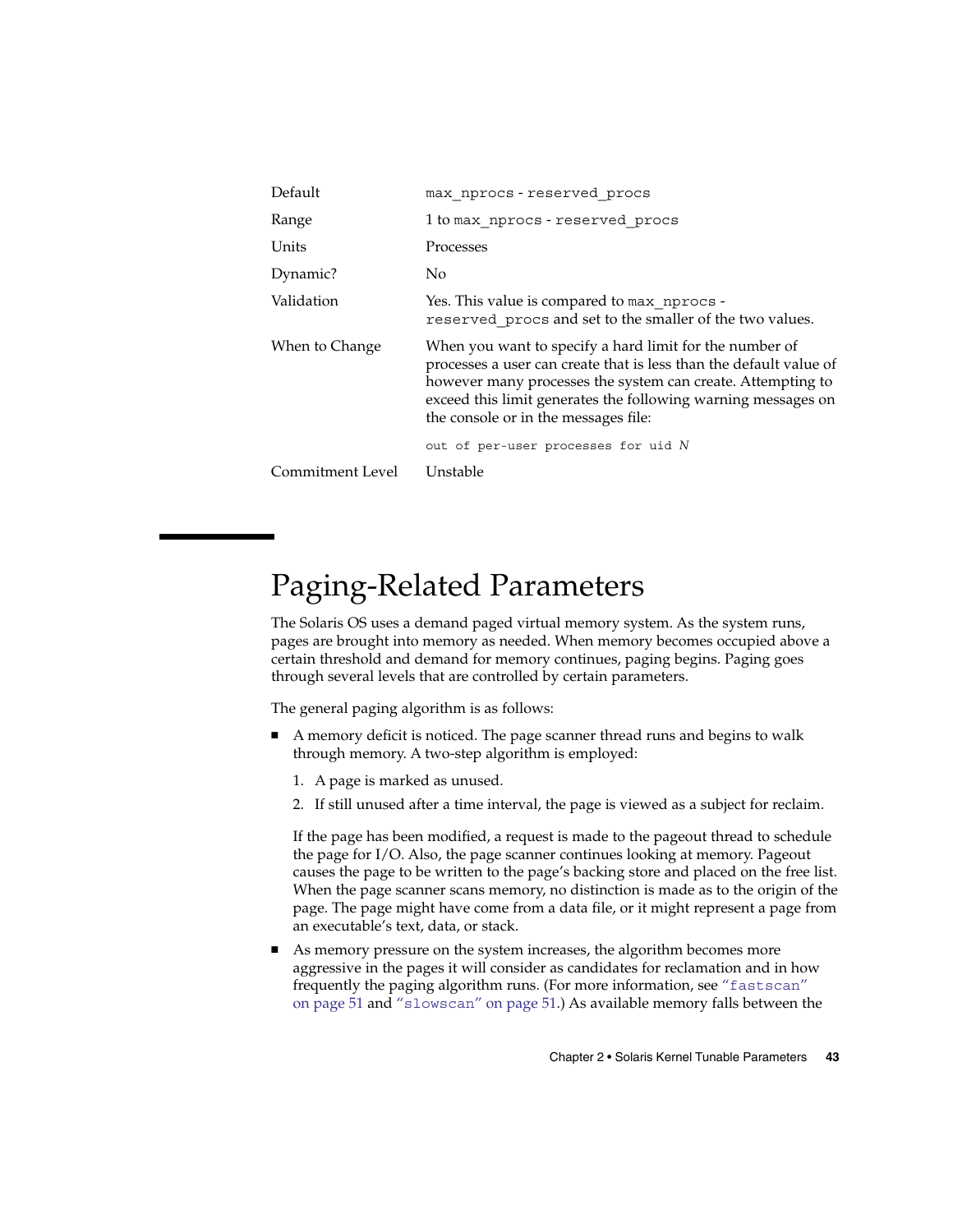range lotsfree and minfree, the system linearly increases the amount of memory scanned in each invocation of the pageout thread from the value specified by slowscan to the value specified by fastscan. The system uses the desfree parameter to control a number of decisions about resource usage and behavior.

The system initially constrains itself to use no more than 4 percent of one CPU for pageout operations. As memory pressure increases, the amount of CPU time consumed in support of pageout operations linearly increases until a maximum of 80 percent of one CPU is consumed. The algorithm looks through some amount of memory between slowscan and fastscan, then stops when one of the following occurs:

- Enough pages have been found to satisfy the memory shortfall.
- The planned number of pages have been looked at.
- Too much time has elapsed.

If a memory shortfall is still present when pageout finishes its scan, another scan is scheduled for 1/4 second in the future.

The configuration mechanism of the paging subsystem was changed, starting in the Solaris 9 release. Instead of depending on a set of predefined values for fastscan, slowscan, and handspreadpages, the system determines the appropriate settings for these parameters at boot time. Setting any of these parameters in the /etc/system file can cause the system to use less than optimal values.



**Caution –** Remove all tuning of the VM system from the /etc/system file. Run with the default settings and determine if it is necessary to adjust any of these parameters. Do not set either cachefree or priority\_paging. They have been removed, starting in the Solaris 9 release.

Beginning in the Solaris 7 5/99 release, dynamic reconfiguration (DR) for CPU and memory is supported. A system in a DR operation that involves the addition or deletion of memory recalculates values for the relevant parameters, unless the parameter has been explicitly set in /etc/system. In that case, the value specified in /etc/system is used, unless a constraint on the value of the variable has been violated. In this case, the value is reset.

#### lotsfree

Description Serves as the initial trigger for system paging to begin. When this threshold is crossed, the page scanner wakes up to begin looking for memory pages to reclaim. Data Type Unsigned long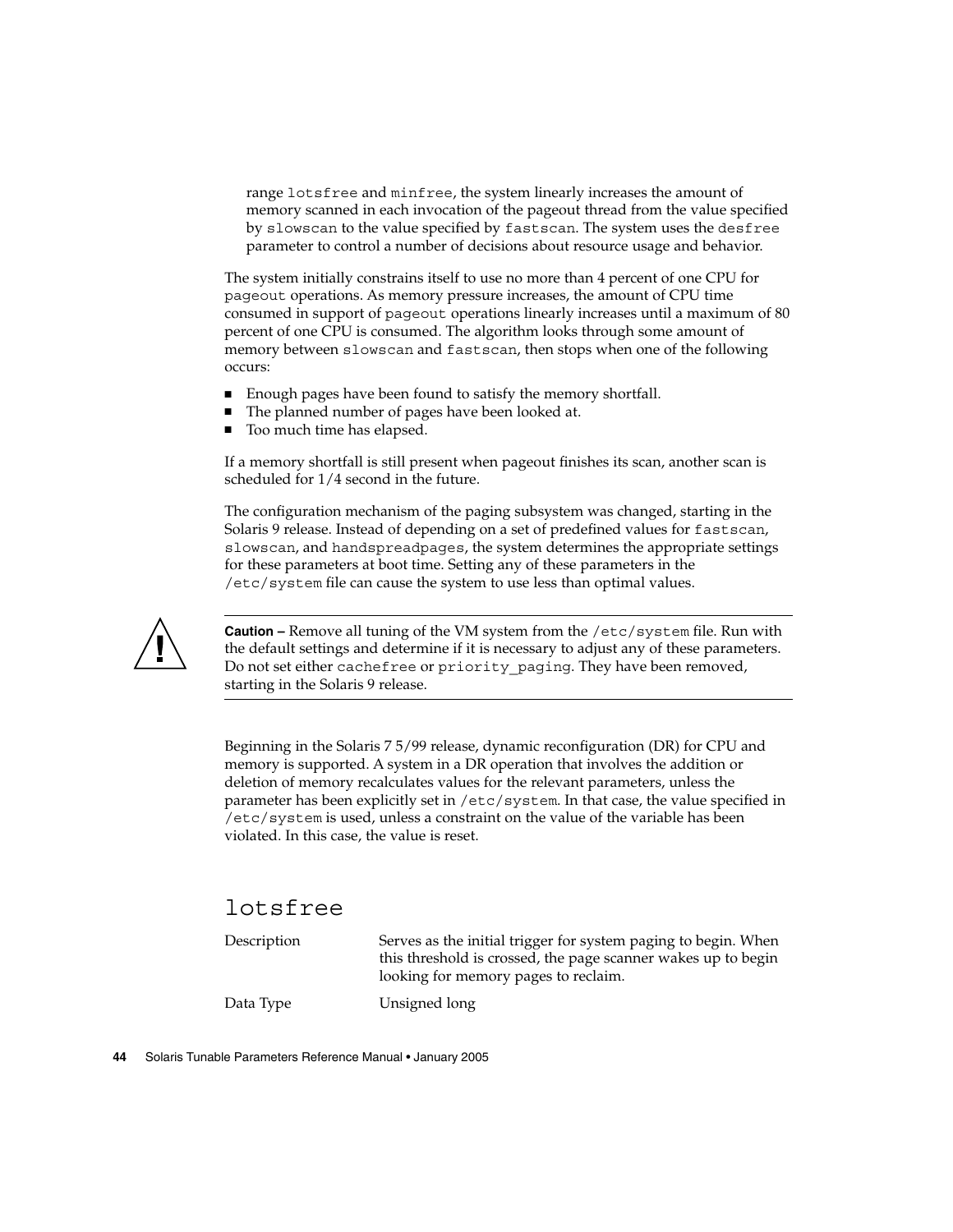| Default          | The greater of 1/64th of physical memory or 512 Kbytes                                                                                                                                                                                                                                                               |
|------------------|----------------------------------------------------------------------------------------------------------------------------------------------------------------------------------------------------------------------------------------------------------------------------------------------------------------------|
| Range            | The minimum value is 512 Kbytes or 1/64th of physical<br>memory, whichever is greater, expressed as pages using the<br>page size returned by getpagesize. For more information,<br>seegetpagesize(3C).                                                                                                               |
|                  | The maximum value is the number of physical memory pages.<br>The maximum value should be no more than 30 percent of<br>physical memory. The system does not enforce this range,<br>other than that described in the Validation section.                                                                              |
| Units            | Pages                                                                                                                                                                                                                                                                                                                |
| Dynamic?         | Yes, but dynamic changes are lost if a memory-based DR<br>operation occurs.                                                                                                                                                                                                                                          |
| Validation       | If lotsfree is greater than the amount of physical memory,<br>the value is reset to the default.                                                                                                                                                                                                                     |
| Implicit         | The relationship of lotsfree being greater than desfree,<br>which is greater than minfree, should be maintained at all<br>times.                                                                                                                                                                                     |
| When to Change   | When demand for pages is subject to sudden sharp spikes, the<br>memory algorithm might be unable to keep up with demand.<br>One workaround is to start reclaiming memory at an earlier<br>time. This solution gives the paging system some additional<br>margin.                                                     |
|                  | A rule of thumb is to set this parameter to 2 times what the<br>system needs to allocate in a few seconds. This parameter is<br>workload dependent. A DBMS server can probably work fine<br>with the default settings. However, you might need to adjust<br>this parameter for a system doing heavy file system I/O. |
|                  | For systems with relatively static workloads and large<br>amounts of memory, lower this value. The minimum<br>acceptable value is 512 Kbytes, expressed as pages using the<br>page size returned by getpagesize.                                                                                                     |
| Commitment Level | Unstable                                                                                                                                                                                                                                                                                                             |
| $\Gamma$<br>л.   |                                                                                                                                                                                                                                                                                                                      |

#### desfree

| Description | Specifies the preferred amount of memory to be free at all<br>times on the system. |
|-------------|------------------------------------------------------------------------------------|
| Data Type   | Unsigned integer                                                                   |

Chapter 2 • Solaris Kernel Tunable Parameters **45**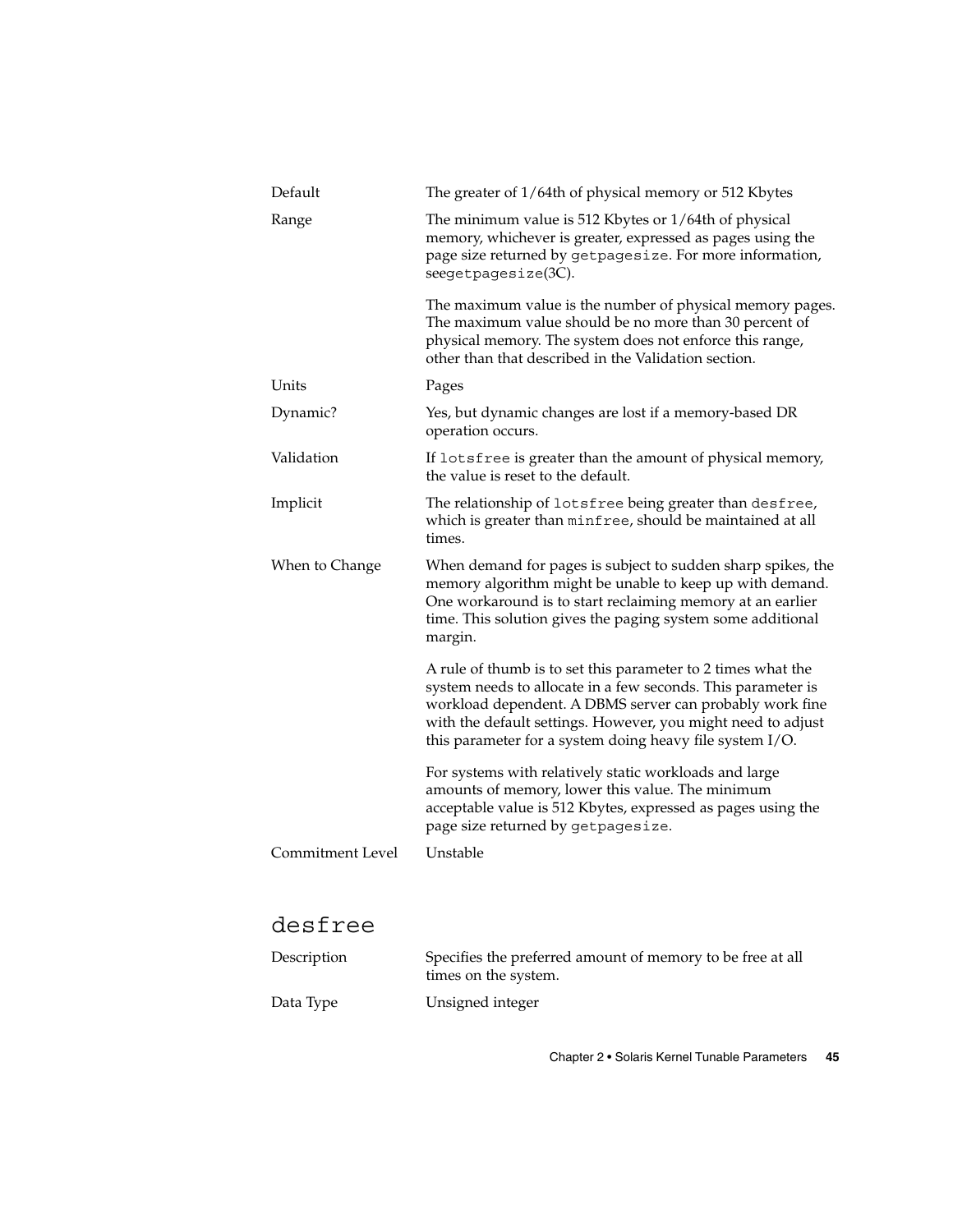| Default          | lotsfree $/2$                                                                                                                                                                                                                                                                                                       |
|------------------|---------------------------------------------------------------------------------------------------------------------------------------------------------------------------------------------------------------------------------------------------------------------------------------------------------------------|
| Range            | The minimum value is 256 Kbytes or 1/128th of physical<br>memory, whichever is greater, expressed as pages using the<br>page size returned by getpagesize.                                                                                                                                                          |
|                  | The maximum value is the number of physical memory pages.<br>The maximum value should be no more than 15 percent of<br>physical memory. The system does not enforce this range other<br>than that described in the Validation section.                                                                              |
| Units            | Pages                                                                                                                                                                                                                                                                                                               |
| Dynamic?         | Yes, unless dynamic reconfiguration operations that add or<br>delete memory occur. At that point, the value is reset to the<br>value provided in the /etc/system file or calculated from<br>the new physical memory value.                                                                                          |
| Validation       | If desfree is greater than lotsfree, desfree is set to<br>lotsfree / 2. No message is displayed.                                                                                                                                                                                                                    |
| Implicit         | The relationship of lotsfree being greater than desfree,<br>which is greater than minfree, should be maintained at all<br>times.                                                                                                                                                                                    |
| Side Effects     | Several side effects can arise from increasing the value of this<br>parameter. When the new value nears or exceeds the amount<br>of available memory on the system, the following can occur:                                                                                                                        |
|                  | Asynchronous I/O requests are not processed, unless<br>ш<br>available memory exceeds desfree. Increasing the value<br>of desfree can result in rejection of requests that<br>otherwise would succeed.<br>RFS asynchronous writes are executed as synchronous                                                        |
|                  | writes.<br>The swapper is awakened earlier, and the behavior of the<br>п<br>swapper is biased towards more aggressive actions.<br>The system might not prefault as many executable pages<br>щ<br>into the system. This side effect results in applications<br>potentially running slower than they otherwise would. |
| When to Change   | For systems with relatively static workloads and large<br>amounts of memory, lower this value. The minimum<br>acceptable value is 256 Kbytes, expressed as pages using the<br>page size returned by getpagesize.                                                                                                    |
| Commitment Level | Unstable                                                                                                                                                                                                                                                                                                            |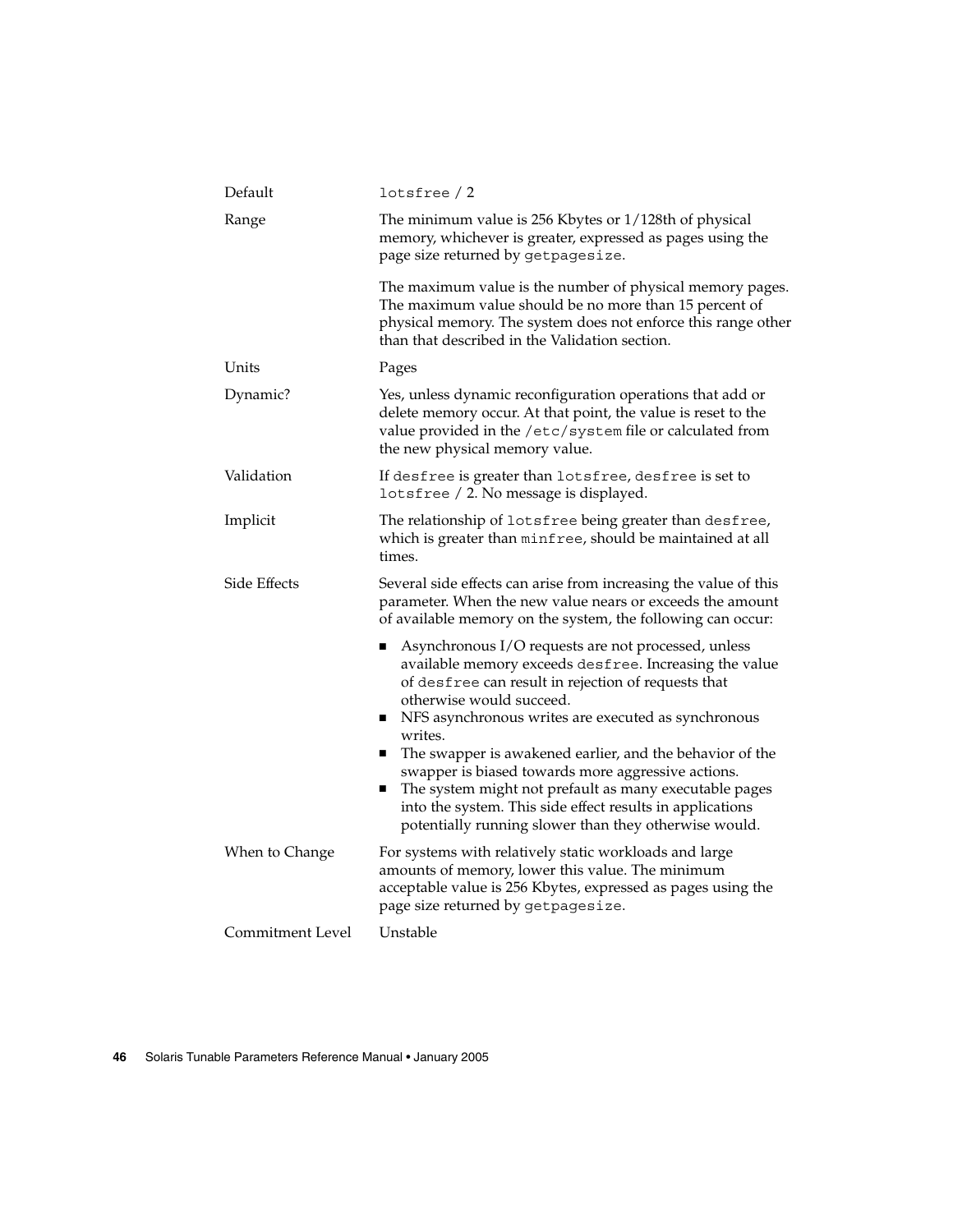#### minfree

| Description      | Specifies the minimum acceptable memory level. When<br>memory drops below this number, the system biases<br>allocations toward allocations necessary to successfully<br>complete pageout operations or to swap processes completely<br>out of memory. Either allocation denies or blocks other<br>allocation requests. |
|------------------|------------------------------------------------------------------------------------------------------------------------------------------------------------------------------------------------------------------------------------------------------------------------------------------------------------------------|
| Data Type        | Unsigned integer                                                                                                                                                                                                                                                                                                       |
| Default          | desfree/2                                                                                                                                                                                                                                                                                                              |
| Range            | The minimum value is 128 Kbytes or 1/256th of physical<br>memory, whichever is greater, expressed as pages using the<br>page size returned by getpagesize.                                                                                                                                                             |
|                  | The maximum value is the number of physical memory pages.<br>The maximum value should be no more than 7.5 percent of<br>physical memory. The system does not enforce this range other<br>than that described in the Validation section.                                                                                |
| Units            | Pages                                                                                                                                                                                                                                                                                                                  |
| Dynamic?         | Yes, unless dynamic reconfiguration operations that add or<br>delete memory occur. At that point, the value is reset to the<br>value provided in the /etc/system file or calculated from<br>the new physical memory value.                                                                                             |
| Validation       | If minfree is greater than desfree, minfree is set to<br>desfree / 2. No message is displayed.                                                                                                                                                                                                                         |
| Implicit         | The relationship of lotsfree being greater than desfree,<br>which is greater than minfree, should be maintained at all<br>times.                                                                                                                                                                                       |
| When to Change   | The default value is generally adequate. For systems with<br>relatively static workloads and large amounts of memory,<br>lower this value. The minimum acceptable value is 128 Kbytes,<br>expressed as pages using the page size returned by<br>getpagesize.                                                           |
| Commitment Level | Unstable                                                                                                                                                                                                                                                                                                               |

#### throttlefree

| Description | Specifies the memory level at which blocking memory                                               |
|-------------|---------------------------------------------------------------------------------------------------|
|             | allocation requests are put to sleep, even if the memory is<br>sufficient to satisfy the request. |
|             |                                                                                                   |

Chapter 2 • Solaris Kernel Tunable Parameters **47**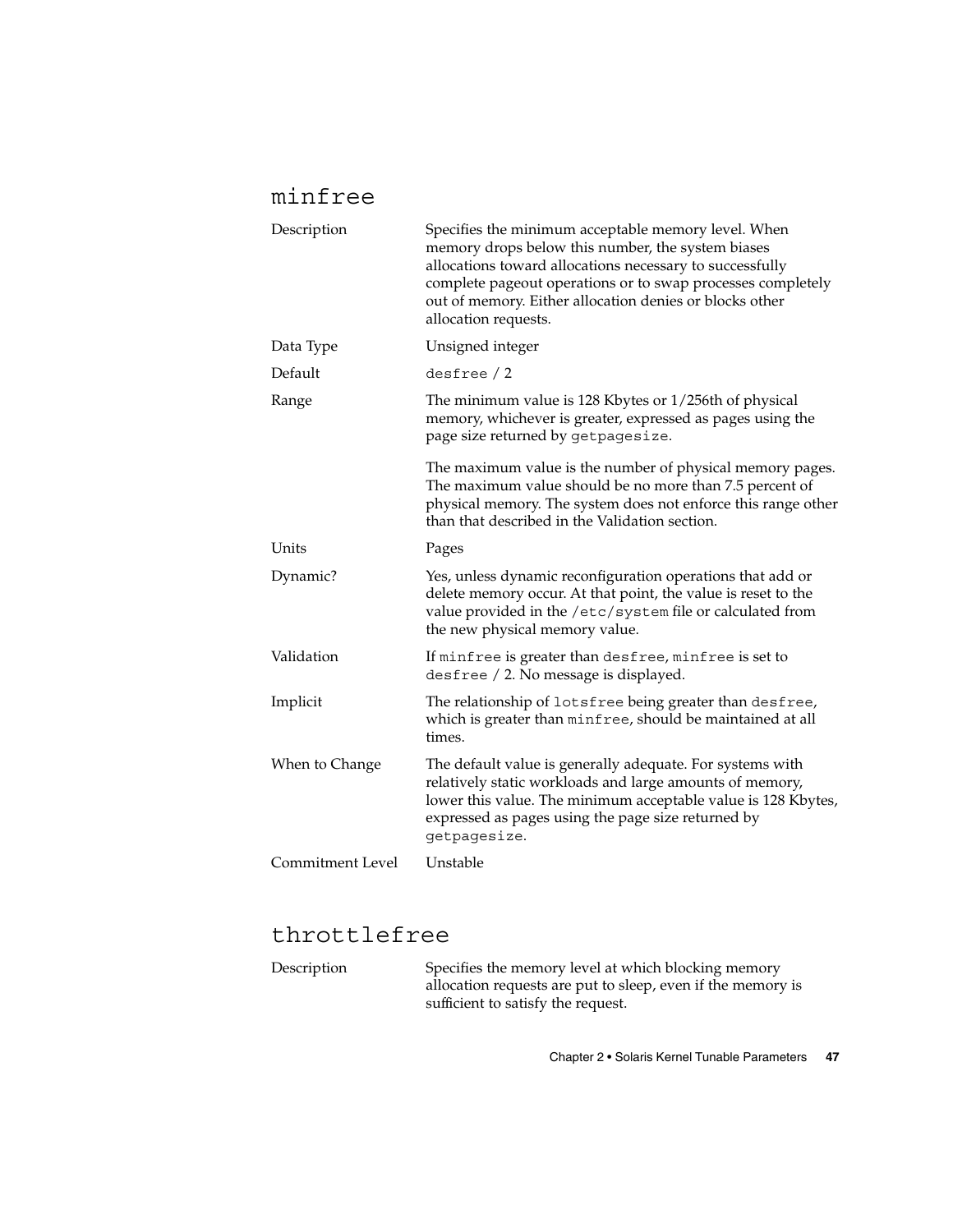| Data Type        | Unsigned integer                                                                                                                                                                                                                                                                                       |
|------------------|--------------------------------------------------------------------------------------------------------------------------------------------------------------------------------------------------------------------------------------------------------------------------------------------------------|
| Default          | minfree                                                                                                                                                                                                                                                                                                |
| Range            | The minimum value is 128 Kbytes or 1/256th of physical<br>memory, whichever is greater, expressed as pages using the<br>page size returned by getpagesize.                                                                                                                                             |
|                  | The maximum value is the number of physical memory pages.<br>The maximum value should be no more than 4 percent of<br>physical memory. The system does not enforce this range other<br>than that described in the Validation section.                                                                  |
| Units            | Pages                                                                                                                                                                                                                                                                                                  |
| Dynamic?         | Yes, unless dynamic reconfiguration operations that add or<br>delete memory occur. At that point, the value is reset to the<br>value provided in the /etc/system file or calculated from<br>the new physical memory value.                                                                             |
| Validation       | If throttlefree is greater than desfree, throttlefree is<br>set to minfree. No message is displayed.                                                                                                                                                                                                   |
| Implicit         | The relationship of lotsfree is greater than desfree, which<br>is greater than minfree, should be maintained at all times.                                                                                                                                                                             |
| When to Change   | The default value is generally adequate. For systems with<br>relatively static workloads and large amounts of memory,<br>lower this value. The minimum acceptable value is 128 Kbytes,<br>expressed as pages using the page size returned by<br>getpagesize. For more information, seegetpagesize(3C). |
| Commitment Level | Unstable                                                                                                                                                                                                                                                                                               |

#### pageout\_reserve

| Description | Specifies the number of pages reserved for the exclusive use of<br>the pageout or scheduler threads. When available memory is<br>less than this value, nonblocking allocations are denied for any<br>processes other than pageout or the scheduler. Pageout needs<br>to have a small pool of memory for its use so it can allocate the<br>data structures necessary to do the $I/O$ for writing a page to<br>its backing store. This variable was introduced in the Solaris<br>2.6 release to ensure that the system would be able to perform<br>a pageout operation in the face of the most severe memory<br>shortage. |
|-------------|-------------------------------------------------------------------------------------------------------------------------------------------------------------------------------------------------------------------------------------------------------------------------------------------------------------------------------------------------------------------------------------------------------------------------------------------------------------------------------------------------------------------------------------------------------------------------------------------------------------------------|
| Data Type   | Unsigned integer                                                                                                                                                                                                                                                                                                                                                                                                                                                                                                                                                                                                        |
| Default     | throttlefree $/2$                                                                                                                                                                                                                                                                                                                                                                                                                                                                                                                                                                                                       |

**48** Solaris Tunable Parameters Reference Manual • January 2005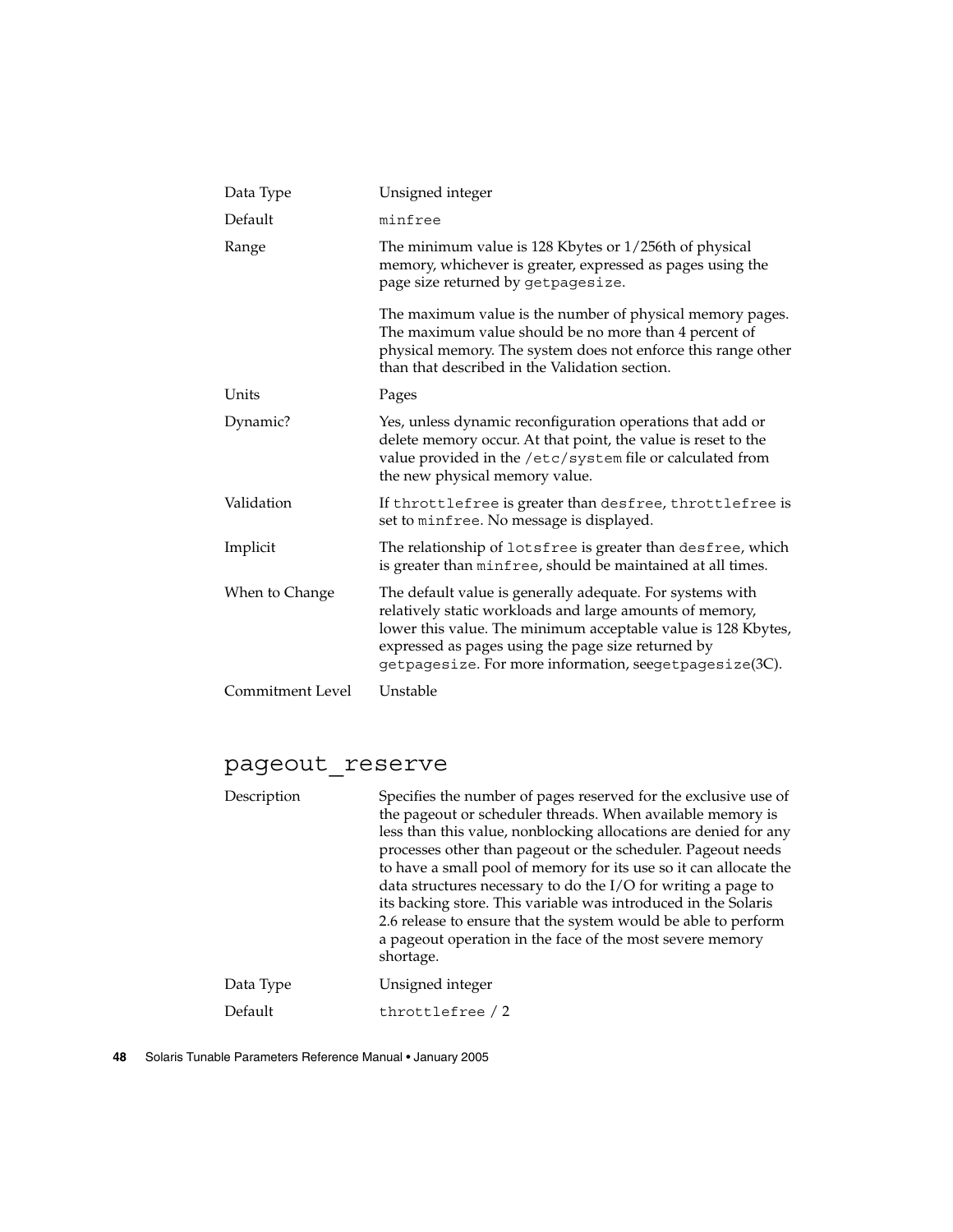| Range            | The minimum value is 64 Kbytes or 1/512th of physical<br>memory, whichever is greater, expressed as pages using the<br>page size returned by getpagesize (3C).                                                                                              |
|------------------|-------------------------------------------------------------------------------------------------------------------------------------------------------------------------------------------------------------------------------------------------------------|
|                  | The maximum is the number of physical memory pages. The<br>maximum value should be no more than 2 percent of physical<br>memory. The system does not enforce this range, other than<br>that described in the Validation section.                            |
| Units            | Pages                                                                                                                                                                                                                                                       |
| Dynamic?         | Yes, unless dynamic reconfiguration operations that add or<br>delete memory occur. At that point, the value is reset to the<br>value provided in the /etc/system file or calculated from<br>the new physical memory value.                                  |
| Validation       | If pageout reserve is greater than throttlefree $/ 2$ ,<br>pageout reserve is set to throttlefree / 2. No message<br>is displayed.                                                                                                                          |
| Implicit         | The relationship of lotsfree being greater than desfree,<br>which is greater than minfree, should be maintained at all<br>times.                                                                                                                            |
| When to Change   | The default value is generally adequate. For systems with<br>relatively static workloads and large amounts of memory,<br>lower this value. The minimum acceptable value is 64 Kbytes,<br>expressed as pages using the page size returned by<br>getpagesize. |
| Commitment Level | Unstable                                                                                                                                                                                                                                                    |

# pages\_pp\_maximum

| Description | Defines the number of pages that must be unlocked. If a<br>request to lock pages would force available memory below this<br>value, that request is refused. |
|-------------|-------------------------------------------------------------------------------------------------------------------------------------------------------------|
| Data Type   | Unsigned long                                                                                                                                               |
| Default     | The greater of (tune t minarmem $+$ 100 and [4% of memory<br>available at boot time $+4$ Mbytes])                                                           |
| Range       | Minimum value enforced by the system is tune t minarmem<br>+100. The system does not enforce a maximum value.                                               |
| Units       | Pages                                                                                                                                                       |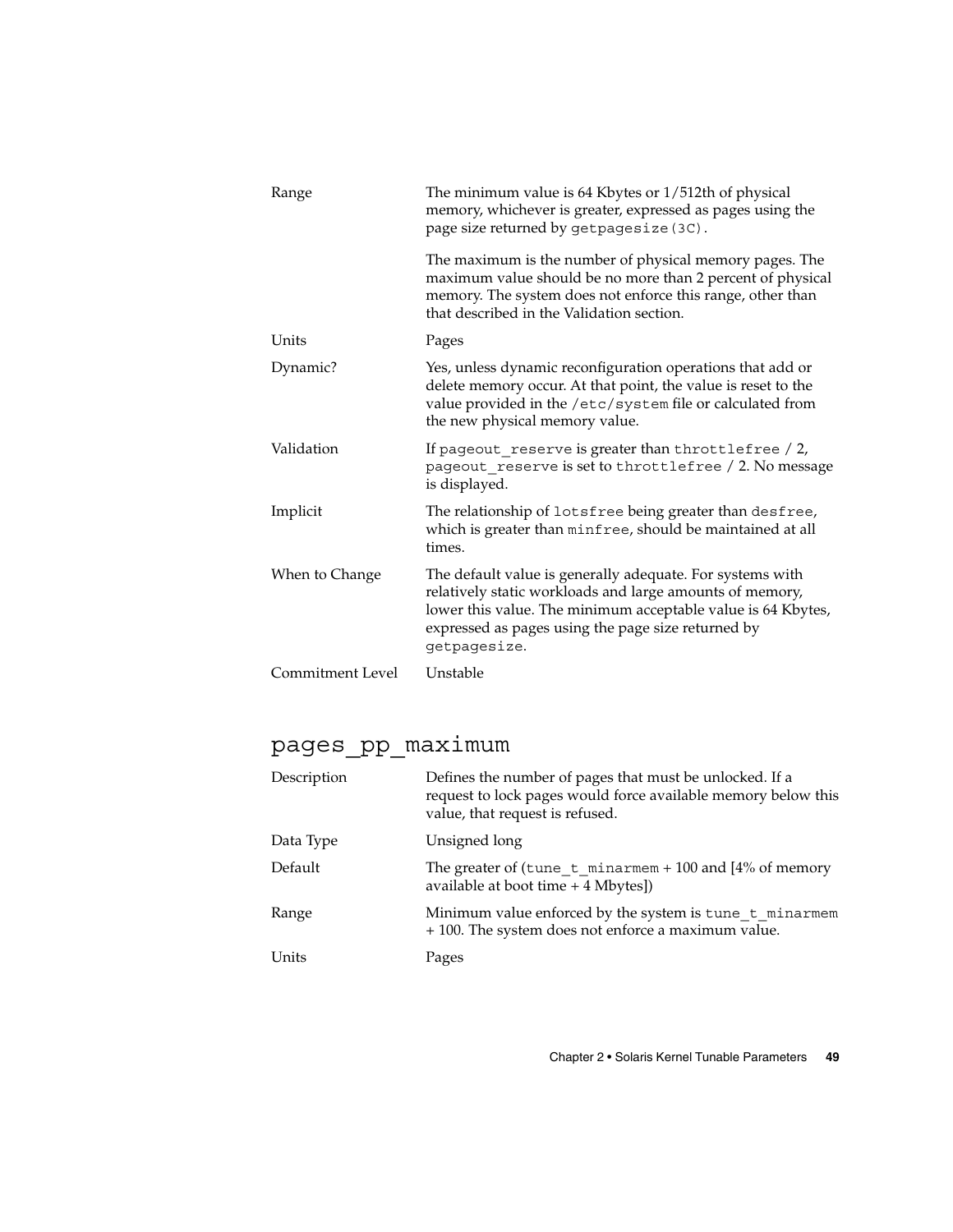| Dynamic?         | Yes, unless dynamic reconfiguration operations that add or<br>delete memory occur. At that point, the value is reset to the<br>value provided in the /etc/system file or was calculated<br>from the new physical memory value. |
|------------------|--------------------------------------------------------------------------------------------------------------------------------------------------------------------------------------------------------------------------------|
| Validation       | If the value specified in the /etc/system file or the<br>calculated default is less than tune $t$ minarmem + 100, the<br>value is reset to tune $t$ minarmem + 100.                                                            |
|                  | No message is displayed if the value from the /etc/system<br>file is increased. Validation is done only at boot time and<br>during dynamic reconfiguration operations that involve<br>adding or deleting memory.               |
| When to Change   | When memory-locking requests fail or when attaching to a<br>shared memory segment with the SHARE MMU flag fails, yet<br>the amount of memory available seems to be sufficient.                                                 |
|                  | Excessively large values can cause memory locking requests<br>(mlock, mlockall, and memcntl) to fail unnecessarily. For<br>more information, see mlock(3C), mlockall(3C), and<br>memcnt1(2).                                   |
| Commitment Level | Unstable                                                                                                                                                                                                                       |
| Change History   | For information, see "pages pp maximum (Solaris Releases<br>Prior to Solaris 9 Releases)" on page 180.                                                                                                                         |

# tune\_t\_minarmem

| Description    | Defines the minimum available resident (not swappable)<br>memory to maintain necessary to avoid deadlock. Used to<br>reserve a portion of memory for use by the core of the OS.<br>Pages restricted in this way are not seen when the OS<br>determines the maximum amount of memory available. |
|----------------|------------------------------------------------------------------------------------------------------------------------------------------------------------------------------------------------------------------------------------------------------------------------------------------------|
| Data Type      | Signed integer                                                                                                                                                                                                                                                                                 |
| Default        | 25                                                                                                                                                                                                                                                                                             |
| Range          | 1 to physical memory                                                                                                                                                                                                                                                                           |
| Units          | Pages                                                                                                                                                                                                                                                                                          |
| Dynamic?       | No.                                                                                                                                                                                                                                                                                            |
| Validation     | None. Large values result in wasted physical memory.                                                                                                                                                                                                                                           |
| When to Change | The default value is generally adequate. Consider increasing<br>the default value if the system locks up and debugging<br>information indicates that no memory was available.                                                                                                                  |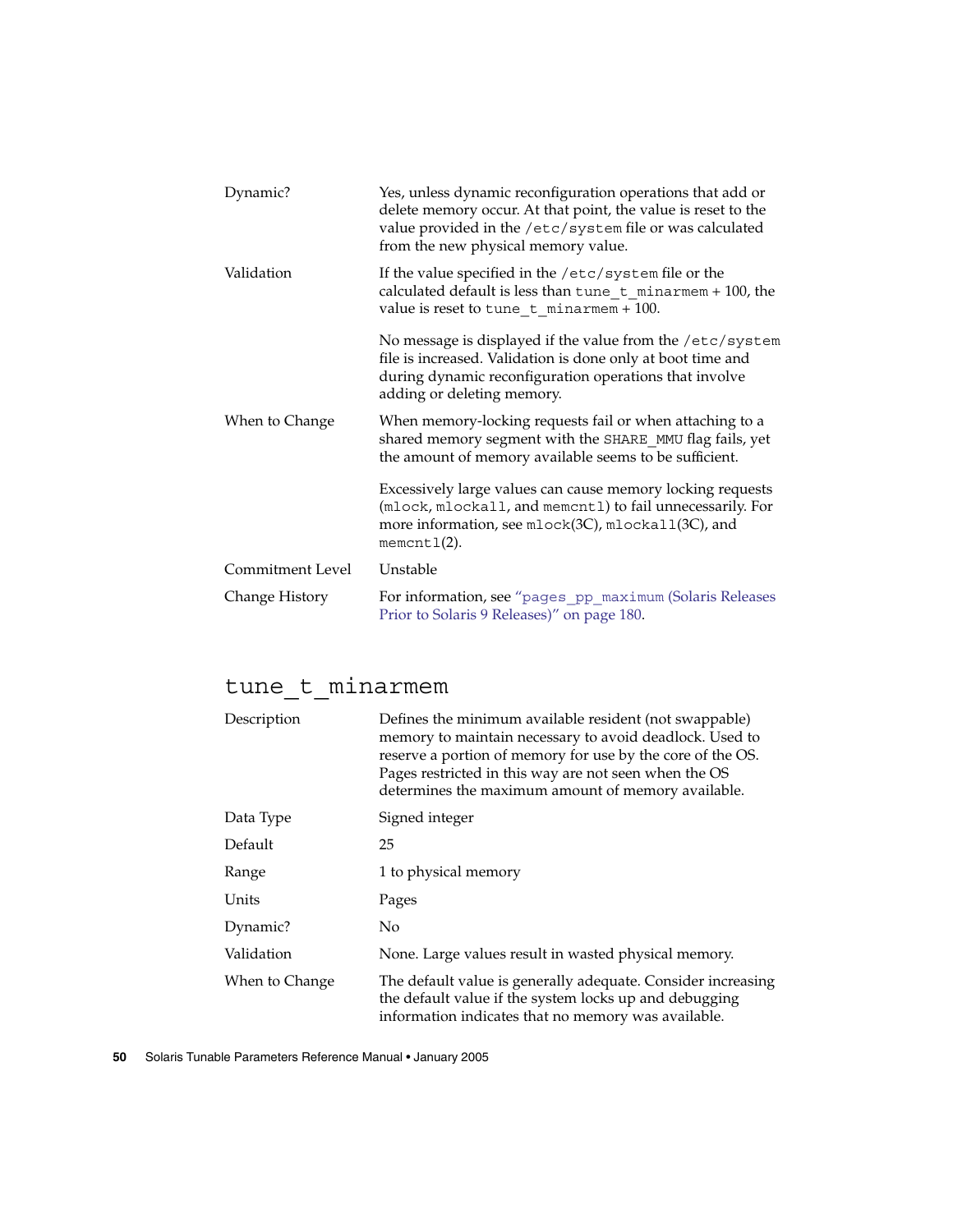<span id="page-50-0"></span>Commitment Level Unstable

#### fastscan

| Description      | Defines the maximum number of pages per second that the<br>system looks at when memory pressure is highest.                                                                                                       |
|------------------|-------------------------------------------------------------------------------------------------------------------------------------------------------------------------------------------------------------------|
| Data Type        | Signed integer                                                                                                                                                                                                    |
| Default          | The lesser of 64 Mbytes and 1/2 of physical memory.                                                                                                                                                               |
| Range            | 1 to one-half of physical memory                                                                                                                                                                                  |
| Units            | Pages                                                                                                                                                                                                             |
| Dynamic?         | Yes, unless dynamic reconfiguration operations that add or<br>delete memory occur. At that point, the value is reset to the<br>value provided by /etc/system or calculated from the new<br>physical memory value. |
| Validation       | The maximum value is the lesser of $64$ Mbytes and $1/2$ of<br>physical memory.                                                                                                                                   |
| When to Change   | When more aggressive scanning of memory is preferred<br>during periods of memory shortfall, especially when the<br>system is subject to periods of intense memory demand or<br>when performing heavy file I/O.    |
| Commitment Level | Unstable                                                                                                                                                                                                          |

#### slowscan

| Description | Defines the minimum number of pages per second that the<br>system looks at when attempting to reclaim memory.                                                                                                              |
|-------------|----------------------------------------------------------------------------------------------------------------------------------------------------------------------------------------------------------------------------|
| Data Type   | Signed integer                                                                                                                                                                                                             |
| Default     | The smaller of 1/20th of physical memory in pages and 100.                                                                                                                                                                 |
| Range       | 1 to fastscan $/2$                                                                                                                                                                                                         |
| Units       | Pages                                                                                                                                                                                                                      |
| Dynamic?    | Yes, unless dynamic reconfiguration operations that add or<br>delete memory occur. At that point, the value is reset to the<br>value provided in the /etc/system file or calculated from<br>the new physical memory value. |
| Validation  | If slowscan is larger than fastscan / 2, slowscan is reset<br>to fastscan / 2. No message is displayed.                                                                                                                    |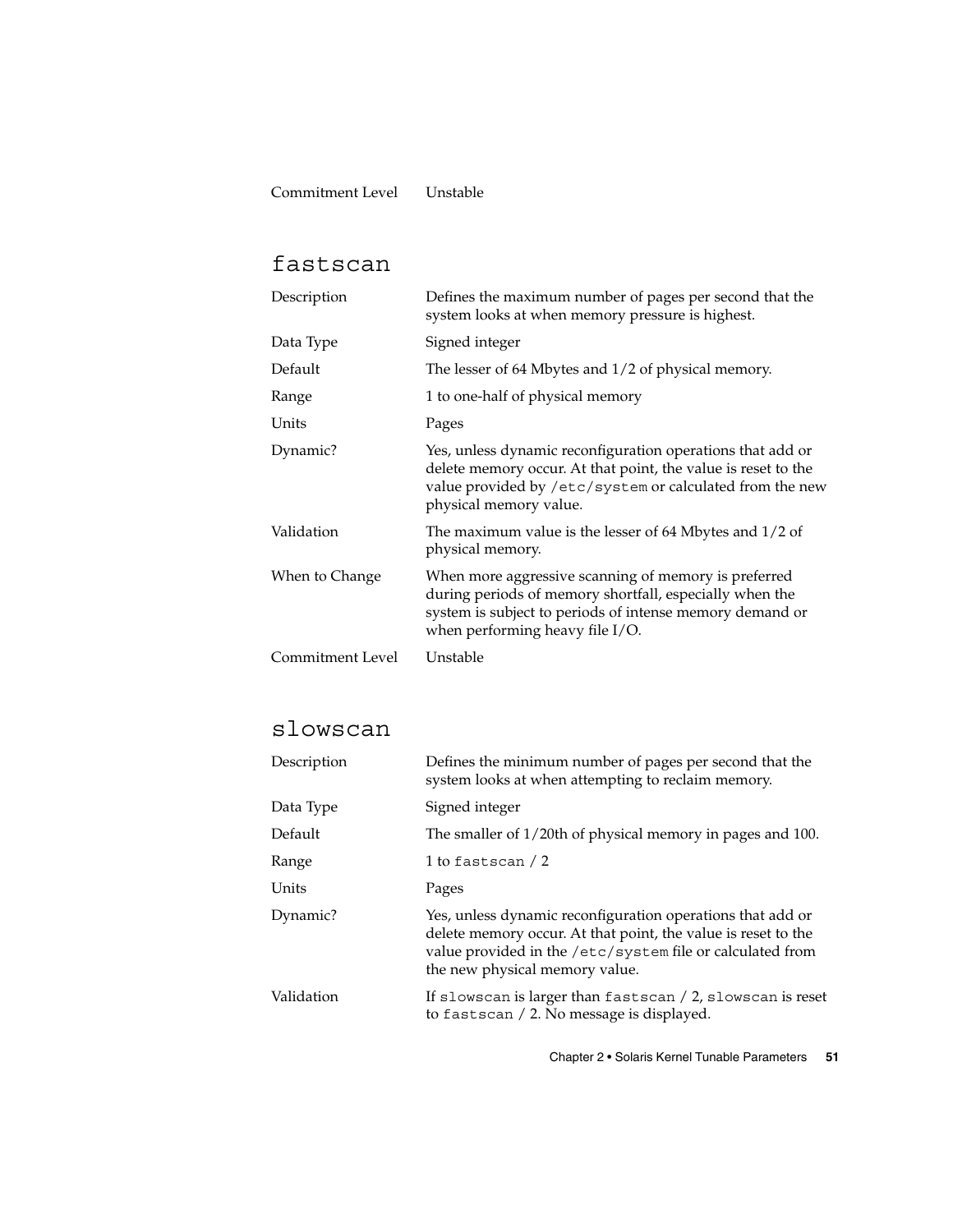| When to Change   | When more aggressive scanning of memory is preferred<br>during periods of memory shortfall, especially when the<br>system is subject to periods of intense memory demand. |
|------------------|---------------------------------------------------------------------------------------------------------------------------------------------------------------------------|
| Commitment Level | Unstable                                                                                                                                                                  |

# min\_percent\_cpu

| Description      | Defines the minimum percentage of CPU that pageout can<br>consume. This parameter is used as the starting point for<br>determining the maximum amount of time that can be<br>consumed by the page scanner. |
|------------------|------------------------------------------------------------------------------------------------------------------------------------------------------------------------------------------------------------|
| Data Type        | Signed integer                                                                                                                                                                                             |
| Default          | 4                                                                                                                                                                                                          |
| Range            | 1 to 80                                                                                                                                                                                                    |
| Units            | Percentage                                                                                                                                                                                                 |
| Dynamic?         | Yes                                                                                                                                                                                                        |
| Validation       | None                                                                                                                                                                                                       |
| When to Change   | Increasing this value on systems with multiple CPUs and lots<br>of memory, which are subject to intense periods of memory<br>demand, enables the pager to spend more time attempting to<br>find memory.    |
| Commitment Level | Unstable                                                                                                                                                                                                   |

### handspreadpages

| Description | The Solaris OS uses a two-handed clock algorithm to look for<br>pages that are candidates for reclaiming when memory is low.<br>The first hand of the clock walks through memory marking<br>pages as unused. The second hand walks through memory<br>some distance after the first hand, checking to see if the page is<br>still marked as unused. If so, the page is subject to being<br>reclaimed. The distance between the first hand and the second<br>hand is handspreadpages. |
|-------------|-------------------------------------------------------------------------------------------------------------------------------------------------------------------------------------------------------------------------------------------------------------------------------------------------------------------------------------------------------------------------------------------------------------------------------------------------------------------------------------|
| Data Type   | Unsigned long                                                                                                                                                                                                                                                                                                                                                                                                                                                                       |
| Default     | fastscan                                                                                                                                                                                                                                                                                                                                                                                                                                                                            |
| Range       | 1 to maximum number of physical memory pages on the<br>system                                                                                                                                                                                                                                                                                                                                                                                                                       |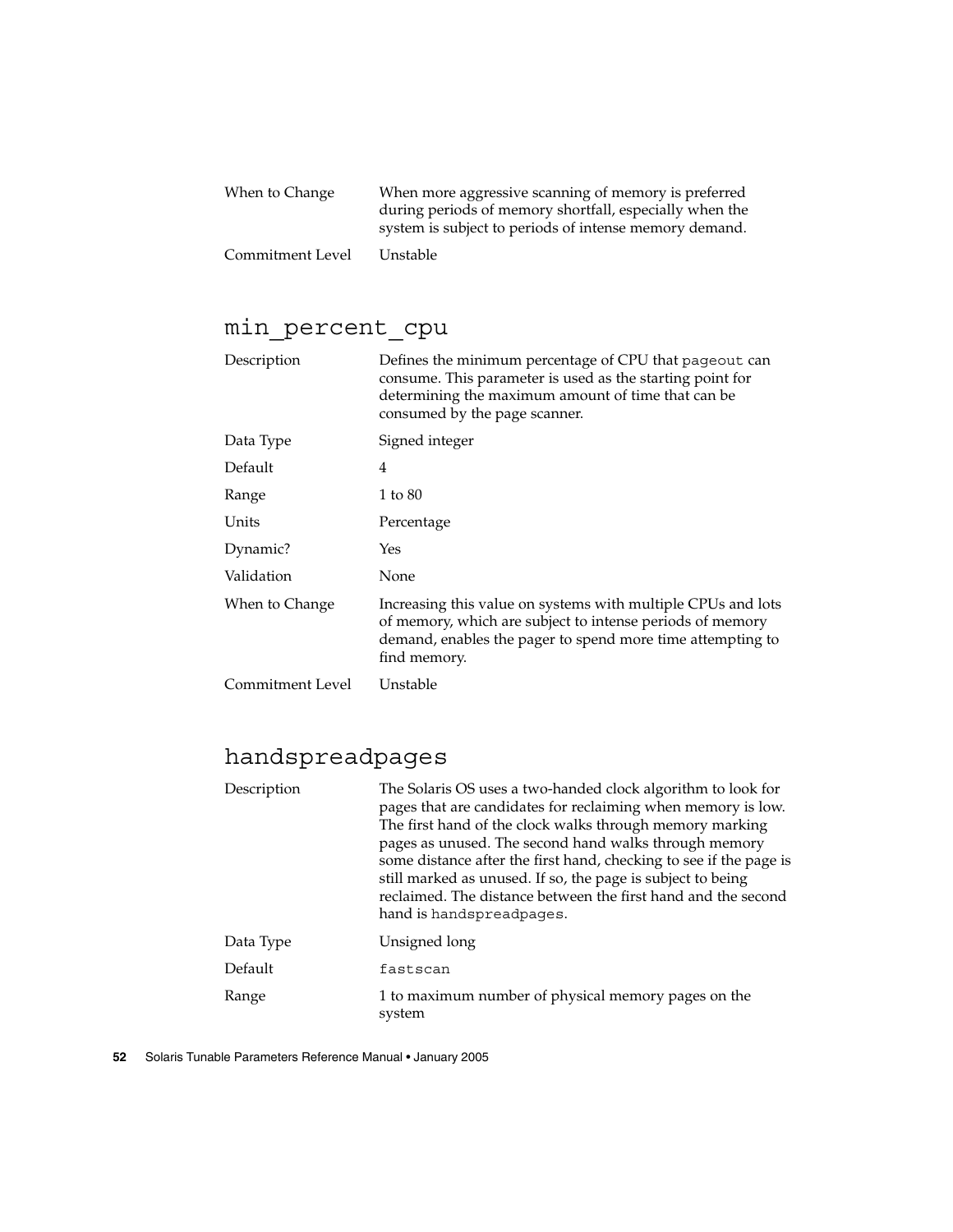| Units            | Pages                                                                                                                                                                                                                                                 |
|------------------|-------------------------------------------------------------------------------------------------------------------------------------------------------------------------------------------------------------------------------------------------------|
| Dynamic?         | Yes. This parameter requires that the kernel reset hands<br>parameter also be set to a non-zero value. Once the new value<br>of handspreadpages has been recognized, reset hands is<br>set to zero.                                                   |
| Validation       | The value is set to the lesser of either the amount of physical<br>memory and the handspreadpages value.                                                                                                                                              |
| When to Change   | When you want to increase the amount of time that pages are<br>potentially resident before being reclaimed. Increasing this<br>value increases the separation between the hands, and<br>therefore, the amount of time before a page can be reclaimed. |
| Commitment Level | Unstable                                                                                                                                                                                                                                              |

# pages\_before\_pager

| Description      | Defines part of a system threshold that immediately frees<br>pages after an I/O completes instead of storing the pages for<br>possible reuse. The threshold is lotsfree +<br>pages before pager. The NFS environment also uses this<br>threshold to curtail its asynchronous activities as memory<br>pressure mounts. |
|------------------|-----------------------------------------------------------------------------------------------------------------------------------------------------------------------------------------------------------------------------------------------------------------------------------------------------------------------|
| Data Type        | Signed integer                                                                                                                                                                                                                                                                                                        |
| Default          | 200                                                                                                                                                                                                                                                                                                                   |
| Range            | 1 to amount of physical memory                                                                                                                                                                                                                                                                                        |
| Units            | Pages                                                                                                                                                                                                                                                                                                                 |
| Dynamic?         | No                                                                                                                                                                                                                                                                                                                    |
| Validation       | None                                                                                                                                                                                                                                                                                                                  |
| When to Change   | You might change this parameter when the majority of $I/O$ is<br>done for pages that are truly read or written once and never<br>referenced again. Setting this variable to a larger amount of<br>memory keeps adding pages to the free list.                                                                         |
|                  | You might also change this parameter when the system is<br>subject to bursts of severe memory pressure. A larger value<br>here helps maintain a larger cushion against the pressure.                                                                                                                                  |
| Commitment Level | Unstable                                                                                                                                                                                                                                                                                                              |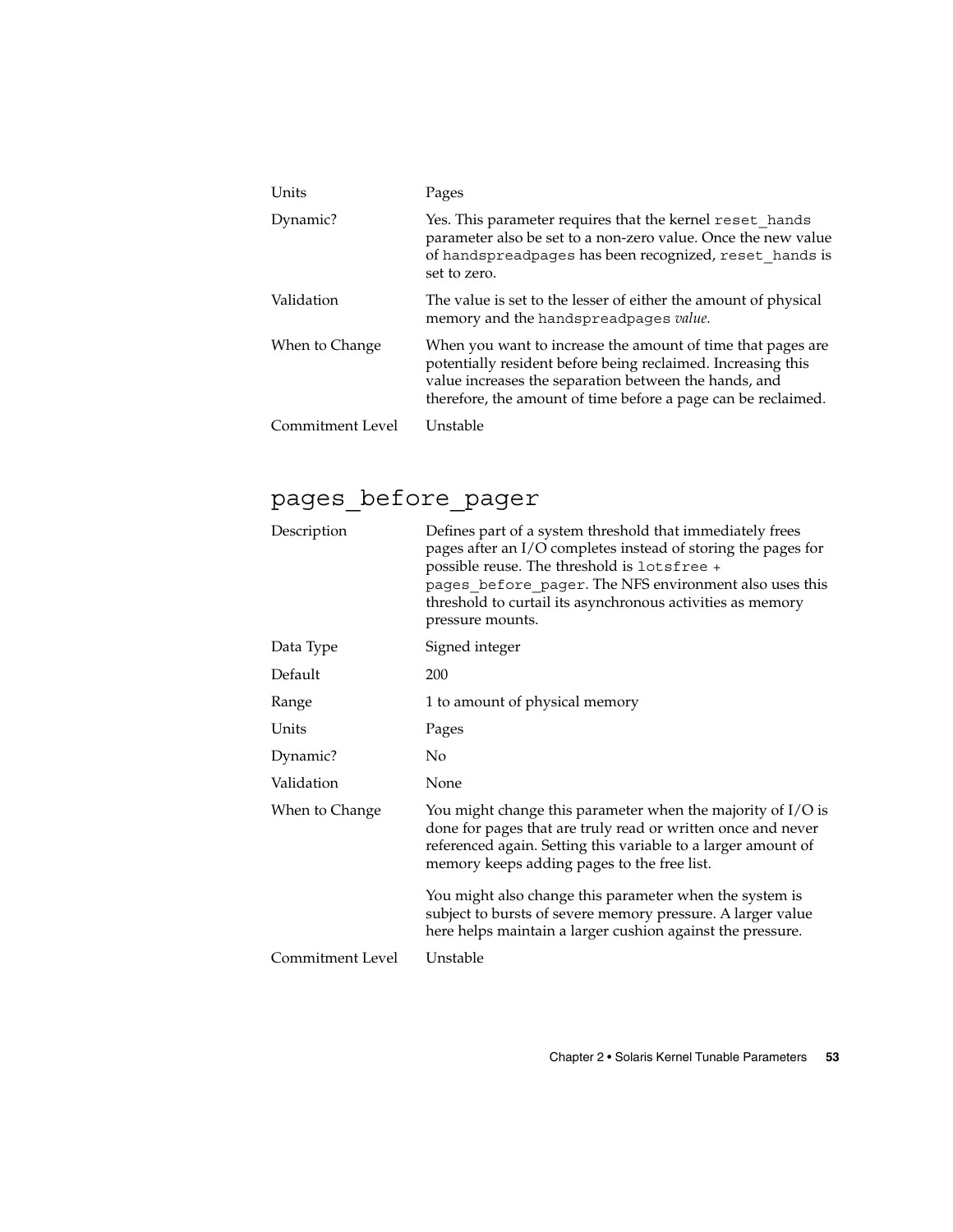#### maxpgio

| Description      | Defines the maximum number of page I/O requests that can<br>be queued by the paging system. This number is divided by 4<br>to get the actual maximum number used by the paging system.<br>This parameter is used to throttle the number of requests as<br>well as to control process swapping. |
|------------------|------------------------------------------------------------------------------------------------------------------------------------------------------------------------------------------------------------------------------------------------------------------------------------------------|
| Data Type        | Signed integer                                                                                                                                                                                                                                                                                 |
| Default          | 40                                                                                                                                                                                                                                                                                             |
| Range            | 1 to 1024                                                                                                                                                                                                                                                                                      |
| Units            | I/0s                                                                                                                                                                                                                                                                                           |
| Dynamic?         | No                                                                                                                                                                                                                                                                                             |
| Validation       | None                                                                                                                                                                                                                                                                                           |
| Implicit         | The maximum number of $I/O$ requests from the pager is<br>limited by the size of a list of request buffers, which is<br>currently sized at 256.                                                                                                                                                |
| When to Change   | When the system is subject to bursts of severe memory<br>pressure. A larger value here helps to recover faster from the<br>pressure if more than one swap device is configured or if the<br>swap device is a striped device.                                                                   |
| Commitment Level | Unstable                                                                                                                                                                                                                                                                                       |

# Swapping-Related Parameters

Swapping in the Solaris OS is accomplished by the swapfs pseudo file system. The combination of space on swap devices and physical memory is treated as the pool of space available to support the system for maintaining backing store for anonymous memory. The system attempts to allocate space from disk devices first, and then uses physical memory as backing store. When swapfs is forced to use system memory for backing store, limits are enforced to ensure that the system does not deadlock because of excessive consumption by swapfs.

#### swapfs\_reserve

Description Defines the amount of system memory that is reserved for use by system  $(UID = 0)$  processes.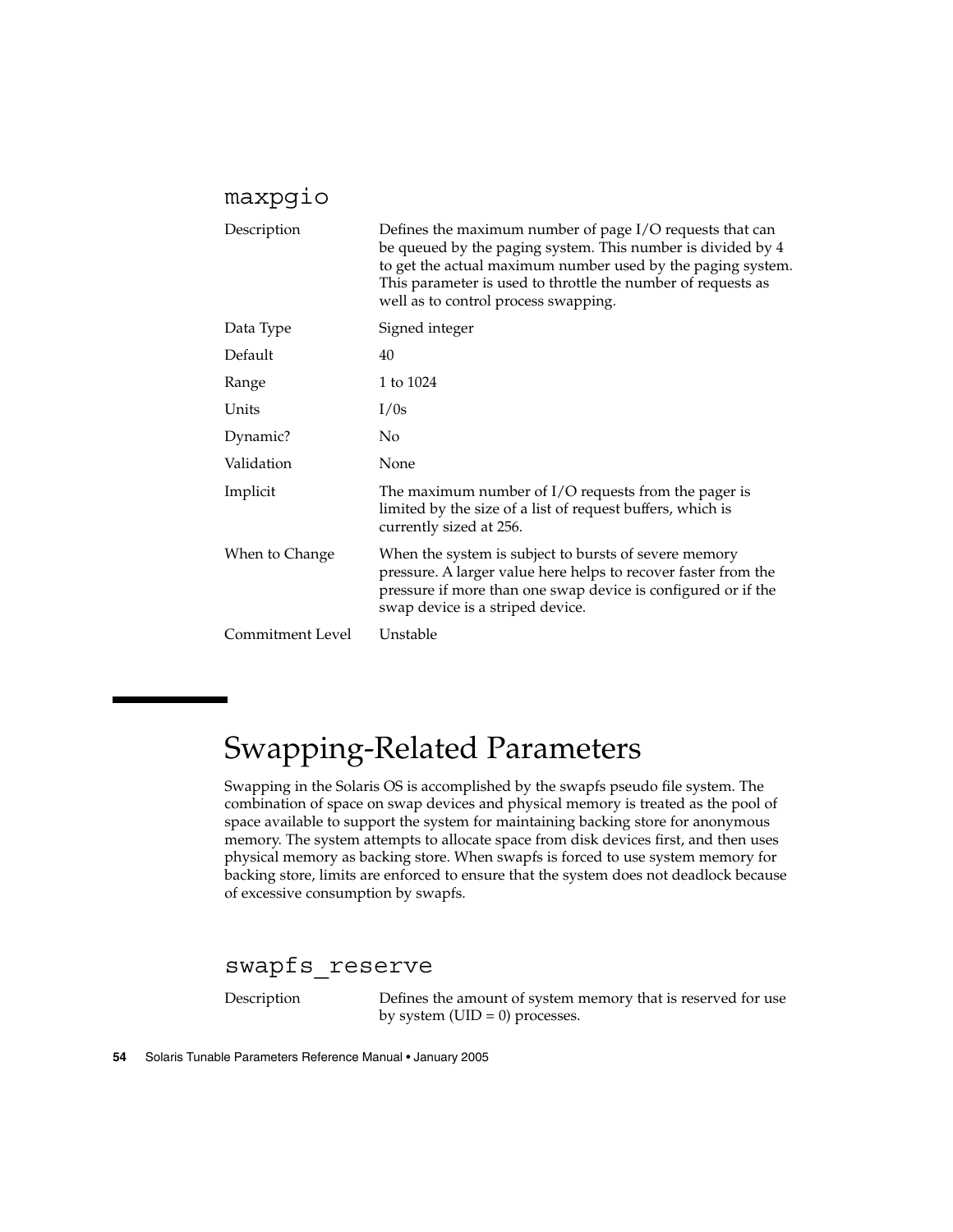| Data Type        | Unsigned long                                                                                                                                                                                                                                                               |
|------------------|-----------------------------------------------------------------------------------------------------------------------------------------------------------------------------------------------------------------------------------------------------------------------------|
| Default          | The smaller of 4 Mbytes and 1/16th of physical memory                                                                                                                                                                                                                       |
| Range            | The minimum value is 4 Mbytes or 1/16th of physical<br>memory, whichever is smaller, expressed as pages using the<br>page size returned by getpagesize.                                                                                                                     |
|                  | The maximum value is the number of physical memory pages.<br>The maximum value should be no more than 10 percent of<br>physical memory. The system does not enforce this range,<br>other than that described in the Validation section.                                     |
| Units            | Pages                                                                                                                                                                                                                                                                       |
| Dynamic?         | No.                                                                                                                                                                                                                                                                         |
| Validation       | None                                                                                                                                                                                                                                                                        |
| When to Change   | Generally not necessary. Only change when recommended by<br>a software provider, or when system processes are terminating<br>because of an inability to obtain swap space. A much better<br>solution is to add physical memory or additional swap devices<br>to the system. |
| Commitment Level | Unstable                                                                                                                                                                                                                                                                    |

# swapfs\_minfree

| Description    | Defines the desired amount of physical memory to be kept free<br>for the rest of the system. Attempts to reserve memory for use<br>as swap space by any process that causes the system's<br>perception of available memory to fall below this value are<br>rejected. Pages reserved in this manner can only be used for<br>locked-down allocations by the kernel or by user-level<br>processes. |
|----------------|-------------------------------------------------------------------------------------------------------------------------------------------------------------------------------------------------------------------------------------------------------------------------------------------------------------------------------------------------------------------------------------------------|
| Data Type      | Unsigned long                                                                                                                                                                                                                                                                                                                                                                                   |
| Default        | The larger of 2 Mbytes and 1/8th of physical memory                                                                                                                                                                                                                                                                                                                                             |
| Range          | 1 to amount of physical memory                                                                                                                                                                                                                                                                                                                                                                  |
| Units          | Pages                                                                                                                                                                                                                                                                                                                                                                                           |
| Dynamic?       | No.                                                                                                                                                                                                                                                                                                                                                                                             |
| Validation     | None                                                                                                                                                                                                                                                                                                                                                                                            |
| When to Change | When processes are failing because of an inability to obtain<br>swap space, yet the system has memory available.                                                                                                                                                                                                                                                                                |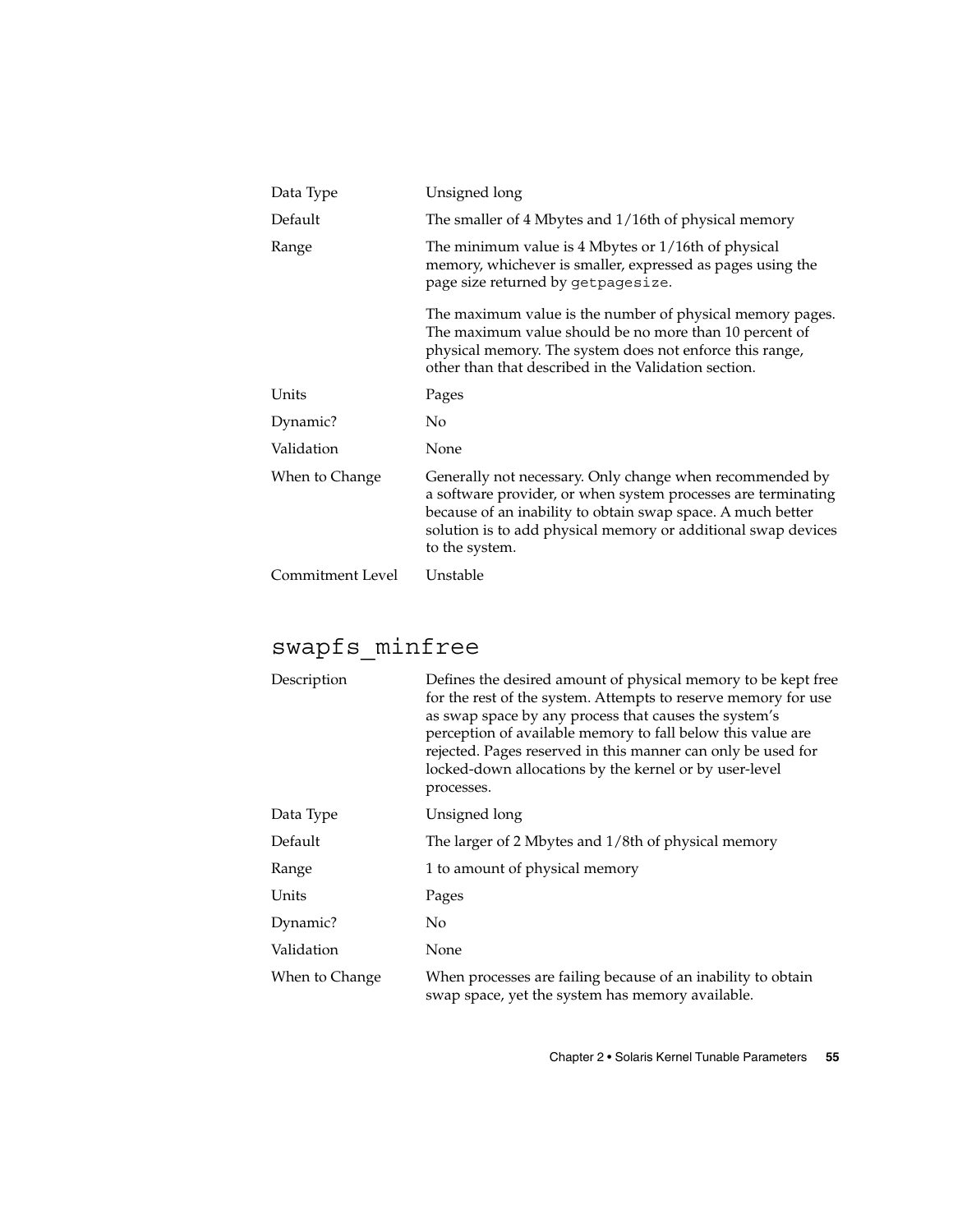Commitment Level Unstable

## Kernel Memory Allocator

The Solaris kernel memory allocator distributes chunks of memory for use by clients inside the kernel. The allocator creates a number of caches of varying size for use by its clients. Clients can also request the allocator to create a cache for use by that client (for example, to allocate structures of a particular size). Statistics about each cache that the allocator manages can be seen by using the kstat -c kmem\_cache command.

Occasionally, systems might panic because of memory corruption. The kernel memory allocator supports a debugging interface (a set of flags), that performs various integrity checks on the buffers. The kernel memory allocator also collects information on the allocators. The integrity checks provide the opportunity to detect errors closer to where they actually occurred. The collected information provides additional data for support people when they try to ascertain the reason for the panic.

Use of the flags incurs additional overhead and memory usage during system operations. The flags should only be used when a memory corruption problem is suspected.

#### kmem\_flags

Description The Solaris kernel memory allocator has various debugging and test options that were extensively used during the internal development cycle of the Solaris OS. Starting in the Solaris 2.5 release, a subset of these options became available. They are controlled by the kmem\_flags variable, which was set with a kernel debugger, and then rebooting the system. Because of issues with the timing of the instantiation of the kernel memory allocator and the parsing of the /etc/system file, it was not possible to set these flags in the /etc/system file until the Solaris 8 release.

Five supported flag settings are described here.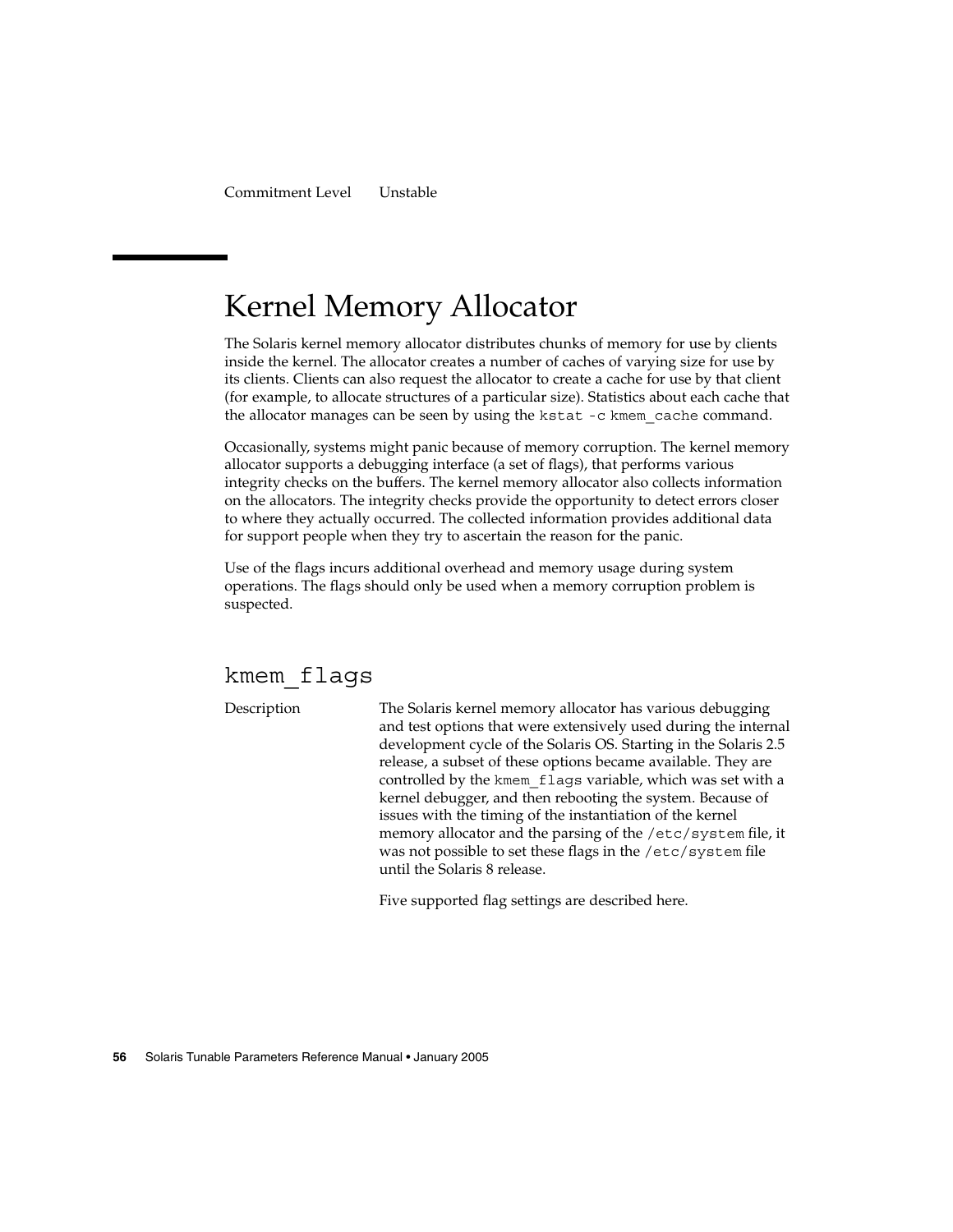| Flag     | Setting | Description                                                                                                                                                                                                                                                                                                                                                                                        |
|----------|---------|----------------------------------------------------------------------------------------------------------------------------------------------------------------------------------------------------------------------------------------------------------------------------------------------------------------------------------------------------------------------------------------------------|
| AUDIT    | 0x1     | The allocator maintains a log that<br>contains recent history of its activity. The<br>number of items logged depends on<br>whether CONTENTS is also set. The log is<br>a fixed size. When space is exhausted,<br>earlier records are reclaimed.                                                                                                                                                    |
| TEST     | 0x2     | The allocator writes a pattern into freed<br>memory and checks that the pattern is<br>unchanged when the buffer is next<br>allocated. If some portion of the buffer is<br>changed, then the memory was probably<br>used by a client that had previously<br>allocated and freed the buffer. If an<br>overwrite is identified, the system<br>panics.                                                 |
| REDZONE  | 0x4     | The allocator provides extra memory at<br>the end of the requested buffer and<br>inserts a special pattern into that<br>memory. When the buffer is freed, the<br>pattern is checked to see if data was<br>written past the end of the buffer. If an<br>overwrite is identified, the kernel panics.                                                                                                 |
| CONTENTS | 0x8     | The allocator logs up to 256 bytes of<br>buffer contents when the buffer is freed.<br>This flag requires that AUDIT also be set.                                                                                                                                                                                                                                                                   |
|          |         | The numeric value of these flags can be<br>logically added together and set by the<br>/etc/system file, starting in the Solaris<br>8 release, or for previous releases, by<br>booting kadb and setting the flags<br>before starting the kernel.                                                                                                                                                    |
| LITE     | 0x100   | Does minimal integrity checking when a<br>buffer is allocated and freed. When<br>enabled, the allocator checks that the<br>redzone has not been written into, that a<br>freed buffer is not being freed again, and<br>that the buffer being freed is the size that<br>was allocated. This flag is available as of<br>the Solaris 7 3/99 release. Do not<br>combine this flag with any other flags. |

Data Type Default Range

Chapter 2 • Solaris Kernel Tunable Parameters **57**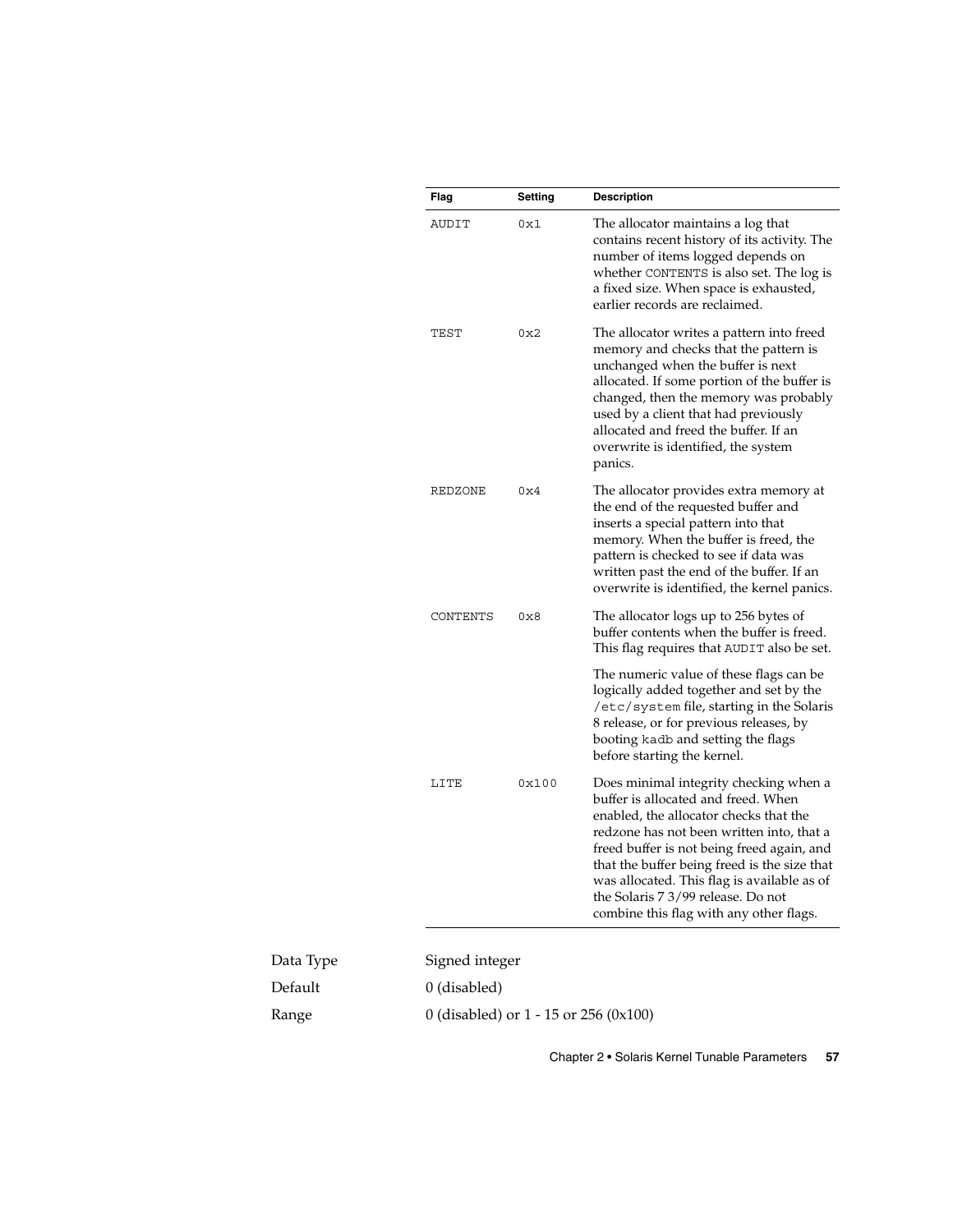| Dynamic?         | Yes. Changes made during runtime only affect new kernel<br>memory caches. After system initialization, the creation of new<br>caches is rare. |
|------------------|-----------------------------------------------------------------------------------------------------------------------------------------------|
| Validation       | None                                                                                                                                          |
| When to Change   | When memory corruption is suspected                                                                                                           |
| Commitment Level | Unstable                                                                                                                                      |

# General Driver Parameter

#### moddebug

| Description | Used to cause messages about various steps in the module<br>loading process to be displayed.                                                                                                                                                                                                               |  |
|-------------|------------------------------------------------------------------------------------------------------------------------------------------------------------------------------------------------------------------------------------------------------------------------------------------------------------|--|
| Data Type   | Signed integer                                                                                                                                                                                                                                                                                             |  |
| Default     | $0$ (messages off)                                                                                                                                                                                                                                                                                         |  |
| Range       | Here are the most useful values:                                                                                                                                                                                                                                                                           |  |
|             | $\blacksquare$ 0x80000000 - Prints [un] loading message. For<br>every module loaded, messages such as the following<br>appear on the console and in the /var/adm/messages<br>file:                                                                                                                         |  |
|             | Nov 5 16:12:28 sys qenunix: [ID 943528 kern.notice]<br>load 'sched/TS_DPTBL' id 9 loaded @ 0x10126438/<br>0x10438dd8 size 132/2064<br>Nov 5 16:12:28 sys genunix: [ID 131579 kern.notice]<br>installing TS DPTBL, module id 9.                                                                             |  |
|             | ■ 0x40000000 – Prints detailed error messages. For every<br>module loaded, messages such as the following appear on<br>the console and in the /var/adm/messages file:                                                                                                                                      |  |
|             | Nov 5 16:16:50 sys krtld: [ID 284770 kern.notice]<br>kobj open: can't open /platform/SUNW, Ultra-80/kernel/<br>sched/TS DPTBL<br>Nov 5 16:16:50 sys krtld: [ID 284770 kern.notice]<br>kobj open: can't open /platform/sun4u/kernel/sched/<br>TS DPTBL<br>Nov 5 16:16:50 sys krtld: [ID 797908 kern.notice] |  |
|             | kobj open: '/kernel/sch<br>Nov 5 16:16:50 sys krtld: [ID 605504 kern.notice]                                                                                                                                                                                                                               |  |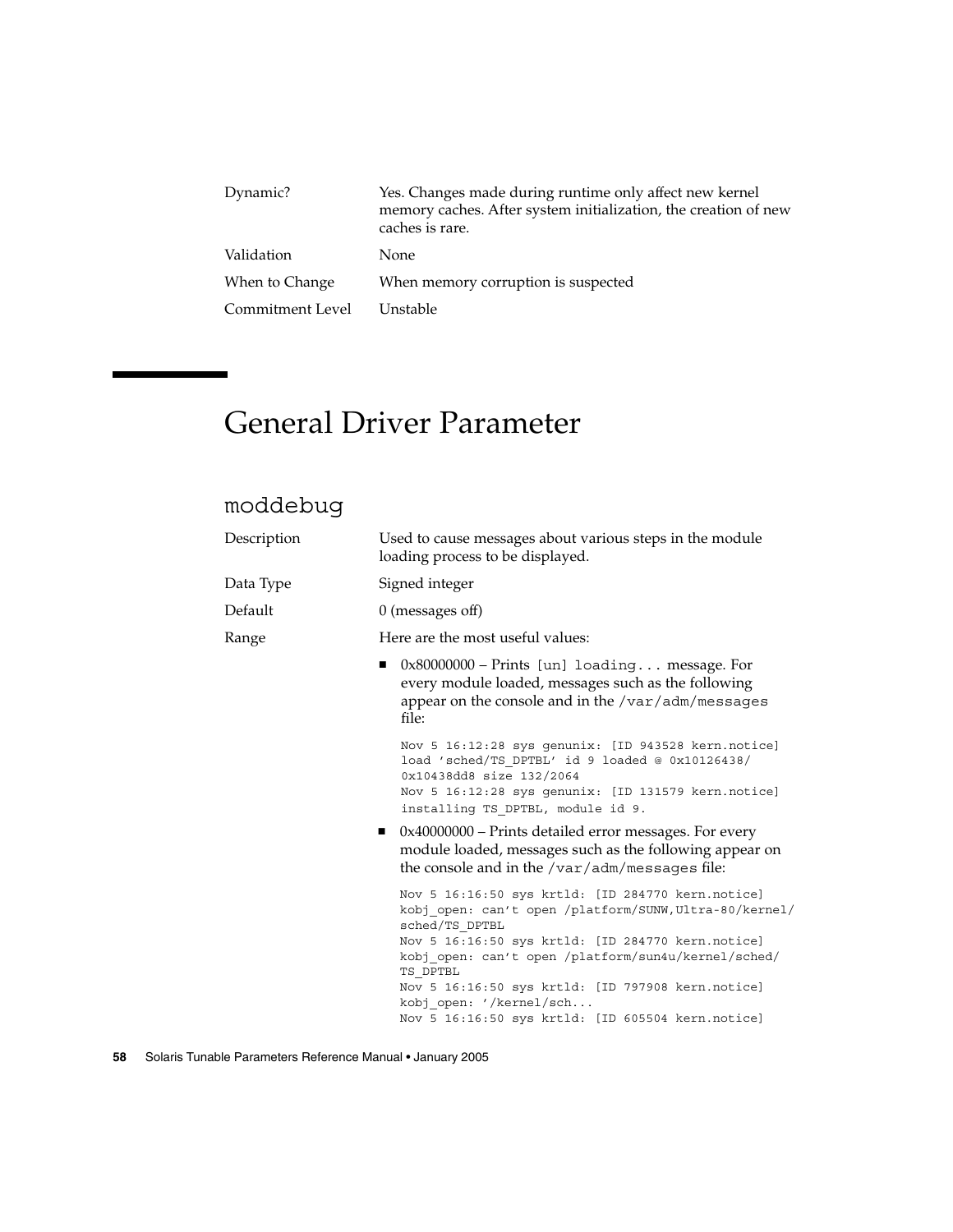|                  | $descr = 0x2a$                                                                                                                                                                                                                           |
|------------------|------------------------------------------------------------------------------------------------------------------------------------------------------------------------------------------------------------------------------------------|
|                  | Nov 5 16:16:50 sys krtld: [ID 642728 kern.notice]                                                                                                                                                                                        |
|                  | kobj read file: size=34,                                                                                                                                                                                                                 |
|                  | Nov 5 16:16:50 sys krtld: [ID 217760 kern.notice]<br>$offset=0$                                                                                                                                                                          |
|                  | Nov 5 16:16:50 sys krtld: [ID 136382 kern.notice]                                                                                                                                                                                        |
|                  | kobj read: req 8192 bytes,                                                                                                                                                                                                               |
|                  | Nov 5 16:16:50 sys krtld: [ID 295989 kern.notice]                                                                                                                                                                                        |
|                  | qot 4224                                                                                                                                                                                                                                 |
|                  | Nov 5 16:16:50 sys krtld: [ID 426732 kern.notice]                                                                                                                                                                                        |
|                  | read 1080 bytes                                                                                                                                                                                                                          |
|                  | Nov 5 16:16:50 sys krtld: [ID 720464 kern.notice]                                                                                                                                                                                        |
|                  | copying 34 bytes                                                                                                                                                                                                                         |
|                  | Nov 5 16:16:50 sys krtld: [ID 234587 kern.notice]                                                                                                                                                                                        |
|                  | $count = 34$                                                                                                                                                                                                                             |
|                  | [33 lines elided]                                                                                                                                                                                                                        |
|                  | Nov 5 16:16:50 sys genunix: [ID 943528 kern.notice]                                                                                                                                                                                      |
|                  | load 'sched/TS_DPTBL' id 9 loaded @ 0x10126438/                                                                                                                                                                                          |
|                  | 0x10438dd8 size 132/2064                                                                                                                                                                                                                 |
|                  | Nov 5 16:16:50 sys genunix: [ID 131579 kern.notice]<br>installing TS_DPTBL, module id 9.                                                                                                                                                 |
|                  | Nov 5 16:16:50 sys genunix: [ID 324367 kern.notice]                                                                                                                                                                                      |
|                  | init 'sched/TS_DPTBL' id 9 loaded @ 0x10126438/                                                                                                                                                                                          |
|                  | 0x10438dd8 size 132/2064                                                                                                                                                                                                                 |
|                  |                                                                                                                                                                                                                                          |
|                  | ■ 0x20000000 - Prints even more detailed messages. This                                                                                                                                                                                  |
|                  | value doesn't print any additional information beyond                                                                                                                                                                                    |
|                  | what the 0x40000000 flag does during system boot.                                                                                                                                                                                        |
|                  | However, this value does print additional information                                                                                                                                                                                    |
|                  | about releasing the module when the module is unloaded.                                                                                                                                                                                  |
|                  |                                                                                                                                                                                                                                          |
|                  | These values can be added together to set the final value.                                                                                                                                                                               |
| Dynamic?         | Yes                                                                                                                                                                                                                                      |
| Validation       | None                                                                                                                                                                                                                                     |
| When to Change   | When a module is either not loading as expected, or the<br>system seems to hang while loading modules. Note that when<br>0x40000000 is set, system boot is slowed down considerably<br>by the number of messages written to the console. |
| Commitment Level | Unstable                                                                                                                                                                                                                                 |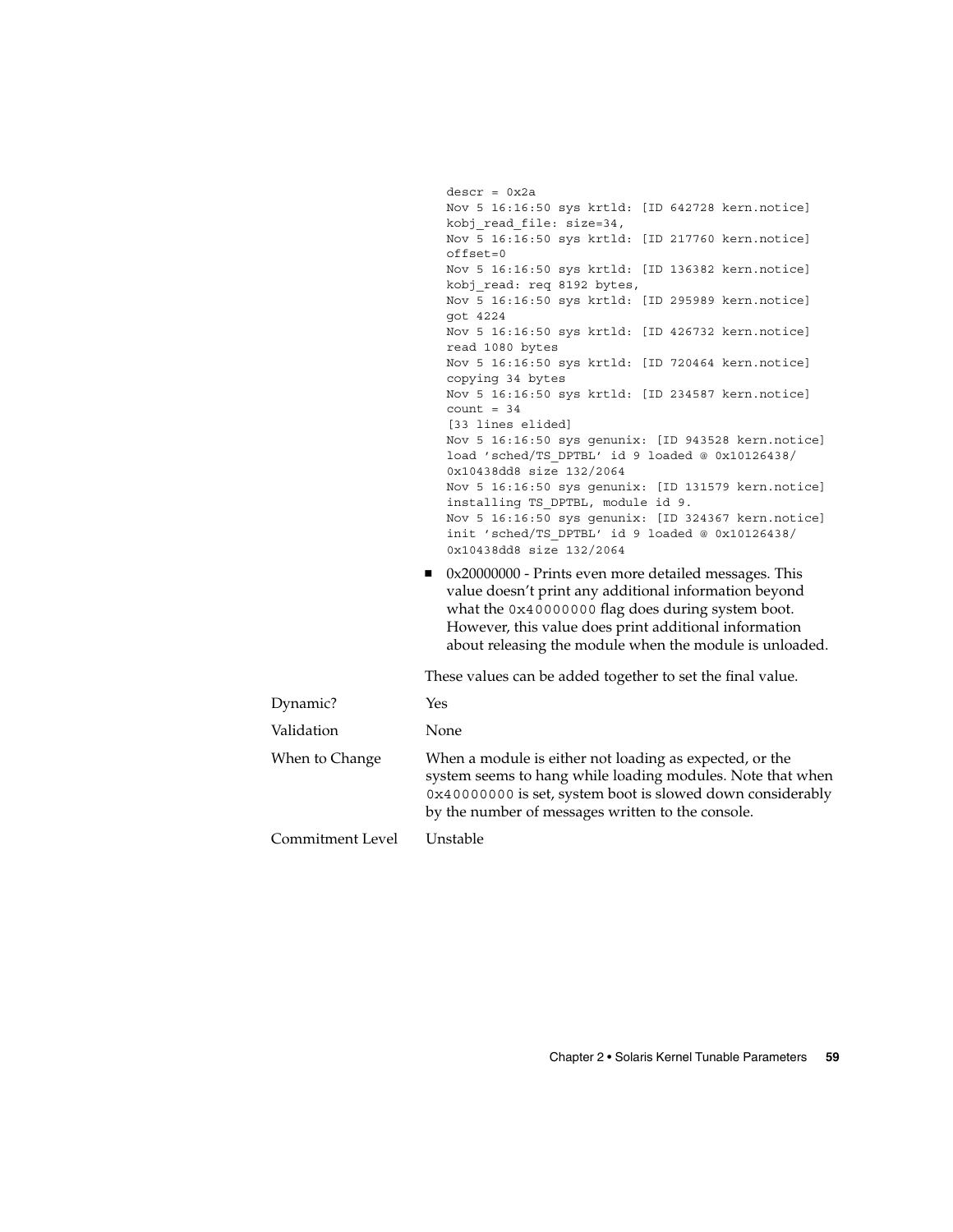# General I/O Parameters

### maxphys

| Description      | Defines the maximum size of physical I/O requests. If a driver<br>encounters a request larger than this size, the driver breaks the<br>request into maxphys sized chunks. File systems can and do<br>impose their own limit.                                                                                                                                                                                                                                               |
|------------------|----------------------------------------------------------------------------------------------------------------------------------------------------------------------------------------------------------------------------------------------------------------------------------------------------------------------------------------------------------------------------------------------------------------------------------------------------------------------------|
| Data Type        | Signed integer                                                                                                                                                                                                                                                                                                                                                                                                                                                             |
| Default          | $131,072$ (Sun-4u) or 57,344 (x86). The sd driver uses the value<br>of 1,048,576 if the drive supports wide transfers. The ssd<br>driver uses 1,048,576 by default.                                                                                                                                                                                                                                                                                                        |
| Range            | Machine-specific page size to MAXINT                                                                                                                                                                                                                                                                                                                                                                                                                                       |
| Units            | <b>Bytes</b>                                                                                                                                                                                                                                                                                                                                                                                                                                                               |
| Dynamic?         | Yes, but many file systems load this value into a per-mount<br>point data structure when the file system is mounted. A<br>number of drivers load the value at the time a device is<br>attached to a driver-specific data structure.                                                                                                                                                                                                                                        |
| Validation       | None                                                                                                                                                                                                                                                                                                                                                                                                                                                                       |
| When to Change   | When doing I/O to and from raw devices in large chunks.<br>Note that a DBMS doing OLTP operations issues large<br>numbers of small I/Os. Changing maxphys does not result in<br>any performance improvement in that case.                                                                                                                                                                                                                                                  |
|                  | You might also consider changing this parameter when doing<br>I/O to and from a UFS file system where large amounts of<br>data (greater than 64 Kbytes) are being read or written at any<br>one time. The file system should be optimized to increase<br>contiguity. For example, increase the size of the cylinder<br>groups and decrease the number of inodes per cylinder group.<br>UFS imposes an internal limit of 1 Mbyte on the maximum<br>$I/O$ size it transfers. |
| Commitment Level | Unstable                                                                                                                                                                                                                                                                                                                                                                                                                                                                   |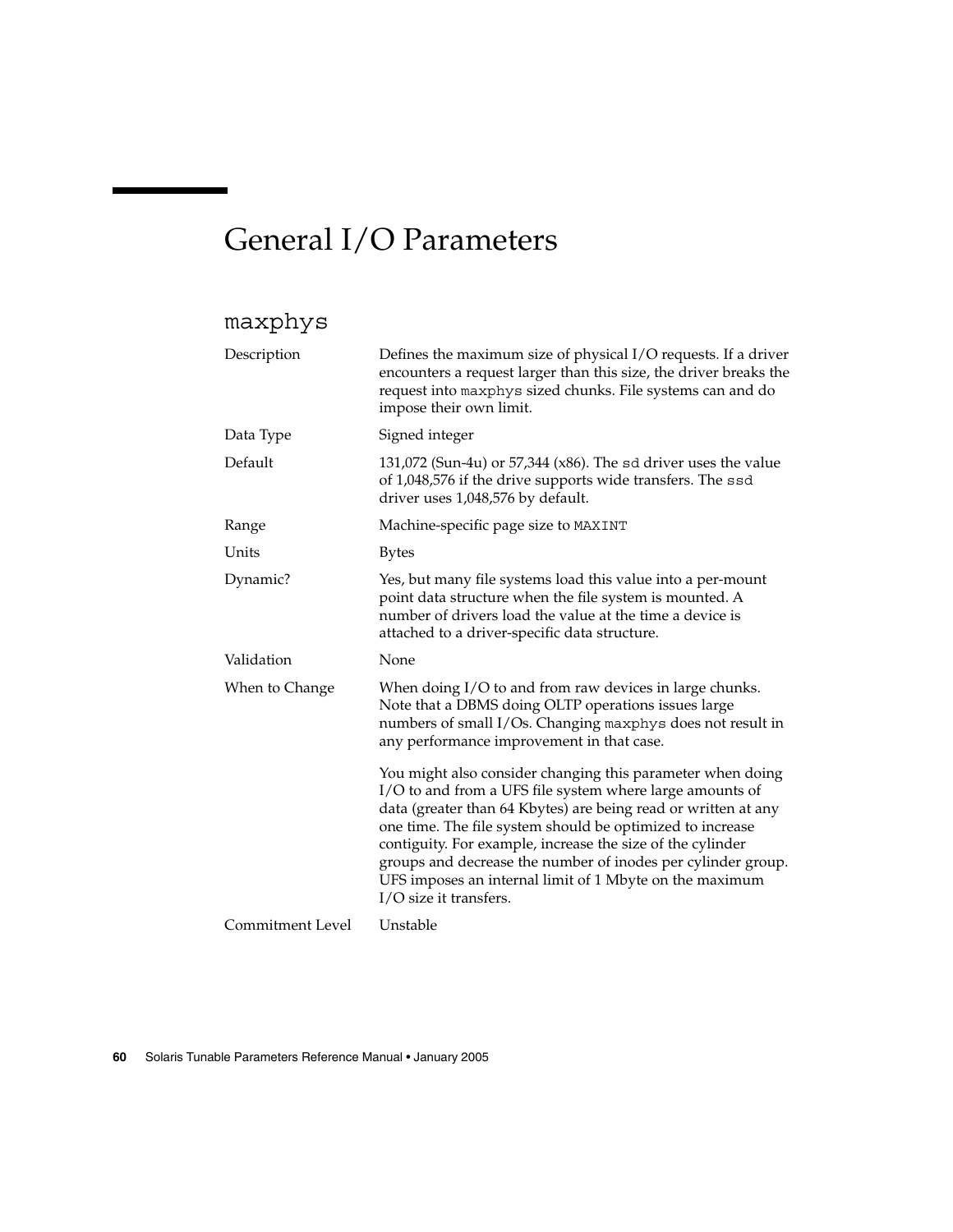## rlim\_fd\_max

| Description      | Specifies the "hard" limit on file descriptors that a single<br>process might have open. Overriding this limit requires<br>superuser privilege.                                                                                                                                                                                                                                                                                                                                                                                                                                  |
|------------------|----------------------------------------------------------------------------------------------------------------------------------------------------------------------------------------------------------------------------------------------------------------------------------------------------------------------------------------------------------------------------------------------------------------------------------------------------------------------------------------------------------------------------------------------------------------------------------|
| Data Type        | Signed integer                                                                                                                                                                                                                                                                                                                                                                                                                                                                                                                                                                   |
| Default          | 65,536                                                                                                                                                                                                                                                                                                                                                                                                                                                                                                                                                                           |
| Range            | 1 to MAXINT                                                                                                                                                                                                                                                                                                                                                                                                                                                                                                                                                                      |
| Units            | File descriptors                                                                                                                                                                                                                                                                                                                                                                                                                                                                                                                                                                 |
| Dynamic?         | No                                                                                                                                                                                                                                                                                                                                                                                                                                                                                                                                                                               |
| Validation       | None                                                                                                                                                                                                                                                                                                                                                                                                                                                                                                                                                                             |
| When to Change   | When the maximum number of open files for a process is not<br>enough. Other limitations in system facilities can mean that a<br>larger number of file descriptors is not as useful as it might be.<br>For example:                                                                                                                                                                                                                                                                                                                                                               |
|                  | A 32-bit program using standard I/O is limited to 256 file<br>descriptors. A 64-bit program using standard I/O can use<br>up to 2 billion descriptors. Specifically, standard I/O refers<br>to the stdio(3C) functions in libc(3LIB).<br>select is by default limited to 1024 descriptors per<br>fd set. For more information, see select(3C). Starting<br>with the Solaris 7 release, 32-bit application code can be<br>recompiled with a larger fd set size (less than or equal to<br>65,536). A 64-bit application uses an fd set size of 65,536,<br>which cannot be changed. |
|                  | An alternative to changing this on a system wide basis is to<br>use the $plimit(1)$ command. If a parent process has its limits<br>changed by plimit, all children inherit the increased limit.<br>This alternative is useful for daemons such as inetd.                                                                                                                                                                                                                                                                                                                         |
| Commitment Level | Unstable                                                                                                                                                                                                                                                                                                                                                                                                                                                                                                                                                                         |
| Change History   | For information, see "rlim fd max (Solaris 8 Release)"<br>on page 180.                                                                                                                                                                                                                                                                                                                                                                                                                                                                                                           |
|                  |                                                                                                                                                                                                                                                                                                                                                                                                                                                                                                                                                                                  |

# rlim\_fd\_cur

| Description | Defines the "soft" limit on file descriptors that a single process |
|-------------|--------------------------------------------------------------------|
|             | can have open. A process might adjust its file descriptor limit    |
|             | to any value up to the "hard" limit defined by rlim fd max         |

Chapter 2 • Solaris Kernel Tunable Parameters **61**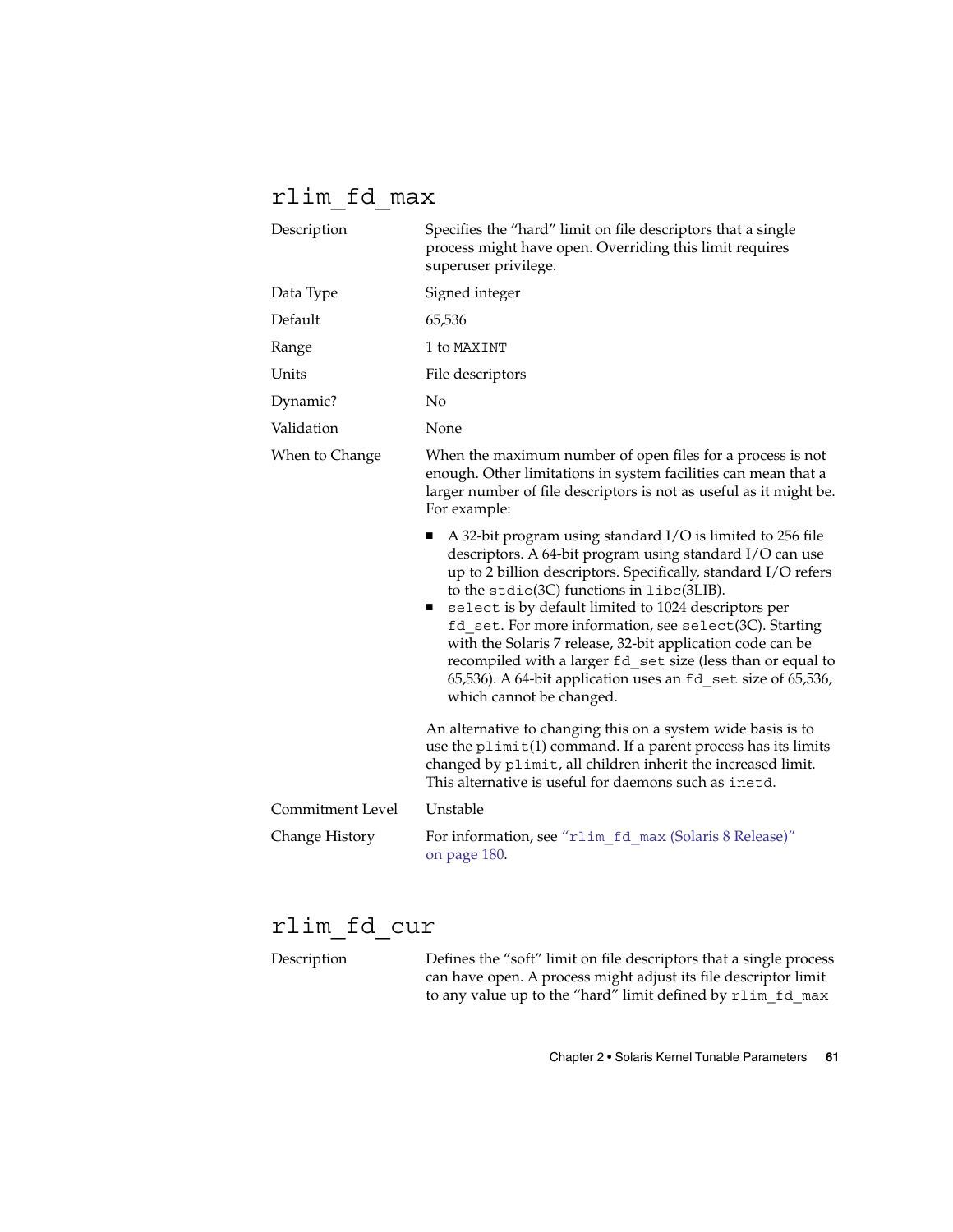<span id="page-61-0"></span>

|                  | by using the setrlimit () call or by issuing the limit<br>command in whatever shell it is running. You do not require<br>superuser privilege to adjust the limit to any value less than or<br>equal to the hard limit.                         |
|------------------|------------------------------------------------------------------------------------------------------------------------------------------------------------------------------------------------------------------------------------------------|
| Data Type        | Signed integer                                                                                                                                                                                                                                 |
| Default          | 256                                                                                                                                                                                                                                            |
| Range            | 1 to MAXINT                                                                                                                                                                                                                                    |
| Units            | File descriptors                                                                                                                                                                                                                               |
| Dynamic?         | No                                                                                                                                                                                                                                             |
| Validation       | Compared to rlim fd max. If rlim fd cur is greater than<br>rlim fd max, rlim fd cur is reset to rlim fd max.                                                                                                                                   |
| When to Change   | When the default number of open files for a process is not<br>enough. Increasing this value means only that it might not be<br>necessary for a program to use setrlimit to increase the<br>maximum number of file descriptors available to it. |
| Commitment Level | Unstable                                                                                                                                                                                                                                       |

# General File System Parameters

| ncsıze |  |  |  |
|--------|--|--|--|
|        |  |  |  |

| Description | Defines the number of entries in the directory name look-up<br>cache (DNLC). This parameter is used by UFS and NFS to<br>cache elements of path names that have been resolved. |
|-------------|--------------------------------------------------------------------------------------------------------------------------------------------------------------------------------|
|             | Starting with the Solaris 8 6/00 release, the DNLC also caches<br>negative look-up information, which means it caches a name<br>not found in the cache.                        |
| Data Type   | Signed integer                                                                                                                                                                 |
| Default     | $4x(v.v \text{ proc} + \text{maxusers}) + 320$                                                                                                                                 |
| Range       | 0 to MAXINT                                                                                                                                                                    |
| Units       | <b>DNLC</b> entries                                                                                                                                                            |
| Dynamic?    | No.                                                                                                                                                                            |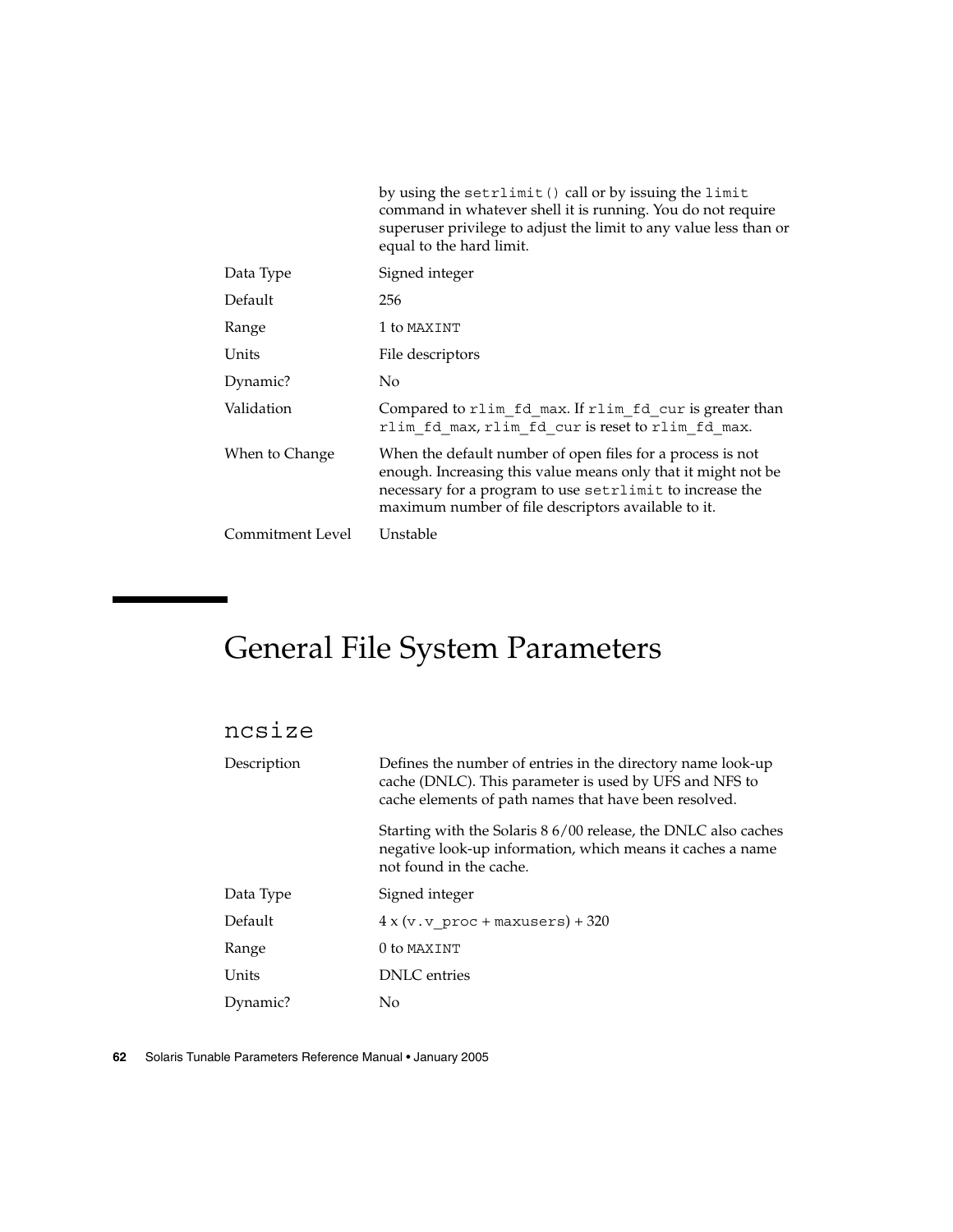| Validation       | None. Larger values cause the time it takes to unmount a file<br>system to increase as the cache must be flushed of entries for<br>that file system during the unmount process.                                                                                                                                                                                                                                                                      |
|------------------|------------------------------------------------------------------------------------------------------------------------------------------------------------------------------------------------------------------------------------------------------------------------------------------------------------------------------------------------------------------------------------------------------------------------------------------------------|
| When to Change   | Prior to the Solaris 8 6/00 release, it was difficult to determine<br>whether the cache was too small. You could make this<br>inference by noting the number of entries returned by kstat<br>-n ncstats. If the number seems high, given the system<br>workload and file access pattern, this might be due to the size<br>of the DNLC.                                                                                                               |
|                  | Starting with the Solaris 8 6/00 release, you can use the kstat<br>-n dnlcstats command to determine when entries have<br>been removed from the DNLC because it was too small. The<br>sum of the pick heuristic and the pick last parameters<br>represents otherwise valid entries that were reclaimed because<br>the cache was too small.                                                                                                           |
|                  | Excessive values of nostize have an immediate impact on the<br>system because the system allocates a set of data structures for<br>the DNLC based on the value of ncsize. A system running a<br>32-bit kernel allocates 36-byte structures for ncsize, while a<br>system running a 64-bit kernel allocates 64-byte structures for<br>ncsize. The value has a further effect on UFS and NFS, unless<br>ufs ninode and nfs: nrnode are explicitly set. |
| Commitment Level | Unstable                                                                                                                                                                                                                                                                                                                                                                                                                                             |

#### rstchown

| Description | Indicates whether the POSIX semantics for the chown system<br>call are in effect. POSIX semantics are as follows:                                                                                                                |
|-------------|----------------------------------------------------------------------------------------------------------------------------------------------------------------------------------------------------------------------------------|
|             | A process cannot change the owner of a file, unless it is<br>running with UID 0.<br>A process cannot change the group ownership of a file to a<br>group in which it is not currently a member, unless it is<br>running as UID 0. |
|             | For more information, see chown(2).                                                                                                                                                                                              |
| Data Type   | Signed integer                                                                                                                                                                                                                   |
| Default     | 1, indicating that POSIX semantics are used                                                                                                                                                                                      |
| Range       | $0 = \text{POSIX}$ semantics not in force or $1 = \text{POSIX}$ semantics used                                                                                                                                                   |
| Units       | Toggle $(on/off)$                                                                                                                                                                                                                |
| Dynamic?    | Yes                                                                                                                                                                                                                              |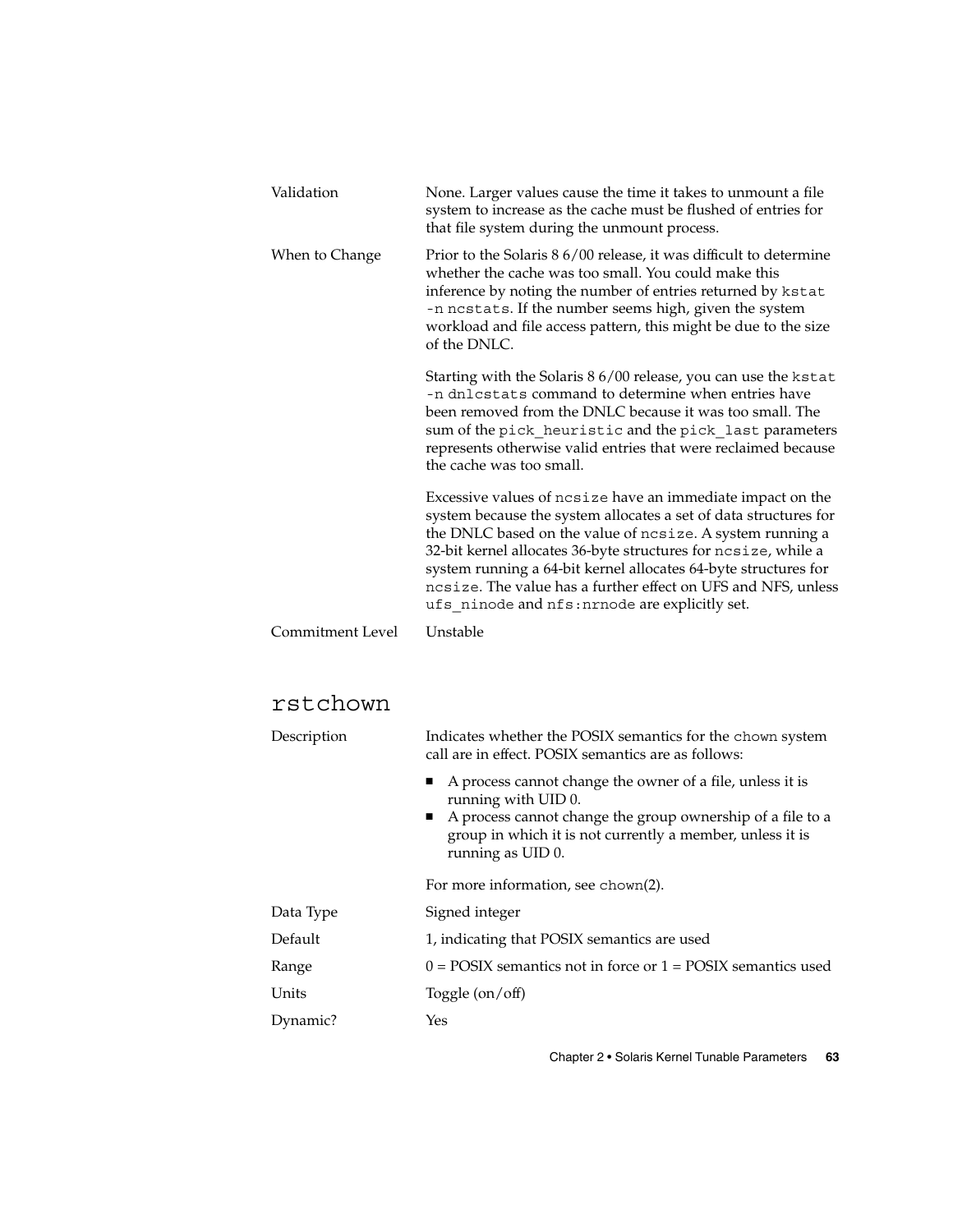| Validation       | None.                                                                                                                                                                                                                                                                                                                                      |
|------------------|--------------------------------------------------------------------------------------------------------------------------------------------------------------------------------------------------------------------------------------------------------------------------------------------------------------------------------------------|
| When to Change   | When POSIX semantics are not wanted. Note that turning off<br>POSIX semantics opens the potential for various security<br>holes. Doing so also opens the possibility of a user changing<br>ownership of a file to another user and being unable to retrieve<br>the file without intervention from the user or the system<br>administrator. |
| Commitment Level | Obsolete                                                                                                                                                                                                                                                                                                                                   |

### dnlc\_dir\_enable

| Description      | Enables large directory caching                                                                                                                                                                                                                                                                 |
|------------------|-------------------------------------------------------------------------------------------------------------------------------------------------------------------------------------------------------------------------------------------------------------------------------------------------|
|                  | <b>Note –</b> This parameter has no effect on NFS file systems.                                                                                                                                                                                                                                 |
|                  |                                                                                                                                                                                                                                                                                                 |
| Data Type        | Unsigned integer                                                                                                                                                                                                                                                                                |
| Default          | 1 (enabled)                                                                                                                                                                                                                                                                                     |
| Range            | $0$ (disabled) or 1 (enabled)                                                                                                                                                                                                                                                                   |
| Dynamic?         | Yes, but do not change this tunable dynamically. You can<br>enable this parameter if it was originally disabled. Or, you can<br>disable this parameter if it was originally enabled. However,<br>enabling, disabling, and then enabling this parameter might<br>lead to stale directory caches. |
| Validation       | No.                                                                                                                                                                                                                                                                                             |
| When to Change   | Directory caching has no known problems. However, if<br>problems occur, then set dnlc dir enable to 0 to disable<br>caching.                                                                                                                                                                    |
| Commitment Level | Unstable                                                                                                                                                                                                                                                                                        |

#### dnlc\_dir\_min\_size

Description Specifies the minimum number of entries cached for one directory.

**Note –** This parameter has no effect on NFS file systems.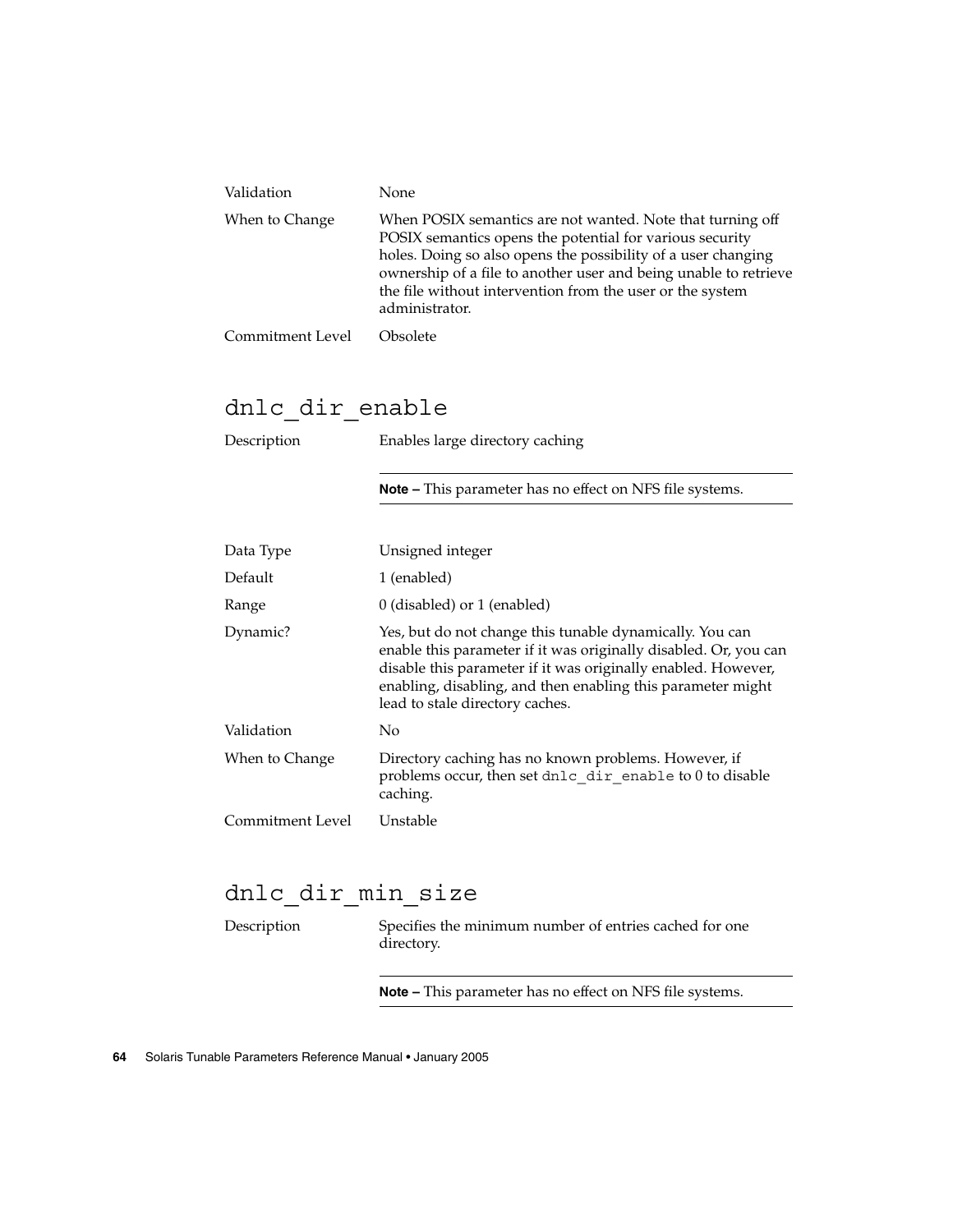| Data Type        | Unsigned integer                                                                                                                                                                                                                                                                                                                                   |
|------------------|----------------------------------------------------------------------------------------------------------------------------------------------------------------------------------------------------------------------------------------------------------------------------------------------------------------------------------------------------|
| Default          | 40                                                                                                                                                                                                                                                                                                                                                 |
| Range            | 0 to MAXUINT (no maximum)                                                                                                                                                                                                                                                                                                                          |
| Units            | Entries                                                                                                                                                                                                                                                                                                                                            |
| Dynamic?         | Yes, this parameter can be changed at any time.                                                                                                                                                                                                                                                                                                    |
| Validation       | <b>None</b>                                                                                                                                                                                                                                                                                                                                        |
| When to Change   | If performance problems occur with caching small directories,<br>then increase dnlc dir min size. Note that individual file<br>systems might have their own range limits for caching<br>directories. For instance, UFS limits directories to a minimum<br>of ufs min dir cache bytes (approximately 1024 entries),<br>assuming 16 bytes per entry. |
| Commitment Level | Unstable                                                                                                                                                                                                                                                                                                                                           |

# dnlc\_dir\_max\_size

| Description                                                     | Specifies the maximum number of entries cached for one<br>directory.                      |
|-----------------------------------------------------------------|-------------------------------------------------------------------------------------------|
| <b>Note –</b> This parameter has no effect on NFS file systems. |                                                                                           |
|                                                                 |                                                                                           |
| Data Type                                                       | Unsigned integer                                                                          |
| Default                                                         | MAXUINT (no maximum)                                                                      |
| Range                                                           | 0 to MAXUINT                                                                              |
| Dynamic?                                                        | Yes, this parameter can be changed at any time.                                           |
| Validation                                                      | None                                                                                      |
| When to Change                                                  | If performance problems occur with large directories, then<br>decrease dnlc dir max size. |
| Commitment Level                                                | Unstable                                                                                  |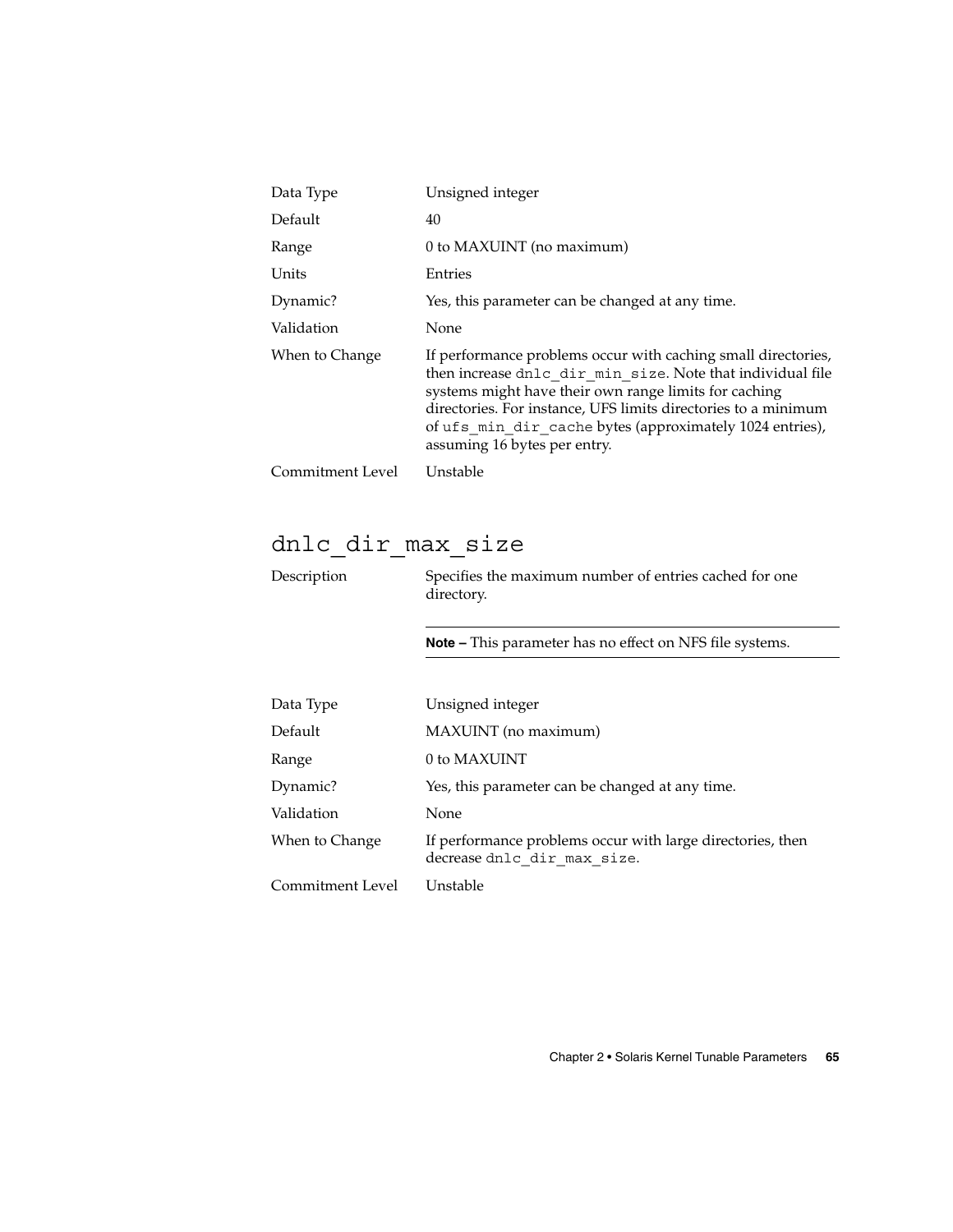#### segmap\_percent

| Description      | Defines the maximum amount of memory that is used for the<br>fast-access file system cache. This pool of memory is<br>subtracted from the free memory list. |  |
|------------------|-------------------------------------------------------------------------------------------------------------------------------------------------------------|--|
| Data Type        | Unsigned integer                                                                                                                                            |  |
| Default          | 12 percent of free memory at system startup time                                                                                                            |  |
| Range            | 2 Mbytes to 100 percent of physmem                                                                                                                          |  |
| Units            | % of physical memory                                                                                                                                        |  |
| Dynamic?         | No.                                                                                                                                                         |  |
| Validation       | None                                                                                                                                                        |  |
| When to Change   | If heavy file system activity is expected, and sufficient free<br>memory is available, you should increase the value of this<br>parameter.                  |  |
| Commitment Level | Unstable                                                                                                                                                    |  |
|                  |                                                                                                                                                             |  |

# UFS Parameters

### bufhwm and bufhwm\_pct

| Description | Defines the maximum amount of memory for caching I/O buffers.<br>The buffers are used for writing file system metadata (superblocks,<br>inodes, indirect blocks, and directories). Buffers are allocated as<br>needed until the amount of memory (in Kbytes) to be allocated<br>exceed bufhwm. At this point, metadata is purged from the buffer<br>cache until enough buffers are reclaimed to satisfy the request.<br>For historical reasons, bufhwm does not require the ufs: prefix. |
|-------------|------------------------------------------------------------------------------------------------------------------------------------------------------------------------------------------------------------------------------------------------------------------------------------------------------------------------------------------------------------------------------------------------------------------------------------------------------------------------------------------|
|             |                                                                                                                                                                                                                                                                                                                                                                                                                                                                                          |
| Data Type   | Signed integer                                                                                                                                                                                                                                                                                                                                                                                                                                                                           |
| Default     | 2 percent of physical memory                                                                                                                                                                                                                                                                                                                                                                                                                                                             |
| Range       | 80 Kbytes to 20 percent of physical memory, or 2 TB, whichever is<br>less. Consequently, bufhwm pct can be between 1 and 20.                                                                                                                                                                                                                                                                                                                                                             |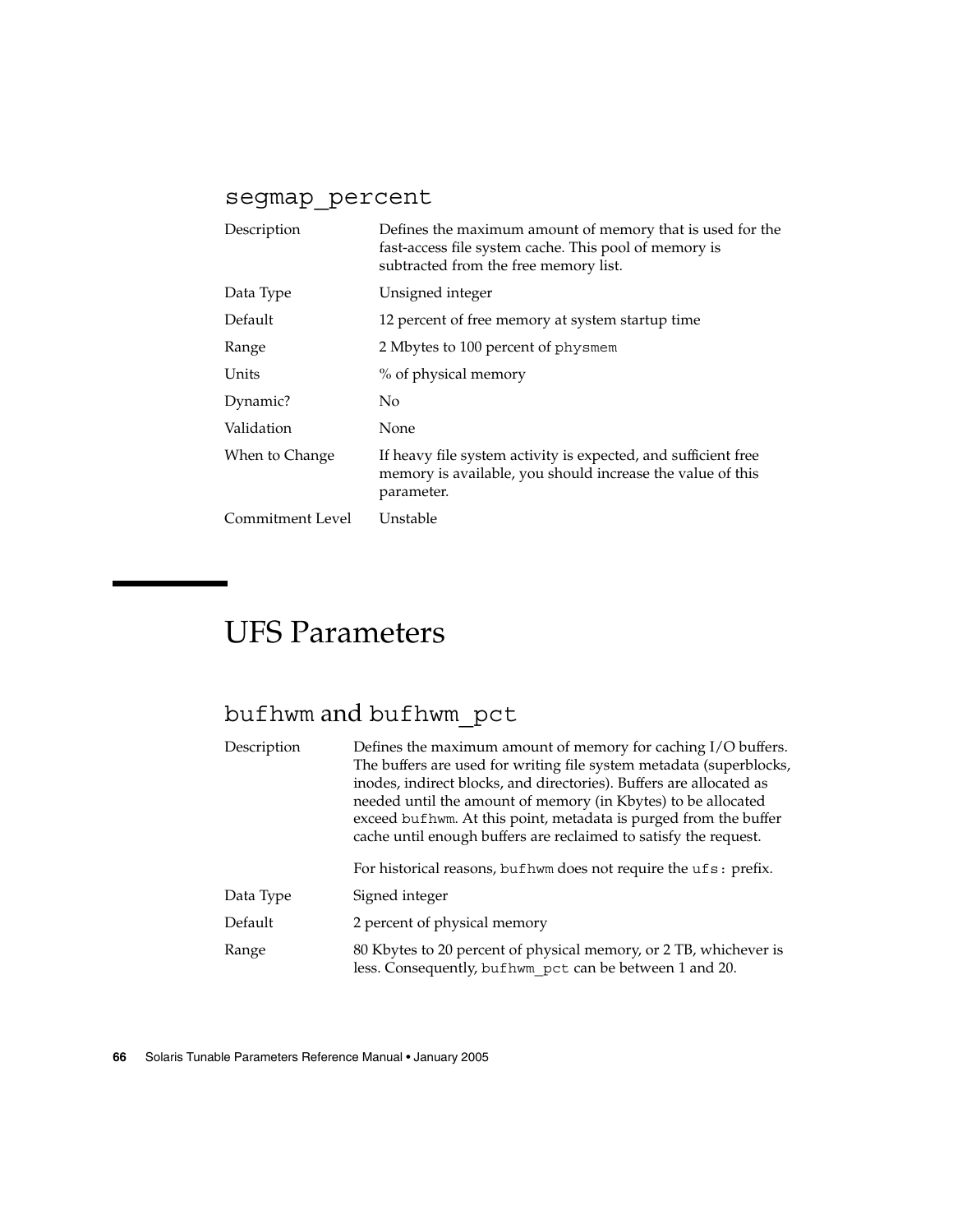| Units          | bufhwm: Kbytes                                                                                                                                                                                                                                                                                                                                                               |
|----------------|------------------------------------------------------------------------------------------------------------------------------------------------------------------------------------------------------------------------------------------------------------------------------------------------------------------------------------------------------------------------------|
|                | bufhwm_pct: percent of physical memory                                                                                                                                                                                                                                                                                                                                       |
| Dynamic?       | No. bufhwm and bufhwm_pct are only evaluated at system<br>initialization to compute hash bucket sizes. The limit in bytes<br>calculated from these parameters is then stored in a data structure<br>that adjusts this value as buffers are allocated and deallocated.                                                                                                        |
|                | Attempting to adjust this value without following the locking<br>protocol on a running system can lead to incorrect operation.                                                                                                                                                                                                                                               |
|                | Modifying bufhwm or bufhwm_pct at runtime has no effect.                                                                                                                                                                                                                                                                                                                     |
| Validation     | If bufhwm is less than its lower limit of 80 Kbytes or greater than<br>its upper limit (the lesser of 20 percent of physical memory, 2 TB,<br>or one quarter $(1/4)$ of the maximum amount of kernel heap), it is<br>reset to the upper limit. The following message appears on the<br>system console and in the /var/adm/messages file if an invalid<br>value is attempted: |
|                | "binit: bufhwm (value attempted) out of range<br>(range startrange end). Using N as default."                                                                                                                                                                                                                                                                                |
|                | "Value attempted" refers to the value specified in<br>the/etc/system file or by using a kernel debugger. N is the<br>value computed by the system based on available system memory.                                                                                                                                                                                          |
|                | Likewise, if bufhwm_pct is set to a value that is outside the<br>allowed range of 1 percent to 20 percent, it is reset to the default of<br>2 percent. And, the following message appears on the system<br>console and in the $/\text{var}/\text{adm}/\text{message}$ file:                                                                                                  |
|                | "binit: bufhwm_pct(value attempted) out of range(020).<br>Using 2 as default."                                                                                                                                                                                                                                                                                               |
|                | If both bufhwm or bufhwm pct are set to non-zero values,<br>bufhwm takes precedence.                                                                                                                                                                                                                                                                                         |
| When to Change | Because buffers are only allocated as they are needed, the<br>overhead from the default setting is the required allocation of<br>control structures for the buffer hash headers. These structures<br>consume 52 bytes per potential buffer on a 32-bit kernel and 96<br>bytes per potential buffer on a 64-bit kernel.                                                       |
|                | On a 512-Mbyte 64-bit kernel, the number of hash chains calculates<br>to $10316 / 32 == 322$ , which scales up to next power of 2, 512.<br>Therefore, the hash headers consume 512 x 96 bytes, or 48 Kbytes.<br>The hash header allocations assume that buffers are 32 Kbytes.                                                                                               |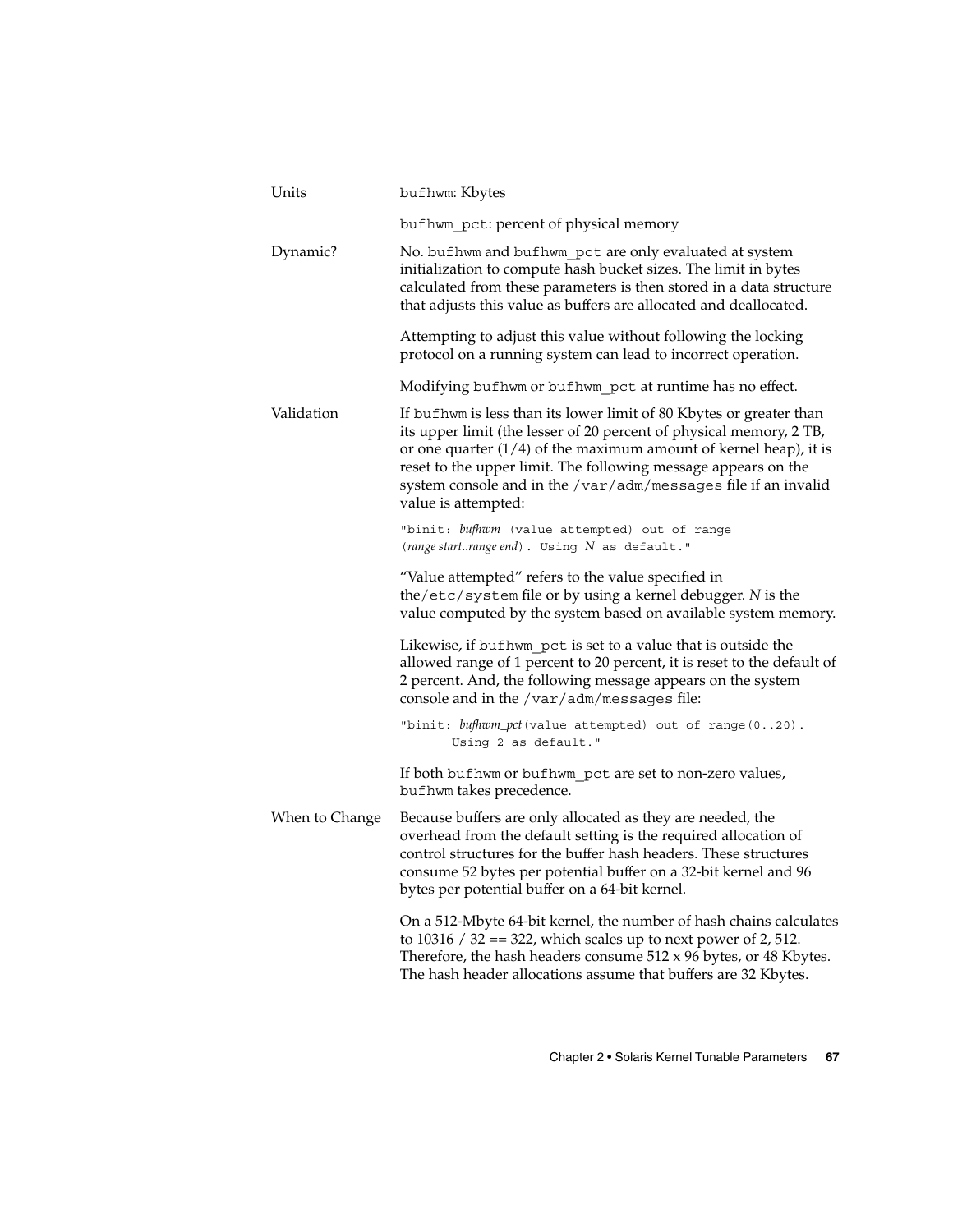|                     | The amount of memory, which has not been allocated in the buffer<br>pool, can be found by looking at the bfreelist structure in the<br>kernel with a kernel debugger. The field of interest in the structure<br>is b bufsize, which is the possible remaining memory in bytes.<br>Looking at it with the buf macro by using the mdb command:                   |
|---------------------|----------------------------------------------------------------------------------------------------------------------------------------------------------------------------------------------------------------------------------------------------------------------------------------------------------------------------------------------------------------|
|                     | # mdb -kLoading modules: [ unix krtld genunix ip nfs ipc ]<br>> bfreelist::print "struct buf" b bufsize<br>b bufsize = $0x225800$                                                                                                                                                                                                                              |
|                     | The default value for bufhwm on this system, with 6 Gbytes of<br>memory, is 122277. You cannot determine the number of header<br>structures used because the actual buffer size requested is usually<br>larger than 1 Kbyte. However, some space might be profitably<br>reclaimed from control structure allocation for this system.                           |
|                     | The same structure on a 512-Mbyte system shows that only 4<br>Kbytes of 10144 Kbytes has not been allocated. When the<br>biostats kstat is examined with kstat -n biostats, it is<br>determined that the system had a reasonable ratio of<br>buffer cache hits to buffer cache lookups as well. As<br>such, the default setting is reasonable for that system. |
| Commitment<br>Level | Unstable                                                                                                                                                                                                                                                                                                                                                       |
| Change History      | For information, see "bufhwm (Solaris 9 Releases)" on page 181.                                                                                                                                                                                                                                                                                                |

### ndquot

| Description    | Defines the number of quota structures for the UFS file system<br>that should be allocated. Relevant only if quotas are enabled<br>on one or more UFS file systems. Because of historical reasons,<br>the ufs: prefix is not needed. |
|----------------|--------------------------------------------------------------------------------------------------------------------------------------------------------------------------------------------------------------------------------------|
| Data Type      | Signed integer                                                                                                                                                                                                                       |
| Default        | $((maxusers x 40) / 4) + max nprocess$                                                                                                                                                                                               |
| Range          | 0 to MAXINT                                                                                                                                                                                                                          |
| Units          | Quota structures                                                                                                                                                                                                                     |
| Dynamic?       | No.                                                                                                                                                                                                                                  |
| Validation     | None. Excessively large values hang the system.                                                                                                                                                                                      |
| When to Change | When the default number of quota structures is not enough.<br>This situation is indicated by the following message displayed<br>on the console or written in the message log:                                                        |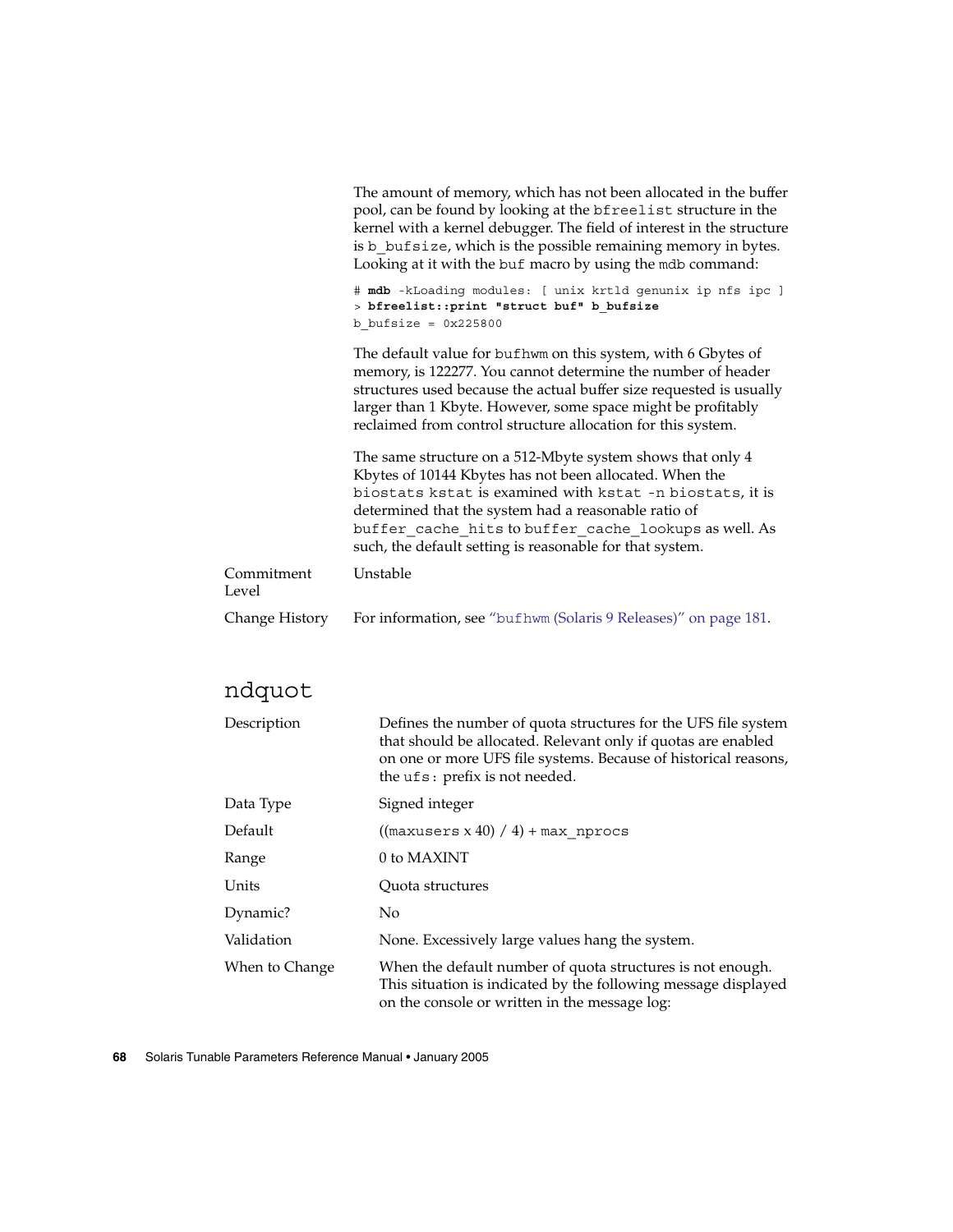#### dquot table full

Commitment Level Unstable

#### ufs\_ninode

Description Specifies the number of inodes to be held in memory. Inodes are cached globally for UFS, not on a per-file system basis.

> A key parameter in this situation is ufs\_ninode. This parameter is used to compute two key limits that affect the handling of inode caching. A high watermark of ufs ninode / 2 and a low watermark of ufs\_ninode / 4 are computed.

> When the system is done with an inode, one of two things can happen:

- The file referred to by the inode is no longer on the system so the inode is deleted. After it is deleted, the space goes back into the inode cache for use by another inode (which is read from disk or created for a new file).
- The file still exists but is no longer referenced by a running process. The inode is then placed on the idle queue. Any referenced pages are still in memory.

When inodes are idled, the kernel defers the idling process to a later time. If a file system is a logging file system, the kernel also defers deletion of inodes. Two kernel threads handle this deferred processing. Each thread is responsible for one of the queues.

When the deferred processing is done, the system drops the inode onto either a delete queue or an idle queue, each of which has a thread that can run to process it. When the inode is placed on the queue, the queue occupancy is checked against the low watermark. If the queue occupancy exceeds the low watermark, the thread associated with the queue is awakened. After the queue is awakened, the thread runs through the queue and forces any pages associated with the inode out to disk and frees the inode. The thread stops when it has removed 50 percent of the inodes on the queue at the time it was awakened.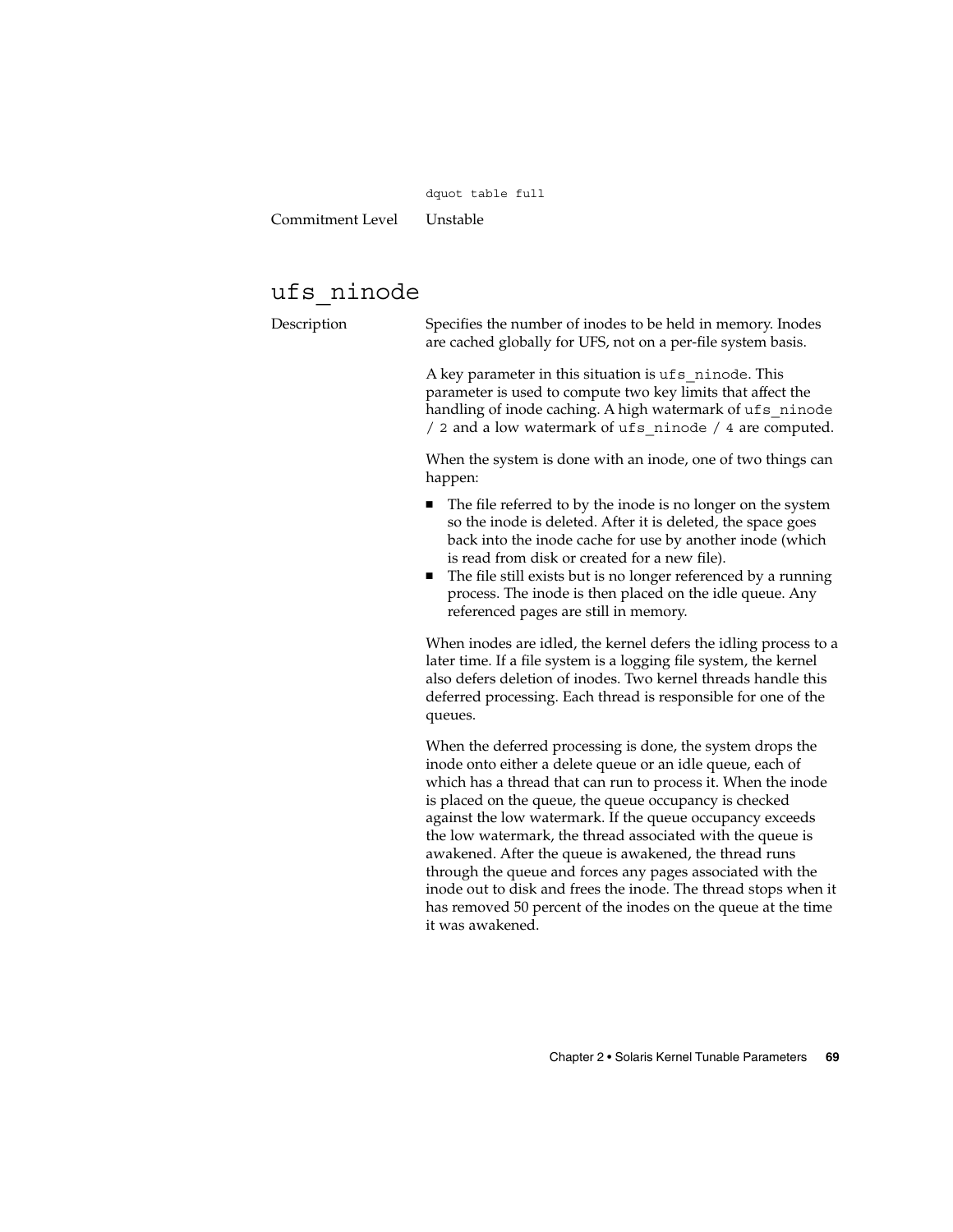| A second mechanism is in place if the idle thread is unable to    |
|-------------------------------------------------------------------|
| keep up with the load. When the system needs to find a vnode,     |
| it goes through the ufs vget routine. The <i>first</i> thing vget |
| does is check the length of the idle queue. If the length is      |
| above the high watermark, then it takes two inodes off the idle   |
| queue and "idles" them (flushes pages and frees inodes). vget     |
| does this <i>before</i> it gets an inode for its own use.         |

The system does attempt to optimize by placing inodes with no in-core pages at the head of the idle list and inodes with pages at the end of the idle list. However, the system does no other ordering of the list. Inodes are always removed from the front of the idle queue.

The only time that inodes are removed from the queues as a whole is when a synchronization, unmount, or remount occur.

For historical reasons, this parameter does not require the ufs: prefix.

| Data Type        | Signed integer                                                                                                                                                                                                                                                         |
|------------------|------------------------------------------------------------------------------------------------------------------------------------------------------------------------------------------------------------------------------------------------------------------------|
| Default          | ncsize                                                                                                                                                                                                                                                                 |
| Range            | 0 to MAXINT                                                                                                                                                                                                                                                            |
| Units            | Inodes                                                                                                                                                                                                                                                                 |
| Dynamic?         | Yes                                                                                                                                                                                                                                                                    |
| Validation       | If ufs ninode is less than or equal to zero, the value is set to<br>ncsize.                                                                                                                                                                                            |
| When to Change   | When the default number of inodes is not enough. If the<br>maxsize reached field as reported by kstat -n<br>inode cache is larger than the maxsize field in the kstat,<br>the value of ufs ninode might be too small. Excessive inode<br>idling can also be a problem. |
|                  | You can identify excessive inode idling by using kstat -n<br>inode cache to look at the inode cache kstat. Thread<br>idles are inodes idled by the background threads while vget<br>idles are idles by the requesting process before using an<br>inode.                |
| Commitment Level | Unstable                                                                                                                                                                                                                                                               |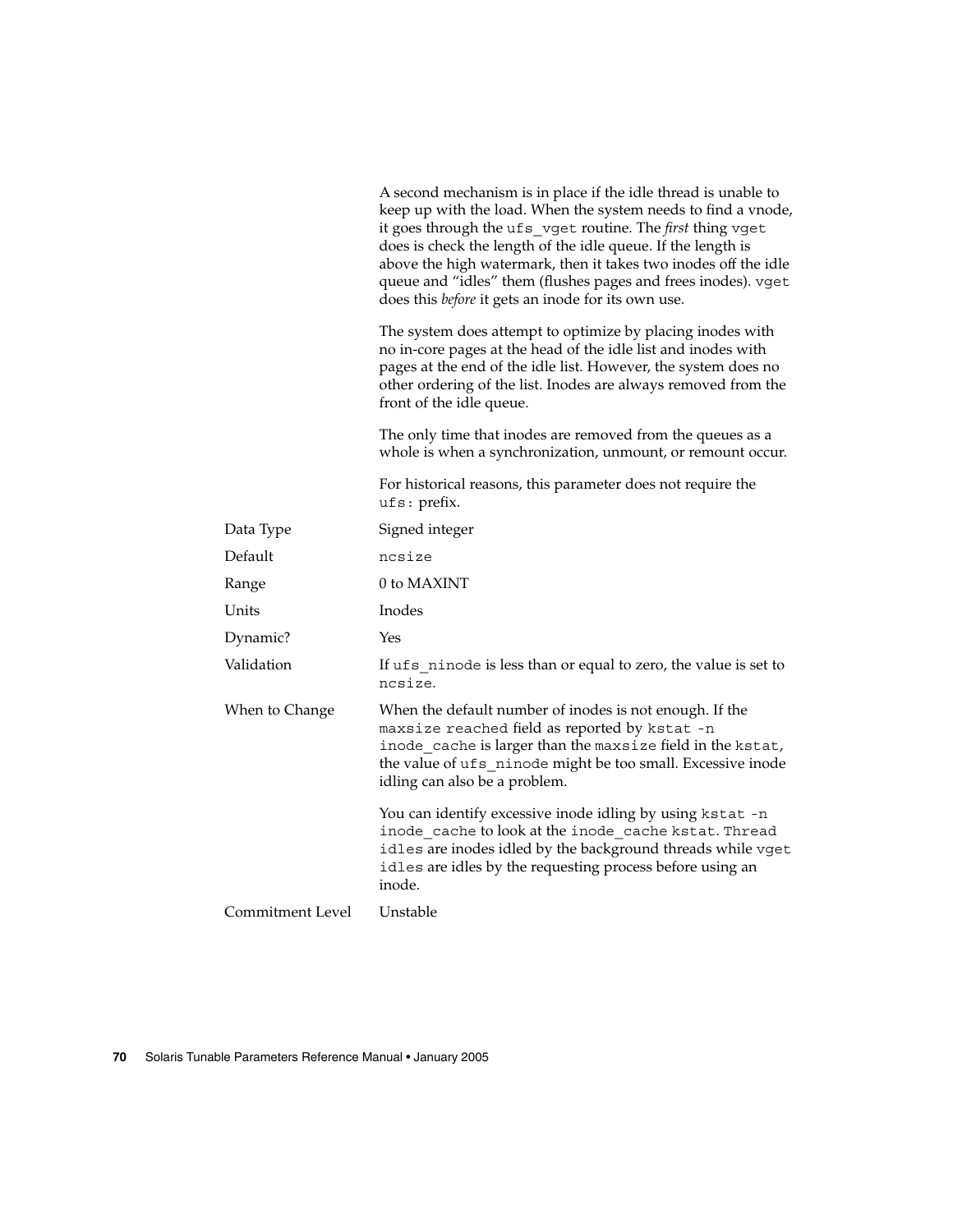#### ufs\_WRITES

| Description      | If ufs WRITES is non-zero, the number of bytes outstanding<br>for writes on a file is checked. See ufs HW to determine<br>whether the write should be issued or deferred until only<br>ufs LW bytes are outstanding. The total number of bytes<br>outstanding is tracked on a per-file basis so that if the limit is<br>passed for one file, it won't affect writes to other files. |
|------------------|-------------------------------------------------------------------------------------------------------------------------------------------------------------------------------------------------------------------------------------------------------------------------------------------------------------------------------------------------------------------------------------|
| Data Type        | Signed integer                                                                                                                                                                                                                                                                                                                                                                      |
| Default          | 1 (enabled)                                                                                                                                                                                                                                                                                                                                                                         |
| Range            | 0 (disabled) or 1 (enabled)                                                                                                                                                                                                                                                                                                                                                         |
| Units            | Toggle $($ on $/$ off $)$                                                                                                                                                                                                                                                                                                                                                           |
| Dynamic?         | Yes                                                                                                                                                                                                                                                                                                                                                                                 |
| Validation       | None                                                                                                                                                                                                                                                                                                                                                                                |
| When to Change   | When you want UFS write throttling turned off entirely. If<br>sufficient I/O capacity does not exist, disabling this parameter<br>can result in long service queues for disks.                                                                                                                                                                                                      |
| Commitment Level | Unstable                                                                                                                                                                                                                                                                                                                                                                            |

# ufs\_LW and ufs\_HW

| Description | ufs HW specifies the number of bytes outstanding on a single<br>file barrier value. If the number of bytes outstanding is greater<br>than this value and ufs WRITES is set, then the write is<br>deferred. The write is deferred by putting the thread issuing<br>the write to sleep on a condition variable.                                                                     |
|-------------|-----------------------------------------------------------------------------------------------------------------------------------------------------------------------------------------------------------------------------------------------------------------------------------------------------------------------------------------------------------------------------------|
|             | ufs LW is the barrier for the number of bytes outstanding on a<br>single file below which the condition variable on which other<br>sleeping processes are toggled. When a write completes and<br>the number of bytes is less than ufs LW, then the condition<br>variable is toggled, which causes all threads waiting on the<br>variable to awaken and try to issue their writes. |
| Data Type   | Signed integer                                                                                                                                                                                                                                                                                                                                                                    |
| Default     | 8 x 1024 x 1024 for ufs LW and 16 x 1024 x 1024 for ufs HW                                                                                                                                                                                                                                                                                                                        |
| Range       | 0 to MAXINT                                                                                                                                                                                                                                                                                                                                                                       |
| Units       | <b>Bytes</b>                                                                                                                                                                                                                                                                                                                                                                      |
| Dynamic?    | Yes                                                                                                                                                                                                                                                                                                                                                                               |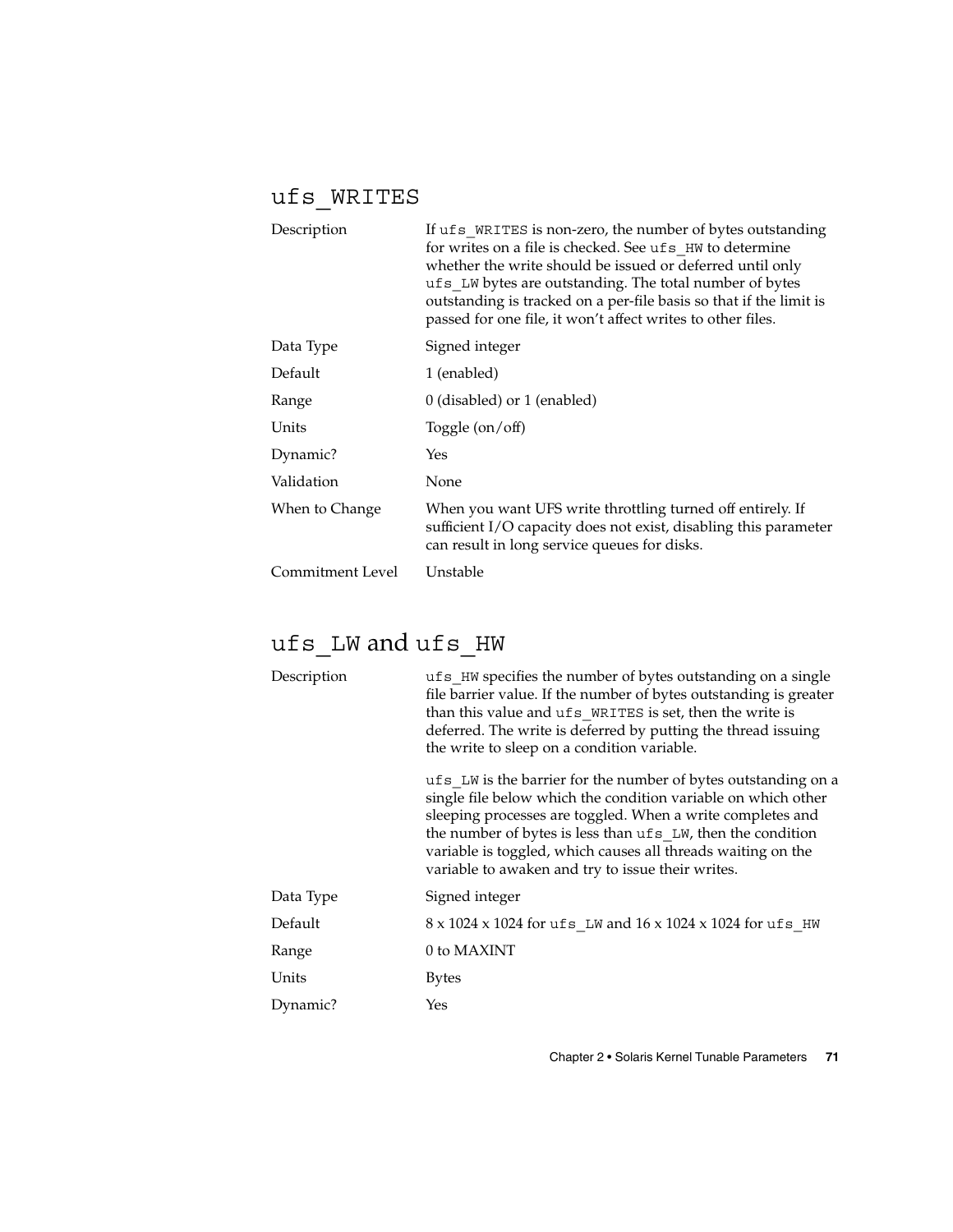| Validation       | None                                                                                                                                                                                                                                                                                                                                                                   |
|------------------|------------------------------------------------------------------------------------------------------------------------------------------------------------------------------------------------------------------------------------------------------------------------------------------------------------------------------------------------------------------------|
| Implicit         | ufs LW and ufs HW have meaning only if ufs WRITES is<br>not equal to zero. ufs HW and ufs LW should be changed<br>together to avoid needless churning when processes awaken<br>and find that either they cannot issue a write (when ufs LW<br>and ufs HW are too close) or they might have waited longer<br>than necessary (when ufs LW and ufs HW are too far apart). |
| When to Change   | Consider changing these values when file systems consist of<br>striped volumes. The aggregate bandwidth available can easily<br>exceed the current value of ufs HW. Unfortunately, this<br>parameter is not a per-file system setting.                                                                                                                                 |
|                  | You might also consider changing this parameter when<br>ufs throttles is a non-trivial number. Currently,<br>ufs throttles can only be accessed with a kernel debugger.                                                                                                                                                                                                |
| Commitment Level | Unstable                                                                                                                                                                                                                                                                                                                                                               |

#### freebehind

| Description      | Enables the freebehind algorithm. When this algorithm is<br>enabled, the system bypasses the file system cache on newly<br>read blocks when sequential I/O is detected during times of<br>heavy memory use.                                                                                                 |
|------------------|-------------------------------------------------------------------------------------------------------------------------------------------------------------------------------------------------------------------------------------------------------------------------------------------------------------|
| Data Type        | <b>Boolean</b>                                                                                                                                                                                                                                                                                              |
| Default          | 1 (enabled)                                                                                                                                                                                                                                                                                                 |
| Range            | 0 (disabled) or 1 (enabled)                                                                                                                                                                                                                                                                                 |
| Dynamic?         | Yes                                                                                                                                                                                                                                                                                                         |
| Validation       | None                                                                                                                                                                                                                                                                                                        |
| When to Change   | The freebehind algorithm can occur too easily. If no<br>significant sequential file system activity is expected, disabling<br>freebehind makes sure that all files, no matter how large,<br>will be candidates for retention in the file system page cache.<br>For more fine-grained tuning, see smallfile. |
| Commitment Level | Unstable                                                                                                                                                                                                                                                                                                    |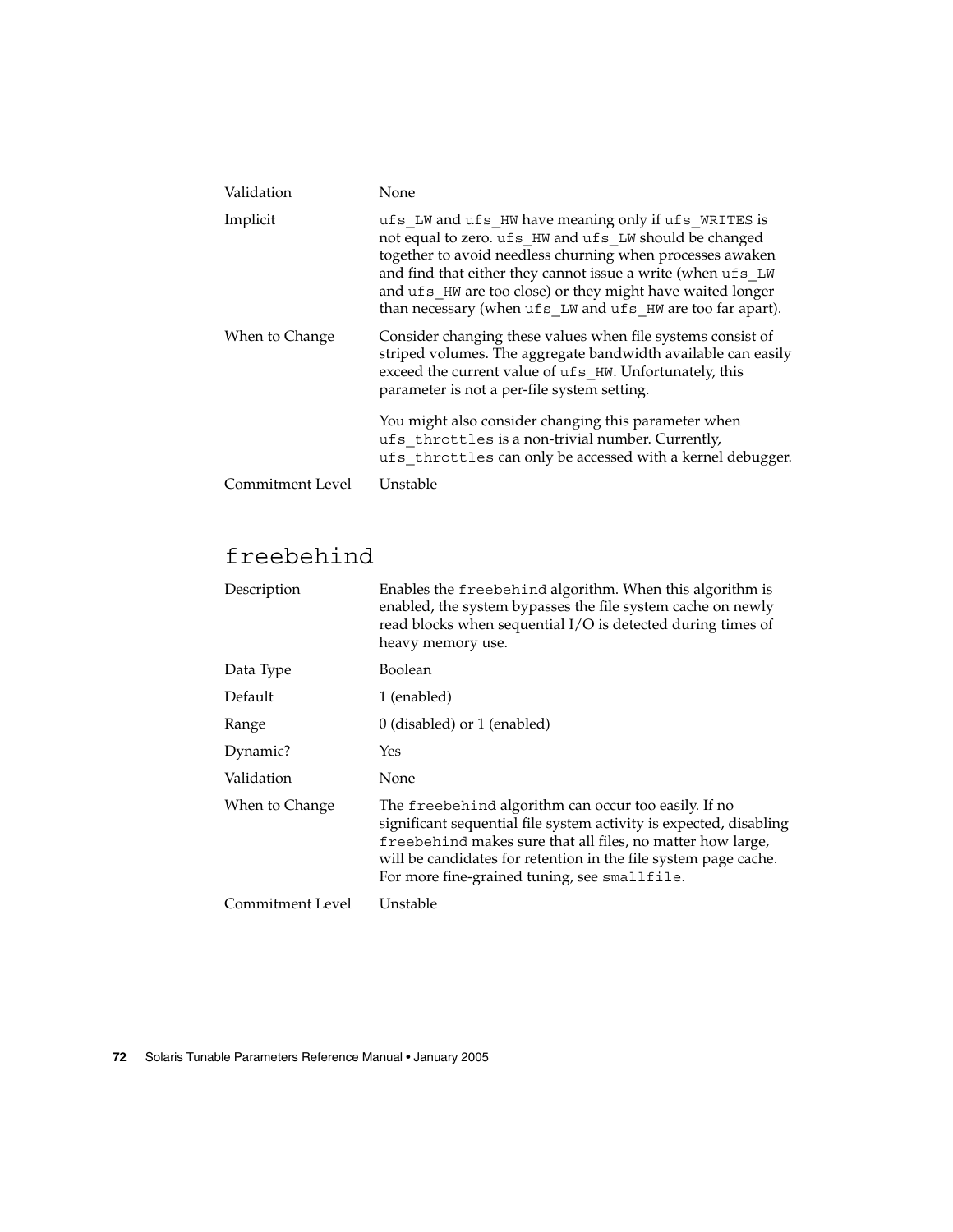#### smallfile

| Description      | Determines the size threshold of files larger than this value are<br>candidates for no cache retention under the freebehind<br>algorithm.                                                                                                                   |
|------------------|-------------------------------------------------------------------------------------------------------------------------------------------------------------------------------------------------------------------------------------------------------------|
|                  | Large memory systems contain enough memory to cache<br>thousands of 10-Mbyte files without making severe memory<br>demands. However, this situation is highly application<br>dependent.                                                                     |
|                  | The goal of the smallfile and freebehind parameters is to<br>reuse cached information, without causing memory shortfalls<br>by caching too much.                                                                                                            |
| Data Type        | Signed integer                                                                                                                                                                                                                                              |
| Default          | 32,768                                                                                                                                                                                                                                                      |
| Range            | 0 to 2,147,483,647                                                                                                                                                                                                                                          |
| Dynamic?         | Yes                                                                                                                                                                                                                                                         |
| Validation       | None                                                                                                                                                                                                                                                        |
| When to Change   | Increase smallfile if an application does sequential reads on<br>medium-sized files and can most likely benefit from buffering,<br>and the system is not otherwise under pressure for free<br>memory. Medium-sized files are 32 Kbytes to 2 Gbytes in size. |
| Commitment Level | Unstable                                                                                                                                                                                                                                                    |
|                  |                                                                                                                                                                                                                                                             |

# TMPFS Parameters

## tmpfs:tmpfs\_maxkmem

| Description | Defines the maximum amount of kernel memory that TMPFS<br>can use for its data structures (tmpnodes and directory<br>entries). |
|-------------|--------------------------------------------------------------------------------------------------------------------------------|
| Data Type   | Unsigned long                                                                                                                  |
| Default     | One page or 4 percent of physical memory, whichever is<br>greater.                                                             |

Chapter 2 • Solaris Kernel Tunable Parameters **73**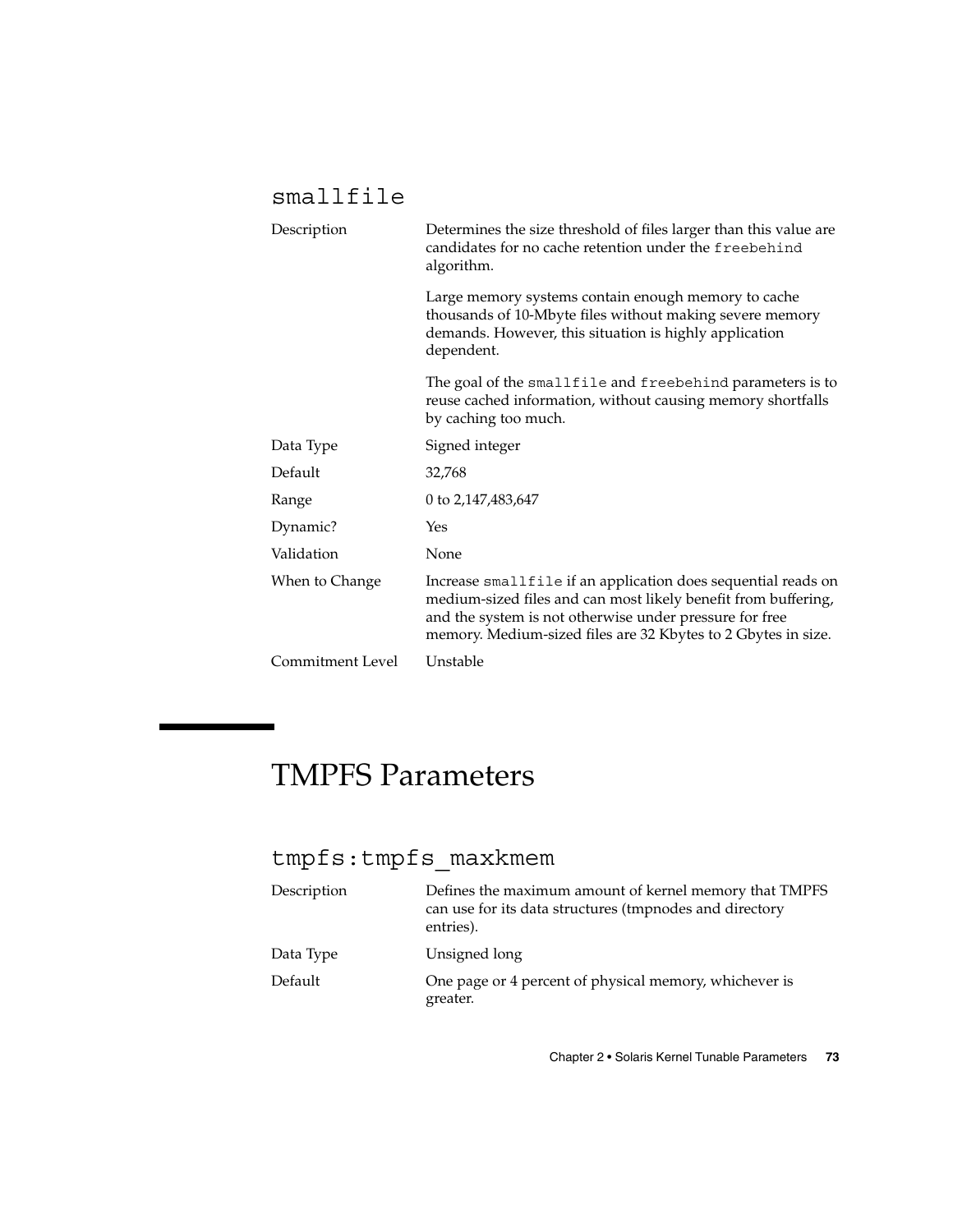| Range            | Number of bytes in one page (8192 for sun4u systems, 4096 for<br>all other systems) to 25 percent of the available kernel memory<br>at the time TMPFS was first used. |
|------------------|-----------------------------------------------------------------------------------------------------------------------------------------------------------------------|
| Units            | <b>Bytes</b>                                                                                                                                                          |
| Dynamic?         | Yes                                                                                                                                                                   |
| Validation       | None                                                                                                                                                                  |
| When to Change   | Increase if the following message is displayed on the console<br>or written in the messages file:                                                                     |
|                  | tmp memalloc: tmpfs over memory limit                                                                                                                                 |
|                  | The current amount of memory used by TMPFS for its data<br>structures is held in the tmp kmemspace field. This field can<br>be examined with a kernel debugger.       |
| Commitment Level | Unstable                                                                                                                                                              |

# tmpfs:tmpfs\_minfree

| Description         | Defines the minimum amount of swap space that TMPFS leaves<br>for the rest of the system.                                                                                                                                       |
|---------------------|---------------------------------------------------------------------------------------------------------------------------------------------------------------------------------------------------------------------------------|
| Data Type           | Signed long                                                                                                                                                                                                                     |
| Default             | 256                                                                                                                                                                                                                             |
| Range               | 0 to maximum swap space size                                                                                                                                                                                                    |
| Units               | Pages                                                                                                                                                                                                                           |
| Dynamic?            | Yes                                                                                                                                                                                                                             |
| Validation          | None                                                                                                                                                                                                                            |
| When to Change      | To maintain a reasonable amount of swap space on systems with<br>large amounts of TMPFS usage, you can increase this number. The<br>limit has been reached when the console or messages file displays<br>the following message: |
|                     | fs-name: File system full, swap space limit exceeded                                                                                                                                                                            |
| Commitment<br>Level | Unstable                                                                                                                                                                                                                        |
| Change History      | For information, see "tmpfs: tmpfs minfree (Solaris 8<br>Releases)" on page 180.                                                                                                                                                |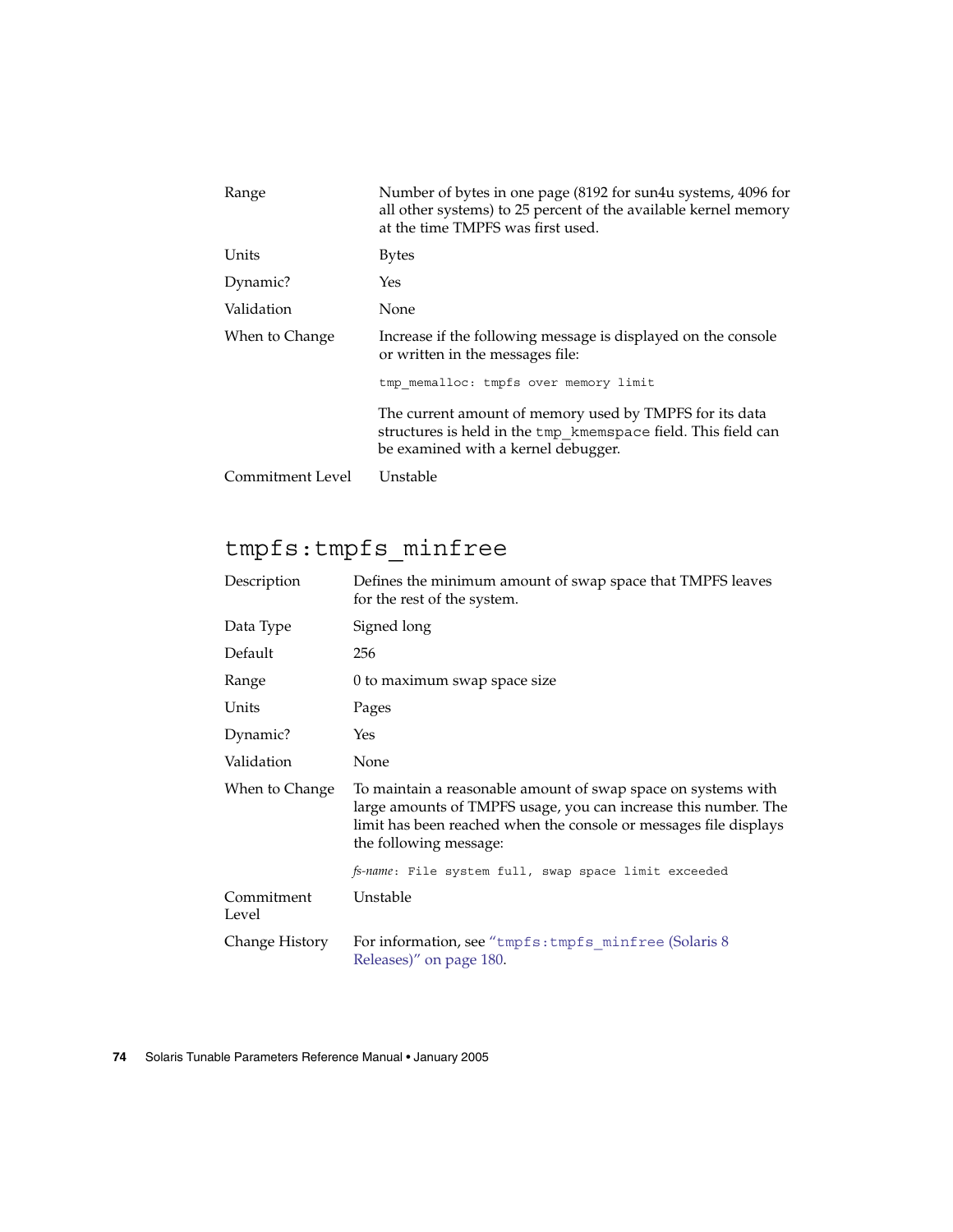## Pseudo Terminals

Pseudo terminals, ptys, are used for two purposes in Solaris software:

- Supporting remote logins by using the telnet, rlogin, or rsh commands
- Providing the interface through which the X Window system creates command interpreter windows

The default number of pseudo-terminals is sufficient for a desktop workstation. So, tuning focuses on the number of ptys available for remote logins.

Previous versions of Solaris required that steps be taken to explicitly configure the system for the preferred number of ptys. Starting with the Solaris 8 release, a new mechanism removes the necessity for tuning in most cases. The default number of ptys is now based on the amount of memory on the system. This default should be changed only to restrict or increase the number of users who can log in to the system.

Three related variables are used in the configuration process:

- pt\_cnt Default maximum number of ptys.
- pt\_pctofmem Percentage of kernel memory that can be dedicated to pty support structures. A value of zero means that no remote users can log in to the system.
- pt\_max\_pty Hard maximum for number of ptys.

pt\_cnt has a default value of zero, which tells the system to limit logins based on the amount of memory specified in pct\_pctofmem, unless pt\_max\_pty is set. If pt\_cnt is non-zero, ptys are allocated until this limit is reached. When that threshold is crossed, the system looks at pt\_max\_pty. If pt\_max\_pty has a non-zero value, it is compared to pt\_cnt. The pty allocation is allowed if pt\_cnt is less than pt\_max\_pty. If pt\_max\_pty is zero, pt\_cnt is compared to the number of ptys supported based on pt\_pctofmem. If pt\_cnt is less than this value, the pty allocation is allowed. Note that the limit based on pt\_pctofmem only comes into play if both pt cnt and ptms ptymax have default values of zero.

To put a hard limit on ptys that is different than the maximum derived from pt\_pctofmem, set pt\_cnt and ptms\_ptymax in /etc/system to the preferred number of ptys. The setting of ptms\_pctofmem is not relevant in this case.

To dedicate a different percentage of system memory to pty support and let the operating system manage the explicit limits, do the following:

- Do not set pt\_cnt or ptms\_ptymax in /etc/system.
- Set pt\_pctofmem in /etc/system to the preferred percentage. For example, set pt\_pctofmem=10 for a 10 percent setting.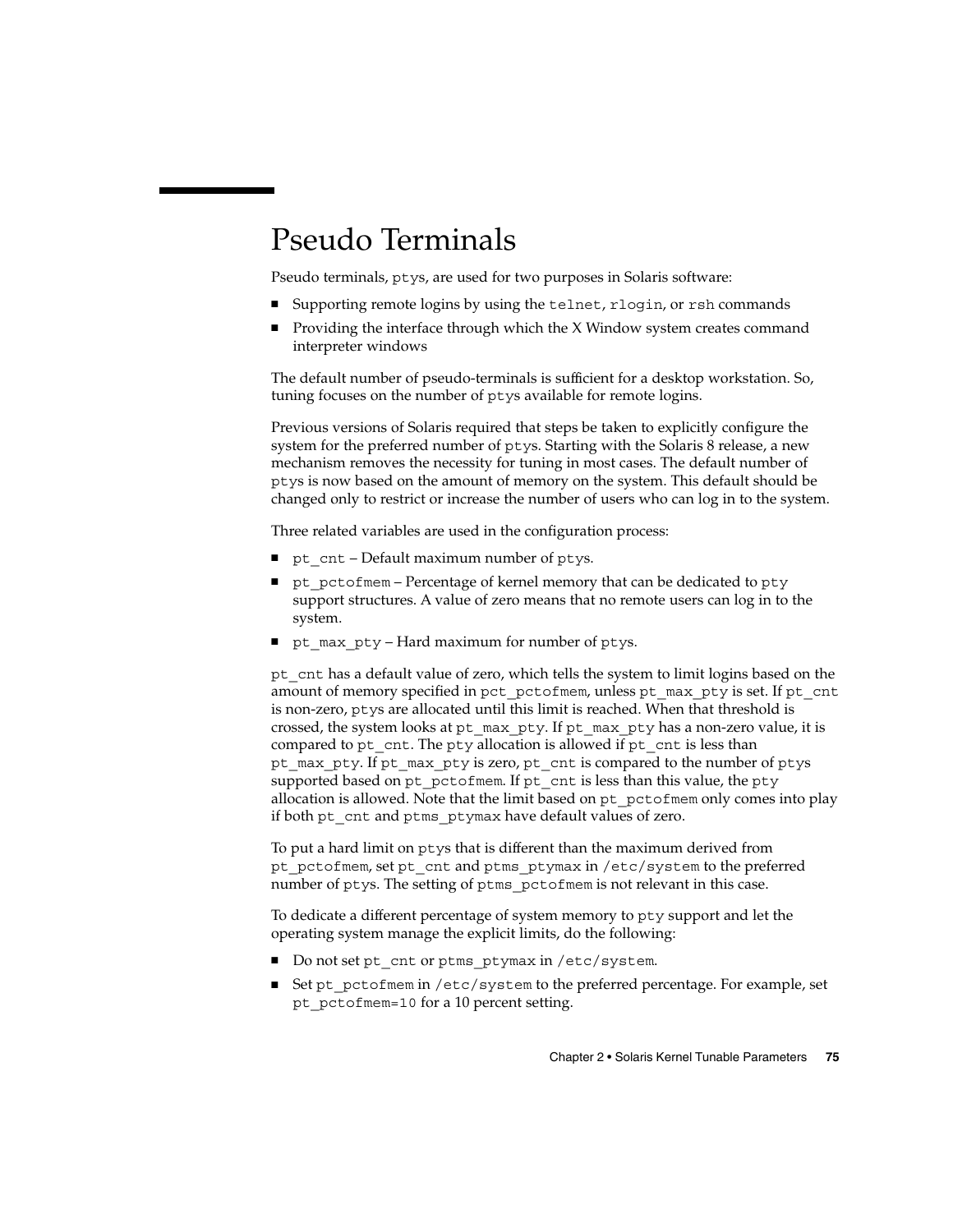Note that the memory is not actually allocated until it is used in support of a pty. Once memory is allocated, it remains allocated.

### pt\_cnt

| Description      | The number of available /dev/pts entries is dynamic up to a<br>limit determined by the amount of physical memory available<br>on the system. pt cnt is one of three variables that<br>determines the minimum number of logins that the system can<br>accommodate. The default maximum number of /dev/pts<br>devices the system can support is determined at boot time by<br>computing the number of pty structures that can fit in a<br>percentage of system memory (see pt pctofmem). If pt cnt<br>is zero, the system allocates up to that maximum. If pt cnt is<br>non-zero, the system allocates to the greater of pt cnt and<br>the default maximum. |
|------------------|-----------------------------------------------------------------------------------------------------------------------------------------------------------------------------------------------------------------------------------------------------------------------------------------------------------------------------------------------------------------------------------------------------------------------------------------------------------------------------------------------------------------------------------------------------------------------------------------------------------------------------------------------------------|
| Data Type        | Unsigned integer                                                                                                                                                                                                                                                                                                                                                                                                                                                                                                                                                                                                                                          |
| Default          | 0                                                                                                                                                                                                                                                                                                                                                                                                                                                                                                                                                                                                                                                         |
| Range            | $0$ to maxpid                                                                                                                                                                                                                                                                                                                                                                                                                                                                                                                                                                                                                                             |
| Units            | Logins/windows                                                                                                                                                                                                                                                                                                                                                                                                                                                                                                                                                                                                                                            |
| Dynamic?         | $\overline{N}_{0}$                                                                                                                                                                                                                                                                                                                                                                                                                                                                                                                                                                                                                                        |
| Validation       | None                                                                                                                                                                                                                                                                                                                                                                                                                                                                                                                                                                                                                                                      |
| When to Change   | When you want to explicitly control the number of users who<br>can remotely log in to the system.                                                                                                                                                                                                                                                                                                                                                                                                                                                                                                                                                         |
| Commitment Level | Unstable                                                                                                                                                                                                                                                                                                                                                                                                                                                                                                                                                                                                                                                  |

### pt\_pctofmem

| Description | Specifies the maximum percentage of physical memory that<br>can be consumed by data structures to support /dev/pts<br>entries. A system running a 64-bit kernel consumes 176 bytes<br>per /dev/pts entry. A system running a 32-bit kernel<br>consumes 112 bytes per /dev/pts entry. |
|-------------|--------------------------------------------------------------------------------------------------------------------------------------------------------------------------------------------------------------------------------------------------------------------------------------|
| Data Type   | Unsigned integer                                                                                                                                                                                                                                                                     |
| Default     | 5                                                                                                                                                                                                                                                                                    |
| Range       | 0 to 100                                                                                                                                                                                                                                                                             |
| Units       | Percentage                                                                                                                                                                                                                                                                           |

**76** Solaris Tunable Parameters Reference Manual • January 2005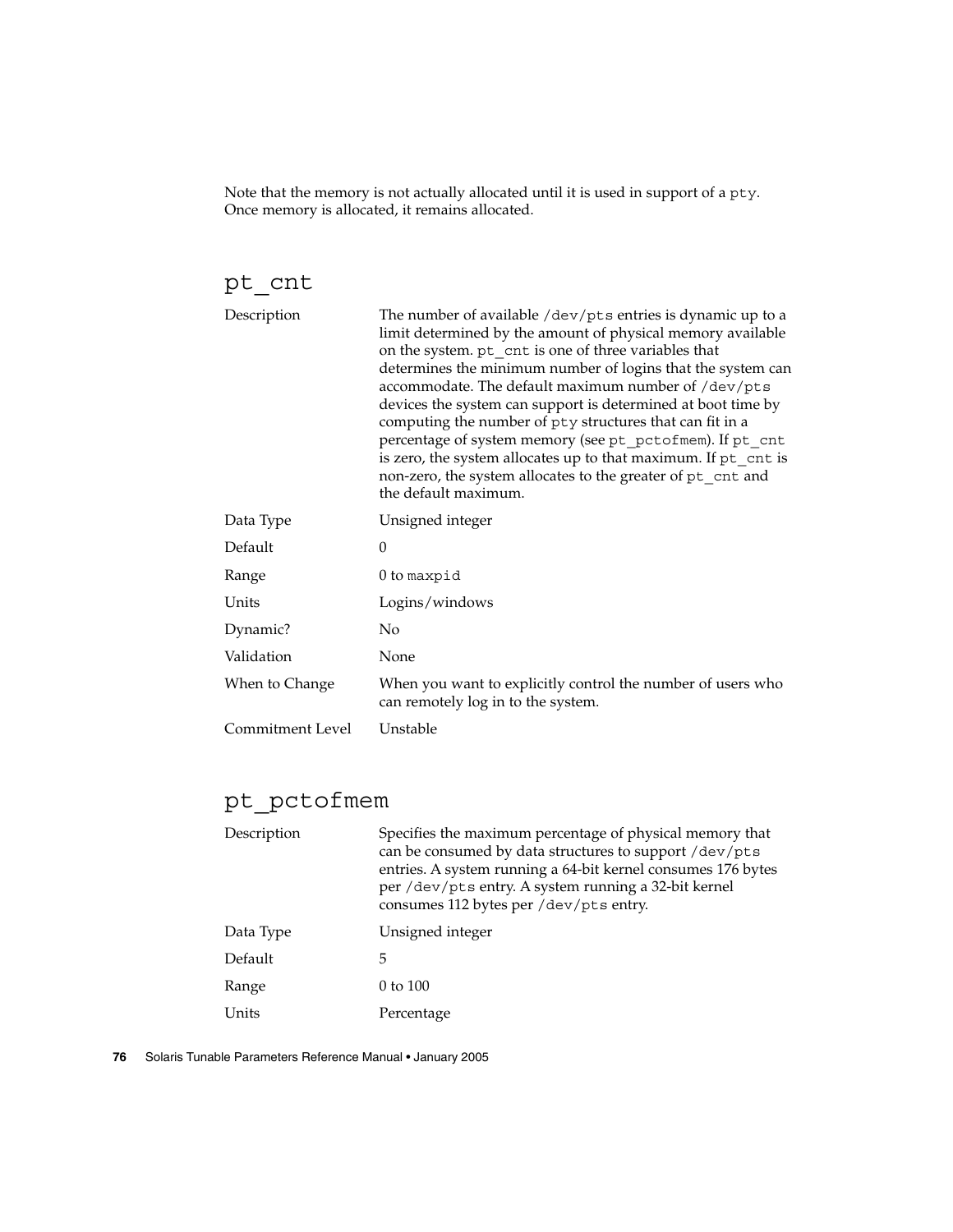| Dynamic?         | No                                                                                                                                                                        |
|------------------|---------------------------------------------------------------------------------------------------------------------------------------------------------------------------|
| Validation       | None.                                                                                                                                                                     |
| When to Change   | When you want to either restrict or increase the number of<br>users who can log in to the system. A value of zero means that<br>no remote users can log in to the system. |
| Commitment Level | Unstable                                                                                                                                                                  |

### pt\_max\_pty

| Description      | Defines the maximum number of ptys the system offers                                                                                                                |
|------------------|---------------------------------------------------------------------------------------------------------------------------------------------------------------------|
| Data Type        | Unsigned integer                                                                                                                                                    |
| Default          | 0 (Uses system-defined maximum)                                                                                                                                     |
| Range            | 0 to MAXUINT                                                                                                                                                        |
| Units            | Logins/windows                                                                                                                                                      |
| Dynamic?         | Yes                                                                                                                                                                 |
| Validation       | None                                                                                                                                                                |
| Implicit         | Should be greater than or equal to pt cnt. Value is not<br>checked until the number of ptys allocated exceeds the value<br>of pt cnt.                               |
| When to Change   | When you want to place an absolute ceiling on the number of<br>logins supported, even if the system could handle more based<br>on its current configuration values. |
| Commitment Level | Unstable                                                                                                                                                            |

# STREAMS Parameters

### nstrpush

| Description | Specifies the number of modules that can be inserted into<br>(pushed onto) a STREAM. |
|-------------|--------------------------------------------------------------------------------------|
| Data Type   | Signed integer                                                                       |

Chapter 2 • Solaris Kernel Tunable Parameters **77**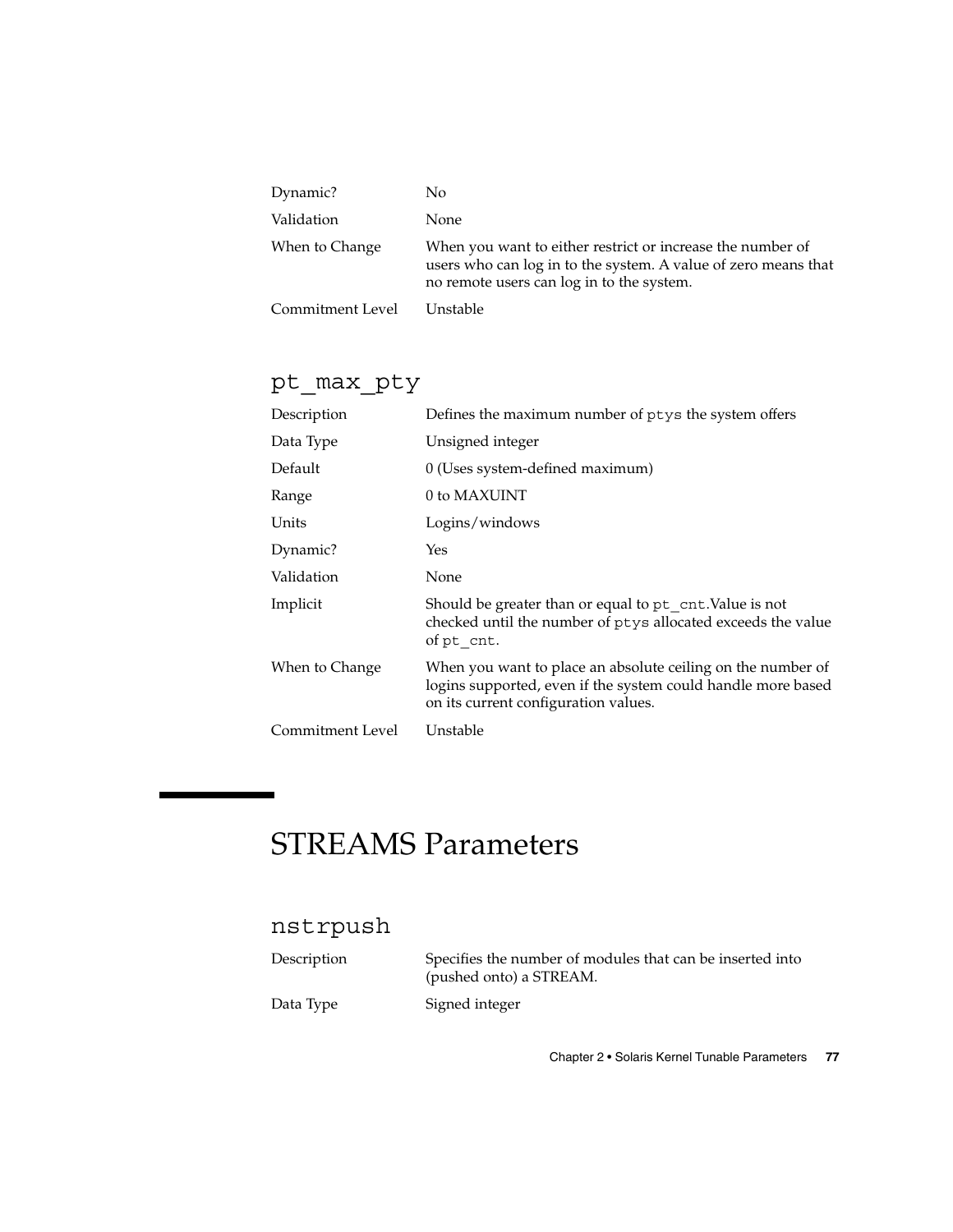| Default          | 9                                                                                                                                                                                                  |
|------------------|----------------------------------------------------------------------------------------------------------------------------------------------------------------------------------------------------|
| Range            | 9 to 16                                                                                                                                                                                            |
| Units            | Modules                                                                                                                                                                                            |
| Dynamic?         | Yes                                                                                                                                                                                                |
| Validation       | None                                                                                                                                                                                               |
| When to Change   | At the direction of your software vendor. No messages are<br>displayed when a STREAM exceeds its permitted push count.<br>A value of EINVAL is returned to the program that attempted<br>the push. |
| Commitment Level | Unstable                                                                                                                                                                                           |

### strmsgsz

| Description      | Specifies the maximum number of bytes that a single system<br>call can pass to a STREAM to be placed in the data part of a<br>message. Any write exceeding this size is broken into<br>multiple messages. For more information, see write(2). |
|------------------|-----------------------------------------------------------------------------------------------------------------------------------------------------------------------------------------------------------------------------------------------|
| Data Type        | Signed integer                                                                                                                                                                                                                                |
| Default          | 65,536                                                                                                                                                                                                                                        |
| Range            | 0 to $262,144$                                                                                                                                                                                                                                |
| Units            | <b>Bytes</b>                                                                                                                                                                                                                                  |
| Dynamic?         | Yes                                                                                                                                                                                                                                           |
| Validation       | None                                                                                                                                                                                                                                          |
| When to Change   | When put msq calls return ERANGE. For more information, see<br>putmsq(2).                                                                                                                                                                     |
| Commitment Level | Unstable                                                                                                                                                                                                                                      |

#### strctlsz

| Description | Specifies the maximum number of bytes that a single system<br>call can pass to a STREAM to be placed in the control part of a<br>message |
|-------------|------------------------------------------------------------------------------------------------------------------------------------------|
| Data Type   | Signed integer                                                                                                                           |
| Default     | 1024                                                                                                                                     |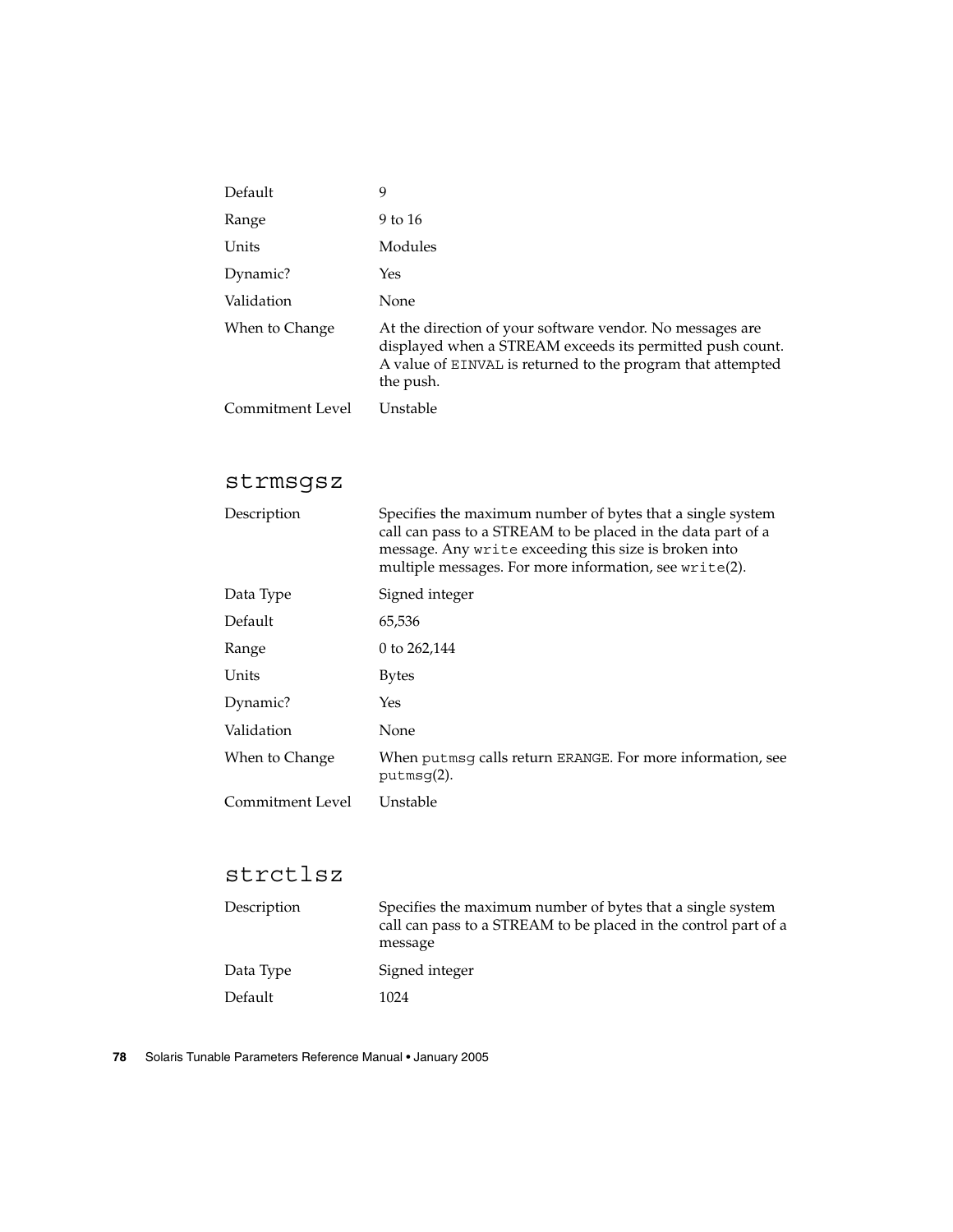| Range            | 0 to MAXINT                                                                                                      |
|------------------|------------------------------------------------------------------------------------------------------------------|
| Units            | <b>Bytes</b>                                                                                                     |
| Dynamic?         | Yes                                                                                                              |
| Validation       | None                                                                                                             |
| When to Change   | At the direction of your software vendor. putmsg(2) calls<br>return ERANGE if they attempt to exceed this limit. |
| Commitment Level | Unstable                                                                                                         |

## System V Message Queues

For new information about System V message queues in the Solaris 10 release, see ["System V IPC Configuration"](#page-16-0) on page 17.

System V message queues provide a message-passing interface that enables the exchange of messages by queues created in the kernel. Interfaces are provided in the Solaris environment to enqueue and dequeue messages. Messages can have a type associated with them. Enqueueing places messages at the end of a queue. Dequeuing removes the first message of a specific type from the queue or the first message if no type is specified.

For information on tuning these system resources, see Chapter 6, "Resource Controls (Overview)," in *System Administration Guide: N1 Grid Containers, Resource Management, and Solaris Zones*.

## System V Semaphores

For new information about System V semaphores in the Solaris 10 release, see ["System](#page-16-0) [V IPC Configuration"](#page-16-0) on page 17.

System V semaphores provide counting semaphores in the Solaris OS. A *semaphore* is a counter used to provide access to a shared data object for multiple processes. In addition to the standard set and release operations for semaphores, System V semaphores can have values that are incremented and decremented as needed (for example, to represent the number of resources available). System V semaphores also provide the ability to do operations on a group of semaphores simultaneously as well as to have the system undo the last operation by a process if the process dies.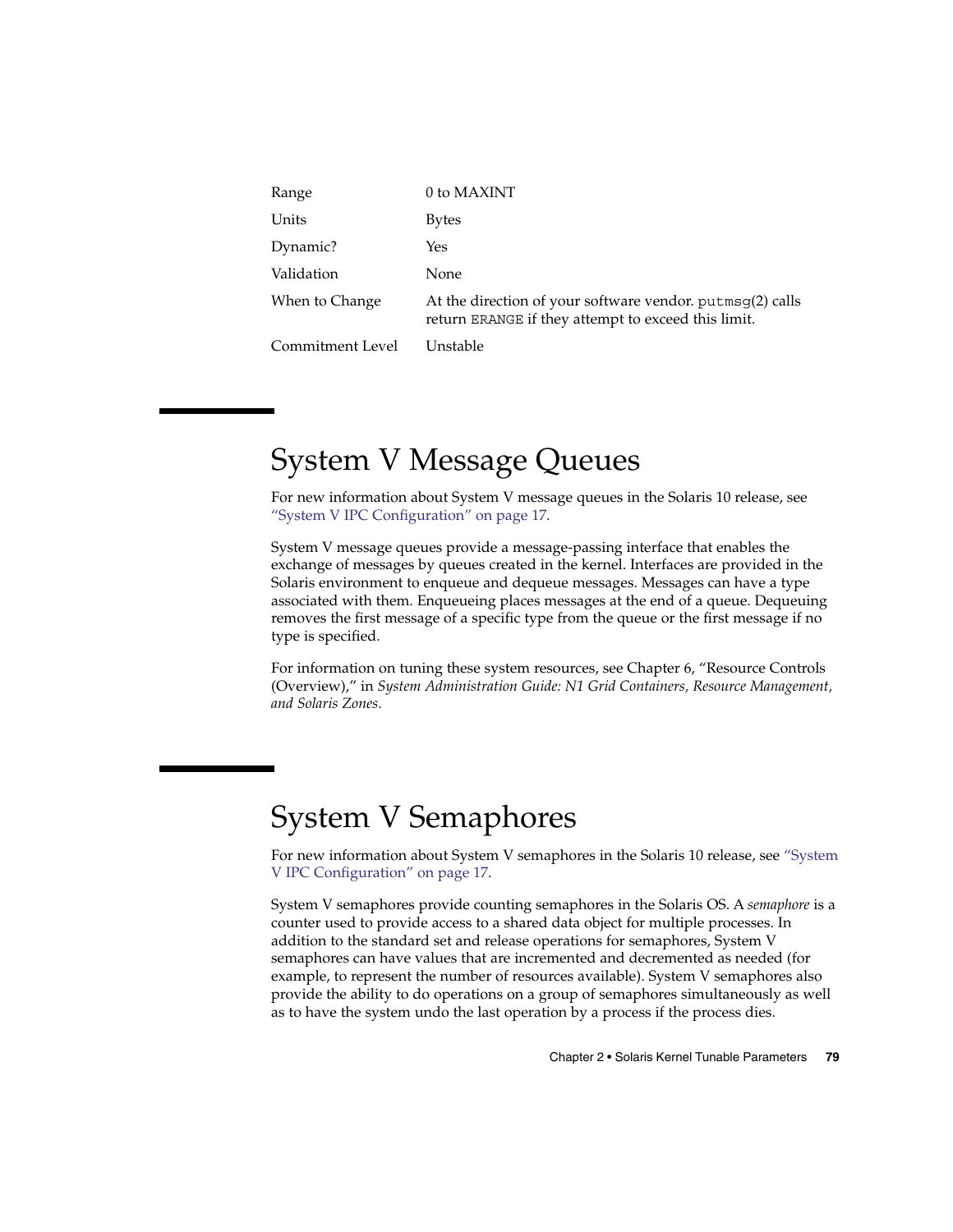Semaphores are created in sets.

The module is dynamically loaded on first reference. Parameters provided to the subsystem are validated at that time and all data structures (including the semaphores) are created. Values for parameters are, accordingly, not changeable at runtime because increases in values would lead to data corruption. Entries in the /etc/system file must contain the semsys: prefix.

System V semaphores are different from the POSIX semaphore facility.

#### semsys:seminfo\_semmni

| Description      | Specifies the maximum number of semaphore identifiers.                                                                                                                                                                                                                                                              |
|------------------|---------------------------------------------------------------------------------------------------------------------------------------------------------------------------------------------------------------------------------------------------------------------------------------------------------------------|
| Data Type        | Signed integer                                                                                                                                                                                                                                                                                                      |
| Default          | 10                                                                                                                                                                                                                                                                                                                  |
| Range            | 1 to 65,535                                                                                                                                                                                                                                                                                                         |
| Dynamic?         | No                                                                                                                                                                                                                                                                                                                  |
| Validation       | Compared to SEMA INDEX MAX (currently 65,535) and reset to<br>that value if larger. A warning message is written to the<br>console, messages file, or both.                                                                                                                                                         |
| When to Change   | When the default number of sets is not enough. Generally<br>changed at the recommendation of software vendors. No error<br>messages are displayed when an attempt is made to create<br>more sets than are currently configured. Instead, the<br>application receives a return code of ENOSPC from a semget<br>call. |
|                  | For more information, see $s$ emget $(2)$ .                                                                                                                                                                                                                                                                         |
| Commitment Level | Unstable                                                                                                                                                                                                                                                                                                            |

#### semsys:seminfo\_semmsl

| Description | Specifies the maximum number of System V semaphores per<br>semaphore identifier. |
|-------------|----------------------------------------------------------------------------------|
| Data Type   | Signed integer                                                                   |
| Default     | 25                                                                               |
| Range       | 1 to MAXINT                                                                      |
| Dynamic?    | No                                                                               |

**80** Solaris Tunable Parameters Reference Manual • January 2005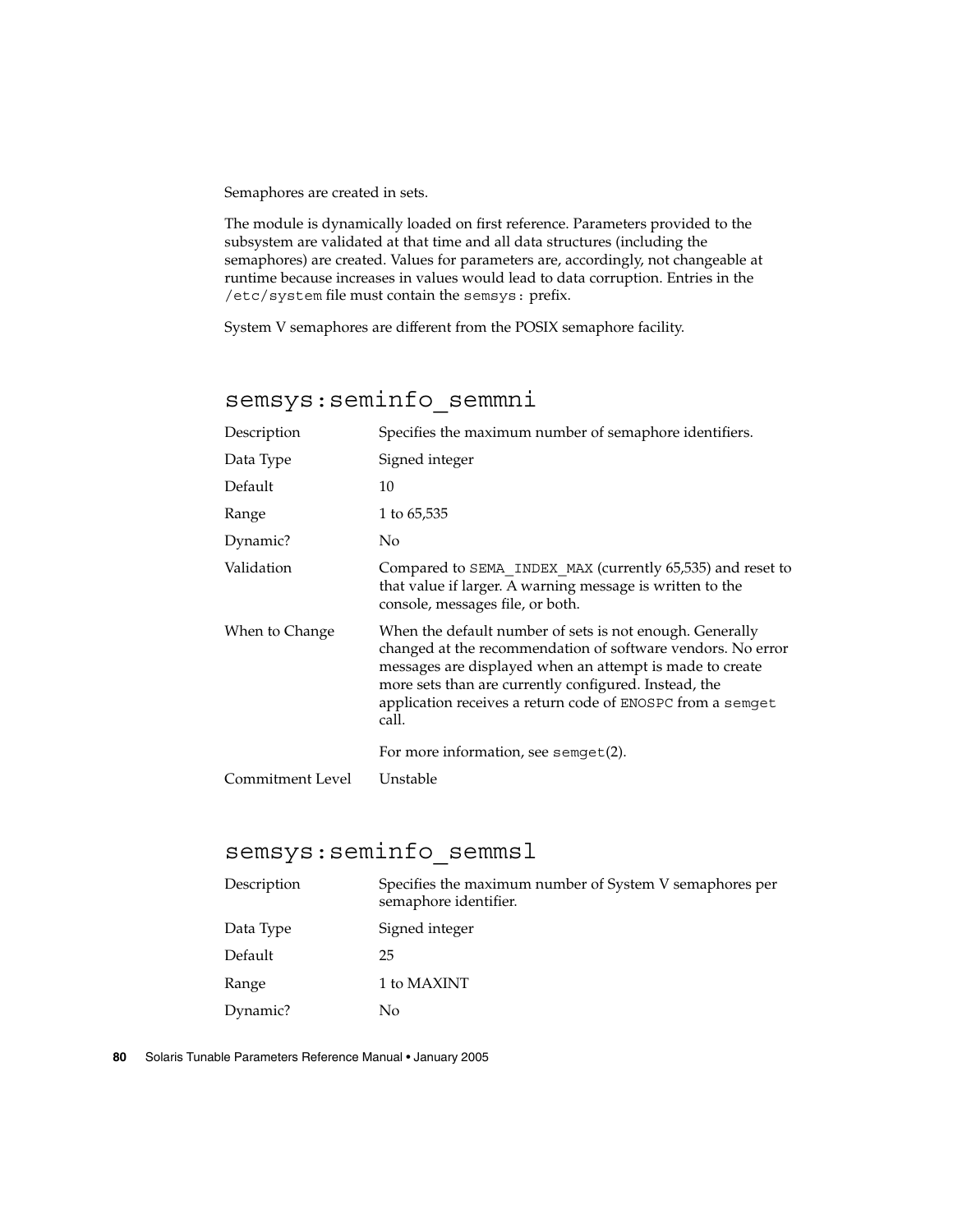| Validation       | The amount of space that could possibly be consumed by the<br>semaphores and their supporting data structures is compared<br>to 25 percent of the kernel memory available at the time the<br>module is first loaded. If the memory threshold is exceeded,<br>the module refuses to load and the semaphore facility is not<br>available. |
|------------------|-----------------------------------------------------------------------------------------------------------------------------------------------------------------------------------------------------------------------------------------------------------------------------------------------------------------------------------------|
| When to Change   | When the default value is not enough. Generally changed at<br>the recommendation of software vendors. No error messages<br>are displayed when an attempt is made to create more<br>semaphores in a set than are currently configured. The<br>application sees a return code of EINVAL from a semget(2)<br>call.                         |
| Commitment Level | Unstable                                                                                                                                                                                                                                                                                                                                |

### semsys:seminfo\_semopm

| Description      | Specifies the maximum number of System V semaphore<br>operations per semop call. This parameter refers to the number<br>of sembufs in the sops array that is provided to the semop ()<br>system call. For more information, see semop(2).                                                                                                          |
|------------------|----------------------------------------------------------------------------------------------------------------------------------------------------------------------------------------------------------------------------------------------------------------------------------------------------------------------------------------------------|
| Data Type        | Signed integer                                                                                                                                                                                                                                                                                                                                     |
| Default          | 10                                                                                                                                                                                                                                                                                                                                                 |
| Range            | 1 to MAXINT                                                                                                                                                                                                                                                                                                                                        |
| Dynamic?         | No                                                                                                                                                                                                                                                                                                                                                 |
| Validation       | The amount of space that could possibly be consumed by the<br>semaphores and their supporting data structures is compared<br>to 25 percent of the kernel memory available at the time the<br>module is first loaded. If the memory threshold is exceeded,<br>the module refuses to load and the semaphore facility is not<br>available.            |
| When to Change   | When the default value is not enough. Generally changed at<br>the recommendation of software vendors. No error messages<br>are displayed when an attempt is made to perform more<br>semaphore operations in a single semop call than are currently<br>allowed. Instead, the application receives a return code of<br>E2BIG from a semop $()$ call. |
| Commitment Level | Unstable                                                                                                                                                                                                                                                                                                                                           |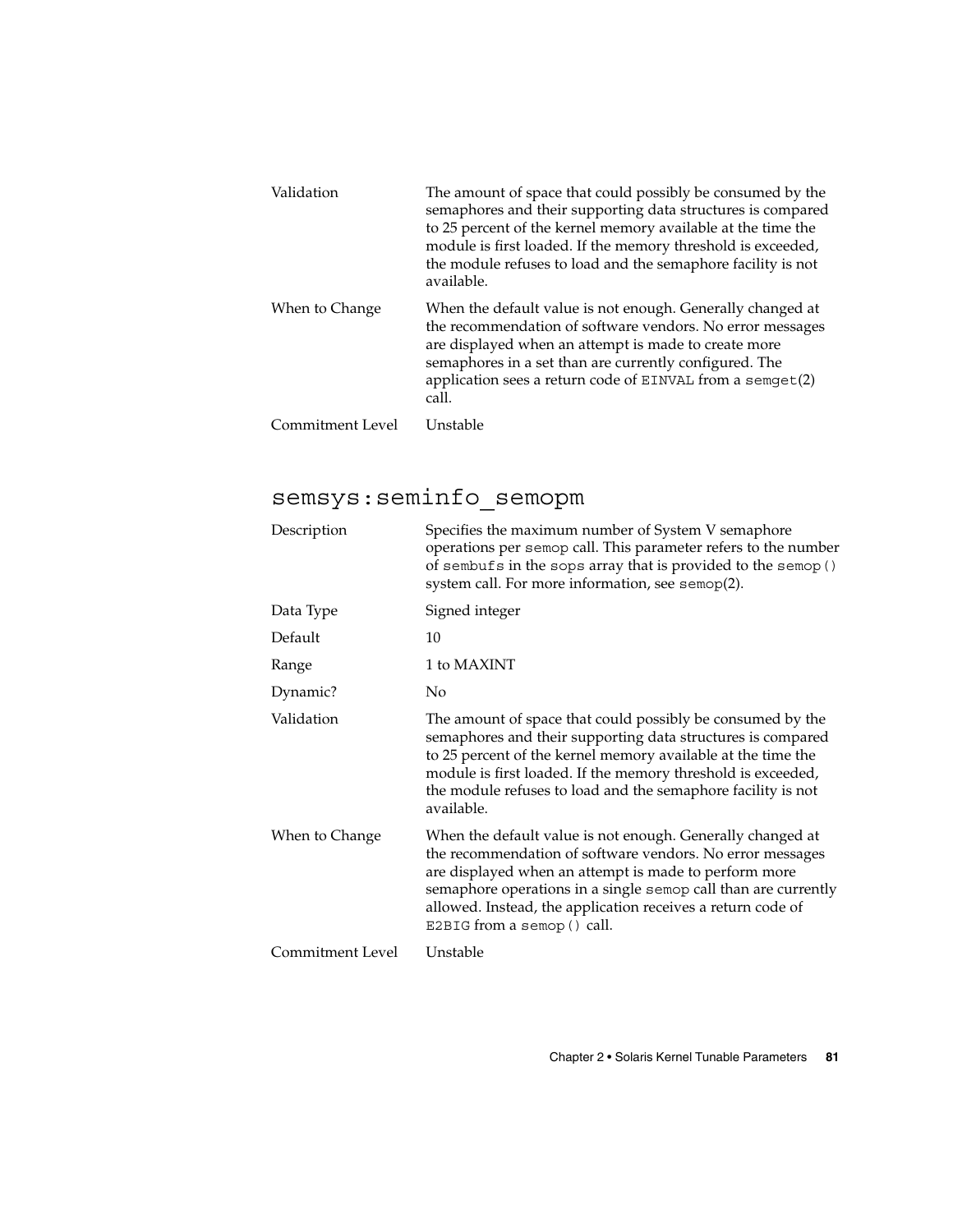## System V Shared Memory

For new information about System V shared memory in the Solaris 10 release, see ["System V IPC Configuration"](#page-16-0) on page 17.

System V shared memory allows the creation of a segment by a process. Cooperating processes can attach to the memory segment (subject to access permissions on the segment) and gain access to the data contained in the segment. This capability is implemented as a loadable module. Entries in the /etc/system file must contain the shmsys: prefix. Starting with the Solaris 7 release, the keyserv daemon uses System V shared memory.

A special kind of shared memory known as *intimate shared memory* (ISM) is used by DBMS vendors to maximize performance. When a shared memory segment is made into an ISM segment, the memory for the segment is locked. This feature enables a faster I/O path to be followed and improves memory usage. A number of kernel resources describing the segment are then shared between all processes that attach to the segment in ISM mode.

The module is dynamically loaded on first reference. Parameters provided to the subsystem are validated at that time.

System V shared memory is different from the POSIX shared memory facility.

#### segspt\_minfree

| Description | Identifies pages of system memory that cannot be allocated for<br>ISM shared memory.                                                             |
|-------------|--------------------------------------------------------------------------------------------------------------------------------------------------|
| Data Type   | Unsigned long                                                                                                                                    |
| Default     | 5 percent of available system memory when the first ISM<br>segment is created                                                                    |
| Range       | 0 to 50 percent of physical memory                                                                                                               |
| Units       | Pages                                                                                                                                            |
| Dynamic?    | Yes                                                                                                                                              |
| Validation  | None. Values that are too small can cause the system to hang<br>or performance to severely degrade when memory is<br>consumed with ISM segments. |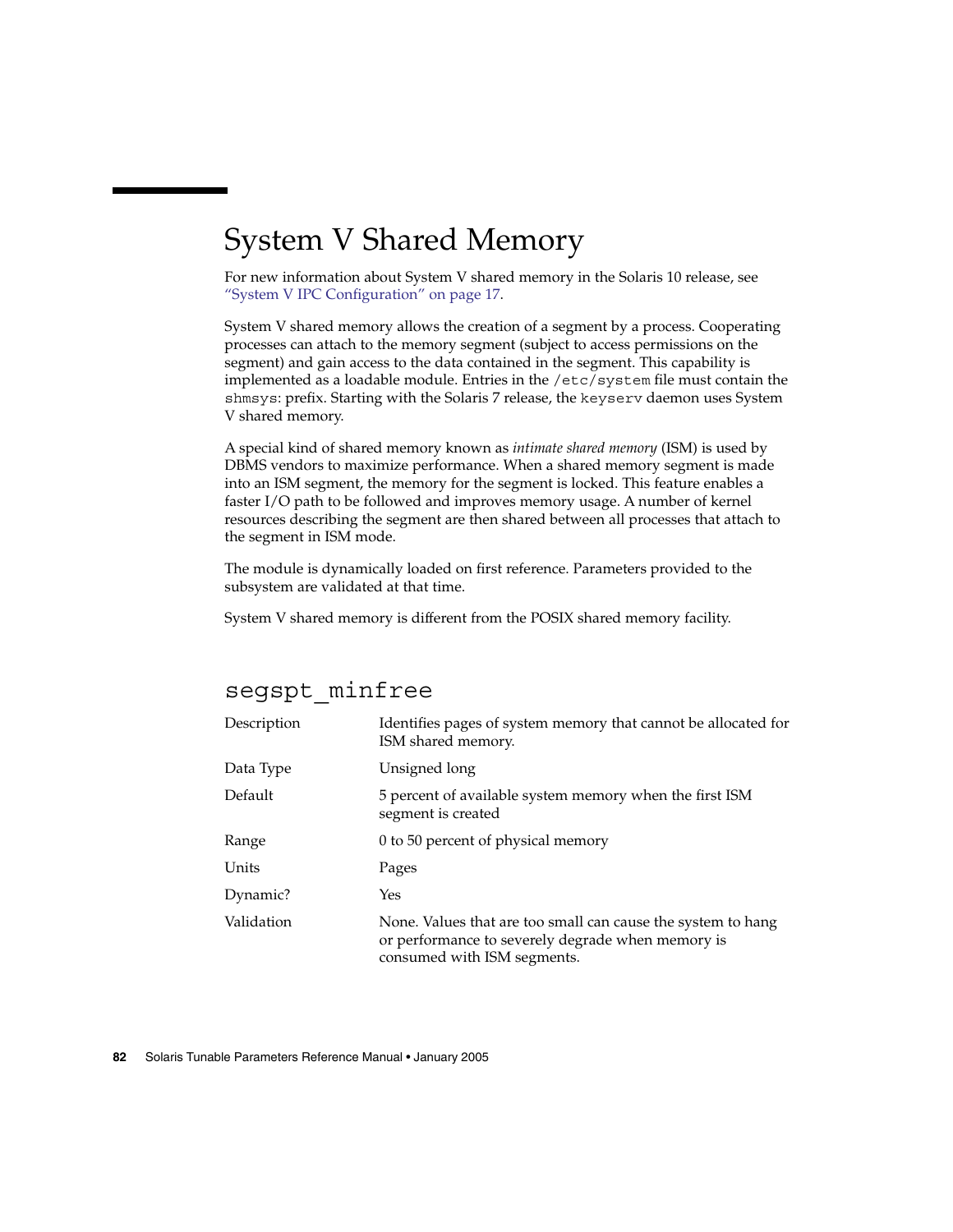| When to Change   | On database servers with large amounts of physical memory<br>using ISM, the value of this parameter can be decreased. If ISM<br>segments are not used, this parameter has no effect. A<br>maximum value of 128 Mbytes (0x4000) is almost certainly<br>sufficient on large memory machines. |
|------------------|--------------------------------------------------------------------------------------------------------------------------------------------------------------------------------------------------------------------------------------------------------------------------------------------|
| Commitment Level | Unstable                                                                                                                                                                                                                                                                                   |

# Scheduling

# rechoose\_interval

| Description      | Specifies the number of clock ticks before a process is deemed<br>to have lost all affinity for the last CPU it ran on. After this<br>interval expires, any CPU is considered a candidate for<br>scheduling a thread. This parameter is relevant only for<br>threads in the timesharing class. Real-time threads are<br>scheduled on the first available CPU. |
|------------------|---------------------------------------------------------------------------------------------------------------------------------------------------------------------------------------------------------------------------------------------------------------------------------------------------------------------------------------------------------------|
| Data Type        | Signed integer                                                                                                                                                                                                                                                                                                                                                |
| Default          | 3                                                                                                                                                                                                                                                                                                                                                             |
| Range            | 0 to MAXINT                                                                                                                                                                                                                                                                                                                                                   |
| Dynamic?         | Yes                                                                                                                                                                                                                                                                                                                                                           |
| Validation       | None                                                                                                                                                                                                                                                                                                                                                          |
| When to Change   | When caches are large, or when the system is running a critical<br>process or a set of processes that seem to suffer from excessive<br>cache misses not caused by data access patterns.                                                                                                                                                                       |
|                  | Consider using the processor set capabilities available as of the<br>Solaris 2.6 release or processor binding before changing this<br>parameter. For more information, see psrset(1M) or<br>$pbind(1M)$ .                                                                                                                                                     |
| Commitment Level | Unstable                                                                                                                                                                                                                                                                                                                                                      |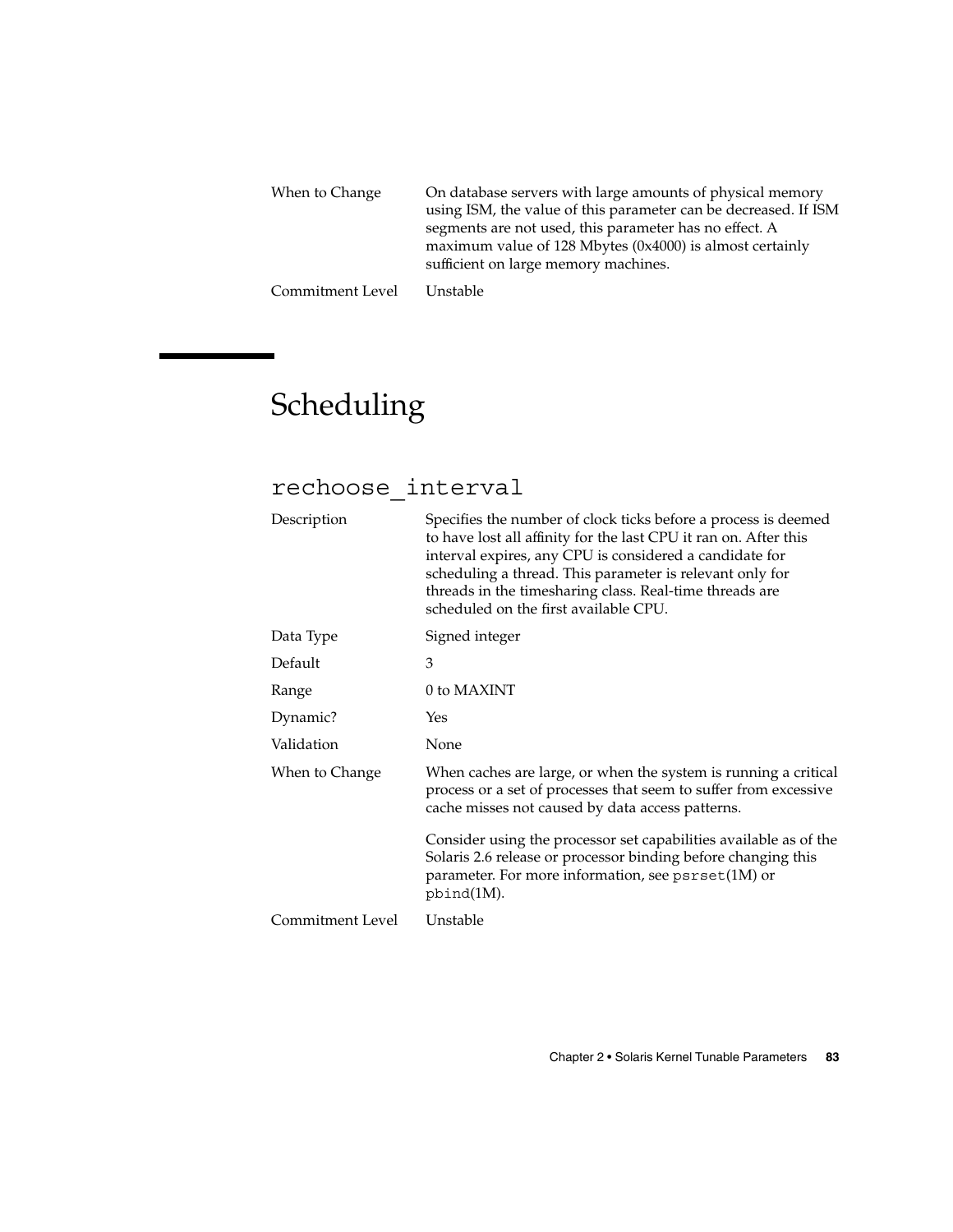# Timers

### hires\_tick

| Description      | When set, this parameter causes the Solaris OS to use a system<br>clock rate of 1000 instead of the default value of 100. |
|------------------|---------------------------------------------------------------------------------------------------------------------------|
| Data Type        | Signed integer                                                                                                            |
| Default          | 0                                                                                                                         |
| Range            | 0 (disabled) or 1 (enabled)                                                                                               |
| Dynamic?         | No. Causes new system timing variable to be set at boot time.<br>Not referenced after boot.                               |
| Validation       | None                                                                                                                      |
| When to Change   | When you want timeouts with a resolution of less than 10<br>milliseconds, and greater than or equal to 1 millisecond.     |
| Commitment Level | Unstable                                                                                                                  |

### timer\_max

| Description      | Specifies the number of POSIX™ timers available.                                                                                                            |
|------------------|-------------------------------------------------------------------------------------------------------------------------------------------------------------|
| Data Type        | Signed integer                                                                                                                                              |
| Default          | 32                                                                                                                                                          |
| Range            | 0 to MAXINT                                                                                                                                                 |
| Dynamic?         | No. Increasing the value can cause a system crash.                                                                                                          |
| Validation       | None                                                                                                                                                        |
| When to Change   | When the default number of timers offered by the system is<br>inadequate. Applications receive an EAGAIN error when<br>executing timer_create system calls. |
| Commitment Level | Unstable                                                                                                                                                    |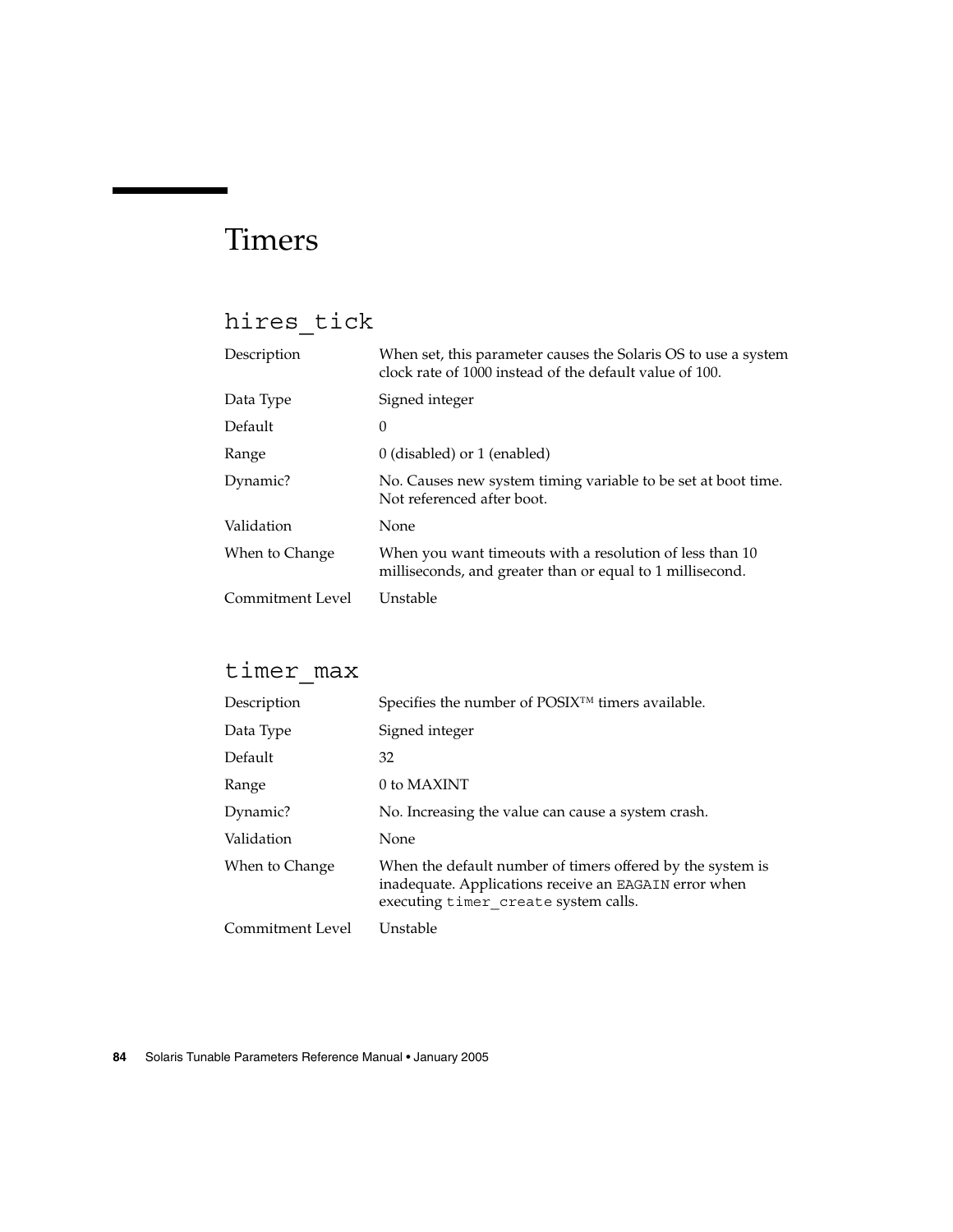### Sun-4u Specific Parameters

#### consistent\_coloring

Description Starting with the Solaris 2.6 release, the ability to use different page placement policies on the UltraSPARC<sup>®</sup> (sun4u) platform was introduced. A page placement policy attempts to allocate physical page addresses to maximize the use of the L2 cache. Whatever algorithm is chosen as the default algorithm, that algorithm can potentially provide less optimal results than another algorithm for a particular application set. This parameter changes the placement algorithm selected for all processes on the system. Based on the size of the L2 cache, memory is divided into bins. The page placement code allocates a page from a bin when a page fault first occurs on an unmapped page. The page chosen depends on which of the three possible algorithms are used: ■ Page coloring – Various bits of the virtual address are used to determine the bin from which the page is selected. This is the default algorithm in the Solaris 8 release. consistent\_coloring is set to zero to use this algorithm. No per-process history exists for this algorithm. ■ Virtual addr=physical address – Consecutive pages in the program selects pages from consecutive bins. consistent\_coloring is set to 1 to use this algorithm. No per-process history exists for this algorithm. ■ Bin-hopping – Consecutive pages in the program generally allocate pages from every other bin, but the algorithm occasionally skips more bins. consistent\_coloring is set to 2 to use this algorithm. Each process starts at a randomly selected bin, and a per-process memory of the last bin allocated is kept. Dynamic? Yes Validation None. Values larger than 2 cause a number of WARNING: AS 2 BIN: bad consistent coloring value messages to appear on the console. The system hangs immediately thereafter. A power-cycle is required to recover.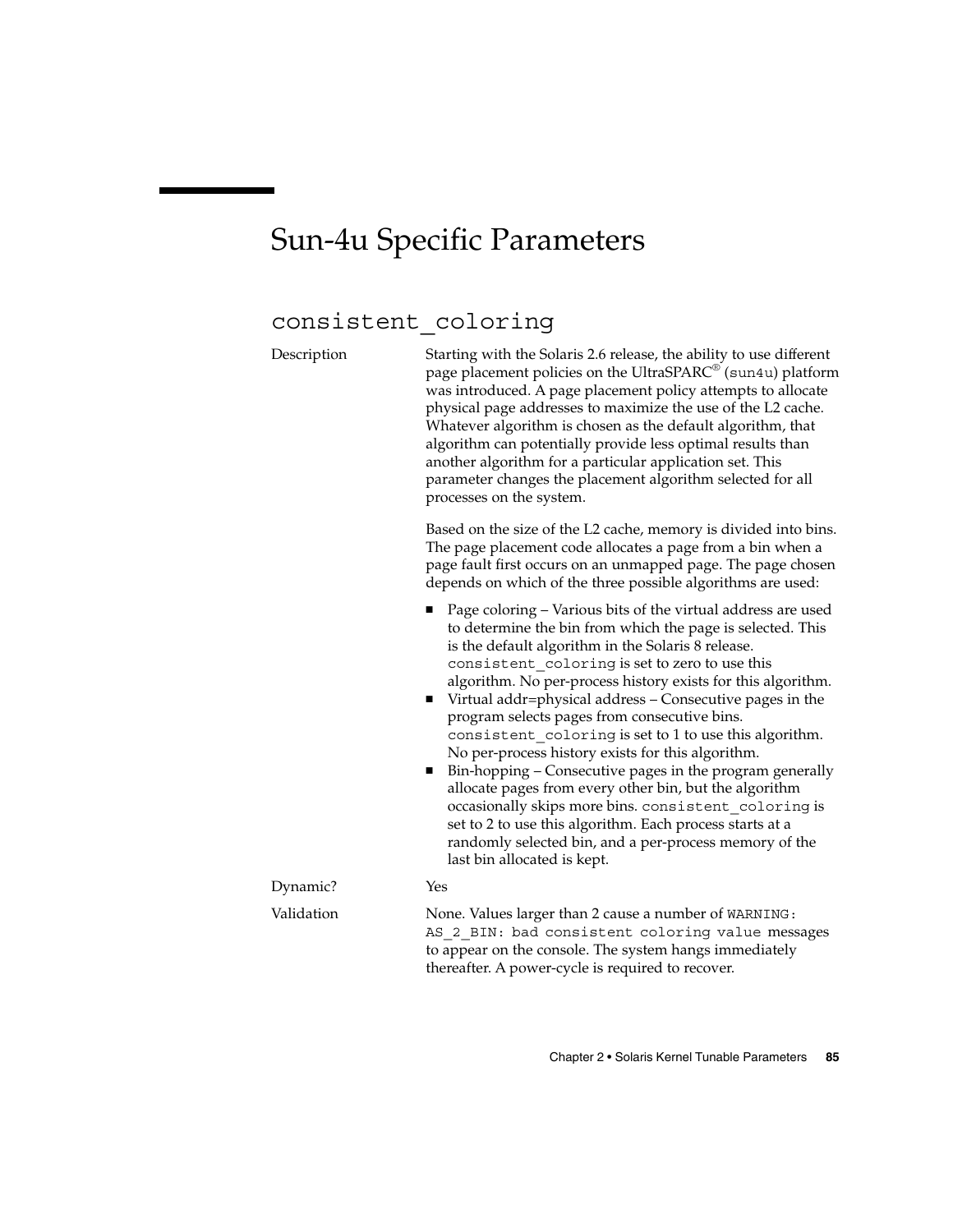| When to Change   | When the primary workload of the system is a set of<br>long-running high-performance computing (HPC)<br>applications. Changing this value might provide better<br>performance. File servers, database servers, and systems with<br>a number of active processes (for example, compile or time<br>sharing servers) do not benefit from changes. |
|------------------|------------------------------------------------------------------------------------------------------------------------------------------------------------------------------------------------------------------------------------------------------------------------------------------------------------------------------------------------|
| Commitment Level | Unstable                                                                                                                                                                                                                                                                                                                                       |

# tsb\_alloc\_hiwater\_factor

| Description      | Initializes tsb alloc hiwater to impose an upper limit on<br>the amount of physical memory that can be allocated for<br>translation storage buffers (TSBs) as follows:                                                                              |
|------------------|-----------------------------------------------------------------------------------------------------------------------------------------------------------------------------------------------------------------------------------------------------|
|                  | tsb alloc hiwater = physical memory (bytes) /<br>tsb alloc hiwater factor                                                                                                                                                                           |
|                  | When the memory that is allocated to TSBs is equal to the<br>value of tsb alloc hiwater, the TSB memory allocation<br>algorithm attempts to reclaim TSB memory as pages are<br>unmapped.                                                            |
|                  | Exercise caution when using this factor to increase the value of<br>tsb alloc hiwater. To prevent system hangs, the resulting<br>high water value must be considerably lower than the value of<br>swapfs minfree and segspt minfree.                |
| Data Type        | Integer                                                                                                                                                                                                                                             |
| Default          | 32                                                                                                                                                                                                                                                  |
| Range            | 1 to MAXINIT                                                                                                                                                                                                                                        |
|                  | Note that a factor of 1 makes all physical memory available for<br>allocation to TSBs, which could cause the system to hang. A<br>factor that is too high will not leave memory available for<br>allocation to TSBs, decreasing system performance. |
| Dynamic?         | Yes                                                                                                                                                                                                                                                 |
| Validation       | None                                                                                                                                                                                                                                                |
| When to Change   | Change the value of this parameter if the system has many<br>processes that attach to very large shared memory segments.<br>Under most circumstances, tuning of this variable is not<br>necessary.                                                  |
| Commitment Level | Unstable                                                                                                                                                                                                                                            |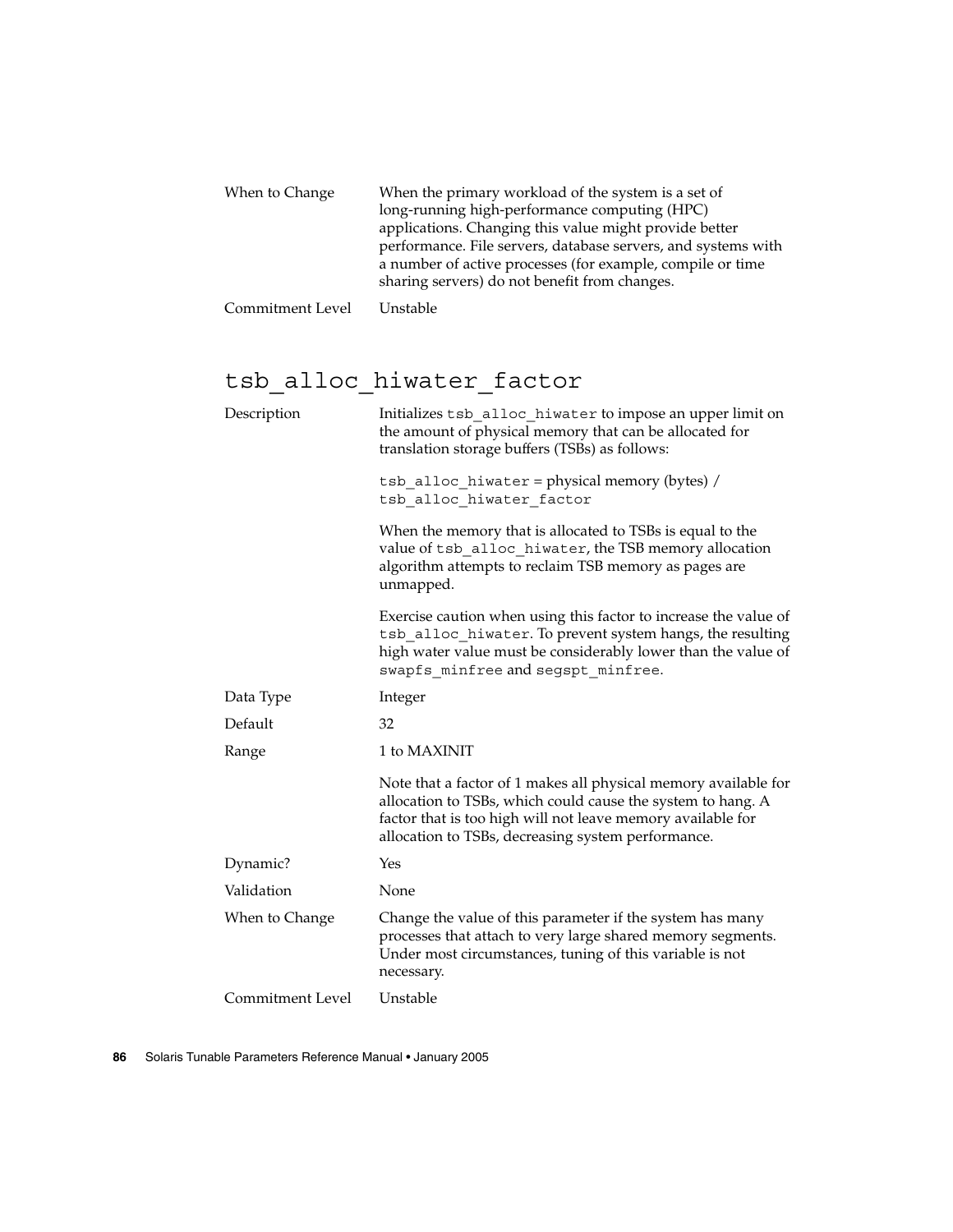## default\_tsb\_size

| Description | Selects size of the initial translation storage buffers (TSBs)<br>allocated to all processes. |
|-------------|-----------------------------------------------------------------------------------------------|
| Data Type   | Integer                                                                                       |
| Default     | Default is 0 (8 Kbytes)                                                                       |
| Range       | Possible values are:                                                                          |

|                  | Value                                                                                                                                                                                                                                          | <b>Description</b> |
|------------------|------------------------------------------------------------------------------------------------------------------------------------------------------------------------------------------------------------------------------------------------|--------------------|
|                  | $\theta$                                                                                                                                                                                                                                       | 8 Kbytes           |
|                  | 1                                                                                                                                                                                                                                              | 16 Kbytes          |
|                  | 3                                                                                                                                                                                                                                              | 32 Kbytes          |
|                  | 4                                                                                                                                                                                                                                              | 128 Kbytes         |
|                  | 5                                                                                                                                                                                                                                              | 256 Kbytes         |
|                  | 6                                                                                                                                                                                                                                              | 512 Kbytes         |
|                  | 7                                                                                                                                                                                                                                              | 1 Mbyte            |
|                  |                                                                                                                                                                                                                                                |                    |
| Dynamic?         | Yes                                                                                                                                                                                                                                            |                    |
| Validation       | None                                                                                                                                                                                                                                           |                    |
| When to Change   | Generally, you do not need to change this value. However,<br>doing so might provide some advantages if the majority of<br>processes on the system have a larger than average working<br>set, or if resident set size (RSS) sizing is disabled. |                    |
| Commitment Level | Unstable                                                                                                                                                                                                                                       |                    |

## enable\_tsb\_rss\_sizing

| Description | Enables a resident set size (RSS) based TSB sizing heuristic.     |
|-------------|-------------------------------------------------------------------|
| Data Type   | <b>Boolean</b>                                                    |
| Default     | 1 (TSBs can be resized)                                           |
| Range       | 0 (TSBs can be resized) or 1 (TSBs remain at<br>tsb default size) |
| Dynamic?    | Yes                                                               |
| Validation  | Yes                                                               |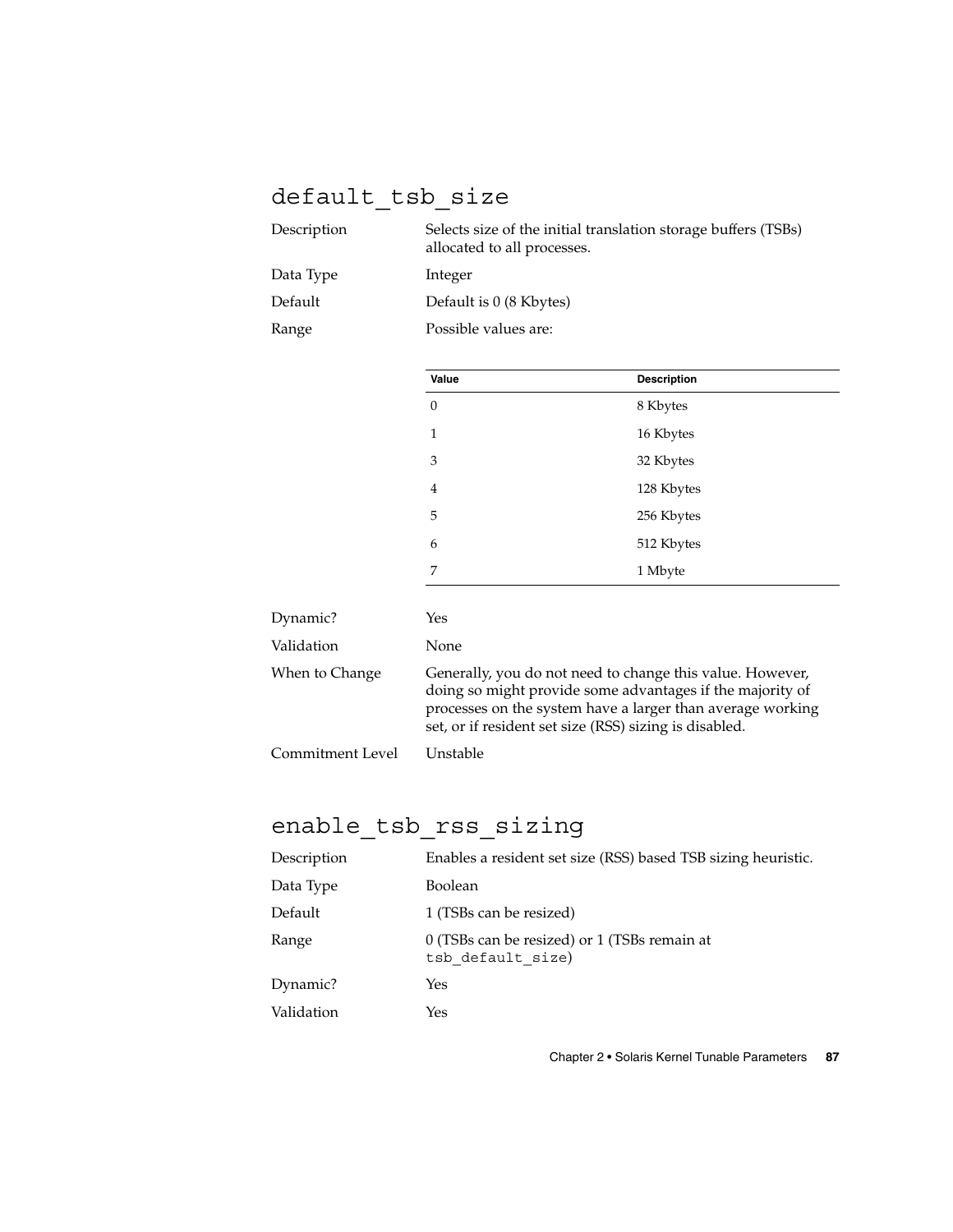| When to Change   | Do not change this tunable. |
|------------------|-----------------------------|
| Commitment Level | Unstable                    |

#### tsb\_rss\_factor

| Description      | Controls the RSS to TSB span ratio of the RSS sizing heuristic.<br>This factor divided by 512 yields the percentage of the TSB<br>span which must be resident in memory before the TSB is<br>considered as a candidate for resizing. |
|------------------|--------------------------------------------------------------------------------------------------------------------------------------------------------------------------------------------------------------------------------------|
| Data Type        | Integer                                                                                                                                                                                                                              |
| Default          | 384, resulting in a value of 75%, since some virtual addresses<br>are expected to map to the same slot in the TSB.                                                                                                                   |
| Range            | 0 to 512                                                                                                                                                                                                                             |
| Dynamic?         | Yes                                                                                                                                                                                                                                  |
| Validation       | None                                                                                                                                                                                                                                 |
| When to Change   | If an application with a small address space is seeing TSB<br>misses due to virtual address conflicts in the TSB, you might<br>consider decreasing this value toward 0.                                                              |
|                  | For example, changing tsb rss factor to 50% instead of<br>75% might help eliminate virtual address conflicts in the TSB<br>in some cases, but will use more kernel memory, particularly<br>on a heavily loaded system.               |
| Commitment Level | Unstable                                                                                                                                                                                                                             |

# Solaris Volume Manager Parameters

#### md\_mirror:md\_resync\_bufsz Description Sets the size of the buffer used for resynchronizing RAID 1 volumes (mirrors) as the number of 512-byte blocks in the buffer. Setting larger values can increase resynchronization speed. Data Type Integer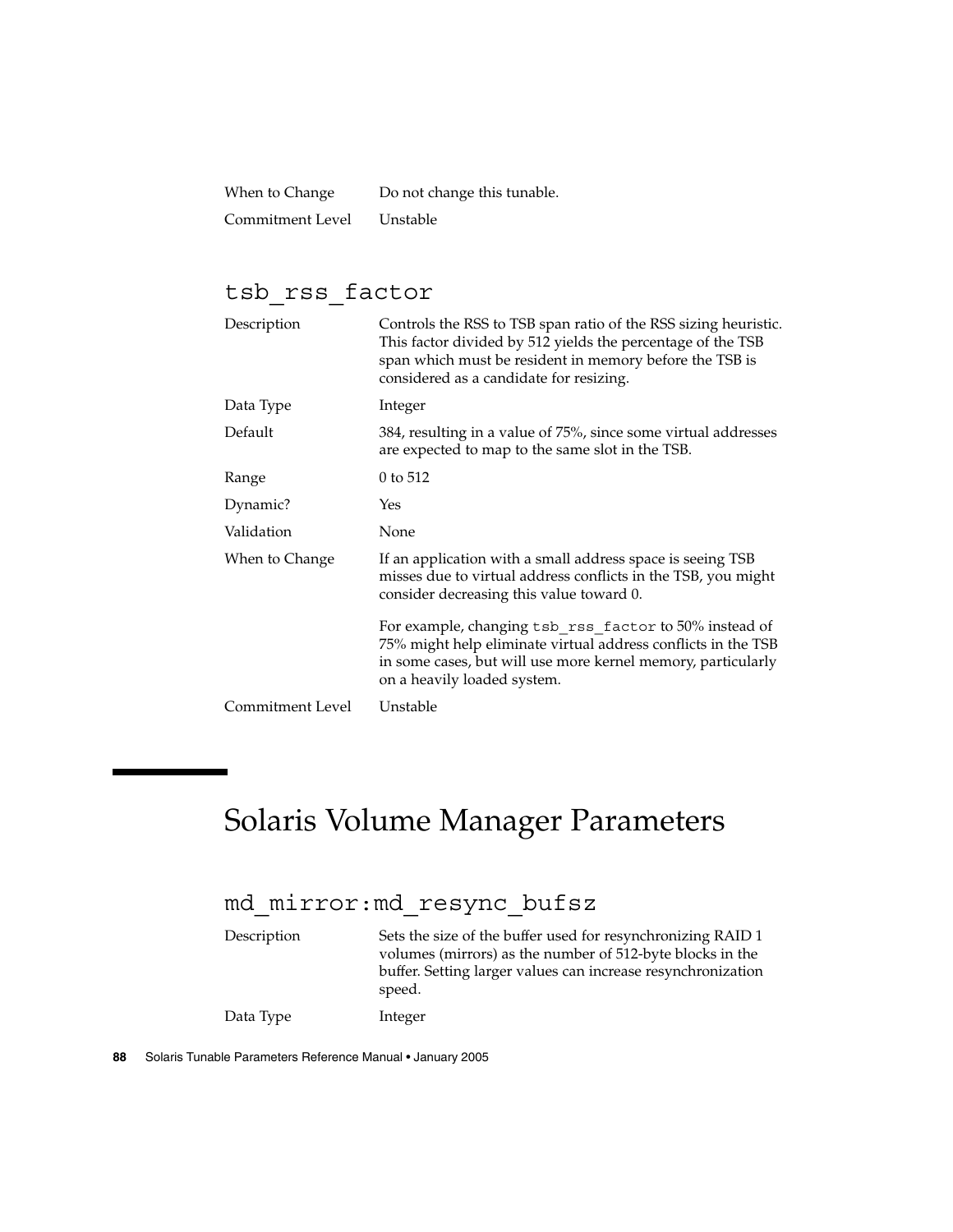| Default          | The default value is 128, which is acceptable for small systems.<br>Larger systems could use higher values to increase mirror<br>resynchronization speed.                                                                                                                                                                             |
|------------------|---------------------------------------------------------------------------------------------------------------------------------------------------------------------------------------------------------------------------------------------------------------------------------------------------------------------------------------|
| Range            | 128 to 2048                                                                                                                                                                                                                                                                                                                           |
| Units            | Blocks (512 bytes)                                                                                                                                                                                                                                                                                                                    |
| Dynamic?         | No                                                                                                                                                                                                                                                                                                                                    |
| Validation       | None                                                                                                                                                                                                                                                                                                                                  |
| When to Change   | If you use Solaris Volume Manager RAID 1 volumes (mirrors),<br>and you want to increase the speed of mirror<br>resynchronizations. Assuming that you have adequate<br>memory for overall system performance, you can increase this<br>value without causing other performance problems.                                               |
|                  | If you need to increase the speed of mirror resynchronizations,<br>increase the value of this parameter incrementally (using<br>128-block increments) until performance is satisfactory. On<br>fairly large or relatively new systems, a value of 2048 seems to<br>be optimal. High values on older systems might hang the<br>system. |
| Commitment Level | Unstable                                                                                                                                                                                                                                                                                                                              |

# md:mirrored\_root\_flag

| Description    | Overrides Solaris Volume Manager requirements for replica<br>quorum and forces Solaris Volume Manager to start if any<br>valid state database replicas are available. |
|----------------|-----------------------------------------------------------------------------------------------------------------------------------------------------------------------|
|                | The default value is disabled, which requires that a majority of<br>all replicas are available and synchronized before Solaris<br>Volume Manager will start.          |
| Data Type      | Boolean values                                                                                                                                                        |
| Default        | 0 (disabled)                                                                                                                                                          |
| Range          | 0 (disabled) or 1 (enabled)                                                                                                                                           |
| Dynamic?       | No.                                                                                                                                                                   |
| Validation     | None                                                                                                                                                                  |
| When to Change | Use of this parameter is not supported.                                                                                                                               |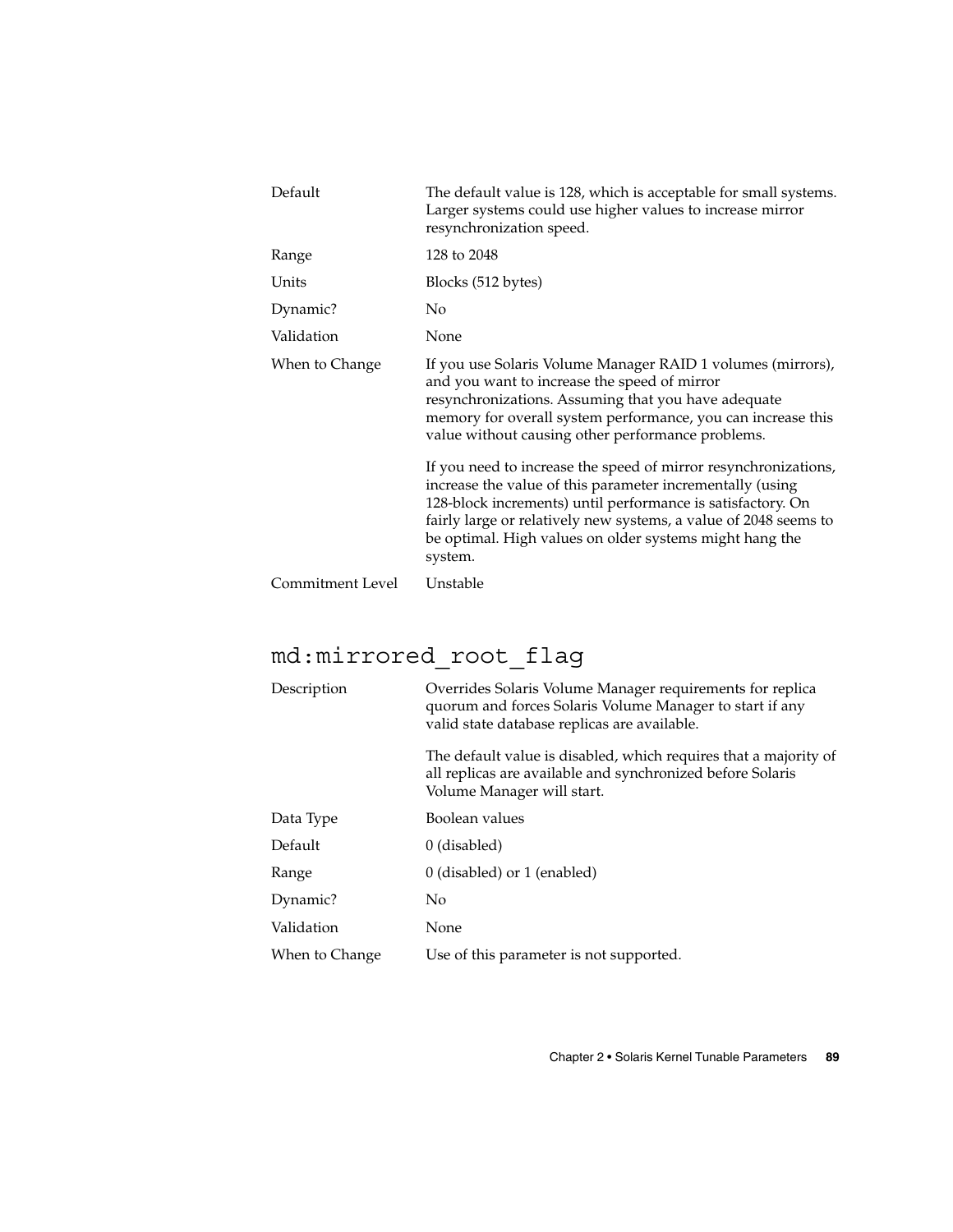Some people using Solaris Volume Manager accept the risk of enabling this parameter if all three of the following conditions apply:

- When root (/) or other system-critical file systems are mirrored
- Only two disks or controllers are available
- An unattended reboot of the system is required

If this parameter is enabled, the system might boot with a stale replica that inaccurately represents the system state (including which mirror sides are good or in Maintenance state). This situation could result in data corruption or system corruption.

Change this parameter only if system availability is more important than data consistency and integrity. Closely monitor the system for any failures. You can mitigate the risk by keeping the number of failed, Maintenance, or hot-swapped volumes as low as possible.

For more information about state database replicas, see Chapter 6, "State Database (Overview)," in *Solaris Volume Manager Administration Guide*.

Commitment Level Unstable

## Network Driver Parameters

#### intr blank time and intr blank packets

Description These parameters affect on-board network throughput and latency on SPARC systems.

> If interrupt blanking is disabled, packets are processed by the driver as soon as they arrive, resulting in higher network throughput and lower latency, but with higher CPU utilization. With interrupt blanking disabled, processor utilization can be as high as 80–90 percent in some high-load web server environments.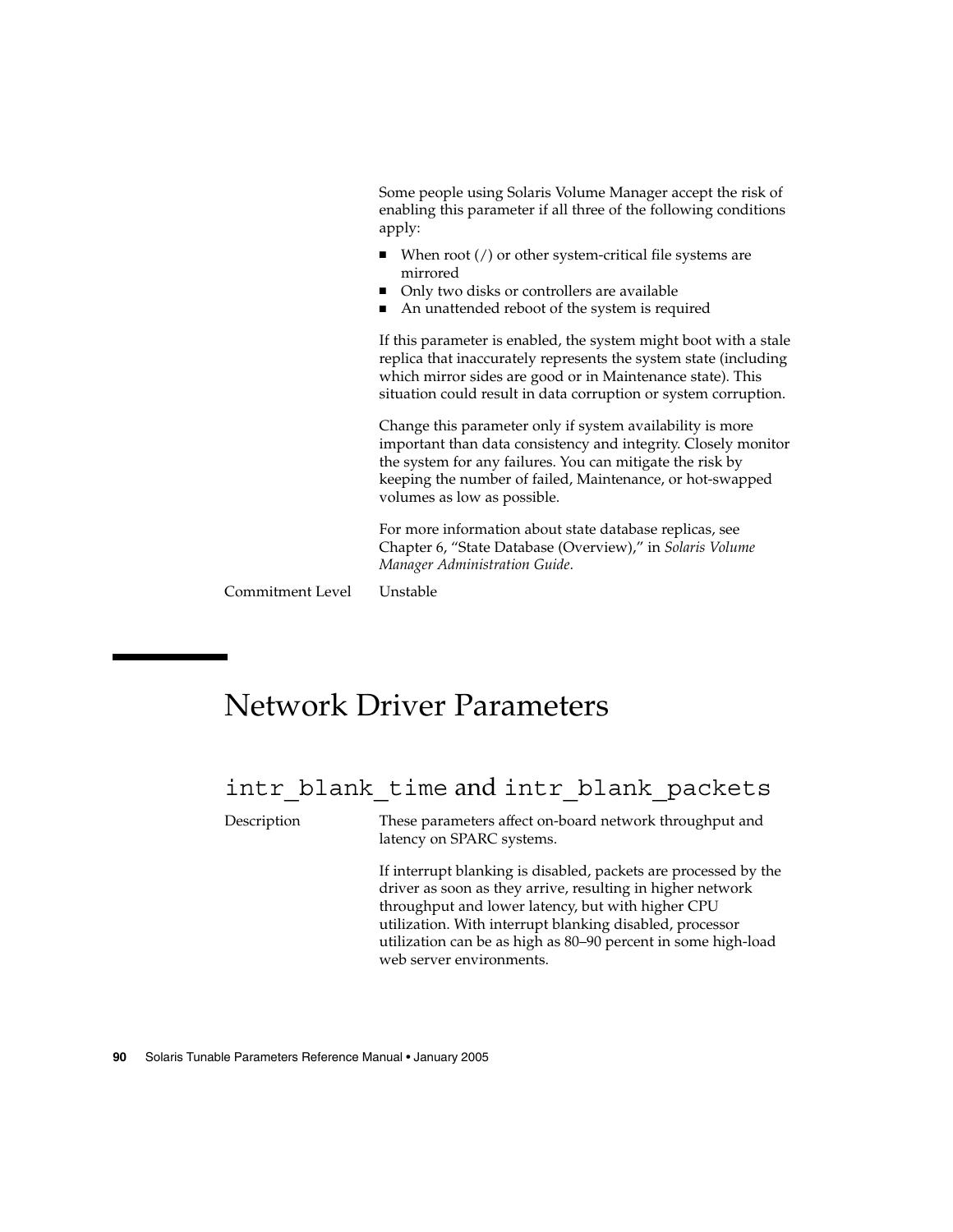|                  | If interrupt blanking is enabled, packets are processed when<br>the interrupt is issued. Enabling interrupt blanking can result<br>in reduced processor utilization and network throughput, but<br>higher network latency.                                                                                                                                                       |
|------------------|----------------------------------------------------------------------------------------------------------------------------------------------------------------------------------------------------------------------------------------------------------------------------------------------------------------------------------------------------------------------------------|
|                  | Both parameters should be set at the same time. You can set<br>these parameters by using the ndd command as follows:                                                                                                                                                                                                                                                             |
|                  | # ndd -set /dev/eri intr blank time 0<br># ndd -set /dev/eri intr blank packets 0                                                                                                                                                                                                                                                                                                |
|                  | You can add them to the /etc/system file as follows:                                                                                                                                                                                                                                                                                                                             |
|                  | set eri: intr blank time 0<br>set eri: intr blank packets 0                                                                                                                                                                                                                                                                                                                      |
| Default          | Both parameters are enabled on SPARC systems with an eri<br>driver.                                                                                                                                                                                                                                                                                                              |
|                  | Both parameters are disabled on SPARC systems with an hme<br>driver.                                                                                                                                                                                                                                                                                                             |
| Range            | 0 (disabled) or 1 (enabled)                                                                                                                                                                                                                                                                                                                                                      |
| Dynamic?         | Yes                                                                                                                                                                                                                                                                                                                                                                              |
| Validation       | None                                                                                                                                                                                                                                                                                                                                                                             |
| When to Change   | The value of the interrupt blanking parameter is a trade-off<br>between network throughput and processor utilization. If<br>higher processor utilization is acceptable for achieving higher<br>network throughput, then disable interrupt blanking. If lower<br>processor utilization is preferred and higher network latency is<br>the penalty, then enable interrupt blanking. |
| Commitment Level | Unstable                                                                                                                                                                                                                                                                                                                                                                         |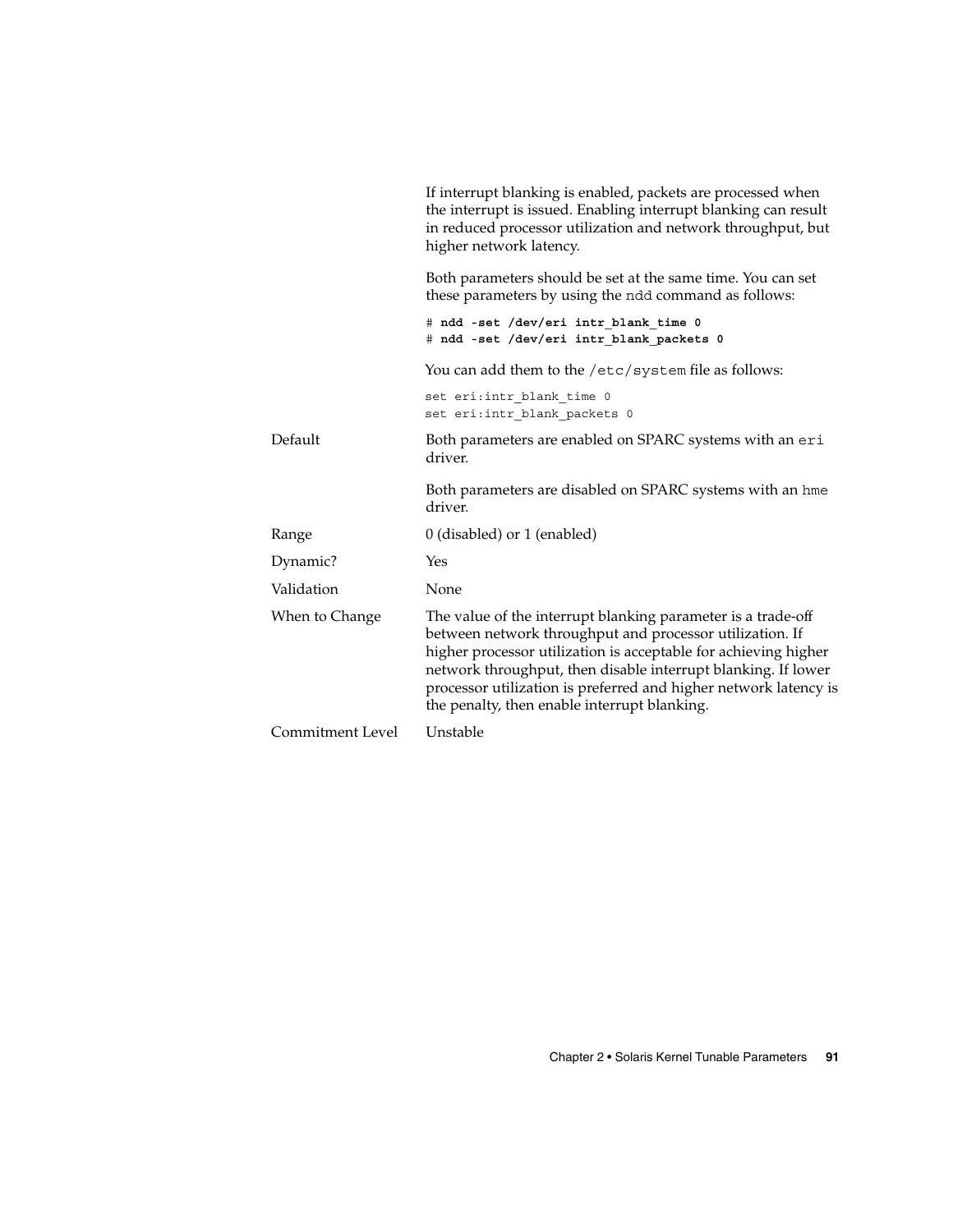Solaris Tunable Parameters Reference Manual • January 2005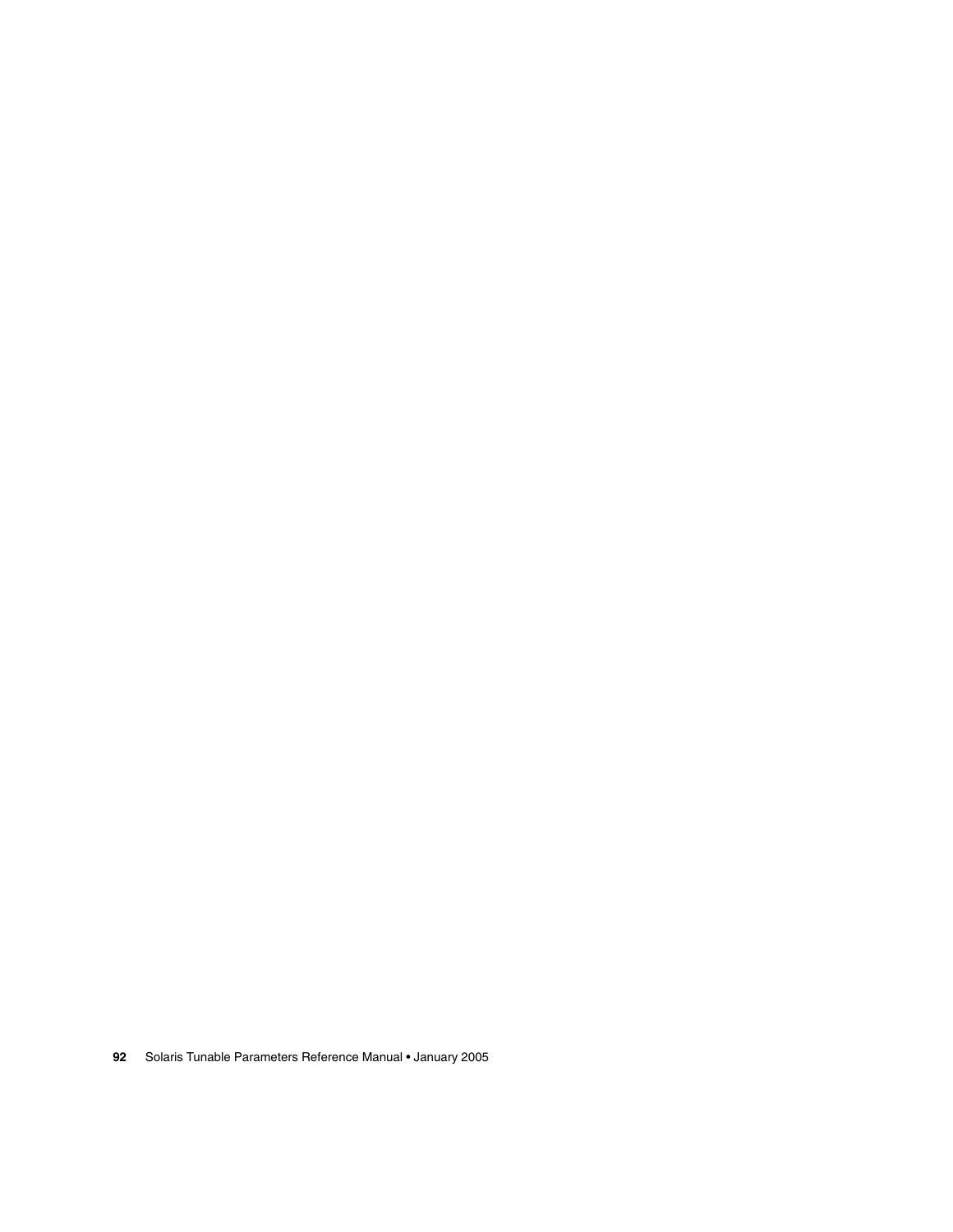### CHAPTER **3**

## NFS Tunable Parameters

This section describes the NFS tunable parameters.

- "Tuning the NFS Environment" on page 93
- ["NFS Module Parameters"](#page-93-0) on page 94
- "nfssrv [Module Parameters"](#page-123-0) on page 124
- "rpcmod [Module Parameters"](#page-126-0) on page 127

# Where to Find Tunable Parameter Information

| <b>Tunable Parameter</b>                                  | <b>For Information</b> |
|-----------------------------------------------------------|------------------------|
| Solaris kernel tunables                                   | Chapter 2              |
| Internet Protocol Suite tunable parameters                | Chapter 4              |
| Network Cache and Accelerator (NCA)<br>tunable parameters | Chapter 5              |

# Tuning the NFS Environment

You can define NFS parameters in the /etc/system file, which is read during the boot process. Each parameter includes the name of its associated kernel module. For more information, see ["Tuning a Solaris System"](#page-21-0) on page 22.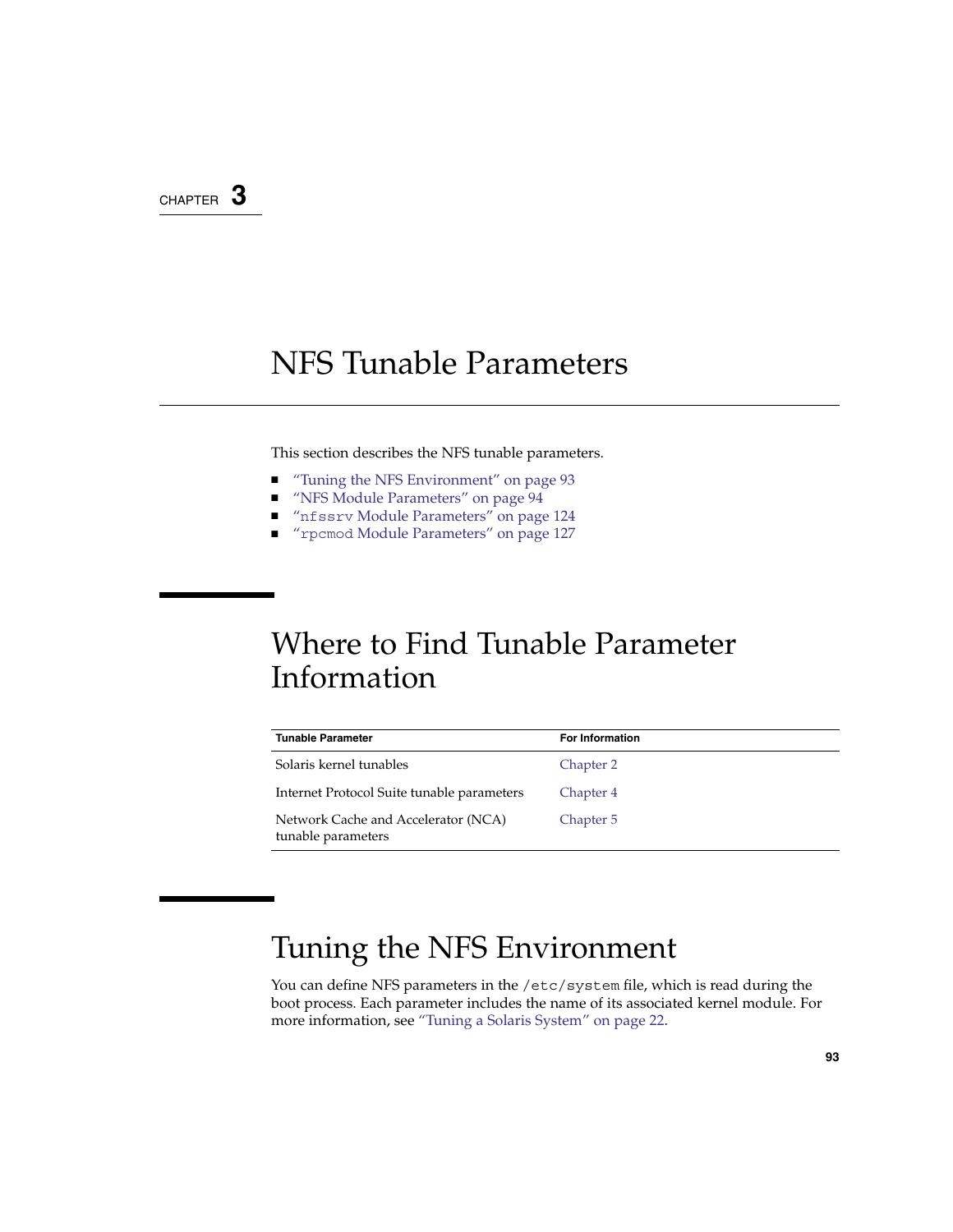<span id="page-93-0"></span>

**Caution –** The names of the parameters, the modules that they reside in, and the default values can change between releases. Check the documentation for the version of the active SunOS release before making changes or applying values from previous releases.

# NFS Module Parameters

This section describes parameters related to the NFS kernel module.

### nfs:nfs3\_pathconf\_disable\_cache

| Description      | Controls the caching of pathconf information for NFS<br>Version 3 mounted file systems.                                                                                                                                                                      |
|------------------|--------------------------------------------------------------------------------------------------------------------------------------------------------------------------------------------------------------------------------------------------------------|
| Data Type        | Integer (32-bit)                                                                                                                                                                                                                                             |
| Default          | 0 (caching enabled)                                                                                                                                                                                                                                          |
| Range            | 0 (caching enabled) or 1 (caching disabled)                                                                                                                                                                                                                  |
| Units            | Boolean values                                                                                                                                                                                                                                               |
| Dynamic?         | Yes                                                                                                                                                                                                                                                          |
| Validation       | None                                                                                                                                                                                                                                                         |
| When to Change   | The pathconf information is cached on a per file basis.<br>However, if the server can change the information for a<br>specific file dynamically, use this parameter to disable caching.<br>There is no mechanism for the client to validate its cache entry. |
| Commitment Level | Unstable                                                                                                                                                                                                                                                     |

### nfs:nfs4\_pathconf\_disable\_cache

| Description | Controls the caching of pathconf information for NFS<br>Version 4 mounted file systems. |
|-------------|-----------------------------------------------------------------------------------------|
| Data Type   | Integer (32-bit)                                                                        |
| Default     | 0 (caching enabled)                                                                     |
| Range       | 0 (caching enabled) or 1 (caching disabled)                                             |

**94** Solaris Tunable Parameters Reference Manual • January 2005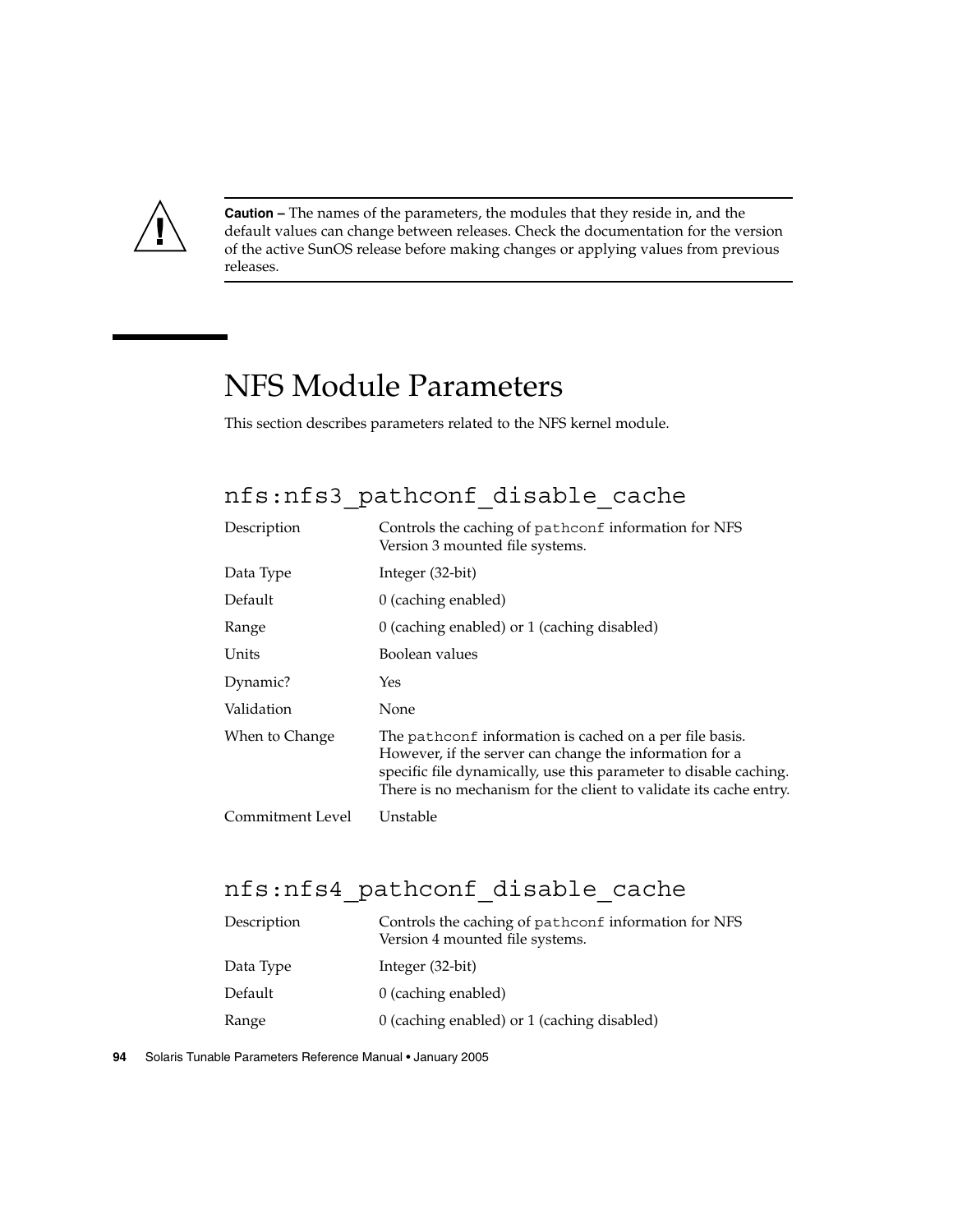| Units            | Boolean values                                                                                                                                                                                                                                               |
|------------------|--------------------------------------------------------------------------------------------------------------------------------------------------------------------------------------------------------------------------------------------------------------|
| Dynamic?         | Yes                                                                                                                                                                                                                                                          |
| Validation       | None.                                                                                                                                                                                                                                                        |
| When to Change   | The pathconf information is cached on a per file basis.<br>However, if the server can change the information for a<br>specific file dynamically, use this parameter to disable caching.<br>There is no mechanism for the client to validate its cache entry. |
| Commitment Level | Unstable                                                                                                                                                                                                                                                     |

# nfs:nfs\_allow\_preepoch\_time

| Description | Controls whether files with incorrect or <i>negative</i> time stamps<br>should be made visible on the client.                                                                                                                                                                                                                                                                                   |
|-------------|-------------------------------------------------------------------------------------------------------------------------------------------------------------------------------------------------------------------------------------------------------------------------------------------------------------------------------------------------------------------------------------------------|
|             | Historically, neither the NFS client nor the NFS server would<br>do any range checking on the file times being returned. The<br>over-the-wire timestamp values are unsigned and 32-bits long.<br>So, all values have been legal.                                                                                                                                                                |
|             | However, on a system running a 32-bit Solaris kernel, the<br>timestamp values are signed and 32-bits long. Thus, it would<br>be possible to have a timestamp representation that appeared<br>to be prior to January 1, 1970, or pre-epoch.                                                                                                                                                      |
|             | The problem on a system running a 64-bit Solaris kernel is<br>slightly different. The timestamp values on the 64-bit Solaris<br>kernel are signed and 64-bits long. It is impossible to<br>determine whether a time field represents a full 32-bit time or<br>a negative time, that is, a time prior to January 1, 1970.                                                                        |
|             | It is impossible to determine whether to sign extend a time<br>value when converting from 32 bits to 64 bits. The time value<br>should be sign extended if the time value is truly a negative<br>number. However, the time value should not be sign extended<br>if it does truly represent a full 32-bit time value. This problem<br>is resolved by simply disallowing full 32-bit time values. |
| Data Type   | Integer (32-bit)                                                                                                                                                                                                                                                                                                                                                                                |
| Default     | 0 (32-bit time stamps disabled)                                                                                                                                                                                                                                                                                                                                                                 |
| Range       | 0 (32-bit time stamps disabled) or 1 (32-bit time stamps<br>enabled)                                                                                                                                                                                                                                                                                                                            |
| Units       | Boolean values                                                                                                                                                                                                                                                                                                                                                                                  |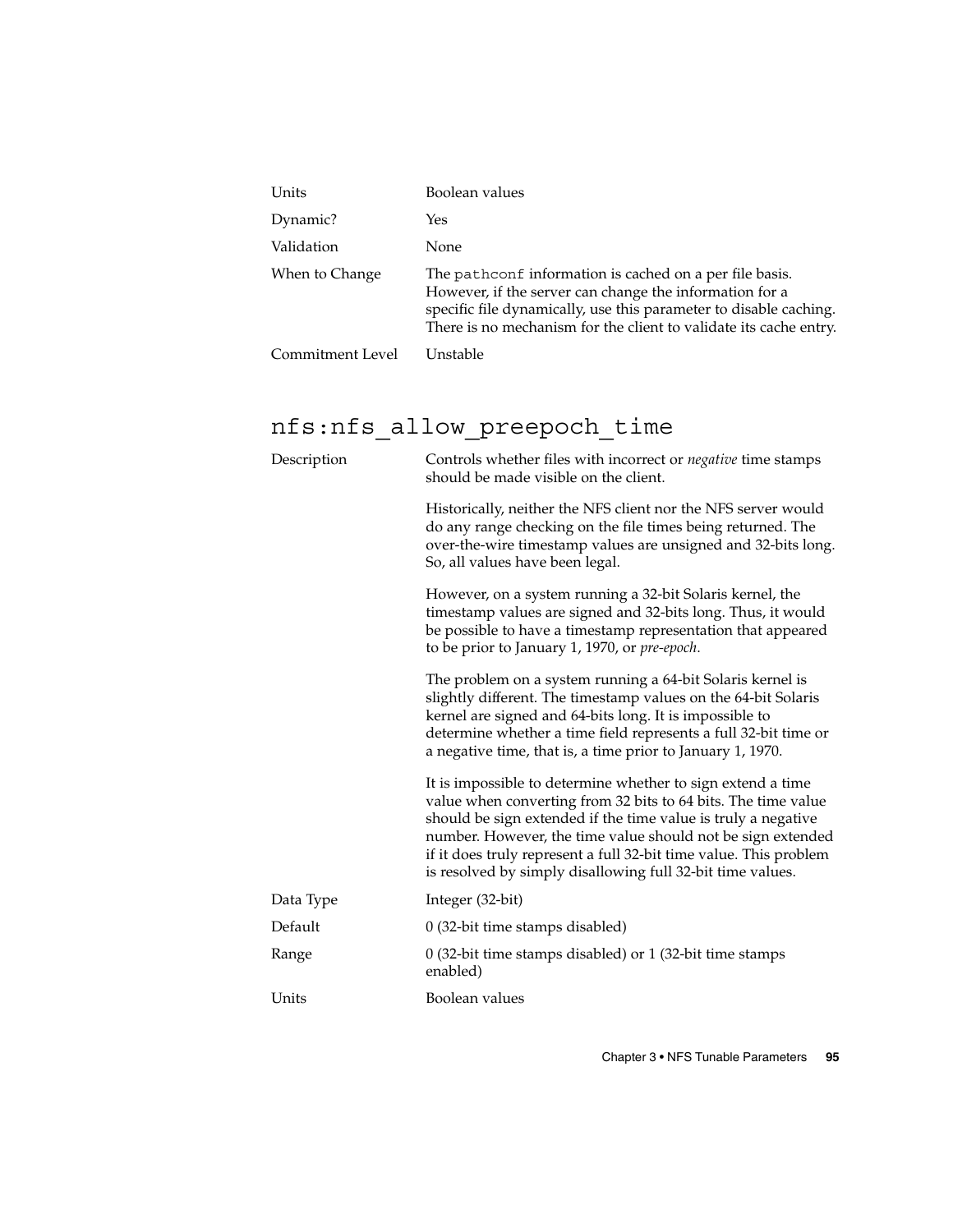| Dynamic?         | Yes                                                                                                                                                                                                                                                                                                                   |
|------------------|-----------------------------------------------------------------------------------------------------------------------------------------------------------------------------------------------------------------------------------------------------------------------------------------------------------------------|
| Validation       | None.                                                                                                                                                                                                                                                                                                                 |
| When to Change   | Even during normal operation, it is possible for the timestamp<br>values on some files to be set very far in the future or very far<br>in the past. If access to these files is preferred using NFS<br>mounted file systems, set this parameter to 1 to allow the<br>timestamp values to be passed through unchecked. |
| Commitment Level | Unstable.                                                                                                                                                                                                                                                                                                             |

# nfs:nfs\_cots\_timeo

| Description      | Controls the default RPC timeout for NFS version 2 mounted<br>file systems using connection-oriented transports such as TCP<br>for the transport protocol.                                                                                           |
|------------------|------------------------------------------------------------------------------------------------------------------------------------------------------------------------------------------------------------------------------------------------------|
| Data Type        | Signed integer (32-bit)                                                                                                                                                                                                                              |
| Default          | 600 (60 seconds)                                                                                                                                                                                                                                     |
| Range            | 0 to $2^{31}$ - 1                                                                                                                                                                                                                                    |
| Units            | 10th of seconds                                                                                                                                                                                                                                      |
| Dynamic?         | Yes, but the RPC timeout for a file system is set when the file<br>system is mounted. To affect a particular file system, unmount<br>and mount the file system after changing this parameter.                                                        |
| Validation       | None                                                                                                                                                                                                                                                 |
| When to Change   | TCP does a good job ensuring requests and responses are<br>delivered appropriately. However, if the round-trip times are<br>very large in a particularly slow network, the NFS version 2<br>client might time out prematurely.                       |
|                  | Increase this parameter to prevent the client from timing out<br>incorrectly. The range of values is very large, so increasing this<br>value too much might result in situations where a<br>retransmission is not detected for long periods of time. |
| Commitment Level | Unstable                                                                                                                                                                                                                                             |

# nfs:nfs3\_cots\_timeo

| Description | Controls the default RPC timeout for NFS version 3 mounted    |
|-------------|---------------------------------------------------------------|
|             | file systems using connection-oriented transports such as TCP |
|             | for the transport protocol.                                   |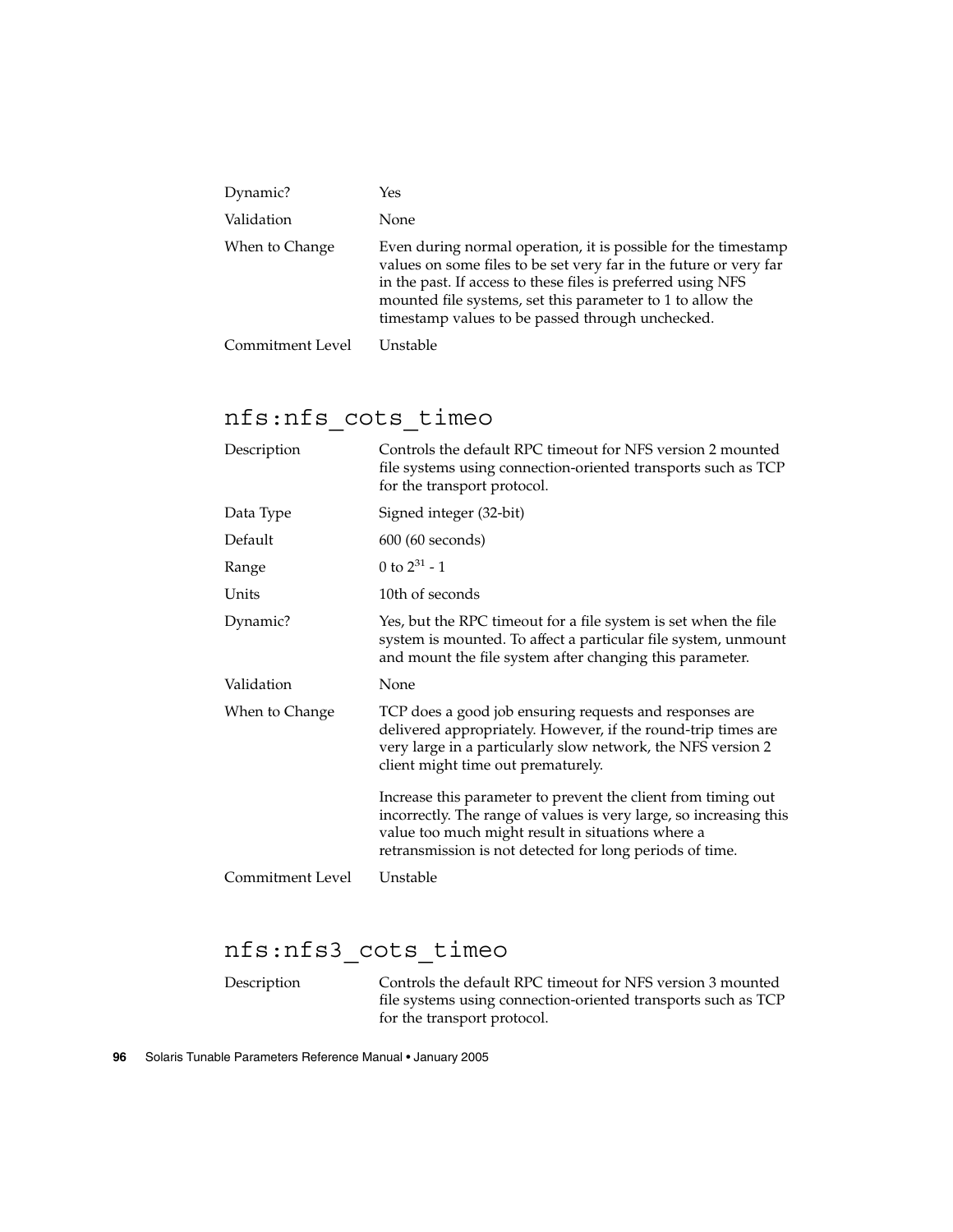| Data Type        | Signed integer (32-bit)                                                                                                                                                                                                                              |
|------------------|------------------------------------------------------------------------------------------------------------------------------------------------------------------------------------------------------------------------------------------------------|
| Default          | $600(60$ seconds)                                                                                                                                                                                                                                    |
| Range            | 0 to $2^{31}$ - 1                                                                                                                                                                                                                                    |
| Units            | 10th of seconds                                                                                                                                                                                                                                      |
| Dynamic?         | Yes, but the RPC timeout for a file system is set when the file<br>system is mounted. To affect a particular file system, unmount<br>and mount the file system after changing this parameter.                                                        |
| Validation       | None                                                                                                                                                                                                                                                 |
| When to Change   | TCP does a good job ensuring requests and responses are<br>delivered appropriately. However, if the round-trip times are<br>very large in a particularly slow network, the NFS version 3<br>client might time out prematurely.                       |
|                  | Increase this parameter to prevent the client from timing out<br>incorrectly. The range of values is very large, so increasing this<br>value too much might result in situations where a<br>retransmission is not detected for long periods of time. |
| Commitment Level | Unstable                                                                                                                                                                                                                                             |

# nfs:nfs4\_cots\_timeo

| The NFS Version 4 protocol specification disallows<br>retransmission over the same TCP connection. Thus, this<br>parameter primarily controls how quickly the client responds<br>to certain events, such as detecting a forced unmount<br>operation or detecting how quickly the server fails over to a<br>new server.<br>Signed integer (32-bit)<br>Data Type<br>Default<br>$600(60$ seconds)<br>0 to $2^{31}$ - 1<br>Range<br>10th of seconds<br>Units<br>Dynamic?<br>To affect a particular file system, unmount and mount the file<br>system after changing this parameter.<br>Validation<br>None | Description | Controls the default RPC timeout for NFS version 4 mounted<br>file systems using connection-oriented transports such as TCP<br>for the transport protocol. |
|-------------------------------------------------------------------------------------------------------------------------------------------------------------------------------------------------------------------------------------------------------------------------------------------------------------------------------------------------------------------------------------------------------------------------------------------------------------------------------------------------------------------------------------------------------------------------------------------------------|-------------|------------------------------------------------------------------------------------------------------------------------------------------------------------|
|                                                                                                                                                                                                                                                                                                                                                                                                                                                                                                                                                                                                       |             |                                                                                                                                                            |
|                                                                                                                                                                                                                                                                                                                                                                                                                                                                                                                                                                                                       |             |                                                                                                                                                            |
|                                                                                                                                                                                                                                                                                                                                                                                                                                                                                                                                                                                                       |             |                                                                                                                                                            |
|                                                                                                                                                                                                                                                                                                                                                                                                                                                                                                                                                                                                       |             |                                                                                                                                                            |
|                                                                                                                                                                                                                                                                                                                                                                                                                                                                                                                                                                                                       |             |                                                                                                                                                            |
|                                                                                                                                                                                                                                                                                                                                                                                                                                                                                                                                                                                                       |             | Yes, but this parameter is set when the file system is mounted.                                                                                            |
|                                                                                                                                                                                                                                                                                                                                                                                                                                                                                                                                                                                                       |             |                                                                                                                                                            |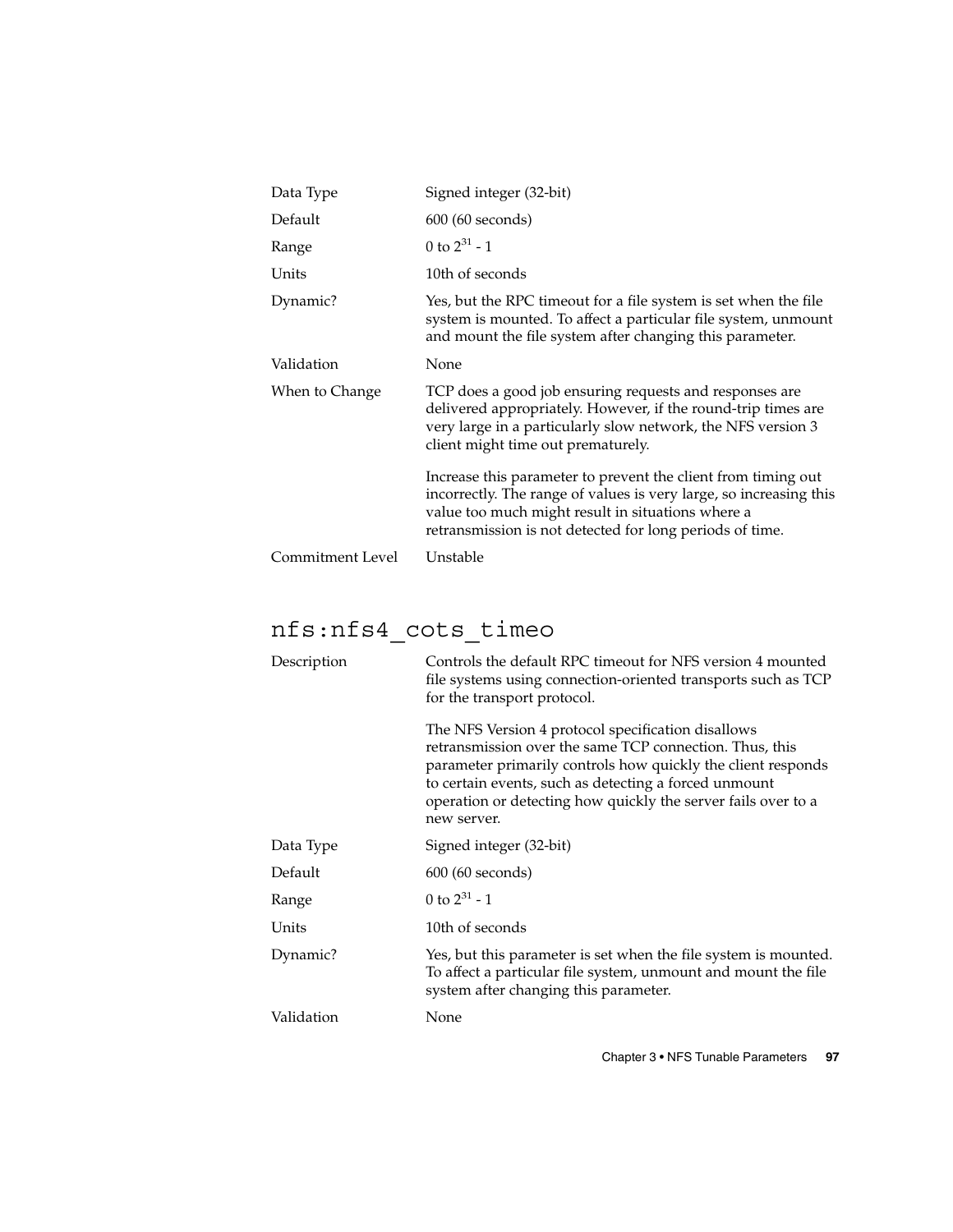| When to Change   | TCP does a good job ensuring requests and responses are<br>delivered appropriately. However, if the round-trip times are<br>very large in a particularly slow network, the NFS version 4<br>client might time out prematurely.                       |
|------------------|------------------------------------------------------------------------------------------------------------------------------------------------------------------------------------------------------------------------------------------------------|
|                  | Increase this parameter to prevent the client from timing out<br>incorrectly. The range of values is very large, so increasing this<br>value too much might result in situations where a<br>retransmission is not detected for long periods of time. |
| Commitment Level | Unstable                                                                                                                                                                                                                                             |

### nfs:nfs\_do\_symlink\_cache

| Description      | Controls whether the contents of symbolic link files are cached<br>for NFS version 2 mounted file systems.                                                                                                                                                                                                                                                                                                                                                                          |
|------------------|-------------------------------------------------------------------------------------------------------------------------------------------------------------------------------------------------------------------------------------------------------------------------------------------------------------------------------------------------------------------------------------------------------------------------------------------------------------------------------------|
| Data Type        | Integer (32-bit)                                                                                                                                                                                                                                                                                                                                                                                                                                                                    |
| Default          | 1 (caching enabled)                                                                                                                                                                                                                                                                                                                                                                                                                                                                 |
| Range            | 0 (caching disabled) or 1 (caching enabled)                                                                                                                                                                                                                                                                                                                                                                                                                                         |
| Units            | Boolean values                                                                                                                                                                                                                                                                                                                                                                                                                                                                      |
| Dynamic?         | Yes                                                                                                                                                                                                                                                                                                                                                                                                                                                                                 |
| Validation       | None                                                                                                                                                                                                                                                                                                                                                                                                                                                                                |
| When to Change   | If a server changes the contents of a symbolic link file without<br>updating the modification timestamp on the file or if the<br>granularity of the timestamp is too large, then changes to the<br>contents of the symbolic link file might not be visible on the<br>client for extended periods. In this case, use this parameter to<br>disable the caching of symbolic link contents. Doing so makes<br>the changes immediately visible to applications running on the<br>client. |
| Commitment Level | Unstable                                                                                                                                                                                                                                                                                                                                                                                                                                                                            |

# nfs:nfs3\_do\_symlink\_cache

| Description | Controls whether the contents of symbolic link files are cached<br>for NFS version 3 mounted file systems. |
|-------------|------------------------------------------------------------------------------------------------------------|
| Data Type   | Integer (32-bit)                                                                                           |
| Default     | 1 (caching enabled)                                                                                        |

**98** Solaris Tunable Parameters Reference Manual • January 2005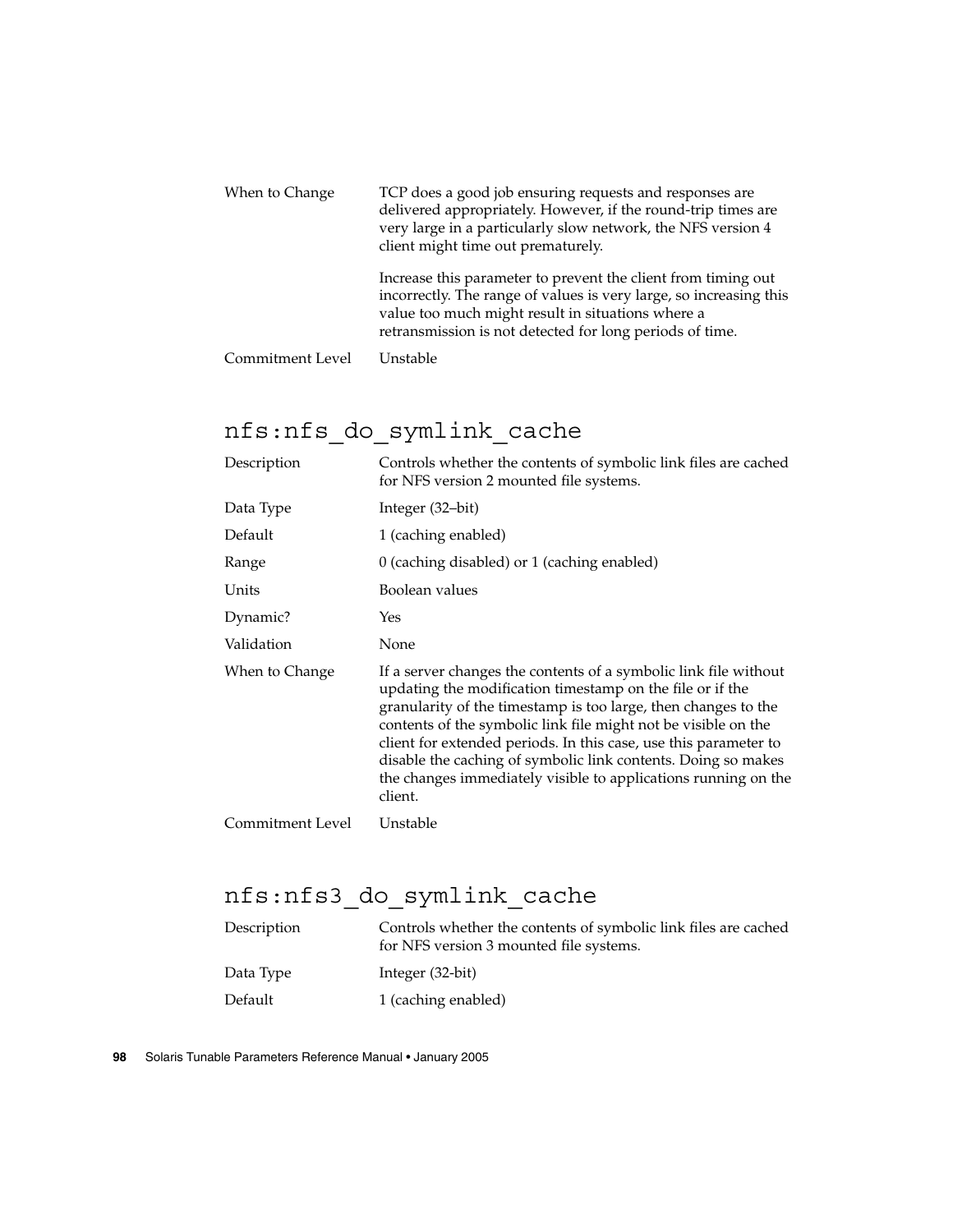| Range            | 0 (caching disabled) or 1 (caching enabled)                                                                                                                                                                                                                                                                                                                                                                                                                                         |
|------------------|-------------------------------------------------------------------------------------------------------------------------------------------------------------------------------------------------------------------------------------------------------------------------------------------------------------------------------------------------------------------------------------------------------------------------------------------------------------------------------------|
| Units            | Boolean values                                                                                                                                                                                                                                                                                                                                                                                                                                                                      |
| Dynamic?         | Yes                                                                                                                                                                                                                                                                                                                                                                                                                                                                                 |
| Validation       | None                                                                                                                                                                                                                                                                                                                                                                                                                                                                                |
| When to Change   | If a server changes the contents of a symbolic link file without<br>updating the modification timestamp on the file or if the<br>granularity of the timestamp is too large, then changes to the<br>contents of the symbolic link file might not be visible on the<br>client for extended periods. In this case, use this parameter to<br>disable the caching of symbolic link contents. Doing so makes<br>the changes immediately visible to applications running on the<br>client. |
| Commitment Level | Unstable                                                                                                                                                                                                                                                                                                                                                                                                                                                                            |

# nfs:nfs4\_do\_symlink\_cache

| Description      | Controls whether the contents of symbolic link files are cached<br>for NFS version 4 mounted file systems.                                                                                                                                                                                                                                                                                                                                                                          |
|------------------|-------------------------------------------------------------------------------------------------------------------------------------------------------------------------------------------------------------------------------------------------------------------------------------------------------------------------------------------------------------------------------------------------------------------------------------------------------------------------------------|
| Data Type        | Integer (32-bit)                                                                                                                                                                                                                                                                                                                                                                                                                                                                    |
| Default          | 1 (caching enabled)                                                                                                                                                                                                                                                                                                                                                                                                                                                                 |
| Range            | 0 (caching disabled) or 1 (caching enabled)                                                                                                                                                                                                                                                                                                                                                                                                                                         |
| Units            | Boolean values                                                                                                                                                                                                                                                                                                                                                                                                                                                                      |
| Dynamic?         | Yes                                                                                                                                                                                                                                                                                                                                                                                                                                                                                 |
| Validation       | None                                                                                                                                                                                                                                                                                                                                                                                                                                                                                |
| When to Change   | If a server changes the contents of a symbolic link file without<br>updating the modification timestamp on the file or if the<br>granularity of the timestamp is too large, then changes to the<br>contents of the symbolic link file might not be visible on the<br>client for extended periods. In this case, use this parameter to<br>disable the caching of symbolic link contents. Doing so makes<br>the changes immediately visible to applications running on the<br>client. |
| Commitment Level | Unstable                                                                                                                                                                                                                                                                                                                                                                                                                                                                            |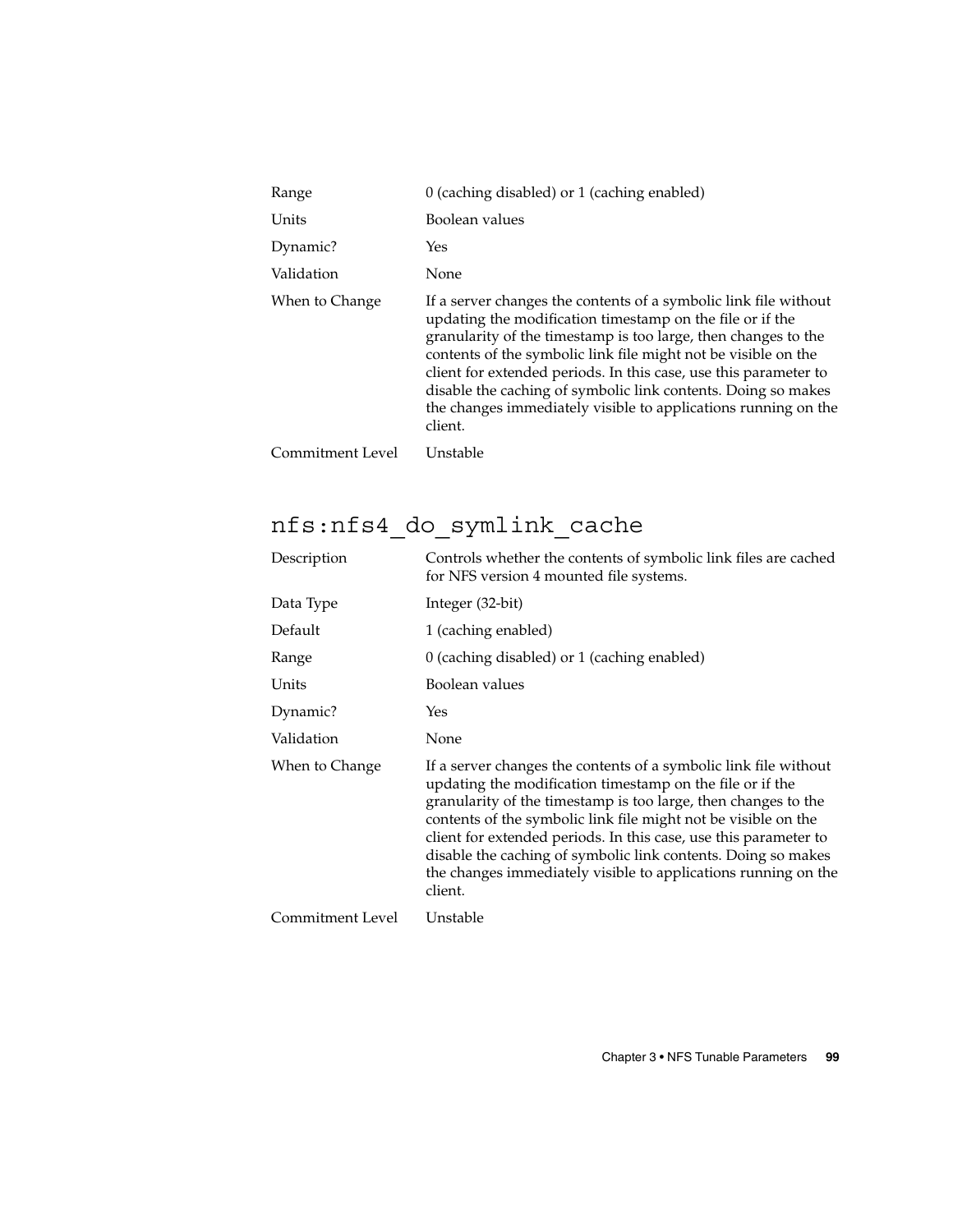# nfs:nfs\_dynamic

| Description      | Controls whether a feature known as <i>dynamic retransmission</i> is<br>enabled for NFS version 2 mounted file systems using<br>connectionless transports such as UDP. This feature attempts<br>to reduce retransmissions by monitoring server response times<br>and then adjusting RPC timeouts and read- and write-transfer<br>sizes. |
|------------------|-----------------------------------------------------------------------------------------------------------------------------------------------------------------------------------------------------------------------------------------------------------------------------------------------------------------------------------------|
| Data Type        | Integer (32-bit)                                                                                                                                                                                                                                                                                                                        |
| Default          | 1 (enabled)                                                                                                                                                                                                                                                                                                                             |
| Range            | 0 (disabled) or 1 (enabled)                                                                                                                                                                                                                                                                                                             |
| Dynamic?         | Yes, but this parameter is set per file system at mount time. To<br>affect a particular file system, unmount and mount the file<br>system after changing this parameter.                                                                                                                                                                |
| Validation       | None                                                                                                                                                                                                                                                                                                                                    |
| When to Change   | Do not change this parameter.                                                                                                                                                                                                                                                                                                           |
| Commitment Level | Unstable                                                                                                                                                                                                                                                                                                                                |

# nfs:nfs3\_dynamic

| Description      | Controls whether a feature known as <i>dynamic retransmission</i> is<br>enabled for NFS version 3 mounted file systems using<br>connectionless transports such as UDP. This feature attempts<br>to reduce retransmissions by monitoring server response times<br>and then adjusting RPC timeouts and read- and write-transfer<br>sizes. |
|------------------|-----------------------------------------------------------------------------------------------------------------------------------------------------------------------------------------------------------------------------------------------------------------------------------------------------------------------------------------|
| Data Type        | Integer (32-bit)                                                                                                                                                                                                                                                                                                                        |
| Default          | 0 (disabled)                                                                                                                                                                                                                                                                                                                            |
| Range            | 0 (disabled) or 1 (enabled)                                                                                                                                                                                                                                                                                                             |
| Units            | Boolean values                                                                                                                                                                                                                                                                                                                          |
| Dynamic?         | Yes, but this parameter is set per file system at mount time. To<br>affect a particular file system, unmount and mount the file<br>system after changing this parameter.                                                                                                                                                                |
| Validation       | None                                                                                                                                                                                                                                                                                                                                    |
| When to Change   | Do not change this parameter.                                                                                                                                                                                                                                                                                                           |
| Commitment Level | Unstable                                                                                                                                                                                                                                                                                                                                |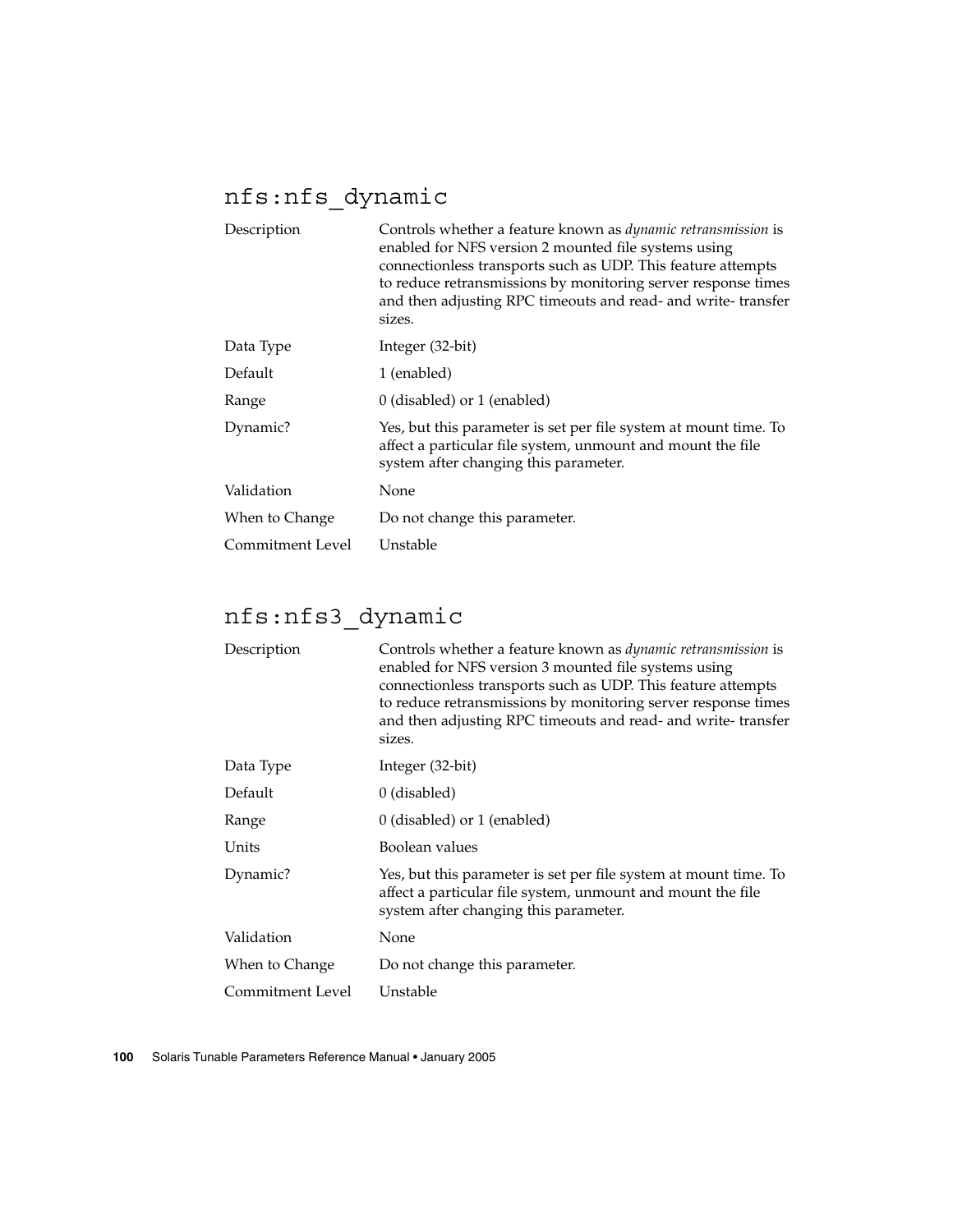# nfs:nfs4\_dynamic

| Description      | Controls whether a feature known as <i>dynamic retransmission</i> is<br>enabled for NFS version 4 mounted file systems using<br>connectionless transports such as UDP. This feature attempts<br>to reduce retransmissions by monitoring server response times<br>and then adjusting RPC timeouts and read- and write-transfer<br>sizes. |
|------------------|-----------------------------------------------------------------------------------------------------------------------------------------------------------------------------------------------------------------------------------------------------------------------------------------------------------------------------------------|
| Data Type        | Integer (32-bit)                                                                                                                                                                                                                                                                                                                        |
| Default          | 0 (disabled)                                                                                                                                                                                                                                                                                                                            |
| Range            | 0 (disabled) or 1 (enabled)                                                                                                                                                                                                                                                                                                             |
| Units            | Boolean values                                                                                                                                                                                                                                                                                                                          |
| Dynamic?         | Yes, but this parameter is set per file system at mount time. To<br>affect a particular file system, unmount and mount the file<br>system after changing this parameter.                                                                                                                                                                |
| Validation       | None                                                                                                                                                                                                                                                                                                                                    |
| When to Change   | Do not change this parameter.                                                                                                                                                                                                                                                                                                           |
| Commitment Level | Unstable                                                                                                                                                                                                                                                                                                                                |
|                  |                                                                                                                                                                                                                                                                                                                                         |

# nfs:nfs\_lookup\_neg\_cache

| Description    | Controls whether a negative name cache is used for NFS<br>version 2 mounted file systems. This negative name cache<br>records file names that were looked up, but not found. The<br>cache is used to avoid over-the-network look-up requests<br>made for file names that are already known to not exist. |
|----------------|----------------------------------------------------------------------------------------------------------------------------------------------------------------------------------------------------------------------------------------------------------------------------------------------------------|
| Data Type      | Integer (32-bit)                                                                                                                                                                                                                                                                                         |
| Default        | 1 (enabled)                                                                                                                                                                                                                                                                                              |
| Range          | 0 (disabled) or 1 (enabled)                                                                                                                                                                                                                                                                              |
| Units          | Boolean values                                                                                                                                                                                                                                                                                           |
| Dynamic?       | Yes                                                                                                                                                                                                                                                                                                      |
| Validation     | None                                                                                                                                                                                                                                                                                                     |
| When to Change | For the cache to perform correctly, negative entries must be<br>strictly verified before they are used. This consistency<br>mechanism is relaxed slightly for read-only mounted file<br>systems. It is assumed that the file system on the server is not                                                 |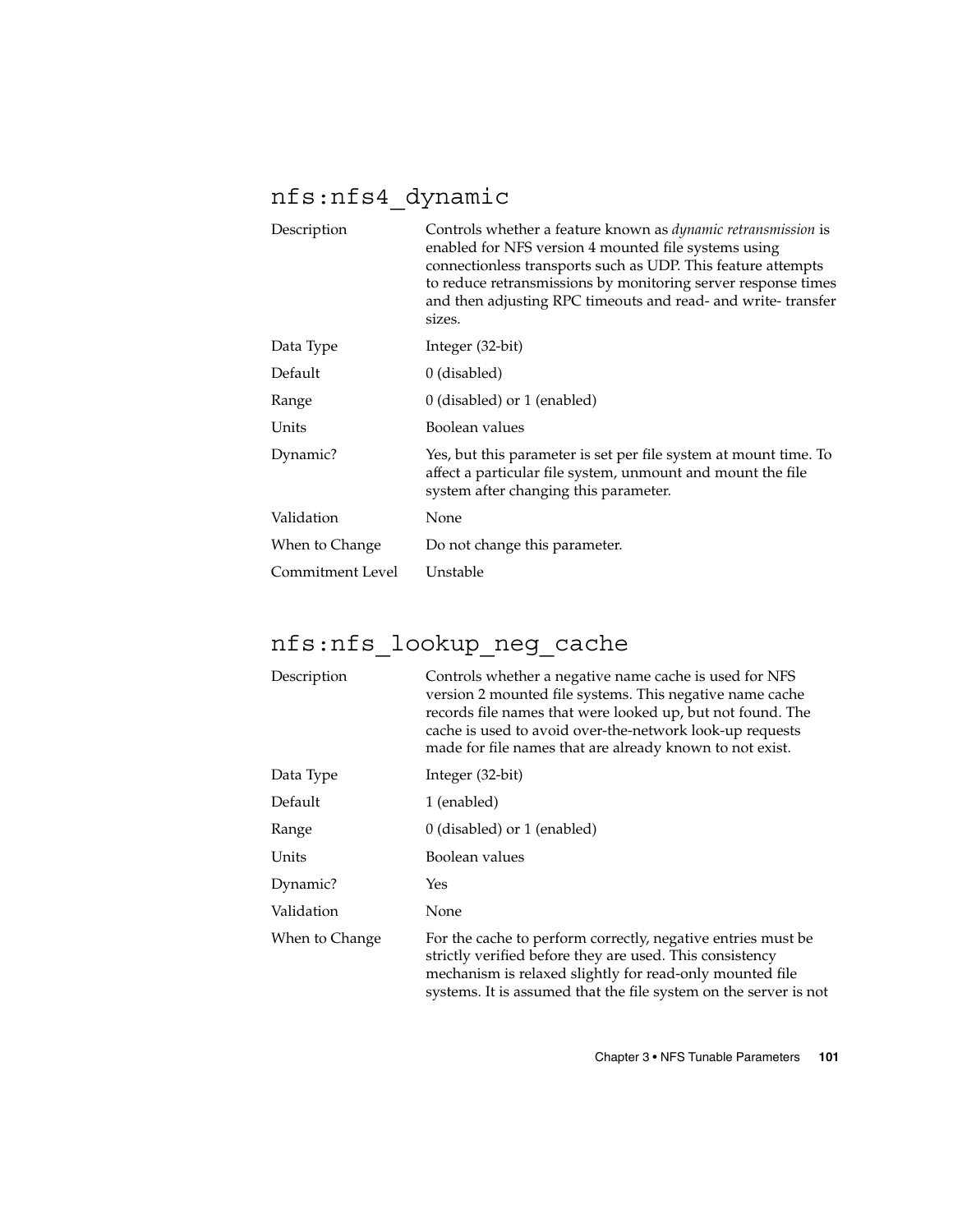| changing or is changing very slowly, and that it is okay for    |
|-----------------------------------------------------------------|
| such changes to propagate slowly to the client. The consistency |
| mechanism becomes the normal attribute cache mechanism in       |
| this case.                                                      |
|                                                                 |

If file systems are mounted read-only on the client, but are expected to change on the server and these changes need to be seen immediately by the client, use this parameter to disable the negative cache.

If you disable the nfs:nfs\_disable\_rddir\_cache parameter, you should probably also disable this parameter. For more information, see "[nfs:nfs\\_disable\\_rddir\\_cache](#page-112-0)" on page 113.

Commitment Level Unstable

### nfs:nfs3\_lookup\_neg\_cache

| Description    | Controls whether a negative name cache is used for NFS<br>version 3 mounted file systems. This negative name cache<br>records file names that were looked up, but were not found.<br>The cache is used to avoid over-the-network look-up requests<br>made for file names that are already known to not exist.                                                                                                                                                          |
|----------------|------------------------------------------------------------------------------------------------------------------------------------------------------------------------------------------------------------------------------------------------------------------------------------------------------------------------------------------------------------------------------------------------------------------------------------------------------------------------|
| Data Type      | Integer (32-bit)                                                                                                                                                                                                                                                                                                                                                                                                                                                       |
| Default        | 1 (enabled)                                                                                                                                                                                                                                                                                                                                                                                                                                                            |
| Range          | 0 (disabled) or 1 (enabled)                                                                                                                                                                                                                                                                                                                                                                                                                                            |
| Units          | Boolean values                                                                                                                                                                                                                                                                                                                                                                                                                                                         |
| Dynamic?       | Yes                                                                                                                                                                                                                                                                                                                                                                                                                                                                    |
| Validation     | None                                                                                                                                                                                                                                                                                                                                                                                                                                                                   |
| When to Change | For the cache to perform correctly, negative entries must be<br>strictly verified before they are used. This consistency<br>mechanism is relaxed slightly for read-only mounted file<br>systems. It is assumed that the file system on the server is not<br>changing or is changing very slowly, and that it is okay for<br>such changes to propagate slowly to the client. The consistency<br>mechanism becomes the normal attribute cache mechanism in<br>this case. |
|                | If file systems are mounted read-only on the client, but are<br>expected to change on the server and these changes need to be<br>seen immediately by the client, use this parameter to disable<br>the negative cache.                                                                                                                                                                                                                                                  |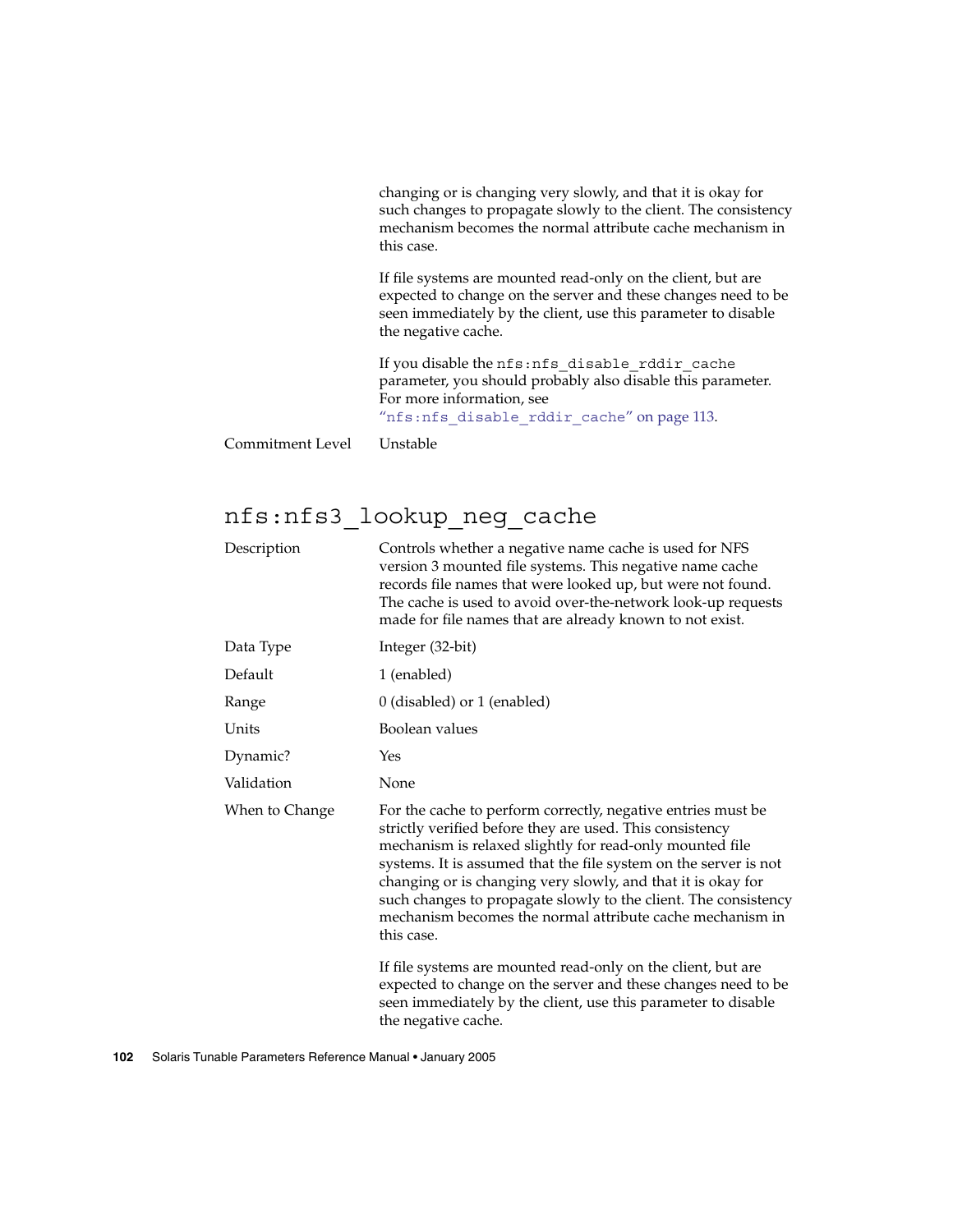If you disable the nfs:nfs\_disable\_rddir\_cache parameter, you should probably also disable this parameter. For more information, see "[nfs:nfs\\_disable\\_rddir\\_cache](#page-112-0)" on page 113.

Commitment Level Unstable

### nfs:nfs4\_lookup\_neg\_cache

| Description      | Controls whether a negative name cache is used for NFS<br>version 4 mounted file systems. This negative name cache<br>records file names that were looked up, but were not found.<br>The cache is used to avoid over-the-network look-up requests<br>made for file names that are already known to not exist.                                                                                                                                                          |
|------------------|------------------------------------------------------------------------------------------------------------------------------------------------------------------------------------------------------------------------------------------------------------------------------------------------------------------------------------------------------------------------------------------------------------------------------------------------------------------------|
| Data Type        | Integer (32-bit)                                                                                                                                                                                                                                                                                                                                                                                                                                                       |
| Default          | 1 (enabled)                                                                                                                                                                                                                                                                                                                                                                                                                                                            |
| Range            | 0 (disabled) or 1 (enabled)                                                                                                                                                                                                                                                                                                                                                                                                                                            |
| Units            | Boolean values                                                                                                                                                                                                                                                                                                                                                                                                                                                         |
| Dynamic?         | Yes                                                                                                                                                                                                                                                                                                                                                                                                                                                                    |
| Validation       | None                                                                                                                                                                                                                                                                                                                                                                                                                                                                   |
| When to Change   | For the cache to perform correctly, negative entries must be<br>strictly verified before they are used. This consistency<br>mechanism is relaxed slightly for read-only mounted file<br>systems. It is assumed that the file system on the server is not<br>changing or is changing very slowly, and that it is okay for<br>such changes to propagate slowly to the client. The consistency<br>mechanism becomes the normal attribute cache mechanism in<br>this case. |
|                  | If file systems are mounted read-only on the client, but are<br>expected to change on the server and these changes need to be<br>seen immediately by the client, use this parameter to disable<br>the negative cache.                                                                                                                                                                                                                                                  |
|                  | If you disable the nfs: nfs disable rddir cache<br>parameter, you should probably also disable this parameter.<br>For more information, see<br>"nfs:nfs disable rddir cache" on page 113.                                                                                                                                                                                                                                                                              |
| Commitment Level | Unstable                                                                                                                                                                                                                                                                                                                                                                                                                                                               |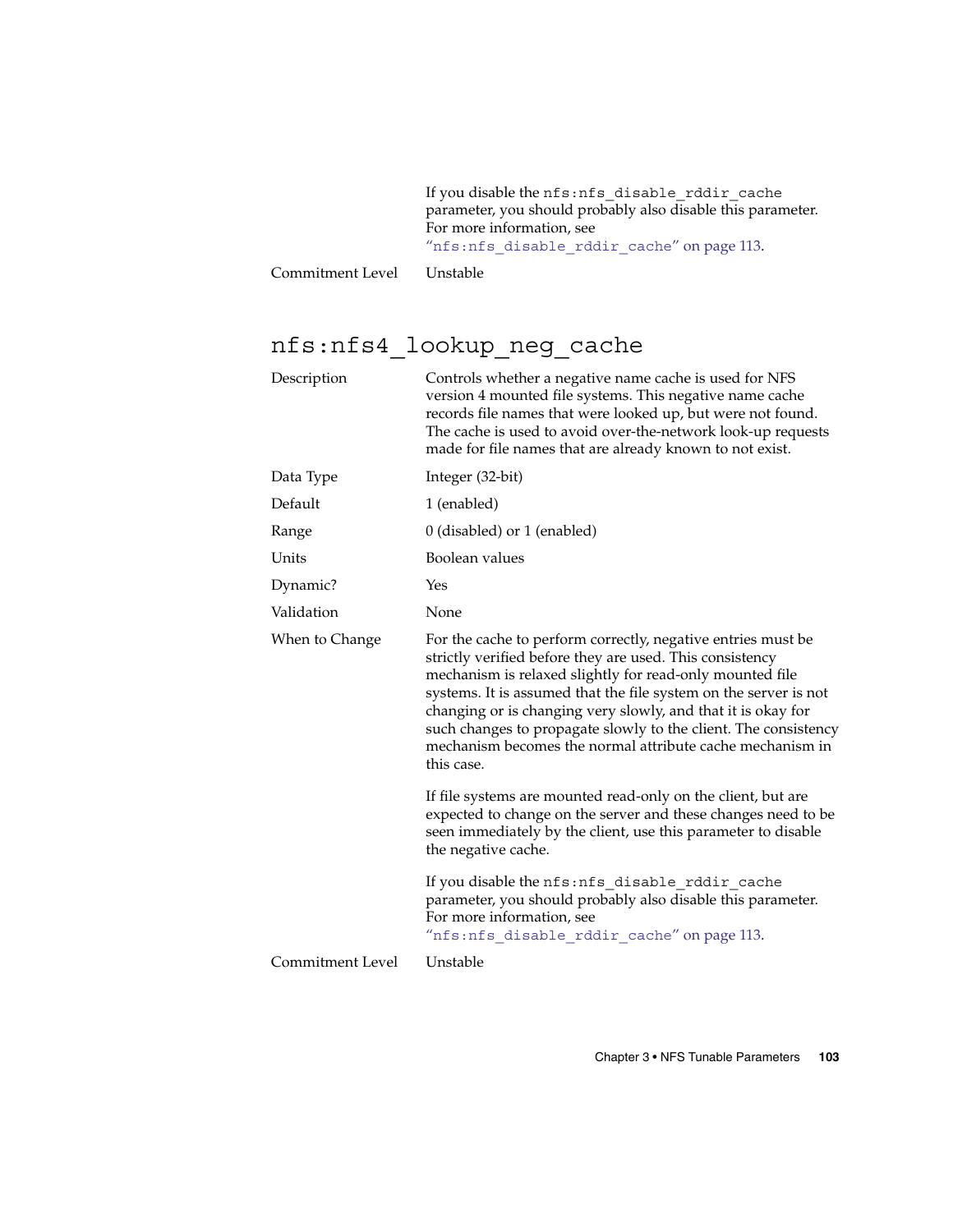# nfs:nfs\_max\_threads

| Description      | Controls the number of kernel threads that perform<br>asynchronous I/O for the NFS version 2 client. Because NFS is<br>based on RPC and RPC is inherently synchronous, separate<br>execution contexts are required to perform NFS operations that<br>are asynchronous from the calling thread.                                                                                                                                                                                                                                         |
|------------------|----------------------------------------------------------------------------------------------------------------------------------------------------------------------------------------------------------------------------------------------------------------------------------------------------------------------------------------------------------------------------------------------------------------------------------------------------------------------------------------------------------------------------------------|
|                  | The operations that can be executed asynchronously are read<br>for read-ahead, readdir for readdir read-ahead, write for<br>putpage and pageio operations, commit, and inactive for<br>cleanup operations that the client performs when it stops<br>using a file.                                                                                                                                                                                                                                                                      |
| Data Type        | Integer (16-bit)                                                                                                                                                                                                                                                                                                                                                                                                                                                                                                                       |
| Default          | 8                                                                                                                                                                                                                                                                                                                                                                                                                                                                                                                                      |
| Range            | 0 to $2^{15}$ - 1                                                                                                                                                                                                                                                                                                                                                                                                                                                                                                                      |
| Units            | Threads                                                                                                                                                                                                                                                                                                                                                                                                                                                                                                                                |
| Dynamic?         | Yes, but this parameter is set per file system at mount time. To<br>affect a particular file system, unmount and mount the file<br>system after changing this parameter.                                                                                                                                                                                                                                                                                                                                                               |
| Validation       | None                                                                                                                                                                                                                                                                                                                                                                                                                                                                                                                                   |
| When to Change   | To increase or reduce the number of simultaneous I/O<br>operations that are outstanding at any given time. For<br>example, for a very low bandwidth network, you might want<br>to decrease this value so that the NFS client does not overload<br>the network. Alternately, if the network is very high<br>bandwidth, and the client and server have sufficient resources,<br>you might want to increase this value. Doing so can more<br>effectively utilize the available network bandwidth, and the<br>client and server resources. |
| Commitment Level | Unstable                                                                                                                                                                                                                                                                                                                                                                                                                                                                                                                               |

## nfs:nfs3\_max\_threads

| Description | Controls the number of kernel threads that perform             |
|-------------|----------------------------------------------------------------|
|             | asynchronous I/O for the NFS version 3 client. Because NFS is  |
|             | based on RPC and RPC is inherently synchronous, separate       |
|             | execution contexts are required to perform NFS operations that |
|             | are asynchronous from the calling thread.                      |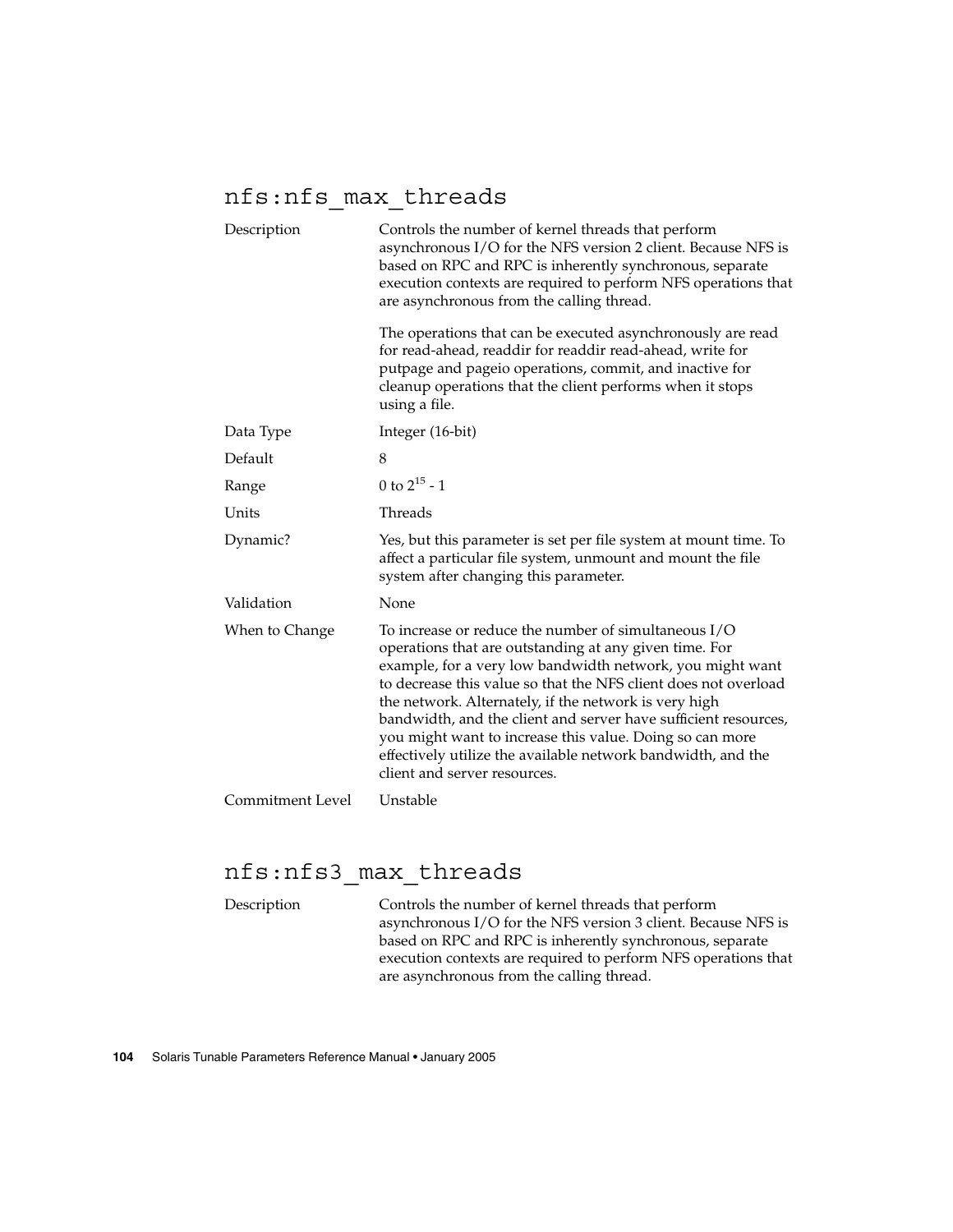|                  | The operations that can be executed asynchronously are read<br>for read-ahead, readdir for readdir read-ahead, write for<br>putpage and pageio requests, and commit.                                                                                                                                                                                                                                                                                                                                                                   |
|------------------|----------------------------------------------------------------------------------------------------------------------------------------------------------------------------------------------------------------------------------------------------------------------------------------------------------------------------------------------------------------------------------------------------------------------------------------------------------------------------------------------------------------------------------------|
| Data Type        | Integer (16-bit)                                                                                                                                                                                                                                                                                                                                                                                                                                                                                                                       |
| Default          | 8                                                                                                                                                                                                                                                                                                                                                                                                                                                                                                                                      |
| Range            | 0 to $2^{15}$ - 1                                                                                                                                                                                                                                                                                                                                                                                                                                                                                                                      |
| Units            | Threads                                                                                                                                                                                                                                                                                                                                                                                                                                                                                                                                |
| Dynamic?         | Yes, but this parameter is set per file system at mount time. To<br>affect a particular file system, unmount and mount the file<br>system after changing this parameter.                                                                                                                                                                                                                                                                                                                                                               |
| Validation       | None                                                                                                                                                                                                                                                                                                                                                                                                                                                                                                                                   |
| When to Change   | To increase or reduce the number of simultaneous I/O<br>operations that are outstanding at any given time. For<br>example, for a very low bandwidth network, you might want<br>to decrease this value so that the NFS client does not overload<br>the network. Alternately, if the network is very high<br>bandwidth, and the client and server have sufficient resources,<br>you might want to increase this value. Doing so can more<br>effectively utilize the available network bandwidth, and the<br>client and server resources. |
| Commitment Level | Unstable                                                                                                                                                                                                                                                                                                                                                                                                                                                                                                                               |

### nfs:nfs4\_max\_threads

| Description | Controls the number of kernel threads that perform<br>asynchronous I/O for the NFS version 4 client. Because NFS is<br>based on RPC and RPC is inherently synchronous, separate<br>execution contexts are required to perform NFS operations that<br>are asynchronous from the calling thread.<br>The operations that can be executed asynchronously are read<br>for read-ahead, write-behind, directory read-ahead, and<br>cleanup operations that the client performs when it stops<br>using a file. |
|-------------|--------------------------------------------------------------------------------------------------------------------------------------------------------------------------------------------------------------------------------------------------------------------------------------------------------------------------------------------------------------------------------------------------------------------------------------------------------------------------------------------------------|
| Data Type   | Integer (16-bit)                                                                                                                                                                                                                                                                                                                                                                                                                                                                                       |
| Default     | 8                                                                                                                                                                                                                                                                                                                                                                                                                                                                                                      |
| Range       | 0 to $2^{15}$ - 1                                                                                                                                                                                                                                                                                                                                                                                                                                                                                      |
| Units       | Threads                                                                                                                                                                                                                                                                                                                                                                                                                                                                                                |

Chapter 3 • NFS Tunable Parameters **105**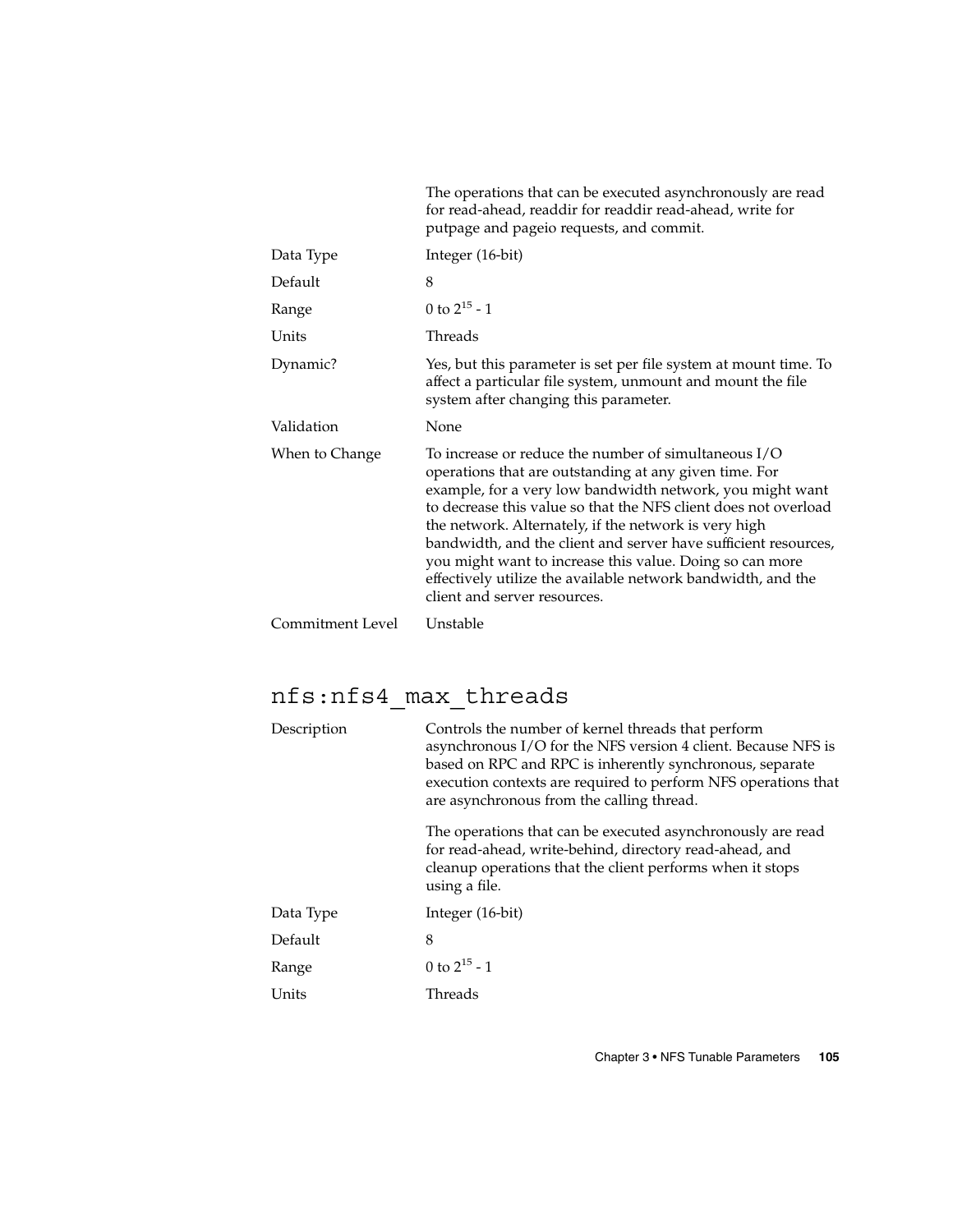| Dynamic?         | Yes, but this parameter is set per file system at mount time. To<br>affect a particular file system, unmount and mount the file<br>system after changing this parameter.                                                                                                                                                                                                                                                                                                                                                               |
|------------------|----------------------------------------------------------------------------------------------------------------------------------------------------------------------------------------------------------------------------------------------------------------------------------------------------------------------------------------------------------------------------------------------------------------------------------------------------------------------------------------------------------------------------------------|
| Validation       | None                                                                                                                                                                                                                                                                                                                                                                                                                                                                                                                                   |
| When to Change   | To increase or reduce the number of simultaneous I/O<br>operations that are outstanding at any given time. For<br>example, for a very low bandwidth network, you might want<br>to decrease this value so that the NFS client does not overload<br>the network. Alternately, if the network is very high<br>bandwidth, and the client and server have sufficient resources,<br>you might want to increase this value. Doing so can more<br>effectively utilize the available network bandwidth, and the<br>client and server resources. |
| Commitment Level | Unstable                                                                                                                                                                                                                                                                                                                                                                                                                                                                                                                               |

### nfs:nfs\_nra

| Description      | Controls the number of read-ahead operations that are queued<br>by the NFS version 2 client when sequential access to a file is<br>discovered. These read-ahead operations increase concurrency<br>and read throughput. Each read-ahead request is generally for<br>one logical block of file data.                                                                                                                                                                                                                                                                                                  |
|------------------|------------------------------------------------------------------------------------------------------------------------------------------------------------------------------------------------------------------------------------------------------------------------------------------------------------------------------------------------------------------------------------------------------------------------------------------------------------------------------------------------------------------------------------------------------------------------------------------------------|
| Data Type        | Integer (32-bit)                                                                                                                                                                                                                                                                                                                                                                                                                                                                                                                                                                                     |
| Default          | 4                                                                                                                                                                                                                                                                                                                                                                                                                                                                                                                                                                                                    |
| Range            | 0 to $2^{31}$ - 1                                                                                                                                                                                                                                                                                                                                                                                                                                                                                                                                                                                    |
| Units            | Logical blocks. (See "nfs: nfs bsize" on page 113.)                                                                                                                                                                                                                                                                                                                                                                                                                                                                                                                                                  |
| Dynamic?         | Yes                                                                                                                                                                                                                                                                                                                                                                                                                                                                                                                                                                                                  |
| Validation       | None                                                                                                                                                                                                                                                                                                                                                                                                                                                                                                                                                                                                 |
| When to Change   | To increase or reduce the number of read-ahead requests that<br>are outstanding for a specific file at any given time. For<br>example, for a very low bandwidth network or on a low<br>memory client, you might want to decrease this value so that<br>the NFS client does not overload the network or the system<br>memory. Alternately, if the network is very high bandwidth,<br>and the client and server have sufficient resources, you might<br>want to increase this value. Doing so can more effectively<br>utilize the available network bandwidth, and the client and<br>server resources. |
| Commitment Level | Unstable                                                                                                                                                                                                                                                                                                                                                                                                                                                                                                                                                                                             |

**106** Solaris Tunable Parameters Reference Manual • January 2005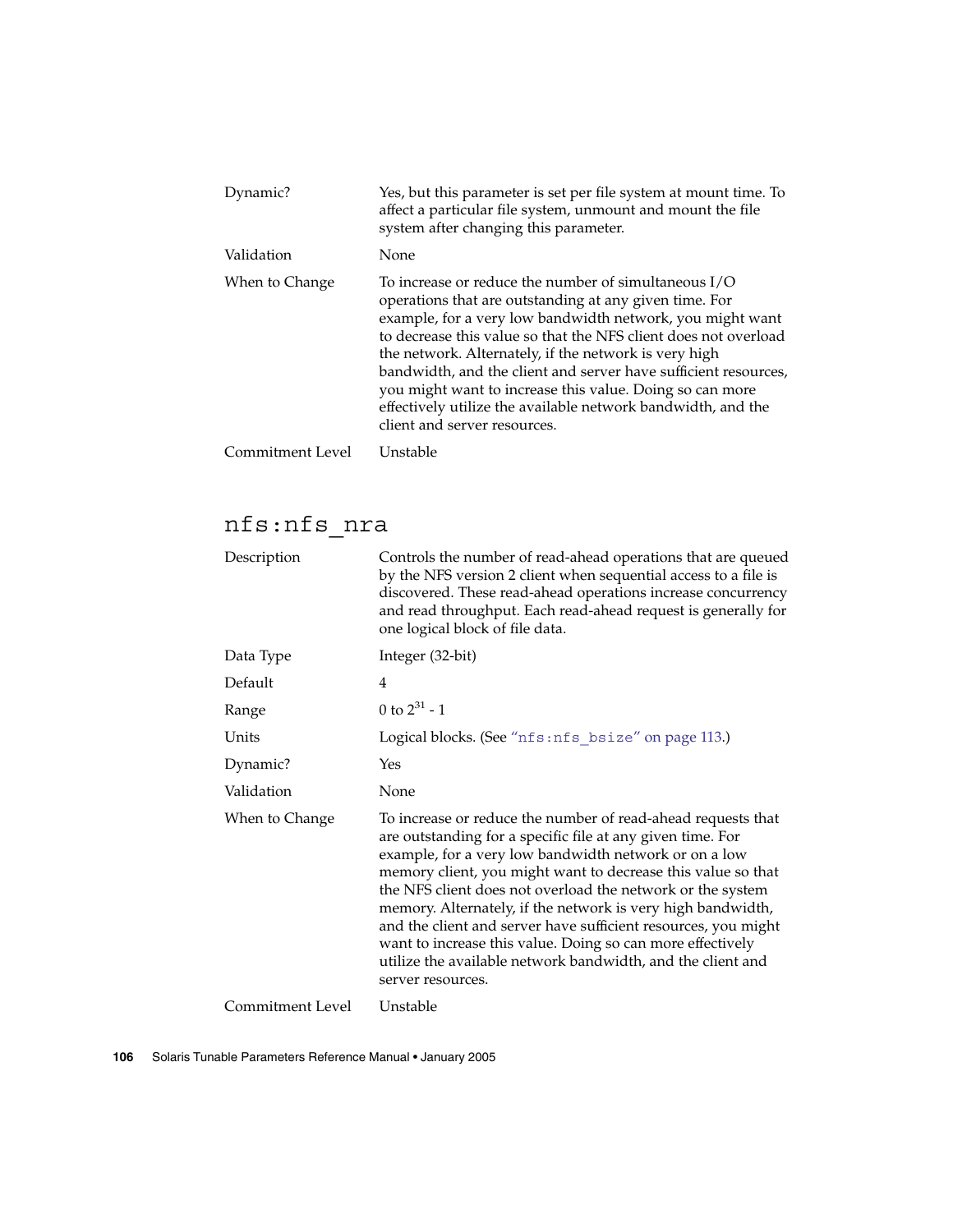## nfs:nfs3\_nra

| Description      | Controls the number of read-ahead operations that are queued<br>by the NFS version 3 client when sequential access to a file is<br>discovered. These read-ahead operations increase concurrency<br>and read throughput. Each read-ahead request is generally for<br>one logical block of file data.                                                                                                                                                                                                                                                                                                 |
|------------------|-----------------------------------------------------------------------------------------------------------------------------------------------------------------------------------------------------------------------------------------------------------------------------------------------------------------------------------------------------------------------------------------------------------------------------------------------------------------------------------------------------------------------------------------------------------------------------------------------------|
| Data Type        | Integer (32-bit)                                                                                                                                                                                                                                                                                                                                                                                                                                                                                                                                                                                    |
| Default          | 1                                                                                                                                                                                                                                                                                                                                                                                                                                                                                                                                                                                                   |
| Range            | 0 to $2^{31}$ - 1                                                                                                                                                                                                                                                                                                                                                                                                                                                                                                                                                                                   |
| Units            | Logical blocks. (See "nfs: nfs3 bsize" on page 114.)                                                                                                                                                                                                                                                                                                                                                                                                                                                                                                                                                |
| Dynamic?         | Yes                                                                                                                                                                                                                                                                                                                                                                                                                                                                                                                                                                                                 |
| Validation       | None                                                                                                                                                                                                                                                                                                                                                                                                                                                                                                                                                                                                |
| When to Change   | To increase or reduce the number of read-ahead requests that<br>are outstanding for a specific file at any given time. For<br>example, for a very low bandwidth network or on a low<br>memory client, you might want to decrease this value so that<br>the NFS client does not overload the network or the system<br>memory. Alternately, if the network is very high bandwidth<br>and the client and server have sufficient resources, you might<br>want to increase this value. Doing so can more effectively<br>utilize the available network bandwidth, and the client and<br>server resources. |
| Commitment Level | Unstable                                                                                                                                                                                                                                                                                                                                                                                                                                                                                                                                                                                            |

## nfs:nfs4\_nra

| Description | Controls the number of read-ahead operations that are queued<br>by the NFS version 4 client when sequential access to a file is<br>discovered. These read-ahead operations increase concurrency<br>and read throughput. Each read-ahead request is generally for<br>one logical block of file data. |
|-------------|-----------------------------------------------------------------------------------------------------------------------------------------------------------------------------------------------------------------------------------------------------------------------------------------------------|
| Data Type   | Integer (32-bit)                                                                                                                                                                                                                                                                                    |
| Default     | 4                                                                                                                                                                                                                                                                                                   |
| Range       | 0 to $2^{31}$ - 1                                                                                                                                                                                                                                                                                   |
| Units       | Logical blocks. (See "nfs: nfs4 bsize" on page 115.)                                                                                                                                                                                                                                                |
| Dynamic?    | Yes                                                                                                                                                                                                                                                                                                 |
| Validation  | None                                                                                                                                                                                                                                                                                                |

Chapter 3 • NFS Tunable Parameters **107**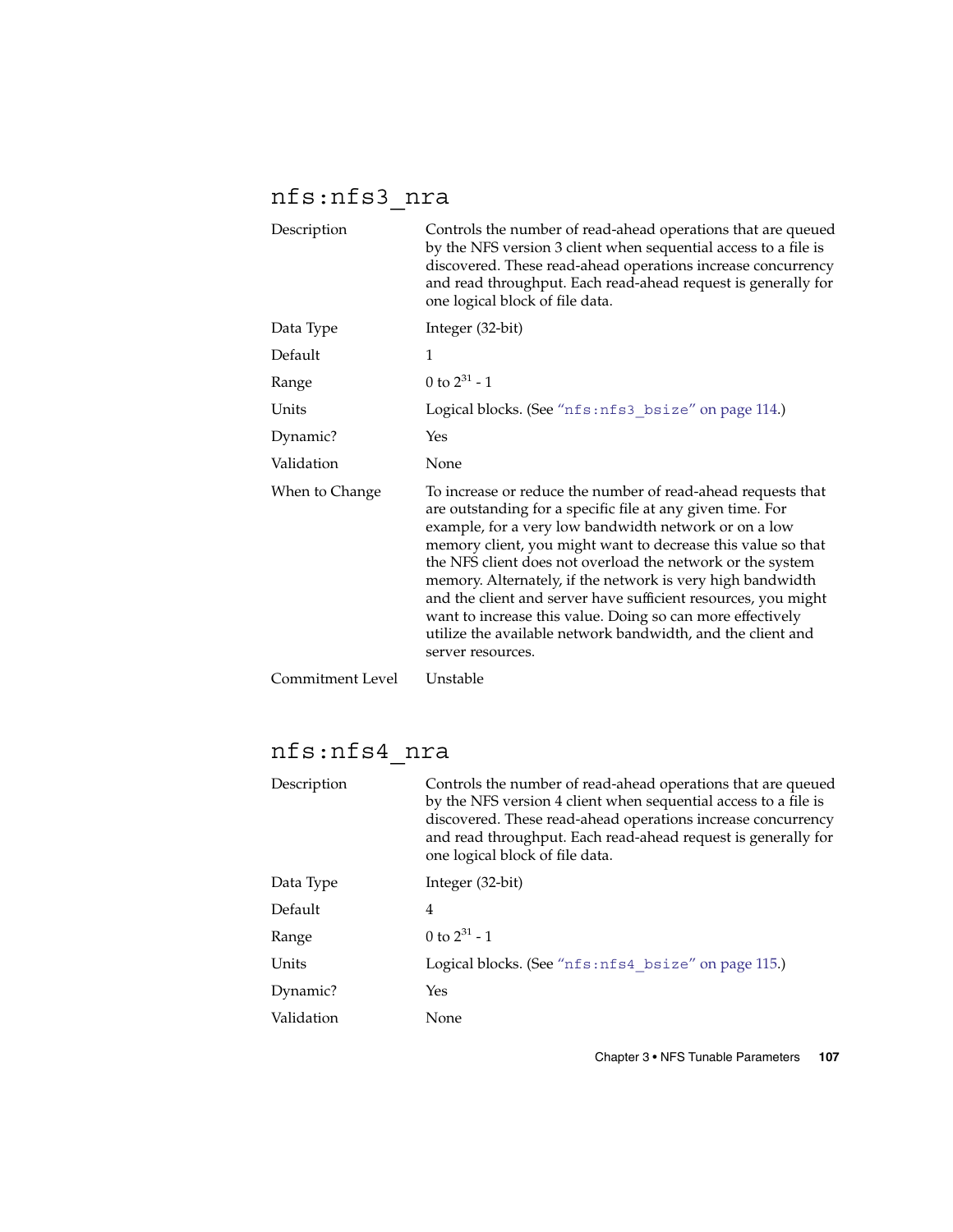| When to Change   | To increase or reduce the number of read-ahead requests that<br>are outstanding for a specific file at any given time. For<br>example, for a very low bandwidth network or on a low<br>memory client, you might want to decrease this value so that<br>the NFS client does not overload the network or the system<br>memory. Alternately, if the network is very high bandwidth,<br>and the client and server have sufficient resources, you might<br>want to increase this value. Doing so can more effectively<br>utilize the available network bandwidth, and the client and<br>server resources. |
|------------------|------------------------------------------------------------------------------------------------------------------------------------------------------------------------------------------------------------------------------------------------------------------------------------------------------------------------------------------------------------------------------------------------------------------------------------------------------------------------------------------------------------------------------------------------------------------------------------------------------|
| Commitment Level | Unstable                                                                                                                                                                                                                                                                                                                                                                                                                                                                                                                                                                                             |

### nfs:nrnode

| Description | Controls the size of the rnode cache on the NFS client.                                                                                                                                                                                                                                                                                                                                                                        |
|-------------|--------------------------------------------------------------------------------------------------------------------------------------------------------------------------------------------------------------------------------------------------------------------------------------------------------------------------------------------------------------------------------------------------------------------------------|
|             | The rnode, used by both NFS version 2, 3, and 4 clients, is the<br>central data structure that describes a file on the NFS client.<br>The rnode contains the file handle that identifies the file on<br>the server. The rnode also contains pointers to various caches<br>used by the NFS client to avoid network calls to the server.<br>Each rnode has a one-to-one association with a vnode. The<br>vnode caches file data. |
|             | The NFS client attempts to maintain a minimum number of<br>rnodes to attempt to avoid destroying cached data and<br>metadata. When an rnode is reused or freed, the cached data<br>and metadata must be destroyed.                                                                                                                                                                                                             |
| Data Type   | Integer (32-bit)                                                                                                                                                                                                                                                                                                                                                                                                               |
| Default     | The default setting of this parameter is 0, which means that the<br>value of nrnode should be set to the value of the ncsize<br>parameter. Actually, any non positive value of nrnode results<br>in nrnode being set to the value of ncsize.                                                                                                                                                                                   |
| Range       | 1 to $2^{31}$ - 1                                                                                                                                                                                                                                                                                                                                                                                                              |
| Units       | rnodes                                                                                                                                                                                                                                                                                                                                                                                                                         |
| Dynamic?    | No. This value can only be changed by adding or changing the<br>parameter in the /etc/system file, and then rebooting the<br>system.                                                                                                                                                                                                                                                                                           |
| Validation  | The system enforces a maximum value such that the rnode<br>cache can only consume 25 percent of available memory.                                                                                                                                                                                                                                                                                                              |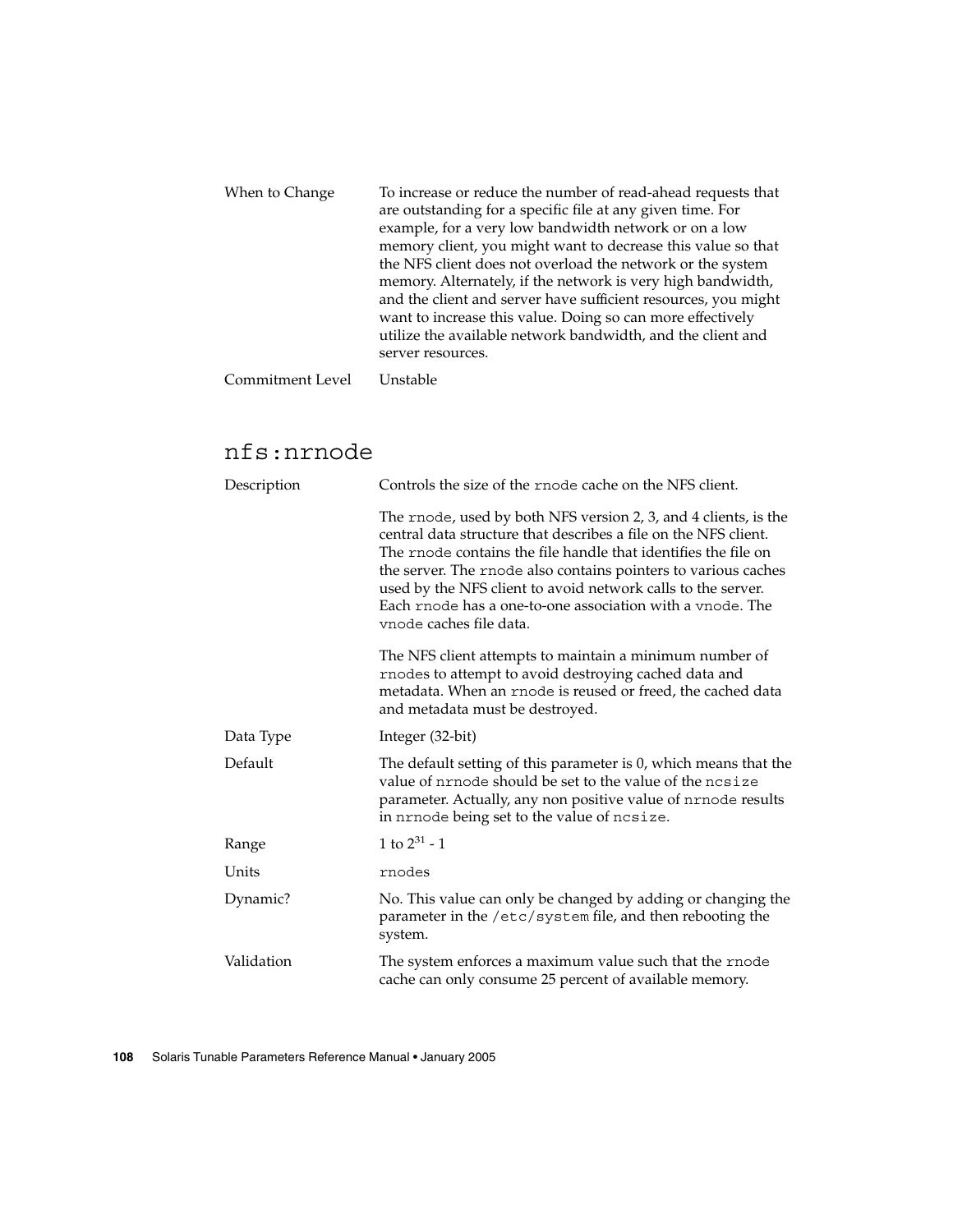| When to Change   | Because rnodes are created and destroyed dynamically, the<br>system tends to settle upon a <i>nrnode-size</i> cache, automatically<br>adjusting the size of the cache as memory pressure on the<br>system increases or as more files are simultaneously accessed.<br>However, in certain situations, you could set the value of<br>nrnode if the mix of files being accessed can be predicted in<br>advance. For example, if the NFS client is accessing a few very<br>large files, you could set the value of nrnode to a small<br>number so that system memory can cache file data instead of<br>rnodes. Alternately, if the client is accessing many small files,<br>you could increase the value of nrnode to optimize for storing<br>file metadata to reduce the number of network calls for<br>metadata.<br>Although it is not recommended, the rnode cache can be<br>effectively disabled by setting the value of nrnode to 1. This<br>value instructs the client to only cache 1 rnode, which means<br>that it is reused frequently. |
|------------------|----------------------------------------------------------------------------------------------------------------------------------------------------------------------------------------------------------------------------------------------------------------------------------------------------------------------------------------------------------------------------------------------------------------------------------------------------------------------------------------------------------------------------------------------------------------------------------------------------------------------------------------------------------------------------------------------------------------------------------------------------------------------------------------------------------------------------------------------------------------------------------------------------------------------------------------------------------------------------------------------------------------------------------------------|
| Commitment Level | Unstable                                                                                                                                                                                                                                                                                                                                                                                                                                                                                                                                                                                                                                                                                                                                                                                                                                                                                                                                                                                                                                     |
| Change History   | For information, see "nfs: nrnode (Solaris 98/03)" on page<br>183.                                                                                                                                                                                                                                                                                                                                                                                                                                                                                                                                                                                                                                                                                                                                                                                                                                                                                                                                                                           |

### nfs:nfs\_shrinkreaddir

| Description | Some older NFS servers might incorrectly handle NFS version<br>2 READDIR requests for more than 1024 bytes of directory<br>information. This problem is due to a bug in the server<br>implementation. However, this parameter contains a<br>workaround in the NFS version 2 client.                                                                                                       |
|-------------|-------------------------------------------------------------------------------------------------------------------------------------------------------------------------------------------------------------------------------------------------------------------------------------------------------------------------------------------------------------------------------------------|
|             | When this parameter is enabled, the client does not generate a<br>READDIR request for larger than 1024 bytes of directory<br>information. If this parameter is disabled, then the<br>over-the-wire size is set to the lesser of either the size passed in<br>by using the getdents system call or by using<br>NFS MAXDATA, which is 8192 bytes. For more information, see<br>qetdents(2). |
| Data Type   | Integer (32-bit)                                                                                                                                                                                                                                                                                                                                                                          |
| Default     | 0 (disabled)                                                                                                                                                                                                                                                                                                                                                                              |
| Range       | 0 (disabled) or 1 (enabled)                                                                                                                                                                                                                                                                                                                                                               |
| Units       | Boolean values                                                                                                                                                                                                                                                                                                                                                                            |
| Dynamic?    | Yes                                                                                                                                                                                                                                                                                                                                                                                       |

Chapter 3 • NFS Tunable Parameters **109**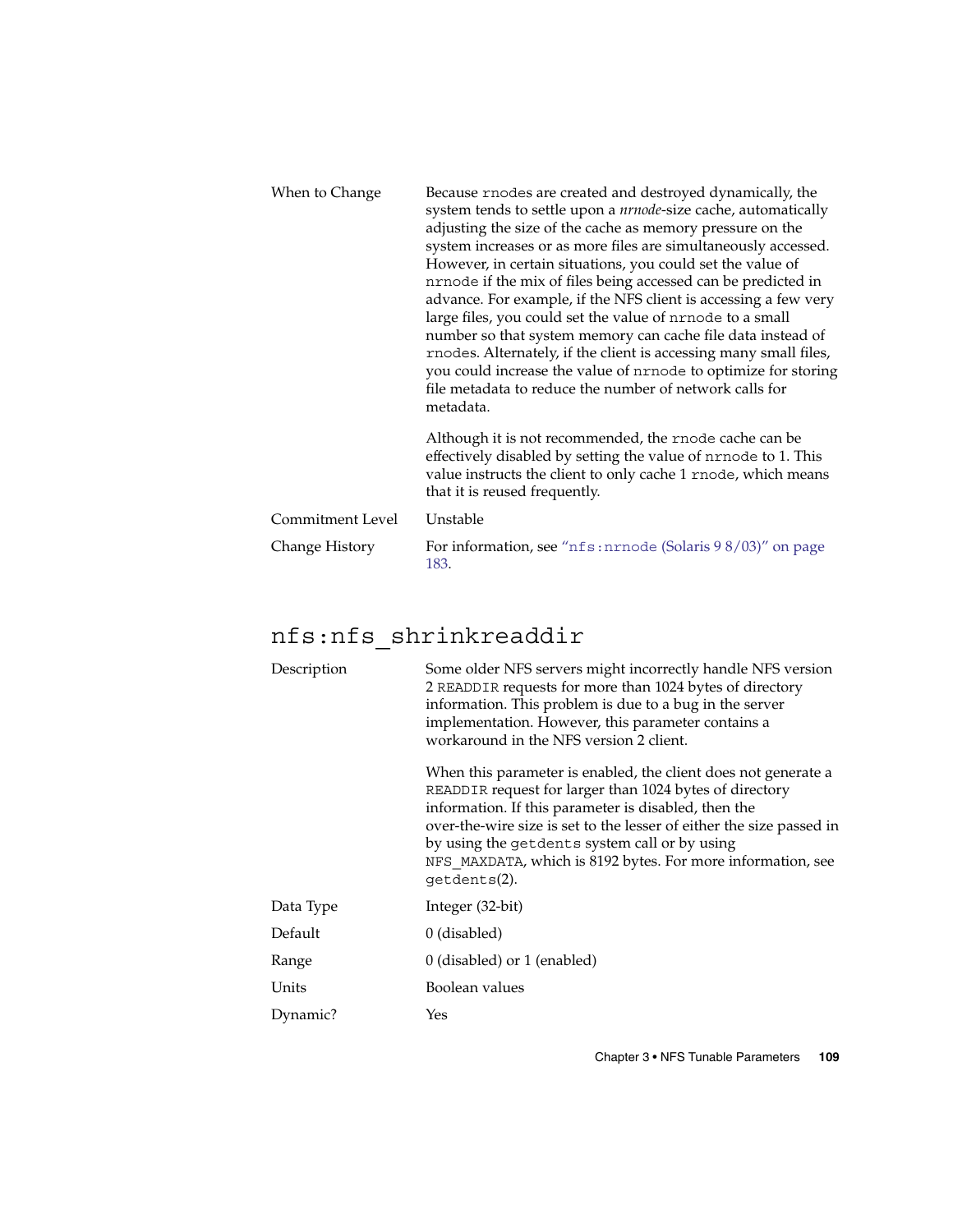| Validation       | None                                                                                                                                                                                                                                                                                      |
|------------------|-------------------------------------------------------------------------------------------------------------------------------------------------------------------------------------------------------------------------------------------------------------------------------------------|
| When to Change   | Examine the value of this parameter if an older NFS version 2<br>only server is used and interoperability problems occur when<br>the server tries to read directories. Enabling this parameter<br>might cause a slight decrease in performance for applications<br>that read directories. |
| Commitment Level | Unstable                                                                                                                                                                                                                                                                                  |

# nfs:nfs3\_shrinkreaddir

| Description      | Some older NFS servers might incorrectly handle NFS version<br>3 READDIR requests for more than 1024 bytes of directory<br>information. This problem is due to a bug in the server<br>implementation. However, this parameter contains a<br>workaround in the NFS version 3 client.                                                                                                     |
|------------------|-----------------------------------------------------------------------------------------------------------------------------------------------------------------------------------------------------------------------------------------------------------------------------------------------------------------------------------------------------------------------------------------|
|                  | When this parameter is enabled, the client does not generate a<br>READDIR request for larger than 1024 bytes of directory<br>information. If this parameter is disabled, then the<br>over-the-wire size is set to the minimum of either the size<br>passed in by using the getdents system call or by using<br>MAXBSIZE, which is 8192 bytes. For more information, see<br>getdents(2). |
| Data Type        | Integer (32-bit)                                                                                                                                                                                                                                                                                                                                                                        |
| Default          | 0 (disabled)                                                                                                                                                                                                                                                                                                                                                                            |
| Range            | 0 (disabled) or 1 (enabled)                                                                                                                                                                                                                                                                                                                                                             |
| Units            | Boolean values                                                                                                                                                                                                                                                                                                                                                                          |
| Dynamic?         | Yes                                                                                                                                                                                                                                                                                                                                                                                     |
| Validation       | None                                                                                                                                                                                                                                                                                                                                                                                    |
| When to Change   | Examine the value of this parameter if an older NFS version 3<br>only server is used and interoperability problems occur when<br>the server tries to read directories. Enabling this parameter<br>might cause a slight decrease in performance for applications<br>that read directories.                                                                                               |
| Commitment Level | Unstable                                                                                                                                                                                                                                                                                                                                                                                |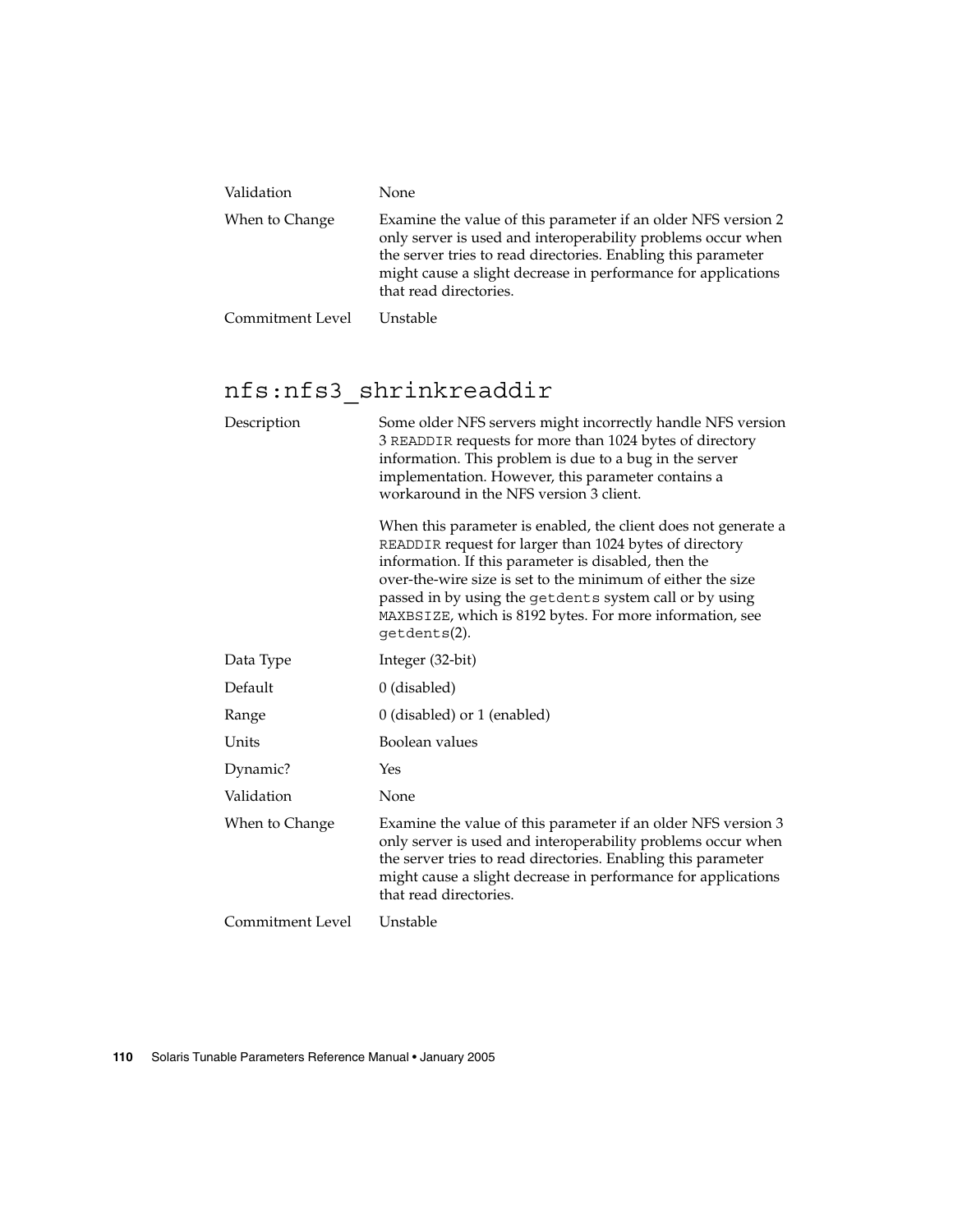# nfs:nfs4\_shrinkreaddir

| Description      | Some NFS servers might incorrectly handle NFS version 4<br>READDIR requests for more than 1024 bytes of directory<br>information. This problem is due to a bug in the server<br>implementation. However, this parameter contains a<br>workaround in the NFS version 4 client.                                                                                                       |
|------------------|-------------------------------------------------------------------------------------------------------------------------------------------------------------------------------------------------------------------------------------------------------------------------------------------------------------------------------------------------------------------------------------|
|                  | When this parameter is enabled, the client does not generate a<br>READDIR request for larger than 1024 bytes of directory<br>information. If this parameter is disabled, then the<br>over-the-wire size is set to the lesser of either the size passed in<br>by using the getdents system call or by using MAXBSIZE,<br>which is 8192 bytes. For more information, see getdents(2). |
| Data Type        | Integer (32-bit)                                                                                                                                                                                                                                                                                                                                                                    |
| Default          | 0 (disabled)                                                                                                                                                                                                                                                                                                                                                                        |
| Range            | 0 (disabled) or 1 (enabled)                                                                                                                                                                                                                                                                                                                                                         |
| Units            | Boolean values                                                                                                                                                                                                                                                                                                                                                                      |
| Dynamic?         | Yes                                                                                                                                                                                                                                                                                                                                                                                 |
| Validation       | None                                                                                                                                                                                                                                                                                                                                                                                |
| When to Change   | Examine the value of this parameter if an NFS version 4 only<br>server is used and interoperability problems occur when the<br>server tries to read directories. Enabling this parameter might<br>cause a slight performance drop for applications that read<br>directories.                                                                                                        |
| Commitment Level | Unstable                                                                                                                                                                                                                                                                                                                                                                            |

# nfs:nfs\_write\_error\_interval

| Description | Controls the time duration in between logging ENOSPC and<br>EDQUOT write errors received by the NFS client. This<br>parameter affects NFS version 2, 3, and 4 clients. |
|-------------|------------------------------------------------------------------------------------------------------------------------------------------------------------------------|
| Data Type   | Long integer (32 bits on 32-bit platforms and 64 bits on 64-bit<br>platforms)                                                                                          |
| Default     | 5 seconds                                                                                                                                                              |
| Range       | 0 to $2^{31}$ - 1 on 32-bit platforms                                                                                                                                  |
|             | 0 to $2^{63}$ - 1 on 64-bit platforms                                                                                                                                  |
| Units       | Seconds                                                                                                                                                                |

Chapter 3 • NFS Tunable Parameters **111**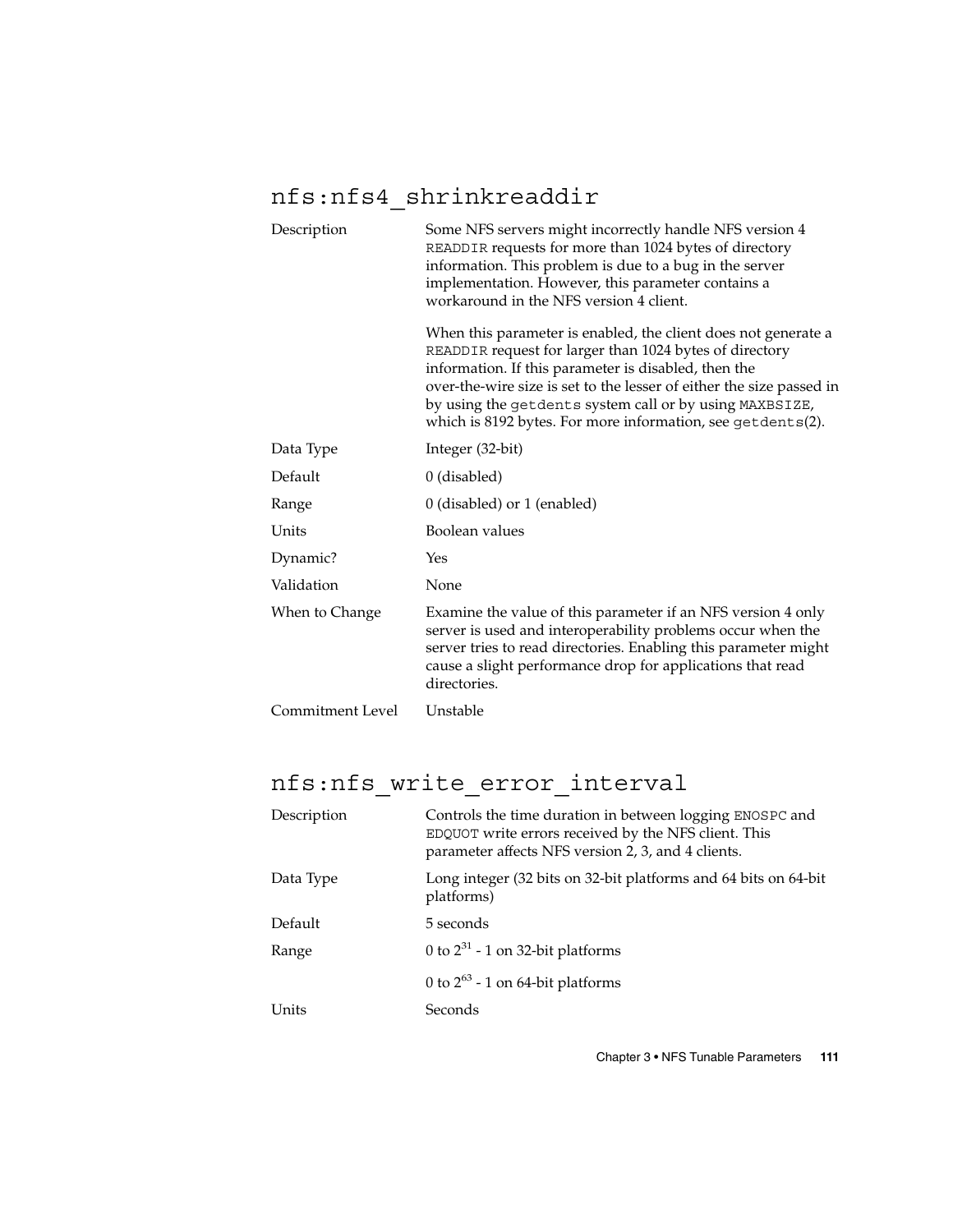| Dynamic?         | Yes                                                                                                                                                                                                                                                                                                                           |
|------------------|-------------------------------------------------------------------------------------------------------------------------------------------------------------------------------------------------------------------------------------------------------------------------------------------------------------------------------|
| Validation       | <b>None</b>                                                                                                                                                                                                                                                                                                                   |
| When to Change   | Increase or decrease the value of this parameter in response to<br>the volume of messages being logged by the client. Typically,<br>you might want to increase the value of this parameter to<br>decrease the number of out of space messages being<br>printed when a full file system on a server is being actively<br>used. |
| Commitment Level | Unstable                                                                                                                                                                                                                                                                                                                      |
| Change History   | For information, see "nfs: nfs write error interval<br>(Solaris 9 8/03)" on page 183.                                                                                                                                                                                                                                         |

# nfs:nfs\_write\_error\_to\_cons\_only

| Description      | Controls whether NFS write errors are logged to the system<br>console and syslog or to the system console only. This<br>parameter affects messages for NFS version 2, 3, and 4 clients.                                                                                   |
|------------------|---------------------------------------------------------------------------------------------------------------------------------------------------------------------------------------------------------------------------------------------------------------------------|
| Data Type        | Integer (32-bit)                                                                                                                                                                                                                                                          |
| Default          | $0$ (system console and syslog)                                                                                                                                                                                                                                           |
| Range            | $0$ (system console and syslog) or 1 (system console)                                                                                                                                                                                                                     |
| Units            | Boolean values                                                                                                                                                                                                                                                            |
| Dynamic?         | Yes                                                                                                                                                                                                                                                                       |
| Validation       | None                                                                                                                                                                                                                                                                      |
| When to Change   | Examine the value of this parameter to avoid filling up the file<br>system containing the messages logged by the syslogd<br>daemon. When this parameter is enabled, messages are<br>printed on the system console only and are not copied to the<br>syslog messages file. |
| Commitment Level | Unstable                                                                                                                                                                                                                                                                  |
| Change History   | For information, see<br>"nfs:nfs write error to cons only $(Solaris 98/03)$ "<br>on page 183.                                                                                                                                                                             |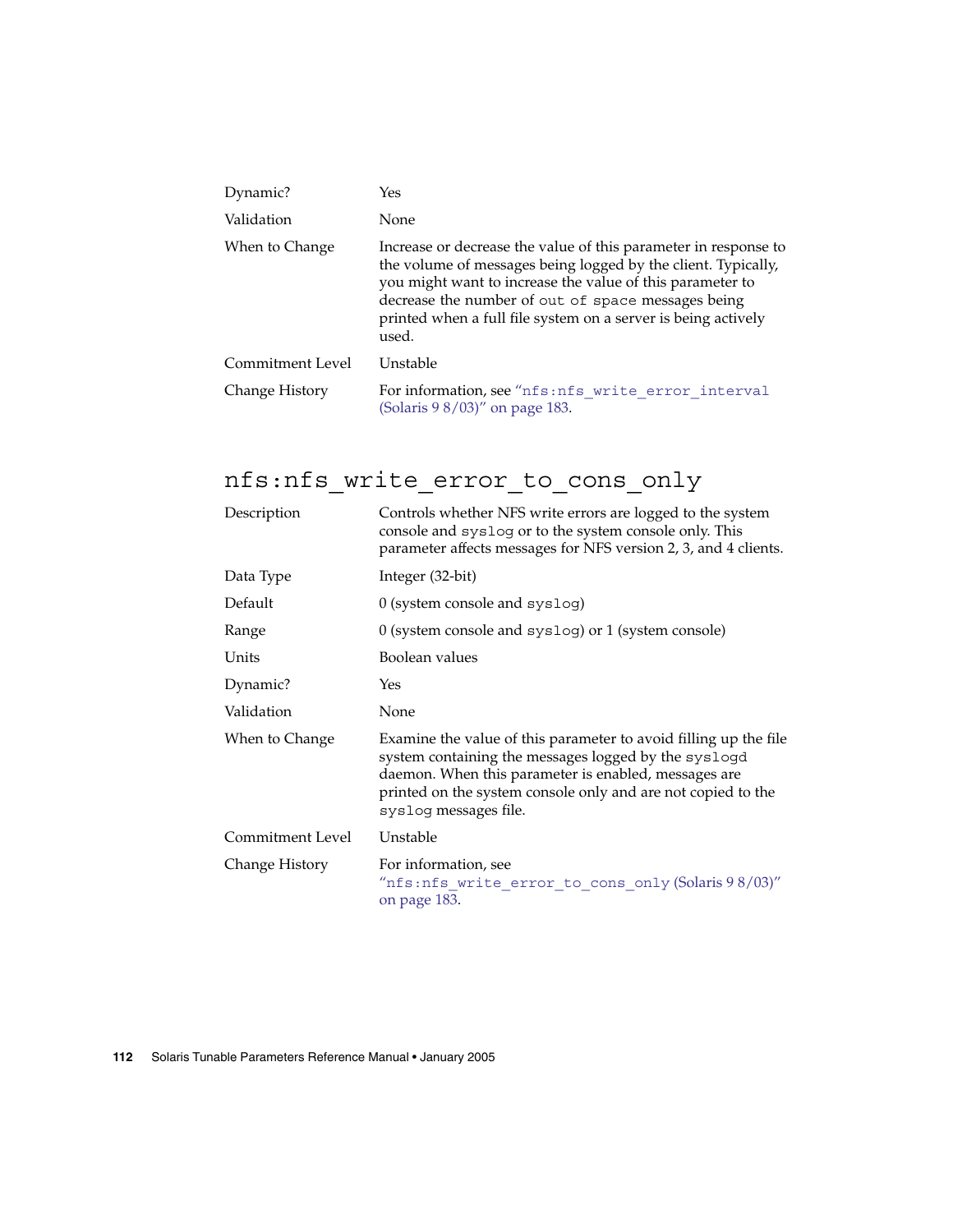### nfs:nfs\_disable\_rddir\_cache

| Description      | Controls the use of a cache to hold responses from READDIR<br>and READDIRPLUS requests. This cache avoids over-the-wire<br>calls to the server to retrieve directory information.                                                                                                                                                                                                                                                      |
|------------------|----------------------------------------------------------------------------------------------------------------------------------------------------------------------------------------------------------------------------------------------------------------------------------------------------------------------------------------------------------------------------------------------------------------------------------------|
| Data Type        | Integer (32-bit)                                                                                                                                                                                                                                                                                                                                                                                                                       |
| Default          | 0 (caching enabled)                                                                                                                                                                                                                                                                                                                                                                                                                    |
| Range            | 0 (caching enabled) or 1 (caching disabled)                                                                                                                                                                                                                                                                                                                                                                                            |
| Units            | Boolean values                                                                                                                                                                                                                                                                                                                                                                                                                         |
| Dynamic?         | Yes                                                                                                                                                                                                                                                                                                                                                                                                                                    |
| Validation       | None                                                                                                                                                                                                                                                                                                                                                                                                                                   |
| When to Change   | Examine the value of this parameter if interoperability<br>problems develop due to a server that does not update the<br>modification time on a directory when a file or directory is<br>created in it or removed from it. The symptoms are that new<br>names do not appear in directory listings after they have been<br>added to the directory or that old names do not disappear<br>after they have been removed from the directory. |
|                  | This parameter controls the caching for NFS version 2, 3, and 4<br>mounted file systems. This parameter applies to all NFS<br>mounted file systems, so caching cannot be disabled or<br>enabled on a per file system basis.                                                                                                                                                                                                            |
|                  | If you disable this parameter, you should also disable the<br>following parameters to to prevent bad entries in the DNLC<br>negative cache:                                                                                                                                                                                                                                                                                            |
|                  | "nfs:nfs lookup neg cache" on page 101<br>п<br>"nfs:nfs3 lookup neg cache" on page 102<br>"nfs:nfs4 lookup neg cache" on page 103<br>■                                                                                                                                                                                                                                                                                                 |
| Commitment Level | Unstable                                                                                                                                                                                                                                                                                                                                                                                                                               |
| Change History   | For information, see "nfs: nfs disable rddir cache<br>(Solaris 9 8/03)" on page 183.                                                                                                                                                                                                                                                                                                                                                   |

### nfs:nfs\_bsize

| Description | Controls the logical block size used by the NFS version 2      |
|-------------|----------------------------------------------------------------|
|             | client. This block size represents the amount of data that the |
|             | client attempts to read from or write to the server when it    |
|             | needs to do an $I/O$ .                                         |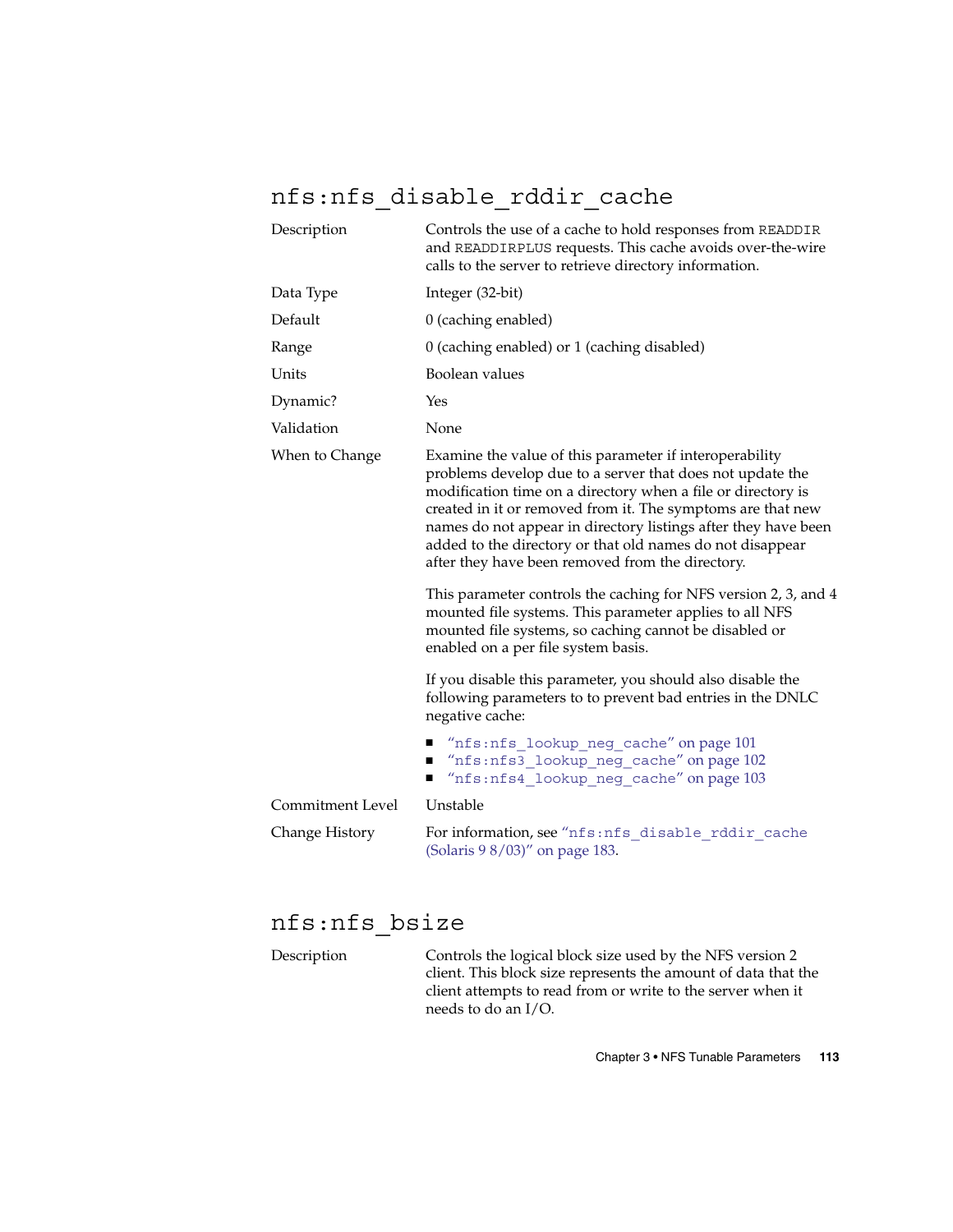<span id="page-113-0"></span>

| Data Type        | Unsigned integer (32-bit)                                                                                                                                                                                                                                                                                                |
|------------------|--------------------------------------------------------------------------------------------------------------------------------------------------------------------------------------------------------------------------------------------------------------------------------------------------------------------------|
| Default          | 8192 bytes                                                                                                                                                                                                                                                                                                               |
| Range            | 0 to $2^{31}$ - 1                                                                                                                                                                                                                                                                                                        |
| Units            | <b>Bytes</b>                                                                                                                                                                                                                                                                                                             |
| Dynamic?         | Yes, but the block size for a file system is set when the file<br>system is mounted. To affect a particular file system, unmount<br>and mount the file system after changing this parameter.                                                                                                                             |
| Validation       | None. Setting this parameter too low or too high might cause<br>the system to malfunction. Do not set this parameter to<br>anything less than PAGESIZE for the specific platform. Do not<br>set this parameter too high because it might cause the system<br>to hang while waiting for memory allocations to be granted. |
| When to Change   | Do not change this parameter.                                                                                                                                                                                                                                                                                            |
| Commitment Level | Unstable                                                                                                                                                                                                                                                                                                                 |

# nfs:nfs3\_bsize

| Description    | Controls the logical block size used by the NFS version 3<br>client. This block size represents the amount of data that the<br>client attempts to read from or write to the server when it<br>needs to do an I/O.                                                                                                        |
|----------------|--------------------------------------------------------------------------------------------------------------------------------------------------------------------------------------------------------------------------------------------------------------------------------------------------------------------------|
| Data Type      | Unsigned integer (32-bit)                                                                                                                                                                                                                                                                                                |
| Default        | 32,768 (32 Kbytes)                                                                                                                                                                                                                                                                                                       |
| Range          | 0 to $2^{31}$ - 1                                                                                                                                                                                                                                                                                                        |
| Units          | <b>Bytes</b>                                                                                                                                                                                                                                                                                                             |
| Dynamic?       | Yes, but the block size for a file system is set when the file<br>system is mounted. To affect a particular file system, unmount<br>and mount the file system after changing this parameter.                                                                                                                             |
| Validation     | None. Setting this parameter too low or too high might cause<br>the system to malfunction. Do not set this parameter to<br>anything less than PAGESIZE for the specific platform. Do not<br>set this parameter too high because it might cause the system<br>to hang while waiting for memory allocations to be granted. |
| When to Change | Examine the value of this parameter when attempting to<br>change the maximum data transfer size. Change this<br>parameter in conjunction with the                                                                                                                                                                        |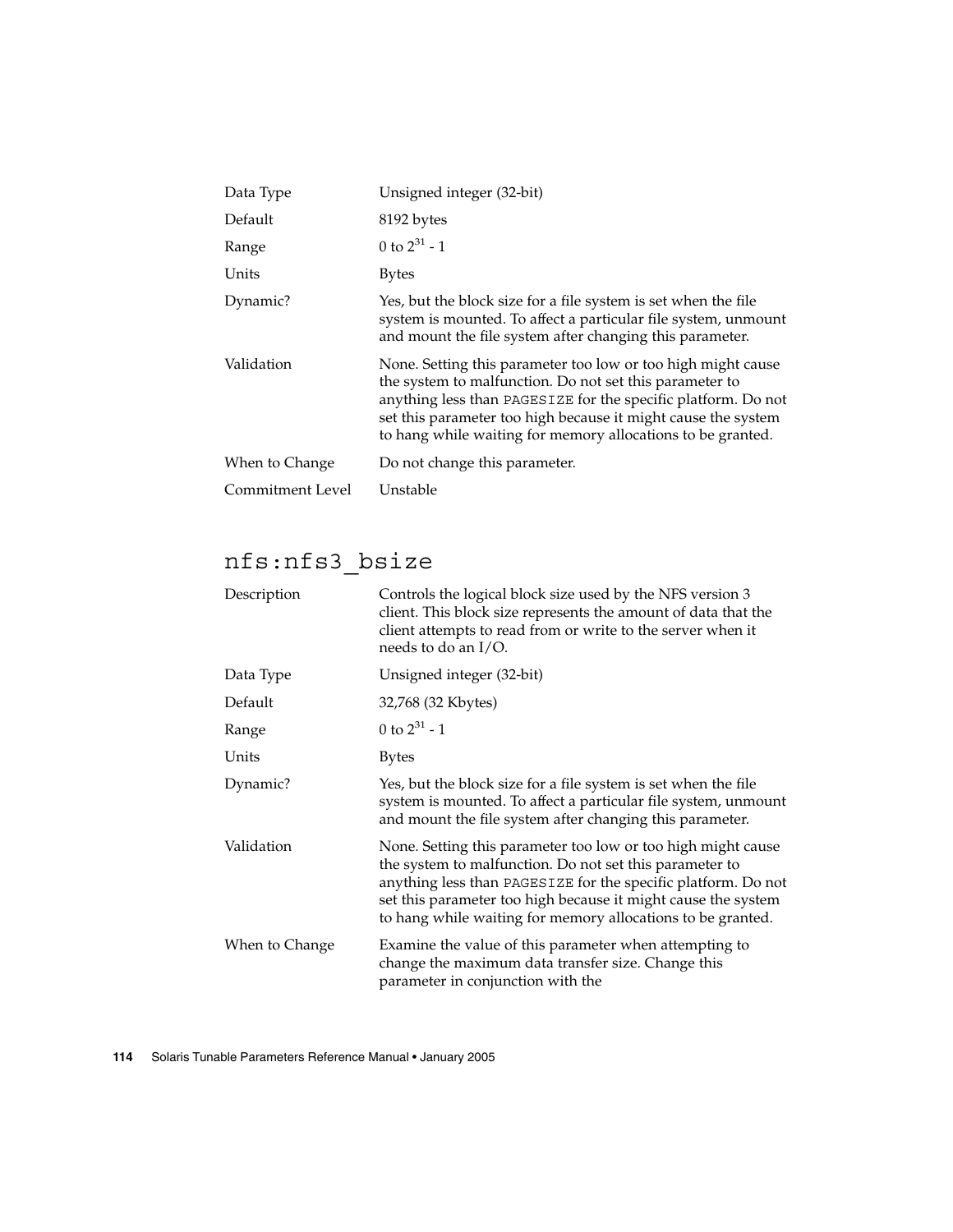nfs:nfs3\_max\_transfer\_size parameter. If larger transfers are preferred, increase both parameters. If smaller transfers are preferred, then just reducing this parameter should suffice.

<span id="page-114-0"></span>Commitment Level Unstable

#### nfs:nfs4\_bsize

| Description      | Controls the logical block size used by the NFS version 4<br>client. This block size represents the amount of data that the<br>client attempts to read from or write to the server when it<br>needs to do an I/O.                                                                                                                                     |
|------------------|-------------------------------------------------------------------------------------------------------------------------------------------------------------------------------------------------------------------------------------------------------------------------------------------------------------------------------------------------------|
| Data Type        | Unsigned integer (32-bit)                                                                                                                                                                                                                                                                                                                             |
| Default          | 32,768 (32 Kbytes)                                                                                                                                                                                                                                                                                                                                    |
| Range            | 0 to $2^{31}$ - 1                                                                                                                                                                                                                                                                                                                                     |
| Units            | <b>Bytes</b>                                                                                                                                                                                                                                                                                                                                          |
| Dynamic?         | Yes, but the block size for a file system is set when the file<br>system is mounted. To affect a particular file system, unmount<br>and mount the file system after changing this parameter.                                                                                                                                                          |
| Validation       | None. Setting this parameter too low or too high might cause<br>the system to malfunction. Do not set this parameter to<br>anything less than PAGESIZE for the specific platform. Do not<br>set this parameter too high because it might cause the system<br>to hang while waiting for memory allocations to be granted.                              |
| When to Change   | Examine the value of this parameter when attempting to<br>change the maximum data transfer size. Change this<br>parameter in conjunction with the<br>nfs:nfs4_max_transfer_sizeparameter. If larger<br>transfers are preferred, increase both parameters. If smaller<br>transfers are preferred, then just reducing this parameter<br>should suffice. |
| Commitment Level | Unstable                                                                                                                                                                                                                                                                                                                                              |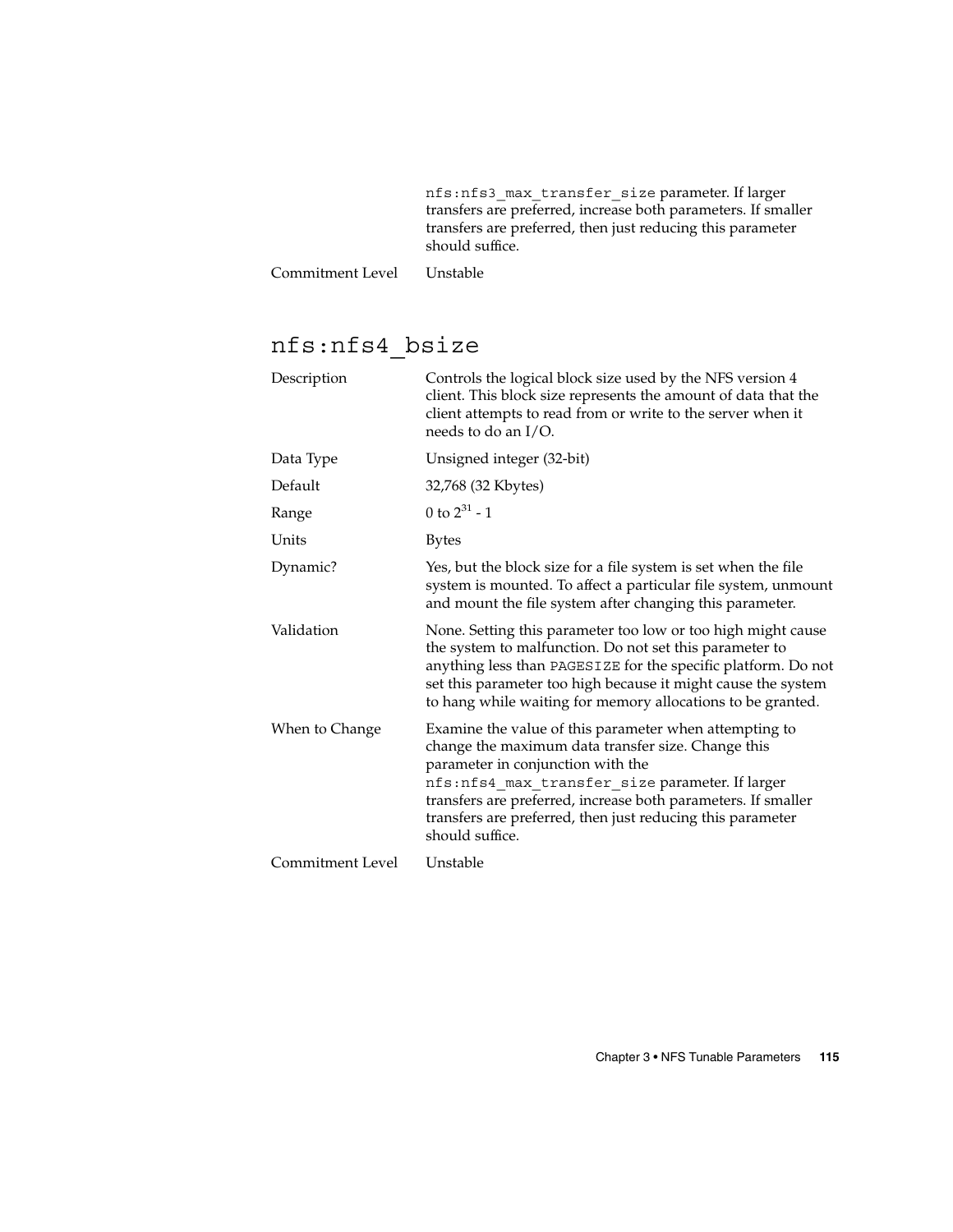#### nfs:nfs\_async\_clusters

| Description      | Controls the mix of asynchronous requests that are generated<br>by the NFS version 2 client. The four types of asynchronous<br>requests are read-ahead, putpage, pageio, and readdir-ahead.<br>The client attempts to round-robin between these different<br>request types to attempt to be fair and not starve one request<br>type in favor of another.                                                                                               |
|------------------|--------------------------------------------------------------------------------------------------------------------------------------------------------------------------------------------------------------------------------------------------------------------------------------------------------------------------------------------------------------------------------------------------------------------------------------------------------|
|                  | However, the functionality in some NFS version 2 servers such<br>as write gathering depends upon certain behaviors of existing<br>NFS Version 2 clients. In particular, this functionality depends<br>upon the client sending out multiple WRITE requests at about<br>the same time. If one request is taken out of the queue at a<br>time, the client would be defeating this server functionality<br>designed to enhance performance for the client. |
|                  | Thus, use this parameter to control the number of requests of<br>each request type that are sent out before changing types.                                                                                                                                                                                                                                                                                                                            |
| Data Type        | Unsigned integer (32-bit)                                                                                                                                                                                                                                                                                                                                                                                                                              |
| Default          | 1                                                                                                                                                                                                                                                                                                                                                                                                                                                      |
| Range            | 0 to $2^{31}$ - 1                                                                                                                                                                                                                                                                                                                                                                                                                                      |
| Units            | Asynchronous requests                                                                                                                                                                                                                                                                                                                                                                                                                                  |
| Dynamic?         | Yes, but the cluster setting for a file system is set when the file<br>system is mounted. To affect a particular file system, unmount<br>and mount the file system after changing this parameter.                                                                                                                                                                                                                                                      |
| Validation       | None. However, setting the value of this parameter to 0 causes<br>all of the queued requests of a particular request type to be<br>processed before moving on to the next type. This effectively<br>disables the fairness portion of the algorithm.                                                                                                                                                                                                    |
| When to Change   | To increase the number of each type of asynchronous request<br>that is generated before switching to the next type. Doing so<br>might help with server functionality that depends upon<br>clusters of requests coming from the client.                                                                                                                                                                                                                 |
| Commitment Level | Unstable                                                                                                                                                                                                                                                                                                                                                                                                                                               |

#### nfs:nfs3\_async\_clusters

Description Controls the mix of asynchronous requests that are generated by the NFS version 3 client. The five types of asynchronous requests are read-ahead, putpage, pageio, readdir-ahead, and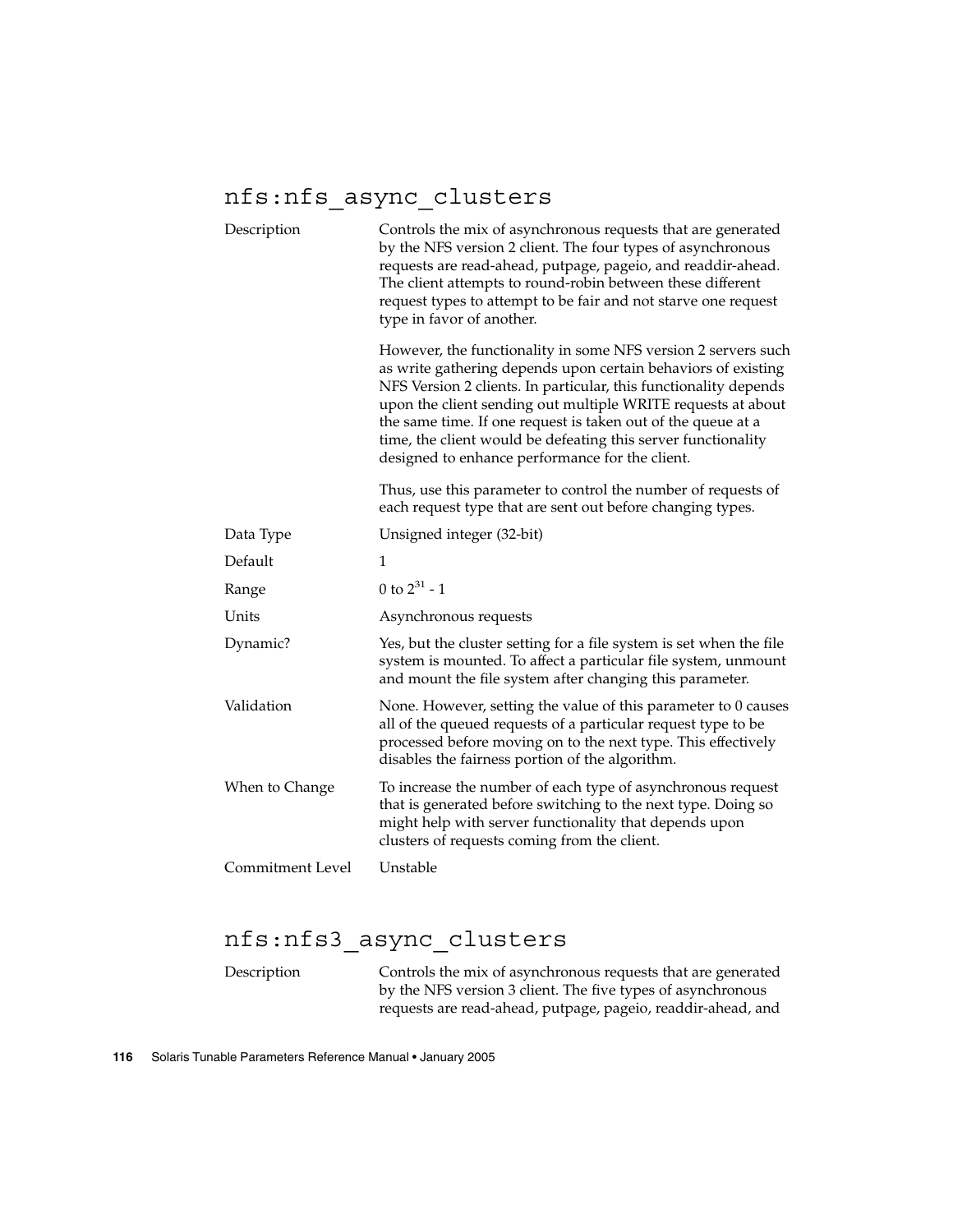|                  | commit. The client attempts to round-robin between these<br>different request types to attempt to be fair and not starve one<br>request type in favor of another.                                                                                                                                                                                                                                                                                      |
|------------------|--------------------------------------------------------------------------------------------------------------------------------------------------------------------------------------------------------------------------------------------------------------------------------------------------------------------------------------------------------------------------------------------------------------------------------------------------------|
|                  | However, the functionality in some NFS version 3 servers such<br>as write gathering depends upon certain behaviors of existing<br>NFS version 3 clients. In particular, this functionality depends<br>upon the client sending out multiple WRITE requests at about<br>the same time. If one request is taken out of the queue at a<br>time, the client would be defeating this server functionality<br>designed to enhance performance for the client. |
|                  | Thus, use this parameter to control the number of requests of<br>each request type that are sent out before changing types.                                                                                                                                                                                                                                                                                                                            |
| Data Type        | Unsigned integer (32-bit)                                                                                                                                                                                                                                                                                                                                                                                                                              |
| Default          | 1                                                                                                                                                                                                                                                                                                                                                                                                                                                      |
| Range            | 0 to $2^{31}$ - 1                                                                                                                                                                                                                                                                                                                                                                                                                                      |
| Units            | Asynchronous requests                                                                                                                                                                                                                                                                                                                                                                                                                                  |
| Dynamic?         | Yes, but the cluster setting for a file system is set when the file<br>system is mounted. To affect a particular file system, unmount<br>and mount the file system after changing this parameter.                                                                                                                                                                                                                                                      |
| Validation       | None. However, setting the value of this parameter to 0 causes<br>all of the queued requests of a particular request type to be<br>processed before moving on to the next type. This value<br>effectively disables the fairness portion of the algorithm.                                                                                                                                                                                              |
| When to Change   | To increase the number of each type of asynchronous<br>operation that is generated before switching to the next type.<br>Doing so might help with server functionality that depends<br>upon clusters of operations coming from the client.                                                                                                                                                                                                             |
| Commitment Level | Unstable                                                                                                                                                                                                                                                                                                                                                                                                                                               |
|                  |                                                                                                                                                                                                                                                                                                                                                                                                                                                        |

# nfs:nfs4\_async\_clusters

| Description | Controls the mix of asynchronous requests that are generated    |
|-------------|-----------------------------------------------------------------|
|             | by the NFS version 4 client. The six types of asynchronous      |
|             | requests are read-ahead, putpage, pageio, readdir-ahead,        |
|             | commit, and inactive. The client attempts to round-robin        |
|             | between these different request types to attempt to be fair and |
|             | not starve one request type in favor of another.                |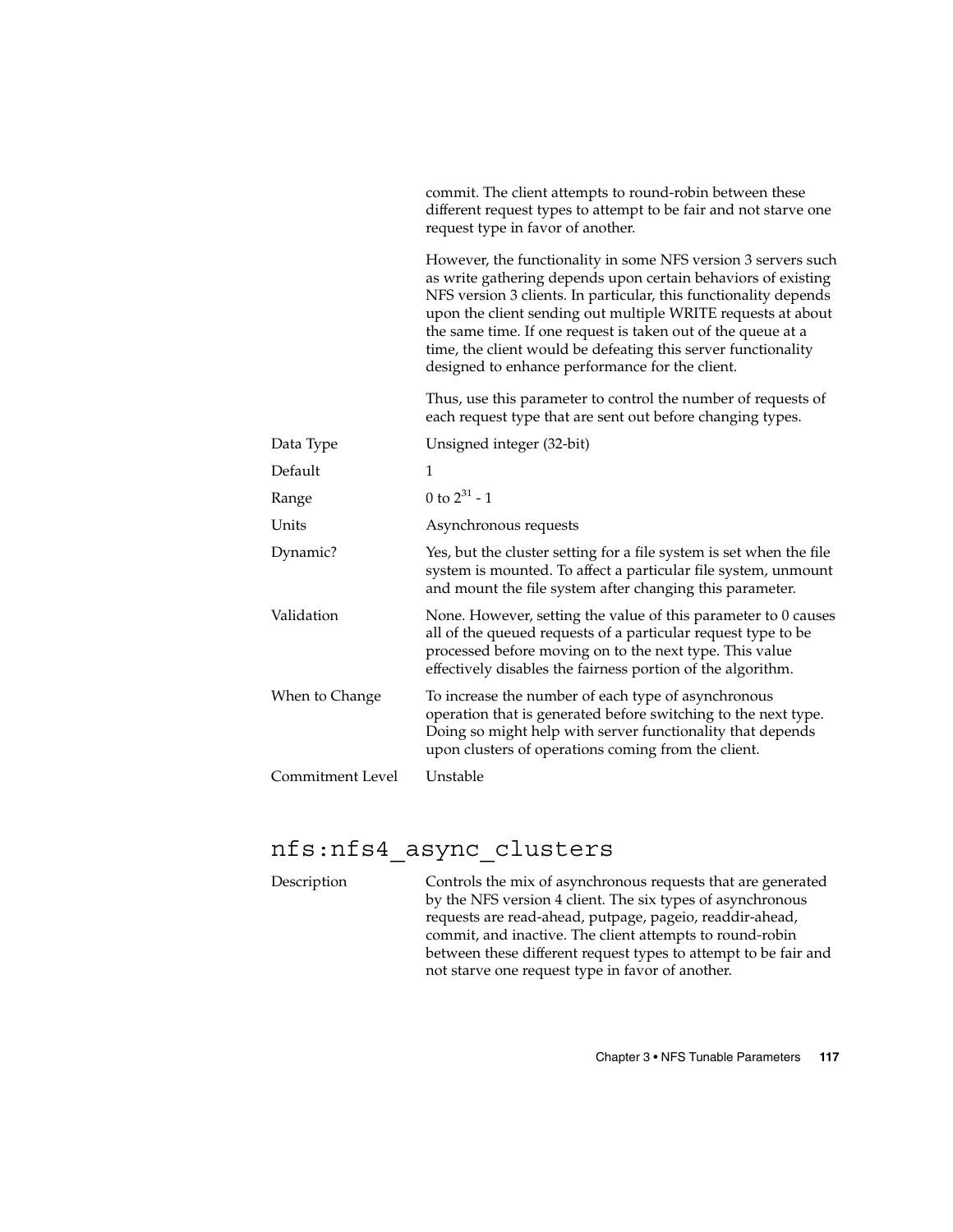|                  | However, the functionality in some NFS version 4 servers such<br>as write gathering depends upon certain behaviors of existing<br>NFS version 4 clients. In particular, this functionality depends<br>upon the client sending out multiple WRITE requests at about<br>the same time. If one request is taken out of the queue at a<br>time, the client would be defeating this server functionality<br>designed to enhance performance for the client. |
|------------------|--------------------------------------------------------------------------------------------------------------------------------------------------------------------------------------------------------------------------------------------------------------------------------------------------------------------------------------------------------------------------------------------------------------------------------------------------------|
|                  | Thus, use this parameter to control the number of requests of<br>each request type that are sent out before changing types.                                                                                                                                                                                                                                                                                                                            |
| Data Type        | Unsigned integer (32-bit)                                                                                                                                                                                                                                                                                                                                                                                                                              |
| Default          | $\mathbf{1}$                                                                                                                                                                                                                                                                                                                                                                                                                                           |
| Range            | 0 to $2^{31}$ - 1                                                                                                                                                                                                                                                                                                                                                                                                                                      |
| Units            | Asynchronous requests                                                                                                                                                                                                                                                                                                                                                                                                                                  |
| Dynamic?         | Yes, but the cluster setting for a file system is set when the file<br>system is mounted. To affect a particular file system, unmount<br>and mount the file system after changing this parameter.                                                                                                                                                                                                                                                      |
| Validation       | None. However, setting the value of this parameter to 0 causes<br>all of the queued requests of a particular request type to be<br>processed before moving on to the next type. This effectively<br>disables the fairness portion of the algorithm.                                                                                                                                                                                                    |
| When to Change   | To increase the number of each type of asynchronous request<br>that is generated before switching to the next type. Doing so<br>might help with server functionality that depends upon<br>clusters of requests coming from the client.                                                                                                                                                                                                                 |
| Commitment Level | Unstable                                                                                                                                                                                                                                                                                                                                                                                                                                               |

# nfs:nfs\_async\_timeout

| Description | Controls the duration of time that threads, which execute<br>asynchronous I/O requests, sleep with nothing to do before<br>exiting. When there are no more requests to execute, each<br>thread goes to sleep. If no new requests come in before this<br>timer expires, the thread wakes up and exits. If a request does<br>arrive, a thread is woken up to execute requests until there are<br>none again. Then, the thread goes back to sleep waiting for<br>another request to arrive, or for the timer to expire. |
|-------------|----------------------------------------------------------------------------------------------------------------------------------------------------------------------------------------------------------------------------------------------------------------------------------------------------------------------------------------------------------------------------------------------------------------------------------------------------------------------------------------------------------------------|
| Data Type   | Integer (32-bit)                                                                                                                                                                                                                                                                                                                                                                                                                                                                                                     |
| Default     | 6000 (1 minute expressed as 60 sec * 100Hz)                                                                                                                                                                                                                                                                                                                                                                                                                                                                          |
| Range       | 0 to $2^{31}$ - 1                                                                                                                                                                                                                                                                                                                                                                                                                                                                                                    |

**118** Solaris Tunable Parameters Reference Manual • January 2005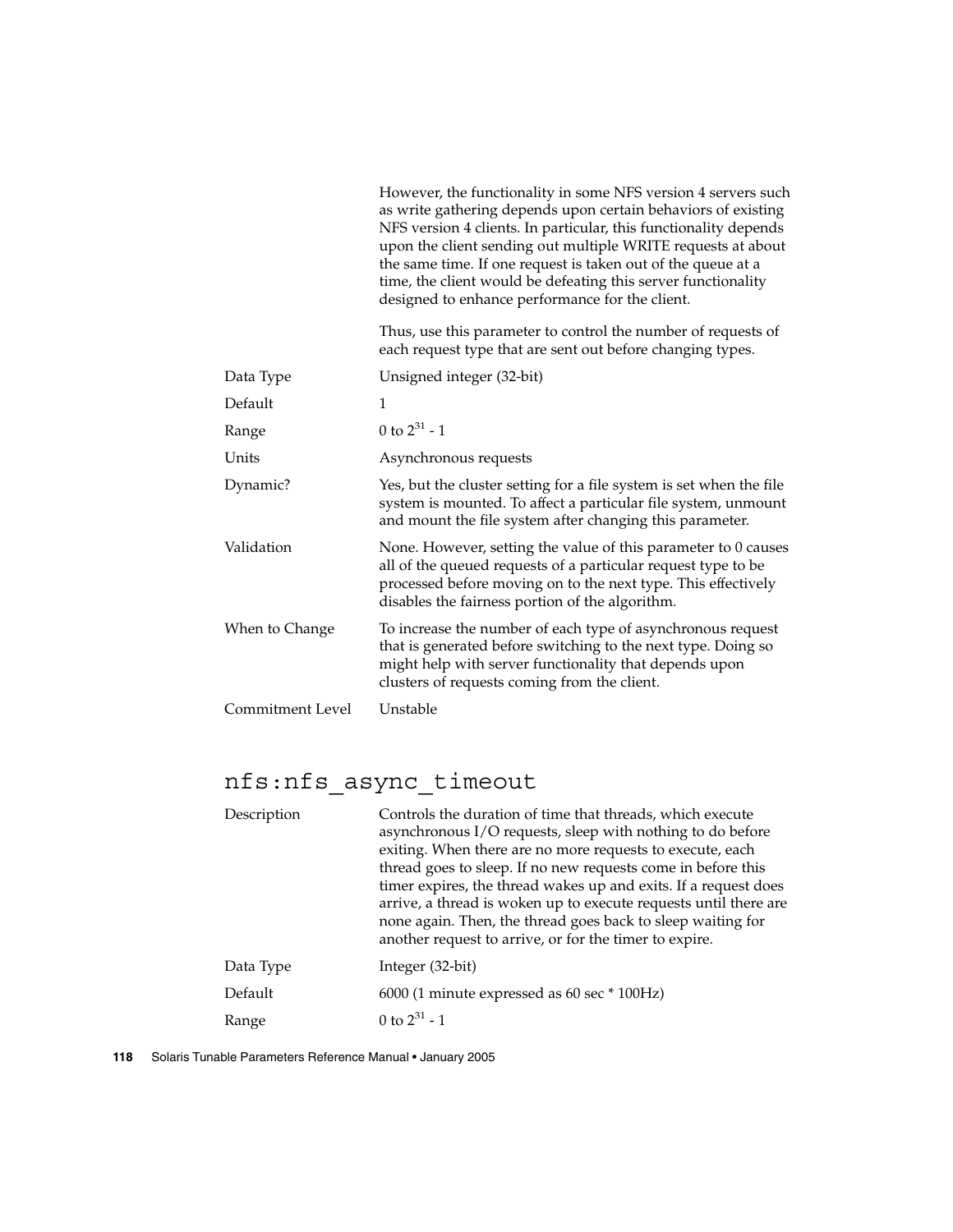| Units            | Hz. (Typically, the clock runs at 100Hz.)                                                                                                                                                                                                           |
|------------------|-----------------------------------------------------------------------------------------------------------------------------------------------------------------------------------------------------------------------------------------------------|
| Dynamic?         | Yes                                                                                                                                                                                                                                                 |
| Validation       | None. However, setting this parameter to a non positive value<br>causes these threads exit as soon as there are no requests in the<br>queue for them to process.                                                                                    |
| When to Change   | If the behavior of applications in the system is known precisely<br>and the rate of asynchronous I/O requests can be predicted, it<br>might be possible to tune this parameter to optimize<br>performance slightly in either of the following ways: |
|                  | By making the threads expire more quickly, thus freeing up<br>kernel resources more quickly<br>$\blacksquare$ By making the threads expire more slowly, thus avoiding<br>thread create and destroy overhead                                         |
| Commitment Level | Unstable                                                                                                                                                                                                                                            |

#### nfs:nacache

| Description | Tunes the number of hash queues that access the file access<br>cache on the NFS client. The file access cache stores file access<br>rights that users have with respect to files that they are trying<br>to access. The cache itself is dynamically allocated. However,<br>the hash queues used to index into the cache are statically<br>allocated. The algorithm assumes that there is one access cache<br>entry per active file and four of these access cache entries per<br>hash bucket. Thus, by default, the value of this parameter is set<br>to the value of the nrnode parameter. |
|-------------|---------------------------------------------------------------------------------------------------------------------------------------------------------------------------------------------------------------------------------------------------------------------------------------------------------------------------------------------------------------------------------------------------------------------------------------------------------------------------------------------------------------------------------------------------------------------------------------------|
| Data Type   | Integer (32-bit)                                                                                                                                                                                                                                                                                                                                                                                                                                                                                                                                                                            |
| Default     | The default setting of this parameter is 0. This value means<br>that the value of nacache should be set to the value of the<br>nrnode parameter.                                                                                                                                                                                                                                                                                                                                                                                                                                            |
| Range       | 1 to $2^{31}$ - 1                                                                                                                                                                                                                                                                                                                                                                                                                                                                                                                                                                           |
| Units       | Access cache entries                                                                                                                                                                                                                                                                                                                                                                                                                                                                                                                                                                        |
| Dynamic?    | No. This value can only be changed by adding or changing the<br>parameter in the /etc/system file, and then rebooting<br>system.                                                                                                                                                                                                                                                                                                                                                                                                                                                            |
| Validation  | None. However, setting this parameter to a negative value will<br>probably cause the system to try to allocate a very large set of<br>hash queues. While trying to do so, the system is likely to<br>hang.                                                                                                                                                                                                                                                                                                                                                                                  |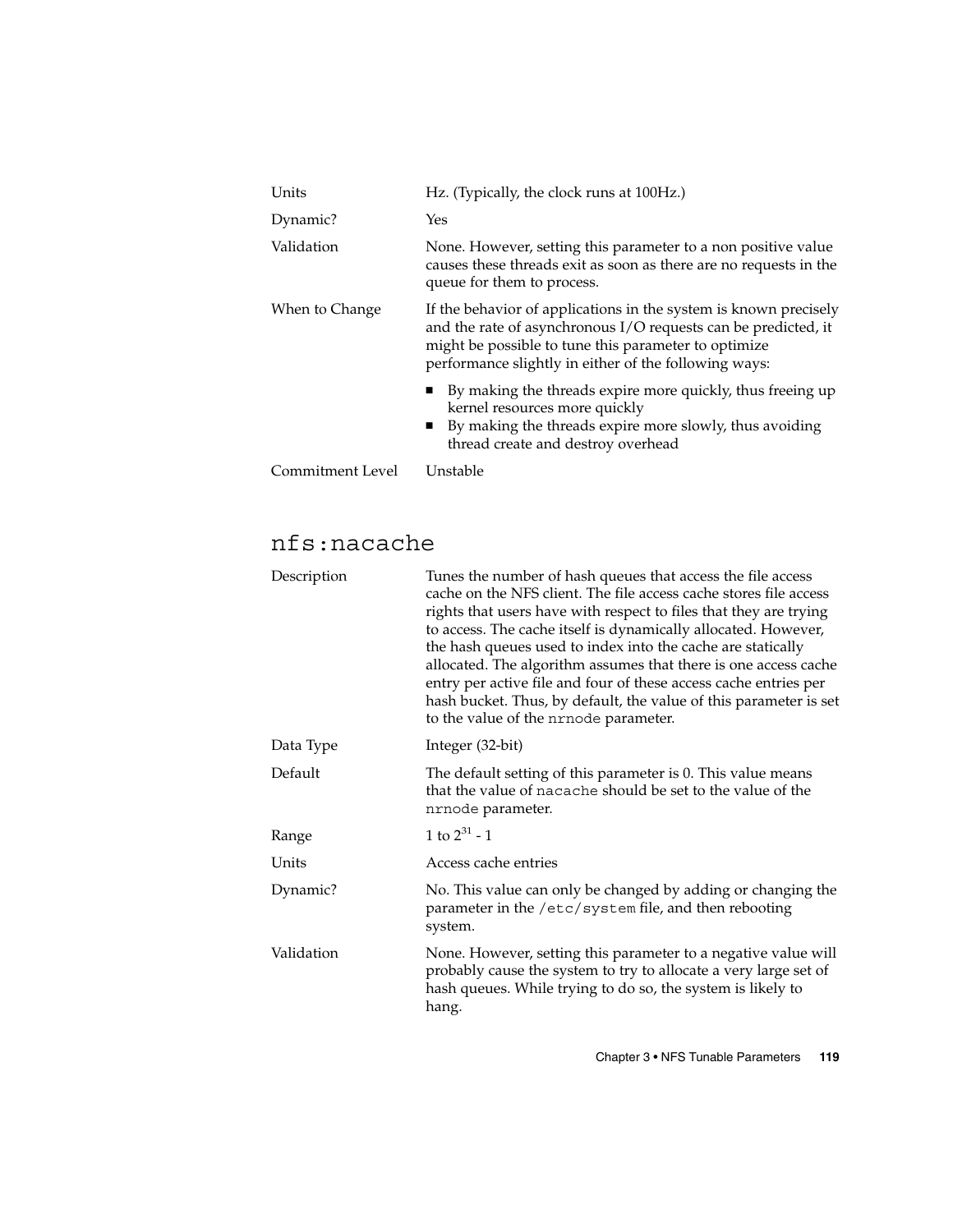| When to Change   | Examine the value of this parameter if the basic assumption of<br>one access cache entry per file would be violated. This<br>violation could occur for systems in a timesharing mode where<br>multiple users are accessing the same file at about the same<br>time. In this case, it might be helpful to increase the expected<br>size of the access cache so that the hashed access to the cache<br>stays efficient. |
|------------------|-----------------------------------------------------------------------------------------------------------------------------------------------------------------------------------------------------------------------------------------------------------------------------------------------------------------------------------------------------------------------------------------------------------------------|
| Commitment Level | Unstable                                                                                                                                                                                                                                                                                                                                                                                                              |

# nfs:nfs3\_jukebox\_delay

| Description      | Controls the duration of time that the NFS version 3 client<br>waits to transmit a new request after receiving the<br>NFS3ERR JUKEBOX error from a previous request. The<br>NFS3ERR JUKEBOX error is generally returned from the server<br>when the file is temporarily unavailable for some reason. This<br>error is generally associated with hierarchical storage, and CD<br>or tape jukeboxes. |
|------------------|----------------------------------------------------------------------------------------------------------------------------------------------------------------------------------------------------------------------------------------------------------------------------------------------------------------------------------------------------------------------------------------------------|
| Data Type        | Long integer (32 bits on 32-bit platforms and 64 bits on 64-bit<br>platforms)                                                                                                                                                                                                                                                                                                                      |
| Default          | 1000 (10 seconds expressed as 10 sec * 100Hz)                                                                                                                                                                                                                                                                                                                                                      |
| Range            | 0 to $2^{31}$ - 1 on 32-bit platforms                                                                                                                                                                                                                                                                                                                                                              |
|                  | 0 to $2^{63}$ - 1 on 64-bit platforms                                                                                                                                                                                                                                                                                                                                                              |
| Units            | Hz. (Typically, the clock runs at 100Hz.)                                                                                                                                                                                                                                                                                                                                                          |
| Dynamic?         | Yes                                                                                                                                                                                                                                                                                                                                                                                                |
| Validation       | None                                                                                                                                                                                                                                                                                                                                                                                               |
| When to Change   | Examine the value of this parameter and perhaps adjust it to<br>match the behaviors exhibited by the server. Increase this<br>value if the delays in making the file available are long in<br>order to reduce network overhead due to repeated<br>retransmissions. Decrease this value to reduce the delay in<br>discovering that the file has become available.                                   |
| Commitment Level | Unstable                                                                                                                                                                                                                                                                                                                                                                                           |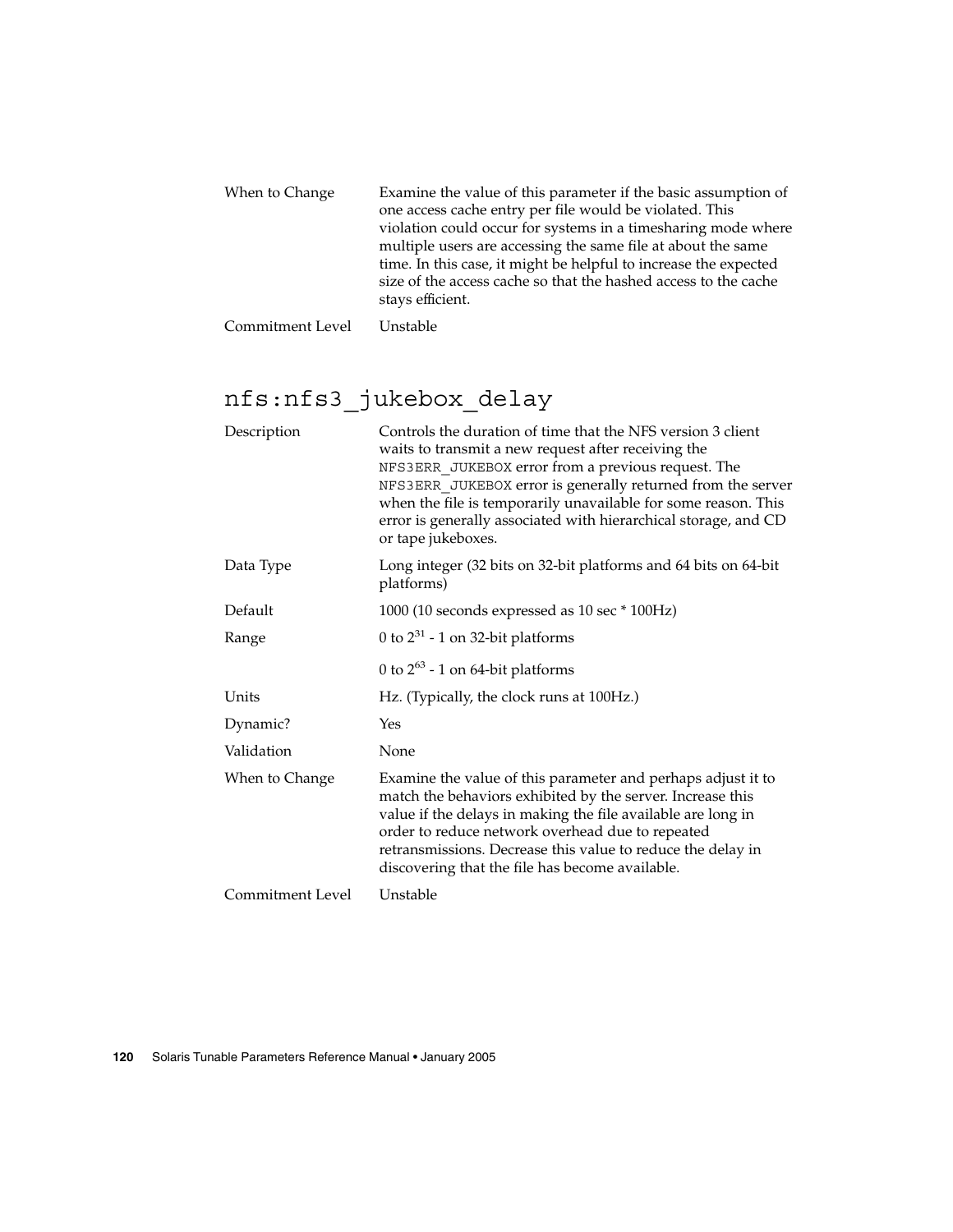# <span id="page-120-0"></span>nfs:nfs3\_max\_transfer\_size

| Description      | Controls the maximum size of the data portion of an NFS<br>version 3 READ, WRITE, READDIR, or READDIRPLUS request.<br>This parameter controls both the maximum size of the request<br>that the server returns as well as the maximum size of the<br>request that the client generates.                                                                                                                            |
|------------------|-------------------------------------------------------------------------------------------------------------------------------------------------------------------------------------------------------------------------------------------------------------------------------------------------------------------------------------------------------------------------------------------------------------------|
| Data Type        | Integer (32-bit)                                                                                                                                                                                                                                                                                                                                                                                                  |
| Default          | 1,048,576 (1 Mbyte)                                                                                                                                                                                                                                                                                                                                                                                               |
| Range            | 0 to $2^{31}$ - 1                                                                                                                                                                                                                                                                                                                                                                                                 |
| Units            | <b>Bytes</b>                                                                                                                                                                                                                                                                                                                                                                                                      |
| Dynamic?         | Yes, but this parameter is set per file system at mount time. To<br>affect a particular file system, unmount and mount the file<br>system after changing this parameter.                                                                                                                                                                                                                                          |
| Validation       | None. However, setting the maximum transfer size on the<br>server to 0 is likely to cause clients to malfunction or just<br>decide not to attempt to talk to the server.                                                                                                                                                                                                                                          |
|                  | There is also a limit on the maximum transfer size when using<br>NFS over the UDP transport. UDP has a hard limit of 64<br>Kbytes per datagram. This 64 Kbytes must include the RPC<br>header as well as other NFS information, in addition to the<br>data portion of the request. Setting the limit too high might<br>result in errors from UDP and communication problems<br>between the client and the server. |
| When to Change   | To tune the size of data transmitted over the network. In<br>general, the nfs: nfs3 bsize parameter should also be<br>updated to reflect changes in this parameter.                                                                                                                                                                                                                                               |
|                  | For example, when you attempt to increase the transfer size<br>beyond 32 Kbytes, update nfs: nfs3 bsize to reflect the<br>increased value. Otherwise, no change in the over-the-wire<br>request size is observed. For more information, see<br>"nfs:nfs3_bsize" on page 114.                                                                                                                                      |
|                  | If you want to use a smaller transfer size than the default<br>transfer size, use the mount command's -wsize or -rsize<br>option on a per-file system basis.                                                                                                                                                                                                                                                      |
| Commitment Level | Unstable                                                                                                                                                                                                                                                                                                                                                                                                          |
| Change History   | For information, see "nfs:nfs3_max_transfer_size<br>(Solaris 9 8/03)" on page 183.                                                                                                                                                                                                                                                                                                                                |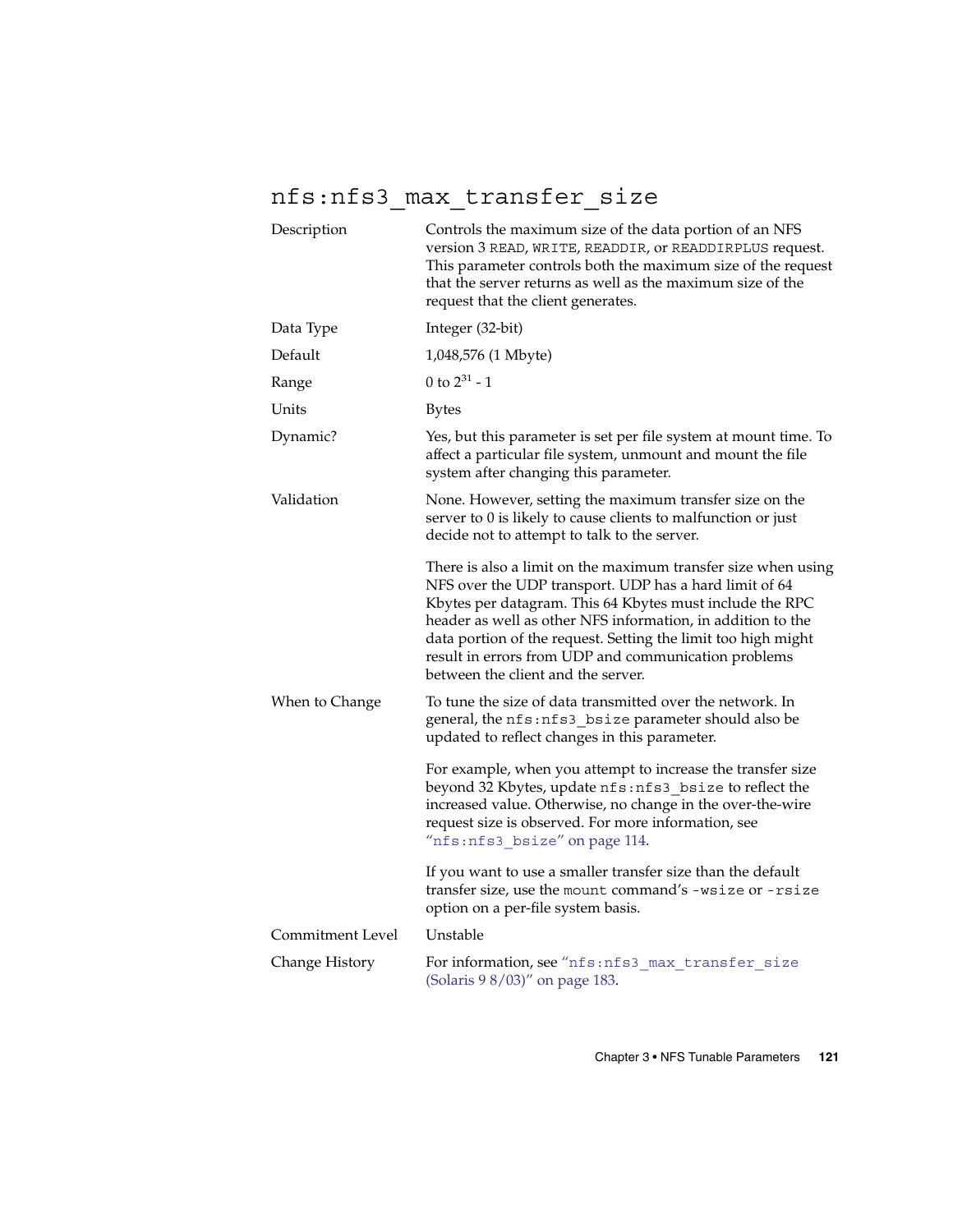# nfs:nfs4\_max\_transfer\_size

| Description      | Controls the maximum size of the data portion of an NFS<br>version 4 READ, WRITE, READDIR, or READDIRPLUS request.<br>This parameter controls both the maximum size of the request<br>that the server returns as well as the maximum size of the<br>request that the client generates. |
|------------------|----------------------------------------------------------------------------------------------------------------------------------------------------------------------------------------------------------------------------------------------------------------------------------------|
| Data Type        | Integer (32-bit)                                                                                                                                                                                                                                                                       |
| Default          | 32, 768 (32 Kbytes)                                                                                                                                                                                                                                                                    |
| Range            | 0 to $2^{31}$ - 1                                                                                                                                                                                                                                                                      |
| Units            | <b>Bytes</b>                                                                                                                                                                                                                                                                           |
| Dynamic?         | Yes, but this parameter is set per file system at mount time. To<br>affect a particular file system, unmount and mount the file<br>system after changing this parameter.                                                                                                               |
| Validation       | None. However, setting the maximum transfer size on the<br>server to 0 is likely to cause clients to malfunction or just<br>decide not to attempt to talk to the server.                                                                                                               |
|                  | There is also a limit on the maximum transfer size when using<br>NFS over the UDP transport. For more information on the<br>maximum for UDP, see "nfs:nfs3_max_transfer size"<br>on page 121.                                                                                          |
| When to Change   | To tune the size of data transmitted over the network. In<br>general, the nfs: nfs4 bsize parameter should also be<br>updated to reflect changes in this parameter.                                                                                                                    |
|                  | For example, when you attempt to increase the transfer size<br>beyond 32 Kbytes, update nfs: nfs4_bsize to reflect the<br>increased value. Otherwise, no change in the over-the-wire<br>request size is observed. For more information, see<br>"nfs:nfs4 bsize" on page 115.           |
|                  | If you want to use a smaller transfer size than the default<br>transfer size, use the mount command's -wsize or -rsize<br>option on a per-file system basis.                                                                                                                           |
| Commitment Level | Unstable                                                                                                                                                                                                                                                                               |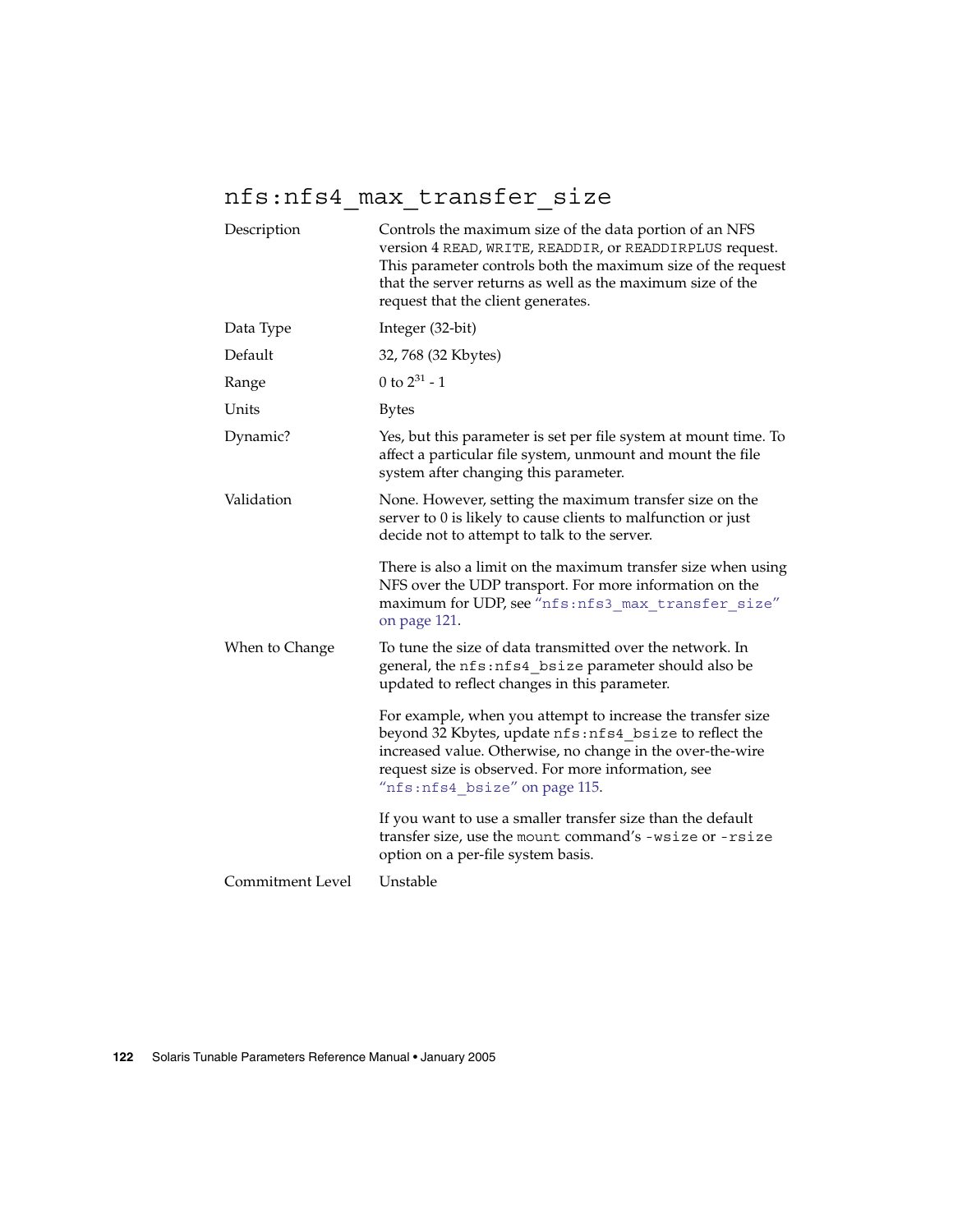### nfs:nfs3\_max\_transfer\_size\_clts

| Description      | Controls the maximum size of the data portion of an NFS<br>version 3 READ, WRITE, READDIR, or READDIRPLUS request<br>over UDP. This parameter controls both the maximum size of<br>the request that the server returns as well as the maximum size<br>of the request that the client generates. |
|------------------|-------------------------------------------------------------------------------------------------------------------------------------------------------------------------------------------------------------------------------------------------------------------------------------------------|
| Data Type        | Integer (32-bit)                                                                                                                                                                                                                                                                                |
| Default          | 32, 768 (32 Kbytes)                                                                                                                                                                                                                                                                             |
| Range            | 0 to $2^{31}$ - 1                                                                                                                                                                                                                                                                               |
| Units            | <b>Bytes</b>                                                                                                                                                                                                                                                                                    |
| Dynamic?         | Yes, but this parameter is set per file system at mount time. To<br>affect a particular file system, unmount and mount the file<br>system after changing this parameter.                                                                                                                        |
| Validation       | None. However, setting the maximum transfer size on the<br>server to 0 is likely to cause clients to malfunction or just<br>decide not to attempt to talk to the server.                                                                                                                        |
| When to Change   | Do not change this parameter.                                                                                                                                                                                                                                                                   |
| Commitment Level | Unstable                                                                                                                                                                                                                                                                                        |
|                  |                                                                                                                                                                                                                                                                                                 |

#### nfs:nfs3\_max\_transfer\_size\_cots

| Description | Controls the maximum size of the data portion of an NFS<br>version 3 READ, WRITE, READDIR, or READDIRPLUS request<br>over TCP. This parameter controls both the maximum size of<br>the request that the server returns as well as the maximum size<br>of the request that the client generates. |
|-------------|-------------------------------------------------------------------------------------------------------------------------------------------------------------------------------------------------------------------------------------------------------------------------------------------------|
| Data Type   | Integer (32-bit)                                                                                                                                                                                                                                                                                |
| Default     | 1048576 bytes                                                                                                                                                                                                                                                                                   |
| Range       | 0 to $2^{31}$ - 1                                                                                                                                                                                                                                                                               |
| Units       | <b>Bytes</b>                                                                                                                                                                                                                                                                                    |
| Dynamic?    | Yes, but this parameter is set per file system at mount time. To<br>affect a particular file system, unmount and mount the file<br>system after changing this parameter.                                                                                                                        |
| Validation  | None. However, setting the maximum transfer size on the<br>server to 0 is likely to cause clients to malfunction or just<br>decide not to attempt to talk to the server.                                                                                                                        |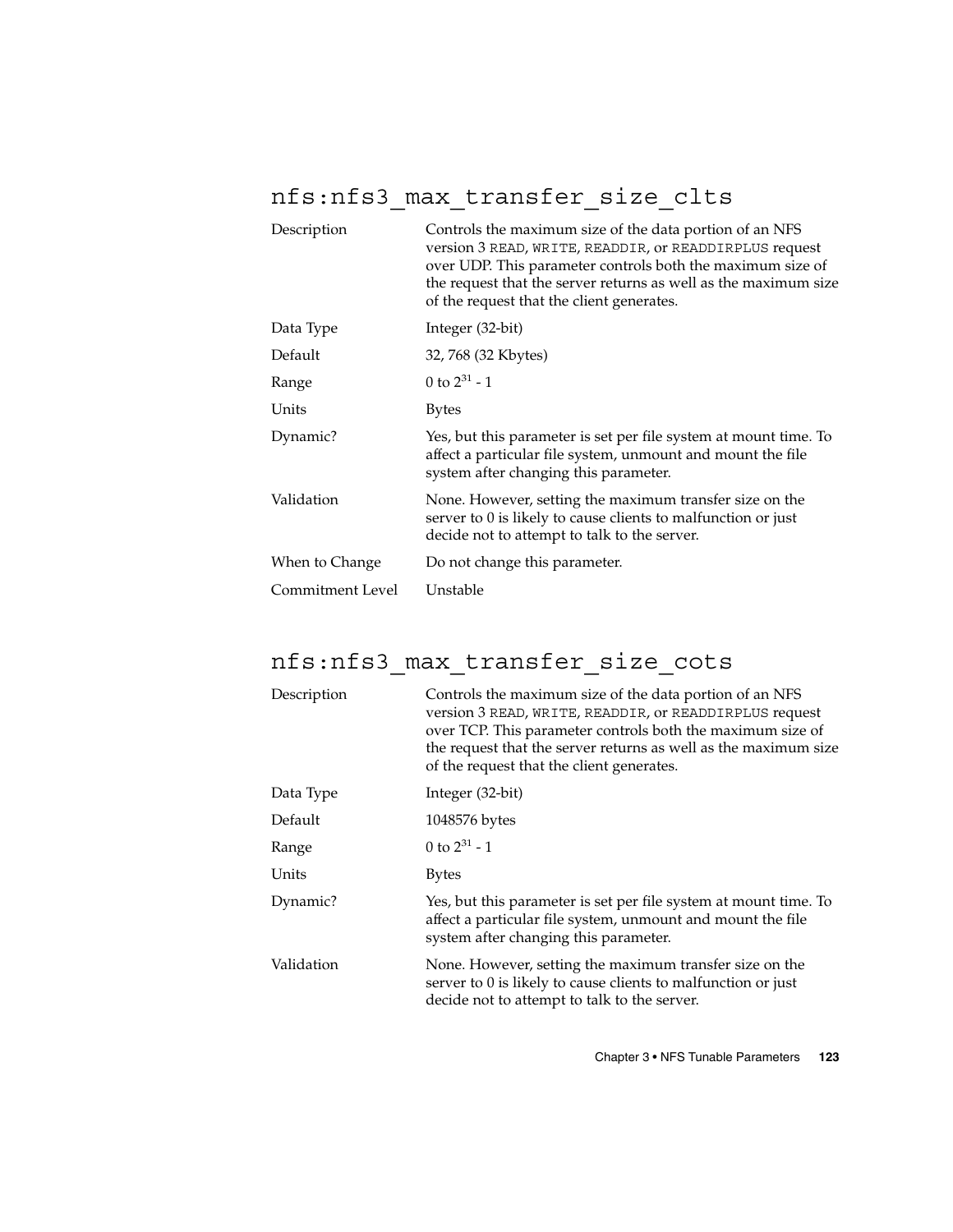| When to Change   | Do not change this parameter unless transfer sizes larger than<br>1 Mbyte are preferred. |
|------------------|------------------------------------------------------------------------------------------|
| Commitment Level | Unstable                                                                                 |

# nfssrv Module Parameters

This section describes NFS parameters for the nfssrv module.

### nfssrv:nfs\_portmon

۰

| Description      | Controls some security checking that the NFS server attempts<br>to do to enforce integrity on the part of its clients. The NFS<br>server can check whether the source port from which a request<br>was sent was a reserved port. A reserved port has a number less<br>than 1024. For BSD-based systems, these ports are reserved for<br>processes being run by root. This security checking can<br>prevent users from writing their own RPC-based applications<br>that defeat the access checking that the NFS client uses. |
|------------------|-----------------------------------------------------------------------------------------------------------------------------------------------------------------------------------------------------------------------------------------------------------------------------------------------------------------------------------------------------------------------------------------------------------------------------------------------------------------------------------------------------------------------------|
| Data Type        | Integer (32-bit)                                                                                                                                                                                                                                                                                                                                                                                                                                                                                                            |
| Default          | 0 (security checking disabled)                                                                                                                                                                                                                                                                                                                                                                                                                                                                                              |
| Range            | 0 (security checking disabled) or 1 (security checking enabled)                                                                                                                                                                                                                                                                                                                                                                                                                                                             |
| Units            | Boolean values                                                                                                                                                                                                                                                                                                                                                                                                                                                                                                              |
| Dynamic?         | Yes                                                                                                                                                                                                                                                                                                                                                                                                                                                                                                                         |
| Validation       | None                                                                                                                                                                                                                                                                                                                                                                                                                                                                                                                        |
| When to Change   | Use this parameter to prevent malicious users from gaining<br>access to files by using the NFS server that they would not<br>ordinarily have access to. However, the reserved port notion is<br>not universally supported. Thus, the security aspects of the<br>check are very weak. Also, not all NFS client implementations<br>bind their transport endpoints to a port number in the<br>reserved range. Thus, interoperability problems might result if<br>the security checking is enabled.                             |
| Commitment Level | Unstable                                                                                                                                                                                                                                                                                                                                                                                                                                                                                                                    |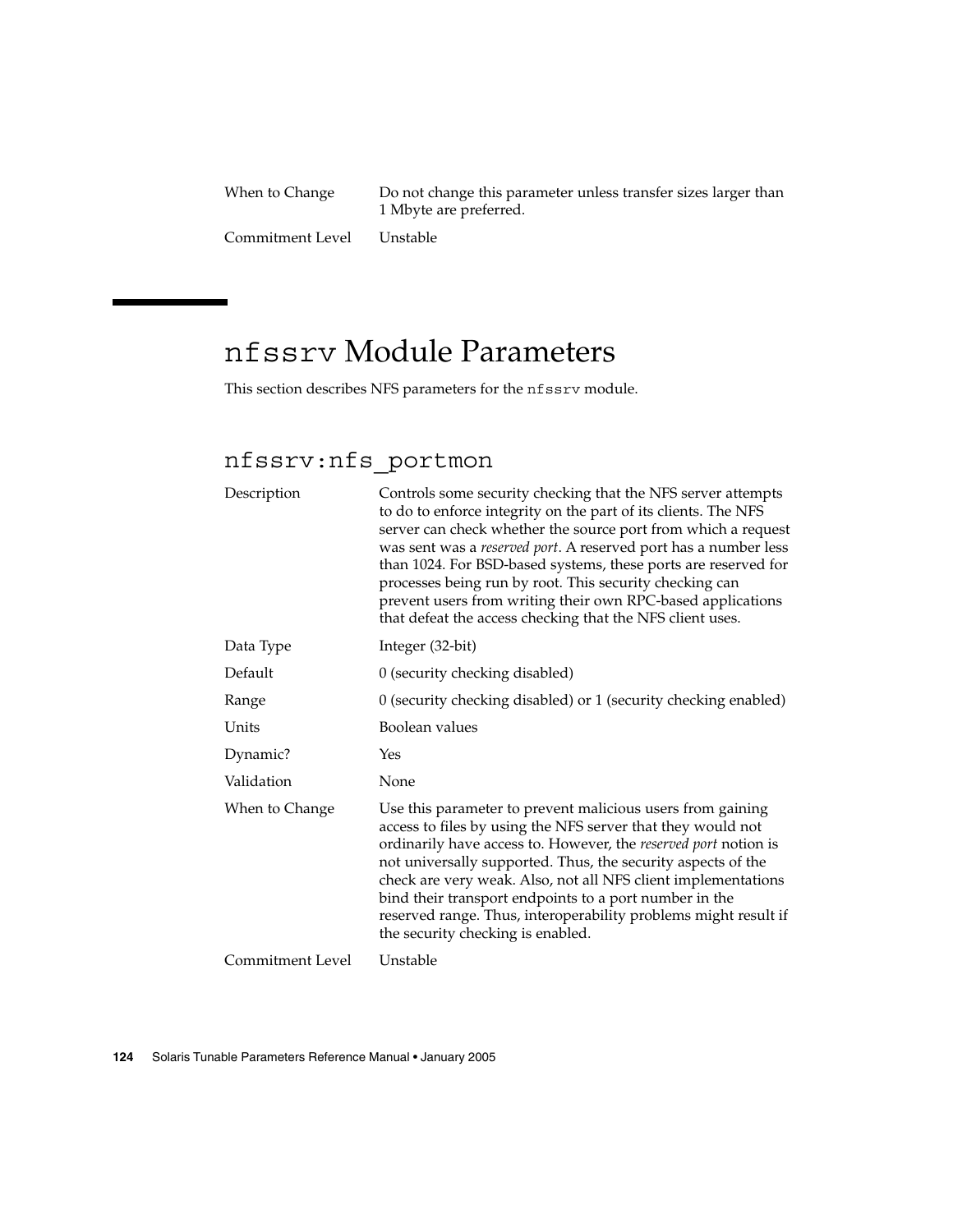# nfssrv:rfs\_write\_async

| Description      | Controls the behavior of the NFS version 2 server when it<br>processes WRITE requests. The NFS version 2 protocol<br>mandates that all modified data and metadata associated with<br>the WRITE request reside on stable storage before the server<br>can respond to the client. NFS version 2 WRITE requests are<br>limited to 8192 bytes of data. Thus, each WRITE request might<br>cause multiple small writes to the storage subsystem. This can<br>cause a performance problem.<br>One method to accelerate NFS version 2 WRITE requests is to<br>take advantage of a client behavior. Clients tend to send<br>WRITE requests in batches. The server can take advantage of<br>this behavior by clustering together the different WRITE<br>requests into a single request to the underlying file system.<br>Thus, the data to be written to the storage subsystem can be<br>written in fewer, larger requests. This method can significantly<br>increase the throughput for WRITE requests. |
|------------------|------------------------------------------------------------------------------------------------------------------------------------------------------------------------------------------------------------------------------------------------------------------------------------------------------------------------------------------------------------------------------------------------------------------------------------------------------------------------------------------------------------------------------------------------------------------------------------------------------------------------------------------------------------------------------------------------------------------------------------------------------------------------------------------------------------------------------------------------------------------------------------------------------------------------------------------------------------------------------------------------|
| Data Type        | Integer (32-bit)                                                                                                                                                                                                                                                                                                                                                                                                                                                                                                                                                                                                                                                                                                                                                                                                                                                                                                                                                                               |
| Default          | 1 (clustering enabled)                                                                                                                                                                                                                                                                                                                                                                                                                                                                                                                                                                                                                                                                                                                                                                                                                                                                                                                                                                         |
| Range            | 0 (clustering disabled) or 1 (clustering enabled)                                                                                                                                                                                                                                                                                                                                                                                                                                                                                                                                                                                                                                                                                                                                                                                                                                                                                                                                              |
| Units            | Boolean values                                                                                                                                                                                                                                                                                                                                                                                                                                                                                                                                                                                                                                                                                                                                                                                                                                                                                                                                                                                 |
| Dynamic?         | Yes                                                                                                                                                                                                                                                                                                                                                                                                                                                                                                                                                                                                                                                                                                                                                                                                                                                                                                                                                                                            |
| Validation       | None                                                                                                                                                                                                                                                                                                                                                                                                                                                                                                                                                                                                                                                                                                                                                                                                                                                                                                                                                                                           |
| When to Change   | Some very small NFS clients, particularly PC clients, might not<br>batch WRITE requests. Thus, the behavior required from the<br>clients might not exist. In addition, the clustering in the NFS<br>version 2 server might just add overhead and slow down<br>performance instead of increasing it.                                                                                                                                                                                                                                                                                                                                                                                                                                                                                                                                                                                                                                                                                            |
| Commitment Level | Unstable                                                                                                                                                                                                                                                                                                                                                                                                                                                                                                                                                                                                                                                                                                                                                                                                                                                                                                                                                                                       |

# nfssrv:nfsauth\_ch\_cache\_max

| Description | Controls the size of the cache of client handles that contact the<br>NFS authentication server. This server authenticates NFS<br>clients to determine whether they are allowed access to the file<br>handle that they are trying to use. |
|-------------|------------------------------------------------------------------------------------------------------------------------------------------------------------------------------------------------------------------------------------------|
| Data Type   | Integer (32-bit)                                                                                                                                                                                                                         |
| Default     | 16                                                                                                                                                                                                                                       |

Chapter 3 • NFS Tunable Parameters **125**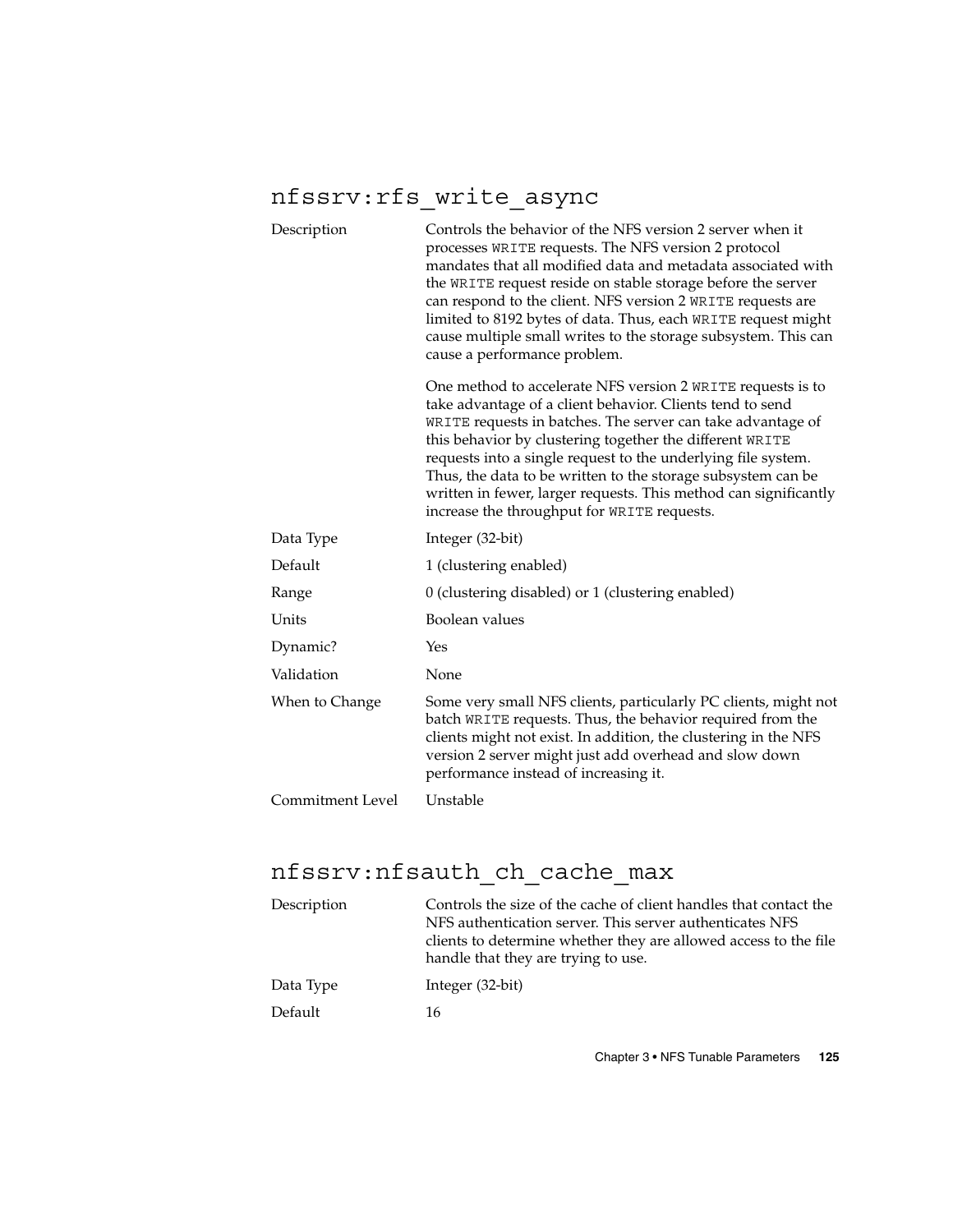| Range            | 0 to $2^{31}$ - 1                                                                                                                                                                                                                                                                                                                                                                                                                                                                                                                                                                                                                |
|------------------|----------------------------------------------------------------------------------------------------------------------------------------------------------------------------------------------------------------------------------------------------------------------------------------------------------------------------------------------------------------------------------------------------------------------------------------------------------------------------------------------------------------------------------------------------------------------------------------------------------------------------------|
| Units            | Client handles                                                                                                                                                                                                                                                                                                                                                                                                                                                                                                                                                                                                                   |
| Dynamic?         | Yes                                                                                                                                                                                                                                                                                                                                                                                                                                                                                                                                                                                                                              |
| Validation       | None                                                                                                                                                                                                                                                                                                                                                                                                                                                                                                                                                                                                                             |
| When to Change   | This cache is not dynamic, so attempts to allocate a client<br>handle when all are busy will fail. This failure results in<br>requests being dropped by the NFS server because they could<br>not be authenticated. Most often, this result is not a problem<br>because the NFS client just times out and retransmits the<br>request. However, for soft-mounted file systems on the client,<br>the client might time out, not retry the request, and then return<br>an error to the application. This situation might be avoided if<br>you ensure that the size of the cache on the server is large<br>enough to handle the load. |
| Commitment Level | Unstable                                                                                                                                                                                                                                                                                                                                                                                                                                                                                                                                                                                                                         |

# nfssrv:exi\_cache\_time

| Description      | Controls the duration of time that entries are held in the NFS<br>authentication cache before being purged due to memory<br>pressure in the system.                                                                                                                                                                               |
|------------------|-----------------------------------------------------------------------------------------------------------------------------------------------------------------------------------------------------------------------------------------------------------------------------------------------------------------------------------|
| Data Type        | Long integer (32 bits on 32-bit platforms and 64 bits on 64-bit<br>platforms)                                                                                                                                                                                                                                                     |
| Default          | 3600 seconds (1 hour)                                                                                                                                                                                                                                                                                                             |
| Range            | 0 to $2^{31}$ - 1 on 32-bit platforms                                                                                                                                                                                                                                                                                             |
|                  | 0 to $2^{63}$ - 1 on 64-bit platforms                                                                                                                                                                                                                                                                                             |
| Units            | Seconds                                                                                                                                                                                                                                                                                                                           |
| Dynamic?         | Yes                                                                                                                                                                                                                                                                                                                               |
| Validation       | None                                                                                                                                                                                                                                                                                                                              |
| When to Change   | The size of the NFS authentication cache can be adjusted by<br>varying the minimum age of entries that can get purged from<br>the cache. The size of the cache should be controlled so that it<br>is not allowed to grow too large, thus using system resources<br>that are not allowed to be released due to this aging process. |
| Commitment Level | Unstable                                                                                                                                                                                                                                                                                                                          |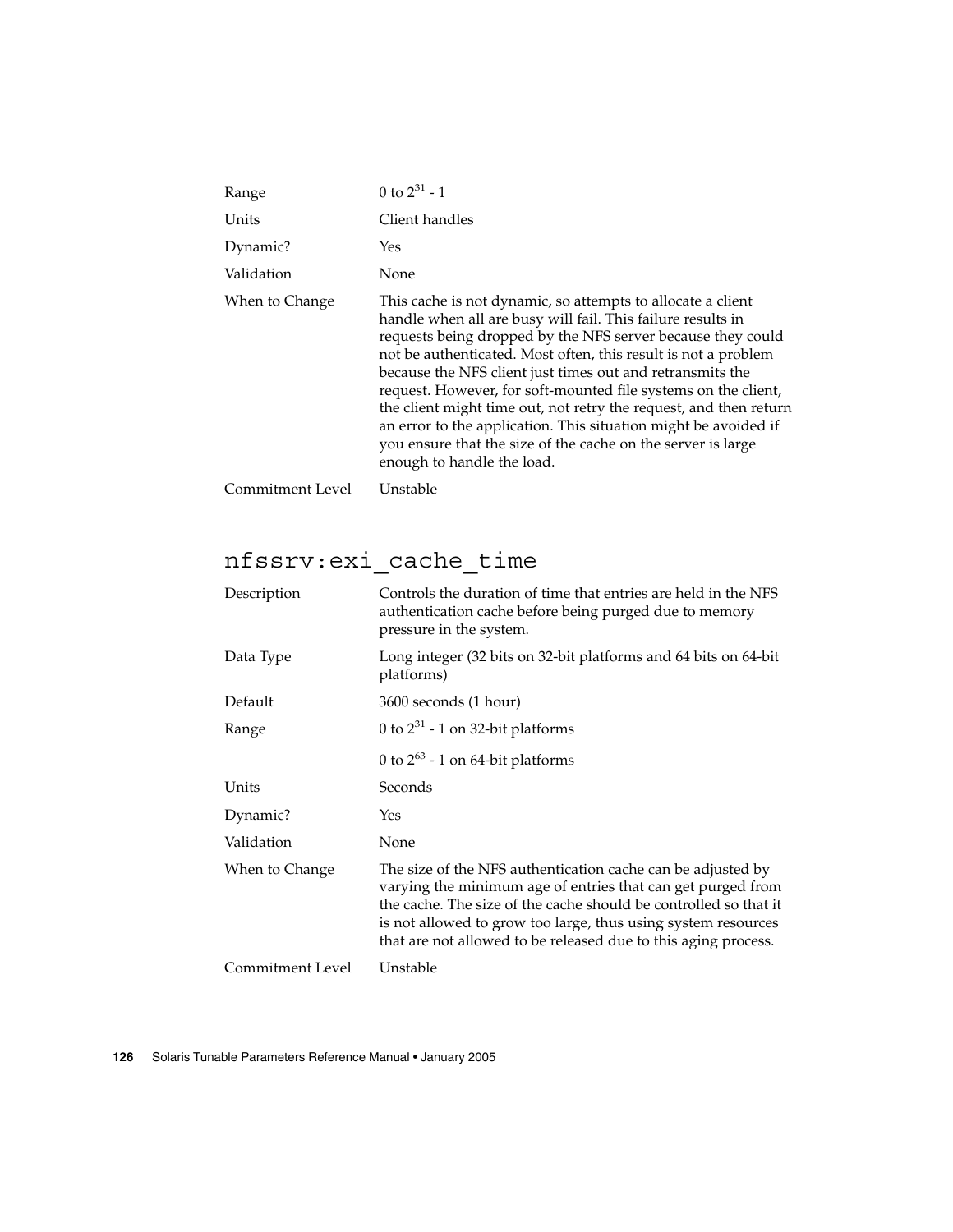# rpcmod Module Parameters

This section describes NFS parameters for the rpcmod module.

#### rpcmod:clnt\_max\_conns

| Description      | Controls the number of TCP connections that the NFS client<br>uses when communicating with each NFS server. The kernel<br>RPC is constructed so that it can multiplex RPCs over a single<br>connection. However, multiple connections can be used, if<br>preferred.        |
|------------------|----------------------------------------------------------------------------------------------------------------------------------------------------------------------------------------------------------------------------------------------------------------------------|
| Data Type        | Integer (32-bit)                                                                                                                                                                                                                                                           |
| Default          | 1                                                                                                                                                                                                                                                                          |
| Range            | 1 to $2^{31}$ - 1                                                                                                                                                                                                                                                          |
| Units            | Connections                                                                                                                                                                                                                                                                |
| Dynamic?         | Yes                                                                                                                                                                                                                                                                        |
| Validation       | None                                                                                                                                                                                                                                                                       |
| When to Change   | In general, one connection is sufficient to achieve full network<br>bandwidth. However, if TCP cannot utilize the bandwidth<br>offered by the network in a single stream, then multiple<br>connections might increase the throughput between the client<br>and the server. |
|                  | Increasing the number of connections doesn't come without<br>consequences. Increasing the number of connections also<br>increases kernel resource usage needed to keep track of each<br>connection.                                                                        |
| Commitment Level | Unstable                                                                                                                                                                                                                                                                   |

### rpcmod:clnt\_idle\_timeout

| Description | Controls the duration of time on the client that a connection<br>between the client and server is allowed to remain idle before<br>being closed. |
|-------------|--------------------------------------------------------------------------------------------------------------------------------------------------|
| Data Type   | Long integer (32 bits on 32-bit platforms and 64 bits on 64-bit)<br>platforms)                                                                   |

Chapter 3 • NFS Tunable Parameters **127**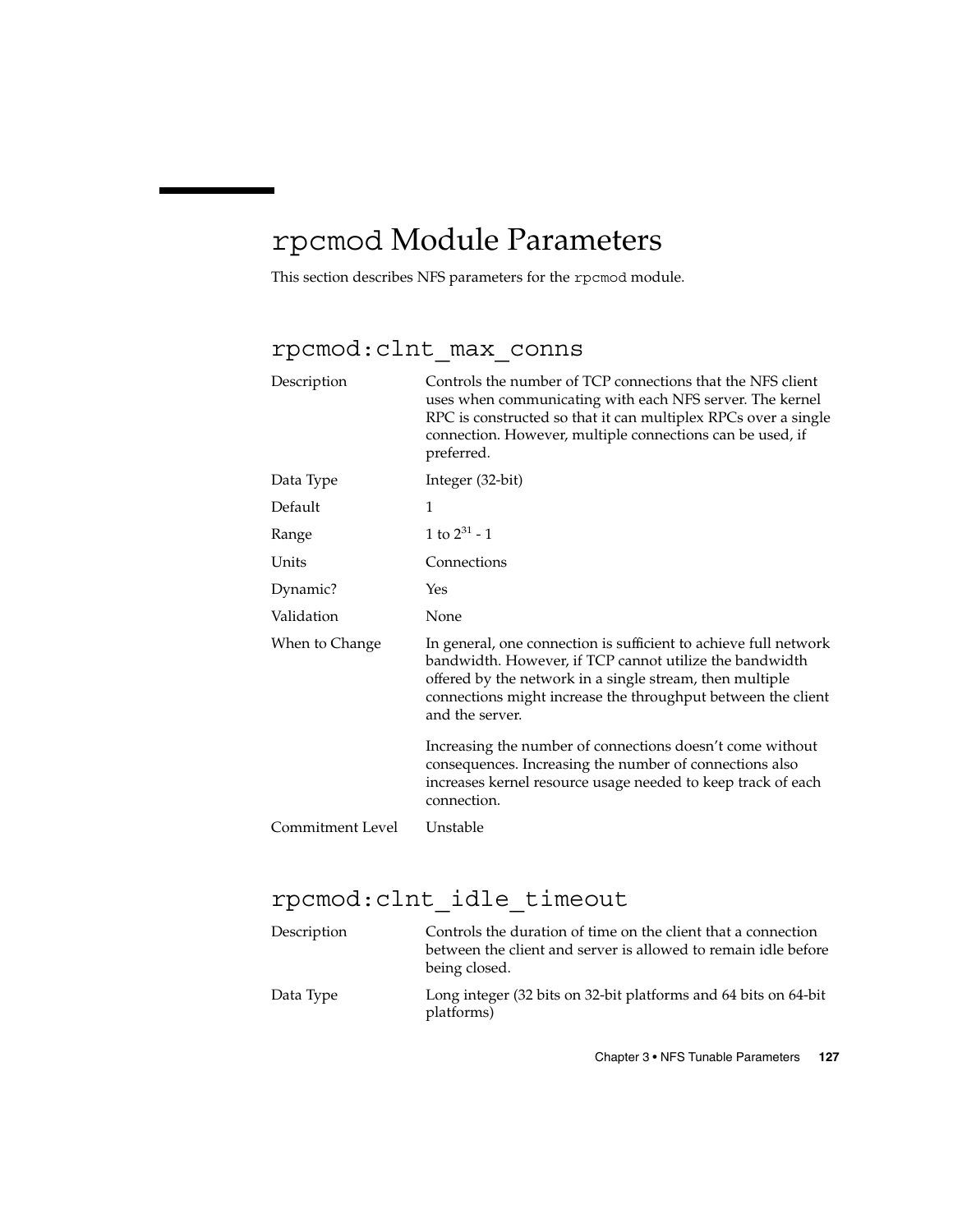| Default          | 300,000 milliseconds (5 minutes)                                                                                                                                                                                             |
|------------------|------------------------------------------------------------------------------------------------------------------------------------------------------------------------------------------------------------------------------|
| Range            | 0 to $2^{31}$ - 1 on 32-bit platforms                                                                                                                                                                                        |
|                  | 0 to $2^{63}$ - 1 on 64-bit platforms                                                                                                                                                                                        |
| Units            | Milliseconds                                                                                                                                                                                                                 |
| Dynamic?         | Yes                                                                                                                                                                                                                          |
| Validation       | None                                                                                                                                                                                                                         |
| When to Change   | Use this parameter to change the time that idle connections are<br>allowed to exist on the client before being closed. You might<br>might want to close connections at a faster rate to avoid<br>consuming system resources. |
| Commitment Level | Unstable                                                                                                                                                                                                                     |

### rpcmod:svc\_idle\_timeout

| Description      | Controls the duration of time on the server that a connection<br>between the client and server is allowed to remain idle before<br>being closed.                                                                       |
|------------------|------------------------------------------------------------------------------------------------------------------------------------------------------------------------------------------------------------------------|
| Data Type        | Long integer (32 bits on 32-bit platforms and 64 bits on 64-bit<br>platforms)                                                                                                                                          |
| Default          | 360,000 milliseconds (6 minutes)                                                                                                                                                                                       |
| Range            | 0 to $2^{31}$ - 1 on 32-bit platforms                                                                                                                                                                                  |
|                  | 0 to $2^{63}$ - 1 on 64-bit platforms                                                                                                                                                                                  |
| Units            | Milliseconds                                                                                                                                                                                                           |
| Dynamic?         | Yes                                                                                                                                                                                                                    |
| Validation       | None                                                                                                                                                                                                                   |
| When to Change   | Use this parameter to change the time that idle connections are<br>allowed to exist on the server before being closed. You might<br>want to close connections at a faster rate to avoid consuming<br>system resources. |
| Commitment Level | Unstable                                                                                                                                                                                                               |
|                  |                                                                                                                                                                                                                        |

### rpcmod:svc\_default\_stksize

Description Sets the size of the kernel stack for kernel RPC service threads.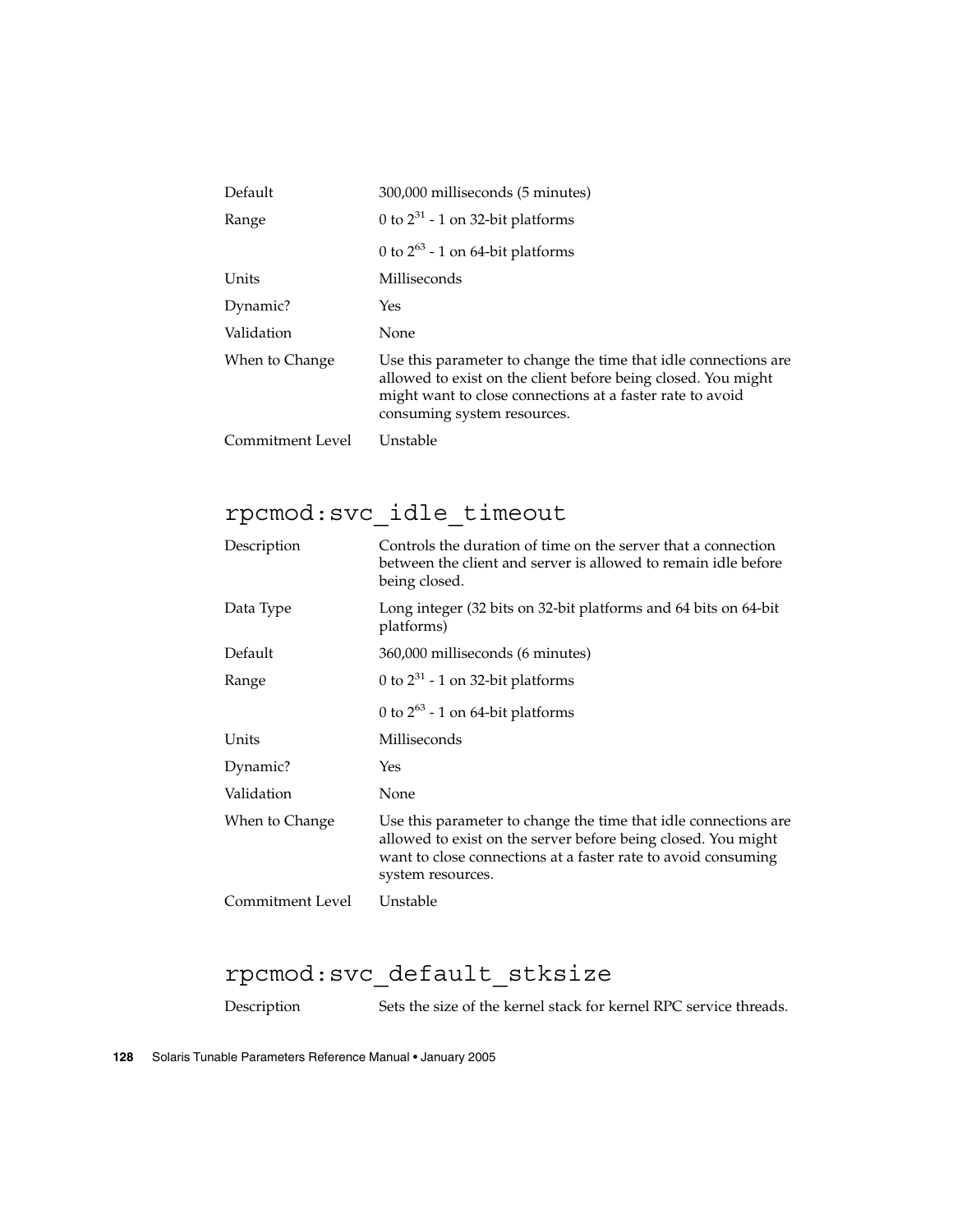| Data Type        | Integer (32-bit)                                                                                                                                                                                                                                                              |
|------------------|-------------------------------------------------------------------------------------------------------------------------------------------------------------------------------------------------------------------------------------------------------------------------------|
| Default          | The default value is 0. This value means that the stack size is<br>set to the system default.                                                                                                                                                                                 |
| Range            | 0 to $2^{31}$ - 1                                                                                                                                                                                                                                                             |
| Units            | <b>Bytes</b>                                                                                                                                                                                                                                                                  |
| Dynamic?         | Yes, for all new threads that are allocated. The stack size is set<br>when the thread is created. Therefore, changes to this<br>parameter do not affect existing threads but are applied to all<br>new threads that are allocated.                                            |
| Validation       | None                                                                                                                                                                                                                                                                          |
| When to Change   | Very deep call depths can cause the stack to overflow and<br>cause red zone faults. The combination of a fairly deep call<br>depth for the transport, coupled with a deep call depth for the<br>local file system, can cause NFS service threads to overflow<br>their stacks. |
|                  | Set this parameter to a multiple of the hardware pagesize on<br>the platform.                                                                                                                                                                                                 |
| Commitment Level | Unstable                                                                                                                                                                                                                                                                      |

# rpcmod:svc\_default\_max\_same\_xprt

| Description | Controls the maximum number of requests that are processed<br>for each transport endpoint before switching transport<br>endpoints. The kernel RPC works by having a pool of service<br>threads and a pool of transport endpoints. Any one of the<br>service threads can process requests from any one of the<br>transport endpoints. For performance, multiple requests on<br>each transport endpoint are consumed before switching to a<br>different transport endpoint. This approach offers performance<br>benefits while avoiding starvation. |
|-------------|---------------------------------------------------------------------------------------------------------------------------------------------------------------------------------------------------------------------------------------------------------------------------------------------------------------------------------------------------------------------------------------------------------------------------------------------------------------------------------------------------------------------------------------------------|
| Data Type   | Integer (32-bit)                                                                                                                                                                                                                                                                                                                                                                                                                                                                                                                                  |
| Default     | 8                                                                                                                                                                                                                                                                                                                                                                                                                                                                                                                                                 |
| Range       | 0 to $2^{31}$ - 1                                                                                                                                                                                                                                                                                                                                                                                                                                                                                                                                 |
| Units       | Requests                                                                                                                                                                                                                                                                                                                                                                                                                                                                                                                                          |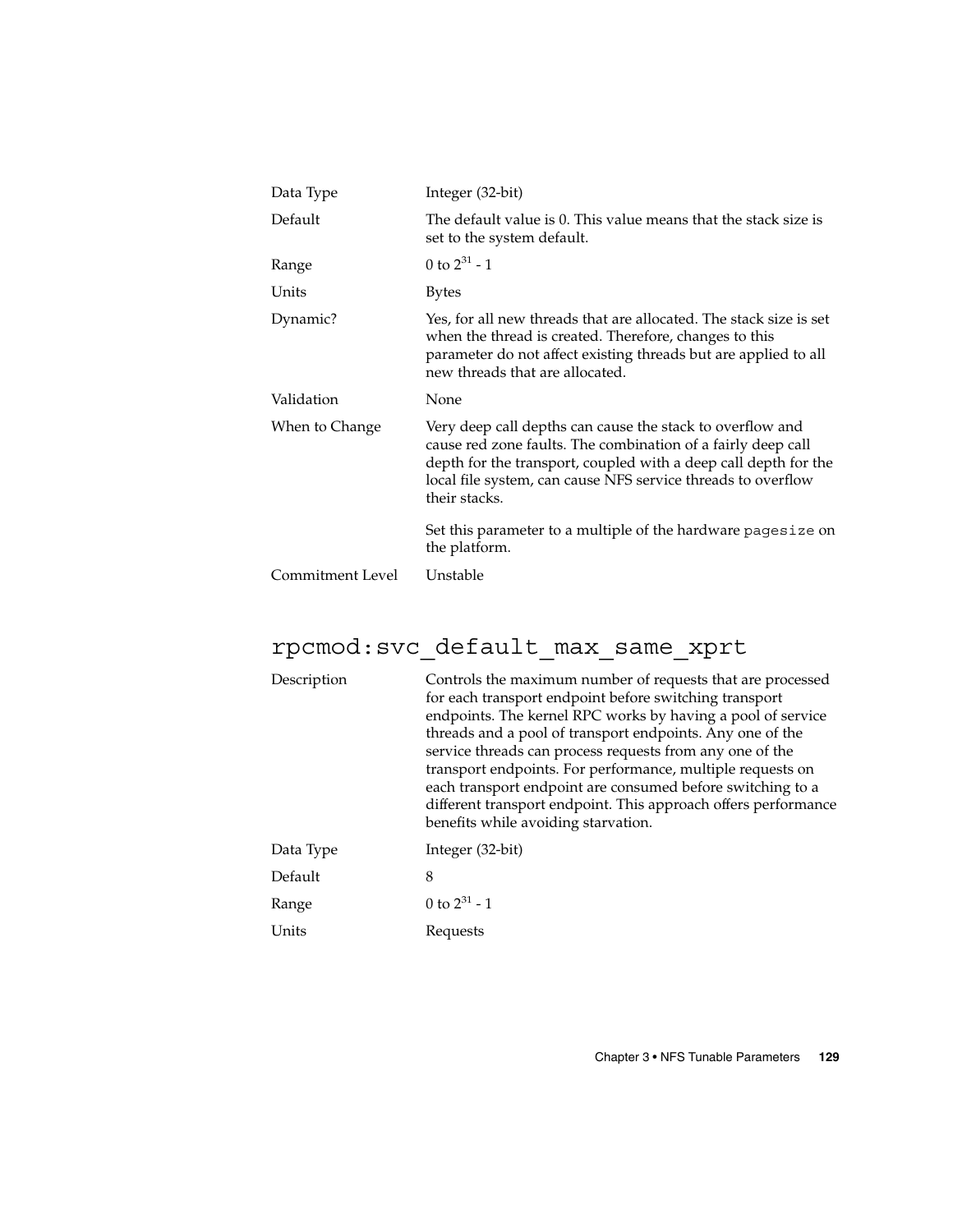| Dynamic?         | Yes, but the maximum number of requests to process before<br>switching transport endpoints is set when the transport<br>endpoint is configured into the kernel RPC subsystem.<br>Changes to this parameter only affect new transport endpoints,<br>not existing transport endpoints. |
|------------------|--------------------------------------------------------------------------------------------------------------------------------------------------------------------------------------------------------------------------------------------------------------------------------------|
| Validation       | None                                                                                                                                                                                                                                                                                 |
| When to Change   | Tune this parameter so that services can take advantage of<br>client behaviors such as the clustering that accelerate NFS<br>version 2 WRITE requests. Increasing this parameter might<br>result in the server being better able to take advantage of client<br>behaviors.           |
| Commitment Level | Unstable                                                                                                                                                                                                                                                                             |

# rpcmod:maxdupreqs

| Description    | Controls the size of the duplicate request cache that detects<br>RPC- level retransmissions on connectionless transports. This<br>cache is indexed by the client network address and the RPC<br>procedure number, program number, version number, and<br>transaction ID. This cache avoids processing retransmitted<br>requests that might not be idempotent. |
|----------------|---------------------------------------------------------------------------------------------------------------------------------------------------------------------------------------------------------------------------------------------------------------------------------------------------------------------------------------------------------------|
| Data Type      | Integer (32-bit)                                                                                                                                                                                                                                                                                                                                              |
| Default        | 1024                                                                                                                                                                                                                                                                                                                                                          |
| Range          | 1 to $2^{31}$ - 1                                                                                                                                                                                                                                                                                                                                             |
| Units          | Requests                                                                                                                                                                                                                                                                                                                                                      |
| Dynamic?       | The cache is dynamically sized, but the hash queues that<br>provide fast access to the cache are statically sized. Making the<br>cache very large might result in long search times to find<br>entries in the cache.                                                                                                                                          |
|                | Do not set the value of this parameter to 0. This value prevents<br>the NFS server from handling non idempotent requests.                                                                                                                                                                                                                                     |
| Validation     | None                                                                                                                                                                                                                                                                                                                                                          |
| When to Change | Examine the value of this parameter if false failures are<br>encountered by NFS clients. For example, if an attempt to<br>create a directory fails, but the directory is actually created,<br>perhaps that retransmitted MKDIR request was not detected by<br>the server.                                                                                     |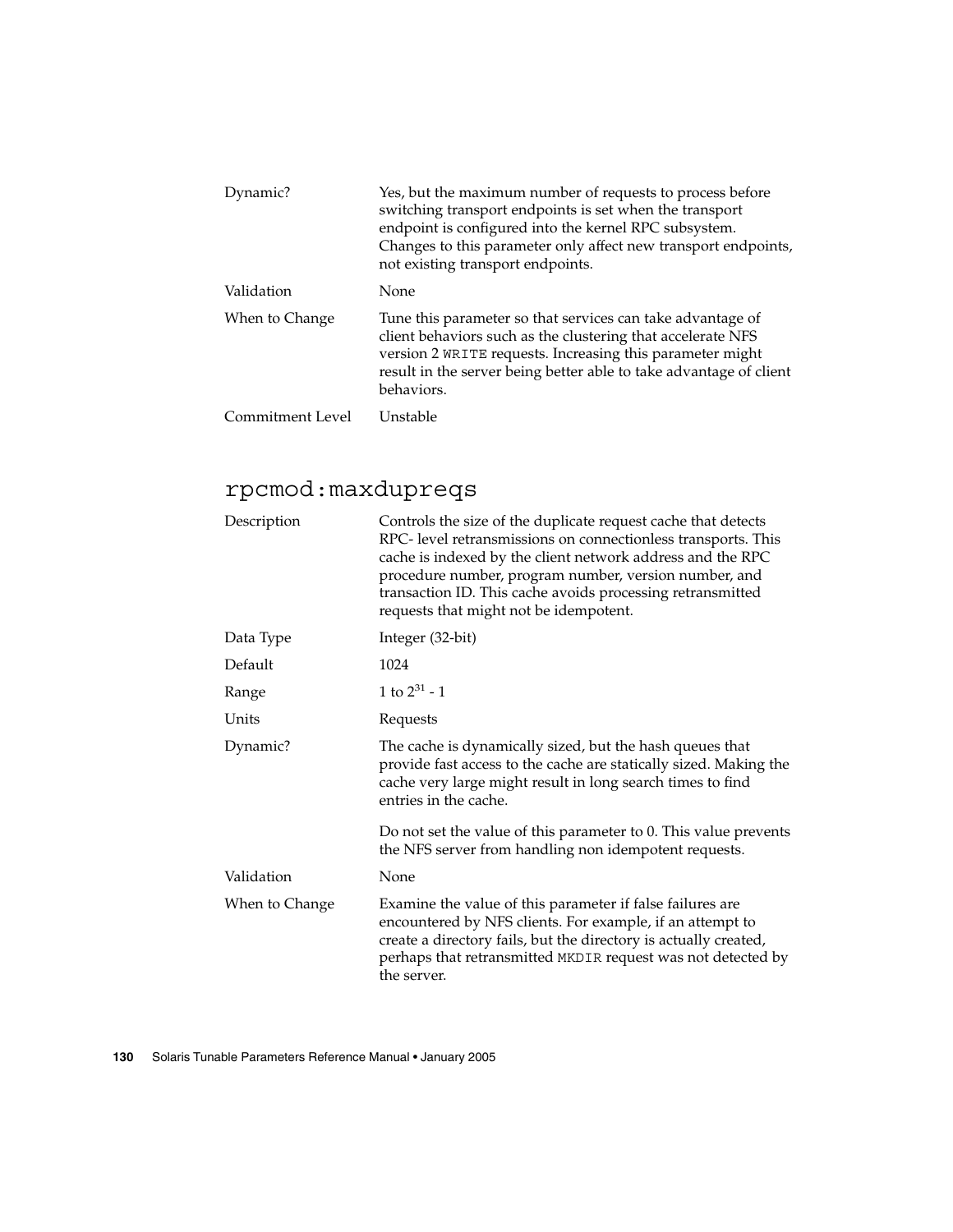| The size of the cache should match the load on the server. The   |
|------------------------------------------------------------------|
| cache records non idempotent requests and so only needs to       |
| track a portion of the total requests. The cache does need to    |
| hold the information long enough to be able to detect a          |
| retransmission by the client. Typically, the client timeout for  |
| connectionless transports is relatively short, starting around 1 |
| second and increasing to about 20 seconds.                       |
|                                                                  |

Commitment Level Unstable

### rpcmod:cotsmaxdupreqs

| Description    | Controls the size of the duplicate request cache that detects<br>RPC- level retransmissions on connection-oriented transports.<br>This cache is indexed by the client network address and the<br>RPC procedure number, program number, version number,<br>and transaction ID. This cache avoids processing retransmitted<br>requests that might not be idempotent. |
|----------------|--------------------------------------------------------------------------------------------------------------------------------------------------------------------------------------------------------------------------------------------------------------------------------------------------------------------------------------------------------------------|
| Data Type      | Integer (32-bit)                                                                                                                                                                                                                                                                                                                                                   |
| Default        | 1024                                                                                                                                                                                                                                                                                                                                                               |
| Range          | 1 to $2^{31}$ - 1                                                                                                                                                                                                                                                                                                                                                  |
| Units          | Requests                                                                                                                                                                                                                                                                                                                                                           |
| Dynamic?       | Yes                                                                                                                                                                                                                                                                                                                                                                |
| Validation     | The cache is dynamically sized, but the hash queues that<br>provide fast access to the cache are statically sized. Making the<br>cache very large might result in long search times to find<br>entries in the cache.                                                                                                                                               |
|                | Do not set the value of this parameter to 0. It prevents the NFS<br>server from handling non-idempotent requests.                                                                                                                                                                                                                                                  |
| When to Change | Examine the value of this parameter if false failures are<br>encountered by NFS clients. For example, if an attempt to<br>create a directory fails, but the directory is actually created, it<br>is possible that a retransmitted MKDIR request was not<br>detected by the server.                                                                                 |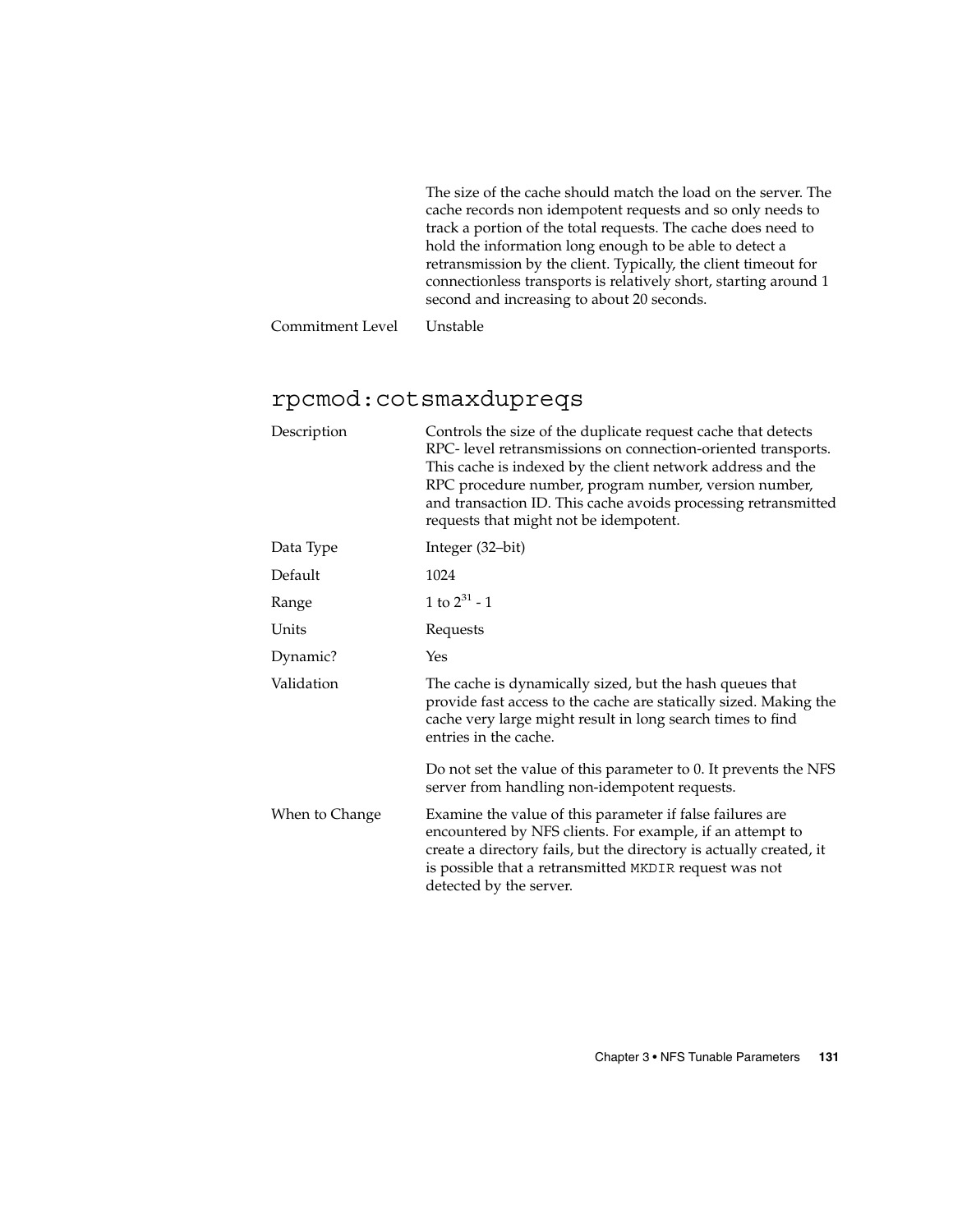The size of the cache should match the load on the server. The cache records non-idempotent requests and so only needs to track a portion of the total requests. It does need to hold the information long enough to be able to detect a retransmission on the part of the client. Typically, the client timeout for connection oriented transports is very long, about 1 minute. Thus, entries need to stay in the cache for fairly long times.

#### Commitment Level Unstable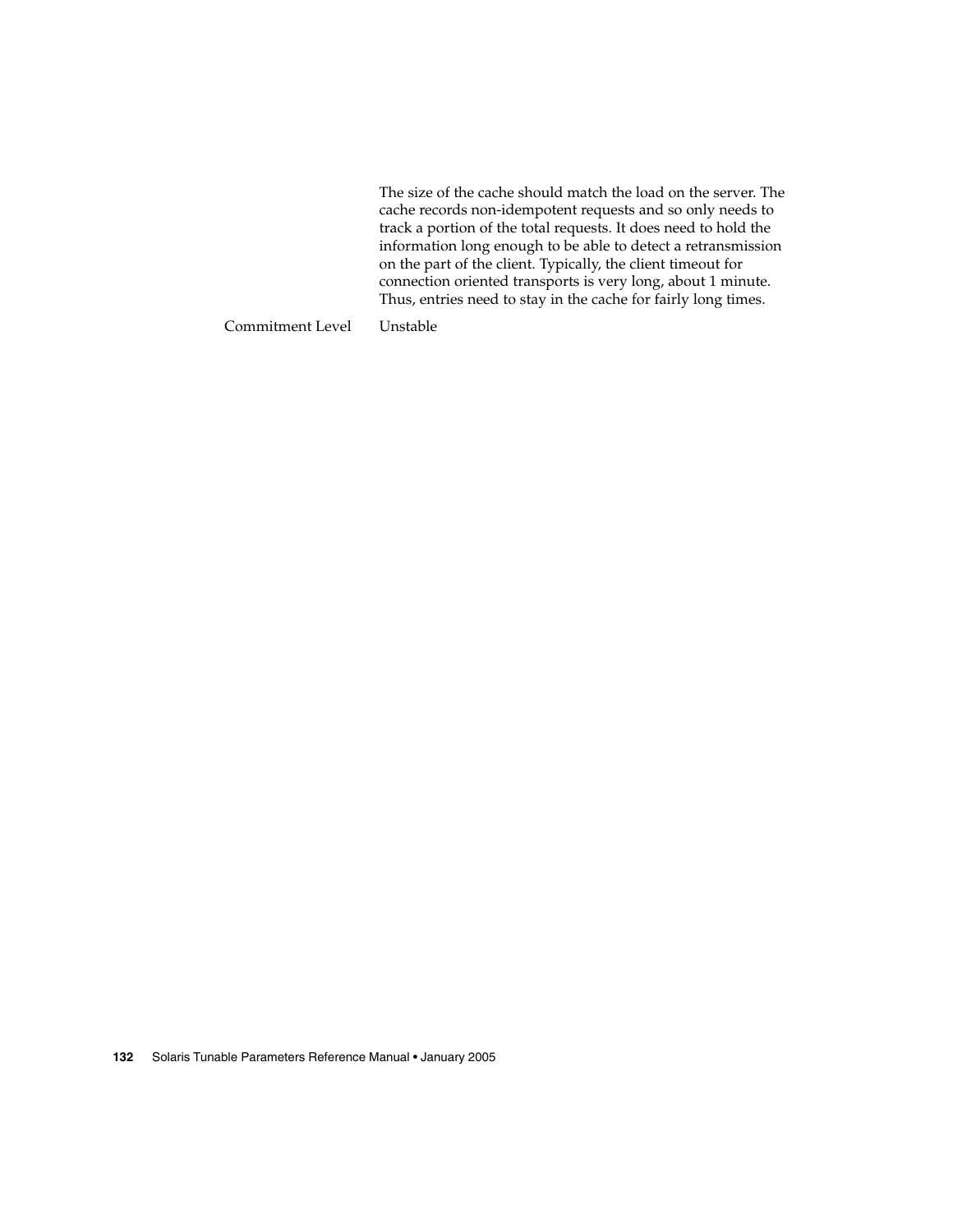#### CHAPTER **4**

# Internet Protocol Suite Tunable Parameters

This chapter describes various Internet Protocol suite parameters, such as TCP, IP, UDP, and SCTP.

- ["IP Tunable Parameters"](#page-134-0) on page 135
- ["TCP Tunable Parameters"](#page-139-0) on page 140
- ["UDP Tunable Parameters"](#page-154-0) on page 155
- ["IPQoS Tunable Parameter"](#page-155-0) on page 156
- ["SCTP Tunable Parameters"](#page-156-0) on page 157
- ["Per-Route Metrics"](#page-165-0) on page 166

# Where to Find Tunable Parameter Information

| <b>Tunable Parameter</b>                                  | <b>For Information</b> |
|-----------------------------------------------------------|------------------------|
| Solaris kernel tunables                                   | Chapter 2              |
| NFS tunable parameters                                    | Chapter 3              |
| Network Cache and Accelerator (NCA)<br>tunable parameters | Chapter 5              |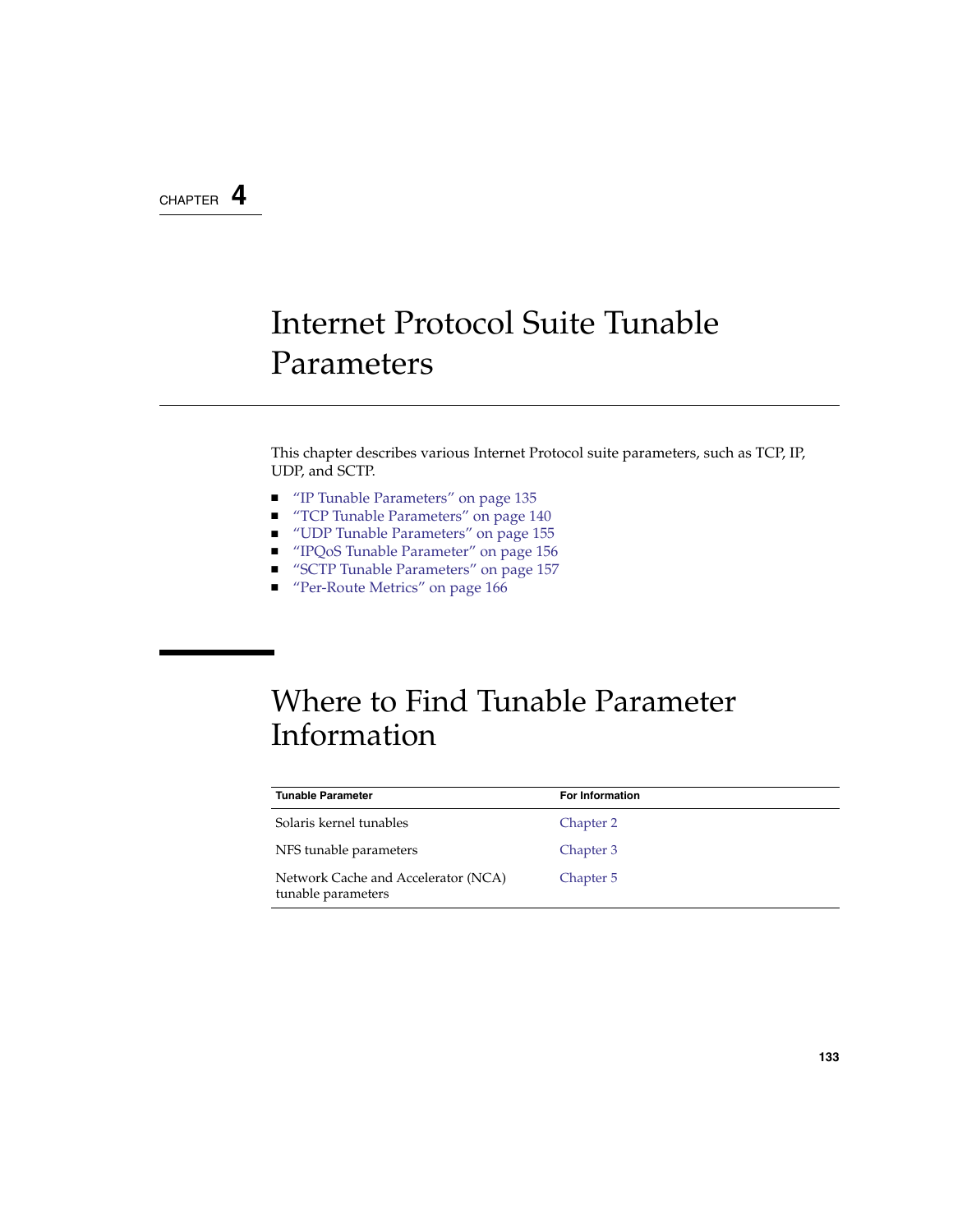### Overview of Tuning IP Suite Parameters

For new information about IP forwarding, see ["New and Changed TCP/IP](#page-18-0) [Parameters"](#page-18-0) on page 19.

You can set all of the tuning parameters described in this chapter by using the ndd command. One exception is "[ipcl\\_conn\\_hash\\_size](#page-150-0)" on page 151. This parameter can only be set in the /etc/system file.

For example, use the following syntax to set TCP/IP parameters by using the ndd command:

# **ndd -set** *driver parameter*

For more information, see ndd(1M).

For more information on creating a startup script, see "Run Control Scripts" in *System Administration Guide: Basic Administration*.

#### IP Suite Parameter Validation

All parameters described in this section are checked to verify that they fall in the parameter range. The parameter's range is provided with the description for each parameter.

#### Internet Request for Comments (RFCs)

Internet protocol and standard specifications are described in RFC documents. You can get copies of RFCs from ftp://ftp.rfc-editor.org/in-notes. Browse RFC topics by viewing the rfc-index.txt file at this site.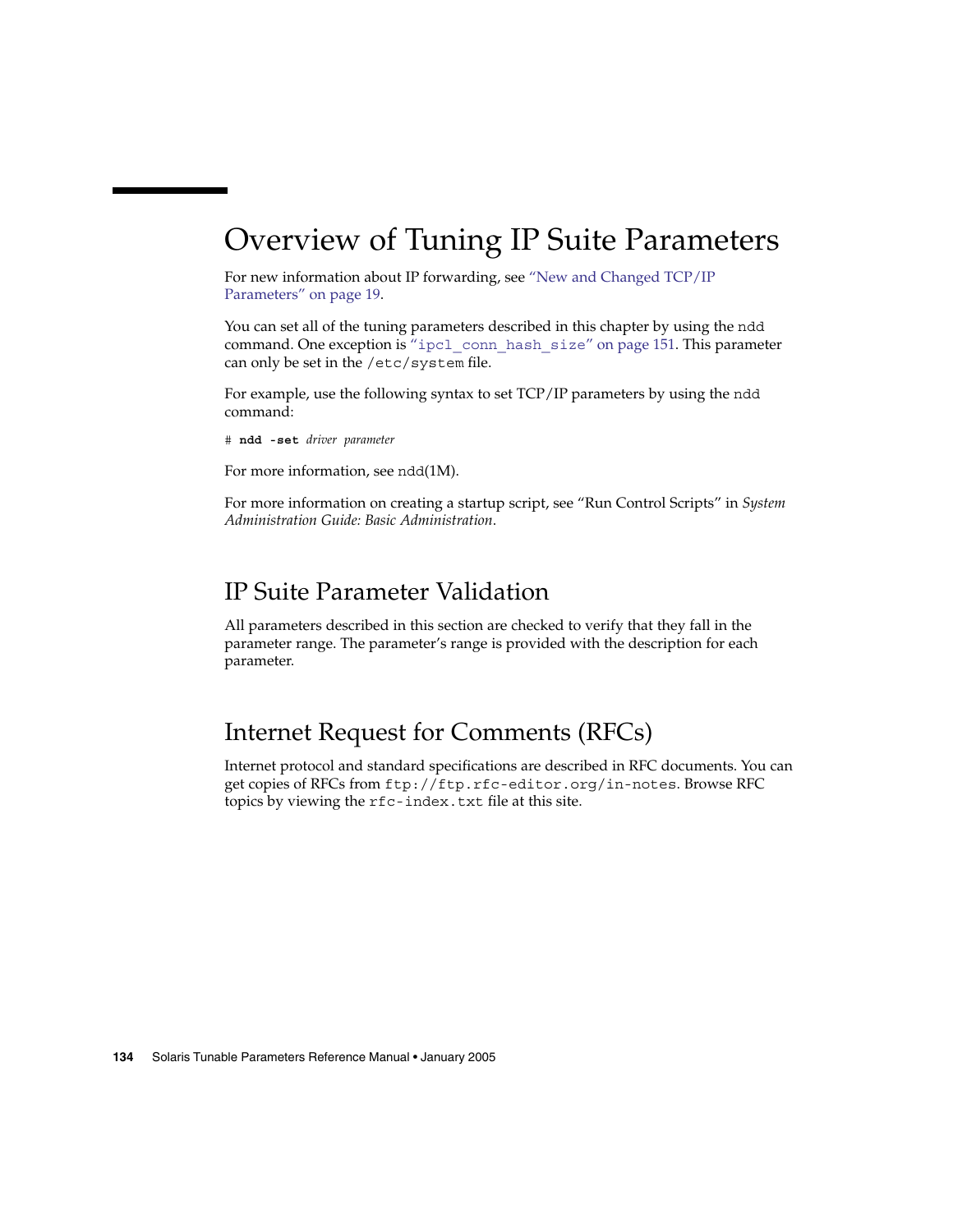# <span id="page-134-0"></span>IP Tunable Parameters

#### ip\_icmp\_err\_interval and ip\_icmp\_err\_burst

| Description      | Controls the rate of IP in generating IPv4 or IPv6 ICMP error<br>messages. IP generates only up to ip icmp err burst IPv4<br>or IPv6 ICMP error messages in any<br>ip icmp err interval.          |
|------------------|---------------------------------------------------------------------------------------------------------------------------------------------------------------------------------------------------|
|                  | The ip icmp err interval parameter protects IP from<br>denial of service attacks. Setting this parameter to 0 disables<br>rate limiting. It does not disable the generation of error<br>messages. |
| Default          | 100 milliseconds for ip icmp err interval                                                                                                                                                         |
|                  | 10 error messages for ip icmp err burst                                                                                                                                                           |
| Range            | 0-99,999 milliseconds for ip icmp err interval                                                                                                                                                    |
|                  | 1-99,999 error messages for ip_icmp_err_burst                                                                                                                                                     |
| Dynamic?         | Yes                                                                                                                                                                                               |
| When to Change   | If you need a higher error message generation rate for<br>diagnostic purposes.                                                                                                                    |
| Commitment Level | Unstable                                                                                                                                                                                          |

#### ip\_respond\_to\_echo\_broadcast and ip6\_respond\_to\_echo\_multicast

| Description    | Controls whether IPv4 or IPv6 responds to a broadcast<br>ICMPv4 echo request or a multicast ICMPv6 echo request. |
|----------------|------------------------------------------------------------------------------------------------------------------|
| Default        | 1 (enabled)                                                                                                      |
| Range          | 0 (disabled) or 1 (enabled)                                                                                      |
| Dynamic?       | Yes                                                                                                              |
| When to Change | If you do not want this behavior for security reasons, disable<br>it.                                            |

Chapter 4 • Internet Protocol Suite Tunable Parameters **135**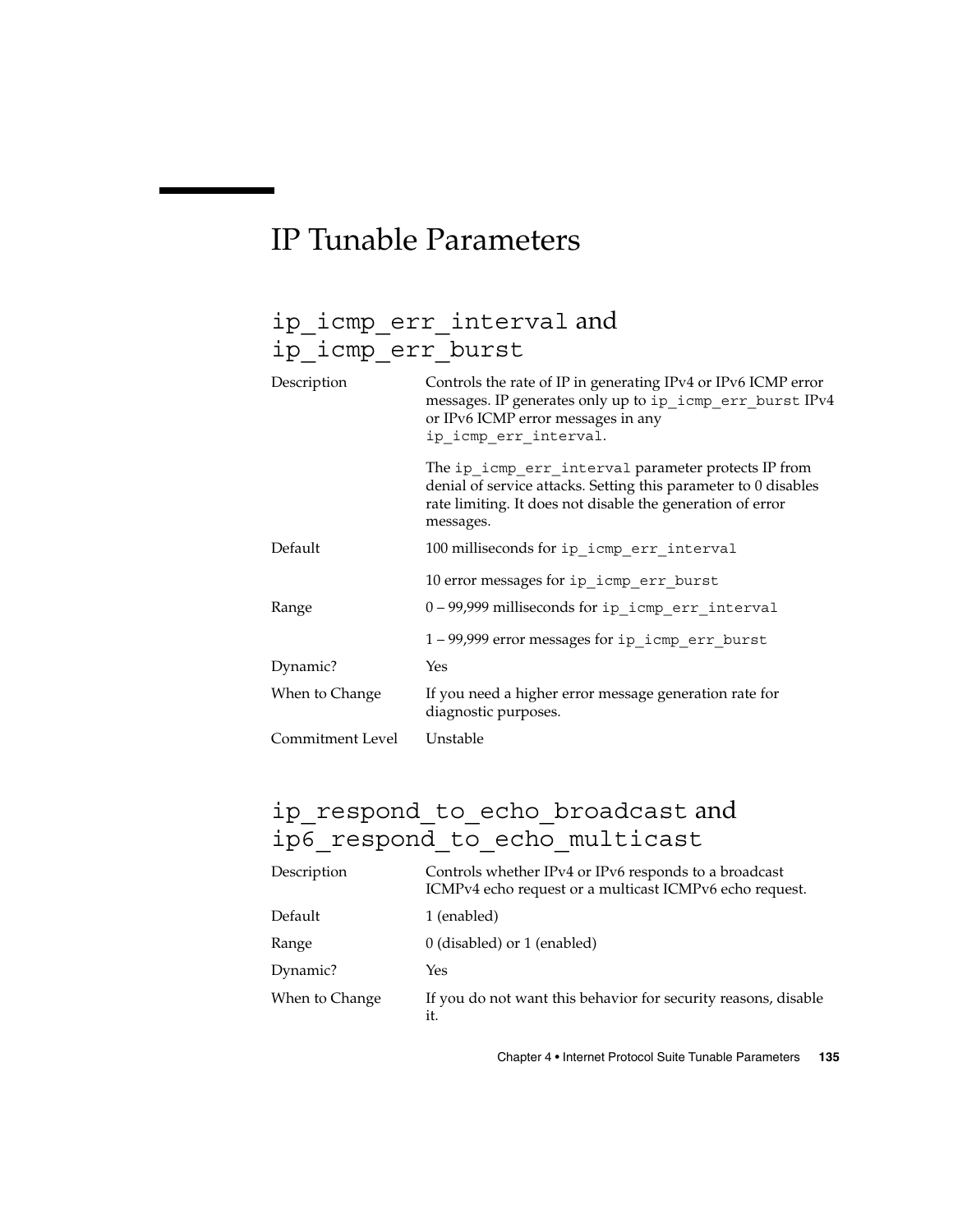Commitment Level Unstable

#### ip\_send\_redirects and ip6\_send\_redirects

| Description      | Controls whether IPv4 or IPv6 sends out ICMPv4 or ICMPv6<br>redirect messages. |
|------------------|--------------------------------------------------------------------------------|
| Default          | 1 (enabled)                                                                    |
| Range            | 0 (disabled) or 1 (enabled)                                                    |
| Dynamic?         | Yes                                                                            |
| When to Change   | If you do not want this behavior for security reasons, disable<br>it.          |
| Commitment Level | Unstable                                                                       |

#### ip\_forward\_src\_routed and ip6 forward src routed

| Description      | Controls whether IPv4 or IPv6 forwards packets with source<br>IPv4 routing options or IPv6 routing headers. |
|------------------|-------------------------------------------------------------------------------------------------------------|
| Default          | 1 (enabled)                                                                                                 |
| Range            | 0 (disabled) or 1 (enabled)                                                                                 |
| Dynamic?         | Yes                                                                                                         |
| When to Change   | If you do not want this behavior for security reasons, disable<br>it.                                       |
| Commitment Level | Unstable                                                                                                    |

#### ip\_addrs\_per\_if

| Description | Defines the maximum number of logical interfaces associated<br>with a real interface. |
|-------------|---------------------------------------------------------------------------------------|
| Default     | 256                                                                                   |
| Range       | 1 to 8192                                                                             |
| Dynamic?    | Yes                                                                                   |

**136** Solaris Tunable Parameters Reference Manual • January 2005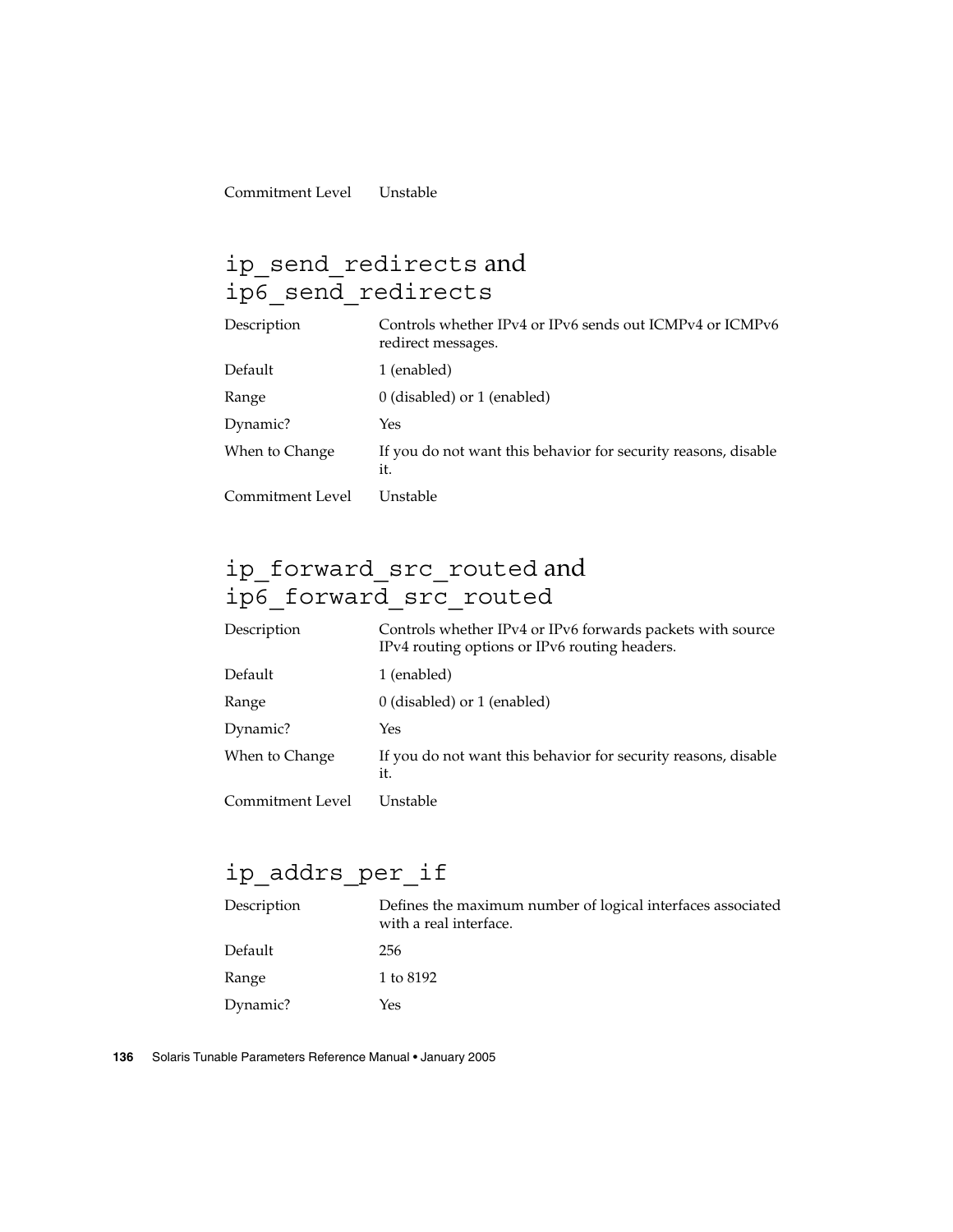| When to Change   | Do not change the value. If more logical interfaces are<br>required, you might consider increasing the value. However,<br>recognize that this change might have a negative impact on<br>IP's performance. |
|------------------|-----------------------------------------------------------------------------------------------------------------------------------------------------------------------------------------------------------|
| Commitment Level | Unstable                                                                                                                                                                                                  |

#### ip\_strict\_dst\_multihoming and ip6\_strict\_dst\_multihoming

| Description      | Determines whether a packet arriving on a non forwarding<br>interface can be accepted for an IP address that is not explicitly<br>configured on that interface. If ip forwarding is enabled, or<br>$xxx:$ ip forwarding for the appropriate interfaces is<br>enabled, then this parameter is ignored, because the packet is<br>actually forwarded.<br>Refer to RFC 1122, 3.3.4.2. |
|------------------|-----------------------------------------------------------------------------------------------------------------------------------------------------------------------------------------------------------------------------------------------------------------------------------------------------------------------------------------------------------------------------------|
| Default          | 0 (loose multihoming)                                                                                                                                                                                                                                                                                                                                                             |
| Range            | $0 = \text{Off}$ (loose multihoming)                                                                                                                                                                                                                                                                                                                                              |
|                  | $1 = On$ (strict multihoming)                                                                                                                                                                                                                                                                                                                                                     |
| Dynamic?         | Yes                                                                                                                                                                                                                                                                                                                                                                               |
| When to Change   | If a machine has interfaces that cross strict networking<br>domains (for example, a firewall or a VPN node), set this<br>parameter to 1.                                                                                                                                                                                                                                          |
| Commitment Level | Unstable                                                                                                                                                                                                                                                                                                                                                                          |

#### ip\_multidata\_outbound

| Description | Enables the network stack to send more than one packet at one<br>time to the network device driver during transmission.               |
|-------------|---------------------------------------------------------------------------------------------------------------------------------------|
|             | Enabling this parameter reduces the per-packet processing<br>costs by improving host CPU utilization, network throughput,<br>or both. |
|             | The multidata transmit (MDT) feature is only effective for<br>device drivers that support this feature.                               |
|             | See also "tcp mdt max pbufs" on page 151.                                                                                             |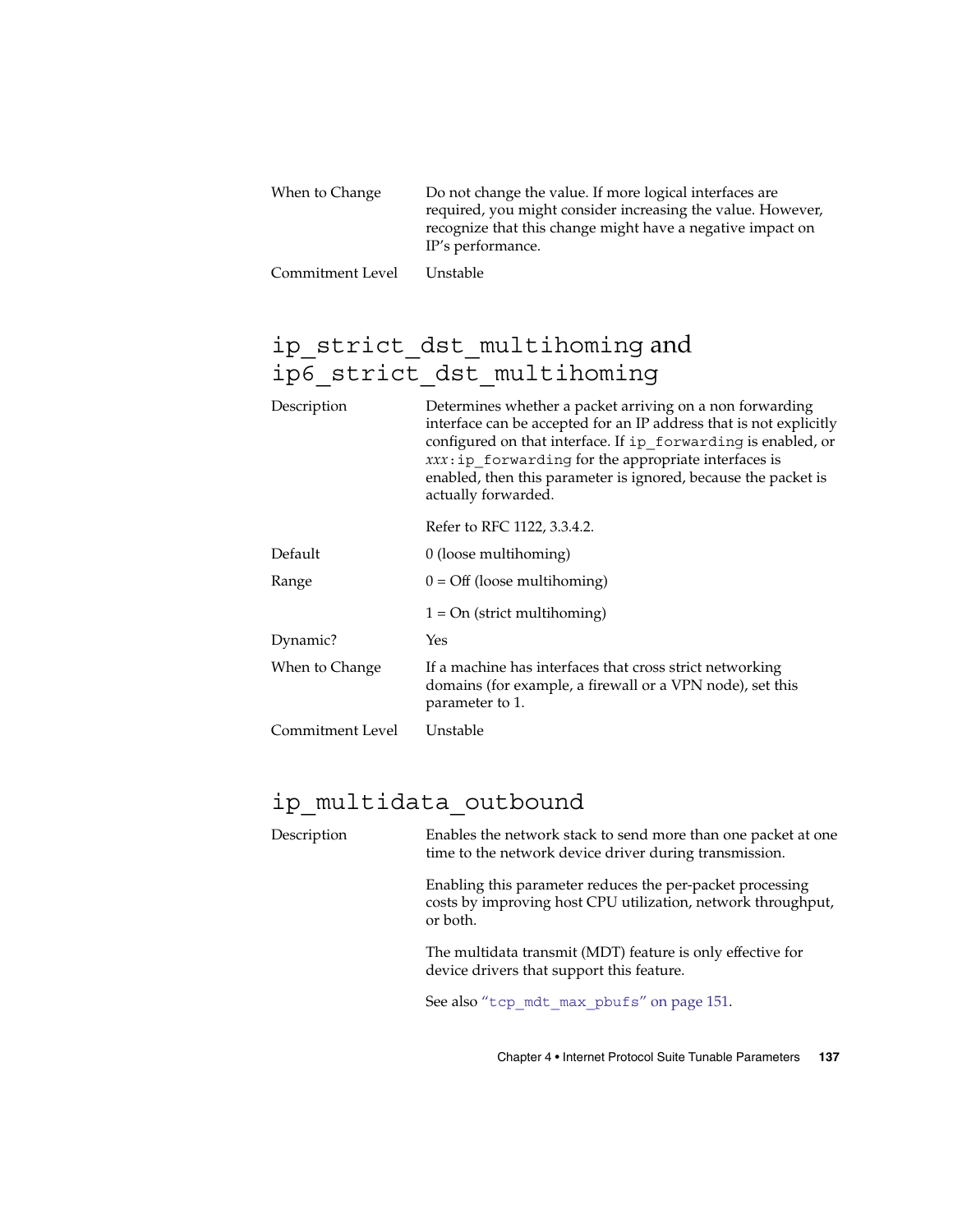| Default          | 1 (Enabled)                                                                                               |
|------------------|-----------------------------------------------------------------------------------------------------------|
| Range            | 0 (disabled) or 1 (enabled)                                                                               |
| Dynamic?         | Yes                                                                                                       |
| When to Change   | If you do not want this parameter enabled for debugging<br>purposes or for any other reasons, disable it. |
| Commitment Level | Unstable                                                                                                  |
| Change History   | For information, see "ip multidata outbound (Solaris 9<br>$8/03$ " on page 184.                           |

# ip\_squeue\_worker\_wait

| Description      | Governs the maximum delay in waking up a worker thread to<br>process TCP/IP packets that are enqueued on an squeue. An<br>squeue is a serialization queue that is used by the TCP/IP<br>kernel code to process TCP/IP packets. |
|------------------|--------------------------------------------------------------------------------------------------------------------------------------------------------------------------------------------------------------------------------|
| Default          | 10 milliseconds                                                                                                                                                                                                                |
| Range            | $0 - 50$ milliseconds                                                                                                                                                                                                          |
| Dynamic?         | Yes                                                                                                                                                                                                                            |
| When to Change   | Consider tuning this parameter if latency is an issue, and<br>network traffic is light. For example, if the machine serves<br>mostly interactive network traffic.                                                              |
|                  | The default value usually works best on a network file server,<br>a web server, or any server that has substantial network traffic.                                                                                            |
| Commitment Level | Unstable                                                                                                                                                                                                                       |

### ip\_squeue\_write

| Description | Governs the behavior of squeue operations while processing<br>TCP/IP packets coming from the application.                                                                     |
|-------------|-------------------------------------------------------------------------------------------------------------------------------------------------------------------------------|
|             | A value of 1 causes the running thread to process the current<br>packet only. A value of 2 causes the running thread to process<br>all packets that are queued on the squeue. |
| Default     |                                                                                                                                                                               |
| Range       | $0$ to $2$                                                                                                                                                                    |
| Dynamic?    | Yes                                                                                                                                                                           |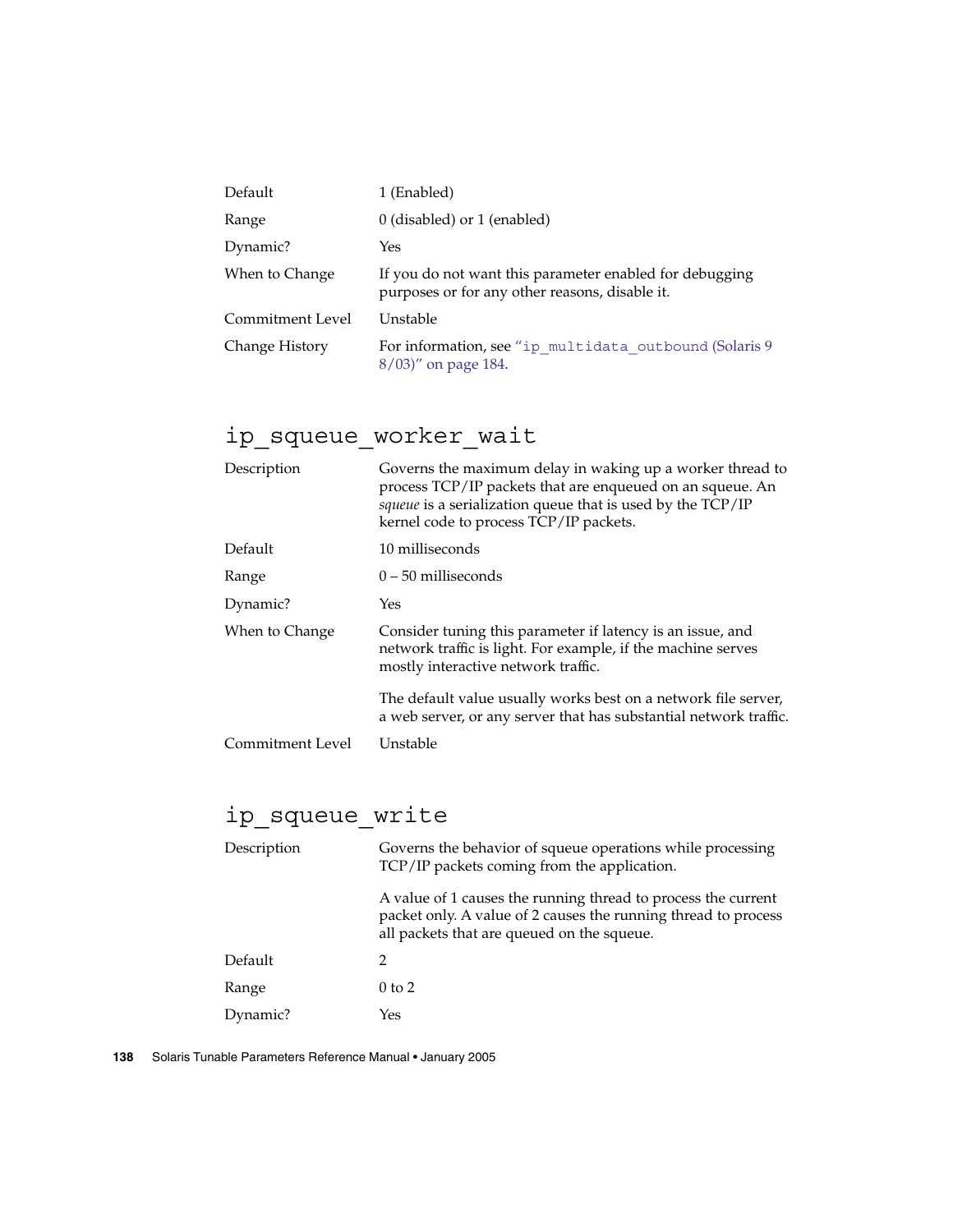| When to Change   | Consider changing this parameter to 1 to improve network<br>performance for certain applications in certain situations. For<br>example, when the number of CPUs exceed the number of<br>active NICs, change this parameter to 1. |
|------------------|----------------------------------------------------------------------------------------------------------------------------------------------------------------------------------------------------------------------------------|
|                  | Otherwise, do not change this parameter.                                                                                                                                                                                         |
| Commitment Level | Unstable                                                                                                                                                                                                                         |

### ip\_squeue\_fanout

| Description      | Determines the mode of associating TCP/IP connections with<br>squeues                                                                                                                                                                                                           |
|------------------|---------------------------------------------------------------------------------------------------------------------------------------------------------------------------------------------------------------------------------------------------------------------------------|
|                  | A value of 0 associates a new TCP/IP connection with the CPU<br>that creates the connection. A value of 1 associates the<br>connection with a random CPU, effectively distributing the<br>load across all CPUs and all squeues in the system.                                   |
| Default          | 0                                                                                                                                                                                                                                                                               |
| Range            | $0 \text{ or } 1$                                                                                                                                                                                                                                                               |
| Dynamic?         | Yes                                                                                                                                                                                                                                                                             |
| When to Change   | Consider setting this parameter to 1 to spread the load across<br>all CPUs in certain situations. For example, when the number<br>of CPUs exceed the number of NICs, and one CPU is not<br>capable of handling the network load of a single NIC, change<br>this parameter to 1. |
| Commitment Level | Unstable                                                                                                                                                                                                                                                                        |

### IP Tunable Parameters With Additional Cautions

Changing the following parameters is not recommended.

#### ip\_ire\_pathmtu\_interval

| Description | Specifies the interval in milliseconds when IP flushes the path<br>maximum transfer unit (PMTU) discovery information, and<br>tries to rediscover PMTU. |
|-------------|---------------------------------------------------------------------------------------------------------------------------------------------------------|
|             | Refer to RFC 1191 on PMTU discovery.                                                                                                                    |
| Default     | 10 minutes                                                                                                                                              |

Chapter 4 • Internet Protocol Suite Tunable Parameters **139**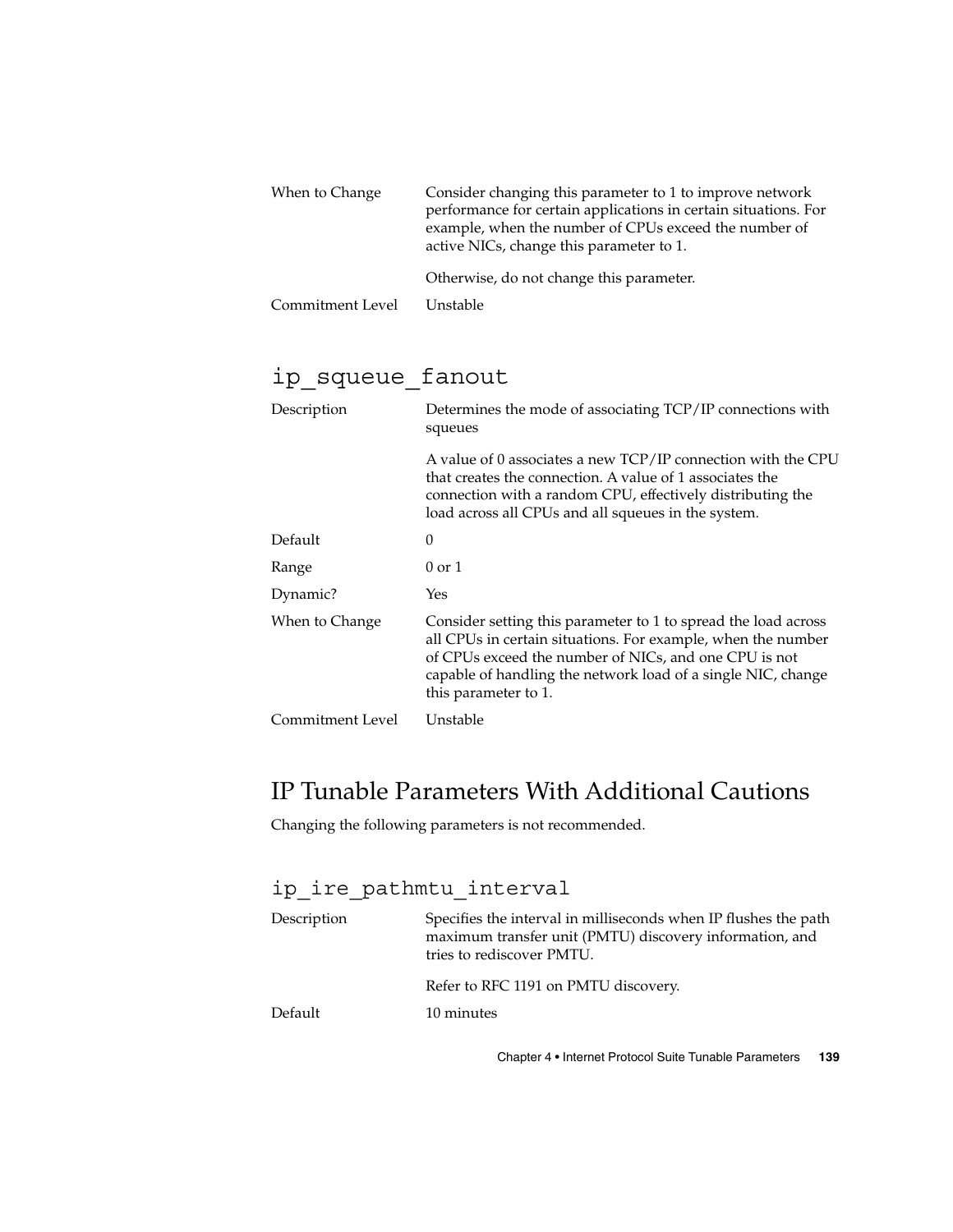<span id="page-139-0"></span>

| Range            | 5 seconds to 277 hours    |
|------------------|---------------------------|
| Dynamic?         | Yes                       |
| When to Change   | Do not change this value. |
| Commitment Level | Unstable                  |

#### ip\_icmp\_return\_data\_bytes and ip6\_icmp\_return\_data\_bytes

| Description      | When IPv4 or IPv6 sends an ICMPv4 or ICMPv6 error<br>message, it includes the IP header of the packet that caused the<br>error message. This parameter controls how many extra bytes<br>of the packet beyond the IPv4 or IPv6 header are included in<br>the ICMPv4 or ICMPv6 error message. |
|------------------|---------------------------------------------------------------------------------------------------------------------------------------------------------------------------------------------------------------------------------------------------------------------------------------------|
| Default          | 64 bytes                                                                                                                                                                                                                                                                                    |
| Range            | 8 to 65,536 bytes                                                                                                                                                                                                                                                                           |
| Dynamic?         | Yes                                                                                                                                                                                                                                                                                         |
| When to Change   | Do not change the value. Including more information in an<br>ICMP error message might help in diagnosing network<br>problems. If this feature is needed, increase the value.                                                                                                                |
| Commitment Level | Unstable                                                                                                                                                                                                                                                                                    |

# TCP Tunable Parameters

#### tcp\_deferred\_ack\_interval

| Description | Specifies the time-out value for the TCP-delayed<br>acknowledgment (ACK) timer for hosts that are not directly<br>connected. |
|-------------|------------------------------------------------------------------------------------------------------------------------------|
|             | Refer to RFC 1122, 4.2.3.2.                                                                                                  |
| Default     | 100 milliseconds                                                                                                             |
| Range       | 1 millisecond to 1 minute                                                                                                    |
| Dynamic?    | Yes                                                                                                                          |
|             |                                                                                                                              |

**140** Solaris Tunable Parameters Reference Manual • January 2005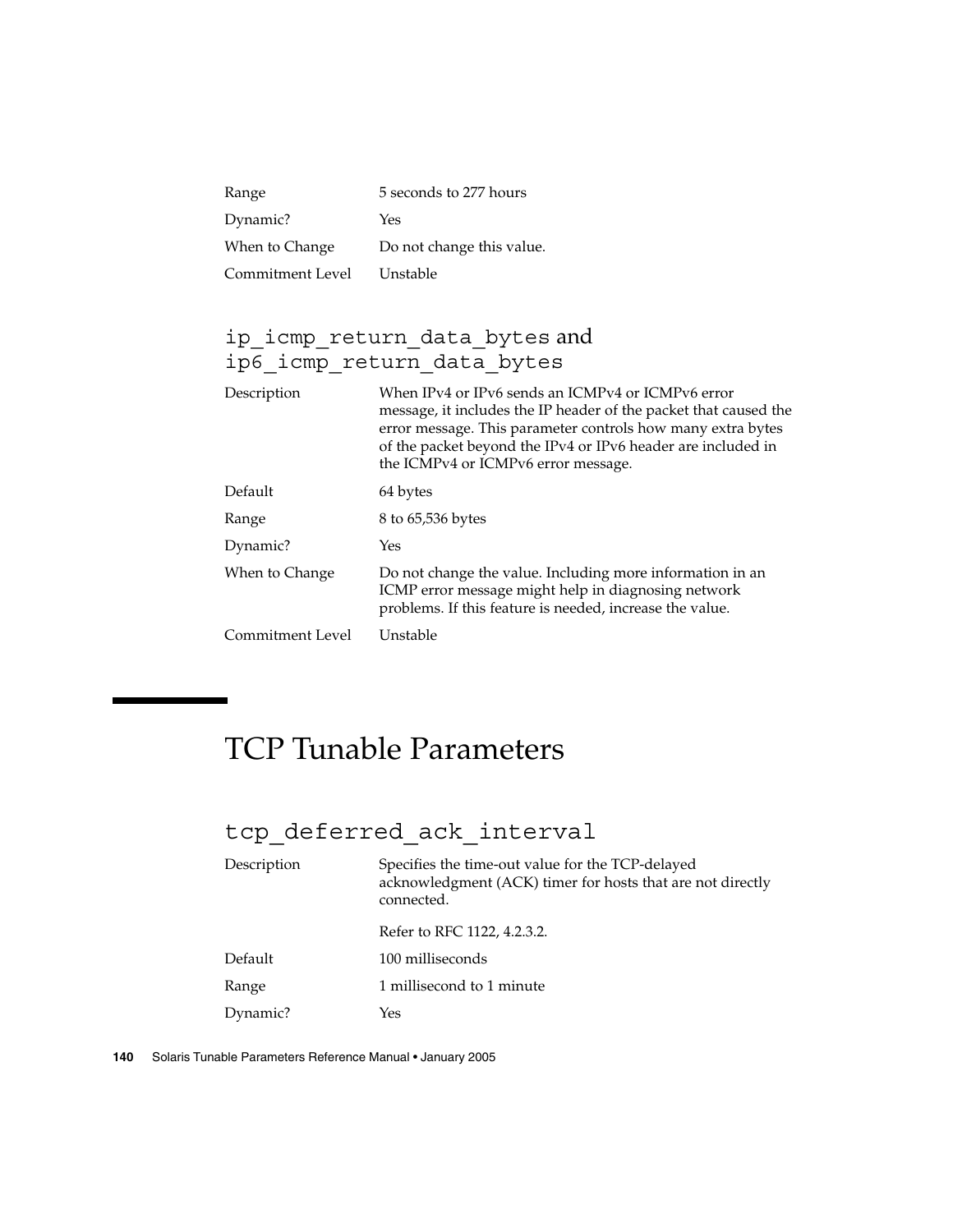| When to Change   | Do not increase this value to more than 500 milliseconds.                                                                                                                  |
|------------------|----------------------------------------------------------------------------------------------------------------------------------------------------------------------------|
|                  | Increase the value under the following circumstances:                                                                                                                      |
|                  | • Slow network links (less than 57.6 Kbps) with greater than<br>512 bytes maximum segment size (MSS)<br>• The interval for receiving more than one TCP segment is<br>short |
| Commitment Level | Unstable                                                                                                                                                                   |

### tcp\_local\_dack\_interval

| Description      | Specifies the time-out value for TCP-delayed acknowledgment<br>(ACK) timer for hosts that are directly connected.                                                      |
|------------------|------------------------------------------------------------------------------------------------------------------------------------------------------------------------|
|                  | Refer to RFC 1122, 4.2.3.2.                                                                                                                                            |
| Default          | 50 milliseconds                                                                                                                                                        |
| Range            | 1 millisecond to 1 minute                                                                                                                                              |
| Dynamic?         | Yes                                                                                                                                                                    |
| When to Change   | Do not increase this value to more than 500 milliseconds.                                                                                                              |
|                  | Increase the value under the following circumstances:                                                                                                                  |
|                  | Slow network links (less than 57.6 Kbps) with greater than<br>512 bytes maximum segment size (MSS)<br>The interval for receiving more than one TCP segment is<br>short |
| Commitment Level | Unstable                                                                                                                                                               |

# tcp\_deferred\_acks\_max

| Description | Specifies the maximum number of TCP segments received<br>from remote destinations (not directly connected) before an<br>acknowledgment (ACK) is generated. TCP segments are<br>measured in units of maximum segment size (MSS) for<br>individual connections. If set to 0 or 1, no ACKs are delayed,<br>assuming all segments are 1 MSS long. The actual number is<br>dynamically calculated for each connection. The value is the<br>default maximum. |
|-------------|--------------------------------------------------------------------------------------------------------------------------------------------------------------------------------------------------------------------------------------------------------------------------------------------------------------------------------------------------------------------------------------------------------------------------------------------------------|
| Default     | 2                                                                                                                                                                                                                                                                                                                                                                                                                                                      |
| Range       | 0 to 16                                                                                                                                                                                                                                                                                                                                                                                                                                                |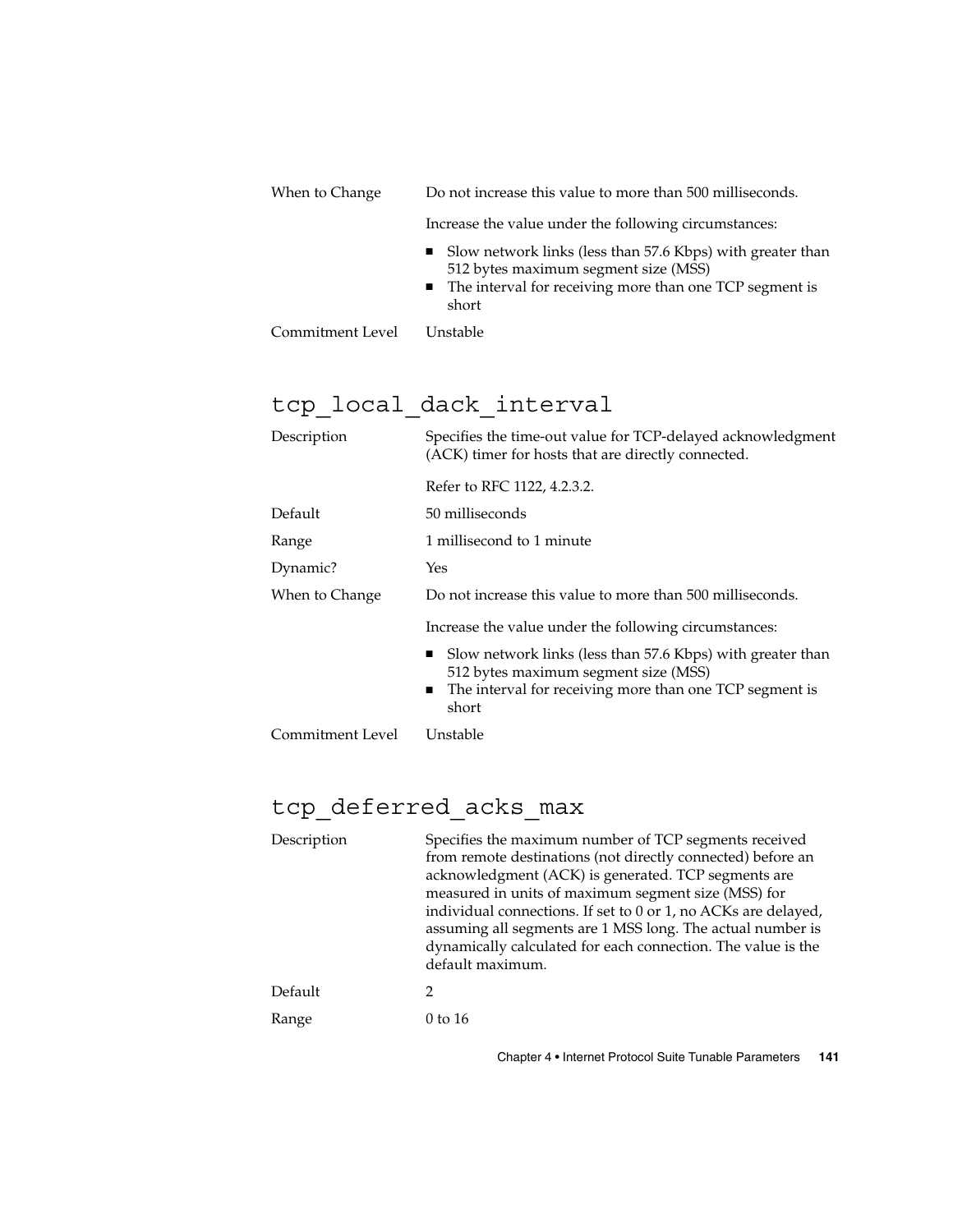| Dynamic?         | Yes.                                                                                                                                                                                             |
|------------------|--------------------------------------------------------------------------------------------------------------------------------------------------------------------------------------------------|
| When to Change   | Do not change the value. In some circumstances, when the<br>network traffic becomes very bursty because of the delayed<br>ACK effect, decrease the value. Do not decrease this value<br>below 2. |
| Commitment Level | <b>Unstable</b>                                                                                                                                                                                  |

# tcp\_local\_dacks\_max

| Description      | Specifies the maximum number of TCP segments received<br>from directly connected destinations before an<br>acknowledgment (ACK) is generated. TCP segments are<br>measured in units of maximum segment size (MSS) for<br>individual connections. If set to 0 or 1, it means no ACKs are<br>delayed, assuming all segments are 1 MSS long. The actual<br>number is dynamically calculated for each connection. The<br>value is the default maximum. |
|------------------|----------------------------------------------------------------------------------------------------------------------------------------------------------------------------------------------------------------------------------------------------------------------------------------------------------------------------------------------------------------------------------------------------------------------------------------------------|
| Default          | 8                                                                                                                                                                                                                                                                                                                                                                                                                                                  |
| Range            | $0$ to 16                                                                                                                                                                                                                                                                                                                                                                                                                                          |
| Dynamic?         | Yes                                                                                                                                                                                                                                                                                                                                                                                                                                                |
| When to Change   | Do not change the value. In some circumstances, when the<br>network traffic becomes very bursty because of the delayed<br>ACK effect, decrease the value. Do not decrease this value<br>below 2.                                                                                                                                                                                                                                                   |
| Commitment Level | Unstable                                                                                                                                                                                                                                                                                                                                                                                                                                           |

# tcp\_wscale\_always

| Description | If set to 1, TCP always sends a SYN segment with the window<br>scale option, even if the option value is 0. Note that if TCP<br>receives a SYN segment with the window scale option, even if<br>the parameter is set to 0, TCP responds with a SYN segment<br>with the window scale option. In addition, the option value is<br>set according to the receive window size.<br>Refer to RFC 1323 for the window scale option. |
|-------------|-----------------------------------------------------------------------------------------------------------------------------------------------------------------------------------------------------------------------------------------------------------------------------------------------------------------------------------------------------------------------------------------------------------------------------|
| Default     | 0 (disabled)                                                                                                                                                                                                                                                                                                                                                                                                                |
| Range       | $0$ (disabled) or $1$ (enabled)                                                                                                                                                                                                                                                                                                                                                                                             |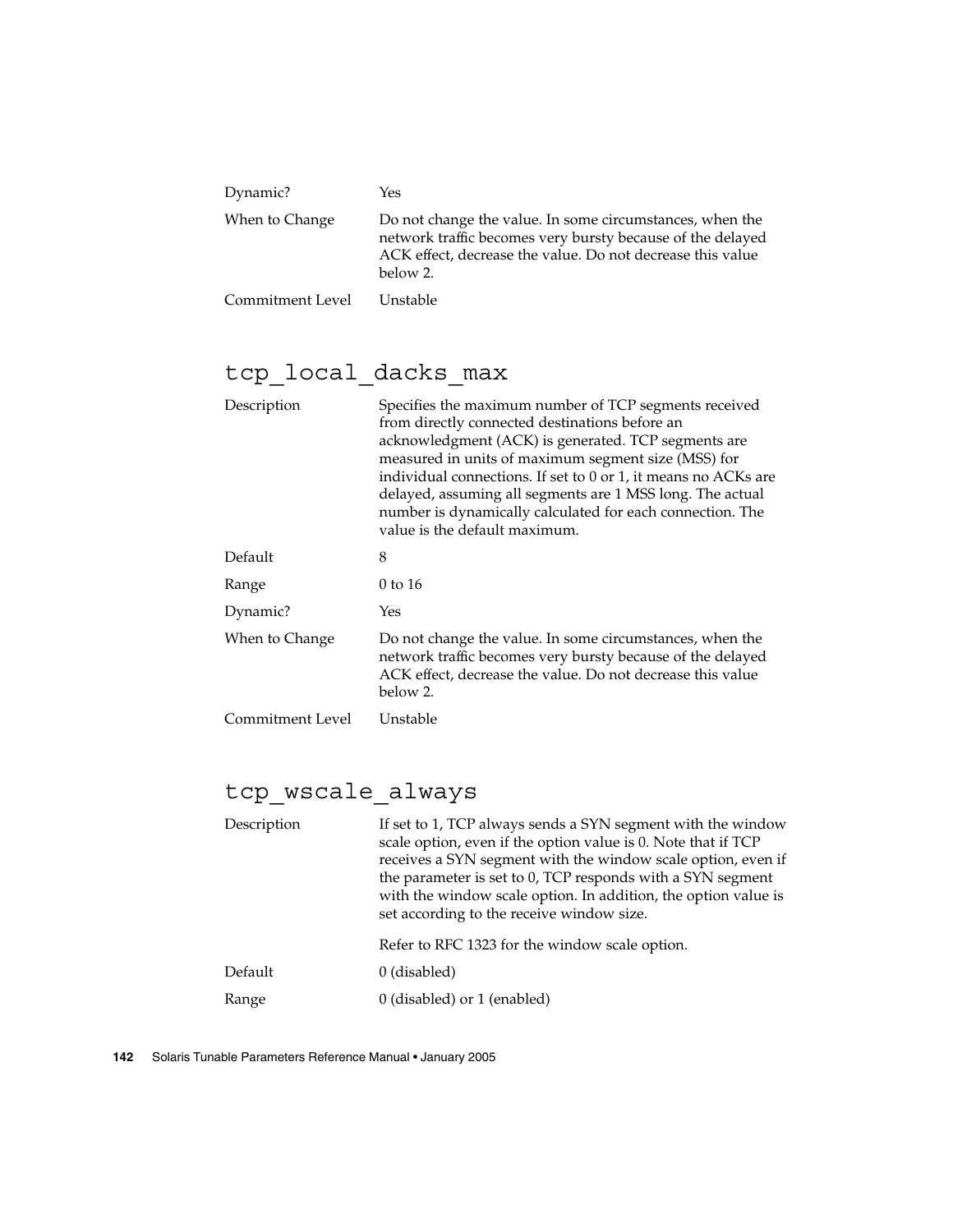| Dynamic?         | Yes                                                                                                  |
|------------------|------------------------------------------------------------------------------------------------------|
| When to Change   | If you want the window scale option in a high-speed network<br>configuration, enable this parameter. |
| Commitment Level | Unstable                                                                                             |

#### tcp\_tstamp\_always

| Description      | If set to 1, TCP always sends a SYN segment with the<br>timestamp option. Note that if TCP receives a SYN segment<br>with the timestamp option, TCP responds with a SYN segment<br>with the timestamp option even if the parameter is set to 0. |
|------------------|-------------------------------------------------------------------------------------------------------------------------------------------------------------------------------------------------------------------------------------------------|
| Default          | 0 (disabled)                                                                                                                                                                                                                                    |
| Range            | 0 (disabled) or 1 (enabled)                                                                                                                                                                                                                     |
| Dynamic?         | Yes                                                                                                                                                                                                                                             |
| When to Change   | If getting an accurate measurement of round-trip time (RTT)<br>and TCP sequence number wraparound is a problem, enable<br>this parameter.                                                                                                       |
|                  | Refer to RFC 1323 for more reasons to enable this option.                                                                                                                                                                                       |
| Commitment Level | Unstable                                                                                                                                                                                                                                        |
|                  |                                                                                                                                                                                                                                                 |

### tcp\_xmit\_hiwat

| Description      | Defines the default send window size in bytes. Refer to<br>"Per-Route Metrics" on page 166 for a discussion of setting a<br>different value on a per-route basis. See also "tcp max buf"<br>on page 144. |
|------------------|----------------------------------------------------------------------------------------------------------------------------------------------------------------------------------------------------------|
| Default          | 49,152                                                                                                                                                                                                   |
| Range            | 4096 to 1,073,741,824                                                                                                                                                                                    |
| Dynamic?         | Yes                                                                                                                                                                                                      |
| When to Change   | An application can use set sockopt (3XNET) SO SNDBUF to<br>change the individual connection's send buffer.                                                                                               |
| Commitment Level | Unstable                                                                                                                                                                                                 |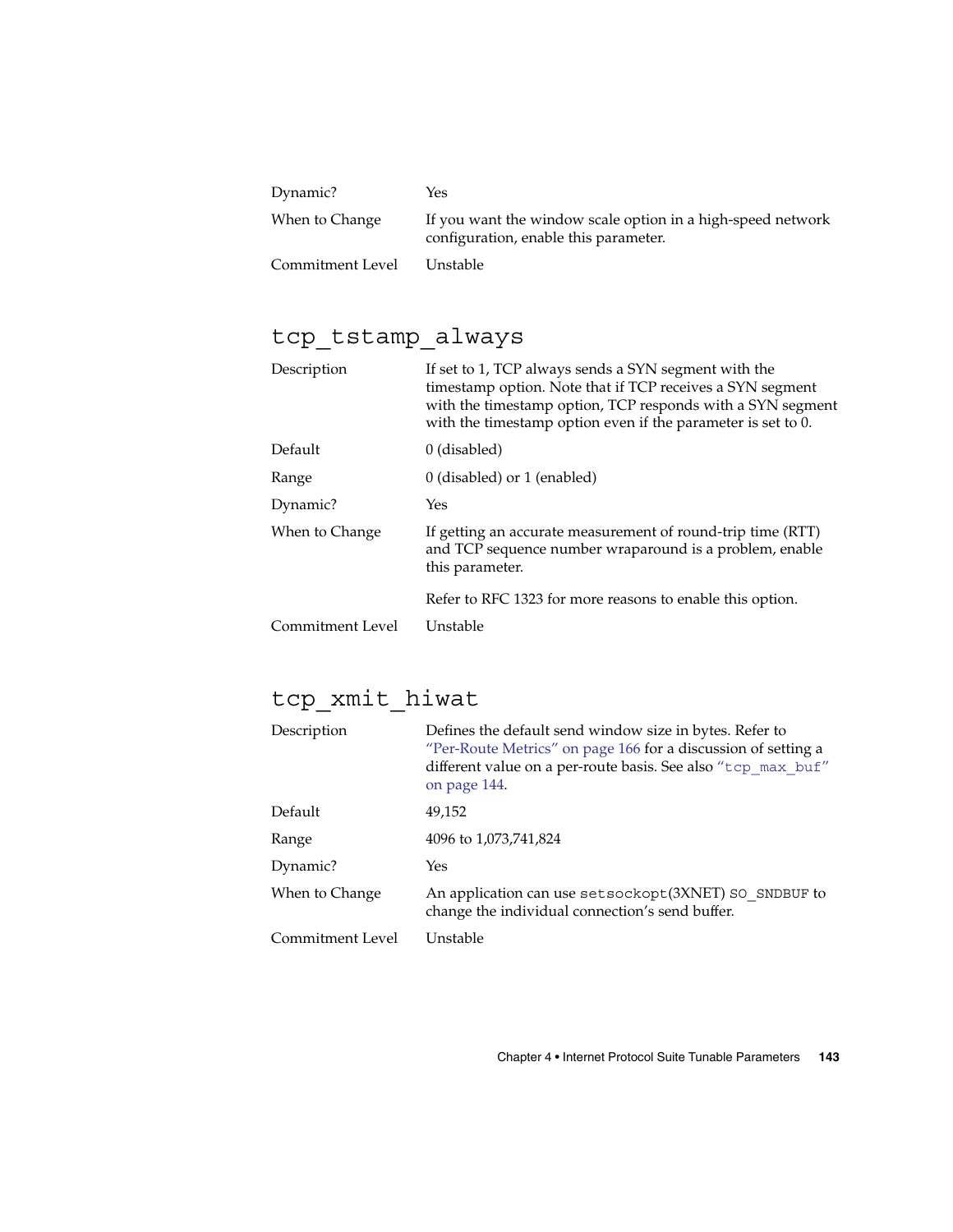### <span id="page-143-0"></span>tcp\_recv\_hiwat

| Description      | Defines the default receive window size in bytes. Refer to<br>"Per-Route Metrics" on page 166 for a discussion of setting a<br>different value on a per-route basis. See also "tcp max buf"<br>on page 144 and "tcp recv hiwat minmss" on page 154. |
|------------------|-----------------------------------------------------------------------------------------------------------------------------------------------------------------------------------------------------------------------------------------------------|
| Default          | 49,152                                                                                                                                                                                                                                              |
| Range            | 2048 to 1,073,741,824                                                                                                                                                                                                                               |
| Dynamic?         | Yes                                                                                                                                                                                                                                                 |
| When to Change   | An application can use setsockopt (3XNET) SO RCVBUF to<br>change the individual connection's receive buffer.                                                                                                                                        |
| Commitment Level | Unstable                                                                                                                                                                                                                                            |

### tcp\_max\_buf

| Description      | Defines the maximum buffer size in bytes. This parameter<br>controls how large the send and receive buffers are set to by an<br>application that uses setsockopt(3XNET). |
|------------------|--------------------------------------------------------------------------------------------------------------------------------------------------------------------------|
| Default          | 1,048,576                                                                                                                                                                |
| Range            | 8192 to 1,073,741,824                                                                                                                                                    |
| Dynamic?         | Yes                                                                                                                                                                      |
| When to Change   | If TCP connections are being made in a high-speed network<br>environment, increase the value to match the network link<br>speed.                                         |
| Commitment Level | Unstable                                                                                                                                                                 |

#### tcp\_cwnd\_max

| Description | Defines the maximum value of the TCP congestion window<br>(cwnd) in bytes.            |
|-------------|---------------------------------------------------------------------------------------|
|             | For more information on the TCP congestion window, refer to<br>RFC 1122 and RFC 2581. |
| Default     | 1,048,576                                                                             |
| Range       | 128 to 1,073,741,824                                                                  |
| Dynamic?    | Yes                                                                                   |

**144** Solaris Tunable Parameters Reference Manual • January 2005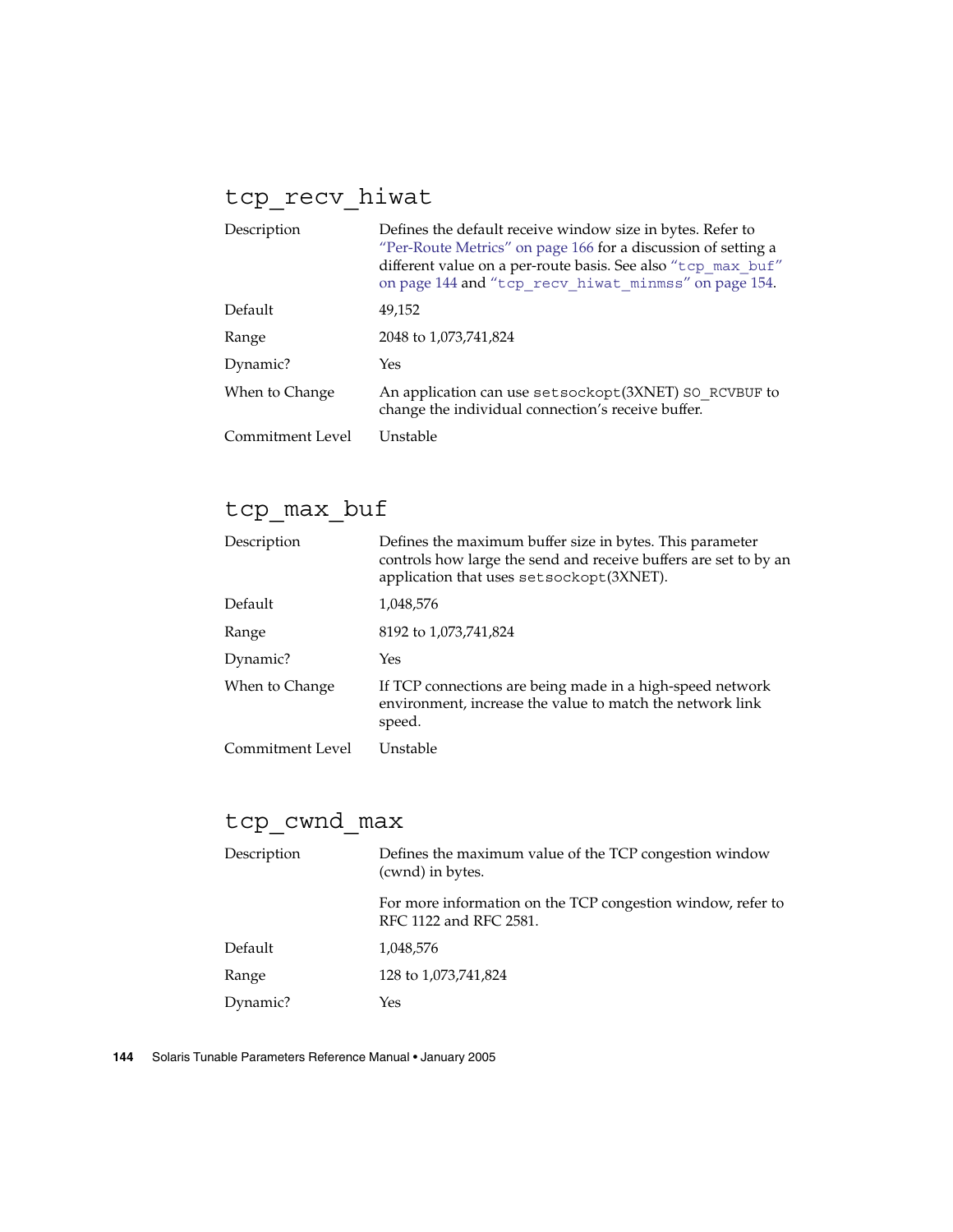| When to Change   | Even if an application uses setsockopt (3XNET) to change<br>the window size to a value higher than tcp cwnd max, the<br>actual window used can never grow beyond tcp cwnd max.<br>Thus, tcp max buf should be greater than tcp cwnd max. |
|------------------|------------------------------------------------------------------------------------------------------------------------------------------------------------------------------------------------------------------------------------------|
| Commitment Level | Unstable                                                                                                                                                                                                                                 |

## tcp\_slow\_start\_initial

| Description      | Defines the maximum initial congestion window (cwnd) size<br>in the maximum segment size (MSS) of a TCP connection. |
|------------------|---------------------------------------------------------------------------------------------------------------------|
|                  | Refer to RFC 2414 on how the initial congestion window size is<br>calculated.                                       |
| Default          | 4                                                                                                                   |
| Range            | $1$ to $4$                                                                                                          |
| Dynamic?         | Yes                                                                                                                 |
| When to Change   | Do not change the value.                                                                                            |
|                  | If the initial cwnd size causes network congestion under<br>special circumstances, decrease the value.              |
| Commitment Level | Unstable                                                                                                            |

## tcp\_slow\_start\_after\_idle

| Description      | The congestion window size in the maximum segment size<br>(MSS) of a TCP connection after it has been idled (no segment<br>received) for a period of one retransmission timeout (RTO). |
|------------------|----------------------------------------------------------------------------------------------------------------------------------------------------------------------------------------|
|                  | Refer to RFC 2414 on how the initial congestion window size is<br>calculated.                                                                                                          |
| Default          | 4                                                                                                                                                                                      |
| Range            | 1 to 16,384                                                                                                                                                                            |
| Dynamic?         | Yes                                                                                                                                                                                    |
| When to Change   | For more information, see "top slow start initial"<br>on page 145.                                                                                                                     |
| Commitment Level | Unstable                                                                                                                                                                               |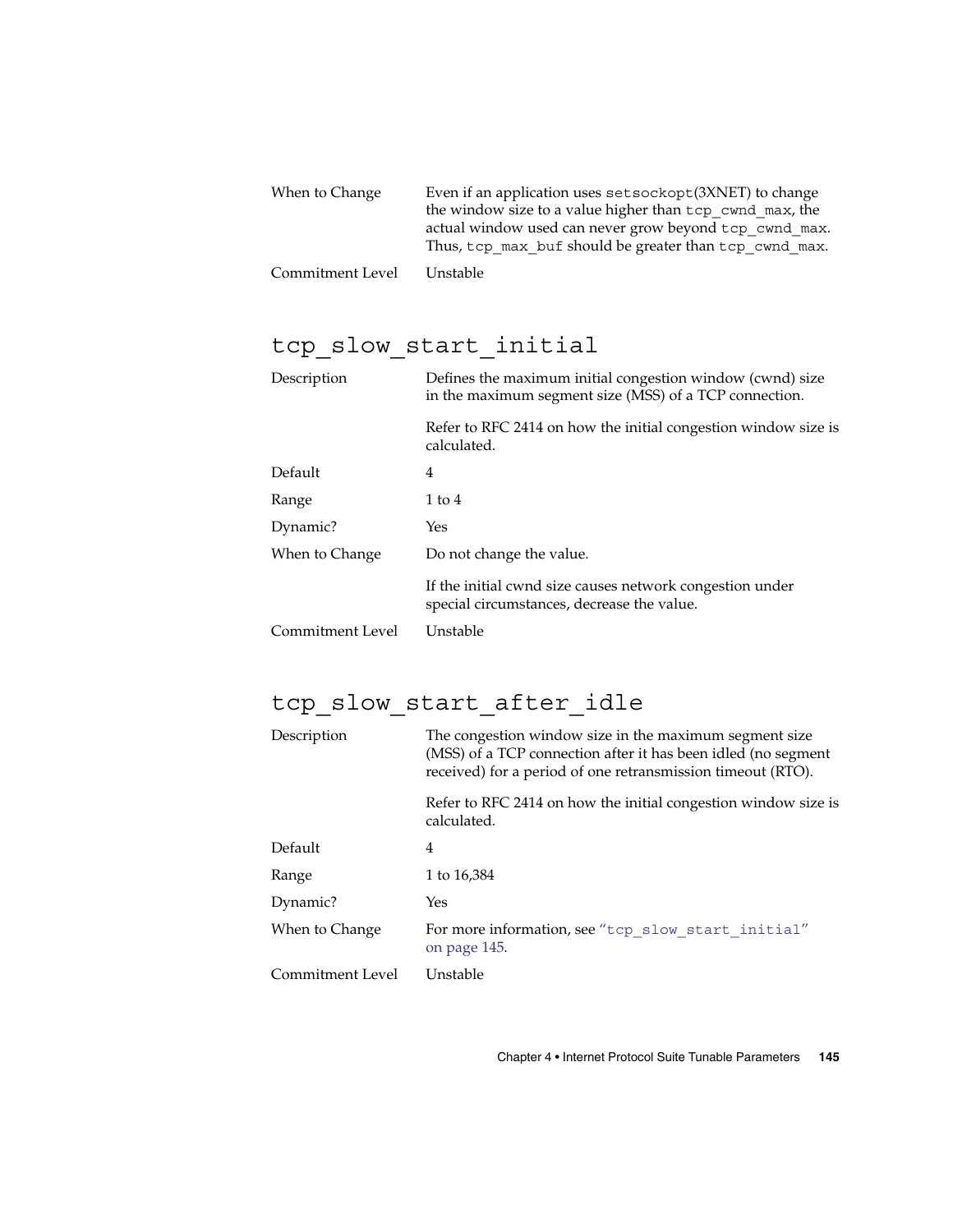## tcp\_sack\_permitted

| Description      | If set to 2, TCP always sends a SYN segment with the selective<br>acknowledgment (SACK) permitted option. If TCP receives a<br>SYN segment with a SACK-permitted option and this<br>parameter is set to 1, TCP responds with a SACK-permitted<br>option. If the parameter is set to 0, TCP does not send a<br>SACK-permitted option, regardless of whether the incoming<br>segment contains the SACK permitted option.<br>Refer to RFC 2018 for information on the SACK option. |
|------------------|---------------------------------------------------------------------------------------------------------------------------------------------------------------------------------------------------------------------------------------------------------------------------------------------------------------------------------------------------------------------------------------------------------------------------------------------------------------------------------|
| Default          | 2 (active enabled)                                                                                                                                                                                                                                                                                                                                                                                                                                                              |
| Range            | 0 (disabled), 1 (passive enabled), or 2 (active enabled)                                                                                                                                                                                                                                                                                                                                                                                                                        |
| Dynamic?         | Yes                                                                                                                                                                                                                                                                                                                                                                                                                                                                             |
| When to Change   | SACK processing can improve TCP retransmission<br>performance so it should be actively enabled. Sometimes, the<br>other side can be confused with the SACK option actively<br>enabled. If this confusion occurs, set the value to 1 so that<br>SACK processing is enabled only when incoming connections<br>allow SACK processing.                                                                                                                                              |
| Commitment Level | Unstable                                                                                                                                                                                                                                                                                                                                                                                                                                                                        |

#### tcp\_rev\_src\_routes

| Description      | If set to 0, TCP does not reverse the IP source routing option<br>for incoming connections for security reasons. If set to 1, TCP<br>does the normal reverse source routing. |
|------------------|------------------------------------------------------------------------------------------------------------------------------------------------------------------------------|
| Default          | 0 (disabled)                                                                                                                                                                 |
| Range            | 0 (disabled) or 1 (enabled)                                                                                                                                                  |
| Dynamic?         | Yes                                                                                                                                                                          |
| When to Change   | If IP source routing is needed for diagnostic purposes, enable<br>it.                                                                                                        |
| Commitment Level | Unstable                                                                                                                                                                     |

### tcp\_time\_wait\_interval

Description Specifies the time in milliseconds that a TCP connection stays in TIME-WAIT state.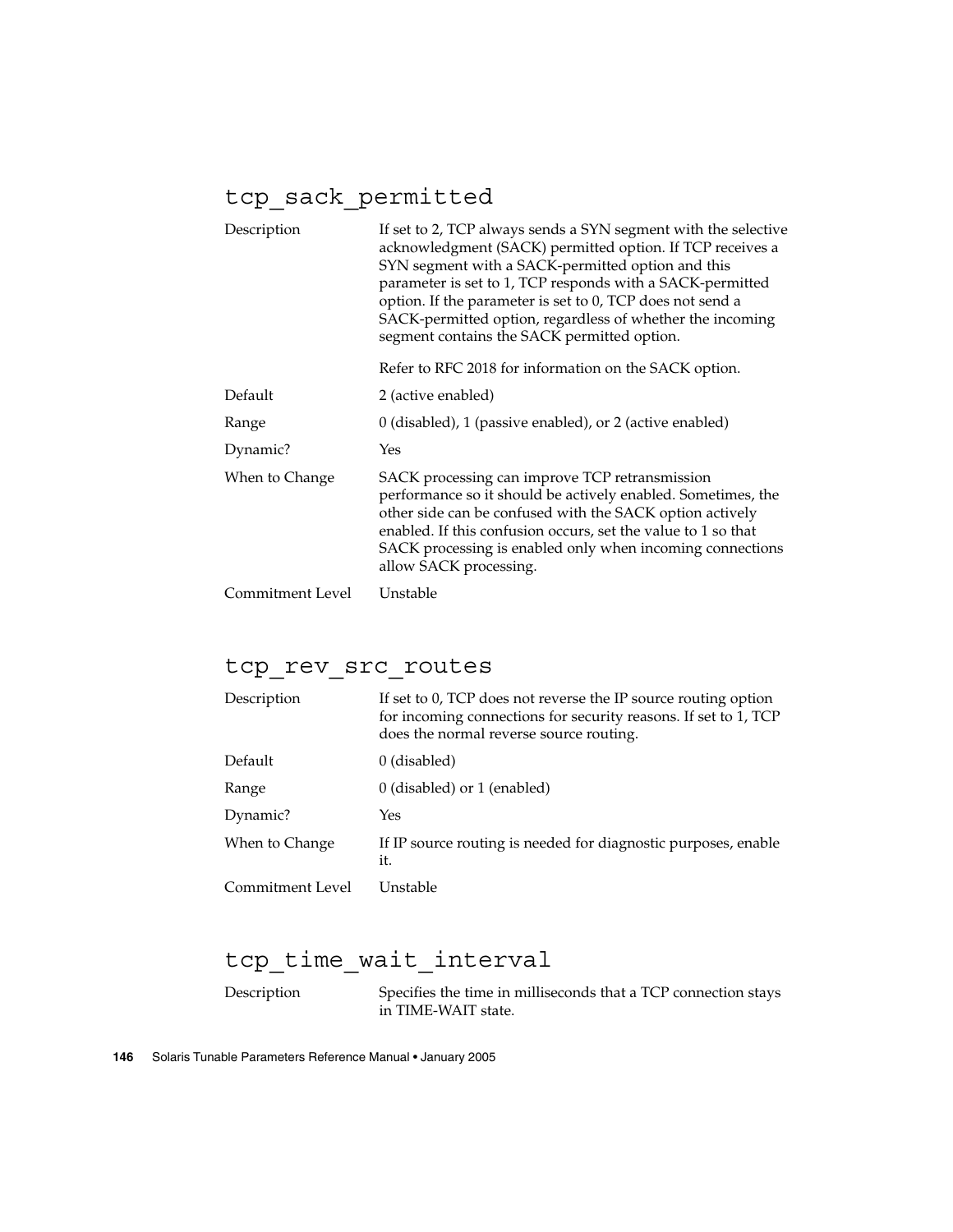|                  | For more information, refer to RFC 1122, 4.2.2.13.                          |
|------------------|-----------------------------------------------------------------------------|
| Default          | $60,000$ $(60$ seconds)                                                     |
| Range            | 1 second to 10 minutes                                                      |
| Dynamic?         | Yes                                                                         |
| When to Change   | Do not set the value lower than 60 seconds.                                 |
|                  | For information on changing this parameter, refer to RFC 1122,<br>4.2.2.13. |
| Commitment Level | Unstable                                                                    |

## tcp\_ecn\_permitted

| Description    | Controls Explicit Congestion Notification (ECN) support.                                                                                                                                                                                                    |
|----------------|-------------------------------------------------------------------------------------------------------------------------------------------------------------------------------------------------------------------------------------------------------------|
|                | If this parameter is set to 0, TCP does not negotiate with a peer<br>that supports the ECN mechanism.                                                                                                                                                       |
|                | If this parameter is set to 1 when initiating a connection, TCP<br>does not tell a peer that it supports ECN mechanism.                                                                                                                                     |
|                | However, TCP tells a peer that it supports ECN mechanism<br>when accepting a new incoming connection request if the peer<br>indicates that it supports ECN mechanism in the SYN<br>segment.                                                                 |
|                | If this parameter is set to 2, in addition to negotiating with a<br>peer on the ECN mechanism when accepting connections, TCP<br>indicates in the outgoing SYN segment that it supports the<br>ECN mechanism when TCP makes active outgoing<br>connections. |
|                | Refer to RFC 3168 for information on ECN.                                                                                                                                                                                                                   |
| Default        | 1 (passive enabled)                                                                                                                                                                                                                                         |
| Range          | 0 (disabled), 1 (passive enabled), or 2 (active enabled)                                                                                                                                                                                                    |
| Dynamic?       | Yes                                                                                                                                                                                                                                                         |
| When to Change | ECN can help TCP better handle congestion control. However,<br>there are existing TCP implementations, firewalls, NATs, and<br>other network devices that are confused by this mechanism.<br>These devices do not comply to the IETF standard.              |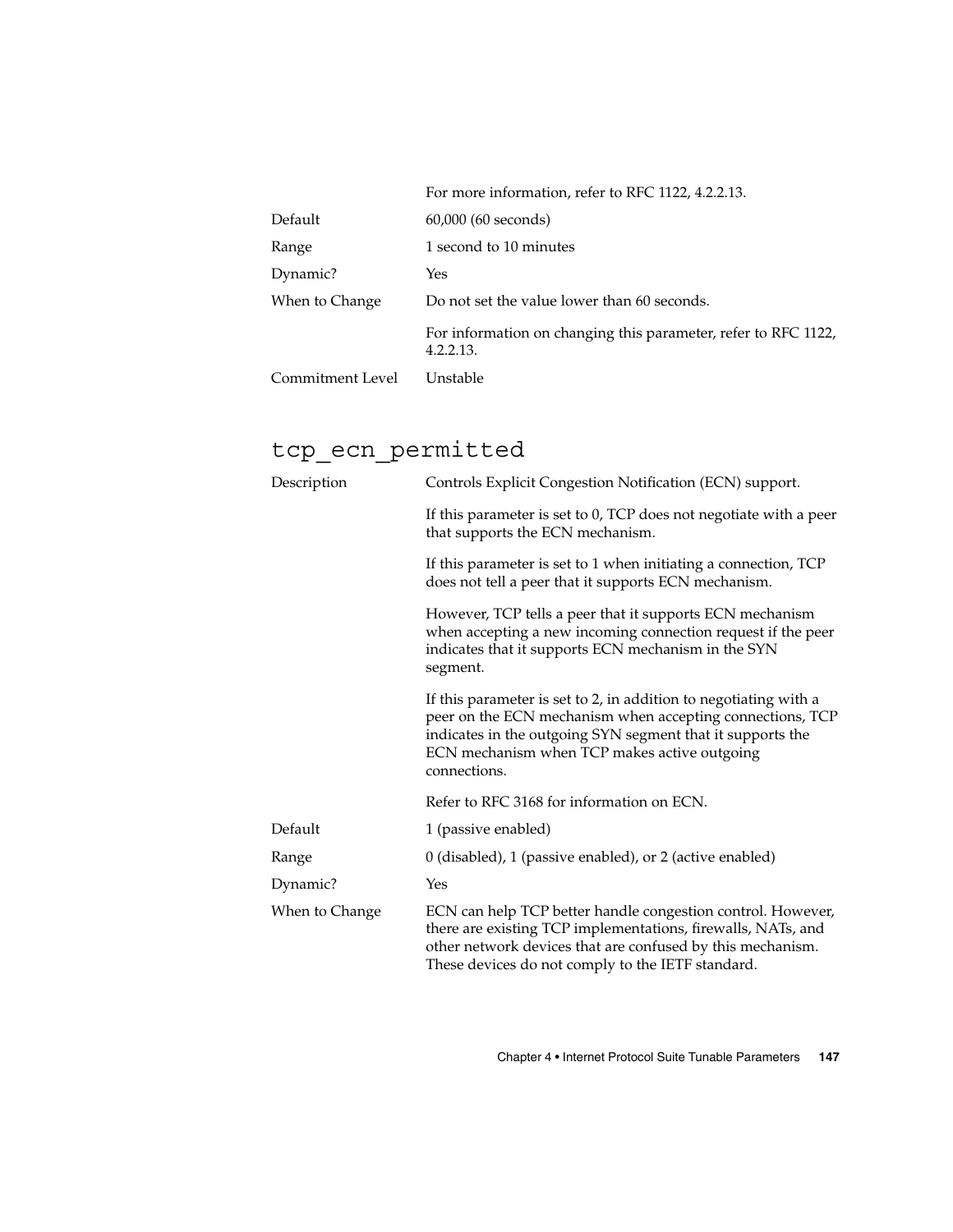<span id="page-147-0"></span>

|                  | Because of these devices, the default value of this parameter is |
|------------------|------------------------------------------------------------------|
|                  | set to 1. In rare cases, passive enabling can still cause        |
|                  | problems. Set the parameter to 0 only if absolutely necessary.   |
| Commitment Level | Unstable                                                         |

## tcp\_conn\_req\_max\_q

| Description      | Specifies the default maximum number of pending TCP<br>connections for a TCP listener waiting to be accepted by<br>accept(3SOCKET). See also "tcp conn req max q0"<br>on page 149.                                                                                                                                                                                                                                                                                                                                                       |
|------------------|------------------------------------------------------------------------------------------------------------------------------------------------------------------------------------------------------------------------------------------------------------------------------------------------------------------------------------------------------------------------------------------------------------------------------------------------------------------------------------------------------------------------------------------|
| Default          | 128                                                                                                                                                                                                                                                                                                                                                                                                                                                                                                                                      |
| Range            | 1 to 4,294,967,296                                                                                                                                                                                                                                                                                                                                                                                                                                                                                                                       |
| Dynamic?         | Yes                                                                                                                                                                                                                                                                                                                                                                                                                                                                                                                                      |
| When to Change   | For applications such as web servers that might receive several<br>connection requests, the default value might be increased to<br>match the incoming rate.                                                                                                                                                                                                                                                                                                                                                                              |
|                  | Do not increase the parameter to a very large value. The<br>pending TCP connections can consume excessive memory.<br>Also, if an application cannot handle that many connection<br>requests fast enough because the number of pending TCP<br>connections is too large, new incoming requests might be<br>denied.                                                                                                                                                                                                                         |
|                  | Note that increasing tcp_conn_req_max_q does not mean<br>that applications can have that many pending TCP<br>connections. Applications can use listen(3SOCKET) to<br>change the maximum number of pending TCP connections for<br>each socket. This parameter is the maximum an application<br>can use listen () to set the number to. Thus, even if this<br>parameter is set to a very large value, the actual maximum<br>number for a socket might be much less than<br>tcp conn req max q, depending on the value used in<br>listen(). |
| Commitment Level | Unstable                                                                                                                                                                                                                                                                                                                                                                                                                                                                                                                                 |
| Change History   | For information, see "xxx: ip_forwarding (Solaris 9<br>Releases)" on page 187.                                                                                                                                                                                                                                                                                                                                                                                                                                                           |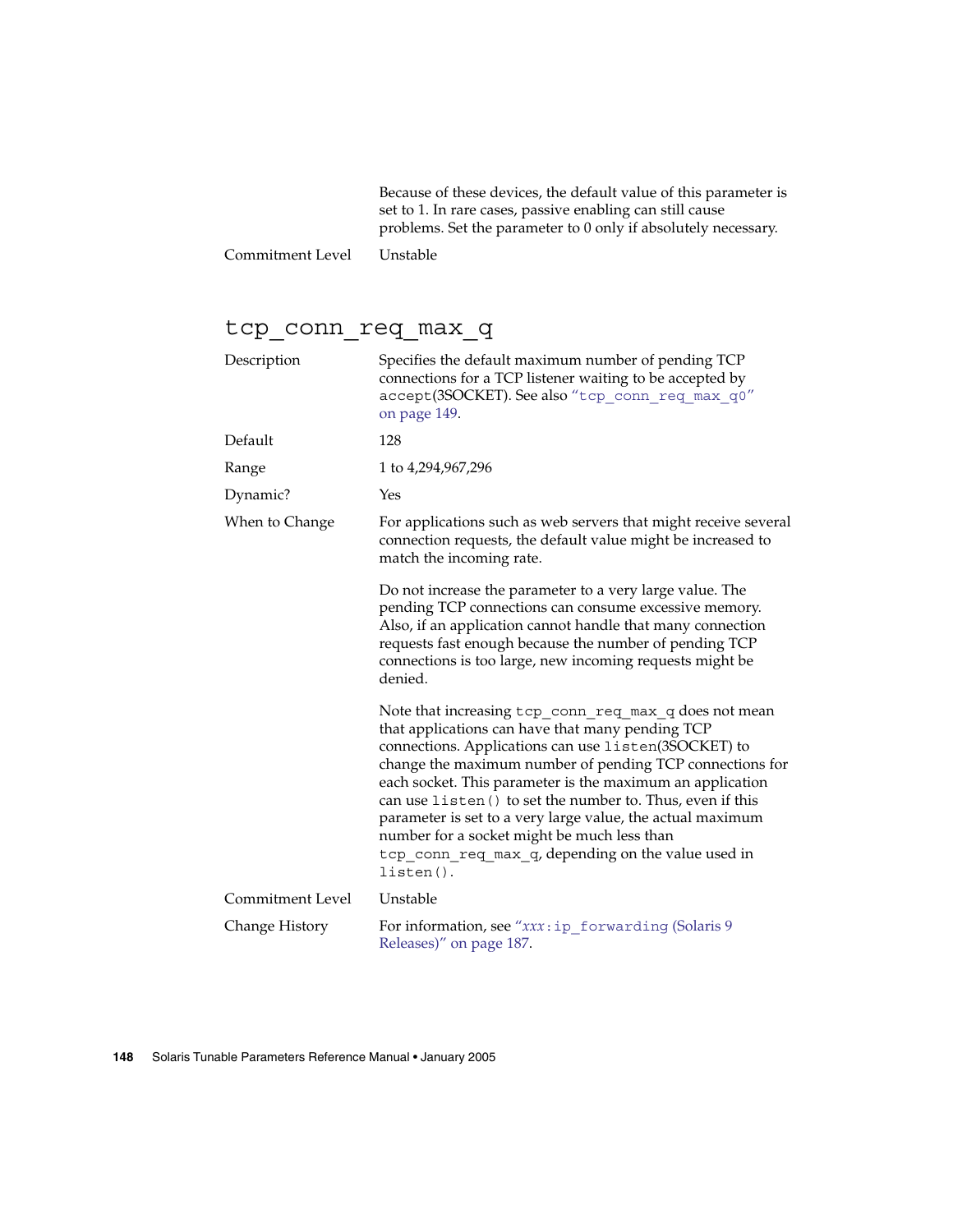### <span id="page-148-0"></span>tcp\_conn\_req\_max\_q0

| Description      | Specifies the default maximum number of incomplete<br>(three-way handshake not yet finished) pending TCP<br>connections for a TCP listener.                                                                                                                                                                                                                                                                                                                                                                                                                   |
|------------------|---------------------------------------------------------------------------------------------------------------------------------------------------------------------------------------------------------------------------------------------------------------------------------------------------------------------------------------------------------------------------------------------------------------------------------------------------------------------------------------------------------------------------------------------------------------|
|                  | For more information on TCP three-way handshake, refer to<br>RFC 793. See also "tcp conn req max q" on page 148.                                                                                                                                                                                                                                                                                                                                                                                                                                              |
| Default          | 1024                                                                                                                                                                                                                                                                                                                                                                                                                                                                                                                                                          |
| Range            | 0 to 4,294,967,296                                                                                                                                                                                                                                                                                                                                                                                                                                                                                                                                            |
| Dynamic?         | Yes                                                                                                                                                                                                                                                                                                                                                                                                                                                                                                                                                           |
| When to Change   | For applications such as web servers that might receive<br>excessive connection requests, you can increase the default<br>value to match the incoming rate.                                                                                                                                                                                                                                                                                                                                                                                                   |
|                  | The following explains the relationship between<br>tcp conn req max q0 and the maximum number of<br>pending connections for each socket.                                                                                                                                                                                                                                                                                                                                                                                                                      |
|                  | When a connection request is received, TCP first checks if the<br>number of pending TCP connections (three-way handshake is<br>done) waiting to be accepted exceeds the maximum $(N)$ for the<br>listener. If the connections are excessive, the request is denied.<br>If the number of connections is allowable, then TCP checks if<br>the number of incomplete pending TCP connections exceeds<br>the sum of $N$ and $tcp$ conn req max q0. If it does not, the<br>request is accepted. Otherwise, the oldest incomplete pending<br>TCP request is dropped. |
| Commitment Level | Unstable                                                                                                                                                                                                                                                                                                                                                                                                                                                                                                                                                      |
| Change History   | For information, see "xxx: ip_forwarding (Solaris 9<br>Releases)" on page 187.                                                                                                                                                                                                                                                                                                                                                                                                                                                                                |

## tcp\_conn\_req\_min

| Description | Specifies the default minimum value for the maximum<br>number of pending TCP connection requests for a listener<br>waiting to be accepted. This is the lowest maximum value of<br>listen(3SOCKET) that an application can use. |
|-------------|--------------------------------------------------------------------------------------------------------------------------------------------------------------------------------------------------------------------------------|
| Default     |                                                                                                                                                                                                                                |
| Range       | 1 to 1024                                                                                                                                                                                                                      |
| Dynamic?    | Yes                                                                                                                                                                                                                            |

Chapter 4 • Internet Protocol Suite Tunable Parameters **149**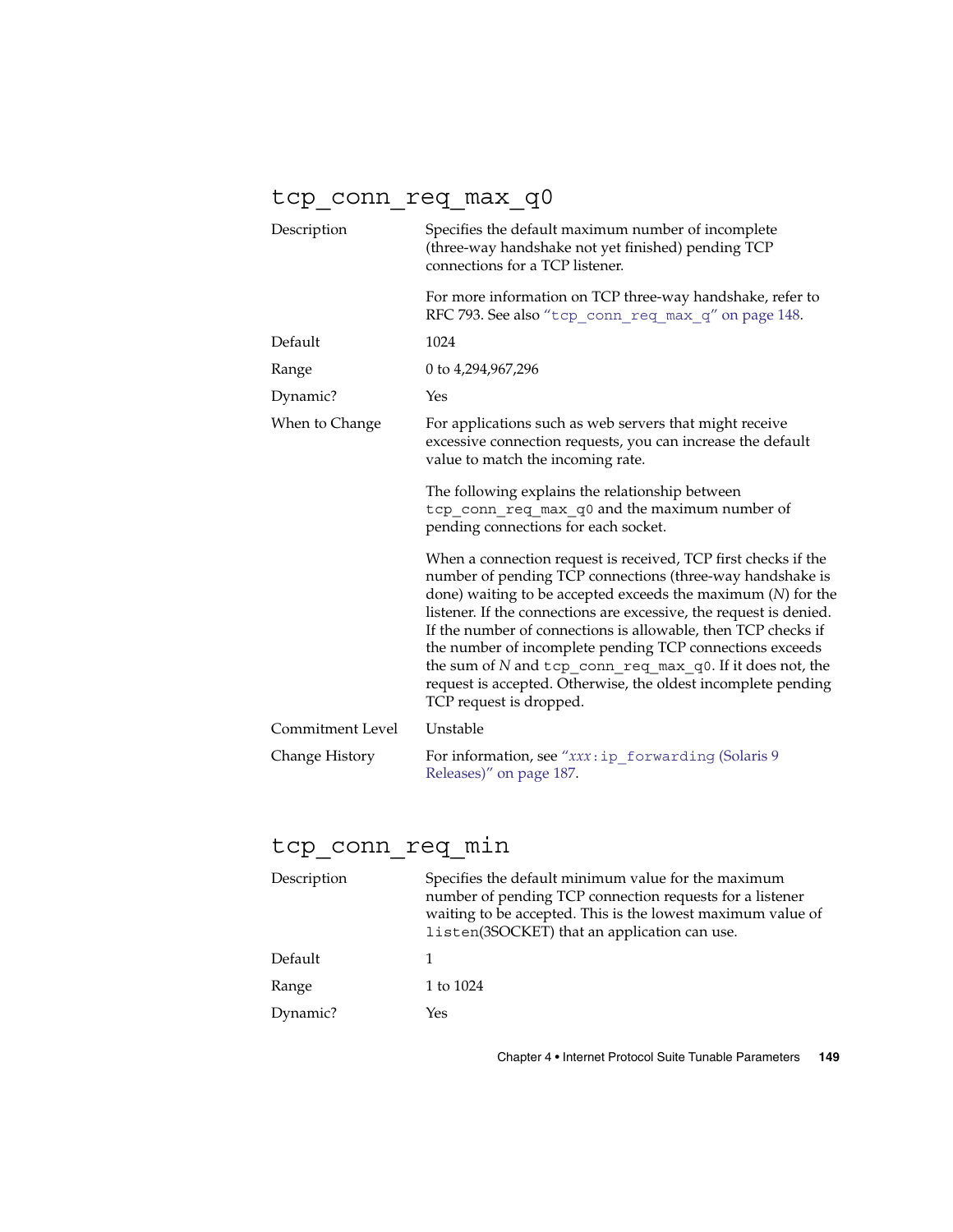| When to Change   | This parameter can be a solution for applications that use<br>listen(3SOCKET) to set the maximum number of pending<br>TCP connections to a value too low. Increase the value to<br>match the incoming connection request rate. |
|------------------|--------------------------------------------------------------------------------------------------------------------------------------------------------------------------------------------------------------------------------|
| Commitment Level | Unstable                                                                                                                                                                                                                       |

## tcp\_rst\_sent\_rate\_enabled

| Description      | If this parameter is set to 1, the maximum rate of sending a<br>RST segment is controlled by the ndd parameter,<br>tcp rst sent rate. If this parameter is set to 0, no rate<br>control when sending a RST segment is available.           |
|------------------|--------------------------------------------------------------------------------------------------------------------------------------------------------------------------------------------------------------------------------------------|
| Default          | 1(enabled)                                                                                                                                                                                                                                 |
| Range            | 0 (disabled) or 1 (enabled)                                                                                                                                                                                                                |
| Dynamic?         | Yes                                                                                                                                                                                                                                        |
| When to Change   | This tunable helps defend against denial of service attacks on<br>TCP by limiting the rate by which a RST segment is sent out.<br>The only time this rate control should be disabled is when<br>strict conformance to RFC 793 is required. |
| Commitment Level | Unstable                                                                                                                                                                                                                                   |

## tcp\_rst\_sent\_rate

| Description      | Sets the maximum number of RST segments that TCP can send<br>out per second.                                                                                                    |
|------------------|---------------------------------------------------------------------------------------------------------------------------------------------------------------------------------|
| Default          | 40                                                                                                                                                                              |
| Range            | 0 to 4,294,967,296                                                                                                                                                              |
| Dynamic?         | Yes                                                                                                                                                                             |
| When to Change   | In a TCP environment, there might be a legitimate reason to<br>generate more RSTs than the default value allows. In this case,<br>increase the default value of this parameter. |
| Commitment Level | Unstable                                                                                                                                                                        |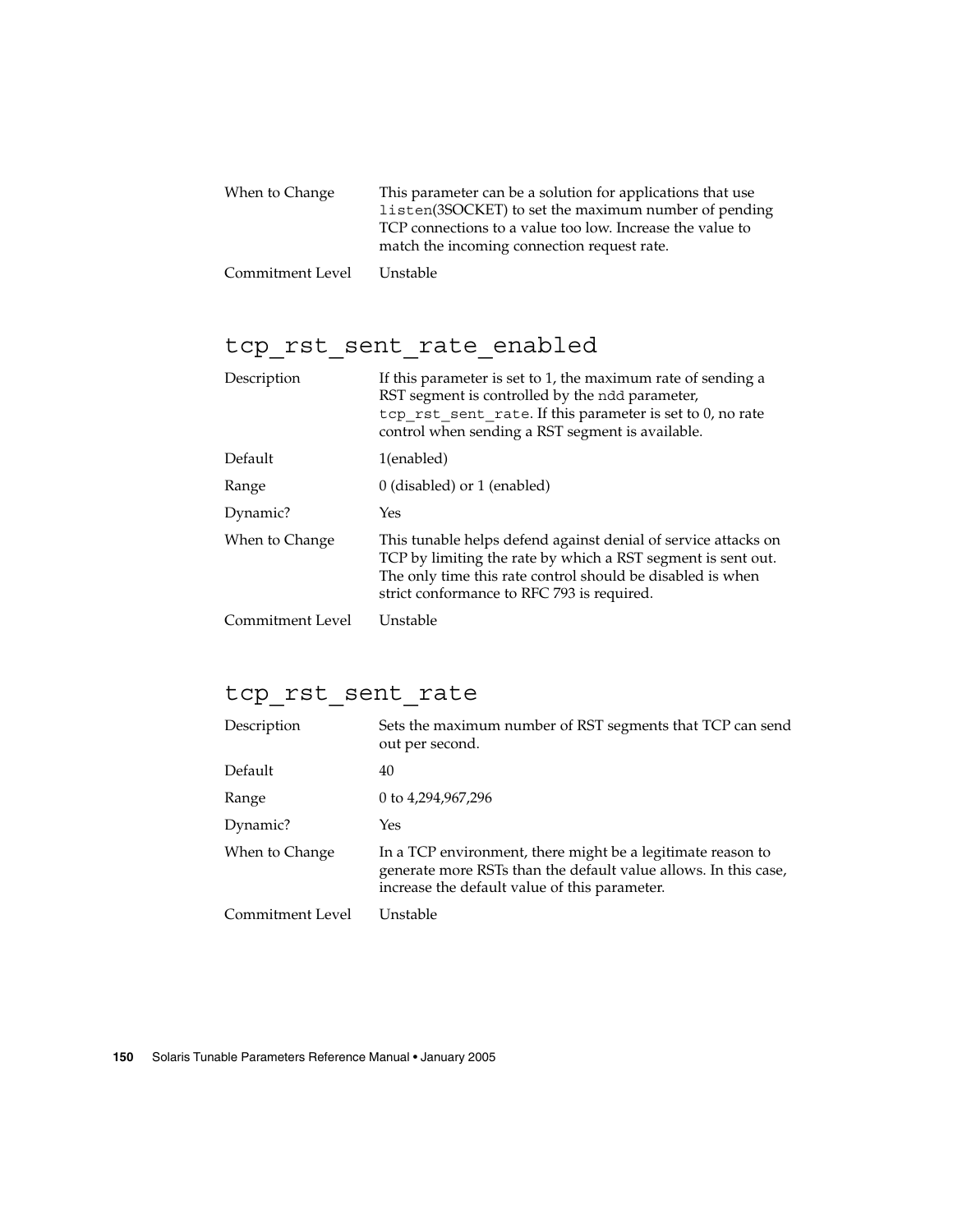#### tcp\_mdt\_max\_pbufs

| Description      | Specifies the number of payload buffers that can be carried by<br>a single M MULTIDATA message that is generated by TCP. See<br>also "ip multidata outbound" on page 137.    |
|------------------|------------------------------------------------------------------------------------------------------------------------------------------------------------------------------|
| Default          | 16                                                                                                                                                                           |
| Range            | 1 to 16                                                                                                                                                                      |
| Dynamic?         | Yes                                                                                                                                                                          |
| When to Change   | Decreasing this parameter might aid in debugging device<br>driver development by limiting the amount of payload buffers<br>per M MULTIDATA message that is generated by TCP. |
| Commitment Level | Unstable                                                                                                                                                                     |

### TCP/IP Parameters Set in the /etc/system File

The ipcl\_conn\_hash\_size parameter can be set only in the /etc/system file. After the file is modified, reboot the system.

The following entry sets the ipcl\_conn\_hash\_size parameter:

set ip:ipcl\_conn\_hash\_sizes=*value*

#### ipcl\_conn\_hash\_size

| Description      | Controls the size of the connection hash table used by IP. The<br>default value of 0 means that the system automatically sizes an<br>appropriate value for this parameter at boot time, depending<br>on the available memory.                      |
|------------------|----------------------------------------------------------------------------------------------------------------------------------------------------------------------------------------------------------------------------------------------------|
| Data Type        | Unsigned integer                                                                                                                                                                                                                                   |
| Default          | 0                                                                                                                                                                                                                                                  |
| Range            | 0 to $82,500$                                                                                                                                                                                                                                      |
| Dynamic?         | No. The parameter can only be changed at boot time.                                                                                                                                                                                                |
| When to Change   | If the system consistently has tens of thousands of TCP<br>connections, the value can be increased accordingly. Increasing<br>the hash table size means that more memory is wired down,<br>thereby reducing available memory to user applications. |
| Commitment Level | Unstable                                                                                                                                                                                                                                           |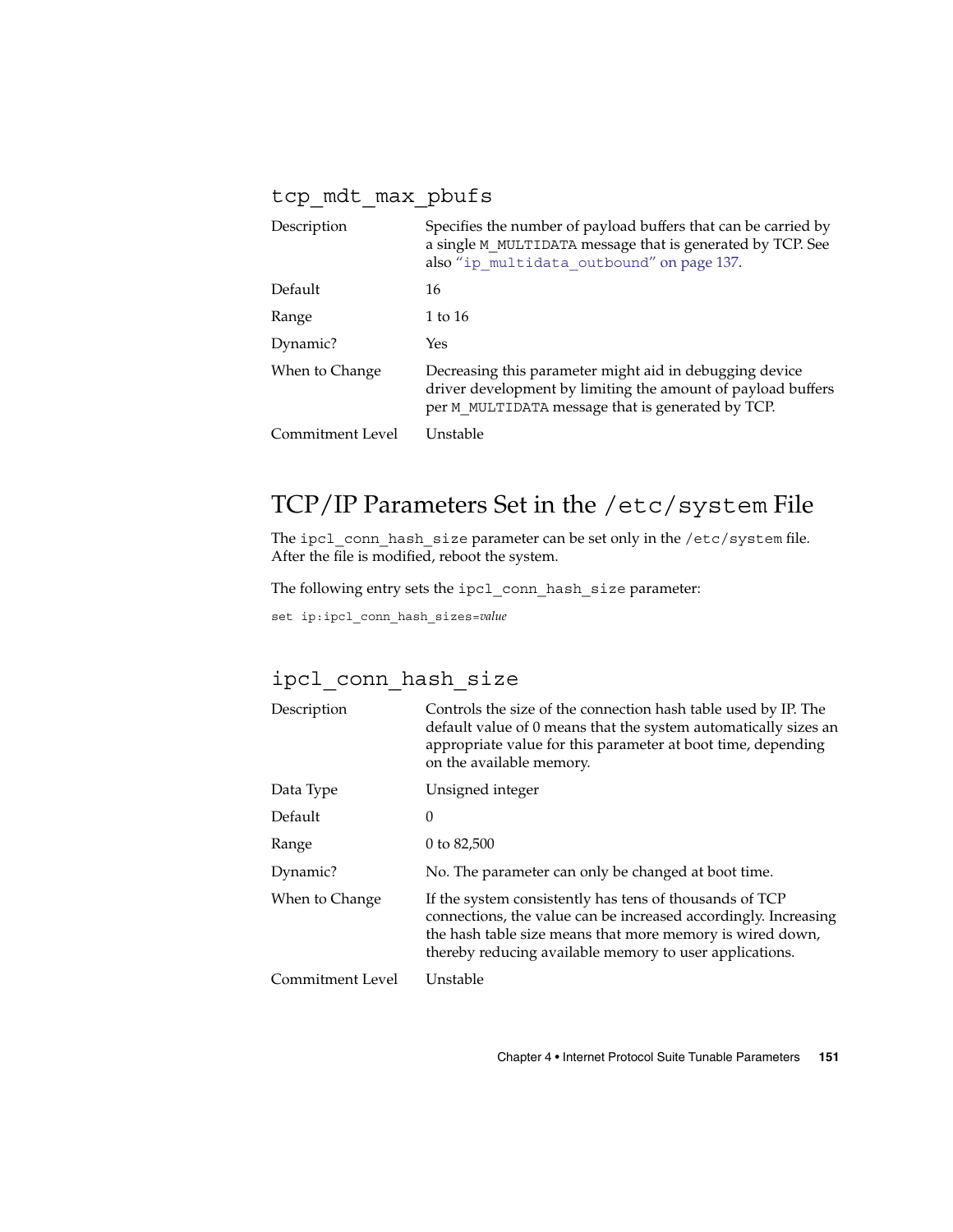## <span id="page-151-0"></span>TCP Parameters With Additional Cautions

Changing the following parameters is not recommended.

## tcp\_ip\_abort\_interval

| Description      | Specifies the default total retransmission timeout value for a<br>TCP connection. For a given TCP connection, if TCP has been<br>retransmitting for tcp ip abort interval period of time<br>and it has not received any acknowledgment from the other<br>endpoint during this period, TCP closes this connection. |
|------------------|-------------------------------------------------------------------------------------------------------------------------------------------------------------------------------------------------------------------------------------------------------------------------------------------------------------------|
|                  | For TCP retransmission timeout (RTO) calculation, refer to<br>RFC 1122, 4.2.3. See also "tcp rexmit interval max"<br>on page 153.                                                                                                                                                                                 |
| Default          | 8 minutes                                                                                                                                                                                                                                                                                                         |
| Range            | 500 milliseconds to 1193 hours                                                                                                                                                                                                                                                                                    |
| Dynamic?         | Yes                                                                                                                                                                                                                                                                                                               |
| When to Change   | Do not change this value. See<br>"tcp rexmit interval max" on page 153 for exceptions.                                                                                                                                                                                                                            |
| Commitment Level | Unstable                                                                                                                                                                                                                                                                                                          |

### tcp\_rexmit\_interval\_initial

| Description      | Specifies the default initial retransmission timeout (RTO) value<br>for a TCP connection. Refer to "Per-Route Metrics" on page 166<br>for a discussion of setting a different value on a per-route<br>basis. |
|------------------|--------------------------------------------------------------------------------------------------------------------------------------------------------------------------------------------------------------|
| Default          | 3 seconds                                                                                                                                                                                                    |
| Range            | 1 millisecond to 20 seconds                                                                                                                                                                                  |
| Dynamic?         | Yes                                                                                                                                                                                                          |
| When to Change   | Do not change this value. Lowering the value can result in<br>unnecessary retransmissions.                                                                                                                   |
| Commitment Level | Unstable                                                                                                                                                                                                     |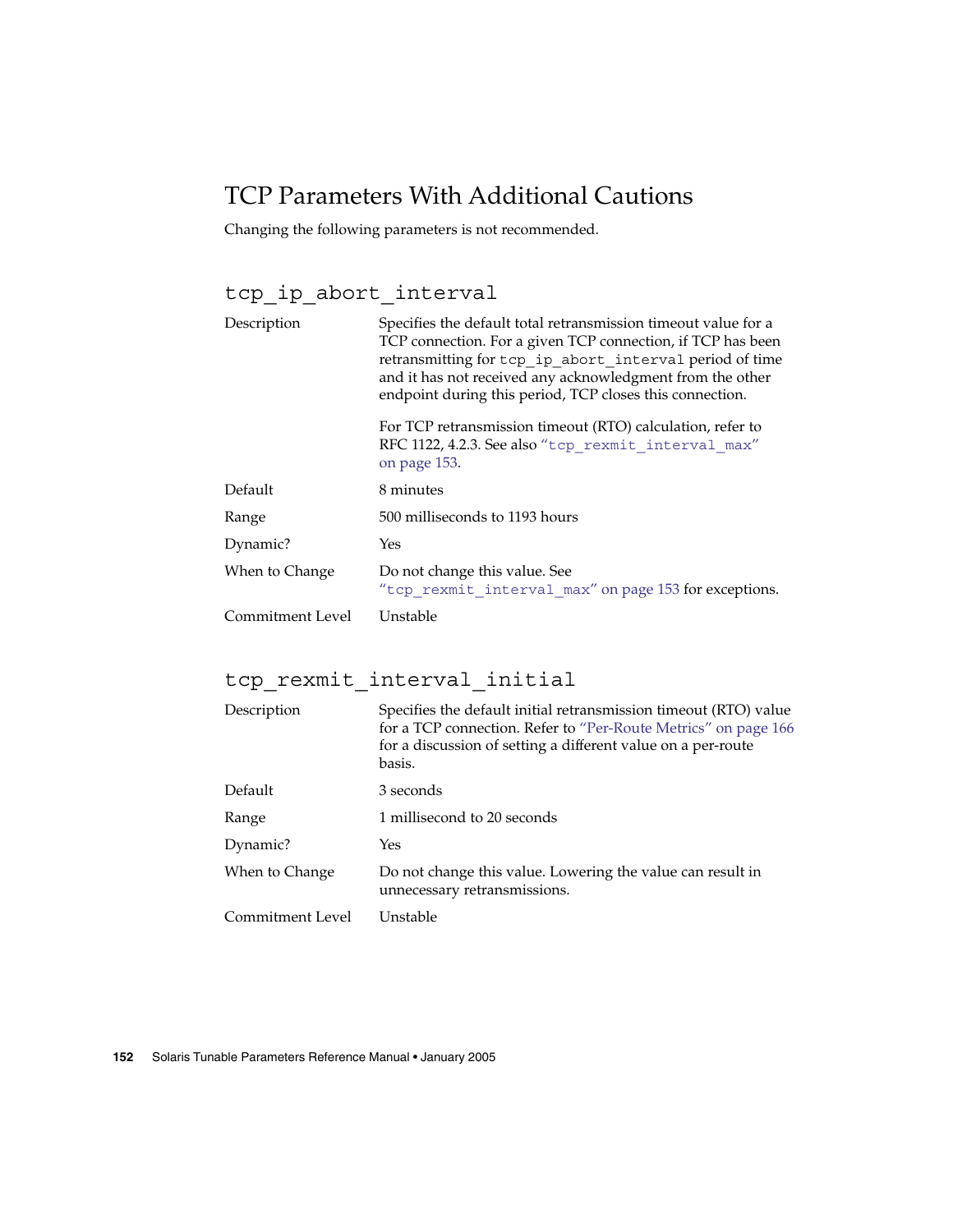<span id="page-152-0"></span>

|                  | tcp rexmit interval max                                                                                                                                                                                                                                                                                                                     |
|------------------|---------------------------------------------------------------------------------------------------------------------------------------------------------------------------------------------------------------------------------------------------------------------------------------------------------------------------------------------|
| Description      | Defines the default maximum retransmission timeout value<br>(RTO). The calculated RTO for all TCP connections cannot<br>exceed this value. See also "tcp ip abort interval"<br>on page 152.                                                                                                                                                 |
| Default          | 60 seconds                                                                                                                                                                                                                                                                                                                                  |
| Range            | 1 millisecond to 2 hours                                                                                                                                                                                                                                                                                                                    |
| Dynamic?         | Yes                                                                                                                                                                                                                                                                                                                                         |
| When to Change   | Do not change the value in a normal network environment.                                                                                                                                                                                                                                                                                    |
|                  | If, in some special circumstances, the round-trip time (RTT) for<br>a connection is about 10 seconds, you can increase this value. If<br>you change this value, you should also change the<br>tcp ip abort interval parameter. Change the value of<br>tcp ip abort interval to at least four times the value of<br>tcp rexmit interval max. |
| Commitment Level | Unstable                                                                                                                                                                                                                                                                                                                                    |

## tcp\_rexmit\_interval\_min

| Description      | Specifies the default minimum retransmission time out (RTO)<br>value. The calculated RTO for all TCP connections cannot be<br>lower than this value. See also<br>"tcp rexmit interval max" on page 153.                                                                                                                                                                                                   |
|------------------|-----------------------------------------------------------------------------------------------------------------------------------------------------------------------------------------------------------------------------------------------------------------------------------------------------------------------------------------------------------------------------------------------------------|
| Default          | 400 milliseconds                                                                                                                                                                                                                                                                                                                                                                                          |
| Range            | 1 millisecond to 20 seconds                                                                                                                                                                                                                                                                                                                                                                               |
| Dynamic?         | Yes                                                                                                                                                                                                                                                                                                                                                                                                       |
| When to Change   | Do not change the value in a normal network environment.                                                                                                                                                                                                                                                                                                                                                  |
|                  | TCP's RTO calculation should cope with most RTT<br>fluctuations. If, in some very special circumstances, the<br>round-trip time (RTT) for a connection is about 10 seconds,<br>increase this value. If you change this value, you should<br>change the tcp rexmit interval max parameter. Change<br>the value of tcp rexmit interval max to at least eight<br>times the value of tcp rexmit interval min. |
| Commitment Level | Unstable                                                                                                                                                                                                                                                                                                                                                                                                  |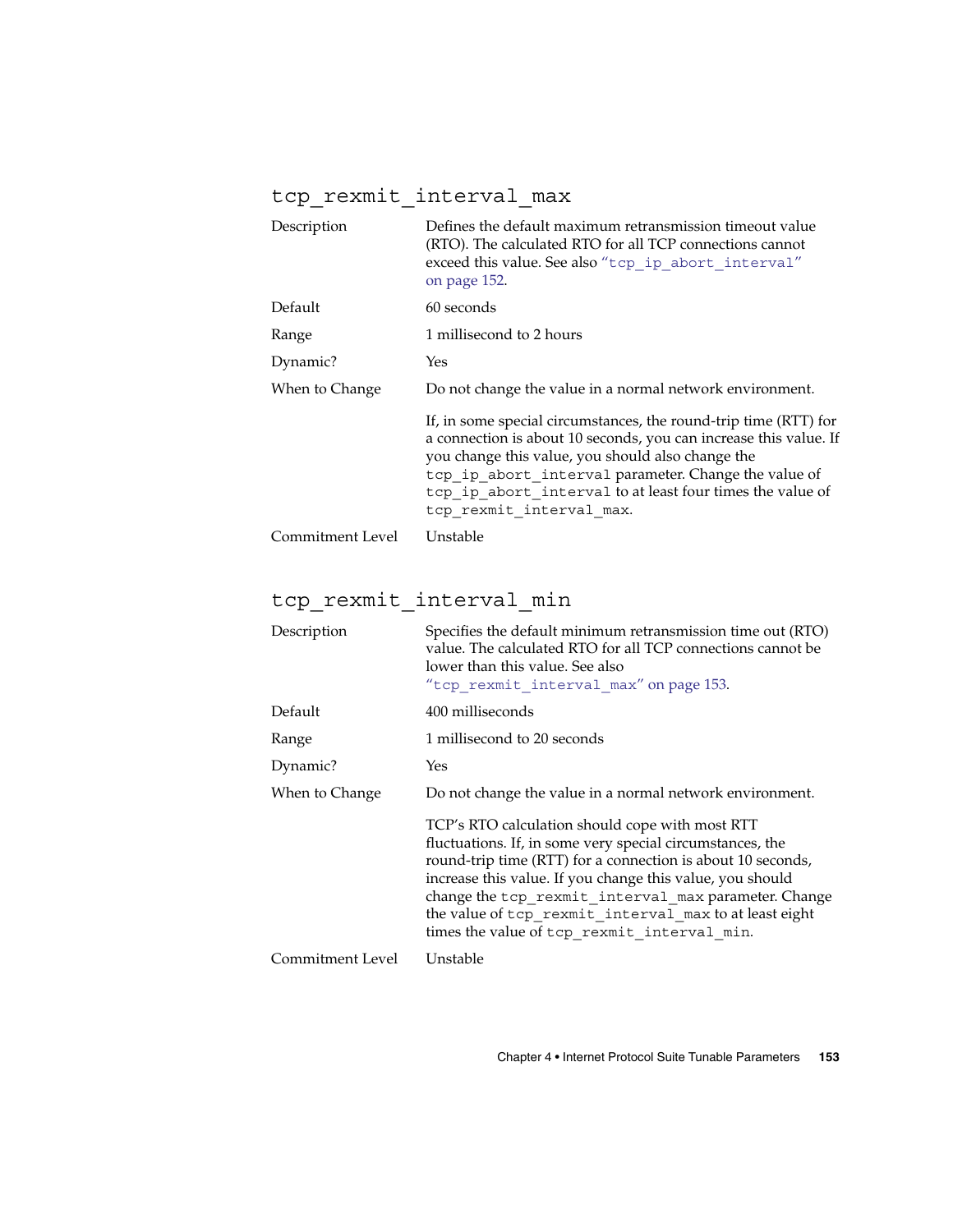### tcp\_rexmit\_interval\_extra

| Description      | Specifies a constant added to the calculated retransmission<br>time out value (RTO).                                                          |
|------------------|-----------------------------------------------------------------------------------------------------------------------------------------------|
| Default          | 0 milliseconds                                                                                                                                |
| Range            | 0 <sub>to</sub> 2 hours                                                                                                                       |
| Dynamic?         | Yes                                                                                                                                           |
| When to Change   | Do not change the value.                                                                                                                      |
|                  | When the RTO calculation fails to obtain a good value for a<br>connection, you can change this value to avoid unnecessary<br>retransmissions. |
| Commitment Level | Unstable                                                                                                                                      |

### tcp\_tstamp\_if\_wscale

| Description      | If this parameter is set to $1$ , and the window scale option is<br>enabled for a connection, TCP also enables the timestamp<br>option for that connection.                             |
|------------------|-----------------------------------------------------------------------------------------------------------------------------------------------------------------------------------------|
| Default          | 1 (enabled)                                                                                                                                                                             |
| Range            | $0$ (disabled) or $1$ (enabled)                                                                                                                                                         |
| Dynamic?         | Yes                                                                                                                                                                                     |
| When to Change   | Do not change this value. In general, when TCP is used in<br>high-speed network, protection against sequence number<br>wraparound is essential. Thus, you need the timestamp<br>option. |
| Commitment Level | Unstable                                                                                                                                                                                |

## tcp\_recv\_hiwat\_minmss

| Description | Controls the default minimum receive window size. The<br>minimum is tcp recv hiwat minmss times the size of<br>maximum segment size (MSS) of a connection. |
|-------------|------------------------------------------------------------------------------------------------------------------------------------------------------------|
| Default     |                                                                                                                                                            |
| Range       | 1 to 65,536                                                                                                                                                |
| Dynamic?    | Yes                                                                                                                                                        |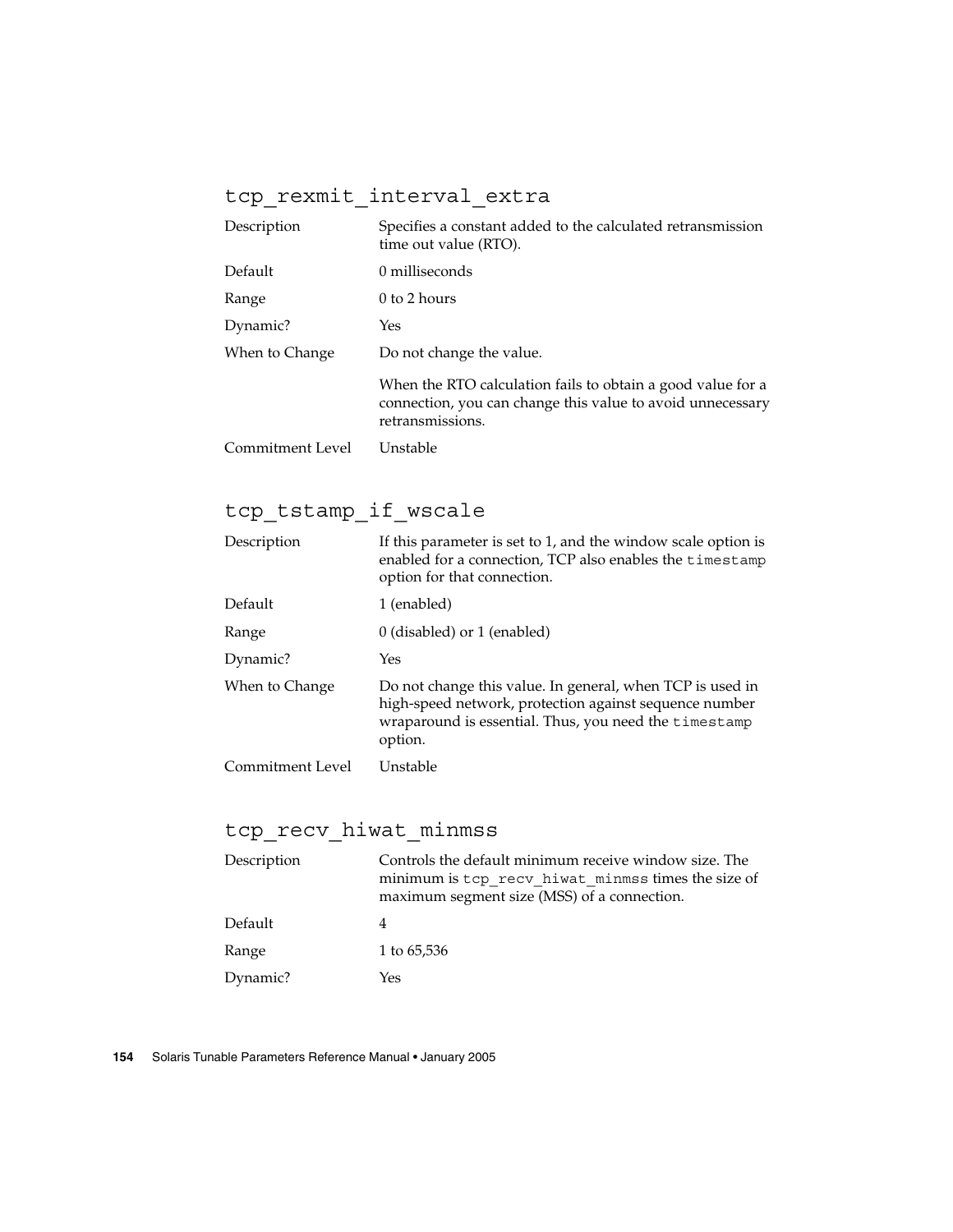| When to Change   | Do not change the value. If changing it is necessary, do not<br>change the value lower than 4. |
|------------------|------------------------------------------------------------------------------------------------|
| Commitment Level | Unstable                                                                                       |

# UDP Tunable Parameters

## udp\_xmit\_hiwat

| Description      | Defines the default maximum UDP socket datagram size. For<br>more information, see "udp max buf" on page 156.                                                              |
|------------------|----------------------------------------------------------------------------------------------------------------------------------------------------------------------------|
| Default          | 8192 bytes                                                                                                                                                                 |
| Range            | 4096 to 65,536 bytes                                                                                                                                                       |
| Dynamic?         | Yes                                                                                                                                                                        |
| When to Change   | Note that an application can use set sockopt (3XNET)<br>SO SNDBUF to change the size for an individual socket. In<br>general, you do not need to change the default value. |
| Commitment Level | Unstable                                                                                                                                                                   |

## udp\_recv\_hiwat

| Description      | Defines the default maximum UDP socket receive buffer size.<br>For more information, see "udp max buf" on page 156.                                                        |
|------------------|----------------------------------------------------------------------------------------------------------------------------------------------------------------------------|
| Default          | 8192 bytes                                                                                                                                                                 |
| Range            | 4096 to 65,536 bytes                                                                                                                                                       |
| Dynamic?         | Yes                                                                                                                                                                        |
| When to Change   | Note that an application can use set sockopt (3XNET)<br>SO RCVBUF to change the size for an individual socket. In<br>general, you do not need to change the default value. |
| Commitment Level | Unstable                                                                                                                                                                   |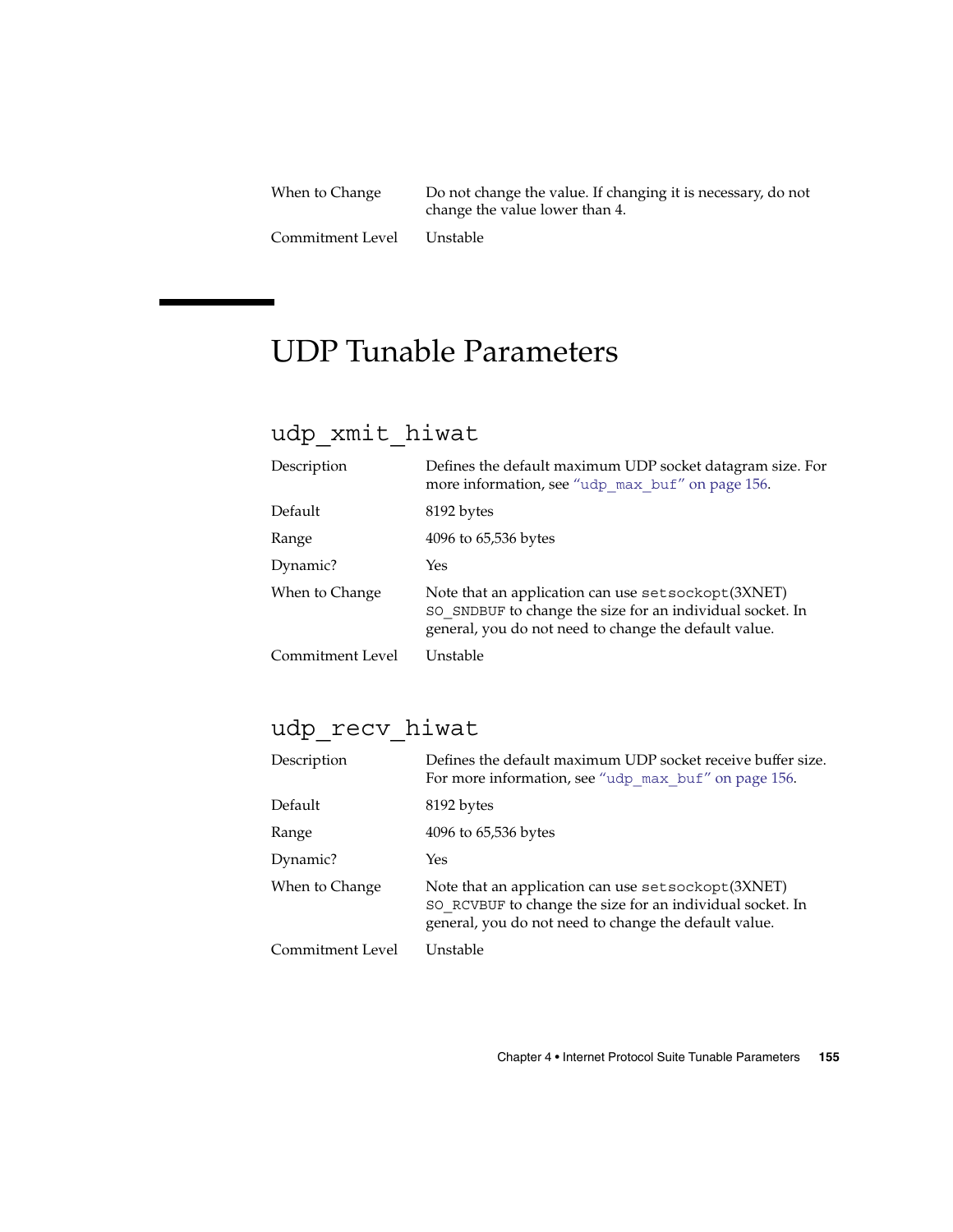### <span id="page-155-0"></span>UDP Parameters With Additional Cautions

Changing the following parameters is not recommended.

#### udp\_max\_buf

| Description      | Controls how large send and receive buffers can be for a UDP<br>socket.                                                             |
|------------------|-------------------------------------------------------------------------------------------------------------------------------------|
| Default<br>Range | 262,144 bytes<br>65,536 to 1,073,741,824 bytes                                                                                      |
| Dynamic?         | Yes                                                                                                                                 |
| When to Change   | Do not change the value. If this parameter is set to a very large<br>value, UDP socket applications can consume too much<br>memory. |
| Commitment Level | Unstable                                                                                                                            |

## IPQoS Tunable Parameter

### ip\_policy\_mask

Description Enables or disables IPQoS processing in any of the following callout positions: forward outbound, forward inbound, local outbound, and local inbound. This parameter is a bitmask as follows:

| ' Not<br>l Used | <b>Not</b><br>Used | Not<br><b>Used</b> | <b>Not</b><br>Used | Forward Forward Local<br>  Outbound  Inbound   Outbound Inbound |  | Local |
|-----------------|--------------------|--------------------|--------------------|-----------------------------------------------------------------|--|-------|
|                 |                    |                    |                    |                                                                 |  |       |

A 1 in any of the position masks or disables IPQoS processing in that particular callout position. For example, a value of 0x01 disables IPQoS processing for all the local inbound packets.

Default The default value is 0, meaning that IPQoS processing is enabled in all the callout positions.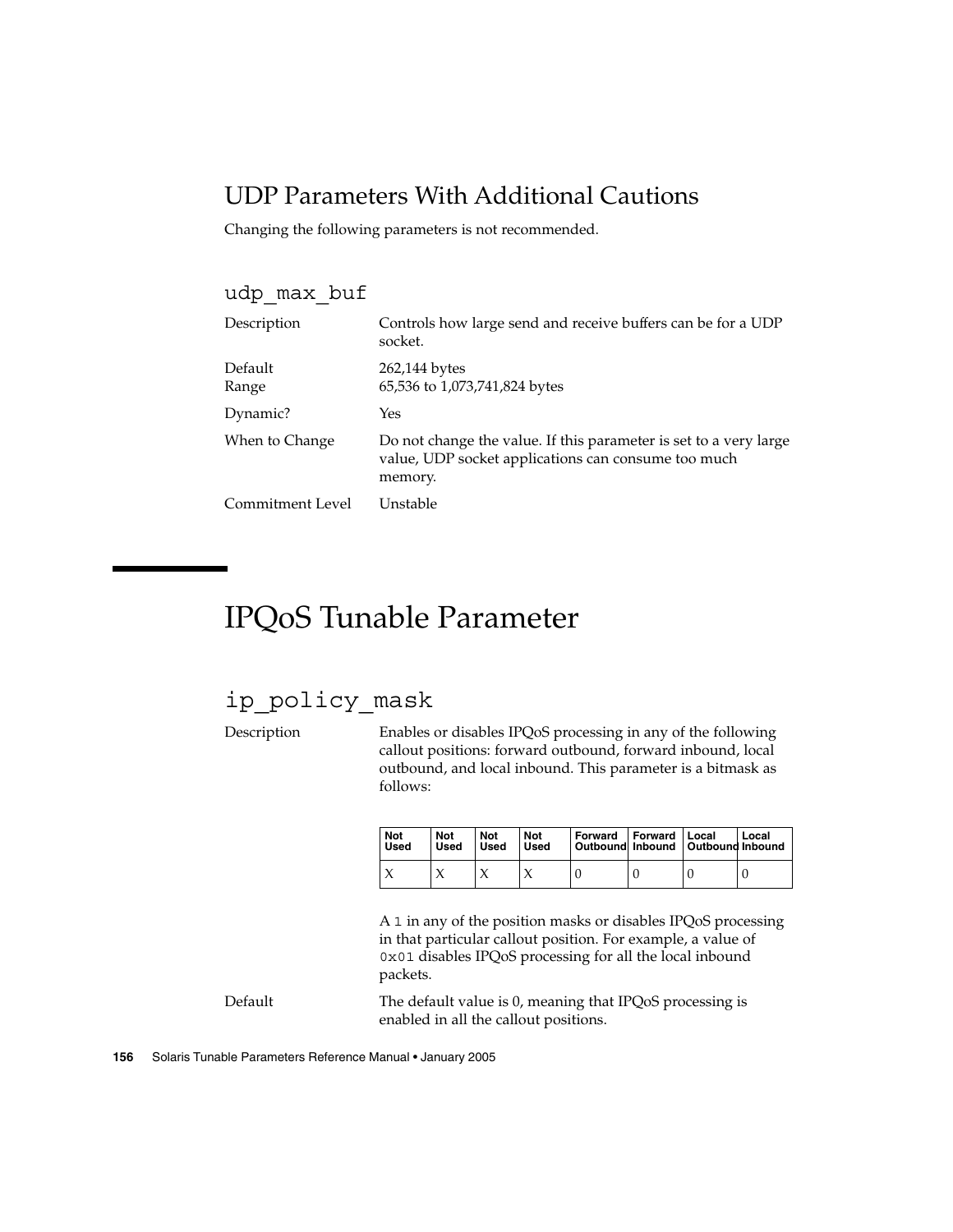| Range            | $(0)(0)(0)(0)$ to 15 (0x0F). A value of 15 indicates that IPQoS<br>processing is disabled in all the callout positions. |
|------------------|-------------------------------------------------------------------------------------------------------------------------|
| Dynamic?         | Yes                                                                                                                     |
| When to Change   | If you want to enable or disable IPQoS processing in any of the<br>callout positions.                                   |
| Commitment Level | <b>Unstable</b>                                                                                                         |

## SCTP Tunable Parameters

## sctp\_max\_init\_retr

| Description      | Controls the maximum number of attempts an SCTP endpoint<br>should make at resending an INIT chunk. The SCTP endpoint<br>can use the SCTP initiation structure to override this value. |
|------------------|----------------------------------------------------------------------------------------------------------------------------------------------------------------------------------------|
| Default<br>Range | 8<br>0 to 128                                                                                                                                                                          |
| Dynamic?         | Yes                                                                                                                                                                                    |
| When to Change   | The number of INIT retransmissons depend on<br>"sctp pa max retr" on page 157. Ideally,<br>sctp max init retr should be less than or equal to<br>sctp pa max retr.                     |
| Commitment Level | Unstable                                                                                                                                                                               |

#### sctp\_pa\_max\_retr

| Description      | Controls the maximum number of retransmissions (over all<br>paths) for an SCTP association. The SCTP association is<br>aborted when this number is exceeded. |
|------------------|--------------------------------------------------------------------------------------------------------------------------------------------------------------|
| Default<br>Range | 10<br>1 to 128                                                                                                                                               |
| Dynamic?         | Yes                                                                                                                                                          |

Chapter 4 • Internet Protocol Suite Tunable Parameters **157**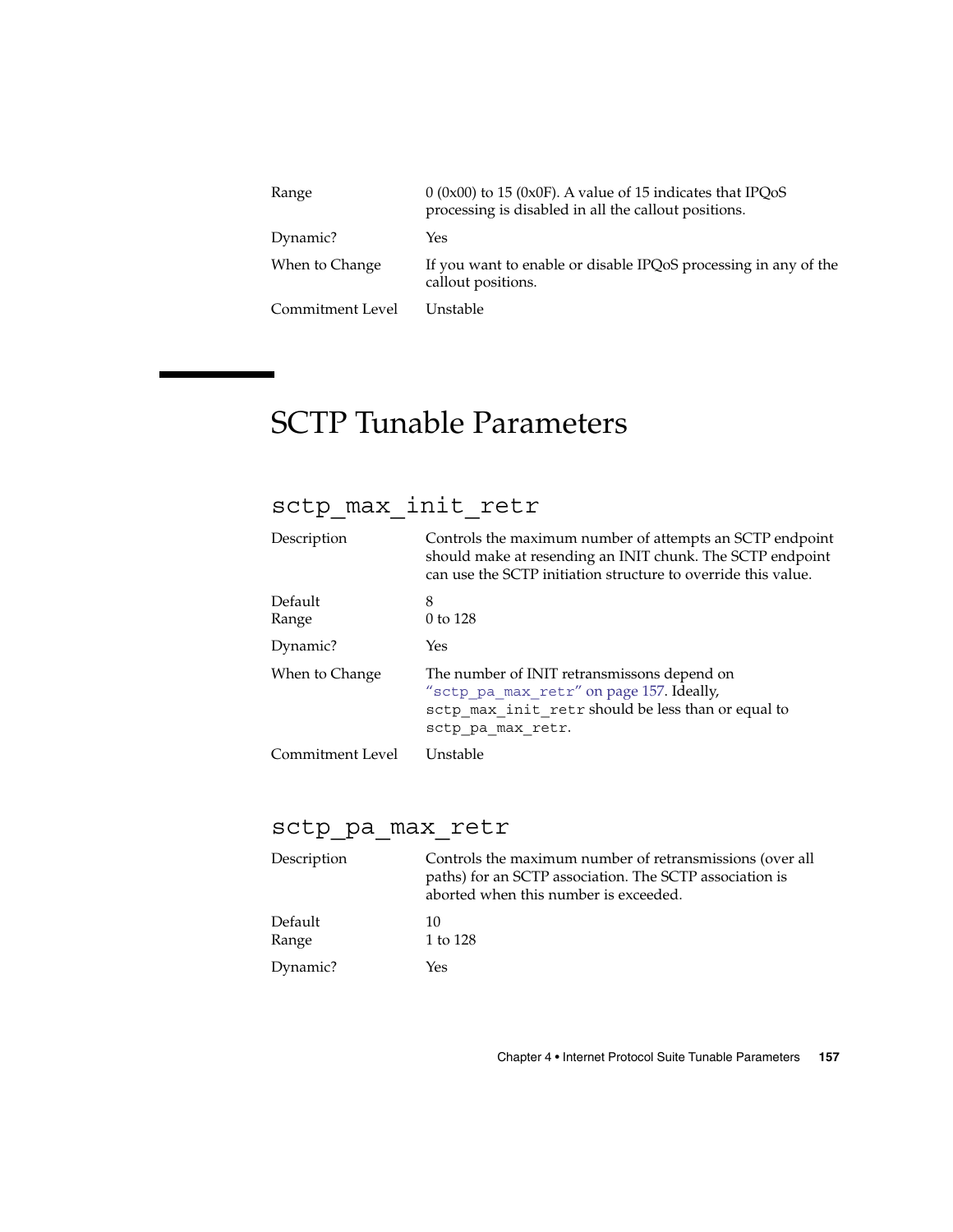| When to Change | The maximum number of retransmissions over all paths               |
|----------------|--------------------------------------------------------------------|
|                | depend on the number of paths and the maximum number of            |
|                | retransmisson over each path. Ideally, sctp pa max retr            |
|                | should be set to the sum of "sctp pp max retr" on page             |
|                | 158 over all available paths. For example, if there are 3 paths to |
|                | the destination and the maximum number of retransmissions          |
|                | over each of the 3 paths is 5, then sctp pa max retr should        |
|                | be set to less than or equal to 15. (See the Note in Section 8.2,  |
|                | RFC 2960.)                                                         |
|                |                                                                    |

Commitment Level Unstable

## sctp\_pp\_max\_retr

| Description      | Controls the maximum number of retransmissions over a<br>specific path. When this number is exceeded for a path, the<br>path (destination) is considered unreachable. |
|------------------|-----------------------------------------------------------------------------------------------------------------------------------------------------------------------|
| Default<br>Range | 5<br>1 to 128                                                                                                                                                         |
| Dynamic?         | Yes                                                                                                                                                                   |
| When to Change   | Do not change this value to less than 5.                                                                                                                              |
| Commitment Level | Unstable                                                                                                                                                              |

## sctp\_cwnd\_max

| Description      | Controls the maximum value of the congestion window for an<br>SCTP association.                                                                                                                                                                                |
|------------------|----------------------------------------------------------------------------------------------------------------------------------------------------------------------------------------------------------------------------------------------------------------|
| Default          | 1,048,576                                                                                                                                                                                                                                                      |
| Range            | 128 to 1,073,741,824                                                                                                                                                                                                                                           |
| Dynamic?         | Yes                                                                                                                                                                                                                                                            |
| When to Change   | Even if an application uses set sockopt (3XNET) to change<br>the window size to a value higher than sctp cwnd max, the<br>actual window used can never grow beyond<br>sctp cwnd max. Thus, "sctp max buf" on page 162 should<br>be greater than sctp cwnd max. |
| Commitment Level | Unstable                                                                                                                                                                                                                                                       |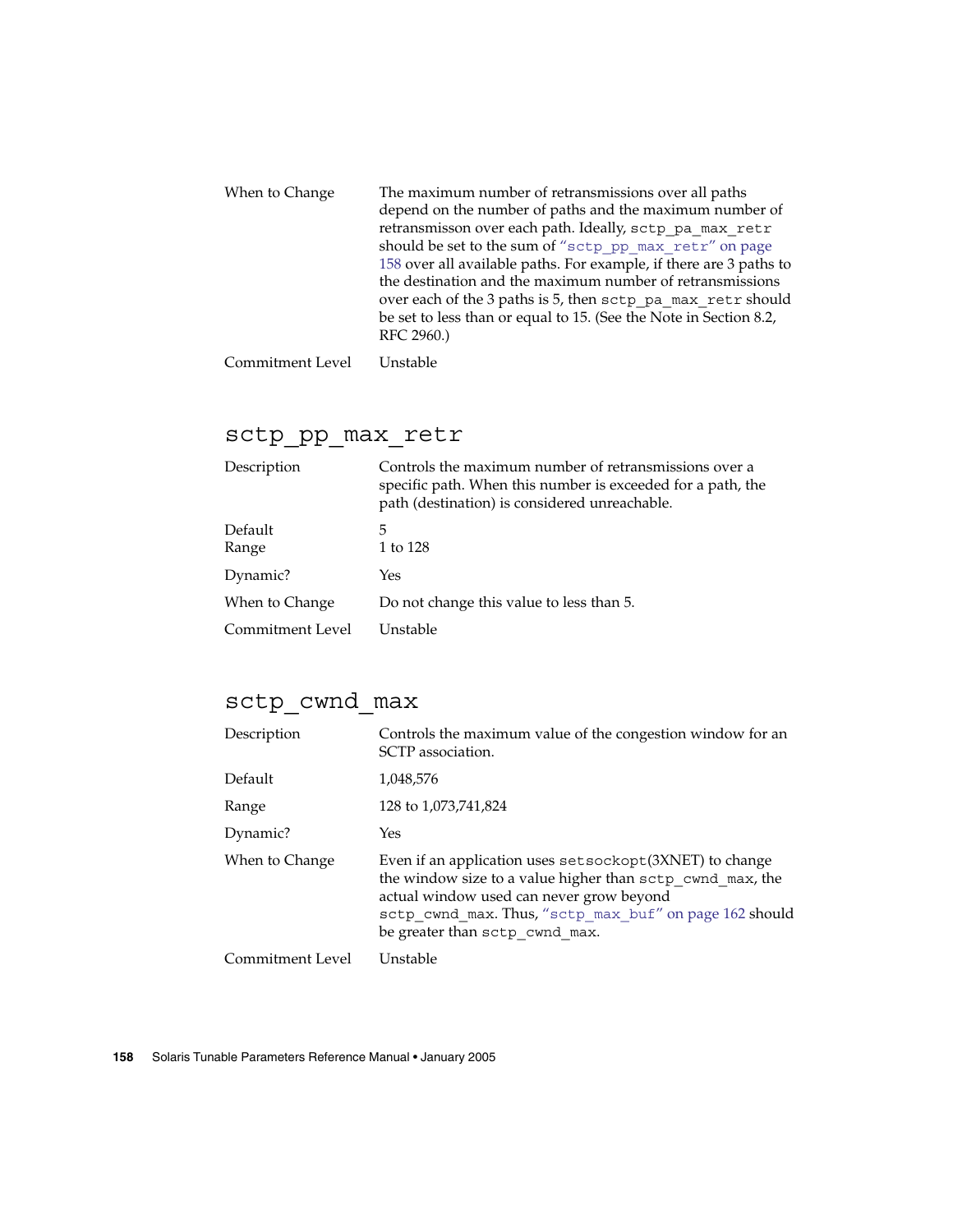## sctp\_ipv4\_ttl

| Description      | Controls the time to live (TTL) value in the IP version 4 header<br>for the outbound IP version 4 packets on an SCTP association.                             |
|------------------|---------------------------------------------------------------------------------------------------------------------------------------------------------------|
| Default<br>Range | 64<br>1 to 255                                                                                                                                                |
| Dynamic?         | Yes                                                                                                                                                           |
| When to Change   | Generally, you do not need to change this value. Consider<br>increasing this parameter if the path to the destination is likely<br>to span more than 64 hops. |
| Commitment Level | Unstable                                                                                                                                                      |

## sctp\_heartbeat\_interval

| Description      | Computes the interval between HEARTBEAT chunks to an<br>idle destination, that is allowed to heartbeat.                                            |
|------------------|----------------------------------------------------------------------------------------------------------------------------------------------------|
|                  | An SCTP endpoint periodically sends an HEARTBEAT chunk<br>to monitor the reachability of the idle destinations transport<br>addresses of its peer. |
| Default<br>Range | 30 seconds<br>0 to $86,400$ seconds                                                                                                                |
| Dynamic?         | Yes                                                                                                                                                |
| When to Change   | Refer to RFC 2960, section 8.3.                                                                                                                    |
| Commitment Level | Unstable                                                                                                                                           |
|                  |                                                                                                                                                    |

## sctp\_new\_secret\_interval

| Description      | Determines when a new secret needs to be generated. The<br>generated secret is used to compute the MAC for a cookie. |
|------------------|----------------------------------------------------------------------------------------------------------------------|
| Default<br>Range | 2 minutes<br>$0$ to 1,440 minutes                                                                                    |
| Dynamic?         | Yes                                                                                                                  |
| When to Change   | Refer to RFC 2960, section 5.1.3.                                                                                    |
| Commitment Level | Unstable                                                                                                             |

Chapter 4 • Internet Protocol Suite Tunable Parameters **159**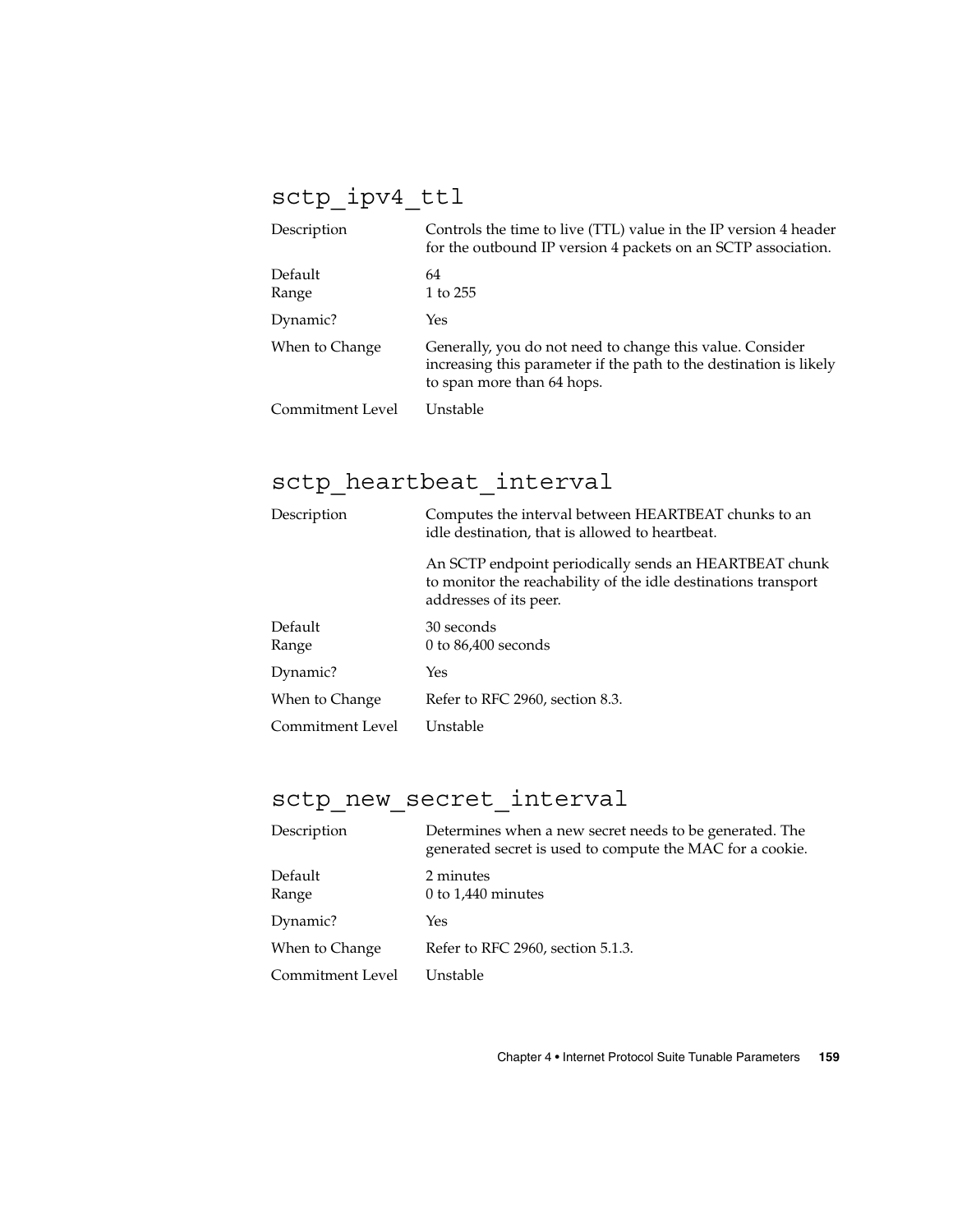## sctp\_initial\_mtu

| Description      | Determines the initial maximum send size for an SCTP packet<br>including the length of the IP header.    |
|------------------|----------------------------------------------------------------------------------------------------------|
| Default<br>Range | 1500 bytes<br>68 to 65,535                                                                               |
| Dynamic?         | Yes                                                                                                      |
| When to Change   | Increase this parameter if the underlying link supports frame<br>sizes that are greater than 1500 bytes. |
| Commitment Level | Unstable                                                                                                 |

## sctp\_deferred\_ack\_interval

| Description      | Sets the time-out value for SCTP delayed acknowledgment<br>(ACK) timer in milliseconds. |
|------------------|-----------------------------------------------------------------------------------------|
| Default<br>Range | 100 milliseconds<br>1 to 60,000 milliseconds                                            |
| Dynamic?         | Yes                                                                                     |
| When to Change   | Refer to RFC 2960, section 6.2.                                                         |
| Commitment Level | Unstable                                                                                |
|                  |                                                                                         |

## sctp\_ignore\_path\_mtu

| Description      | Enables or disables path MTU discovery.                                                                                                                     |
|------------------|-------------------------------------------------------------------------------------------------------------------------------------------------------------|
| Default<br>Range | 0 (disabled)<br>0 (disabled) or 1 (enabled)                                                                                                                 |
| Dynamic?         | Yes                                                                                                                                                         |
| When to Change   | Enable this parameter if you want to ignore MTU changes<br>along the path. However, doing so might result in IP<br>fragmentation if the path MTU decreases. |
| Commitment Level | Unstable                                                                                                                                                    |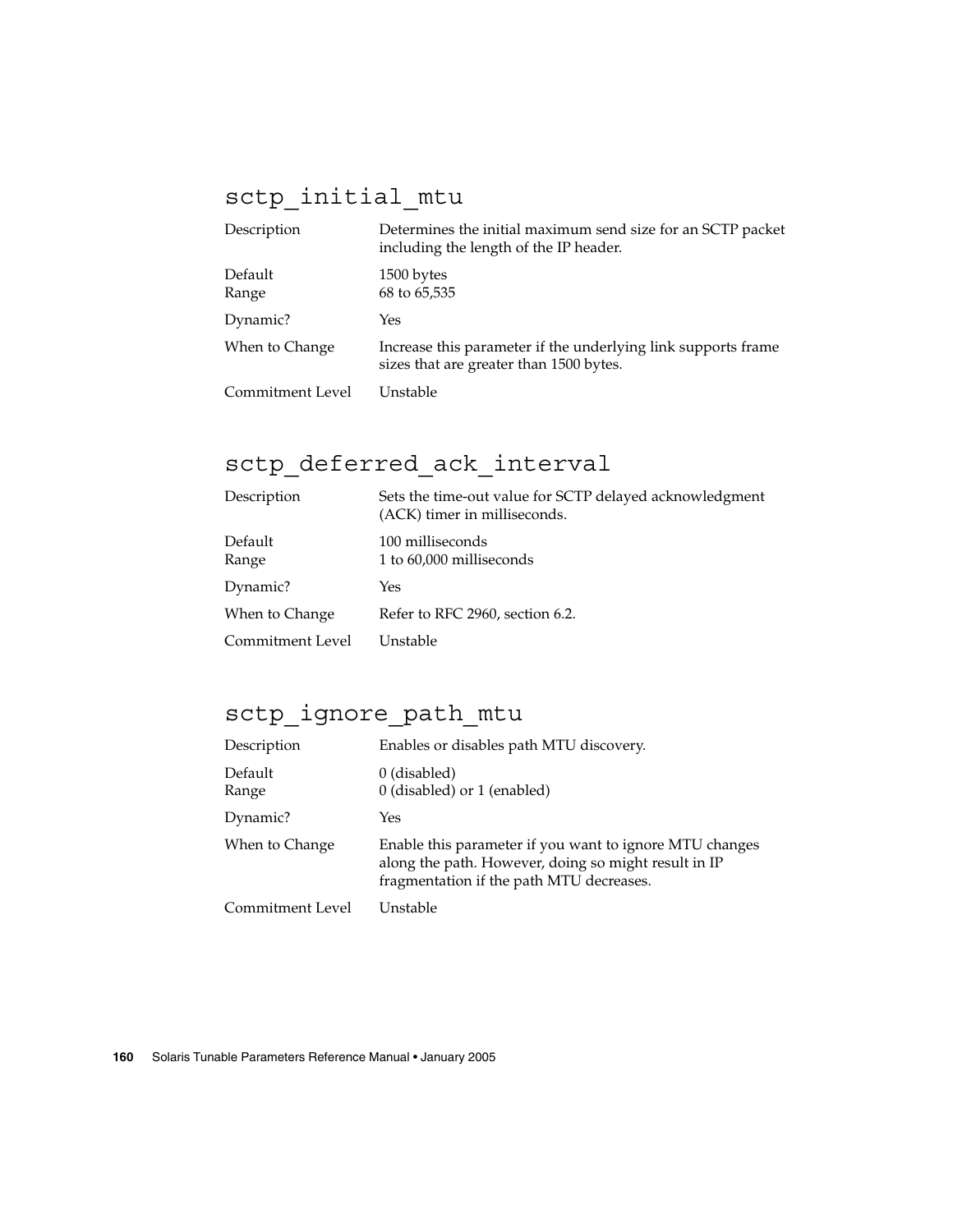## sctp\_initial\_ssthresh

| Description      | Sets the initial slow start threshold for a destination address of<br>the peer. |
|------------------|---------------------------------------------------------------------------------|
| Default<br>Range | 102,400<br>1024 to 4,294,967,295                                                |
| Dynamic?         | Yes                                                                             |
| When to Change   | Refer to RFC 2960, section 7.2.1.                                               |
| Commitment Level | Unstable                                                                        |

## sctp\_xmit\_hiwat

| Description      | Sets the default send window size in bytes. See also<br>"sctp max buf" on page 162.                           |
|------------------|---------------------------------------------------------------------------------------------------------------|
| Default<br>Range | 102,400<br>8,192 to 1,073,741,824                                                                             |
| Dynamic?         | Yes                                                                                                           |
| When to Change   | An application can use set sockopt (3SOCKET) SO SNDBUF<br>to change the individual association's send buffer. |
| Commitment Level | Unstable                                                                                                      |

## sctp\_xmit\_lowat

| Description      | Controls the lower limit on the send window size.                                                                                                                                                                                                                   |
|------------------|---------------------------------------------------------------------------------------------------------------------------------------------------------------------------------------------------------------------------------------------------------------------|
| Default<br>Range | 8.192<br>8,192 to 1,073,741,824                                                                                                                                                                                                                                     |
| Dynamic?         | Yes                                                                                                                                                                                                                                                                 |
| When to Change   | Generally, you do not need to change this value. This<br>parameter sets the minimum size required in the send buffer<br>for the socket to be marked writable. If required, consider<br>changing this parameter in accordance with<br>"sctp xmit hiwat" on page 161. |
| Commitment Level | Unstable                                                                                                                                                                                                                                                            |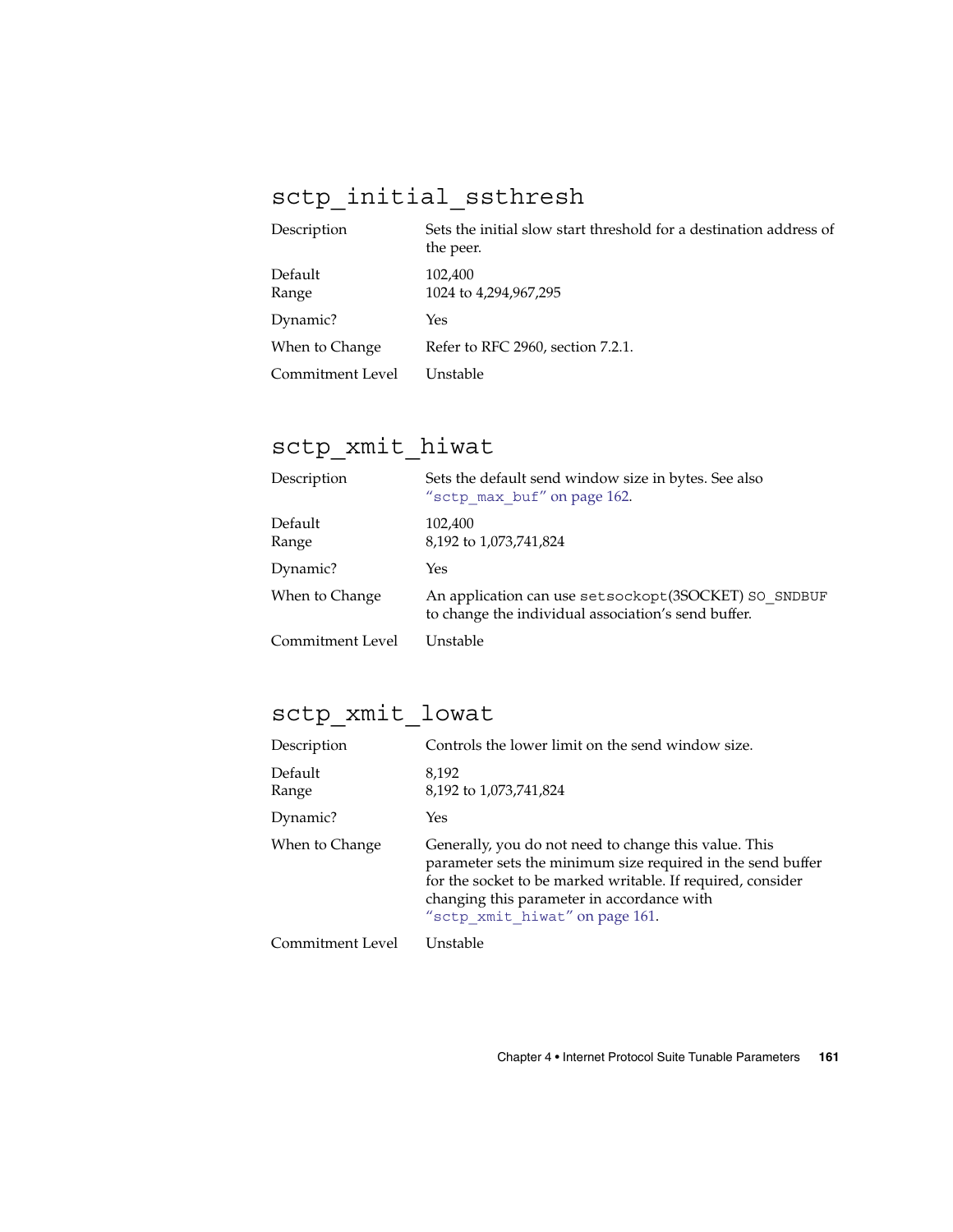## <span id="page-161-0"></span>sctp\_recv\_hiwat

| Description      | Controls the default receive window size in bytes. See also<br>"sctp max buf" on page 162.                      |
|------------------|-----------------------------------------------------------------------------------------------------------------|
| Default<br>Range | 102,400<br>8,192 to 1,073,741,824                                                                               |
| Dynamic?         | Yes                                                                                                             |
| When to Change   | An application can use setsockopt (3SOCKET) SO RCVBUF<br>to change the individual association's receive buffer. |
| Commitment Level | Unstable                                                                                                        |

## sctp\_max\_buf

| Description      | Controls the maximum buffer size in bytes. It controls how<br>large the send and receive buffers are set to by an application<br>that uses setsockopt(3SOCKET). |
|------------------|-----------------------------------------------------------------------------------------------------------------------------------------------------------------|
| Default<br>Range | 1,048,576<br>8,192 to 1,073,741,824                                                                                                                             |
| Dynamic?         | Yes                                                                                                                                                             |
| When to Change   | Increase the value of this parameter to match the network link<br>speed if associations are being made in a high-speed network<br>environment.                  |
| Commitment Level | Unstable                                                                                                                                                        |

## sctp\_ipv6\_hoplimit

| Description      | Sets the value of the hop limit in the IP version 6 header for<br>the outbound IP version 6 packets on an SCTP association.                                   |
|------------------|---------------------------------------------------------------------------------------------------------------------------------------------------------------|
| Default<br>Range | 60<br>$0$ to 255                                                                                                                                              |
| Dynamic?         | Yes                                                                                                                                                           |
| When to Change   | Generally, you do not need to change this value. Consider<br>increasing this parameter if the path to the destination is likely<br>to span more than 60 hops. |
| Commitment Level | Unstable                                                                                                                                                      |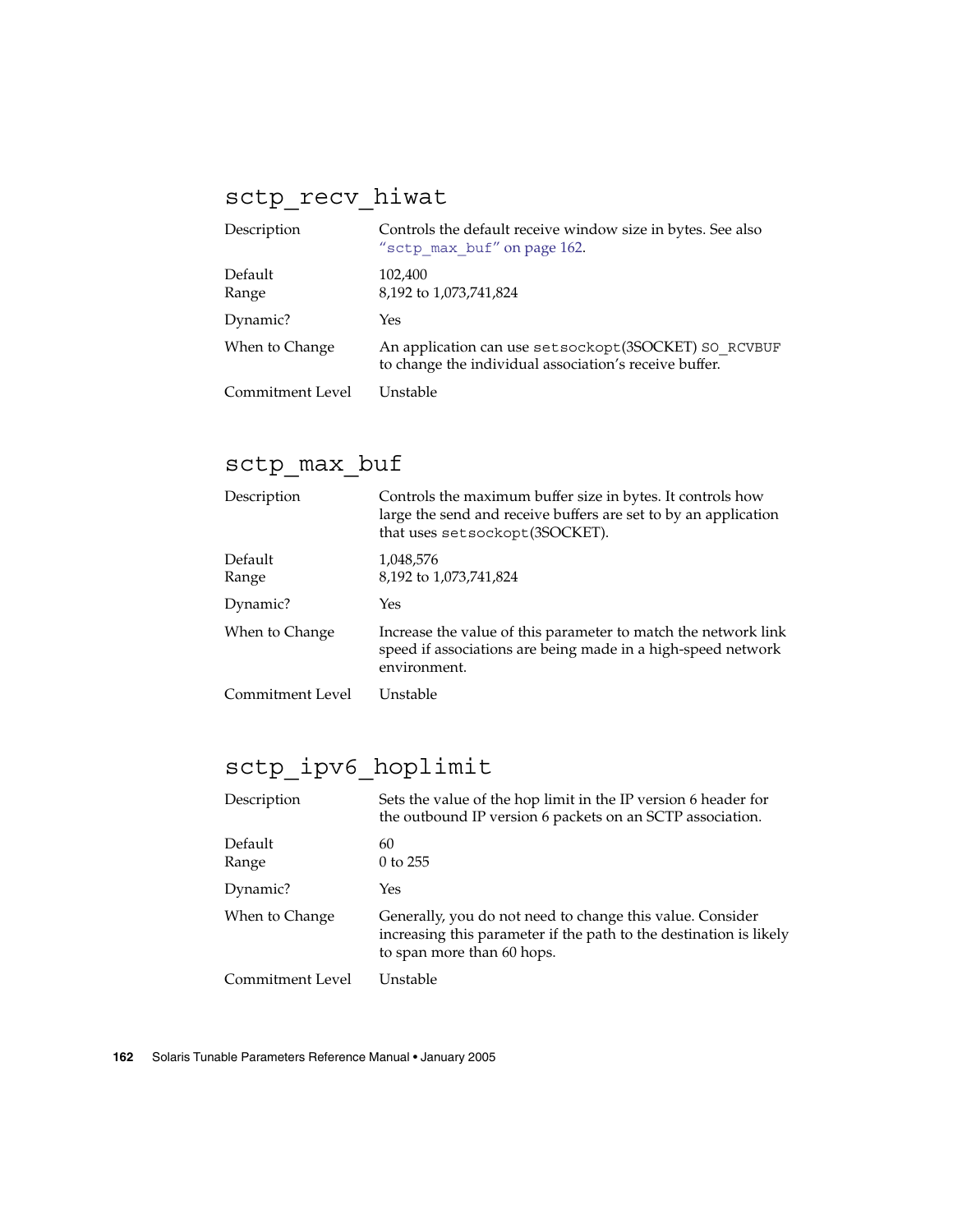## <span id="page-162-0"></span>sctp\_rto\_min

| Description      | Sets the lower bound for the retransmission timeout (RTO) in<br>milliseconds for all the destination addresses of the peer. |
|------------------|-----------------------------------------------------------------------------------------------------------------------------|
| Default<br>Range | 1.000<br>500 to 60,000                                                                                                      |
| Dynamic?         | Yes                                                                                                                         |
| When to Change   | Refer to RFC 2960, section 6.3.1.                                                                                           |
| Commitment Level | Unstable                                                                                                                    |

### sctp\_rto\_max

| Description      | Controls the upper bound for the retransmission timeout<br>(RTO) in milliseconds for all the destination addresses of the<br>peer. |
|------------------|------------------------------------------------------------------------------------------------------------------------------------|
| Default<br>Range | 60,000<br>1,000 to 60,000,000                                                                                                      |
| Dynamic?         | Yes                                                                                                                                |
| When to Change   | Refer to RFC 2960, section 6.3.1.                                                                                                  |
| Commitment Level | Unstable                                                                                                                           |

## sctp\_rto\_initial

| Description      | Controls the initial retransmission timeout (RTO) in<br>milliseconds for all the destination addresses of the peer. |
|------------------|---------------------------------------------------------------------------------------------------------------------|
| Default<br>Range | 3,000<br>1,000 to 60,000,000                                                                                        |
| Dynamic?         | Yes                                                                                                                 |
| When to Change   | Refer to RFC 2960, section 6.3.1.                                                                                   |
| Commitment Level | Unstable                                                                                                            |

## sctp\_cookie\_life

Description Sets the lifespan of a cookie in milliseconds.

Chapter 4 • Internet Protocol Suite Tunable Parameters **163**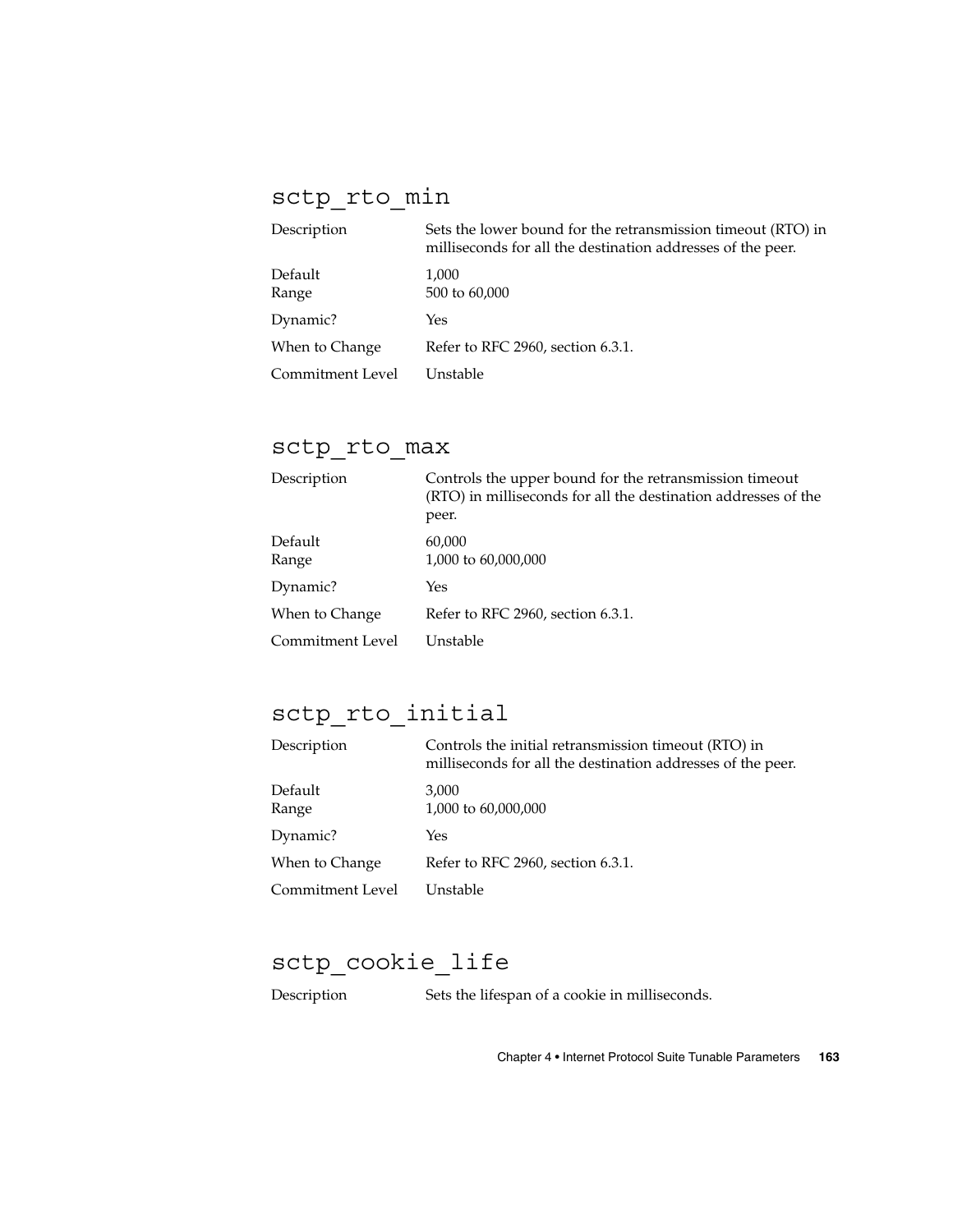| Default<br>Range | 60,000<br>10 to 60,000,000                                                                                                            |
|------------------|---------------------------------------------------------------------------------------------------------------------------------------|
| Dynamic?         | Yes                                                                                                                                   |
| When to Change   | Generally, you do not need to change this value. This<br>parameter might be changed in accordance with<br>"sctp rto max" on page 163. |
| Commitment Level | Unstable                                                                                                                              |

### sctp\_max\_in\_streams

| Description      | Controls the maximum number of inbound streams permitted<br>for an SCTP association. |
|------------------|--------------------------------------------------------------------------------------|
| Default<br>Range | 32<br>1 to 65,535                                                                    |
| Dynamic?         | Yes                                                                                  |
| When to Change   | Refer to RFC 2960, section 5.1.1.                                                    |
| Commitment Level | Unstable                                                                             |

## sctp\_initial\_out\_streams

| Description      | Controls the maximum number of outbound streams<br>permitted for an SCTP association. |
|------------------|---------------------------------------------------------------------------------------|
| Default<br>Range | 32<br>1 to 65,535                                                                     |
| Dynamic?         | Yes                                                                                   |
| When to Change   | Refer to RFC 2960, section 5.1.1.                                                     |
| Commitment Level | Unstable                                                                              |

## sctp\_shutack\_wait\_bound

| Description      | Controls the maximum time, in milliseconds, to wait for a<br>SHUTDOWN ACK after having sent a SHUTDOWN chunk. |
|------------------|---------------------------------------------------------------------------------------------------------------|
| Default<br>Range | 60,000<br>$0 \text{ to } 300,000$                                                                             |
| Dynamic?         | Yes                                                                                                           |

**164** Solaris Tunable Parameters Reference Manual • January 2005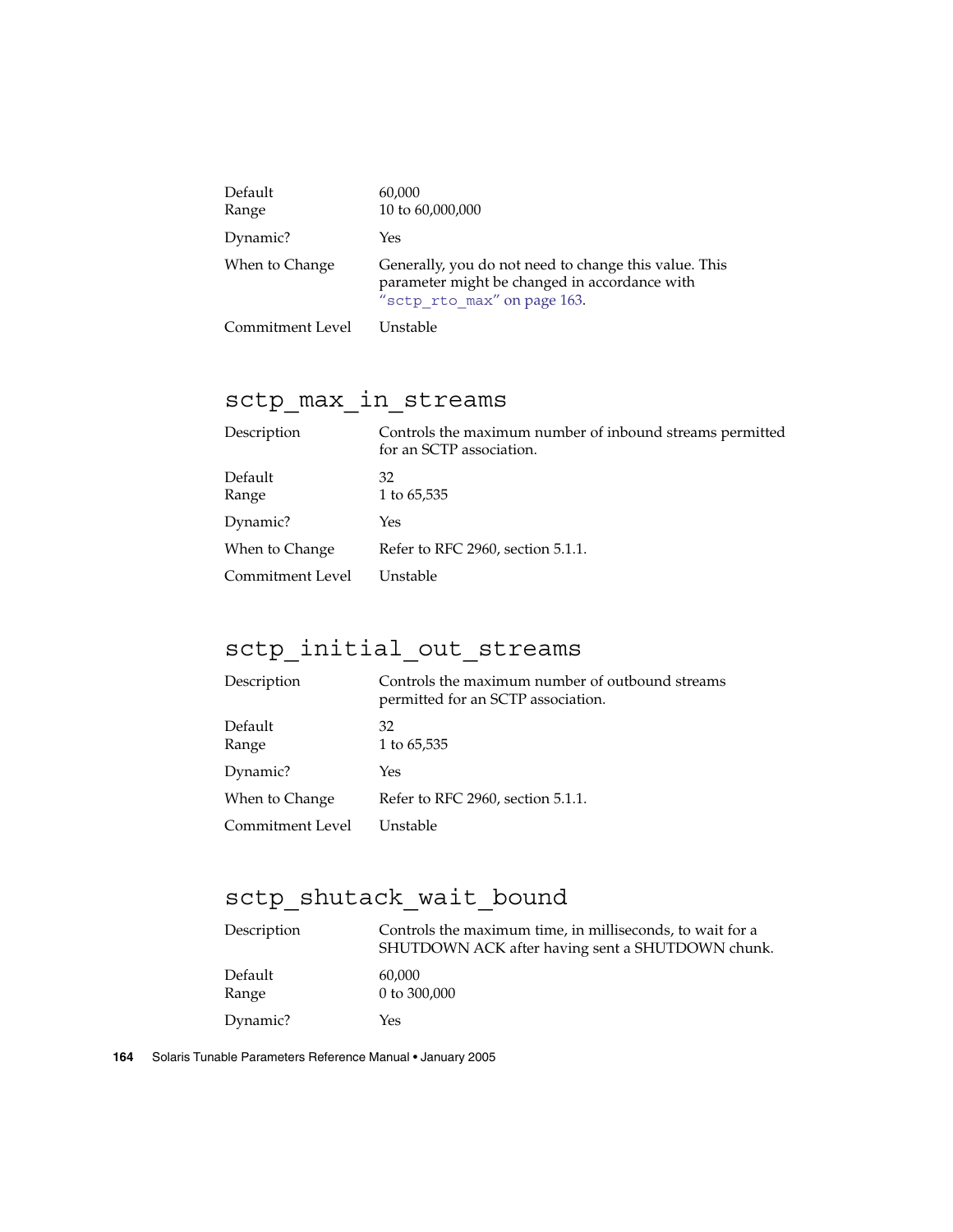| When to Change   | Generally, you do not need to change this value. This<br>parameter might be changed in accordance with<br>"sctp rto max" on page 163. |
|------------------|---------------------------------------------------------------------------------------------------------------------------------------|
| Commitment Level | Unstable                                                                                                                              |

## sctp\_maxburst

| Description      | Sets the limit on the number of segments to be sent in a burst.                        |
|------------------|----------------------------------------------------------------------------------------|
| Default<br>Range | 4<br>$2 \text{ to } 8$                                                                 |
| Dynamic?         | Yes                                                                                    |
| When to Change   | You do not need to change this parameter. You might change it<br>for testing purposes. |
| Commitment Level | Unstable                                                                               |

## sctp\_addip\_enabled

| Description      | Enables or disables SCTP dynamic address reconfiguration.                                                                                                       |
|------------------|-----------------------------------------------------------------------------------------------------------------------------------------------------------------|
| Default<br>Range | 0 (disabled)<br>0 (disabled) or 1 (enabled)                                                                                                                     |
| Dynamic?         | Yes                                                                                                                                                             |
| When to Change   | The parameter can be enabled if dynamic address<br>reconfiguration is needed. Due to security implications, enable<br>this parameter only for testing purposes. |
| Commitment Level | Unstable                                                                                                                                                        |

## sctp\_prsctp\_enabled

| Description      | Enables or disables the partial reliability extension (RFC 3758)<br>to SCTP.                |
|------------------|---------------------------------------------------------------------------------------------|
| Default<br>Range | 1 (enabled)<br>0 (disabled) or 1 (enabled)                                                  |
| Dynamic?         | Yes                                                                                         |
| When to Change   | Disable this parameter if partial reliability is not supported in<br>your SCTP environment. |

Chapter 4 • Internet Protocol Suite Tunable Parameters **165**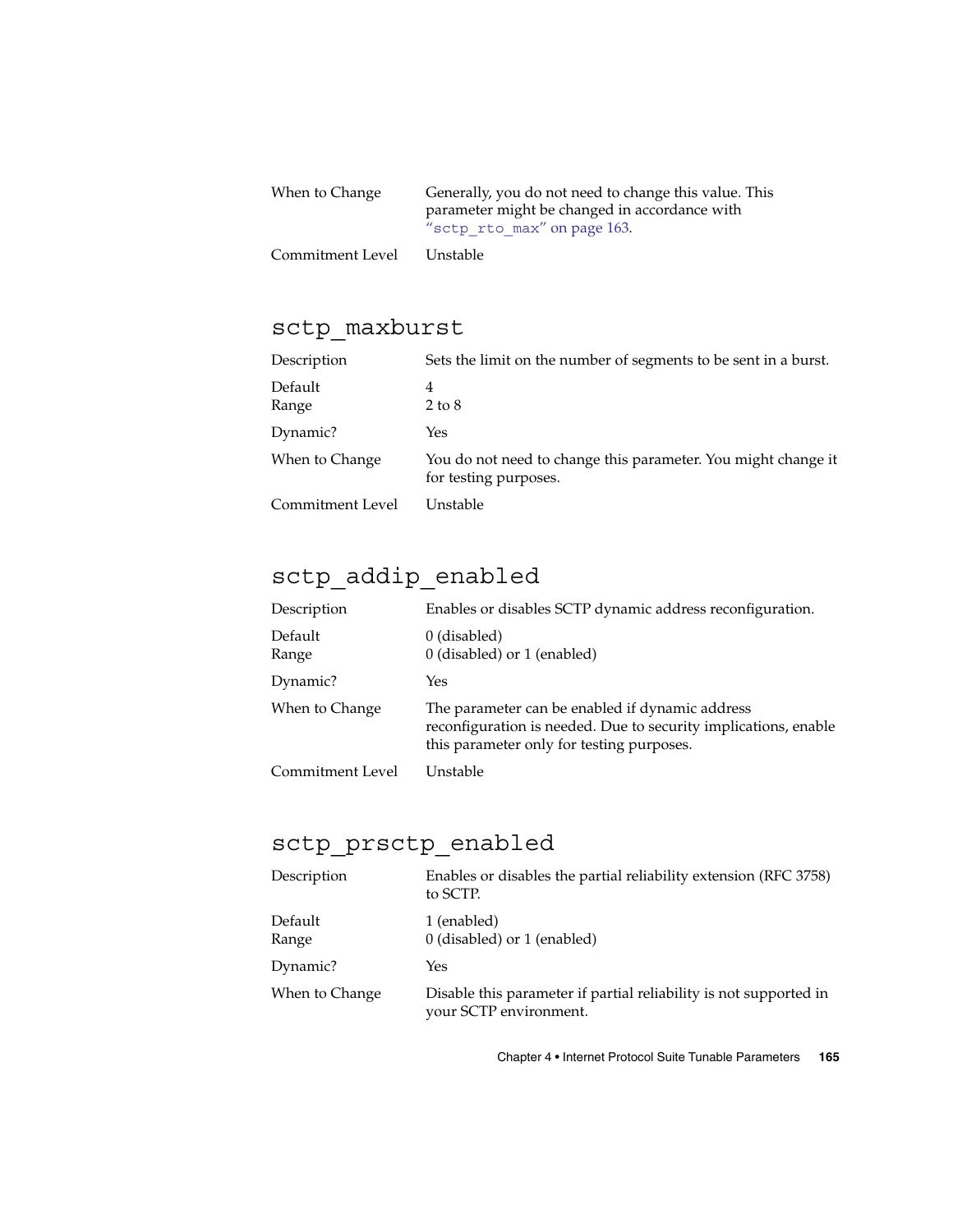<span id="page-165-0"></span>Commitment Level Unstable

## Per-Route Metrics

Starting in the Solaris 8 release, you can use per-route metrics to associate some properties with IPv4 and IPv6 routing table entries.

For example, a system has two different network interfaces, a fast Ethernet interface and a gigabit Ethernet interface. The system default  $tcp$  recv hiwat is 24,576 bytes. This default is sufficient for the fast Ethernet interface, but may not be sufficient for the gigabit Ethernet interface.

Instead of increasing the system's default for tcp\_recv\_hiwat, you can associate a different default TCP receive window size to the gigabit Ethernet interface routing entry. By making this association, all TCP connections going through the route will have the increased receive window size.

For example, the following is in the routing table (netstat -rn), assuming IPv4:

| 192.123.123.0 | 192.123.123.4 |    |              | 4 hme0 |
|---------------|---------------|----|--------------|--------|
| 192.123.124.0 | 192.123.124.4 |    | $\mathbf{1}$ | 4 geO  |
| default       | 192.123.123.1 | UG |              |        |

In this example, do the following:

```
# route change -net 192.123.124.0 -recvpipe x
```
Then, all connections going to the 192.123.124.0 network, which is on the ge0 link, use the receive buffer size *x*, instead of the default 24567 receive window size.

If the destination is in the  $a.b.c.d$  network, and no specific routing entry exists for that network, you can add a prefix route to that network and change the metric. For example:

```
# route add -net a.b.c.d 192.123.123.1 -netmask w.x.y.z
# route change -net a.b.c.d -recvpipe y
```
Note that the prefix route's gateway is the default router. Then, all connections going to that network use the receive buffer size *y*. If you have more than one interface, use the -ifp argument to specify which interface to use. This way, you can control which interface to use for specific destinations. To verify the metric, use the route $(1M)$  get command.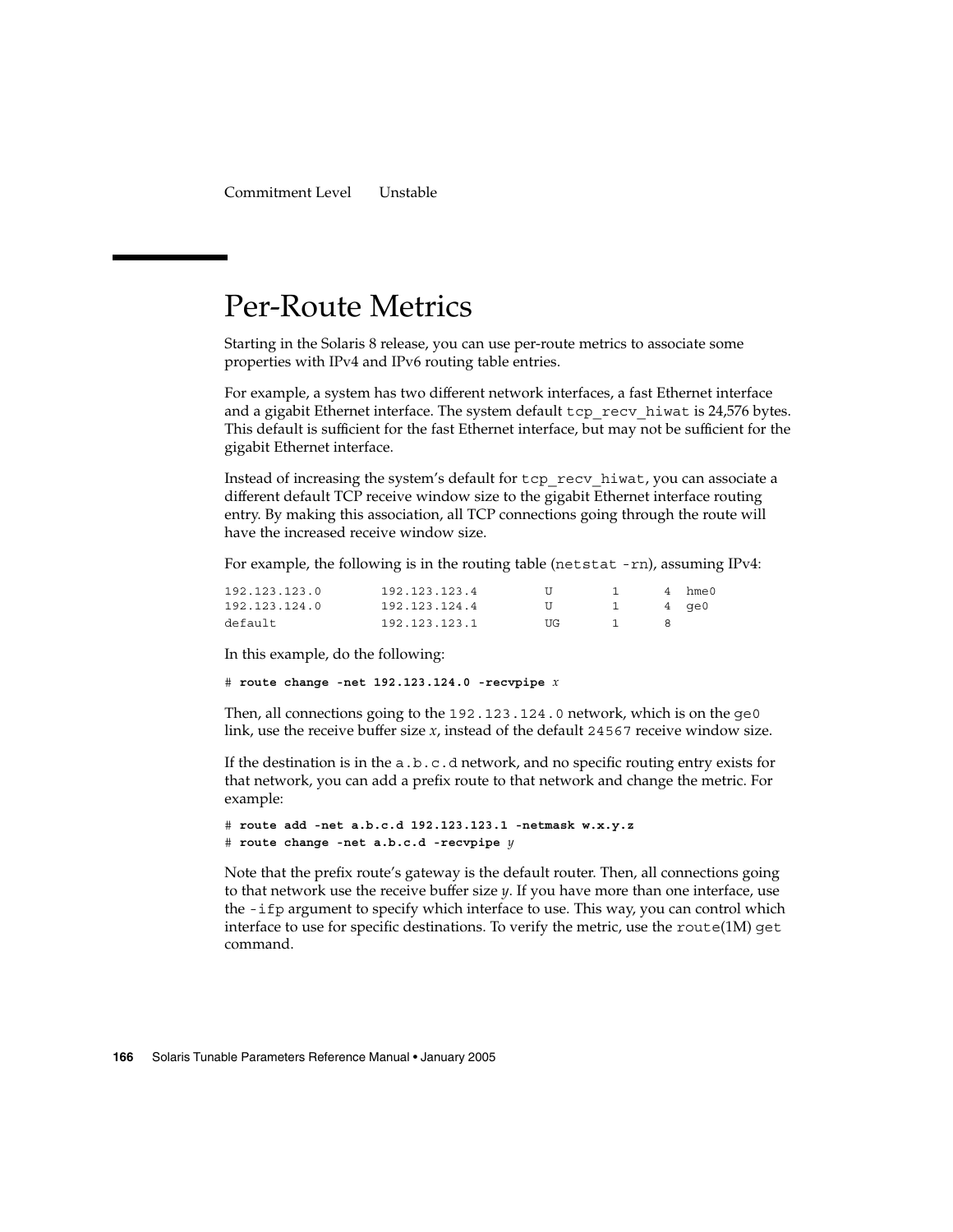### CHAPTER **5**

# Network Cache and Accelerator Tunable Parameters

This chapter describes some of the Network Cache and Accelerator (NCA) tunable parameters.

- "[nca:nca\\_conn\\_hash\\_size](#page-167-0)" on page 168
- "[nca:nca\\_conn\\_req\\_max\\_q](#page-167-0)" on page 168
- "[nca:nca\\_conn\\_req\\_max\\_q0](#page-168-0)" on page 169
- "[nca:nca\\_ppmax](#page-168-0)" on page 169
- "[nca:nca\\_vpmax](#page-169-0)" on page 170
- "[sq\\_max\\_size](#page-170-0)" on page 171
- "[ge:ge\\_intr\\_mode](#page-170-0)" on page 171

## Where to Find Tunable Parameters Information

| <b>Tunable Parameter</b>                   | <b>For Information</b> |
|--------------------------------------------|------------------------|
| Solaris kernel tunables                    | Chapter 2              |
| NFS tunable parameters                     | Chapter 3              |
| Internet Protocol Suite tunable parameters | Chapter 4              |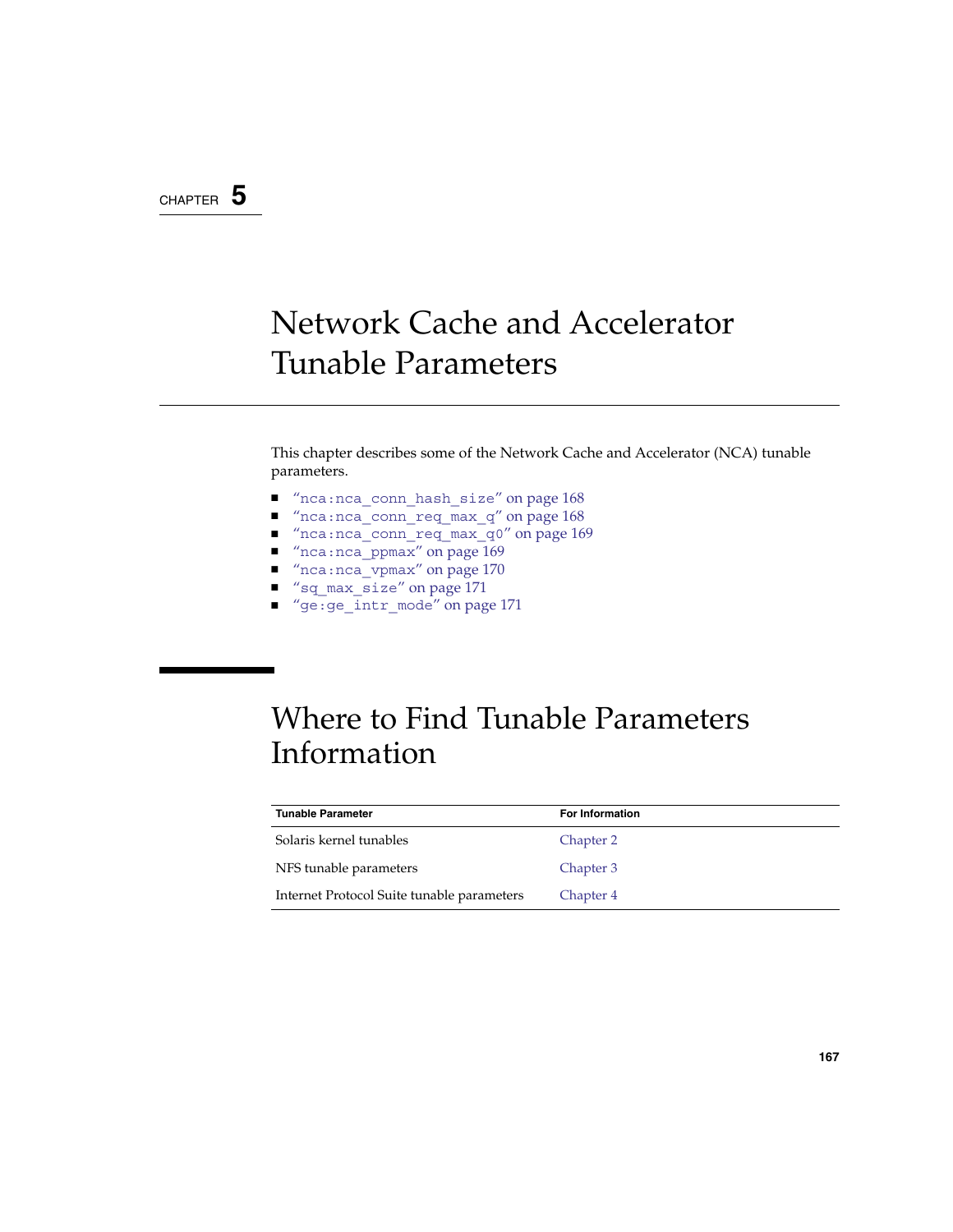## <span id="page-167-0"></span>Tuning NCA Parameters

Setting these parameters is appropriate on a system that is a dedicated web server. These parameters allocate more memory for caching pages. You can set all of the tuning parameters described in this chapter in the /etc/system file.

For information on adding tunable parameters to the /etc/system file, see ["Tuning](#page-23-0) [the Solaris Kernel"](#page-23-0) on page 24.

#### nca:nca\_conn\_hash\_size

| Description      | Controls the hash table size in the NCA module for all TCP<br>connections, adjusted to the nearest prime number.                                                                                                                                                                                               |
|------------------|----------------------------------------------------------------------------------------------------------------------------------------------------------------------------------------------------------------------------------------------------------------------------------------------------------------|
| Default          | 383 hash table entries                                                                                                                                                                                                                                                                                         |
| Range            | 0 to 201,326,557                                                                                                                                                                                                                                                                                               |
| Dynamic?         | No.                                                                                                                                                                                                                                                                                                            |
| When to Change   | When the NCA's TCP hash table is too small to keep track of<br>the incoming TCP connections. This situation causes many<br>TCP connections to be grouped together in the same hashtable<br>entry. This situation is indicated when NCA is receiving many<br>TCP connections, and system performance decreases. |
| Commitment Level | Unstable                                                                                                                                                                                                                                                                                                       |

nca:nca\_conn\_req\_max\_q

| Description      | Defines the maximum number of pending TCP connections for<br>NCA to listen on.                                                                                                                                                                                                                                                                      |
|------------------|-----------------------------------------------------------------------------------------------------------------------------------------------------------------------------------------------------------------------------------------------------------------------------------------------------------------------------------------------------|
| Default          | 256 connections                                                                                                                                                                                                                                                                                                                                     |
| Range            | 0 to 4,294,967,295                                                                                                                                                                                                                                                                                                                                  |
| Dynamic?         | No.                                                                                                                                                                                                                                                                                                                                                 |
| When to Change   | When NCA closes a connection immediately after it is<br>established because it already has too many established TCP<br>connections. If NCA is receiving many TCP connections and<br>can handle a larger load, but is refusing any more connections,<br>increase this parameter. Doing so allows NCA to handle more<br>simultaneous TCP connections. |
| Commitment Level | Unstable                                                                                                                                                                                                                                                                                                                                            |

**168** Solaris Tunable Parameters Reference Manual • January 2005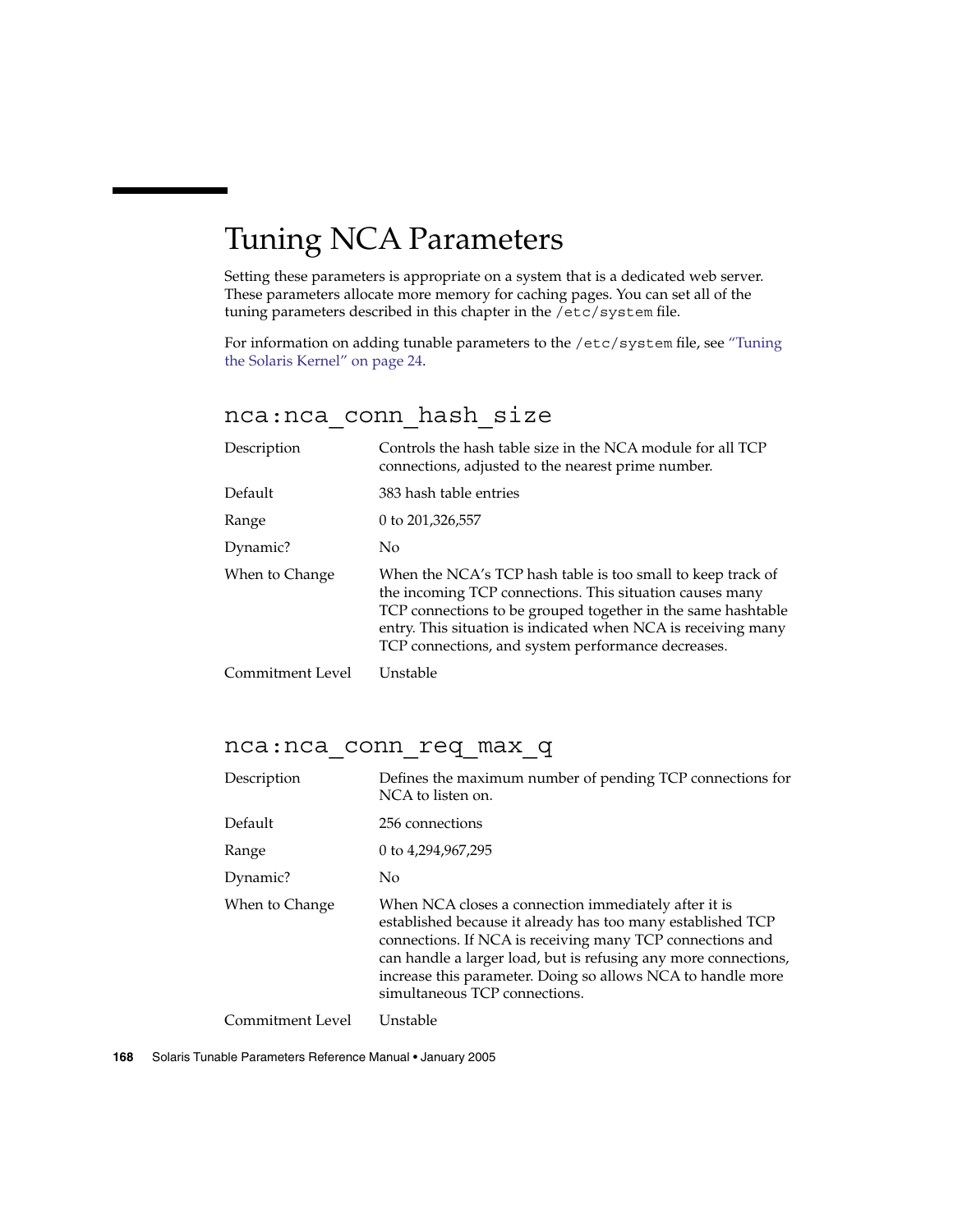### <span id="page-168-0"></span>nca:nca\_conn\_req\_max\_q0

| Description      | Defines the maximum number of incomplete (three-way<br>handshake not yet finished) pending TCP connections for<br>NCA to listen on.                                                                                                                                                                                                |
|------------------|------------------------------------------------------------------------------------------------------------------------------------------------------------------------------------------------------------------------------------------------------------------------------------------------------------------------------------|
| Default          | 1024 connections                                                                                                                                                                                                                                                                                                                   |
| Range            | 0 to 4,294,967,295                                                                                                                                                                                                                                                                                                                 |
| Dynamic?         | No.                                                                                                                                                                                                                                                                                                                                |
| When to Change   | When NCA refuses to accept any more TCP connections<br>because it already has too many pending TCP connections. If<br>NCA is receiving many TCP connections and can handle a<br>larger load, but is refusing any more connections, increase this<br>parameter. Doing so allows NCA to handle more simultaneous<br>TCP connections. |
| Commitment Level | Unstable                                                                                                                                                                                                                                                                                                                           |

#### nca:nca\_ppmax

| Description      | Specifies the maximum amount of physical memory (in pages)<br>used by NCA for caching the pages. This value should not be<br>more than 75 percent of total memory.                                                                                                                    |
|------------------|---------------------------------------------------------------------------------------------------------------------------------------------------------------------------------------------------------------------------------------------------------------------------------------|
| Default          | 25 percent of physical memory                                                                                                                                                                                                                                                         |
| Range            | 1 percent to maximum amount of physical memory                                                                                                                                                                                                                                        |
| Dynamic?         | No.                                                                                                                                                                                                                                                                                   |
| When to Change   | When using NCA on a system with more than 512 Mbytes of<br>memory. If a system has a lot of physical memory that is not<br>being used, increase this parameter. Then, NCA will efficiently<br>use this memory to cache new objects. As a result, system<br>performance will increase. |
|                  | This parameter should be increased in conjunction with<br>nca vpmax, unless you have a system with more physical<br>memory than virtual memory (a 32-bit kernel that has greater<br>than $4$ Gbytes memory). Use pagesize(1) to determine your<br>system's page size.                 |
| Commitment Level | Unstable                                                                                                                                                                                                                                                                              |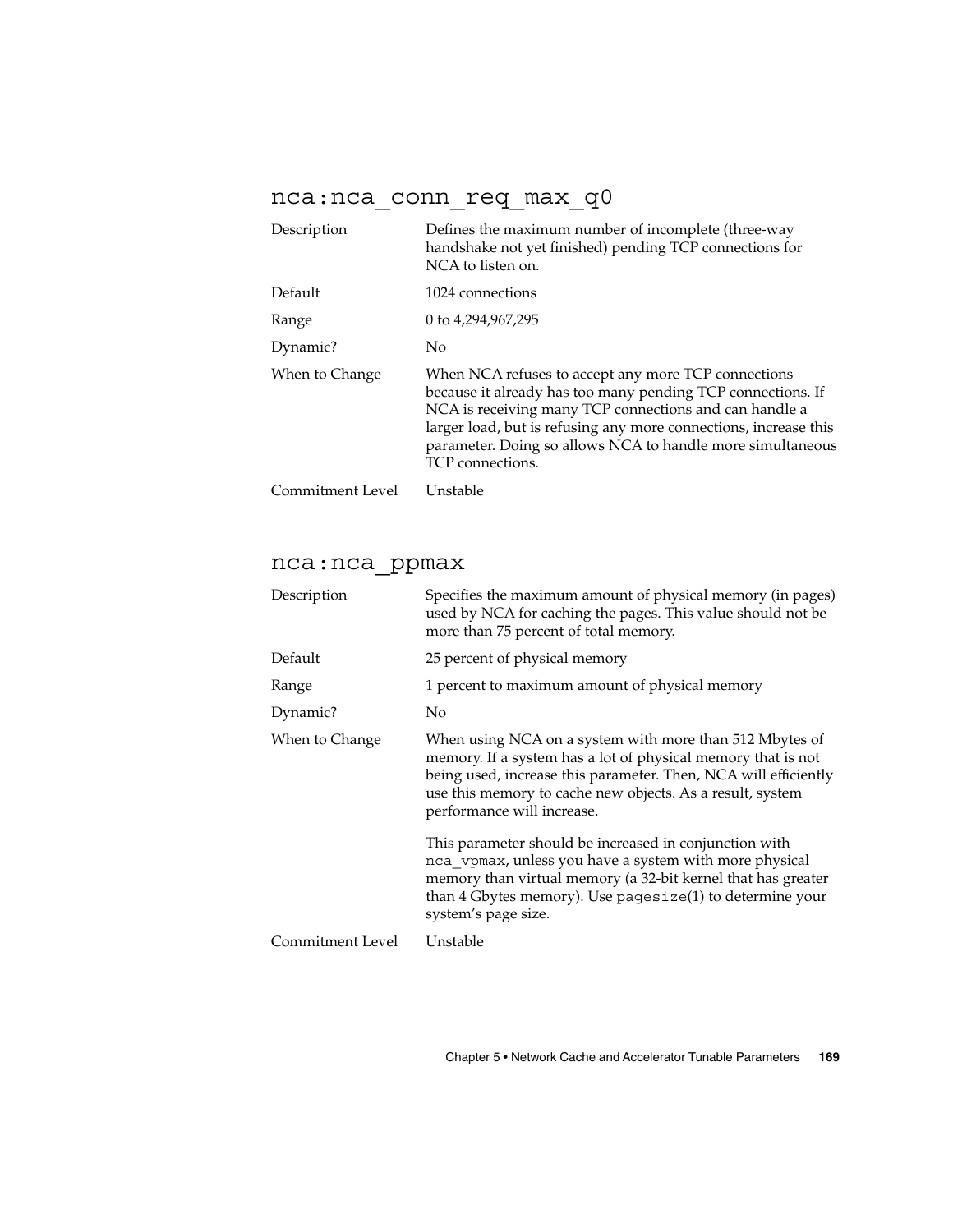#### <span id="page-169-0"></span>nca:nca\_vpmax

| Description      | Specifies the maximum amount of virtual memory (in pages)<br>used by NCA for caching pages. This value should not be<br>more than 75 percent of the total memory.                                                                                                                    |
|------------------|--------------------------------------------------------------------------------------------------------------------------------------------------------------------------------------------------------------------------------------------------------------------------------------|
| Default          | 25 percent of virtual memory                                                                                                                                                                                                                                                         |
| Range            | 1 percent to maximum amount of virtual memory                                                                                                                                                                                                                                        |
| Dynamic?         | No.                                                                                                                                                                                                                                                                                  |
| When to Change   | When using NCA on a system with more than 512 Mbytes of<br>memory. If a system has a lot of virtual memory that is not<br>being used, increase this parameter. Then, NCA will efficiently<br>use this memory to cache new objects. As a result, system<br>performance will increase. |
|                  | This parameter should be increased in conjunction with<br>nca ppmax. Set this parameter about the same value as<br>nca vpmax, unless you have a system with more physical<br>memory than virtual memory.                                                                             |
| Commitment Level | Unstable                                                                                                                                                                                                                                                                             |

## General System Tuning for the NCA

In addition to setting the NCA parameters, you can do some general system tuning to benefit NCA performance. If you are using gigabit Ethernet (ge driver), you should set the interface in interrupt mode for better results.

For example, a system with 4 Gbytes of memory that is booted under 64–bit kernel should have the following parameters set in the /etc/system file. Use pagesize to determine your system's page size.

```
set sq_max_size=0
set ge:ge_intr_mode=1
set nca:nca conn hash size=82500
set nca:nca_conn_req_max_q=100000
set nca:nca_conn_req_max_q0=100000
set nca:nca_ppmax=393216
set nca:nca_vpmax=393216
```
**170** Solaris Tunable Parameters Reference Manual • January 2005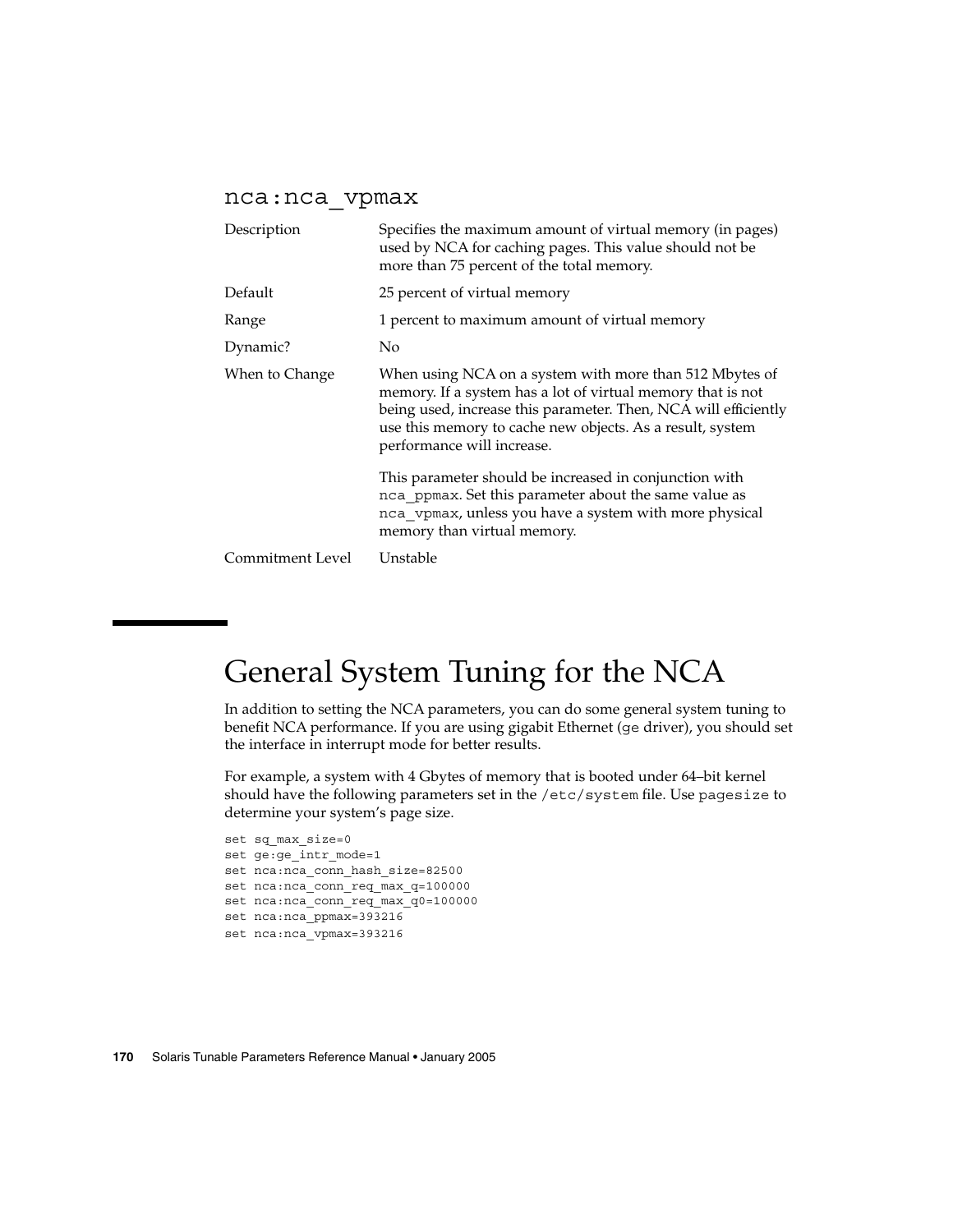## <span id="page-170-0"></span>sq\_max\_size

| Description      | Sets the depth of the syncq (number of messages) before a<br>destination STREAMS queue generates a QFULL message.                                                                                                                                                                                    |
|------------------|------------------------------------------------------------------------------------------------------------------------------------------------------------------------------------------------------------------------------------------------------------------------------------------------------|
| Default          | 2 messages                                                                                                                                                                                                                                                                                           |
| Range            | 0 (unlimited) to MAXINT                                                                                                                                                                                                                                                                              |
| Dynamic?         | No                                                                                                                                                                                                                                                                                                   |
| When to Change   | When NCA is running on a system with a lot of memory,<br>increase this parameter to allow drivers to queue more packets<br>of data. If a server is under heavy load, increase this parameter<br>so that modules and drivers can process more data without<br>dropping packets or getting backlogged. |
|                  | <b>Note</b> $-$ sq max size=0 is intended only for benchmarks or<br>testing environments.                                                                                                                                                                                                            |
|                  | <b>Solaris 8 and later releases</b> $-$ Do not set this parameter to 0 on<br>production systems. If you need to change this parameter,<br>gradually increase this value, and monitor the system.                                                                                                     |
|                  | Solaris 7 and earlier releases $-$ Do not set this parameter to $0$<br>on production systems. If you need to change this parameter,<br>gradually increase this value to a maximum of 100, and<br>monitor the system.                                                                                 |
| Commitment Level | Unstable                                                                                                                                                                                                                                                                                             |
| Change History   | For information, see "sq max size (Solaris 9 12/02 Release)"<br>on page 188.                                                                                                                                                                                                                         |

## ge:ge\_intr\_mode

| Description    | Enables the ge driver to send packets directly to the upper<br>communication layers rather than queue the packets                  |
|----------------|------------------------------------------------------------------------------------------------------------------------------------|
| Default        | 0 (queue packets to upper layers)                                                                                                  |
| Range          | $0$ (enable) or $1$ (disable)                                                                                                      |
| Dynamic?       | No.                                                                                                                                |
| When to Change | When NCA is enabled, set this parameter to 1 so that the<br>packet is delivered to NCA in interrupt mode for faster<br>processing. |

Chapter 5 • Network Cache and Accelerator Tunable Parameters **171**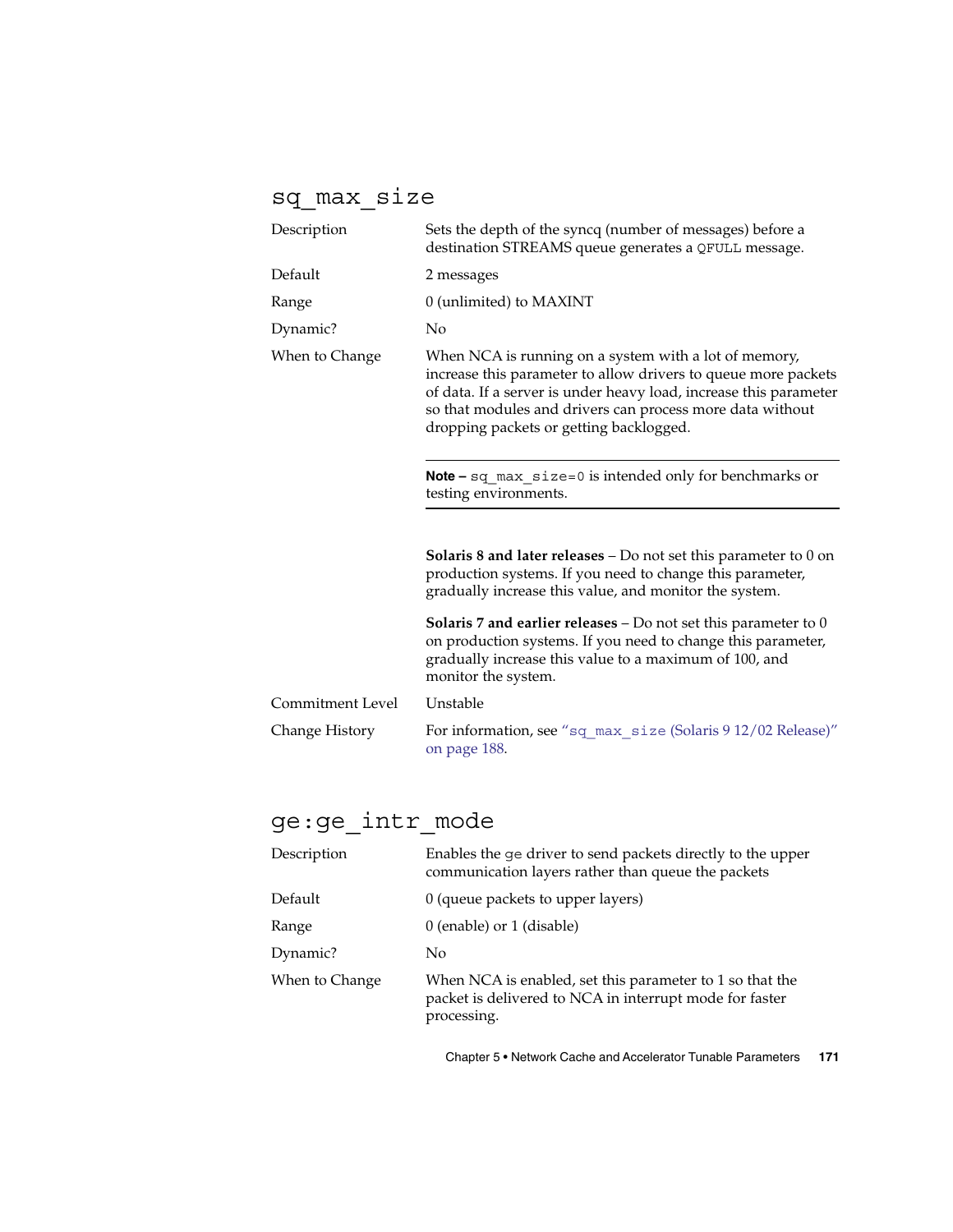Commitment Level Unstable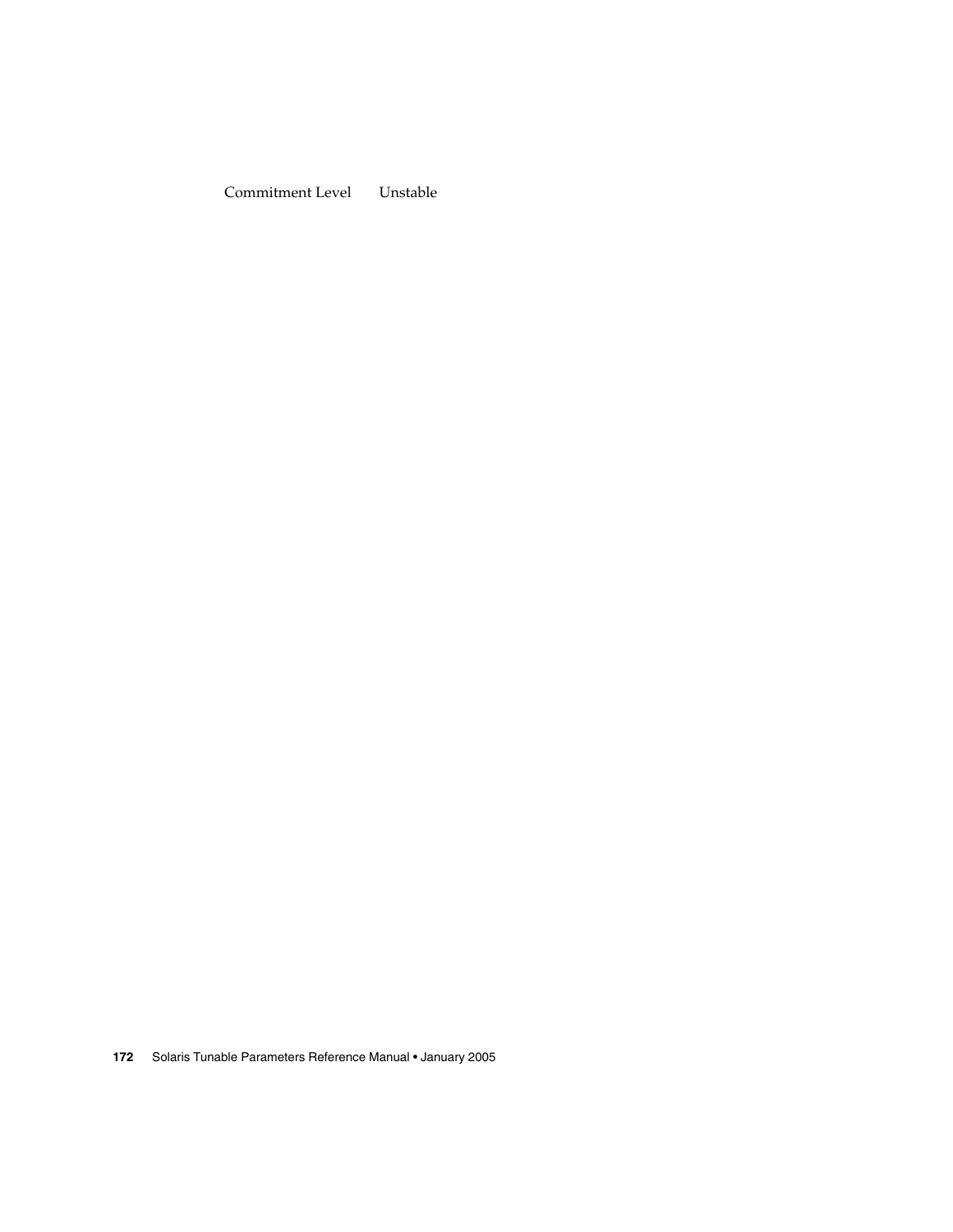### CHAPTER **6**

## System Facility Parameters

This chapter describes most of the parameters default values for various system facilities.

- "autofs" [on page 174](#page-173-0)
- "cron" [on page 174](#page-173-0)
- "devfsadm" [on page 174](#page-173-0)
- "[dhcpagent](#page-173-0)" on page 174
- "fs" [on page 174](#page-173-0)
- "ftp" [on page 174](#page-173-0)
- "inetinit" [on page 175](#page-174-0)
- "init" [on page 175](#page-174-0)
- "keyserv" [on page 175](#page-174-0)
- "kbd" [on page 175](#page-174-0)
- "login" [on page 175](#page-174-0)
- "mpathd" [on page 175](#page-174-0)
- "nfs" [on page 175](#page-174-0)
- "nfslogd" [on page 176](#page-175-0)
- "nss" [on page 176](#page-175-0)
- "passwd" [on page 176](#page-175-0)
- "power" [on page 176](#page-175-0)
- "rpc.nisd" [on page 176](#page-175-0)
- "su" [on page 176](#page-175-0)
- "syslog" [on page 176](#page-175-0)
- "[sys-suspend](#page-175-0)" on page 176
- "tar" [on page 177](#page-176-0)
- "utmpd" [on page 177](#page-176-0)
- "[yppasswdd](#page-176-0)" on page 177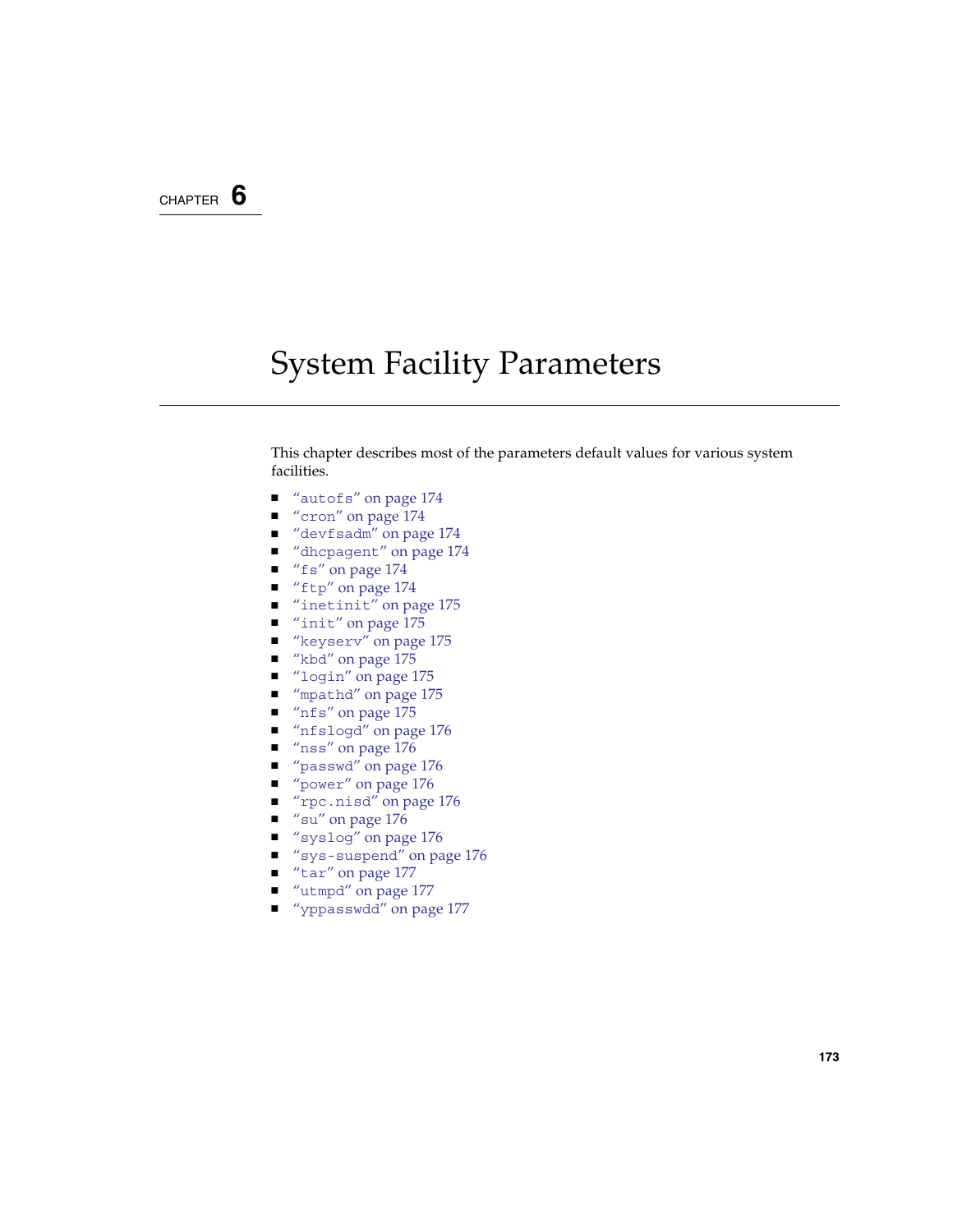## <span id="page-173-0"></span>System Default Parameters

The functioning of various system facilities is governed by a set of values that are read by each facility on startup. The values stored in a file for each facility are located in the /etc/default directory. Not every system facility has a file located in this directory.

#### autofs

This facility enables you to configure autofs parameters such as automatic timeout, displaying or logging status messages, browsing autofs mount points, and tracing. For details, see autofs(4).

#### cron

This facility enables you to disable or enable cron logging.

#### devfsadm

This file is not currently used.

#### dhcpagent

Client usage of DHCP is provided by the dhcpagent daemon. When ifconfig identifies an interface that has been configured to receive its network configuration from DHCP, it starts the client daemon to manage that interface.

For more information, see the /etc/default/dhcpagent information in the FILES section of dhcpagent(1M).

#### fs

File system administrative commands have a generic and file system-specific portion. If the file system type is not explicitly specified with the -F option, a default is applied. The value is specified in this file. For more information, see the Description section of default  $fs(4)$ .

#### ftp

This facility enables you to set the ls command behavior to the RFC 959 NLST command. The default ls behavior is the same as in the previous Solaris release.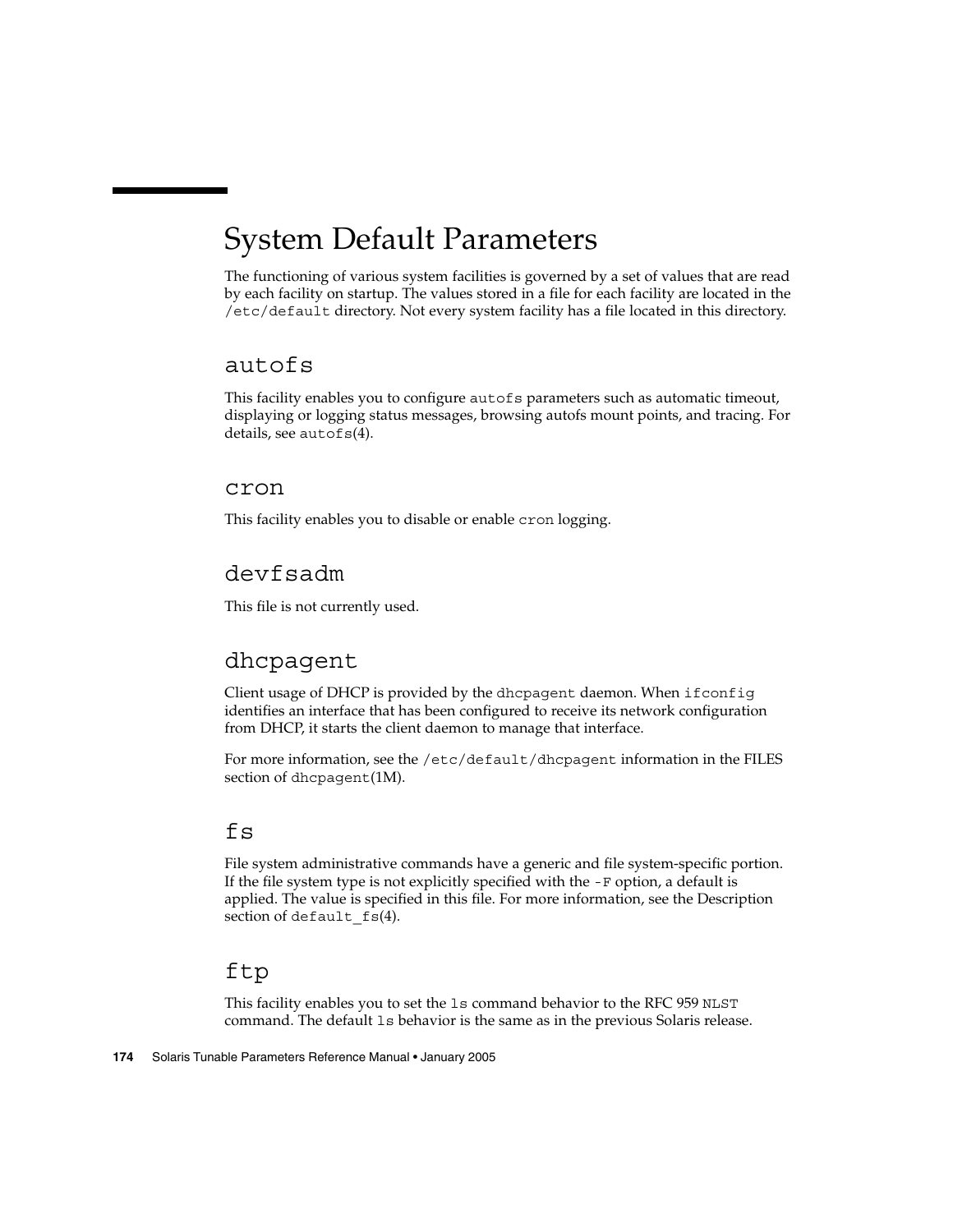<span id="page-174-0"></span>For details, see ftp(4).

#### inetinit

This facility enables you to configure TCP sequence numbers and to enable or disable support for 6to4 relay routers.

#### init

For details, see the /etc/default/init information in the FILES section of init(1M).

All values in the file are placed in the environment of the shell that init invokes in response to a single user boot request. The init process also passes these values to any commands that it starts or restarts from the /etc/inittab file.

#### keyserv

For details, see the /etc/default/keyserv information in the FILES section of keyserv(1M).

#### kbd

For details, see the Extended Description section of kbd(1).

#### login

For details, see the /etc/default/login information in the FILES section of login(1).

#### mpathd

This facility enables you to set in.mpathd configuration parameters.

For details, see in.mpathd(1M).

#### nfs

This facility enables you to set NFS daemon configuration parameters.

For details, see nfs(4).

Chapter 6 • System Facility Parameters **175**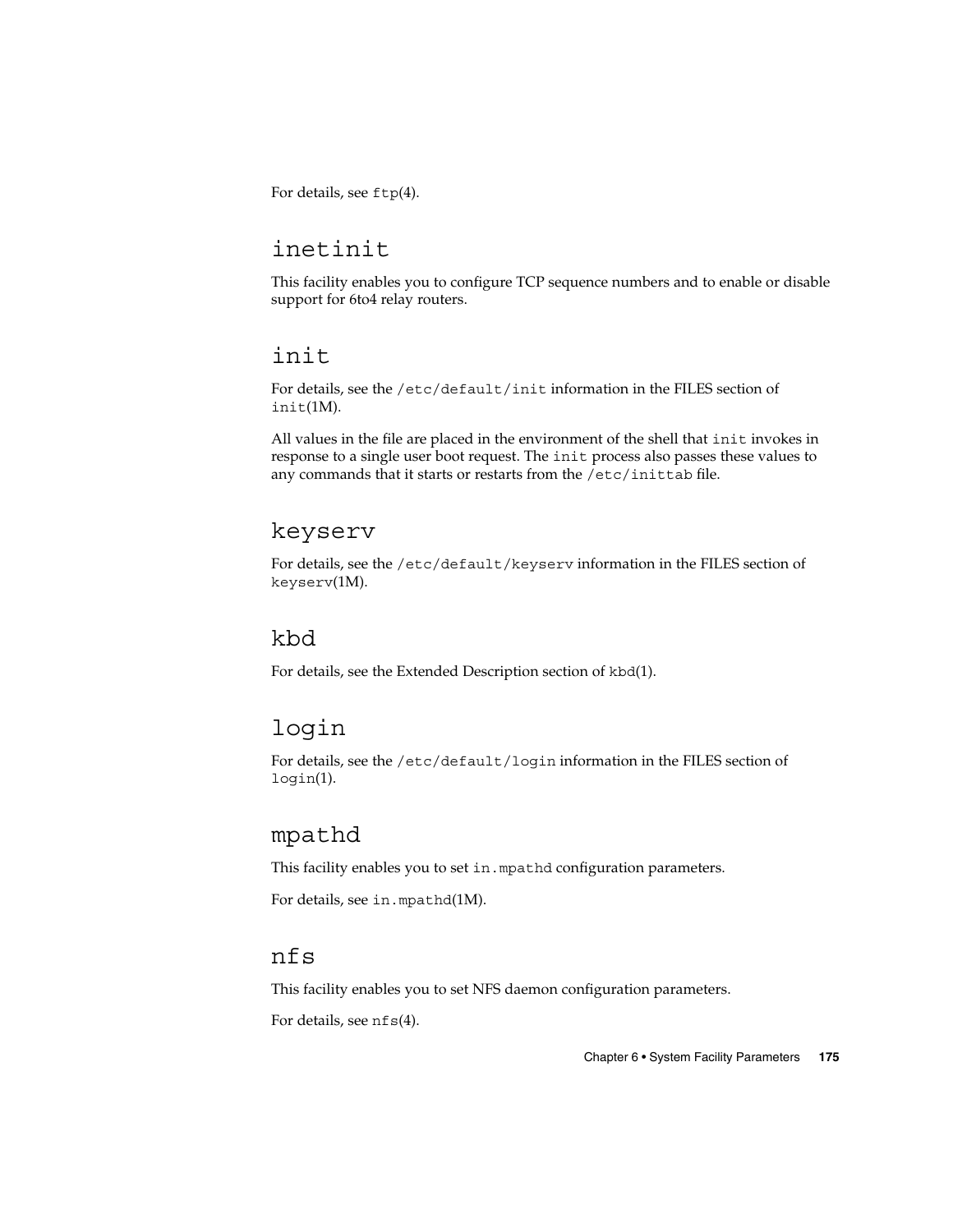#### <span id="page-175-0"></span>nfslogd

For details, see the Description section of nfslogd(1M).

#### nss

This facility enables you to configure initgroups(3C) lookup parameters.

For details, see nss(4).

#### passwd

For details, see the /etc/default/passwd information in the FILES section of passwd(1).

#### power

For details, see the /etc/default/power information in the FILES section of pmconfig(1M).

#### rpc.nisd

For details, see the /etc/default/rpc.nisd information in the FILES section of rpc.nisd(1M).

#### su

For details, see the /etc/default/su information in the FILES section of su(1M).

#### syslog

For details, see the /etc/default/syslogd information in the FILES section of syslogd(1M).

#### sys-suspend

For details, see the /etc/default/sys-suspend information in the FILES section of sys-suspend(1M).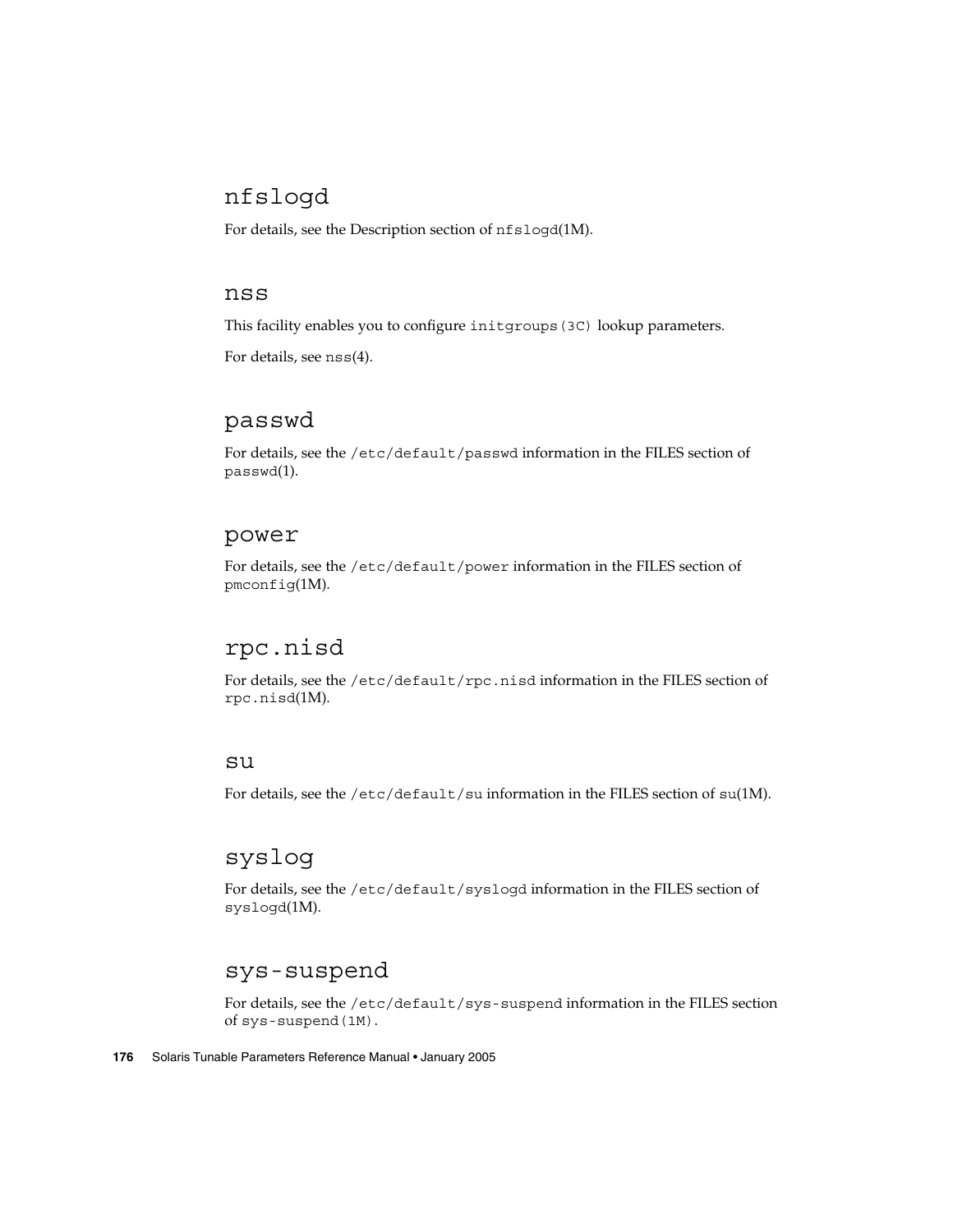#### <span id="page-176-0"></span>tar

For a description of the  $- f$  function modifier, see  $\tan(1)$ .

If the TAPE environment variable is not present and the value of one of the arguments is a number and -f is not specified, the number matching the archive*N* string is looked up in the /etc/default/tar file. The value of the archive*N* string is used as the output device with the blocking and size specifications from the file.

For example:

```
% tar -c 2 /tmp/*
```
This command writes the output to the device specified as archive2 in the /etc/default/tar file.

#### utmpd

The utmpd daemon monitors /var/adm/utmpx (and /var/adm/utmp in earlier Solaris versions) to ensure that utmp entries inserted by non-root processes by pututxline(3C) are cleaned up on process termination.

Two entries in /etc/default/utmpd are supported:

- SCAN PERIOD The number of seconds that utmpd sleeps between checks of /proc to see if monitored processes are still alive. The default is 300.
- MAX FDS The maximum number of processes that utmpd attempts to monitor. The default value is 4096 and should never need to be changed.

#### yppasswdd

This facility enables you to configure whether a user can successfully set a login shell to a restricted shell when using the passwd -r nis -e command.

For details, see rpc.yppasswdd(1M).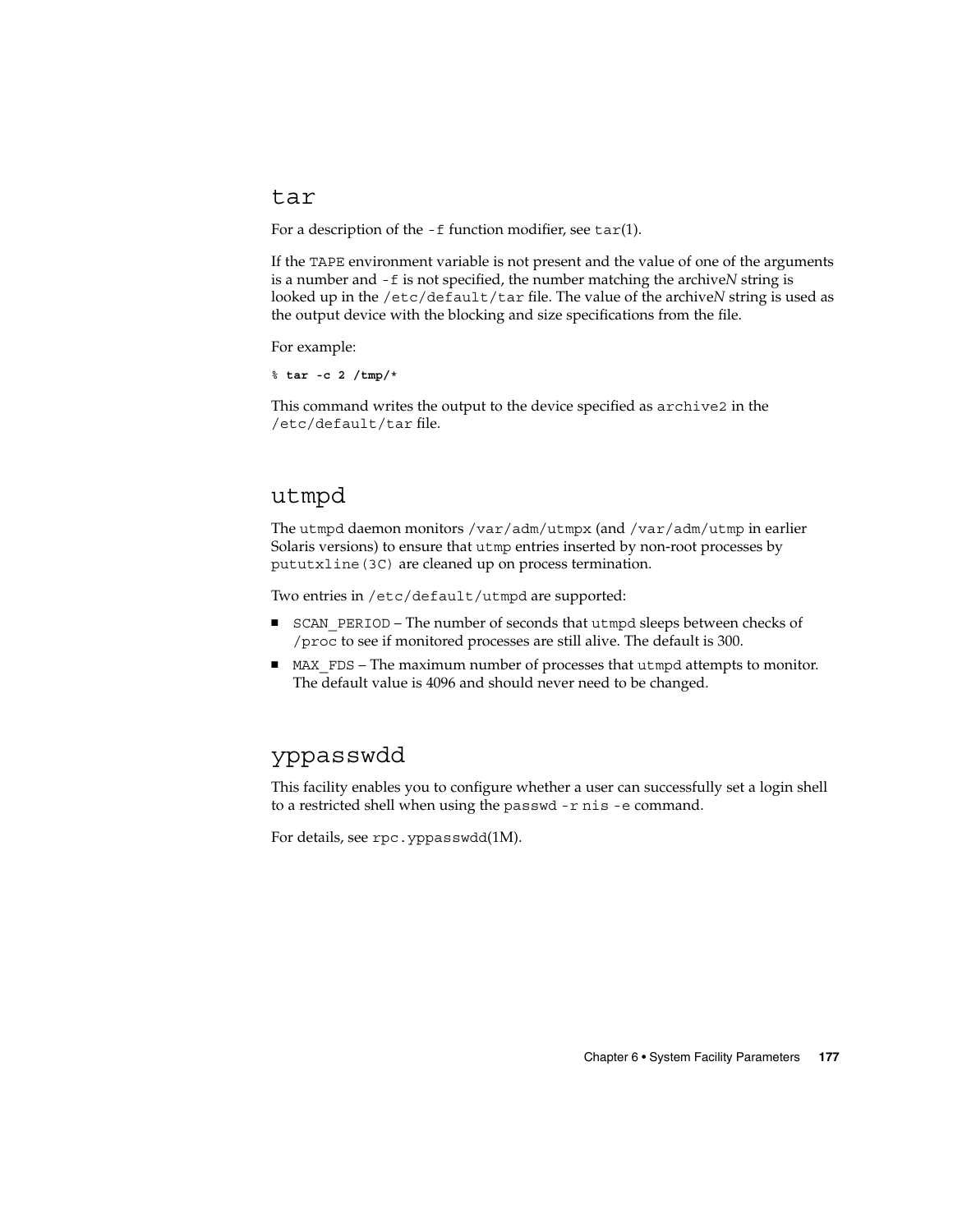Solaris Tunable Parameters Reference Manual • January 2005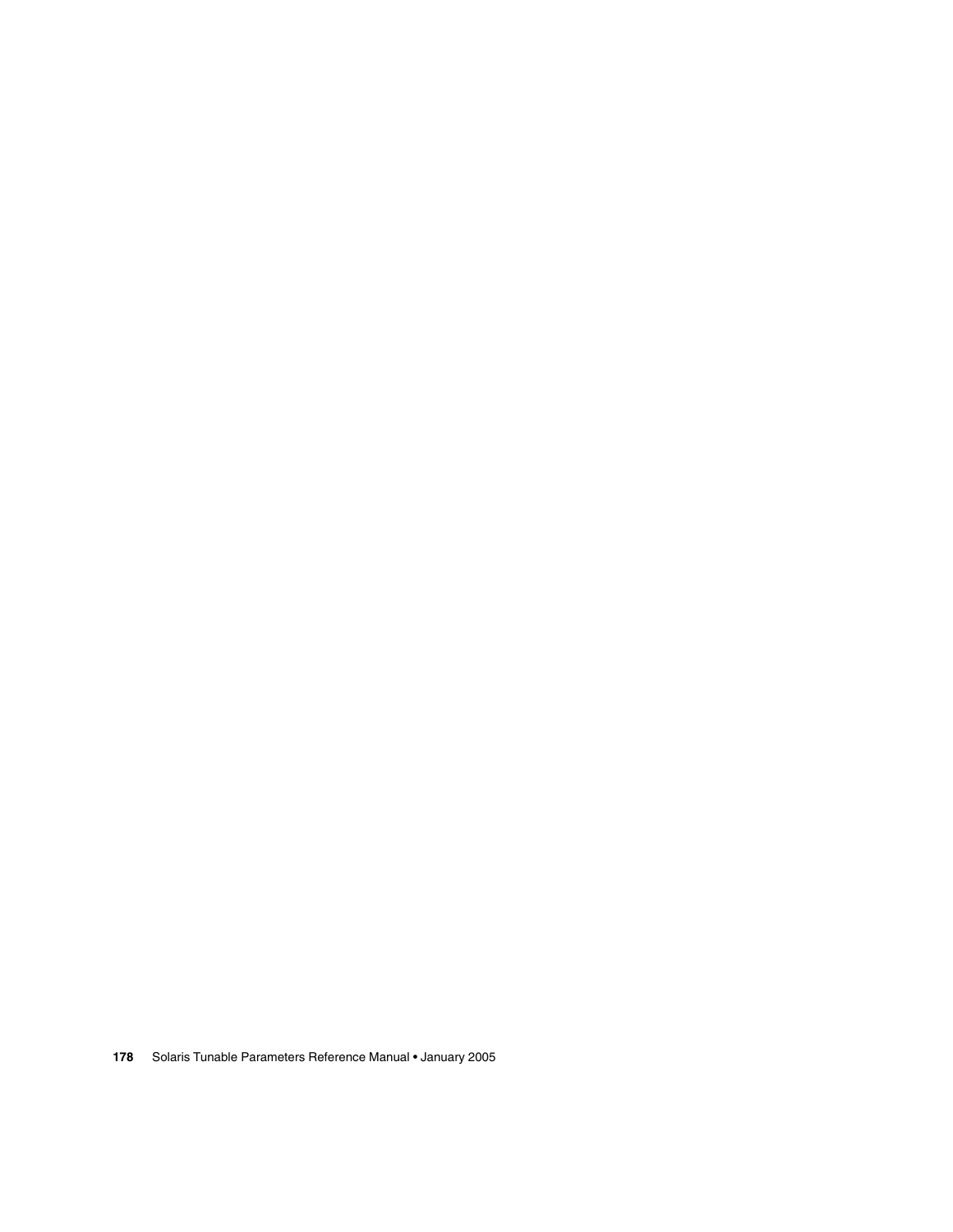APPENDIX **A**

## Tunable Parameters Change History

This chapter describes the change history of specific tunable parameters. If a parameter is in this section, it has changed from a previous release. Parameters whose functionality has been removed are listed also.

- "Kernel Parameters" on page 179
- ["NFS Parameters"](#page-182-0) on page 183
- ["TCP/IP Tunable Parameters"](#page-183-0) on page 184
- ["Network Cache and Accelerator \(NCA\) Tunable Parameters"](#page-187-0) on page 188
- ["Parameters That Are Obsolete or Have Been Removed"](#page-188-0) on page 189

## Kernel Parameters

#### Process-Sizing Tunables

#### max\_nprocs (Solaris 9 Releases)

The Solaris 10 description section was updated by removing the text "sun4m."

#### General I/O

#### maxphys (Solaris 9 Releases)

The text "126,976 (sun4m)" was removed from the Solaris 10 maxphys default section.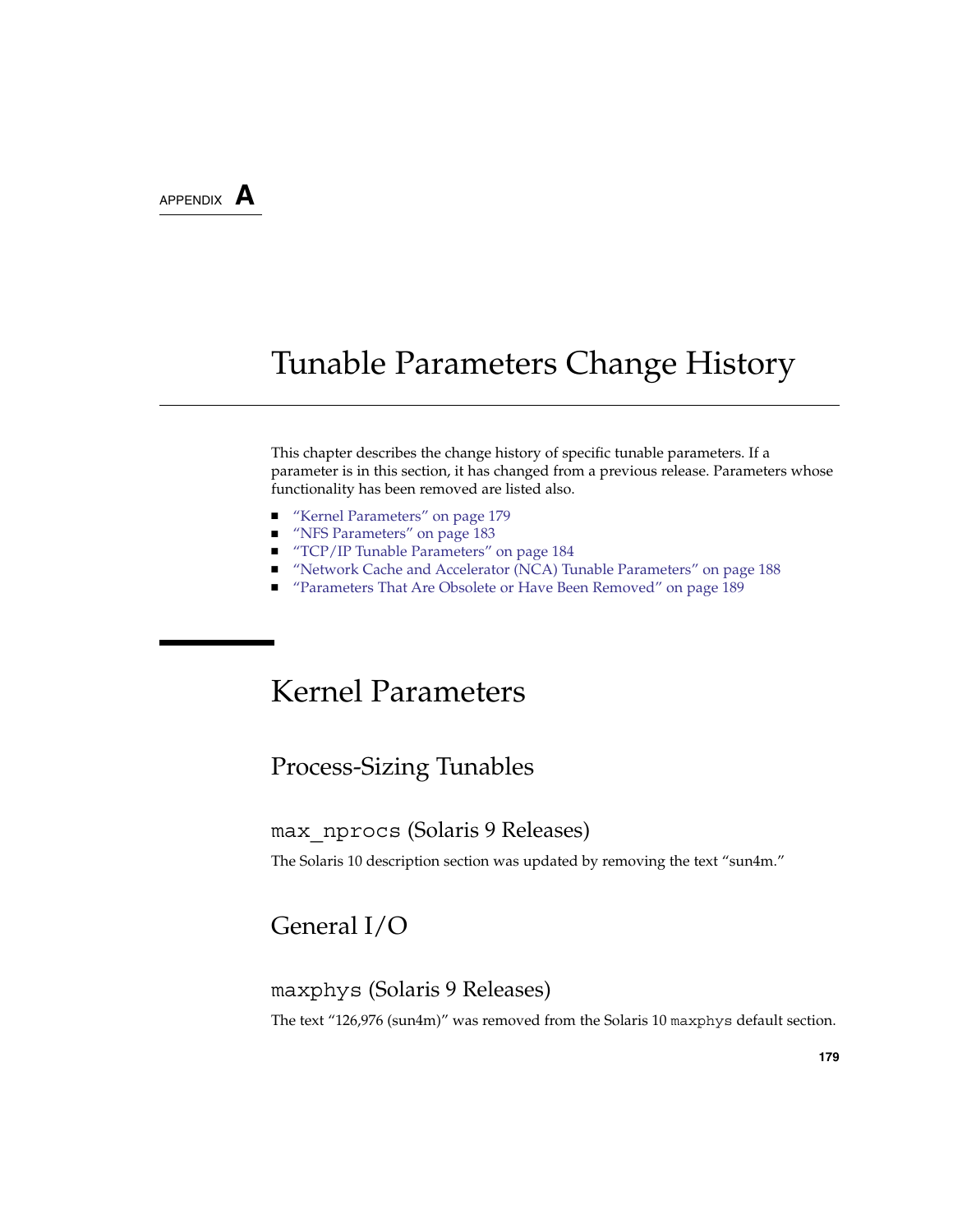#### rlim\_fd\_max (Solaris 8 Release)

In the Solaris 8 version, the default is 1024. In later Solaris releases, the default is 65,536.

### General Kernel and Memory Parameters

#### noexec\_user\_stack (Solaris 9 Releases)

The Solaris 10 description section was updated by removing the text "and sun4m" and adding the text "64–bit SPARC and AMD64."

#### lwp\_default\_stksize (Solaris 9 Releases)

The Solaris 10 description section was updated by adding default and maximum values for AMD64.

#### noexec user stack (Solaris 2.6, 7, and 8 Releases)

The Solaris 9 description section was updated by removing the text "and sun4d."

#### segkpsize (Solaris 9 12/02 Release)

In previous Solaris 9 releases, units were incorrectly identified as Mbytes instead of 8-Kbyte pages. In addition, the following text is removed from the range and default descriptions in the Solaris 10 release because this parameter is only available on systems running 64-bit kernels:

32-bit kernels, 512 Mbytes

### Paging-Related Tunables

#### tmpfs:tmpfs\_minfree (Solaris 8 Releases)

In the Solaris 8 versions, the units was incorrectly described as "Bytes," instead of "Pages."

#### pages\_pp\_maximum (Solaris Releases Prior to Solaris 9 Releases)

In the Solaris 8 versions, the default description is as follows: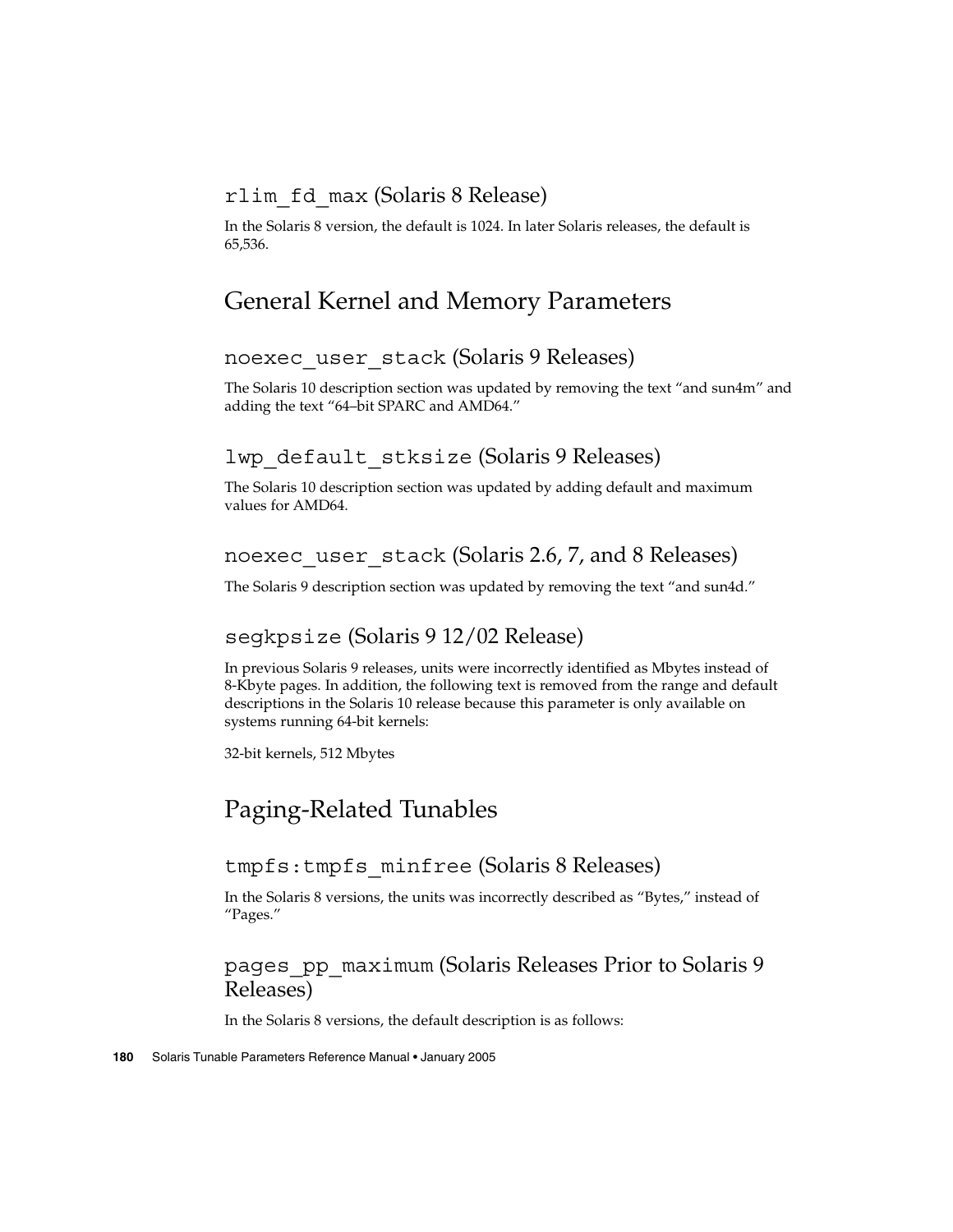<span id="page-180-0"></span>Maximum of the triplet (200, tune\_t\_minarmem + 100, [10% of memory available at boot time])

## General File System

## ncsize (Solaris 9 and Previous Releases)

In the Solaris 9 release and previous releases, the nfs:nrnode parameter was incorrectly identified as nfs:nfs\_rnode in the when to change description.

## UFS

### bufhwm (Solaris 9 Releases)

This parameter information changed significantly in the Solaris 10 release. Please see "bufhwm and [bufhwm\\_pct](#page-65-0)" on page 66 for more information.

| Description | Maximum amount of memory for caching I/O buffers. The buffers<br>are used for writing file system metadata (superblocks, inodes,<br>indirect blocks, and directories). Buffers are allocated as needed<br>until the amount to be allocated would exceed bufhwm. At this<br>point, enough buffers are reclaimed to satisfy the request. |
|-------------|----------------------------------------------------------------------------------------------------------------------------------------------------------------------------------------------------------------------------------------------------------------------------------------------------------------------------------------|
|             | For historical reasons, this parameter does not require the ufs:<br>prefix.                                                                                                                                                                                                                                                            |
| Data Type   | Signed integer                                                                                                                                                                                                                                                                                                                         |
| Default     | 2% of physical memory                                                                                                                                                                                                                                                                                                                  |
| Range       | 80 Kbytes to 20% of physical memory                                                                                                                                                                                                                                                                                                    |
| Units       | Kbytes                                                                                                                                                                                                                                                                                                                                 |
| Dynamic?    | No. Value is used to compute hash bucket sizes and is then stored<br>into a data structure that adjusts the value in the field as buffers<br>are allocated and deallocated. Attempting to adjust this value<br>without following the locking protocol on a running system can<br>lead to incorrect operation.                          |
| Validation  | If bufhwm is less than 80 Kbytes or greater than the lesser of 20%<br>of physical memory or twice the current amount of kernel heap, it<br>is reset to the lesser of 20% of physical memory or twice the<br>current amount of kernel heap. The following message appears on<br>the system console and in the /var/adm/messages file.   |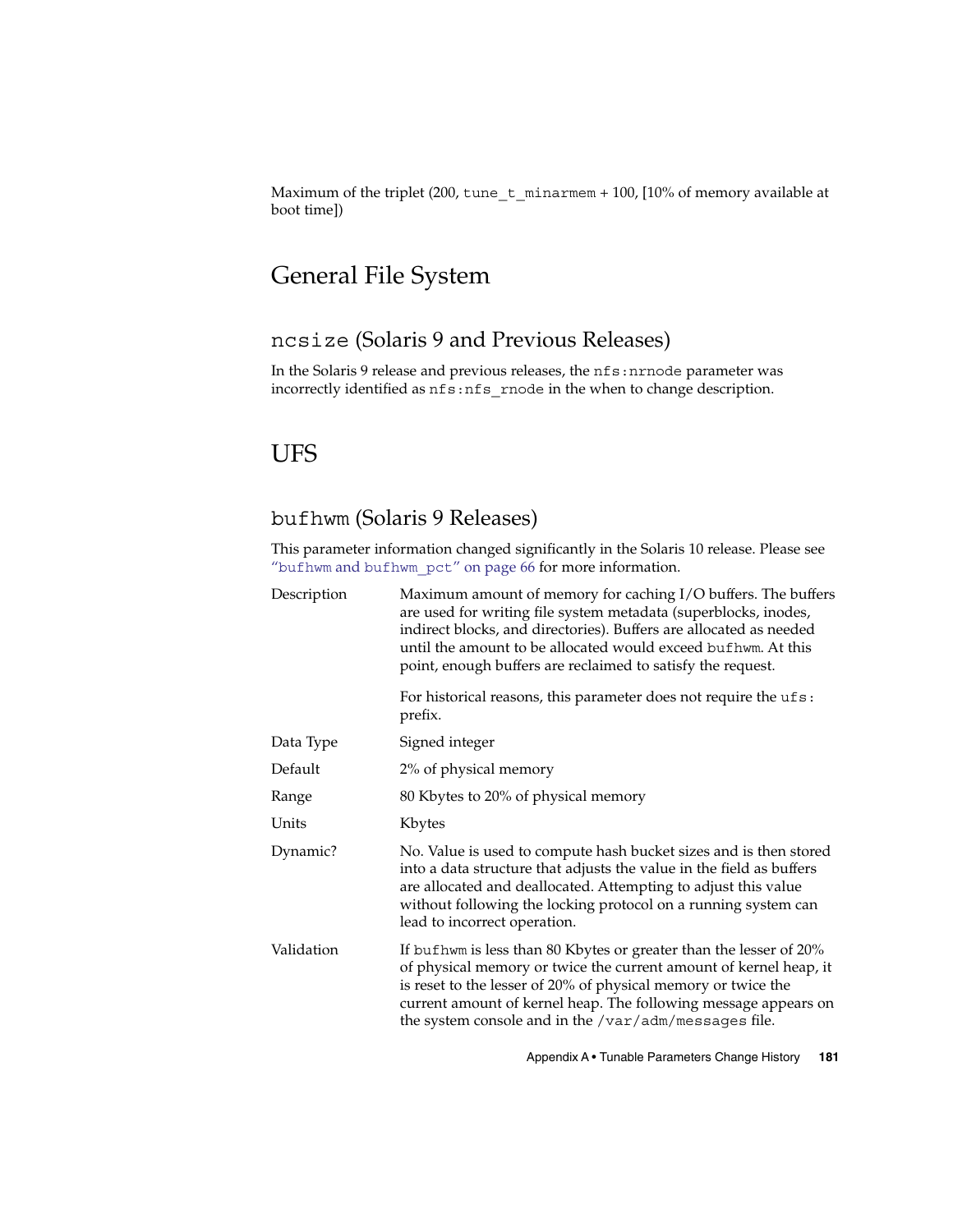"binit: bufhwm out of range (value attempted). Using *N*."

Value attempted refers to the value entered in /etc/system or by using the kadb -d command. *N* is the value computed by the system based on available system memory.

When to Change Since buffers are only allocated as they are needed, the overhead from the default setting is the allocation of a number of control structures to handle the maximum possible number of buffers. These structures consume 52 bytes per potential buffer on a 32–bit kernel and 104 bytes per potential buffer on a 64–bit kernel. On a 512 Mbyte 64–bit kernel this consumes 104\*10144 bytes, or 1 Mbyte. The header allocations assumes buffers are 1 Kbyte in size, although in most cases, the buffer size is larger.

> The amount of memory, which has not been allocated in the buffer pool, can be found by looking at the bfreelist structure in the kernel with a kernel debugger. The field of interest in the structure is bufsize, which is the possible remaining memory in bytes. Looking at it with the buf macro by using mdb:

```
# mdb -kLoading modules: [ unix krtld genunix ip nfs ipc ]
> bfreelist$<buf
bfreelist:
[ elided ]
bfreelist + 0x78: bufsize [ elided ]
                        75734016
```
bufhwm on this system, with 6 Gbytes of memory, is 122277. It is not directly possible to determine the number of header structures used since the actual buffer size requested is usually larger than 1 Kbyte. However, some space might be profitably reclaimed from control structure allocation for this system.

The same structure on the 512 Mbyte system shows that only 4 Kbytes of 10144 Kbytes has not been allocated. When the biostats kstat is examined with kstat -n biostats, it is seen that the system had a reasonable ratio of buffer cache hits to buffer cache lookups as well. This indicates that the default setting is reasonable for that system.

Commitment Level

Unstable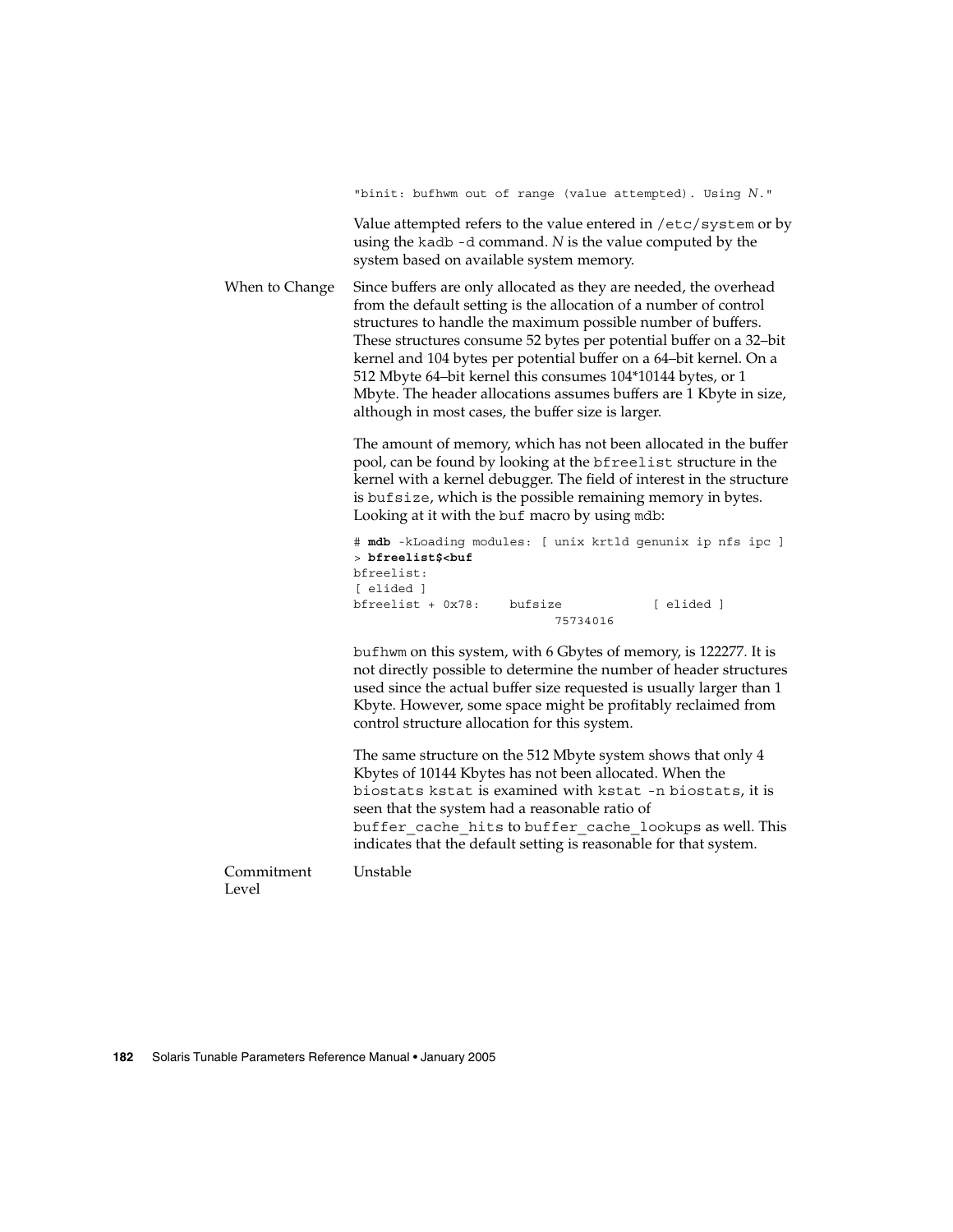# <span id="page-182-0"></span>NFS Parameters

## nfs:nrnode (Solaris 9 8/03)

The Solaris 10 description was updated to include the text "NFS version 4 client."

## nfs:nfs write error interval (Solaris 9 8/03)

The Solaris 10 description was updated to include the text "NFS version 4 client."

## nfs:nfs\_write\_error\_to\_cons\_only (Solaris 9 8/03)

The Solaris 10 description was updated to include the text "NFS version 4 client."

## nfs:nfs\_disable\_rddir\_cache (Solaris 9 8/03)

The Solaris 10 when to change text was updated to include the text "NFS version 4 client."

## nfs:nfs3 max transfer size (Solaris  $9\frac{8}{03}$ )

The Solaris 10 default description was updated to 1,048,576 (1 Mbyte) from 32, 768 (32 Kbytes).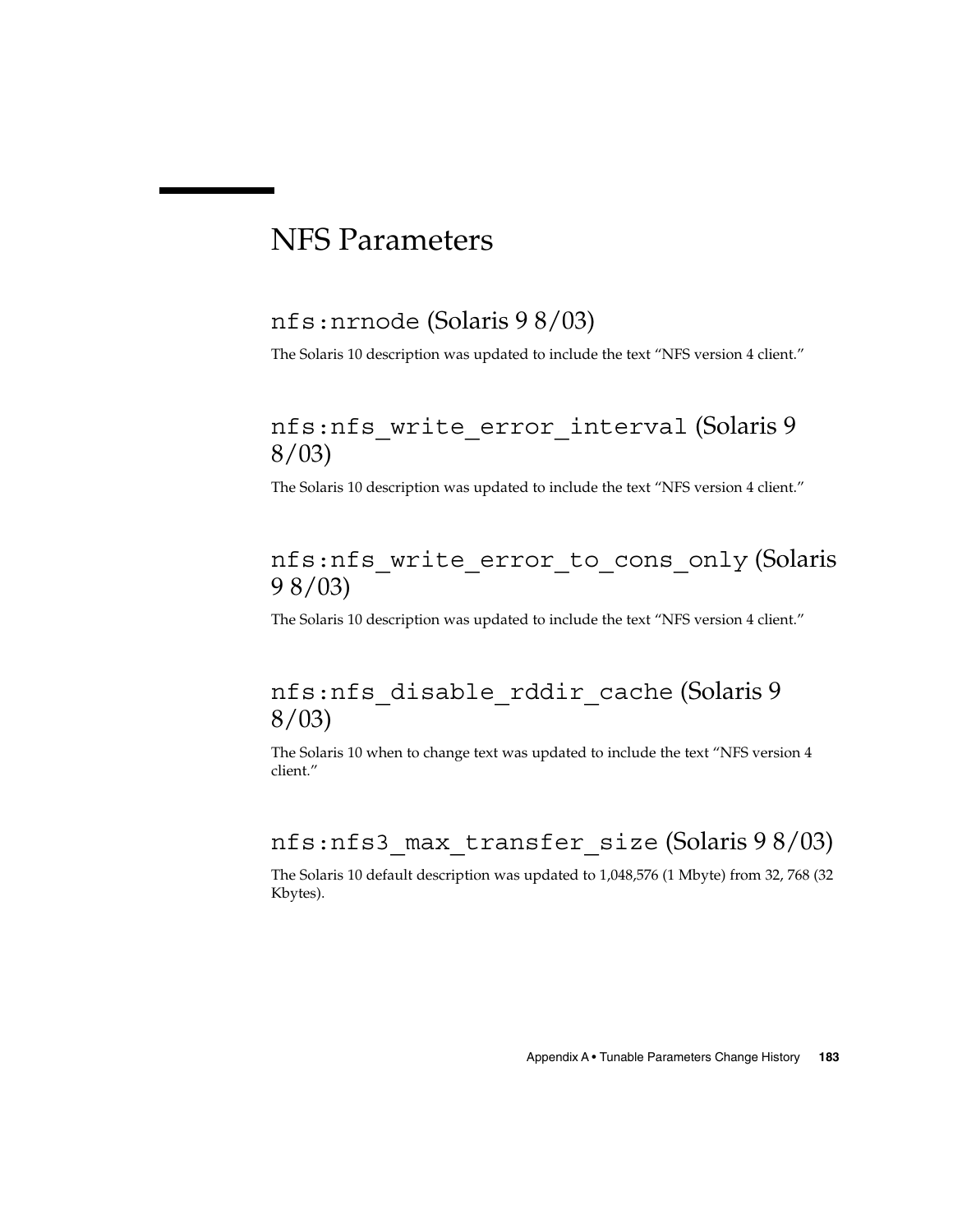# <span id="page-183-0"></span>TCP/IP Tunable Parameters

# ip\_multidata\_outbound (Solaris 9 8/03)

This parameter information changed significantly in releases after the Solaris 9 8/03 release. Please see "[ip\\_multidata\\_outbound](#page-136-0)" on page 137 for more information.

| Description    | This parameter enables the network stack to send more than<br>one packet at one time to the network device driver during<br>transmission.                                                                                                                                                                                                          |
|----------------|----------------------------------------------------------------------------------------------------------------------------------------------------------------------------------------------------------------------------------------------------------------------------------------------------------------------------------------------------|
|                | Enabling this parameter reduces the per-packet processing<br>costs by improving the host CPU utilization and/or network<br>throughput.                                                                                                                                                                                                             |
|                | The multidata transmit (MDT) feature is only effective for<br>device drivers that support this feature.                                                                                                                                                                                                                                            |
|                | The following parameter must be enabled in the<br>/etc/system file to use the MDT parameter:                                                                                                                                                                                                                                                       |
|                | $set$ ip:ip use dl cap = $0x1$                                                                                                                                                                                                                                                                                                                     |
| Default        | Disabled                                                                                                                                                                                                                                                                                                                                           |
| Range          | 0 (disabled), 1 (enabled)                                                                                                                                                                                                                                                                                                                          |
| Dynamic?       | Yes                                                                                                                                                                                                                                                                                                                                                |
| When to Change | This feature can be enabled at any time to allow for improved<br>system performance with the following cautions:                                                                                                                                                                                                                                   |
|                | Enabling this feature might change the appearance of any<br>packets between the IP layer and the DLPI provider. So,<br>any third-party STREAMS module that is dynamically<br>inserted between the IP layer and the DLPI provider by<br>using if config's modinsert feature, which doesn't<br>understand the MDT STREAMS data type, might not work. |
|                | Modules that are inserted between the IP and the DLPI<br>provider with the autopush (1m) mechanism might not<br>work as well.                                                                                                                                                                                                                      |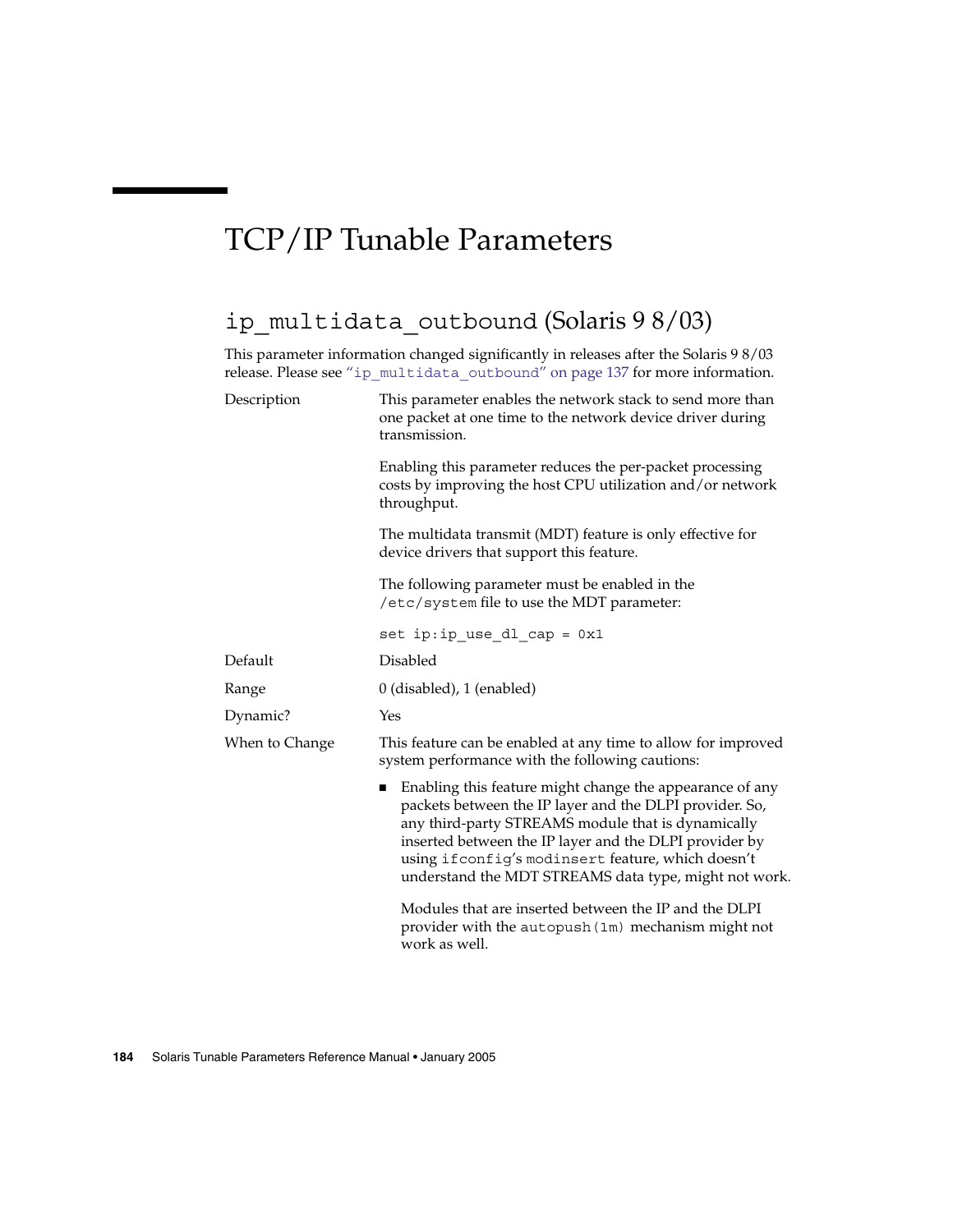■ Keep this feature disabled when a STREAMS module is not MDT aware. For example, the public domain utilities such as ipfilter, Checkpoint Firewall-1, and so on, are not MDT aware.

<span id="page-184-0"></span>Commitment Level Unstable

## tcp\_conn\_hash\_size (Solaris 9 Releases)

This parameter was removed in the Solaris 10 release.

| Description      | Controls the hash table size in the TCP module for all TCP<br>connections.                                                                                                                                                                                                                                                                       |
|------------------|--------------------------------------------------------------------------------------------------------------------------------------------------------------------------------------------------------------------------------------------------------------------------------------------------------------------------------------------------|
| Data Type        | Signed integer                                                                                                                                                                                                                                                                                                                                   |
| Default          | 512                                                                                                                                                                                                                                                                                                                                              |
| Range            | 512 to 1,073,741,824                                                                                                                                                                                                                                                                                                                             |
| Implicit         | The value should be a power of 2.                                                                                                                                                                                                                                                                                                                |
| Dynamic?         | No. The parameter can only be changed at boot time.                                                                                                                                                                                                                                                                                              |
| Validation       | If you set the parameter to a value that is not a power of 2, it is<br>rounded up to the nearest power of 2.                                                                                                                                                                                                                                     |
| When to Change   | If the system consistently has tens of thousands of TCP<br>connections, increase the value accordingly. With the default<br>value, TCP performs well up to a few thousand active<br>connections. Note that increasing the hash table size means<br>more memory consumption so set an appropriate value to<br>avoid wasting memory unnecessarily. |
| Commitment Level | Unstable                                                                                                                                                                                                                                                                                                                                         |

## ipc\_tcp\_conn\_hash\_size (Solaris 9 Releases)

This parameter was removed in the Solaris 10 release.

| Description | Controls the hash table size in an IP module for all active (in<br>ESTABLISHED state) TCP connections. |
|-------------|--------------------------------------------------------------------------------------------------------|
| Data Type   | Unsigned integer                                                                                       |
| Default     | 512                                                                                                    |
| Range       | 512 to 2,147,483,648                                                                                   |
| Implicit    | It should be a power of two.                                                                           |

Appendix A • Tunable Parameters Change History **185**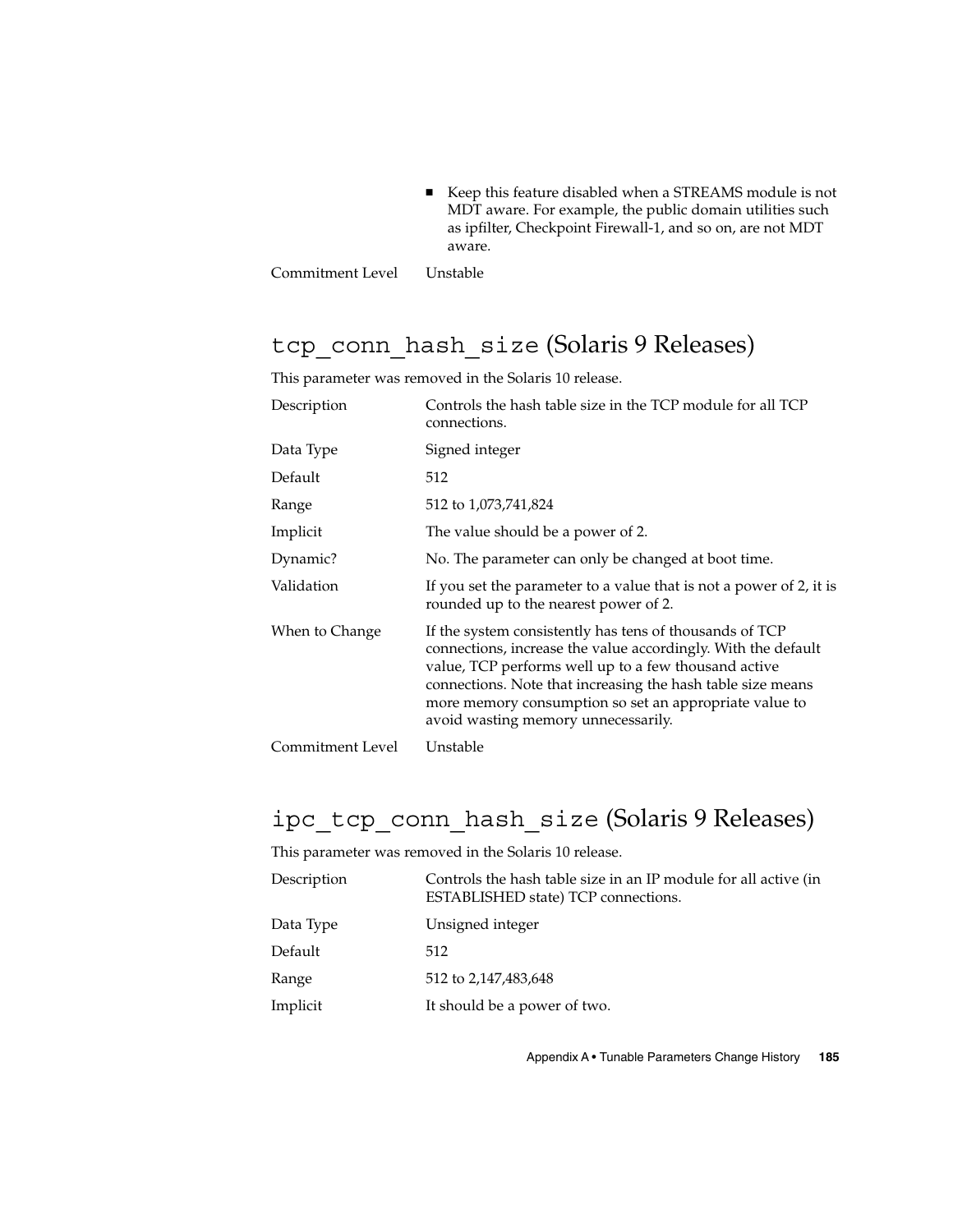<span id="page-185-0"></span>

| Dynamic?         | No. This parameter can only be changed at boot time.                                                                                                                                                                                                                                                                                                           |
|------------------|----------------------------------------------------------------------------------------------------------------------------------------------------------------------------------------------------------------------------------------------------------------------------------------------------------------------------------------------------------------|
| Validation       | If you set the parameter to a value that is not a power of 2, it is<br>rounded up to the nearest power of two.                                                                                                                                                                                                                                                 |
| When to Change   | If the system consistently has tens of thousands of active TCP<br>connections, increase the value accordingly. With the default<br>value, the system performs well up to a few thousand active<br>connections. Note that increasing the hash table size means<br>more memory consumption so set an appropriate value to<br>avoid wasting memory unnecessarily. |
| Commitment Level | Unstable                                                                                                                                                                                                                                                                                                                                                       |

# tcp\_compression\_enabled (Solaris 9 Releases)

This parameter was removed in the Solaris 10 release.

| Description      | If set to 1, protocol control blocks of TCP connections in<br>TIME-WAIT state are compressed to reduce memory usage. If<br>set to 0, no compression is done. See<br>"tcp time wait interval" on page 146 also. |
|------------------|----------------------------------------------------------------------------------------------------------------------------------------------------------------------------------------------------------------|
| Default          | 1 (enabled)                                                                                                                                                                                                    |
| Range            | $0$ (disabled), 1 (enabled)                                                                                                                                                                                    |
| Dynamic?         | Yes                                                                                                                                                                                                            |
| When to Change   | Do not turn off the compression mechanism.                                                                                                                                                                     |
| Commitment Level | Unstable                                                                                                                                                                                                       |

## ip\_forwarding and ip6\_forwarding (Solaris 9 Releases)

These parameters are obsolete in the Solaris 10 release.

| Description    | Controls whether IP does IPv4 or IPv6 forwarding between<br>interfaces. See also "xxx: ip forwarding (Solaris 9)<br>Releases)" on page 187. |
|----------------|---------------------------------------------------------------------------------------------------------------------------------------------|
| Default        | 0 (disabled)                                                                                                                                |
| Range          | 0 (disabled) or 1 (enabled)                                                                                                                 |
| Dynamic?       | Yes                                                                                                                                         |
| When to Change | If IP forwarding is needed, enable it.                                                                                                      |

**186** Solaris Tunable Parameters Reference Manual • January 2005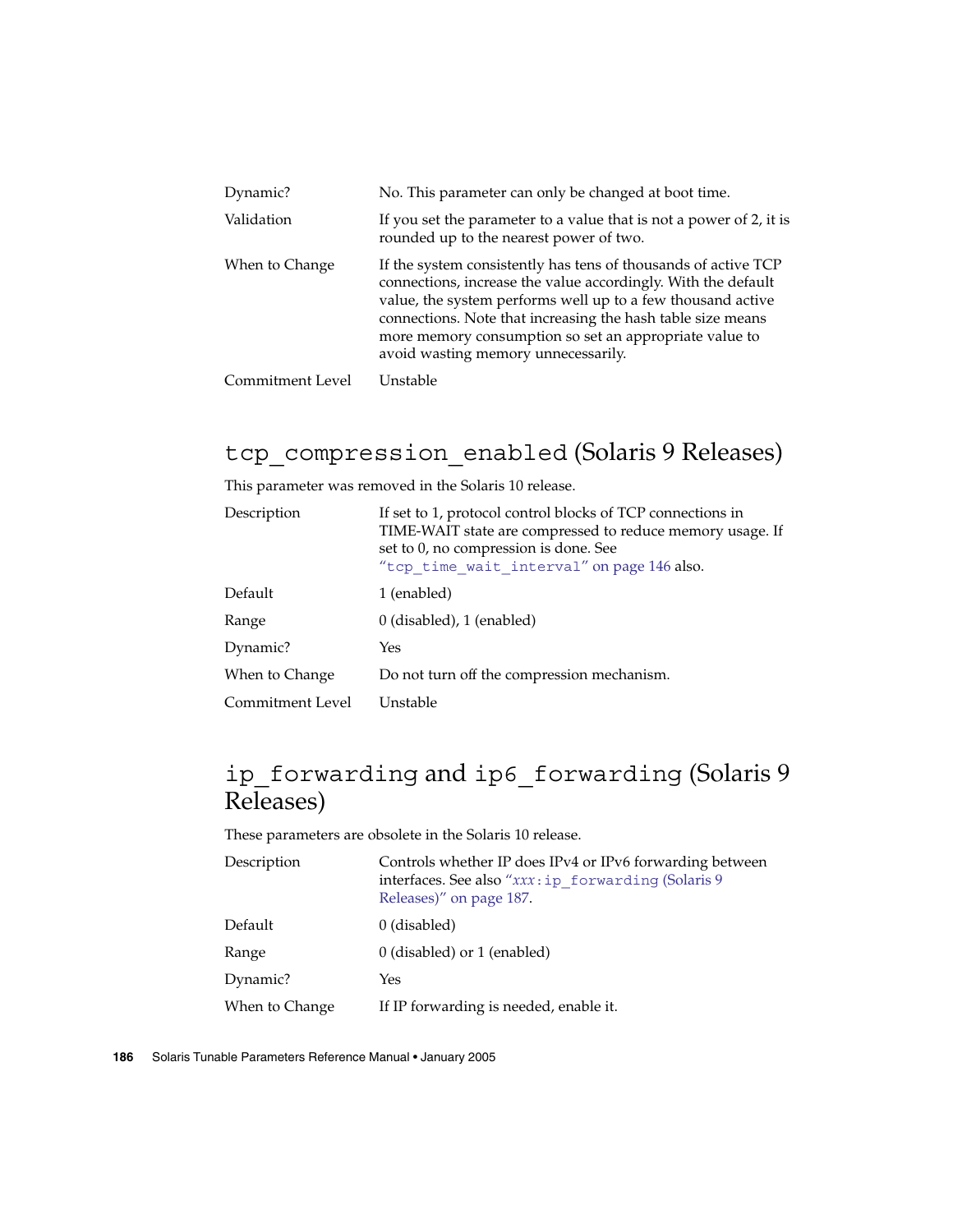<span id="page-186-0"></span>Commitment Level Unstable

## *xxx*:ip\_forwarding (Solaris 9 Releases)

This parameter is obsolete in the Solaris 10 release.

| Description      | Enables IPv4 forwarding for a particular xxx interface. The<br>exact name of the parameter is<br><i>interface-name</i> : ip forwarding. For example, two interfaces<br>are hme0 and hme1. Here are their corresponding parameter<br>names: |
|------------------|--------------------------------------------------------------------------------------------------------------------------------------------------------------------------------------------------------------------------------------------|
|                  | $h$ me0:ip forwarding and $h$ me1:ip forwarding                                                                                                                                                                                            |
| Default          | 0 (disabled)                                                                                                                                                                                                                               |
| Range            | 0 (disabled) or 1 (enabled)                                                                                                                                                                                                                |
| Dynamic?         | Yes                                                                                                                                                                                                                                        |
| When to Change   | If you need IPv4 forwarding, use this parameter to enable<br>forwarding on a per-interface basis.                                                                                                                                          |
| Commitment Level | Unstable                                                                                                                                                                                                                                   |

## tcp\_conn\_req\_max\_q0 (Solaris 8 Release)

The when to change text was revised in later Solaris releases from this:

When to Change For applications, such as web servers that might receive excessive connection requests, you can increase the default value to match the incoming rate. The following explains the relationship between tcp\_conn\_req\_max\_q0 and the maximum number of pending connections for each socket. When a connection request is received, TCP first checks if the

number (*N*) of pending TCP connections (three-way handshake is done) waiting to be accepted exceeds the maximum for the listener. If the connections are excessive, the request is denied. If the number of connections is allowable, then TCP checks if the number of incomplete pending TCP connections exceeds the sum of *N* and tcp\_conn\_req\_max\_q0. If it does not, the request is accepted. Otherwise, the oldest incomplete pending TCP request is dropped.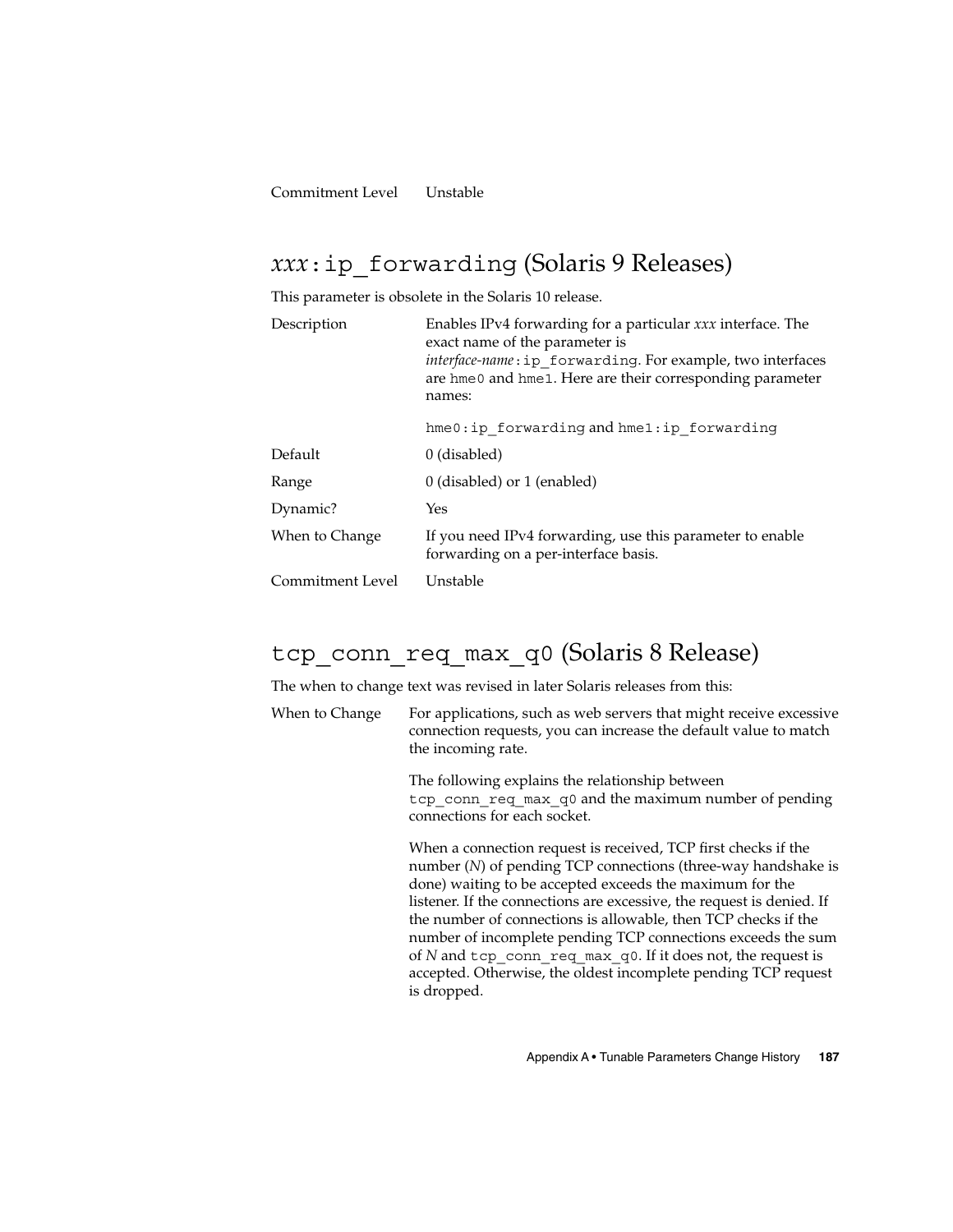to this:

is dropped.

<span id="page-187-0"></span>When to Change For applications, such as web servers that might receive excessive connection requests, you can increase the default value to match the incoming rate. The following explains the relationship between tcp\_conn\_req\_max\_q0 and the maximum number of pending connections for each socket. When a connection request is received, TCP first checks if the number of pending TCP connections (three-way handshake is done) waiting to be accepted exceeds the maximum (*N*) for the listener. If the connections are excessive, the request is denied. If the number of connections is allowable, then TCP checks if the number of incomplete pending TCP connections exceeds the sum of N and tcp\_conn\_req\_max\_q0. If it does not, the request is accepted. Otherwise, the oldest incomplete pending TCP request

# Network Cache and Accelerator (NCA) Tunable Parameters

## sq\_max\_size (Solaris 9 12/02 Release)

This parameter information changed significantly in later Solaris releases. Please see "sq max size" on page 171 for more information.

| Description    | The depth of the syncq (number of messages) before a<br>destination streams queue generates a QFULL message.                                                                                                                                                                                    |
|----------------|-------------------------------------------------------------------------------------------------------------------------------------------------------------------------------------------------------------------------------------------------------------------------------------------------|
| Default        | 2 messages                                                                                                                                                                                                                                                                                      |
| Range          | 1 to 0 (unlimited)                                                                                                                                                                                                                                                                              |
| Dynamic?       | No.                                                                                                                                                                                                                                                                                             |
| When to Change | When NCA is running on a system with a lot of memory,<br>increase this parameter to allow drivers to queue more packets<br>of data. If a server is under heavy load, increase this parameter<br>so modules and drivers may process more data without<br>dropping packets or getting backlogged. |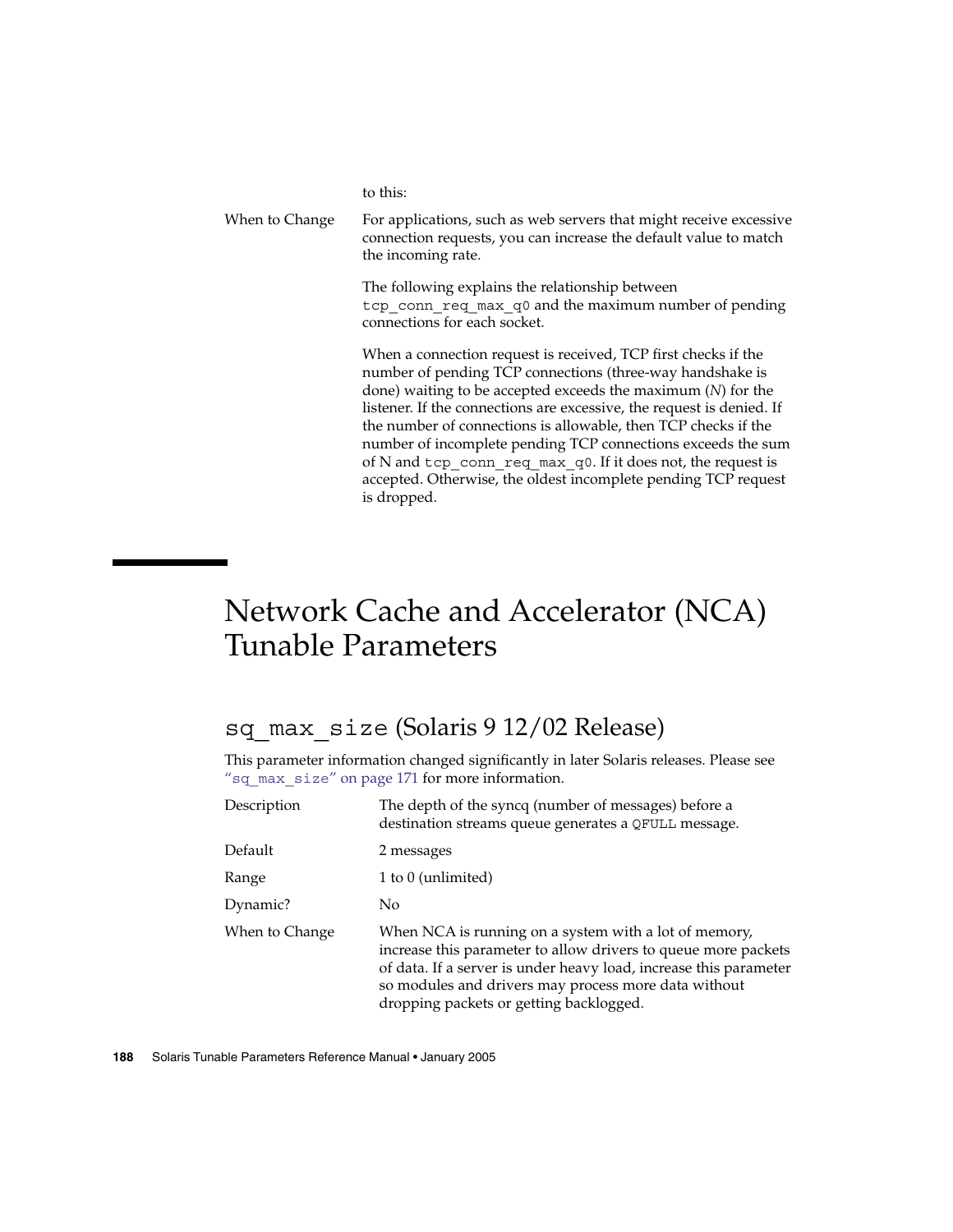# <span id="page-188-0"></span>Parameters That Are Obsolete or Have Been Removed

The following section describes parameters that are obsolete or have been removed from more recent Solaris releases.

## Paging-Related Tunables

## cachefree (Solaris 8 Releases)

Obsolete in Solaris 9 and later releases.

| Description      | The Solaris 8 release changes the way file system pages are<br>cached. These changes subsume the priority paging capability.                                                                                                                                    |
|------------------|-----------------------------------------------------------------------------------------------------------------------------------------------------------------------------------------------------------------------------------------------------------------|
|                  | <b>Note –</b> Remove both cachefree and priority paging<br>settings in the /etc/system file.                                                                                                                                                                    |
|                  | The caching changes remove most of the pressure on the<br>virtual memory system resulting from file system activity.<br>Several statistics exhibit new behavior:                                                                                                |
|                  | Page reclaims are higher because pages are now explicitly<br>added to the free list after I/O completes.<br>Free memory is now higher because the free memory count<br>now includes a large component of the file cache.<br>Scan rates are drastically reduced. |
| Commitment Level | Obsolete                                                                                                                                                                                                                                                        |

## priority paging (Solaris 8 Releases)

Obsolete in Solaris 9 and later releases.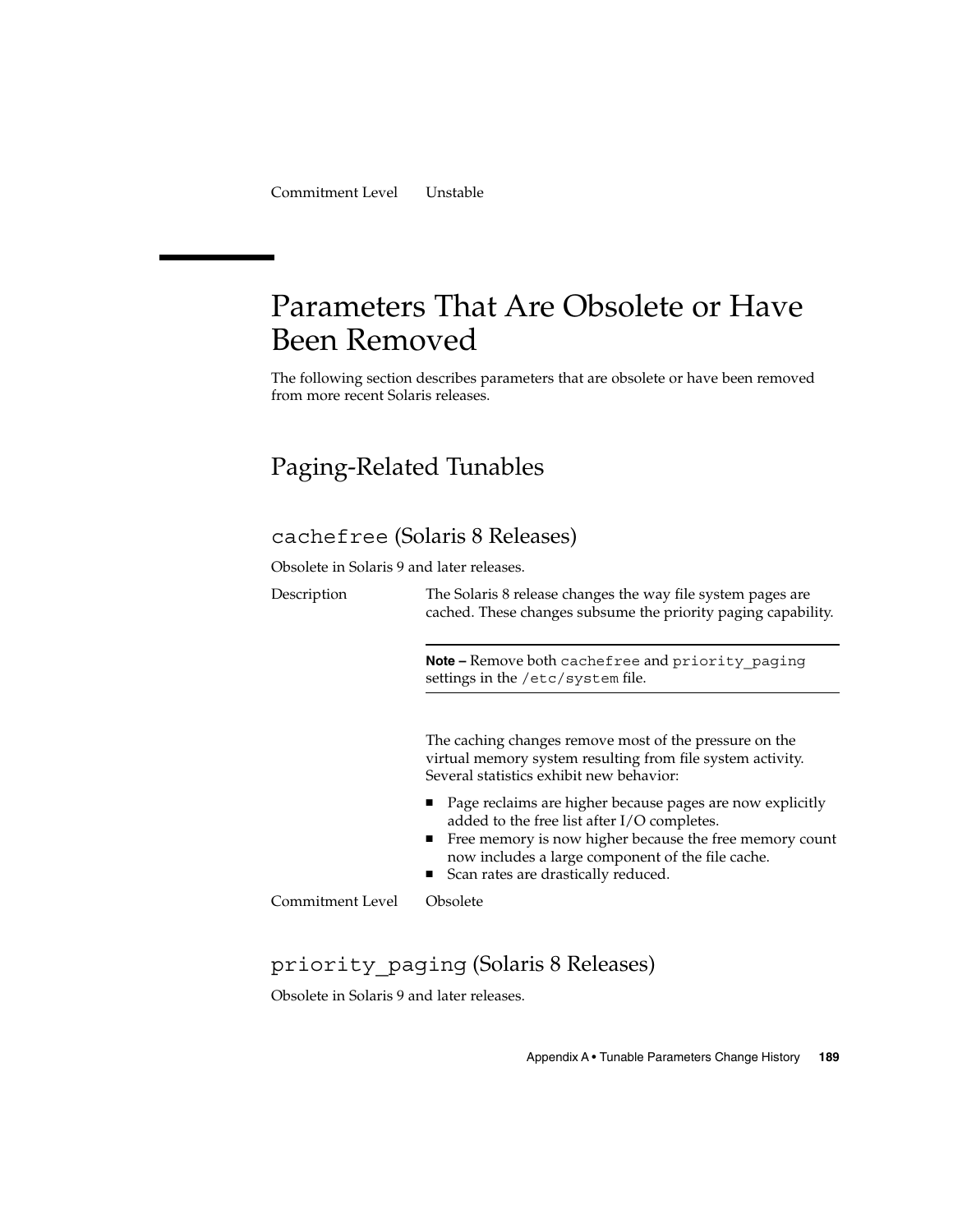<span id="page-189-0"></span>

| Description | This variable sets cachefree to 2 times lotsfree.                                                                            |
|-------------|------------------------------------------------------------------------------------------------------------------------------|
|             | The Solaris 8 release changes the way file system pages are<br>cached. These changes subsume the priority paging capability. |
|             | <b>Note –</b> Remove both cachefree and priority paging<br>settings in the /etc/system file.                                 |

Commitment Level Obsolete

### tune\_t\_gpgslo (Solaris 7 Releases)

Description Obsolete in the Solaris 8 release. Variable left in place for compatibility reasons.

### tune t minasmem (Solaris 7 Releases)

Description Obsolete in the Solaris 8 release. Variable left in place for compatibility reasons.

# System V Message Parameters

### msgsys:msginfo\_msgmni (Solaris 9 Releases)

Obsolete in the Solaris 10 release.

| Description      | Maximum number of message queues that can be created.                                                   |
|------------------|---------------------------------------------------------------------------------------------------------|
| Data Type        | Signed integer                                                                                          |
| Default          | 50                                                                                                      |
| Range            | 0 to MAXINT                                                                                             |
| Dynamic?         | No. Loaded into msqmni field of msqinfo structure.                                                      |
| Validation       | None                                                                                                    |
| When to Change   | When $msgget(2)$ calls return with an error of ENOSPC or at the<br>recommendation of a software vendor. |
| Commitment Level | Unstable                                                                                                |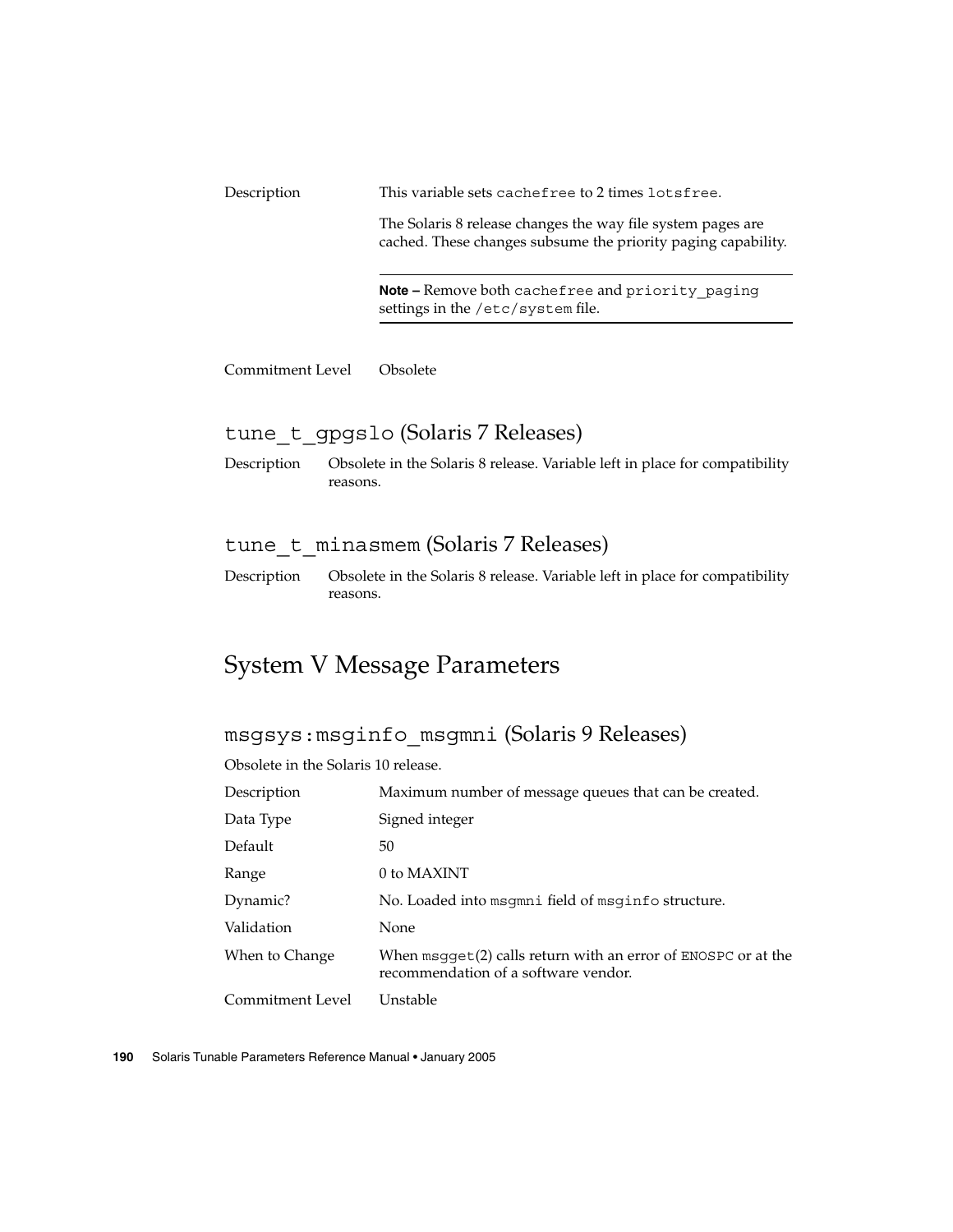## <span id="page-190-0"></span>msgsys:msginfo\_msgtql (Solaris 9 Releases)

Obsolete in the Solaris 10 release.

| Description      | Maximum number of messages that can be created. If a<br>msgsnd call attempts to exceed this limit, the request is<br>deferred until a message header is available. Or, if the request<br>has set the IPC NOWAIT flag, the request fails with the error<br>EAGAIN. |
|------------------|-------------------------------------------------------------------------------------------------------------------------------------------------------------------------------------------------------------------------------------------------------------------|
| Data Type        | Signed integer                                                                                                                                                                                                                                                    |
| Default          | 40                                                                                                                                                                                                                                                                |
| Range            | 0 to MAXINT                                                                                                                                                                                                                                                       |
| Dynamic?         | No. Loaded into msqtql field of msqinfo structure.                                                                                                                                                                                                                |
| Validation       | <b>None</b>                                                                                                                                                                                                                                                       |
| When to Change   | When msqsnd() calls block or return with error of EGAIN, or<br>at the recommendation of a software vendor.                                                                                                                                                        |
| Commitment Level | Unstable                                                                                                                                                                                                                                                          |

## msgsys:msginfo\_msgmnb (Solaris 9 Releases)

Obsolete in the Solaris 10 release.

| Description      | Maximum number of bytes that can be on any one message<br>queue.                                               |
|------------------|----------------------------------------------------------------------------------------------------------------|
| Data Type        | Unsigned long                                                                                                  |
| Default          | 4096                                                                                                           |
| Range            | 0 to amount of physical memory                                                                                 |
| Units            | <b>Bytes</b>                                                                                                   |
| Dynamic?         | No. Loaded into msqmnb field of msqinfo structure.                                                             |
| Validation       | None                                                                                                           |
| When to Change   | When msgsnd () calls block or return with an error of EGAIN,<br>or at the recommendation of a software vendor. |
| Commitment Level | Unstable                                                                                                       |

# msgsys:msginfo\_msgssz (Solaris 9 Releases)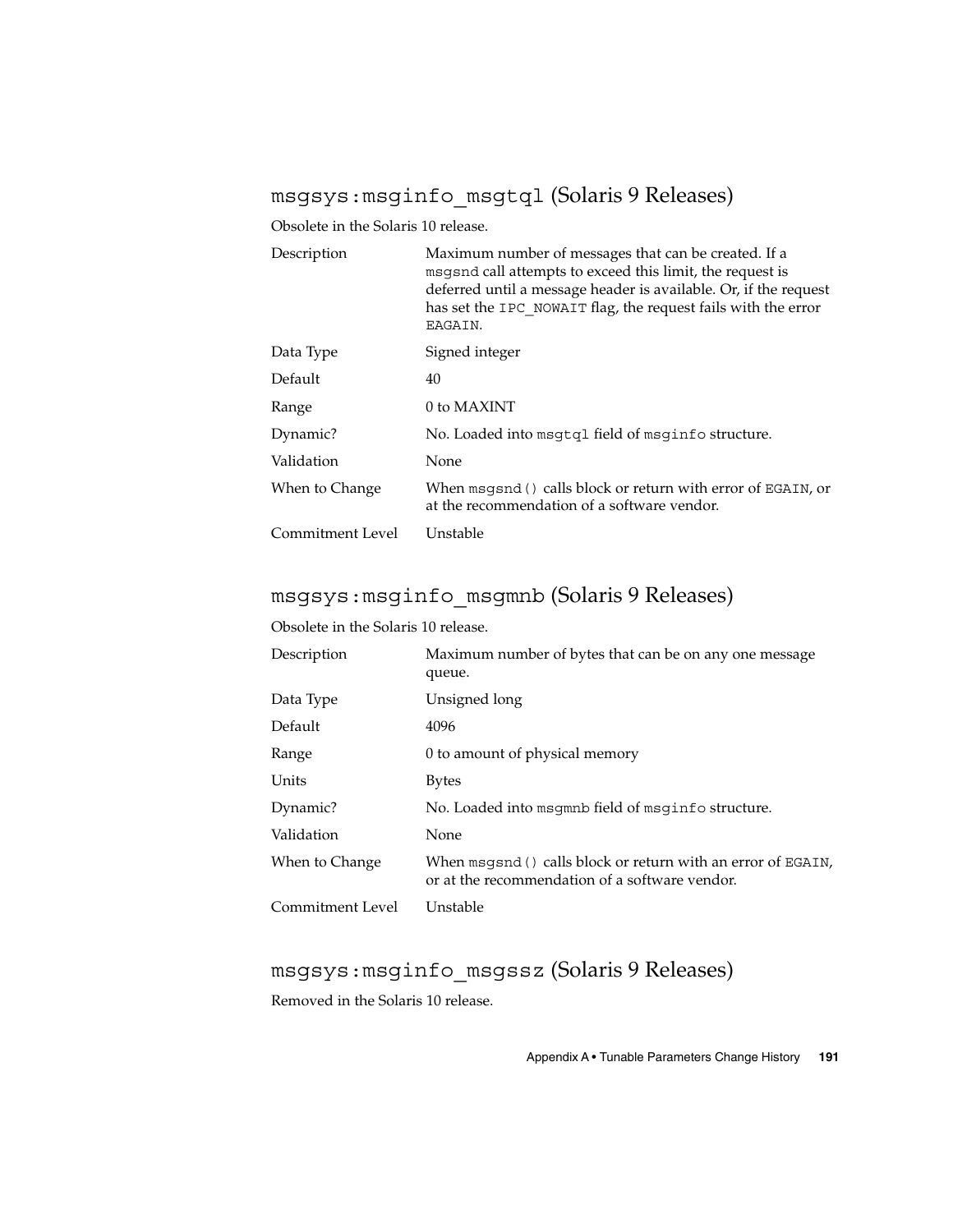<span id="page-191-0"></span>

| Description      | Specifies size of chunks system uses to manage space for<br>message buffers.                                                                                                                                                                                                                                                                                                                                                                                                  |
|------------------|-------------------------------------------------------------------------------------------------------------------------------------------------------------------------------------------------------------------------------------------------------------------------------------------------------------------------------------------------------------------------------------------------------------------------------------------------------------------------------|
| Data Type        | Signed integer                                                                                                                                                                                                                                                                                                                                                                                                                                                                |
| Default          | 40                                                                                                                                                                                                                                                                                                                                                                                                                                                                            |
| Range            | 0 to MAXINT                                                                                                                                                                                                                                                                                                                                                                                                                                                                   |
| Dynamic?         | No. Loaded into msqtql field of msqinfostructure.                                                                                                                                                                                                                                                                                                                                                                                                                             |
| Validation       | The space consumed by the maximum number of data<br>structures that would be created to support the messages and<br>queues is compared to 25% of the available kernel memory at<br>the time the module is loaded. If the number is too big, the<br>message queue module refuses to load and the facility is<br>unavailable. This computation does include the space that<br>might be consumed by the messages. This situation occurs<br>only when the module is first loaded. |
| When to Change   | When the default value is not enough. Generally changed at<br>the recommendation of software vendors.                                                                                                                                                                                                                                                                                                                                                                         |
| Commitment Level | Obsolete                                                                                                                                                                                                                                                                                                                                                                                                                                                                      |

# msgsys:msginfo\_msgmap (Solaris 9 Releases)

| Description      | Number of messages the system supports.                                                                                                                                                                                                                                                                                                                                                                                                                                       |
|------------------|-------------------------------------------------------------------------------------------------------------------------------------------------------------------------------------------------------------------------------------------------------------------------------------------------------------------------------------------------------------------------------------------------------------------------------------------------------------------------------|
| Data Type        | Signed integer                                                                                                                                                                                                                                                                                                                                                                                                                                                                |
| Default          | 100                                                                                                                                                                                                                                                                                                                                                                                                                                                                           |
| Range            | 0 to MAXINT                                                                                                                                                                                                                                                                                                                                                                                                                                                                   |
| Dynamic?         | No.                                                                                                                                                                                                                                                                                                                                                                                                                                                                           |
| Validation       | The space consumed by the maximum number of data<br>structures that would be created to support the messages and<br>queues is compared to 25% of the available kernel memory at<br>the time the module is loaded. If the number is too big, the<br>message queue module refuses to load and the facility is<br>unavailable. This computation does include the space that<br>might be consumed by the messages. This situation occurs<br>only when the module is first loaded. |
| When to Change   | When the default value is not enough. Generally changed at<br>the recommendation of software vendors.                                                                                                                                                                                                                                                                                                                                                                         |
| Commitment Level | Obsolete                                                                                                                                                                                                                                                                                                                                                                                                                                                                      |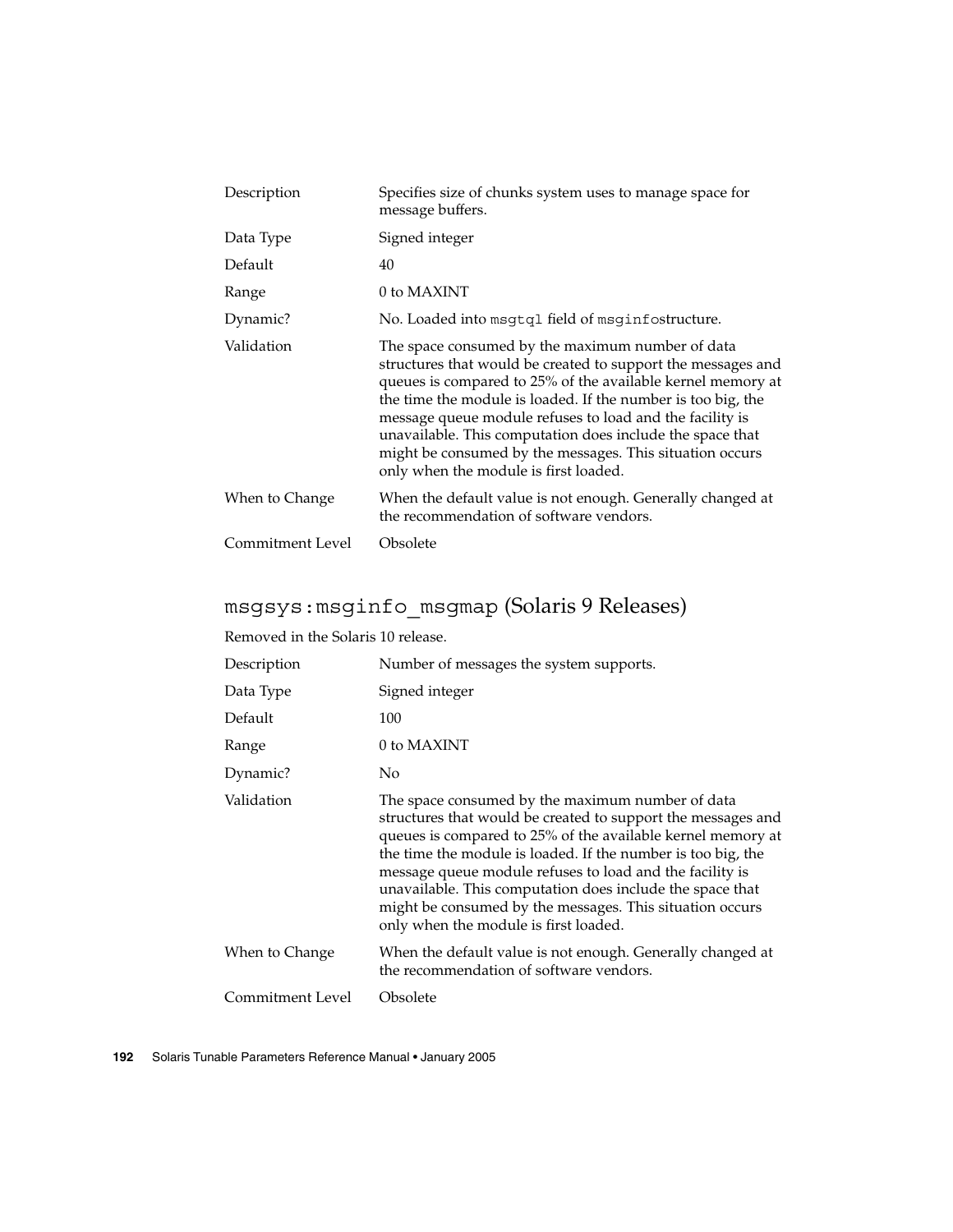## <span id="page-192-0"></span>msgsys:msginfo\_msgseg (Solaris 9 Releases)

Removed in the Solaris 10 release.

| Description      | Number of msginfo msgssz segments the system uses as a<br>pool for available message memory. Total memory available<br>for messages is msginfo_msgseg * msginfo msgssz.                                                                                                                                                                                                                                                                                                           |
|------------------|-----------------------------------------------------------------------------------------------------------------------------------------------------------------------------------------------------------------------------------------------------------------------------------------------------------------------------------------------------------------------------------------------------------------------------------------------------------------------------------|
| Data Type        | Signed short                                                                                                                                                                                                                                                                                                                                                                                                                                                                      |
| Default          | 1024                                                                                                                                                                                                                                                                                                                                                                                                                                                                              |
| Range            | 0 to 32,767                                                                                                                                                                                                                                                                                                                                                                                                                                                                       |
| Dynamic?         | No                                                                                                                                                                                                                                                                                                                                                                                                                                                                                |
| Validation       | The space consumed by the maximum number of data<br>structures that would be created to support the messages and<br>queues is compared to 25% of the available kernel memory at<br>the time the module is loaded. If the number is too big, the<br>message queue module refuses to load and the facility is<br>unavailable. This computation does not include the space that<br>might be consumed by the messages. This situation occurs<br>only when the module is first loaded. |
| When to Change   | When the default value is not enough. Generally changed at<br>the recommendation of software vendors.                                                                                                                                                                                                                                                                                                                                                                             |
| Commitment Level | Obsolete                                                                                                                                                                                                                                                                                                                                                                                                                                                                          |

## msgsys:msginfo\_msgmax (Solaris 9 Releases)

| Description      | Maximum size of System V message.                                                                  |
|------------------|----------------------------------------------------------------------------------------------------|
| Data Type        | Unsigned long                                                                                      |
| Default          | 2048                                                                                               |
| Range            | 0 to amount of physical memory                                                                     |
| Units            | <b>Bytes</b>                                                                                       |
| Dynamic?         | No. Loaded into msqmax field of msqinfo structure.                                                 |
| Validation       | None                                                                                               |
| When to Change   | When msqsnd(2) calls return with error of EINVAL or at the<br>recommendation of a software vendor. |
| Commitment Level | Unstable                                                                                           |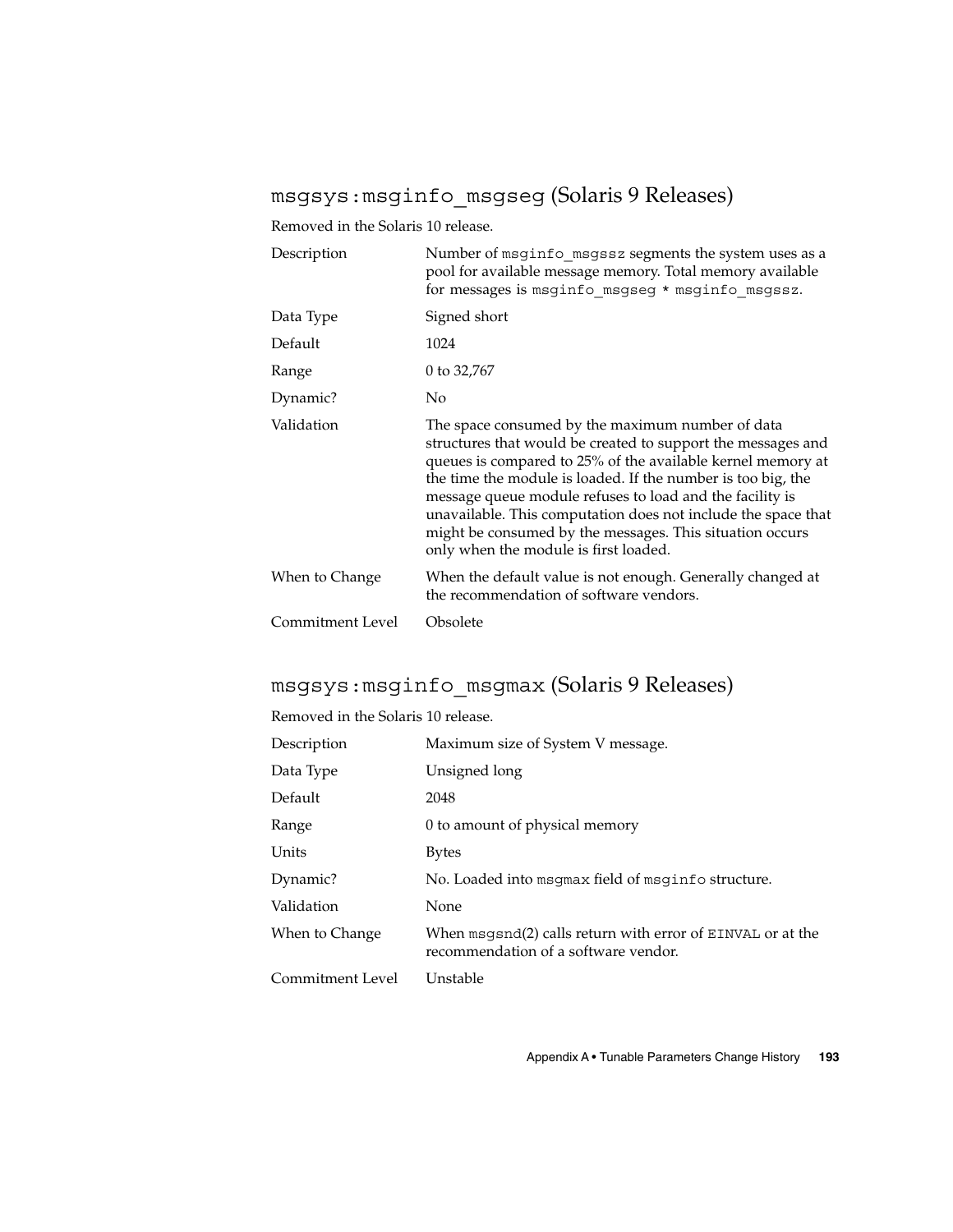# <span id="page-193-0"></span>System V Semaphore Parameters

## semsys:seminfo\_semmns (Solaris 9 Releases)

Removed in the Solaris 10 release.

| Description      | Maximum number of System V semaphores on the system.                                                                                                                                                                                                                                                                             |
|------------------|----------------------------------------------------------------------------------------------------------------------------------------------------------------------------------------------------------------------------------------------------------------------------------------------------------------------------------|
| Data Type        | Signed integer                                                                                                                                                                                                                                                                                                                   |
| Default          | 60                                                                                                                                                                                                                                                                                                                               |
| Range            | 1 to MAXINT                                                                                                                                                                                                                                                                                                                      |
| Dynamic?         | No.                                                                                                                                                                                                                                                                                                                              |
| Validation       | The amount of space that could possibly be consumed by the<br>semaphores and their supporting data structures is compared<br>to 25% of the kernel memory available at the time the module<br>is first loaded. If the memory threshold is exceeded, the<br>module refuses to load and the semaphore facility is not<br>available. |
| When to Change   | When the default number of semaphores is not enough.<br>Generally changed at the recommendation of software<br>vendors. No error messages are displayed when an attempt is<br>made to create more semaphores than are currently<br>configured. The application sees a return code of ENOSPC from<br>a semget(2) call.            |
| Commitment Level | Unstable                                                                                                                                                                                                                                                                                                                         |

## semsys:seminfo\_semmnu (Solaris 9 Releases)

| Description | Total number of undo structures supported by the System V<br>semaphore system. |
|-------------|--------------------------------------------------------------------------------|
| Data Type   | Signed integer                                                                 |
| Default     | 30                                                                             |
| Range       | 1 to MAXINT                                                                    |
| Dynamic?    | No                                                                             |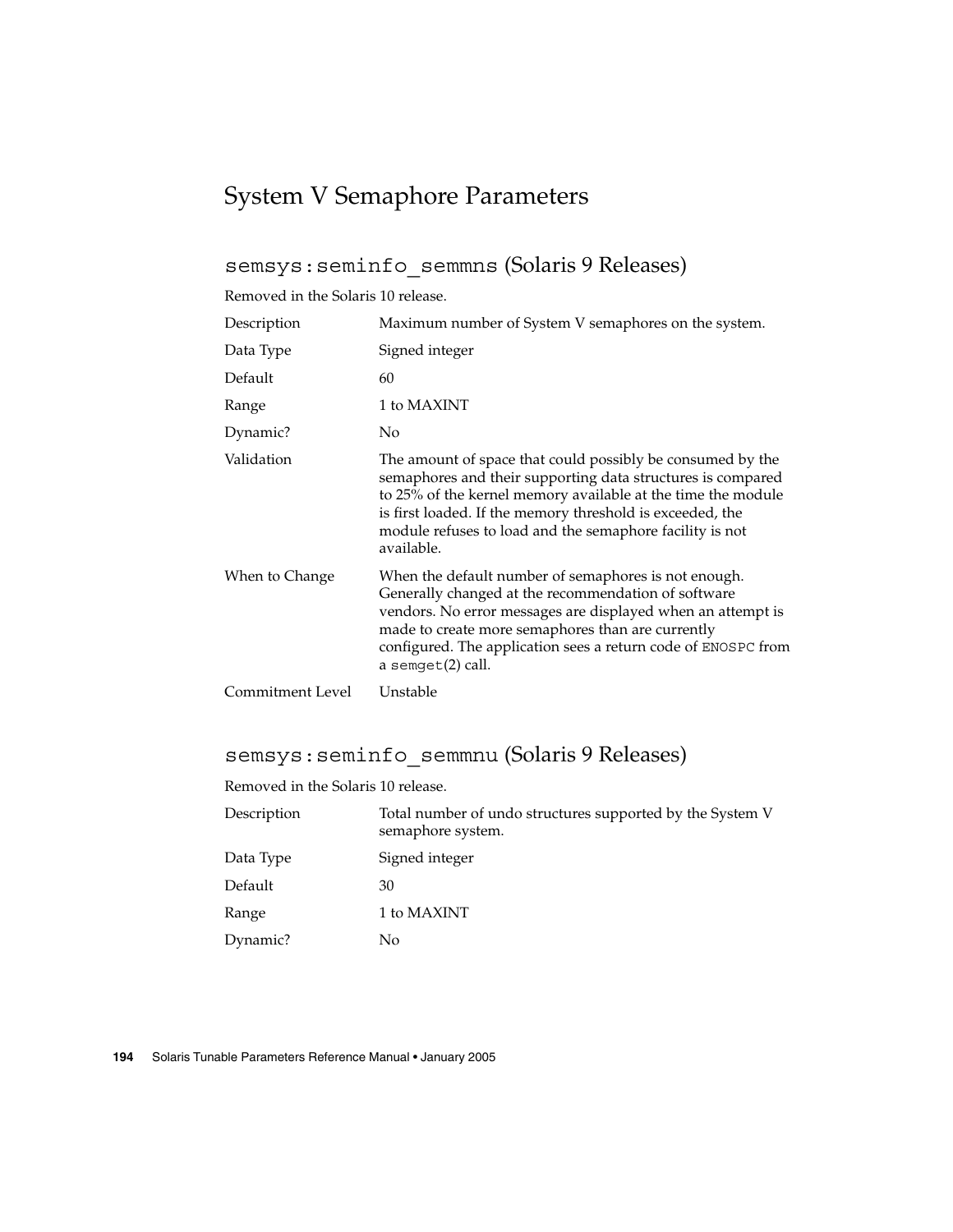<span id="page-194-0"></span>

| Validation       | The amount of space that could possibly be consumed by the<br>semaphores and their supporting data structures is compared<br>to 25% of the kernel memory available at the time the module<br>is first loaded. If the memory threshold is exceeded, the<br>module refuses to load and the semaphore facility is not<br>available.                       |
|------------------|--------------------------------------------------------------------------------------------------------------------------------------------------------------------------------------------------------------------------------------------------------------------------------------------------------------------------------------------------------|
| When to Change   | When the default value is not enough. Generally changed at<br>the recommendation of software vendors. No error message is<br>displayed when an attempt is made to perform more undo<br>operations than are currently configured. The application sees<br>a return value of ENOSPC from a semop(2) call when the<br>system runs out of undo structures. |
| Commitment Level | Unstable                                                                                                                                                                                                                                                                                                                                               |

# semsys:seminfo\_semume (Solaris 9 Releases)

| Description      | Removed in the Solaris 10 release.                                                                                                                                                                                                                                                                                               |
|------------------|----------------------------------------------------------------------------------------------------------------------------------------------------------------------------------------------------------------------------------------------------------------------------------------------------------------------------------|
|                  | Maximum number of System V semaphore undo structures<br>that can be used by any one process.                                                                                                                                                                                                                                     |
| Data Type        | Signed integer                                                                                                                                                                                                                                                                                                                   |
| Default          | 10                                                                                                                                                                                                                                                                                                                               |
| Range            | 1 to MAXINT                                                                                                                                                                                                                                                                                                                      |
| Dynamic?         | No.                                                                                                                                                                                                                                                                                                                              |
| Validation       | The amount of space that could possibly be consumed by the<br>semaphores and their supporting data structures is compared<br>to 25% of the kernel memory available at the time the module<br>is first loaded. If the memory threshold is exceeded, the<br>module refuses to load and the semaphore facility is not<br>available. |
| When to Change   | When the default value is not enough. Generally changed at<br>the recommendation of software vendors. No error messages<br>are displayed when an attempt is made to perform more undo<br>operations than are currently configured. The application sees<br>a return code of EINVAL from a semop(2) call.                         |
| Commitment Level | Unstable                                                                                                                                                                                                                                                                                                                         |

## semsys:seminfo\_semvmx (Solaris 9 Releases)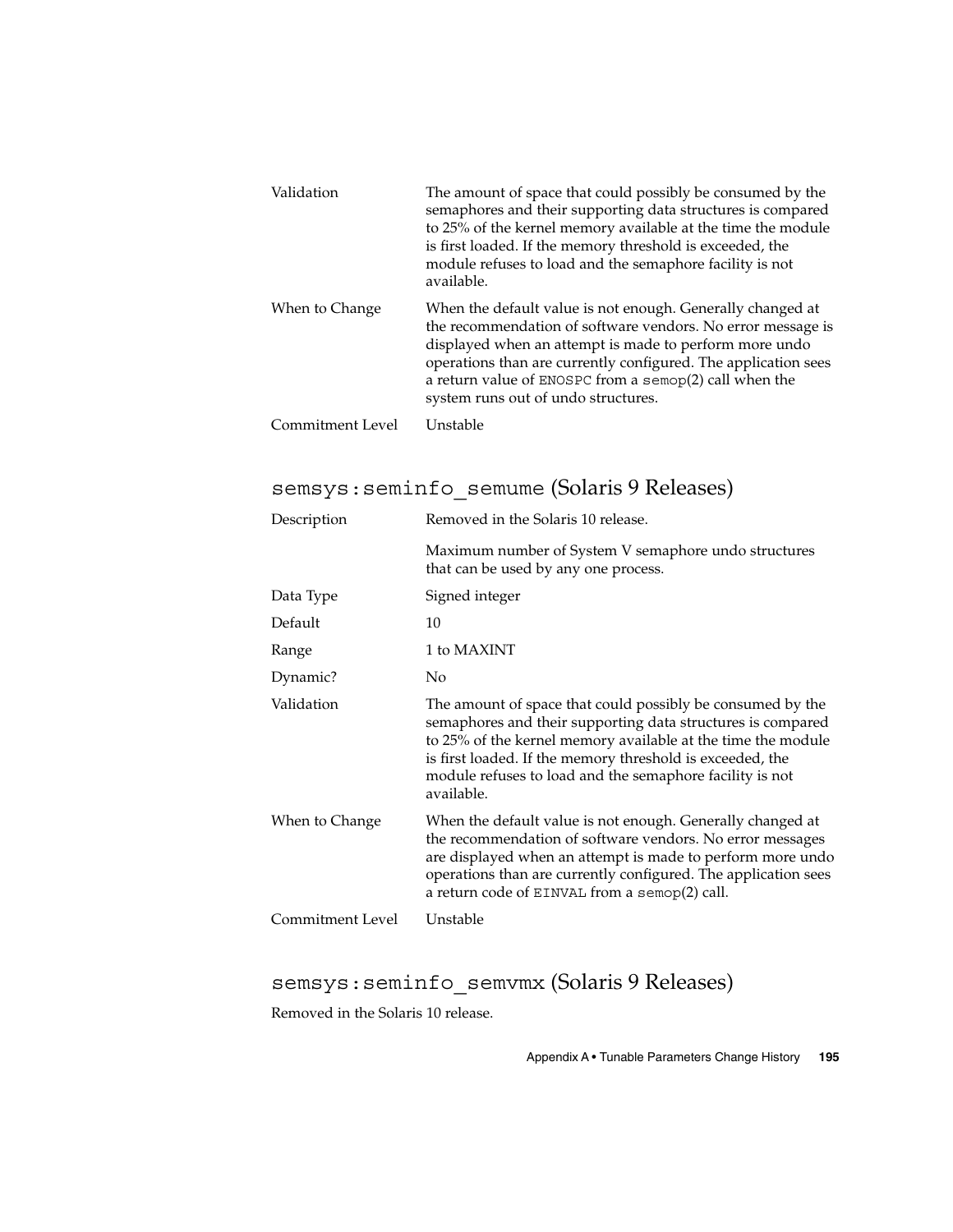<span id="page-195-0"></span>

| Description      | Maximum value a semaphore can be set to.                                                                                                                                                                                                           |
|------------------|----------------------------------------------------------------------------------------------------------------------------------------------------------------------------------------------------------------------------------------------------|
| Data Type        | Unsigned short                                                                                                                                                                                                                                     |
| Default          | 32.767                                                                                                                                                                                                                                             |
| Range            | 1 to 65,535                                                                                                                                                                                                                                        |
| Dynamic?         | No.                                                                                                                                                                                                                                                |
| Validation       | <b>None</b>                                                                                                                                                                                                                                        |
| When to Change   | When the default value is not enough. Generally changed at<br>the recommendation of software vendors. No error messages<br>are displayed when the maximum value is exceeded. The<br>application sees a return code of ERANGE from a semop(2) call. |
| Commitment Level | Unstable                                                                                                                                                                                                                                           |

## semsys:seminfo\_semaem (Solaris 9 Releases)

| Description      | Maximum value that a semaphore's value in an undo structure<br>can be set to.                                                                                                                                                                                                                            |
|------------------|----------------------------------------------------------------------------------------------------------------------------------------------------------------------------------------------------------------------------------------------------------------------------------------------------------|
| Data Type        | Unsigned short                                                                                                                                                                                                                                                                                           |
| Default          | 16,384                                                                                                                                                                                                                                                                                                   |
| Range            | 1 to 65,535                                                                                                                                                                                                                                                                                              |
| Dynamic?         | No                                                                                                                                                                                                                                                                                                       |
| Validation       | <b>None</b>                                                                                                                                                                                                                                                                                              |
| When to Change   | When the default value is not enough. Generally changed at<br>the recommendation of software vendors. No error messages<br>are displayed when an attempt is made to perform more undo<br>operations than are currently configured. The application sees<br>a return code of EINVAL from a semop(2) call. |
| Commitment Level | Unstable                                                                                                                                                                                                                                                                                                 |

### Removed in the Solaris 10 release.

# semsys:seminfo\_semmap (Solaris 7 Releases)

Obsolete in the Solaris 8 release. Variable is present in kernel for compatibility reasons but is no longer used.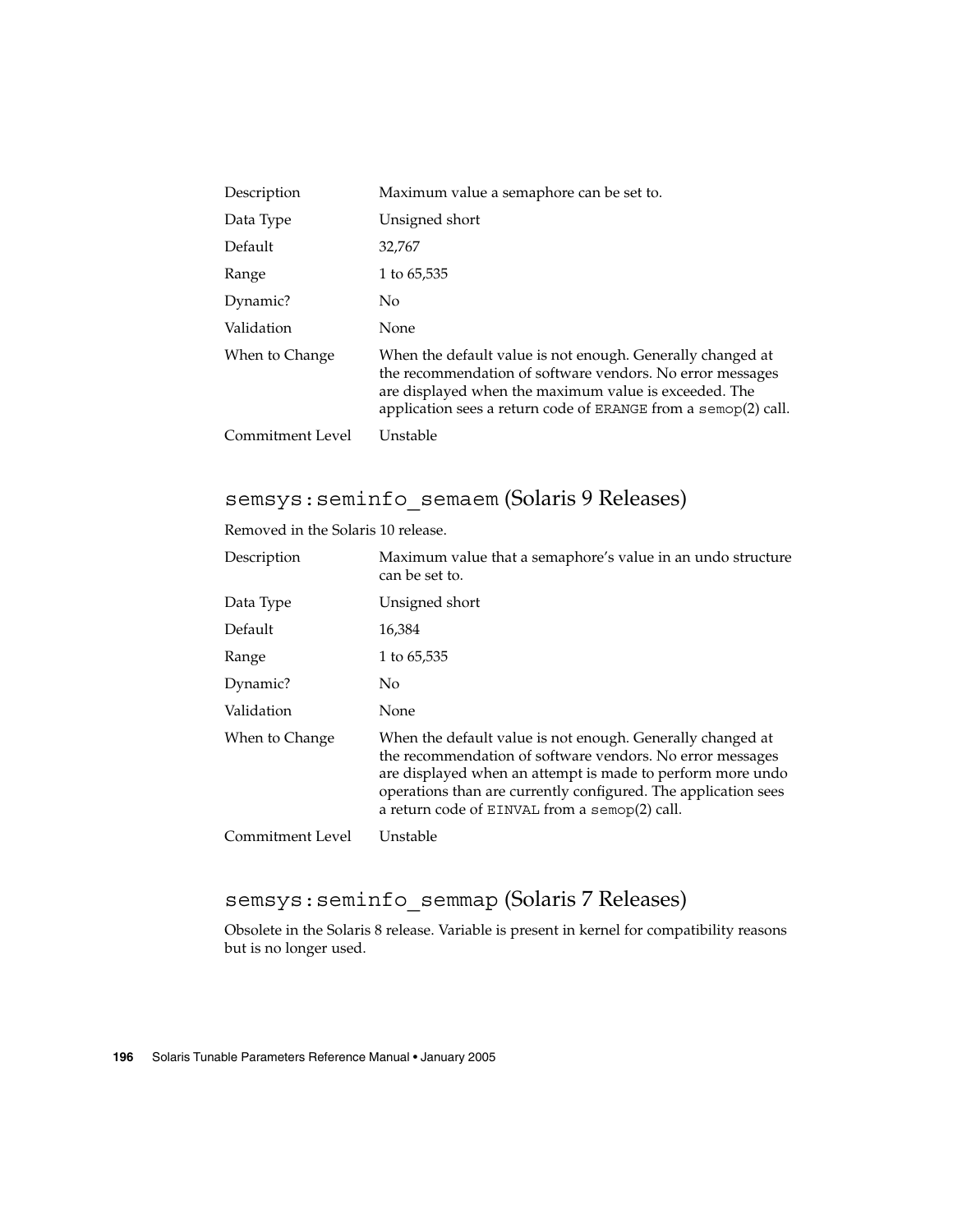## <span id="page-196-0"></span>semsys:seminfo\_semusz (Solaris 7 Releases)

Obsolete in the Solaris 8 release. Any values entered are ignored.

# System V Shared Memory

### shmsys:shminfo\_shmmni (Solaris 9 Releases)

Obsolete in the Solaris 10 release.

| Description      | System wide limit on number of shared memory segments that<br>can be created.                                                                                                                                                                                                                                |
|------------------|--------------------------------------------------------------------------------------------------------------------------------------------------------------------------------------------------------------------------------------------------------------------------------------------------------------|
| Data Type        | Signed integer                                                                                                                                                                                                                                                                                               |
| Default          | 100                                                                                                                                                                                                                                                                                                          |
| Range            | 0 to MAXINT                                                                                                                                                                                                                                                                                                  |
| Dynamic?         | No. Loaded into shmmni field of shminfo structure.                                                                                                                                                                                                                                                           |
| Validation       | The amount of space consumed by the maximum possible<br>number of data structures to support System V shared<br>memory is checked against 25% of the currently available<br>kernel memory at the time the module is loaded. If the<br>memory consumed is too large, the attempt to load the module<br>fails. |
| When to Change   | When the system limits are too low. Generally changed on the<br>recommendation of software vendors.                                                                                                                                                                                                          |
| Commitment Level | Unstable                                                                                                                                                                                                                                                                                                     |

### shmsys:shminfo\_shmmax (Solaris 9 Releases)

Obsolete in the Solaris 10 release.

| Description | Maximum size of system V shared memory segment that can<br>be created. This parameter is an upper limit that is checked<br>before the application sees if it actually has the physical<br>resources to create the requested memory segment. |
|-------------|---------------------------------------------------------------------------------------------------------------------------------------------------------------------------------------------------------------------------------------------|
|             | Attempts to create a shared memory section whose size is zero<br>or whose size is larger than the specified value will fail with an<br>EINVAL error.                                                                                        |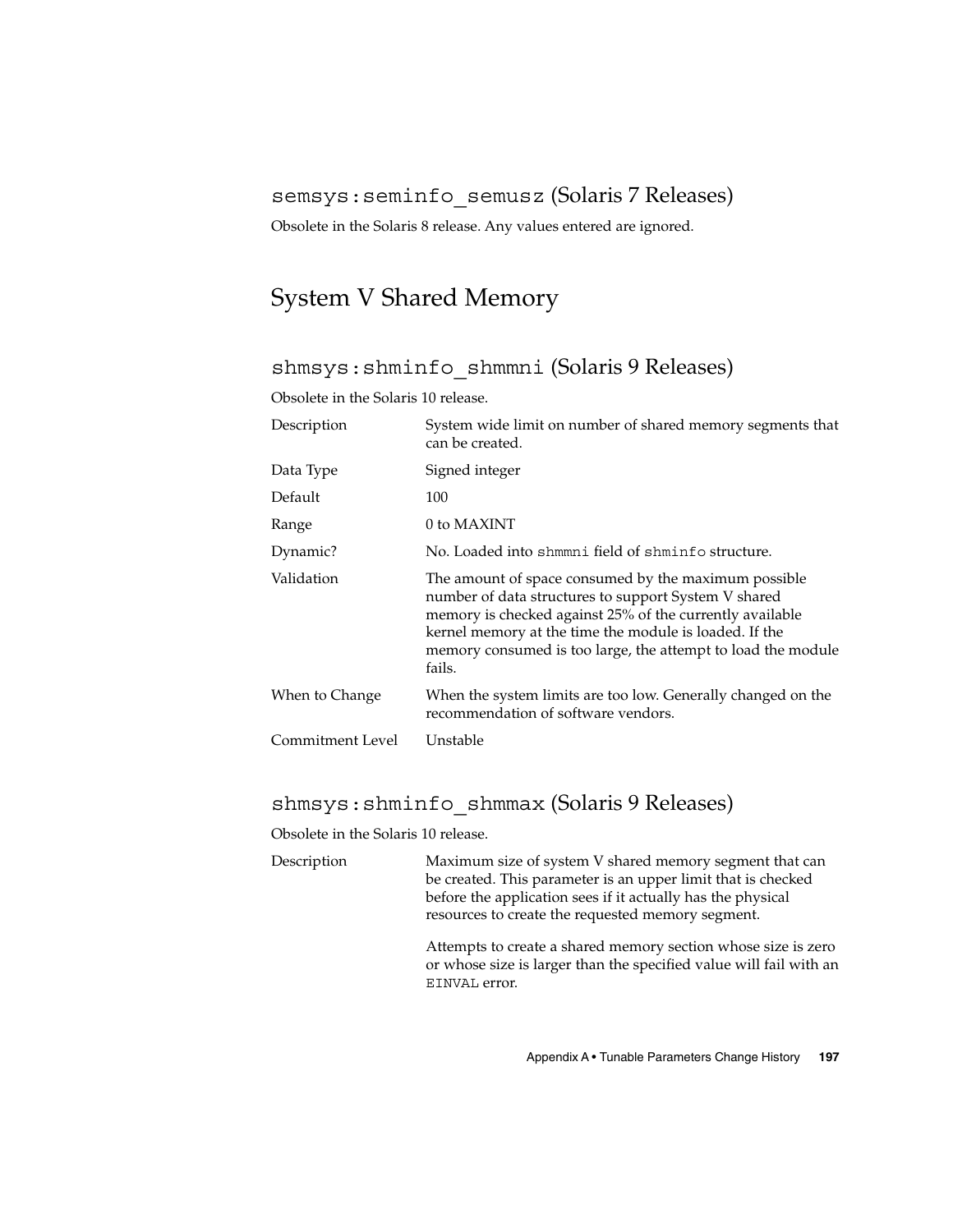<span id="page-197-0"></span>

|                  | This parameter specifies only the largest value the operating<br>system can accept for the size of a shared memory segment.<br>Whether the segment can be created depends entirely on the<br>amount of swap space available on the system and, for a 32-bit<br>process, whether there is enough space available in the<br>process's address space for the segment to be attached. |
|------------------|-----------------------------------------------------------------------------------------------------------------------------------------------------------------------------------------------------------------------------------------------------------------------------------------------------------------------------------------------------------------------------------|
| Data Type        | Unsigned long                                                                                                                                                                                                                                                                                                                                                                     |
| Default          | 8,388,608                                                                                                                                                                                                                                                                                                                                                                         |
| Range            | 0 - MAXUINT32 on 32-bit systems, 0 – MAXUINT64 on 64-bit<br>systems                                                                                                                                                                                                                                                                                                               |
| Units            | <b>Bytes</b>                                                                                                                                                                                                                                                                                                                                                                      |
| Dynamic?         | No. Loaded into shmmax field of shminfo structure.                                                                                                                                                                                                                                                                                                                                |
| Validation       | None                                                                                                                                                                                                                                                                                                                                                                              |
| When to Change   | When the default value is too low. Generally changed at the<br>recommendation of software vendors, but unless the size of a<br>shared memory segment needs to be constrained, setting this<br>parameter to the maximum possible value has no side effects.                                                                                                                        |
| Commitment Level | Unstable                                                                                                                                                                                                                                                                                                                                                                          |

### shmsys:shminfo\_shmmin (Solaris 8 Release)

Obsolete in the Solaris 9 release. Variable is present in kernel for compatibility reasons but is no longer used.

## shmsys:shminfo\_shmseg (Solaris 8 Release)

Obsolete in the Solaris 9 release. Variable is present in kernel for compatibility reasons but is no longer used.

## NFS Module Parameters

nfs:nfs\_32\_time\_ok (Solaris 7)

Obsolete in the Solaris 8 release.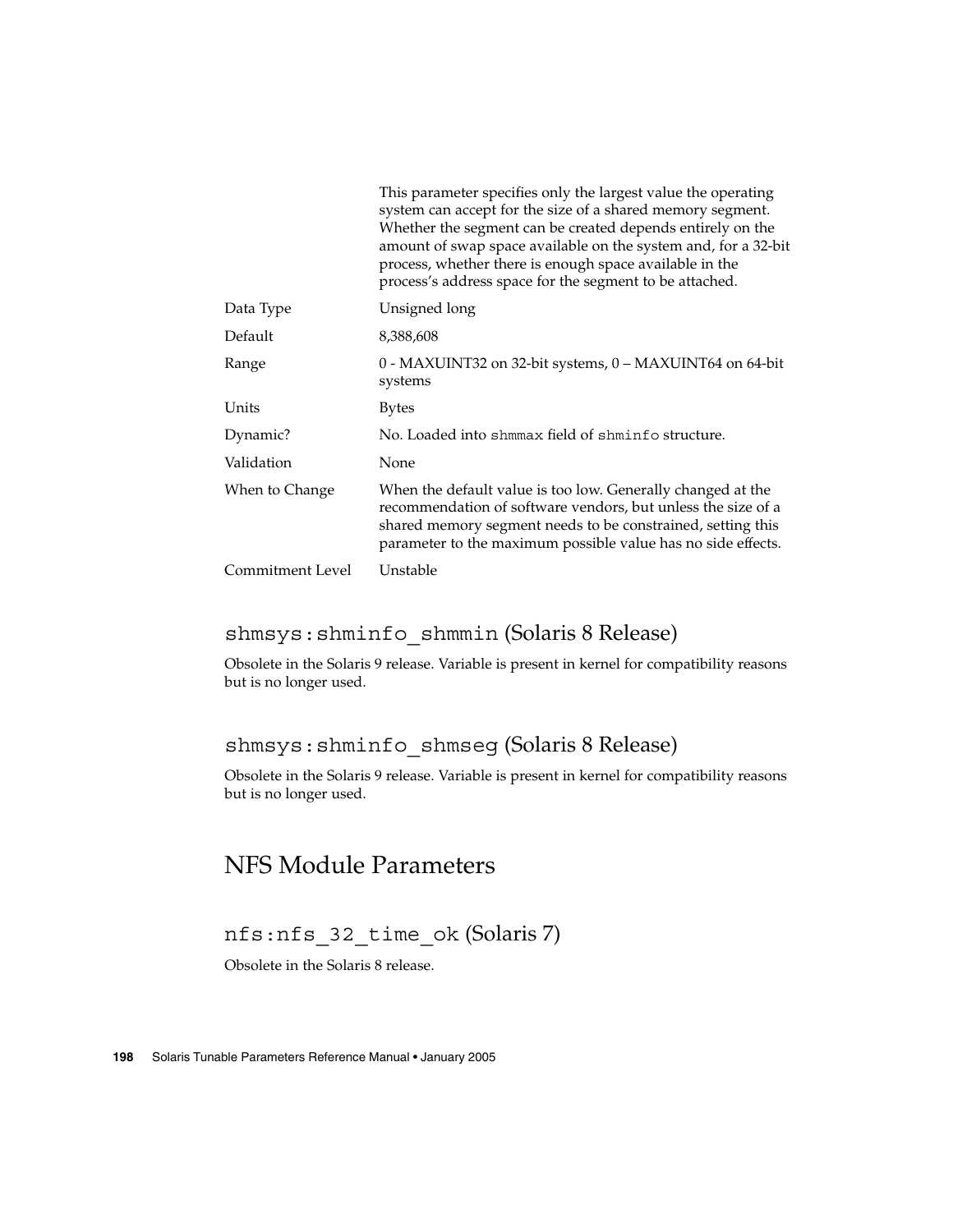APPENDIX **B**

# Revision History for This Manual

This section describes the revision history for this manual.

- "Current Version: Solaris 10 Release" on page 199
- "New or Changed Parameters in the Solaris 10 Release" on page 199
- ["New or Changed Parameters in the Solaris 9 Releases"](#page-202-0) on page 203
- ["New Parameters in the Solaris 8 Release"](#page-204-0) on page 205

# Current Version: Solaris 10 Release

The current version of this manual applies to the Solaris 10 release.

# New or Changed Parameters in the Solaris 10 Release

## Solaris Kernel Tunable Parameters

The following sections describe new, changed, or obsolete kernel tunables.

#### General Kernel and Memory Parameters

The parameter, "default stksize" on page 31, is new in the Solaris 10 release.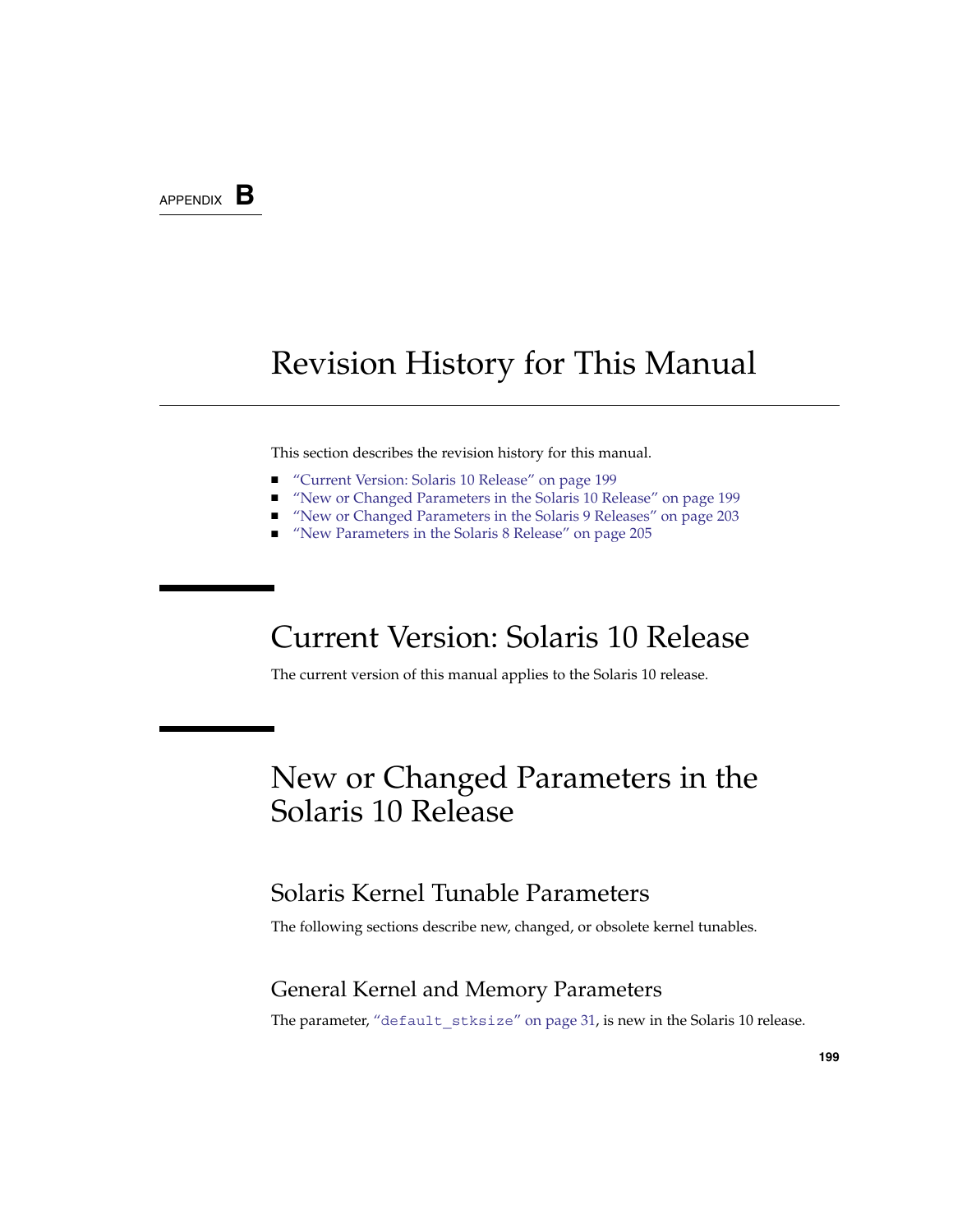The "[lwp\\_default\\_stksize](#page-31-0)" on page 32 and "[noexec\\_user\\_stack](#page-33-0)" on page 34 parameters are changed in this release.

#### UFS

The following parameters are modified in the Solaris 10 release:

- "bufhwm and bufhwm pct" on page 66
- "ncsize" [on page 62](#page-61-0)

### General File System

The following parameters are newly documented in the Solaris 10 release:

- "[freebehind](#page-71-0)" on page 72
- "segmap percent" on page 66
- "[smallfile](#page-72-0)" on page 73

### System V Message Queues

The following parameters have been removed in the Solaris 10 release:

- msgsys:msginfo msgmap
- msgsys:msginfo msgmax
- msgsys:msginfo\_msgseg
- msgsys:msginfo\_msgssz

The following parameters are obsolete as of the Solaris 10 release:

- msgsys:msginfo msgmnb
- msgsys:msginfo msgmni
- msgsys:msginfo msgtql

### System V Semaphores

The following parameters have been removed in the Solaris 10 release:

- semsys: seminfo semmaem
- semsys: seminfo semmap
- semsys: seminfo semmns
- semsys: seminfo semmnu
- semsys: seminfo semvmx
- semsys:seminfo\_semume
- semsys: seminfo semusz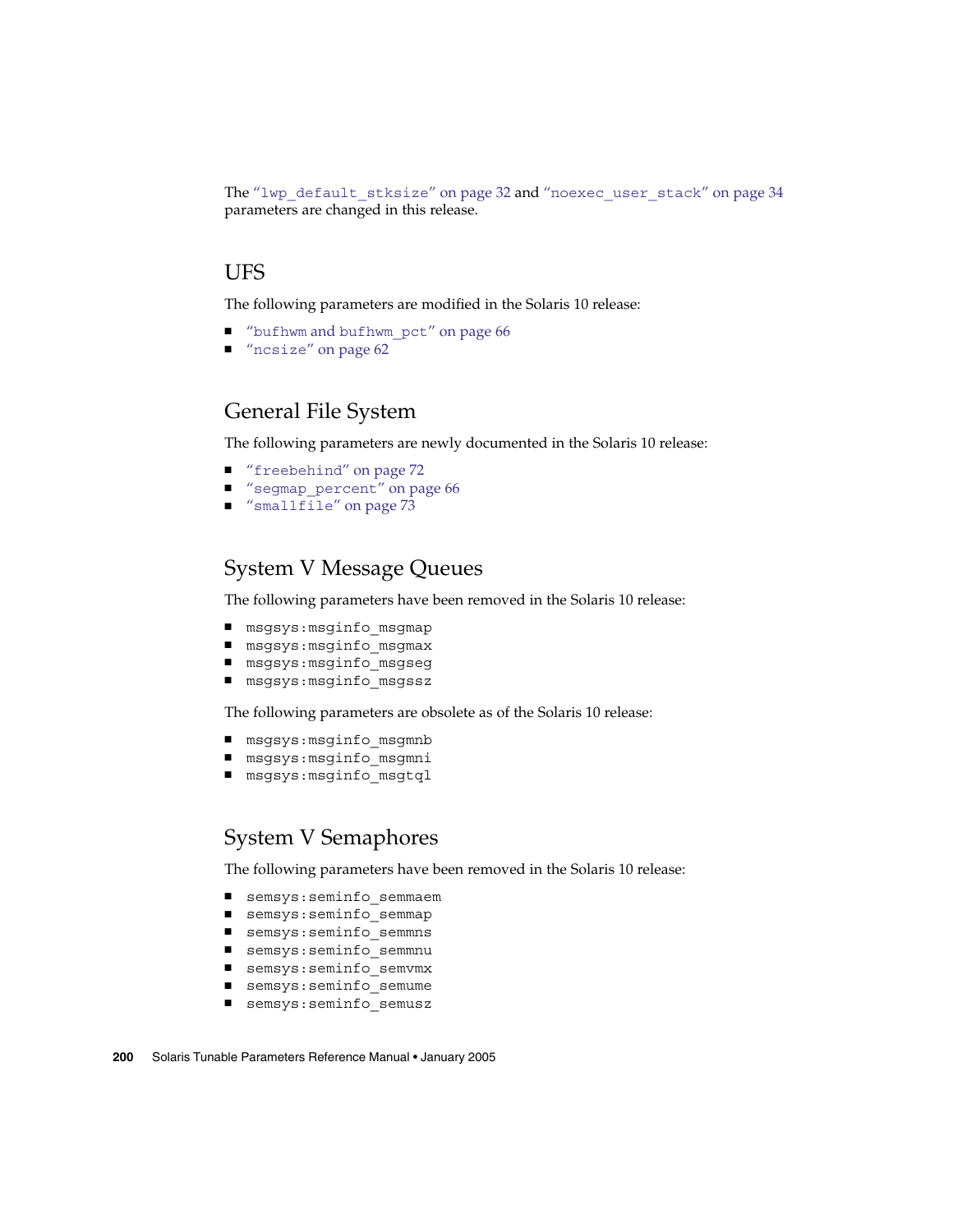### <span id="page-200-0"></span>System V Shared Memory

The following parameters have been removed from the Solaris 10 release:

- shmsys: shminfo shmmin
- shmsys:shminfo\_shmseg

The following parameters are obsolete.

- shmsys:shminfo\_shmmni
- shmsys: shminfo shmmax

## TSB Parameters

The following TSB parameters are new in the Solaris 10 release:

- "[tsb\\_alloc\\_hiwater\\_factor](#page-85-0)" on page 86
- "default tsb\_size" on page 87
- "[enable\\_tsb\\_rss\\_sizing](#page-86-0)" on page 87
- "[tsb\\_rss\\_factor](#page-87-0)" on page 88

## NFS Parameters

The stability level of all NFS parameters was changed from "Evolving" to "Unstable."

The following NFSv4 parameters are new in the Solaris 10 release:

- "nfs:nfs4 async\_clusters" on page 117
- "nfs:nfs4 bsize" on page 115
- "[nfs:nfs4\\_cots\\_timeo](#page-96-0)" on page 97
- "nfs:nfs4 do symlink cache" on page 99
- "[nfs:nfs4\\_dynamic](#page-100-0)" on page 101
- "[nfs:nfs4\\_lookup\\_neg\\_cache](#page-102-0)" on page 103
- "[nfs:nfs4\\_max\\_threads](#page-104-0)" on page 105
- "[nfs:nfs4\\_max\\_transfer\\_size](#page-121-0)" on page 122
- "[nfs:nfs4\\_nra](#page-106-0)" on page 107
- "nfs:nfs4 pathconf disable cache" on page 94
- "nfs:nfs4 shrinkreaddir" on page 111

The following NFS parameters are new or changed in the Solaris 10 release:

- "nfs:nfs nra" on page 106
- "[nfs:nfs3\\_nra](#page-106-0)" on page 107
- "[nfs:nfs3\\_shrinkreaddir](#page-109-0)" on page 110

The following NFS parameters were previously provided in error and have been removed:

■ nfsserv:nfs shrinkreaddir

Appendix B • Revision History for This Manual **201**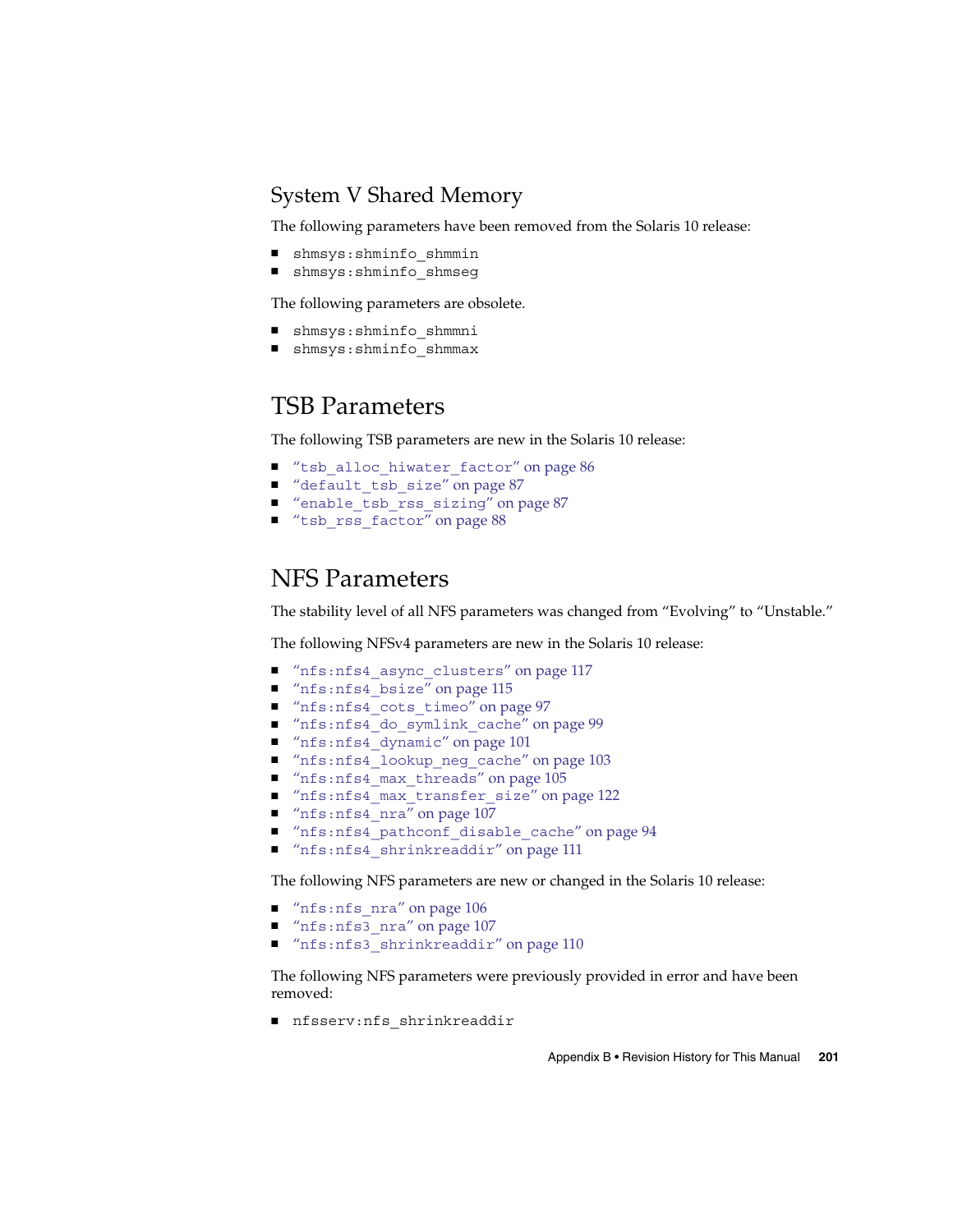■ nfsserv:nfs3 shrinkreaddir

## TCP/IP Parameters

The following IP parameters are new in the Solaris 10 release:

- "[ip\\_squeue\\_worker\\_wait](#page-137-0)" on page 138
- "[ip\\_squeue\\_write](#page-137-0)" on page 138
- "[ip\\_squeue\\_fanout](#page-138-0)" on page 139
- "[ipcl\\_conn\\_hash\\_size](#page-150-0)" on page 151

The following TCP parameters are new in this Solaris release:

- "[tcp\\_rst\\_sent\\_rate\\_enabled](#page-149-0)" on page 150
- "[tcp\\_rst\\_sent\\_rate](#page-149-0)" on page 150
- "[tcp\\_mdt\\_max\\_pbufs](#page-150-0)" on page 151

The following TCP/IP parameters are obsolete in the Solaris 10 release:

- tcp\_conn\_hash\_size
- ipc\_tcp\_conn\_hash\_size
- tcp\_compression\_enabled
- ip\_forwarding
- ip6 forwarding
- xxx forwarding

## SCTP Tunable Parameters

The following SCTP parameters are new in the Solaris 10 release:

- "[sctp\\_max\\_init\\_retr](#page-156-0)" on page 157
- "[sctp\\_pa\\_max\\_retr](#page-156-0)" on page 157
- "[sctp\\_pp\\_max\\_retr](#page-157-0)" on page 158
- "[sctp\\_cwnd\\_max](#page-157-0)" on page 158
- "[sctp\\_ipv4\\_ttl](#page-158-0)" on page 159
- "[sctp\\_heartbeat\\_interval](#page-158-0)" on page 159
- "[sctp\\_new\\_secret\\_interval](#page-158-0)" on page 159
- "[sctp\\_initial\\_mtu](#page-159-0)" on page 160
- "[sctp\\_deferred\\_ack\\_interval](#page-159-0)" on page 160
- "[sctp\\_ignore\\_path\\_mtu](#page-159-0)" on page 160
- "[sctp\\_initial\\_ssthresh](#page-160-0)" on page 161
- "[sctp\\_xmit\\_hiwat](#page-160-0)" on page 161
- "[sctp\\_xmit\\_lowat](#page-160-0)" on page 161
- "[sctp\\_recv\\_hiwat](#page-161-0)" on page 162
- "[sctp\\_max\\_buf](#page-161-0)" on page 162
- "[sctp\\_ipv6\\_hoplimit](#page-161-0)" on page 162
- "[sctp\\_rto\\_min](#page-162-0)" on page 163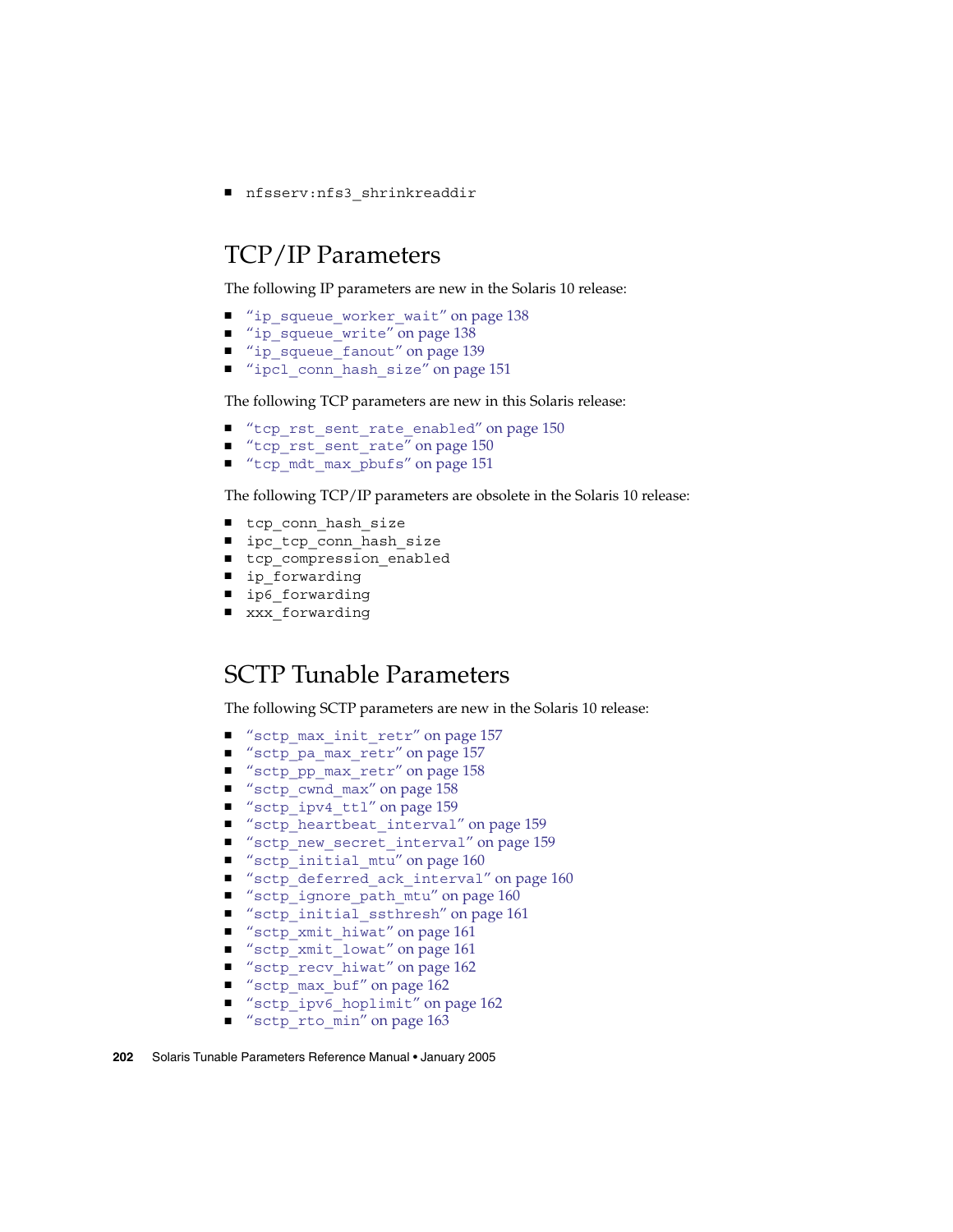- <span id="page-202-0"></span>■ "[sctp\\_rto\\_max](#page-162-0)" on page 163
- "[sctp\\_rto\\_initial](#page-162-0)" on page 163
- "[sctp\\_cookie\\_life](#page-162-0)" on page 163
- "[sctp\\_max\\_in\\_streams](#page-163-0)" on page 164
- "[sctp\\_initial\\_out\\_streams](#page-163-0)" on page 164
- "[sctp\\_shutack\\_wait\\_bound](#page-163-0)" on page 164
- "[sctp\\_maxburst](#page-164-0)" on page 165
- "[sctp\\_addip\\_enabled](#page-164-0)" on page 165
- "[sctp\\_prsctp\\_enabled](#page-164-0)" on page 165

## System Facility Parameters

The following system facilities are new in the Solaris 10 release:

- "autofs" [on page 174](#page-173-0)
- "ftp" [on page 174](#page-173-0)
- "nfs" [on page 175](#page-174-0)

The inetd system facility is obsolete in the Solaris 10 release.

## Removal of sun4m Support

The sun4m platform is not supported in the Solaris 10 release. The following parameters were modified to reflect the removal of sun4m support:

- max nprocs
- maxphys
- noexec\_user\_stack

# New or Changed Parameters in the Solaris 9 Releases

The following sections describe new or changed parameters in the Solaris 9 releases.

## ip\_policy\_mask

This parameter is new in the Solaris 9 12/02 release. For information, see "ip policy mask" on page 156.

Appendix B • Revision History for This Manual **203**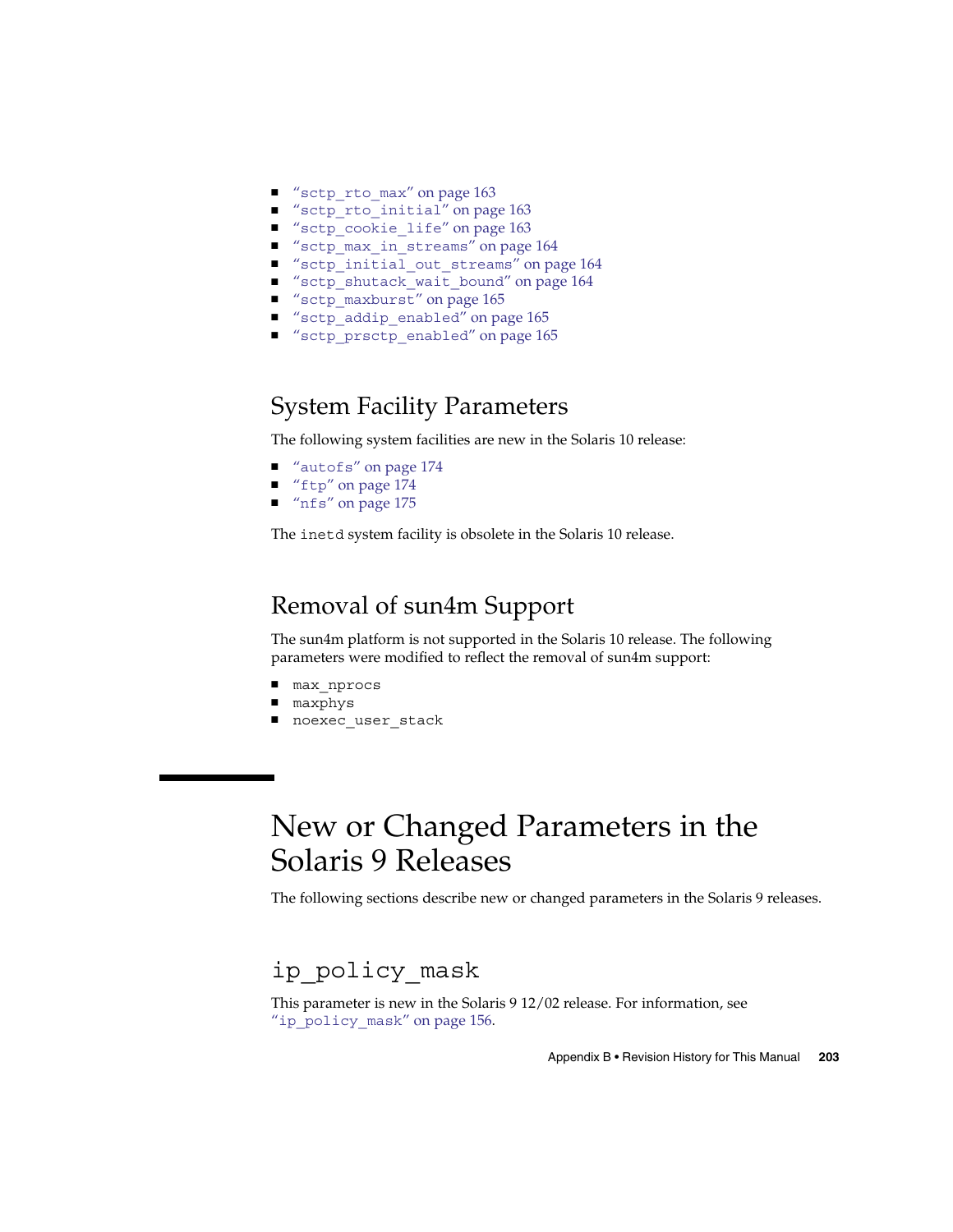## <span id="page-203-0"></span>Removal of sun4d Support

The sun4d platform is not supported in the Solaris 9 release. The following parameters were modified to reflect the removal of sun4d support:

- max nprocs
- maxphys
- noexec\_user\_stack

## Unsupported or Obsolete Parameters

### priority\_paging and cachefree are Not Supported

The priority paging and cachefree tunable parameters are not supported in the Solaris 9 release. They have been replaced with an enhanced file system caching architecture that implements paging policies similar to priority paging, but are always enabled. Attempts to set these parameters in the /etc/system file result in boot-time warnings such as:

sorry, variable 'priority\_paging' is not defined in the 'kernel' sorry, variable 'cachefree' is not defined in the 'kernel'

The SUNWcsr packages that contain the /etc/system file have been modified so that the inclusion of the priority\_paging or cachefree tunable parameters are prohibited. If you upgrade to the Solaris 9 release or add the SUNWcsr packages and your /etc/system file includes the priority paging or cachefree parameters, the following occurs:

1. This message is displayed if the priority\_paging or cachefree parameters are set in the /etc/system file:

/etc/system has been modified since it contains references to priority paging tunables. Please review the changed file.

2. Comments are inserted in the /etc/system file before any line that sets priority paging or cachefree. For example, if priority paging is set to 1, the following lines are inserted before the line with the priority\_paging value:

\*NOTE: As of Solaris 9, priority paging is unnecessary and has been removed.

- \* Since references to priority paging-related tunables will now result in
- \* boot-time warnings, the assignment below has been commented out. For more
- \* details,see the Solaris 9 Release Notes,or the "Solaris Tunable Parameters
- \* Reference Manual".

## System V Shared Memory

The following parameters are obsolete:

- shmsys: shminfo\_shmmin
- shmsys: shminfo\_shmseg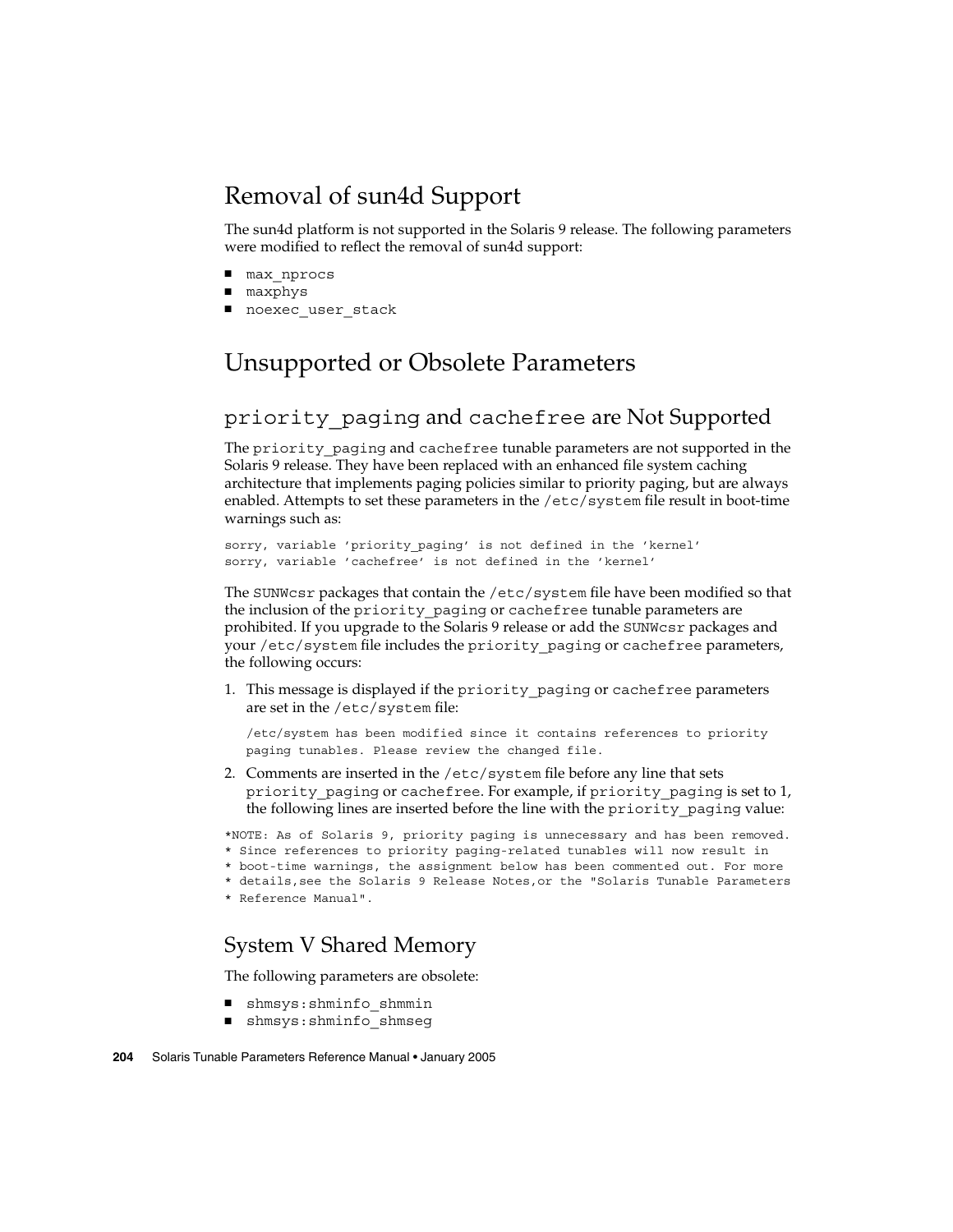# <span id="page-204-0"></span>New Parameters in the Solaris 8 Release

logevent max q sz

This parameter is new in the Solaris 8 1/01 release. For information, see "[logevent\\_max\\_q\\_sz](#page-32-0)" on page 33.

Appendix B • Revision History for This Manual **205**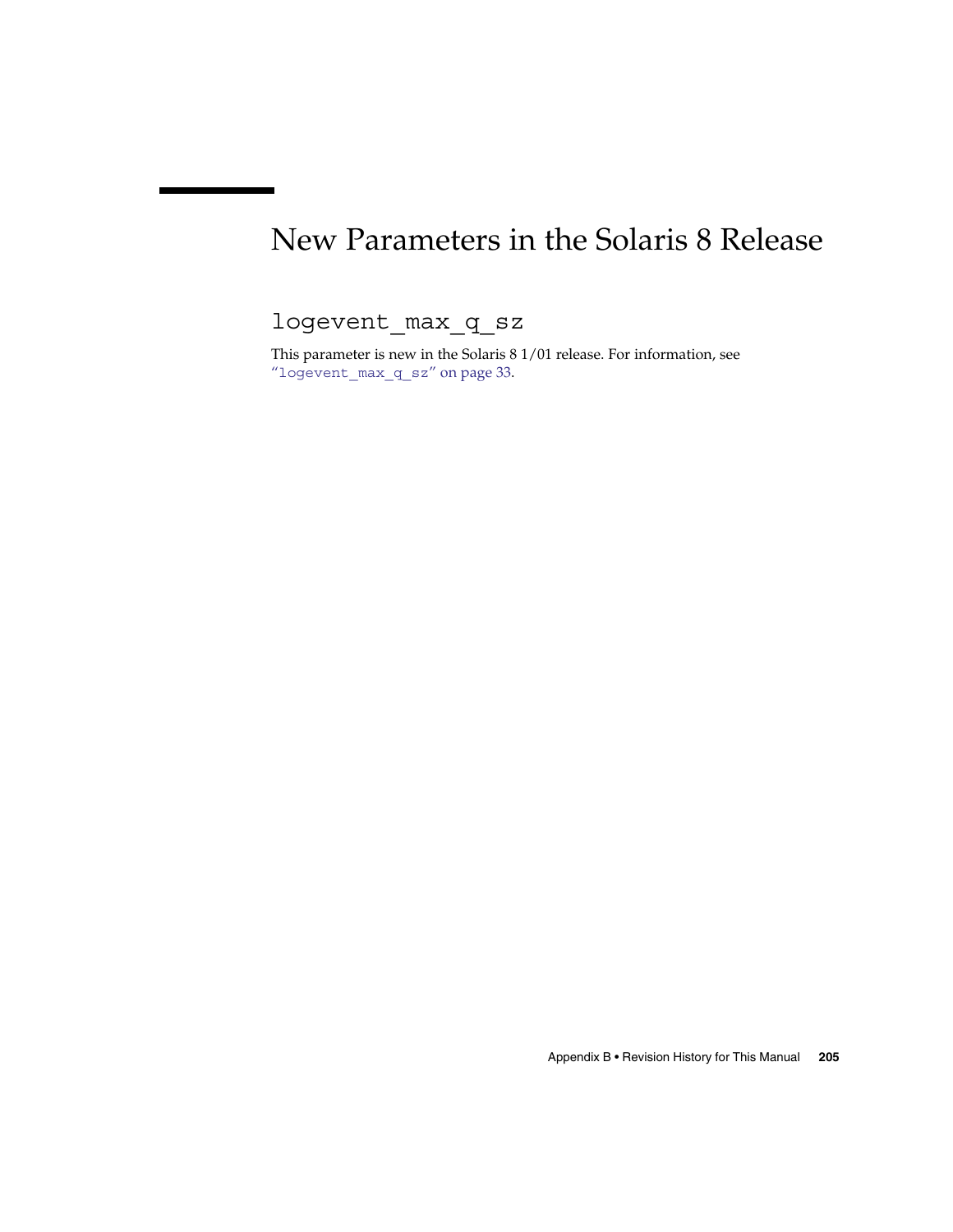Solaris Tunable Parameters Reference Manual • January 2005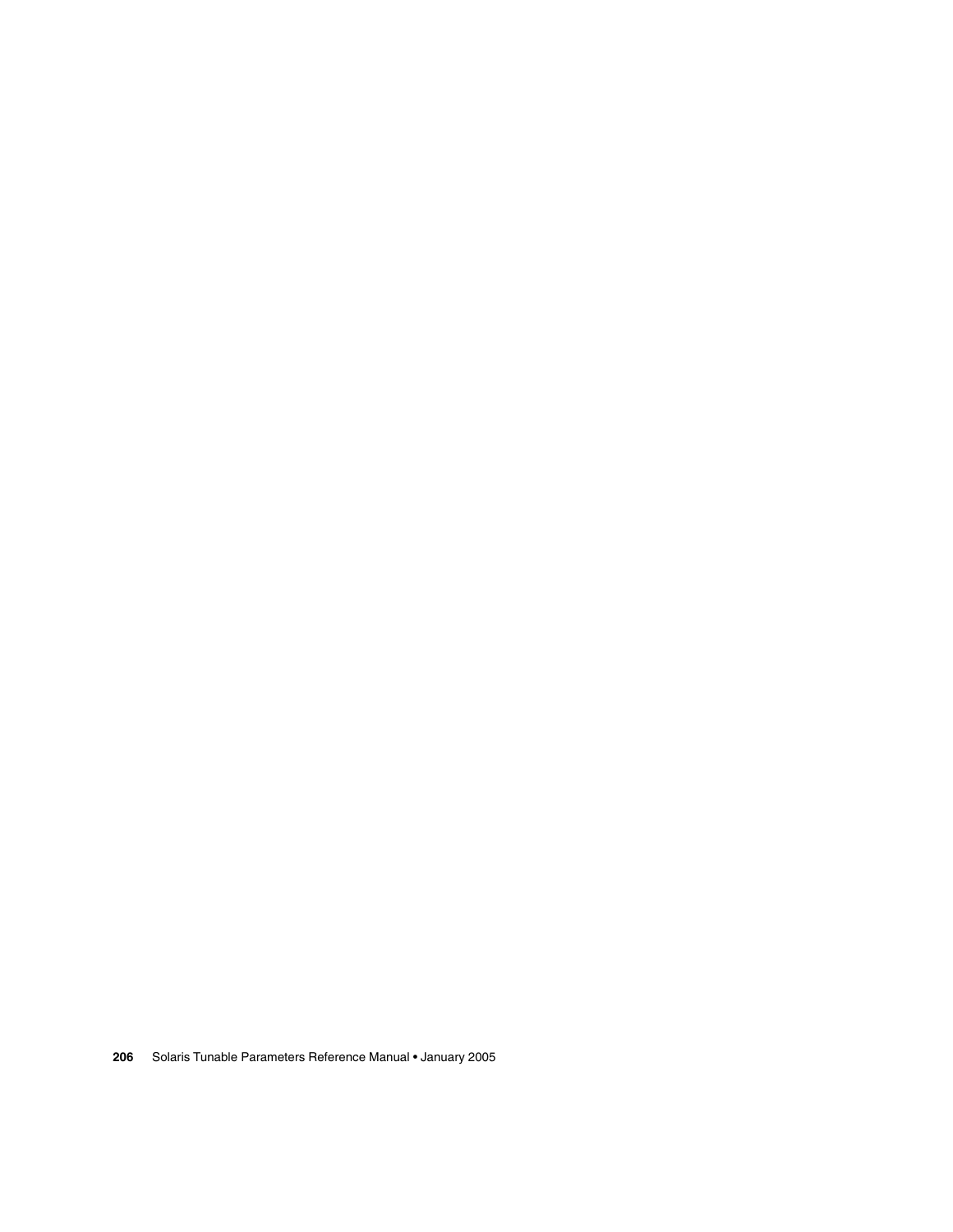# Index

### **A**

autofs, [174](#page-173-0) autoup, [37](#page-36-0)

#### **B**

bufhwm, [66,](#page-65-0) [181](#page-180-0) bufhwm\_pct, [66](#page-65-0)

### **C**

cachefree, [189,](#page-188-0) [204](#page-203-0) consistent\_coloring, [85](#page-84-0) cron, [174](#page-173-0)

### **D**

default\_stksize, [31](#page-30-0) default\_tsb\_size, [87](#page-86-0) desfree, [45](#page-44-0) dhcpagent, [174](#page-173-0) dnlc\_dir\_enable, [64](#page-63-0) dnlc dir max size, [65](#page-64-0) dnlc\_dir\_min\_size, [64](#page-63-0) doiflush, [38](#page-37-0) dopageflush, [38](#page-37-0)

### **E**

enable\_tsb\_rss\_sizing, [87](#page-86-0)

### **F**

fastscan, [51](#page-50-0) freebehind, [72](#page-71-0) fs, [174](#page-173-0) fsflush, [35](#page-34-0) ftp, [175](#page-174-0)

#### **G**

ge\_intr\_mode, [171](#page-170-0)

#### **H**

handspreadpages, [52](#page-51-0) hires\_tick, [84](#page-83-0)

#### **I**

inetinit, [175](#page-174-0) init, [175](#page-174-0) intr\_blank\_packets, [90](#page-89-0) intr blank time, [90](#page-89-0) ip\_addrs\_per\_if, [136](#page-135-0) ip\_forward\_src\_routed, [136](#page-135-0) ip\_forwarding, [186](#page-185-0)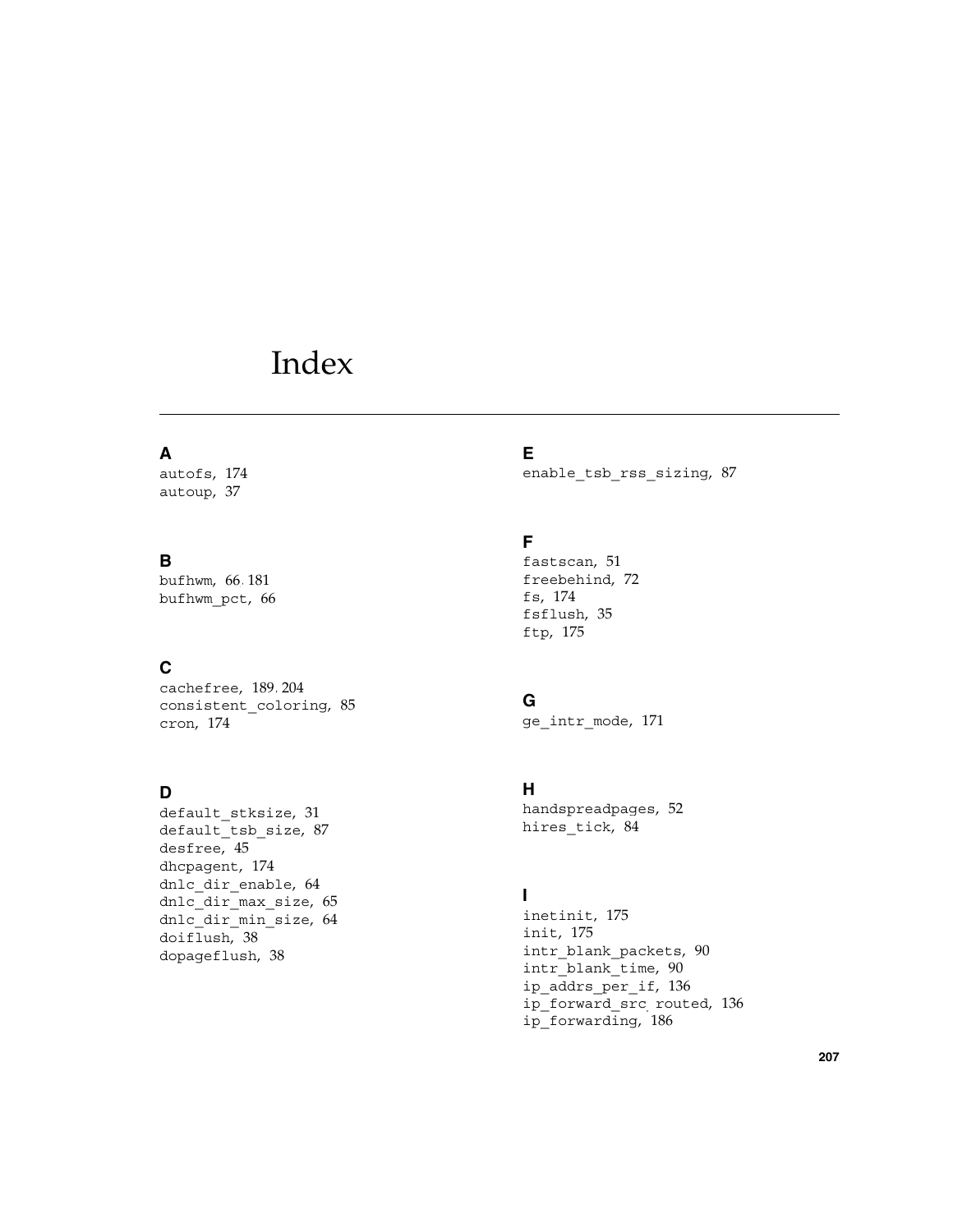ip\_icmp\_err\_burst, [135](#page-134-0) ip\_icmp\_err\_interval, [135](#page-134-0) ip\_icmp\_return\_data\_bytes, [140](#page-139-0) ip ire pathmtu interval, [139](#page-138-0) ip\_multidata\_outbound, [137,](#page-136-0) [184](#page-183-0) ip\_policy\_mask, [156,](#page-155-0) [203](#page-202-0) ip respond to echo broadcast, [135](#page-134-0) ip\_send\_redirects, [136](#page-135-0) ip squeue fanout, [139](#page-138-0) ip squeue worker wait, [138](#page-137-0) ip\_squeue\_write, [138](#page-137-0) ip\_strict\_dst\_multihoming, [137](#page-136-0) ip6\_forward\_src\_routed, [136](#page-135-0) ip6\_forwarding, [186](#page-185-0) ip6\_icmp\_return\_data\_bytes, [140](#page-139-0) ip6 respond to echo multicast, [135](#page-134-0) ip6\_send\_redirects, [136](#page-135-0) ip6\_strict\_dst\_multihoming, [137](#page-136-0) ipc\_tcp\_conn\_hash\_size, [185](#page-184-0) ipcl\_conn\_hash\_size, [151](#page-150-0)

#### **K**

kbd, [175](#page-174-0) keyserv, [175](#page-174-0) kmem\_flags, [56](#page-55-0)

### **L**

logevent max q sz, [33,](#page-32-0) [205](#page-204-0) login, [175](#page-174-0) lotsfree, [44](#page-43-0) lwp\_default\_stksize, [32](#page-31-0)

#### **M**

max\_nprocs, [42,](#page-41-0) [179,](#page-178-0) [203,](#page-202-0) [204](#page-203-0) maxpgio, [54](#page-53-0) maxphys, [60,](#page-59-0) [203,](#page-202-0) [204](#page-203-0) maxpid, [41](#page-40-0) maxuprc, [42](#page-41-0) maxusers, [39](#page-38-0) md\_mirror:md\_resync\_bufsz, [88](#page-87-0) md:mirrored\_root\_flag, [89](#page-88-0) min percent cpu, [52](#page-51-0)

minfree, [47](#page-46-0) moddebug, [58](#page-57-0) mpathd, [175](#page-174-0) msgsys:msginfo\_msgmax, [193](#page-192-0) msgsys:msginfo\_msgmnb, [191](#page-190-0) msgsys:msginfo\_msgmni, [190](#page-189-0) msgsys:msginfo\_msgseg, [193](#page-192-0) msgsys:msginfo\_msgssz, [192](#page-191-0) msgsys:msginfo\_msgtql, [191](#page-190-0)

#### **N**

nca conn hash size, [168](#page-167-0) nca\_conn\_req\_max\_q, [168](#page-167-0) nca conn req max q0, [169](#page-168-0) nca\_ppmax, [169](#page-168-0) nca\_vpmax, [170](#page-169-0) ncsize, [62,](#page-61-0) [181](#page-180-0) ndd, [134](#page-133-0) ndquot, [68](#page-67-0) nfs\_32\_time\_ok, [198](#page-197-0) nfs\_max\_threads, [104](#page-103-0) nfs:nacache, [119](#page-118-0) nfs:nfs\_allow\_preepoch\_time, [95](#page-94-0) nfs:nfs\_async\_clusters, [116](#page-115-0) nfs:nfs\_async\_timeout, [118](#page-117-0) nfs:nfs\_bsize, [113](#page-112-0) nfs:nfs\_cots\_timeo, [96](#page-95-0) nfs:nfs\_disable\_rddir\_cache, [113,](#page-112-0) [183](#page-182-0) nfs:nfs\_do\_symlink\_cache, [98](#page-97-0) nfs:nfs\_dynamic, [100](#page-99-0) nfs:nfs\_lookup\_neg\_cache, [101](#page-100-0) nfs:nfs\_nra, [106](#page-105-0) nfs:nfs\_shrinkreaddir, [109](#page-108-0) nfs:nfs\_write\_error\_interval, [111,](#page-110-0) [183](#page-182-0) nfs:nfs\_write\_error\_to\_cons\_only, [112,](#page-111-0) [183](#page-182-0) nfs:nfs3\_async\_clusters, [117](#page-116-0) nfs:nfs3\_bsize, [114](#page-113-0) nfs:nfs3\_cots\_timeo, [96](#page-95-0) nfs:nfs3\_do\_symlink\_cache, [98](#page-97-0) nfs:nfs3\_dynamic, [100](#page-99-0) nfs:nfs3\_jukebox\_delay, [120](#page-119-0) nfs:nfs3\_lookup\_neg\_cache, [102](#page-101-0) nfs:nfs3\_max\_threads, [105](#page-104-0) nfs:nfs3\_max\_transfer\_size, [121,](#page-120-0) [183](#page-182-0) nfs:nfs3\_max\_transfer\_size\_clts, [123](#page-122-0)

**208** Solaris Tunable Parameters Reference Manual • January 2005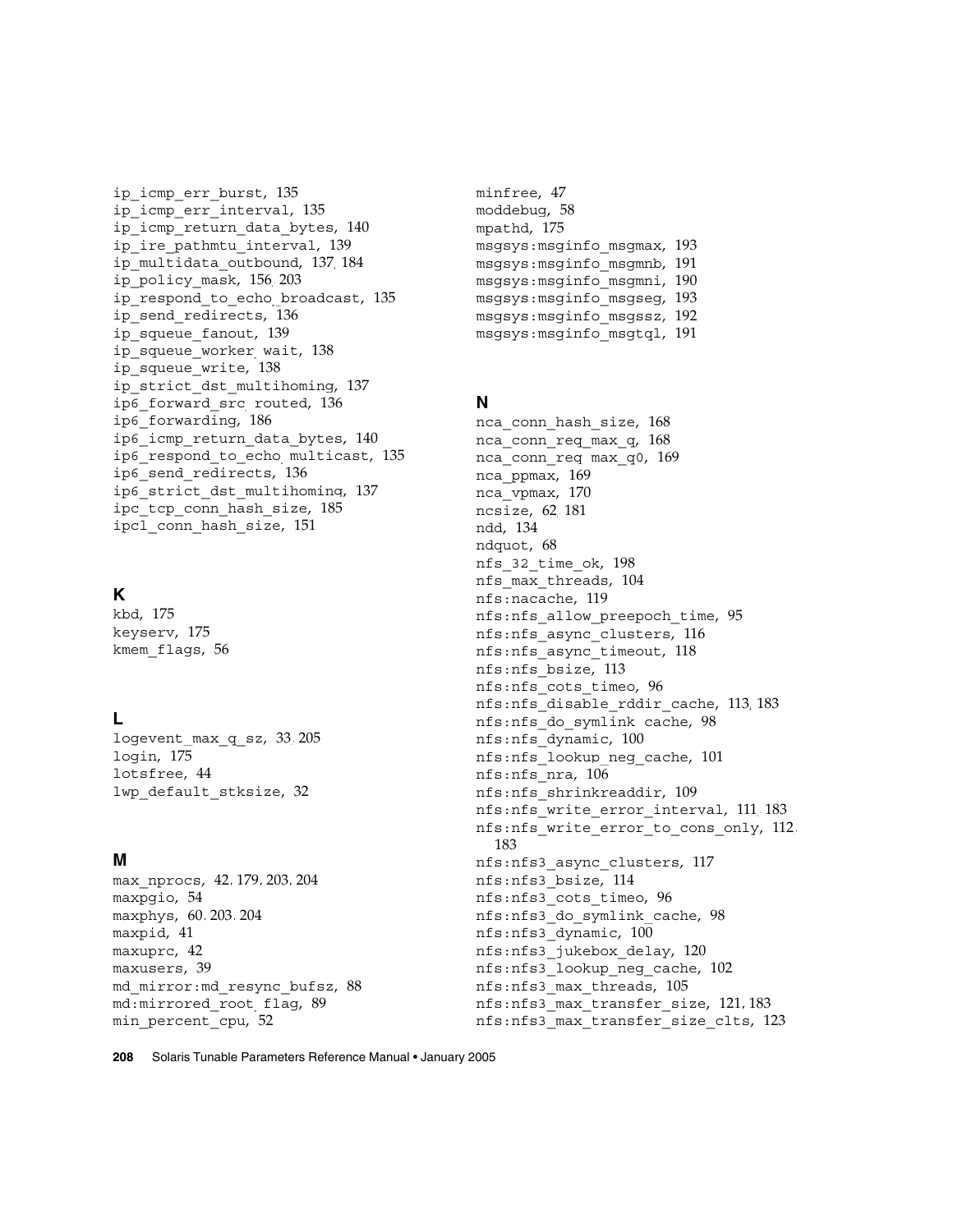nfs:nfs3\_max\_transfer\_size\_cots, [123](#page-122-0) nfs:nfs3\_nra, [107](#page-106-0) nfs:nfs3\_pathconf\_disable\_cache, [94](#page-93-0) nfs:nfs3\_shrinkreaddir, [110](#page-109-0) nfs:nfs4\_async\_clusters, [118](#page-117-0) nfs:nfs4\_bsize, [115](#page-114-0) nfs:nfs4\_cots\_timeo, [97](#page-96-0) nfs:nfs4\_do\_symlink\_cache, [99](#page-98-0) nfs:nfs4\_dynamic, [101](#page-100-0) nfs:nfs4\_lookup\_neg\_cache, [103](#page-102-0) nfs:nfs4\_max\_threads, [105](#page-104-0) nfs:nfs4\_max\_transfer\_size, [122](#page-121-0) nfs:nfs4\_nra, [107](#page-106-0) nfs:nfs4\_pathconf\_disable\_cache, [94](#page-93-0) nfs:nrnode, [108,](#page-107-0) [183](#page-182-0) nfs4:nfs\_shrinkreaddir, [111](#page-110-0) nfslogd, [176](#page-175-0) nfssrv:exi\_cache\_time, [126](#page-125-0) nfssrv:nfs\_portmon, [124](#page-123-0) nfssrv:nfsauth\_ch\_cache\_max, [125](#page-124-0) nfssrv:rfs\_write\_async, [125](#page-124-0) noexec\_user\_stack, [35,](#page-34-0) [180,](#page-179-0) [203,](#page-202-0) [204](#page-203-0) nss, [176](#page-175-0) nstrpush, [77](#page-76-0)

#### **P**

pageout reserve,  $48$ pages\_before\_pager, [53](#page-52-0) pages\_pp\_maximum, [49,](#page-48-0) [181](#page-180-0) passwd, [176](#page-175-0) physmem, [30](#page-29-0) pidmax, [41](#page-40-0) power, [176](#page-175-0) priority\_paging, [190,](#page-189-0) [204](#page-203-0) pt\_cnt, [76](#page-75-0) pt\_max\_pty, [77](#page-76-0) pt\_pctofmem, [76](#page-75-0)

#### **R**

rechoose\_interval, [83](#page-82-0) reserved\_procs, [40](#page-39-0) rlim\_fd\_cur, [61](#page-60-0) rlim  $f$ d max,  $61, 180$  $61, 180$ routeadm, [20](#page-19-0)

rpc.nisd, [176](#page-175-0) rpcmod:clnt\_idle\_timeout, [127](#page-126-0) rpcmod:clnt\_max\_conns, [127](#page-126-0) rpcmod:cotsmaxdupreqs, [131](#page-130-0) rpcmod:maxdupreqs, [130](#page-129-0) rpcmod:svc\_default\_stksize, [128](#page-127-0) rpcmod:svc\_idle\_timeout, [128](#page-127-0) rstchown, [63](#page-62-0)

#### **S**